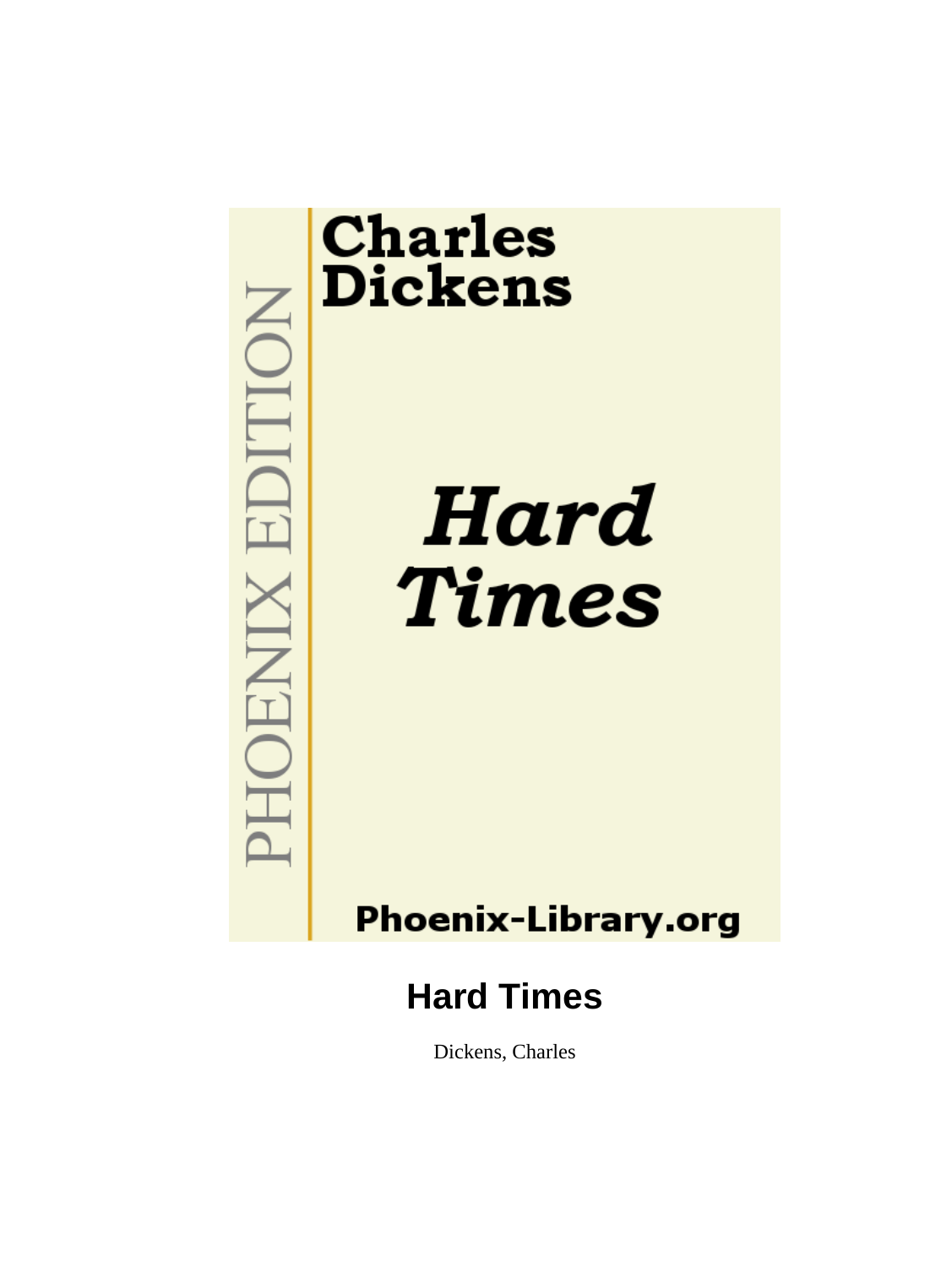[Table Of Content](#page-250-0) [About Phoenix−Edition](#page-252-0) **[Copyright](#page-255-0)**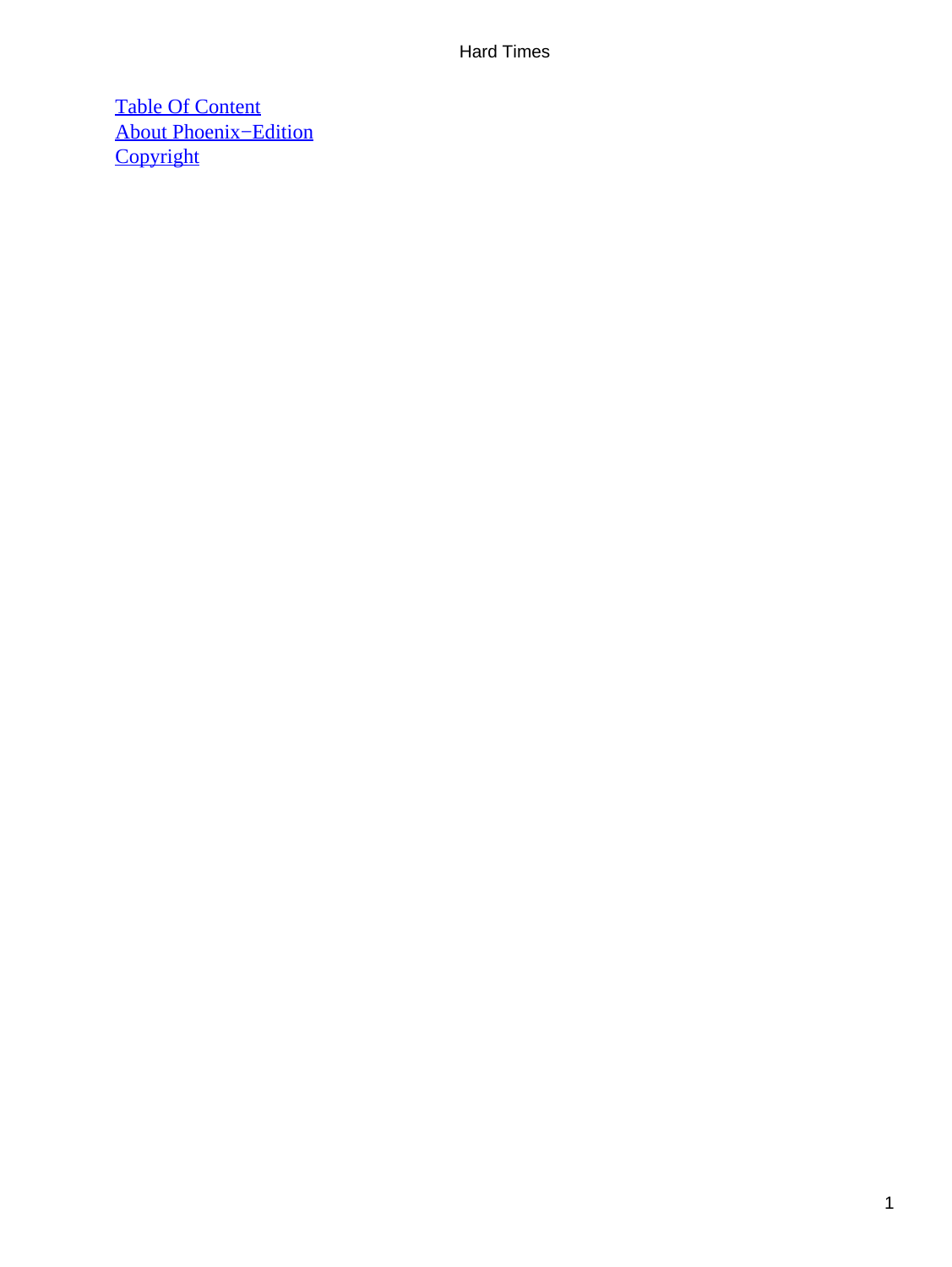*H*ard Times by Charles Dickens Scanned and proofed by David Price ccx074@coventry.ac.uk

Hard Times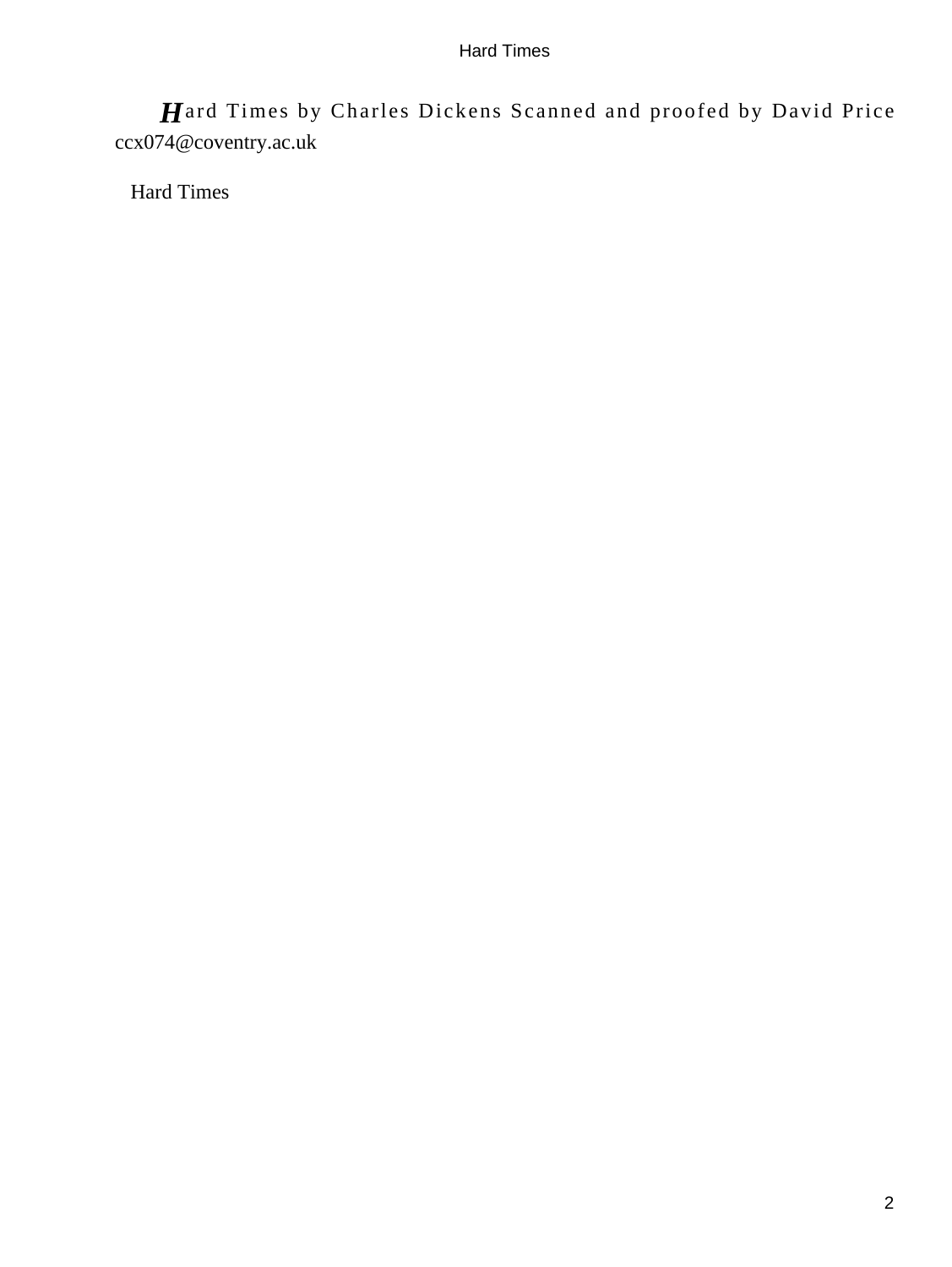# **[BOOK The first − SOWING](#page-250-0)**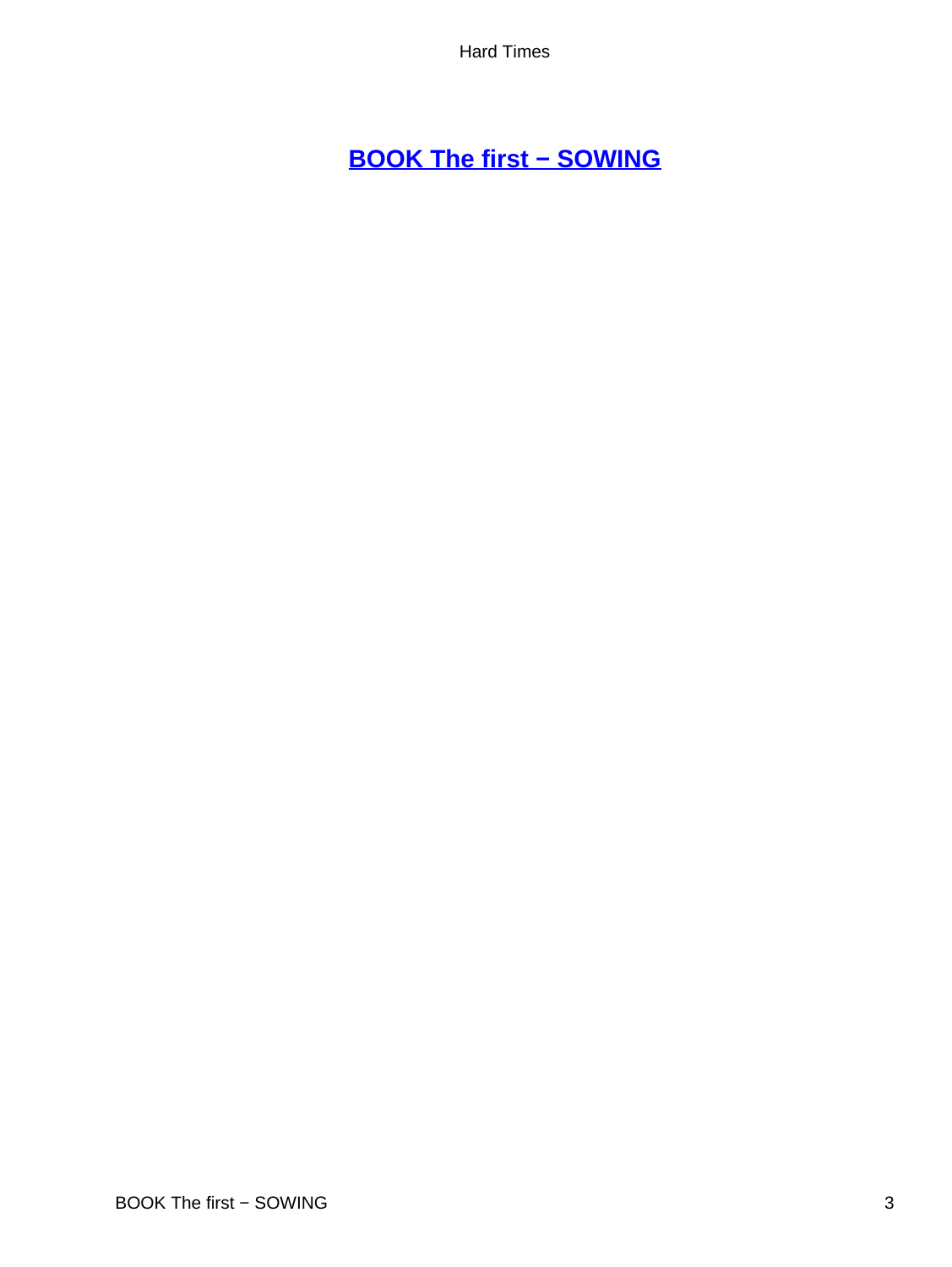# **[CHAPTER I − THE One thing NEEDFUL](#page-250-0)**

*'N*OW, what I want is, Facts. Teach these boys and girls nothing but Facts. Facts alone are wanted in life. Plant nothing else, and root out everything else. You can only form the minds of reasoning animals upon Facts: nothing else will ever be of any service to them. This is the principle on which I bring up my own children, and this is the principle on which I bring up these children. Stick to Facts, sir!'

 The scene was a plain, bare, monotonous vault of a school−room, and the speaker's square forefinger emphasized his observations by underscoring every sentence with a line on the schoolmaster's sleeve. The emphasis was helped by the speaker's square wall of a forehead, which had his eyebrows for its base, while his eyes found commodious cellarage in two dark caves, overshadowed by the wall. The emphasis was helped by the speaker's mouth, which was wide, thin, and hard set. The emphasis was helped by the speaker's voice, which was inflexible, dry, and dictatorial. The emphasis was helped by the speaker's hair, which bristled on the skirts of his bald head, a plantation of firs to keep the wind from its shining surface, all covered with knobs, like the crust of a plum pie, as if the head had scarcely warehouse−room for the hard facts stored inside. The speaker's obstinate carriage, square coat, square legs, square shoulders, – nay, his very neckcloth, trained to take him by the throat with an unaccommodating grasp, like a stubborn fact, as it was, − all helped the emphasis.

'In this life, we want nothing but Facts, sir; nothing but Facts!'

 The speaker, and the schoolmaster, and the third grown person present, all backed a little, and swept with their eyes the inclined plane of little vessels then and there arranged in order, ready to have imperial gallons of facts poured into them until they were full to the brim.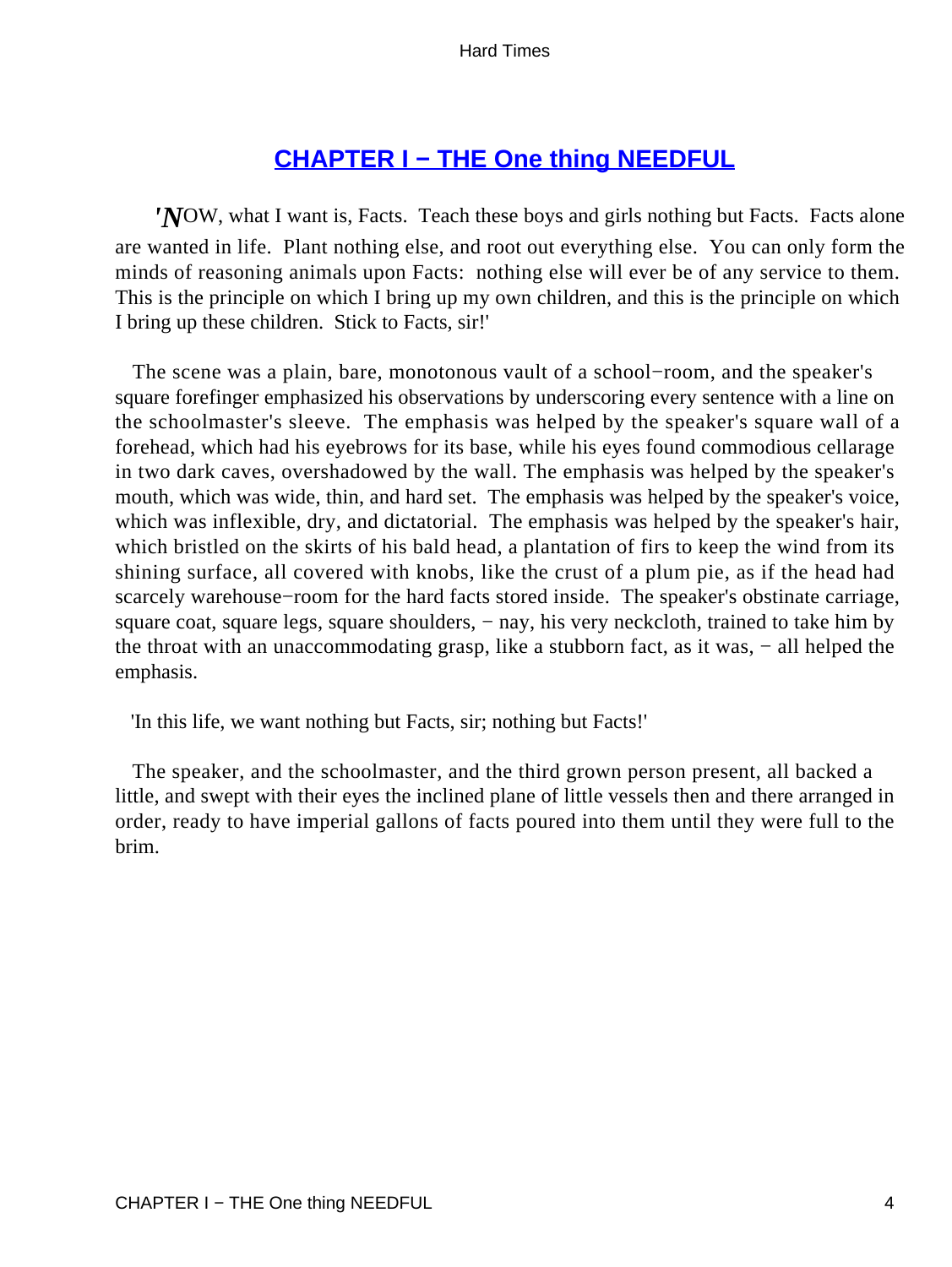# **[CHAPTER Ii − Murdering the INNOCENTS](#page-250-0)**

*T*HOMAS **Gradgrind,** sir. A man of realities. A man of facts and calculations. A man who proceeds upon the principle that two and two are four, and nothing over, and who is not to be talked into allowing for anything over. Thomas Gradgrind, sir – peremptorily Thomas − Thomas Gradgrind. With a rule and a pair of scales, and the multiplication table always in his pocket, sir, ready to weigh and measure any parcel of human nature, and tell you exactly what it comes to. It is a mere question of figures, a case of simple arithmetic. You might hope to get some other nonsensical belief into the head of George Gradgrind, or Augustus Gradgrind, or John Gradgrind, or Joseph Gradgrind (all supposititious, non−existent persons), but into the head of Thomas Gradgrind − no, sir!

 In such terms Mr. Gradgrind always mentally introduced himself, whether to his private circle of acquaintance, or to the public in general. In such terms, no doubt, substituting the words 'boys and girls,' for 'sir,' Thomas Gradgrind now presented Thomas Gradgrind to the little pitchers before him, who were to be filled so full of facts.

 Indeed, as he eagerly sparkled at them from the cellarage before mentioned, he seemed a kind of cannon loaded to the muzzle with facts, and prepared to blow them clean out of the regions of childhood at one discharge. He seemed a galvanizing apparatus, too, charged with a grim mechanical substitute for the tender young imaginations that were to be stormed away.

 'Girl number twenty,' said Mr. Gradgrind, squarely pointing with his square forefinger, 'I don't know that girl. Who is that girl?'

'Sissy Jupe, sir,' explained number twenty, blushing, standing up, and curtseying.

 'Sissy is not a name,' said Mr. Gradgrind. 'Don't call yourself Sissy. Call yourself Cecilia.'

 'It's father as calls me Sissy, sir,' returned the young girl in a trembling voice, and with another curtsey.

 'Then he has no business to do it,' said Mr. Gradgrind. 'Tell him he mustn't. Cecilia Jupe. Let me see. What is your father?'

'He belongs to the horse−riding, if you please, sir.'

Mr. Gradgrind frowned, and waved off the objectionable calling with his hand.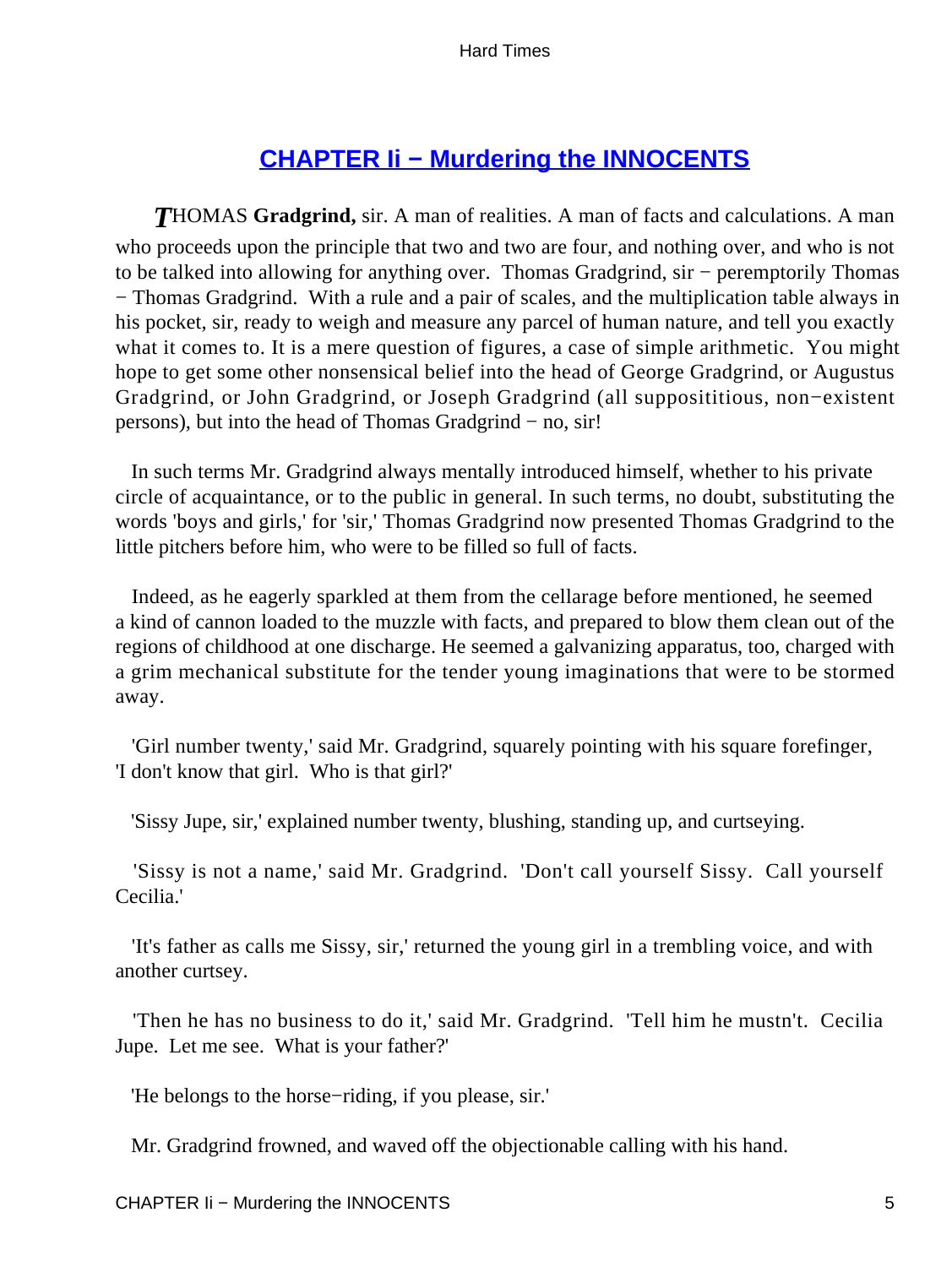'We don't want to know anything about that, here. You mustn't tell us about that, here. Your father breaks horses, don't he?'

'If you please, sir, when they can get any to break, they do break horses in the ring, sir.'

 'You mustn't tell us about the ring, here. Very well, then. Describe your father as a horsebreaker. He doctors sick horses, I dare say?'

'Oh yes, sir.'

 'Very well, then. He is a veterinary surgeon, a farrier, and horsebreaker. Give me your definition of a horse.'

(Sissy Jupe thrown into the greatest alarm by this demand.)

 'Girl number twenty unable to define a horse!' said Mr. Gradgrind, for the general behoof of all the little pitchers. 'Girl number twenty possessed of no facts, in reference to one of the commonest of animals! Some boy's definition of a horse. Bitzer, yours.'

 The square finger, moving here and there, lighted suddenly on Bitzer, perhaps because he chanced to sit in the same ray of sunlight which, darting in at one of the bare windows of the intensely white−washed room, irradiated Sissy. For, the boys and girls sat on the face of the inclined plane in two compact bodies, divided up the centre by a narrow interval; and Sissy, being at the corner of a row on the sunny side, came in for the beginning of a sunbeam, of which Bitzer, being at the corner of a row on the other side, a few rows in advance, caught the end. But, whereas the girl was so dark−eyed and dark−haired, that she seemed to receive a deeper and more lustrous colour from the sun, when it shone upon her, the boy was so light−eyed and light−haired that the self−same rays appeared to draw out of him what little colour he ever possessed. His cold eyes would hardly have been eyes, but for the short ends of lashes which, by bringing them into immediate contrast with something paler than themselves, expressed their form. His short−cropped hair might have been a mere continuation of the sandy freckles on his forehead and face. His skin was so unwholesomely deficient in the natural tinge, that he looked as though, if he were cut, he would bleed white.

'Bitzer,' said Thomas Gradgrind. 'Your definition of a horse.'

 'Quadruped. Graminivorous. Forty teeth, namely twenty−four grinders, four eye−teeth, and twelve incisive. Sheds coat in the spring; in marshy countries, sheds hoofs, too. Hoofs hard, but requiring to be shod with iron. Age known by marks in mouth.' Thus (and much more) Bitzer.

'Now girl number twenty,' said Mr. Gradgrind. 'You know what a horse is.'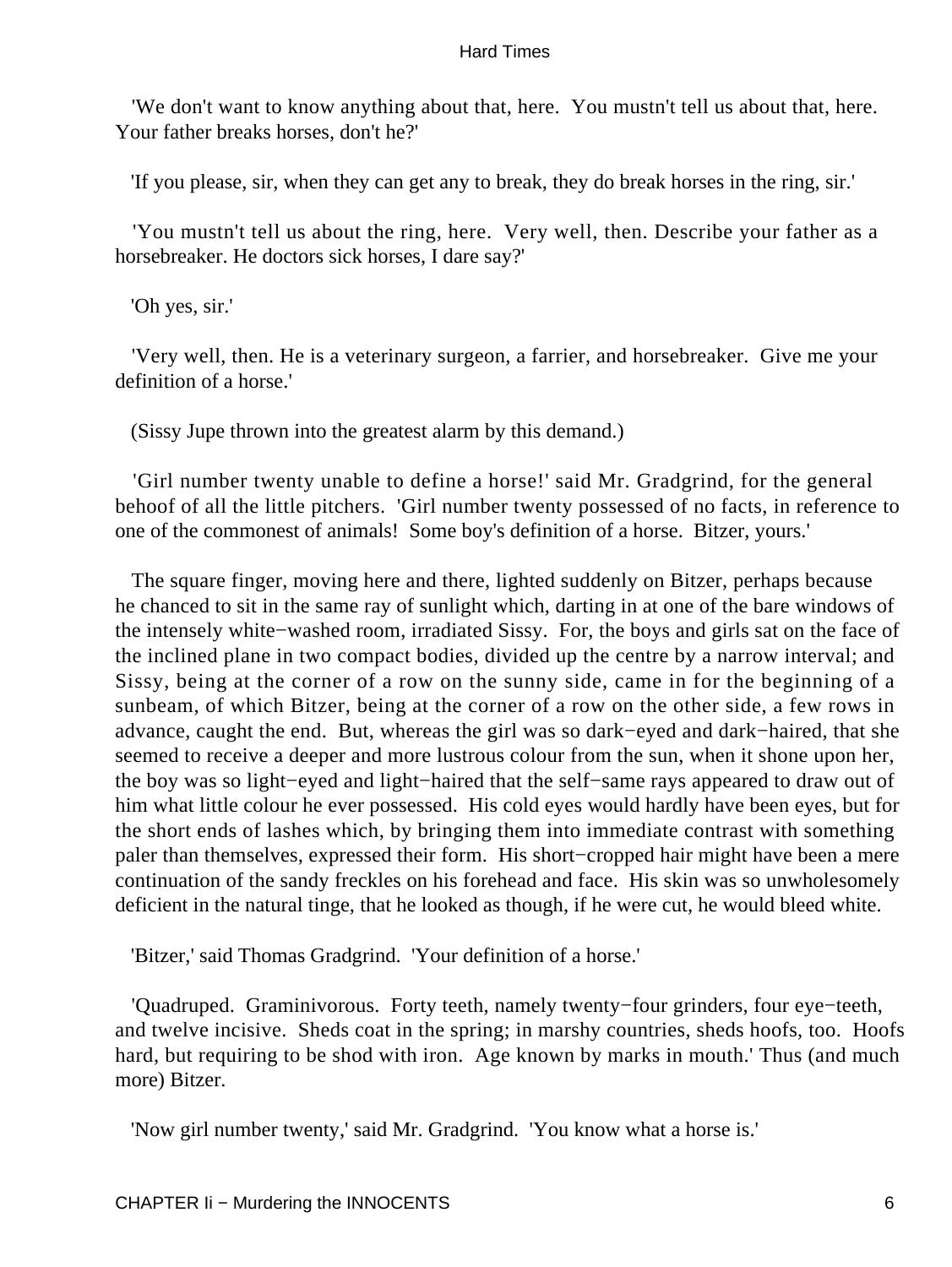She curtseyed again, and would have blushed deeper, if she could have blushed deeper than she had blushed all this time. Bitzer, after rapidly blinking at Thomas Gradgrind with both eyes at once, and so catching the light upon his quivering ends of lashes that they looked like the antennae of busy insects, put his knuckles to his freckled forehead, and sat down again.

 The third gentleman now stepped forth. A mighty man at cutting and drying, he was; a government officer; in his way (and in most other people's too), a professed pugilist; always in training, always with a system to force down the general throat like a bolus, always to be heard of at the bar of his little Public−office, ready to fight all England. To continue in fistic phraseology, he had a genius for coming up to the scratch, wherever and whatever it was, and proving himself an ugly customer. He would go in and damage any subject whatever with his right, follow up with his left, stop, exchange, counter, bore his opponent (he always fought All England) to the ropes, and fall upon him neatly. He was certain to knock the wind out of common sense, and render that unlucky adversary deaf to the call of time. And he had it in charge from high authority to bring about the great public−office Millennium, when Commissioners should reign upon earth.

 'Very well,' said this gentleman, briskly smiling, and folding his arms. 'That's a horse. Now, let me ask you girls and boys, Would you paper a room with representations of horses?'

 After a pause, one half of the children cried in chorus, 'Yes, sir!' Upon which the other half, seeing in the gentleman's face that Yes was wrong, cried out in chorus, 'No, sir!' – as the custom is, in these examinations.

'Of course, No. Why wouldn't you?'

 A pause. One corpulent slow boy, with a wheezy manner of breathing, ventured the answer, Because he wouldn't paper a room at all, but would paint it.

'You must paper it,' said the gentleman, rather warmly.

 'You must paper it,' said Thomas Gradgrind, 'whether you like it or not. Don't tell us you wouldn't paper it. What do you mean, boy?'

 'I'll explain to you, then,' said the gentleman, after another and a dismal pause, 'why you wouldn't paper a room with representations of horses. Do you ever see horses walking up and down the sides of rooms in reality − in fact? Do you?'

'Yes, sir!' from one half. 'No, sir!' from the other.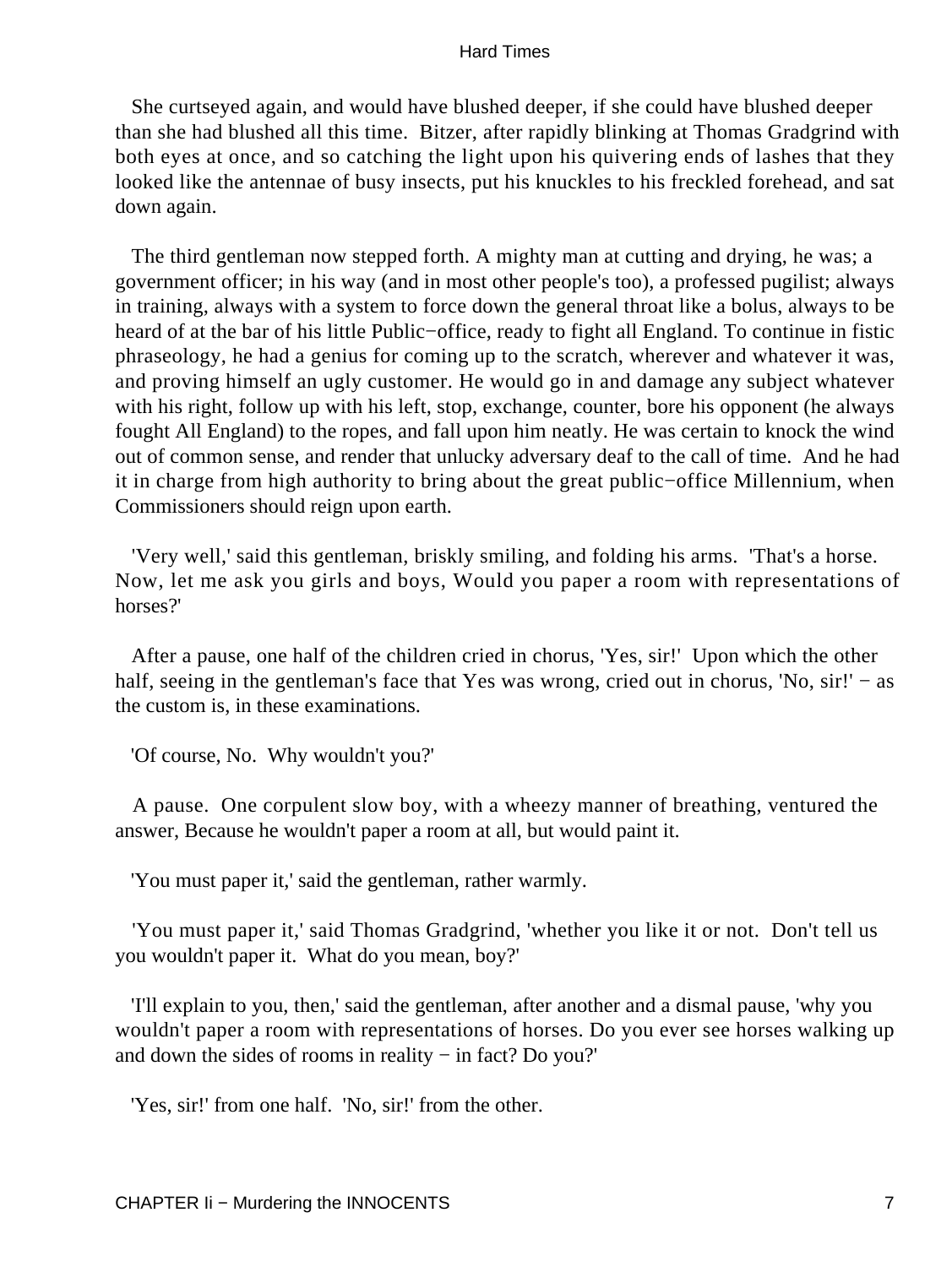'Of course no,' said the gentleman, with an indignant look at the wrong half. 'Why, then, you are not to see anywhere, what you don't see in fact; you are not to have anywhere, what you don't have in fact. What is called Taste, is only another name for Fact.' Thomas Gradgrind nodded his approbation.

 'This is a new principle, a discovery, a great discovery,' said the gentleman. 'Now, I'll try you again. Suppose you were going to carpet a room. Would you use a carpet having a representation of flowers upon it?'

 There being a general conviction by this time that 'No, sir!' was always the right answer to this gentleman, the chorus of NO was very strong. Only a few feeble stragglers said Yes: among them Sissy Jupe.

'Girl number twenty,' said the gentleman, smiling in the calm strength of knowledge.

Sissy blushed, and stood up.

 'So you would carpet your room − or your husband's room, if you were a grown woman, and had a husband − with representations of flowers, would you?' said the gentleman. 'Why would you?'

'If you please, sir, I am very fond of flowers,' returned the girl.

 'And is that why you would put tables and chairs upon them, and have people walking over them with heavy boots?'

 'It wouldn't hurt them, sir. They wouldn't crush and wither, if you please, sir. They would be the pictures of what was very pretty and pleasant, and I would fancy − '

 'Ay, ay, ay! But you mustn't fancy,' cried the gentleman, quite elated by coming so happily to his point. 'That's it! You are never to fancy.'

 'You are not, Cecilia Jupe,' Thomas Gradgrind solemnly repeated, 'to do anything of that kind.'

'Fact, fact, fact!' said the gentleman. And 'Fact, fact, fact!' repeated Thomas Gradgrind.

 'You are to be in all things regulated and governed,' said the gentleman, 'by fact. We hope to have, before long, a board of fact, composed of commissioners of fact, who will force the people to be a people of fact, and of nothing but fact. You must discard the word Fancy altogether. You have nothing to do with it. You are not to have, in any object of use or ornament, what would be a contradiction in fact. You don't walk upon flowers in fact; you cannot be allowed to walk upon flowers in carpets. You don't find that foreign birds and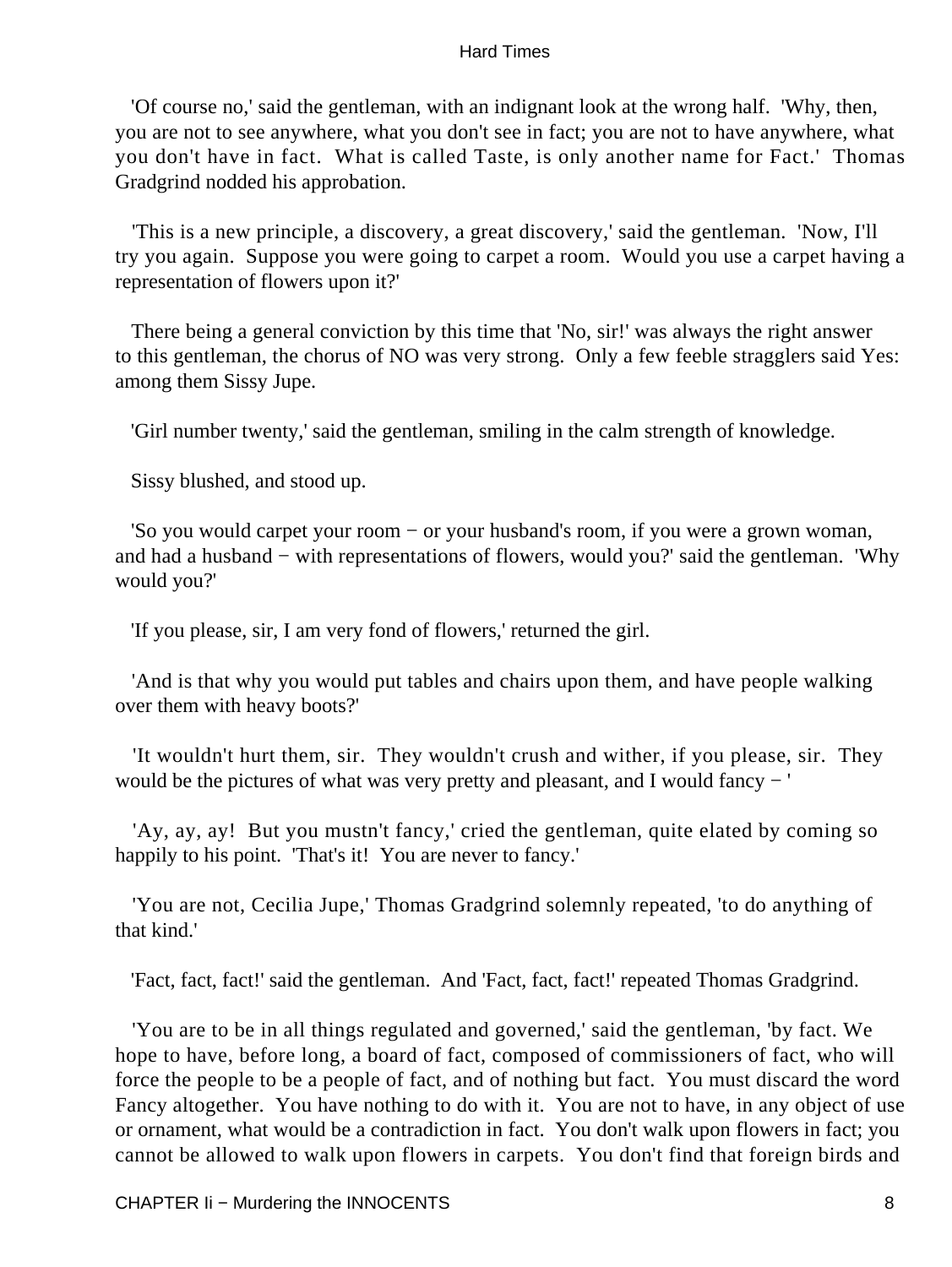butterflies come and perch upon your crockery; you cannot be permitted to paint foreign birds and butterflies upon your crockery. You never meet with quadrupeds going up and down walls; you must not have quadrupeds represented upon walls. You must use,' said the gentleman, 'for all these purposes, combinations and modifications (in primary colours) of mathematical figures which are susceptible of proof and demonstration. This is the new discovery. This is fact. This is taste.'

 The girl curtseyed, and sat down. She was very young, and she looked as if she were frightened by the matter−of−fact prospect the world afforded.

 'Now, if Mr. M'Choakumchild,' said the gentleman, 'will proceed to give his first lesson here, Mr. Gradgrind, I shall be happy, at your request, to observe his mode of procedure.'

Mr. Gradgrind was much obliged. 'Mr. M'Choakumchild, we only wait for you.'

 So, Mr. M'Choakumchild began in his best manner. He and some one hundred and forty other schoolmasters, had been lately turned at the same time, in the same factory, on the same principles, like so many pianoforte legs. He had been put through an immense variety of paces, and had answered volumes of head−breaking questions. Orthography, etymology, syntax, and prosody, biography, astronomy, geography, and general cosmography, the sciences of compound proportion, algebra, land−surveying and levelling, vocal music, and drawing from models, were all at the ends of his ten chilled fingers. He had worked his stony way into Her Majesty's most Honourable Privy Council's Schedule B, and had taken the bloom off the higher branches of mathematics and physical science, French, German, Latin, and Greek. He knew all about all the Water Sheds of all the world (whatever they are), and all the histories of all the peoples, and all the names of all the rivers and mountains, and all the productions, manners, and customs of all the countries, and all their boundaries and bearings on the two and thirty points of the compass. Ah, rather overdone, M'Choakumchild. If he had only learnt a little less, how infinitely better he might have taught much more!

 He went to work in this preparatory lesson, not unlike Morgiana in the Forty Thieves: looking into all the vessels ranged before him, one after another, to see what they contained. Say, good M'Choakumchild. When from thy boiling store, thou shalt fill each jar brim full by−and−by, dost thou think that thou wilt always kill outright the robber Fancy lurking within − or sometimes only maim him and distort him!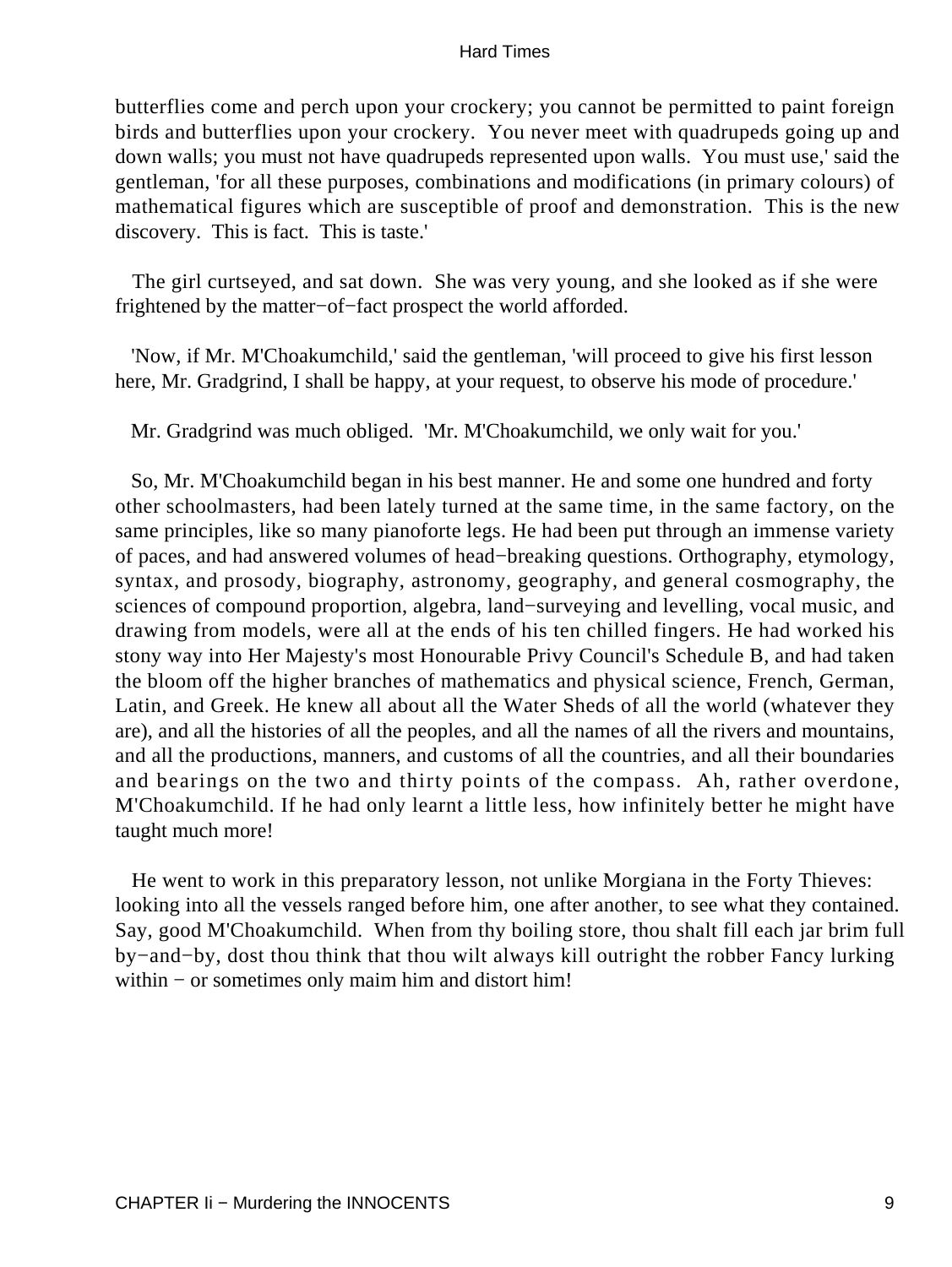# **[CHAPTER Iii − A LOOPHOLE](#page-250-0)**

*M*R. **Gradgrind** walked homeward from the school, in a state of considerable satisfaction. It was his school, and he intended it to be a model. He intended every child in it to be a model − just as the young Gradgrinds were all models.

 There were five young Gradgrinds, and they were models every one. They had been lectured at, from their tenderest years; coursed, like little hares. Almost as soon as they could run alone, they had been made to run to the lecture−room. The first object with which they had an association, or of which they had a remembrance, was a large black board with a dry Ogre chalking ghastly white figures on it.

 Not that they knew, by name or nature, anything about an Ogre Fact forbid! I only use the word to express a monster in a lecturing castle, with Heaven knows how many heads manipulated into one, taking childhood captive, and dragging it into gloomy statistical dens by the hair.

 No little Gradgrind had ever seen a face in the moon; it was up in the moon before it could speak distinctly. No little Gradgrind had ever learnt the silly jingle, Twinkle, twinkle, little star; how I wonder what you are! No little Gradgrind had ever known wonder on the subject, each little Gradgrind having at five years old dissected the Great Bear like a Professor Owen, and driven Charles's Wain like a locomotive engine−driver. No little Gradgrind had ever associated a cow in a field with that famous cow with the crumpled horn who tossed the dog who worried the cat who killed the rat who ate the malt, or with that yet more famous cow who swallowed Tom Thumb: it had never heard of those celebrities, and had only been introduced to a cow as a graminivorous ruminating quadruped with several stomachs.

 To his matter−of−fact home, which was called Stone Lodge, Mr. Gradgrind directed his steps. He had virtually retired from the wholesale hardware trade before he built Stone Lodge, and was now looking about for a suitable opportunity of making an arithmetical figure in Parliament. Stone Lodge was situated on a moor within a mile or two of a great town − called Coketown in the present faithful guide−book.

 A very regular feature on the face of the country, Stone Lodge was. Not the least disguise toned down or shaded off that uncompromising fact in the landscape. A great square house, with a heavy portico darkening the principal windows, as its master's heavy brows overshadowed his eyes. A calculated, cast up, balanced, and proved house. Six windows on this side of the door, six on that side; a total of twelve in this wing, a total of twelve in the other wing; four−and−twenty carried over to the back wings. A lawn and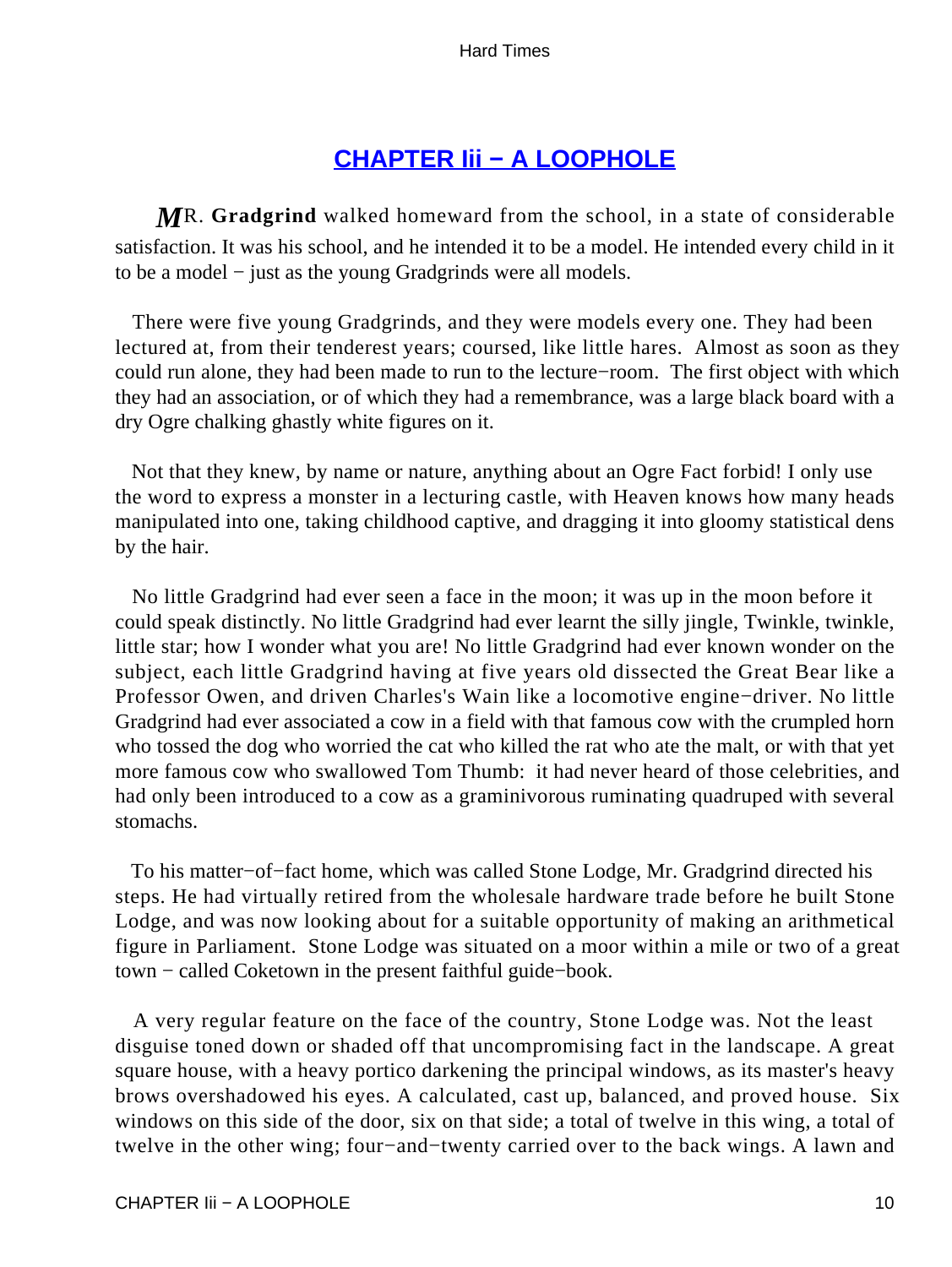garden and an infant avenue, all ruled straight like a botanical account− book. Gas and ventilation, drainage and water−service, all of the primest quality. Iron clamps and girders, fire−proof from top to bottom; mechanical lifts for the housemaids, with all their brushes and brooms; everything that heart could desire.

 Everything? Well, I suppose so. The little Gradgrinds had cabinets in various departments of science too. They had a little conchological cabinet, and a little metallurgical cabinet, and a little mineralogical cabinet; and the specimens were all arranged and labelled, and the bits of stone and ore looked as though they might have been broken from the parent substances by those tremendously hard instruments their own names; and, to paraphrase the idle legend of Peter Piper, who had never found his way into their nursery, If the greedy little Gradgrinds grasped at more than this, what was it for good gracious goodness' sake, that the greedy little Gradgrinds grasped it!

 Their father walked on in a hopeful and satisfied frame of mind. He was an affectionate father, after his manner; but he would probably have described himself (if he had been put, like Sissy Jupe, upon a definition) as 'an eminently practical' father. He had a particular pride in the phrase eminently practical, which was considered to have a special application to him. Whatsoever the public meeting held in Coketown, and whatsoever the subject of such meeting, some Coketowner was sure to seize the occasion of alluding to his eminently practical friend Gradgrind. This always pleased the eminently practical friend. He knew it to be his due, but his due was acceptable.

 He had reached the neutral ground upon the outskirts of the town, which was neither town nor country, and yet was either spoiled, when his ears were invaded by the sound of music. The clashing and banging band attached to the horse−riding establishment, which had there set up its rest in a wooden pavilion, was in full bray. A flag, floating from the summit of the temple, proclaimed to mankind that it was 'Sleary's Horse−riding' which claimed their suffrages. Sleary himself, a stout modern statue with a money−box at its elbow, in an ecclesiastical niche of early Gothic architecture, took the money. Miss Josephine Sleary, as some very long and very narrow strips of printed bill announced, was then inaugurating the entertainments with her graceful equestrian Tyrolean flower−act. Among the other pleasing but always strictly moral wonders which must be seen to be believed, Signor Jupe was that afternoon to 'elucidate the diverting accomplishments of his highly trained performing dog Merrylegs.' He was also to exhibit 'his astounding feat of throwing seventy−five hundred−weight in rapid succession backhanded over his head, thus forming a fountain of solid iron in mid−air, a feat never before attempted in this or any other country, and which having elicited such rapturous plaudits from enthusiastic throngs it cannot be withdrawn.' The same Signor Jupe was to 'enliven the varied performances at frequent intervals with his chaste Shaksperean quips and retorts.' Lastly, he was to wind them up by appearing in his favourite character of Mr. William Button, of Tooley Street, in 'the highly novel and laughable hippo− comedietta of The Tailor's Journey to Brentford.'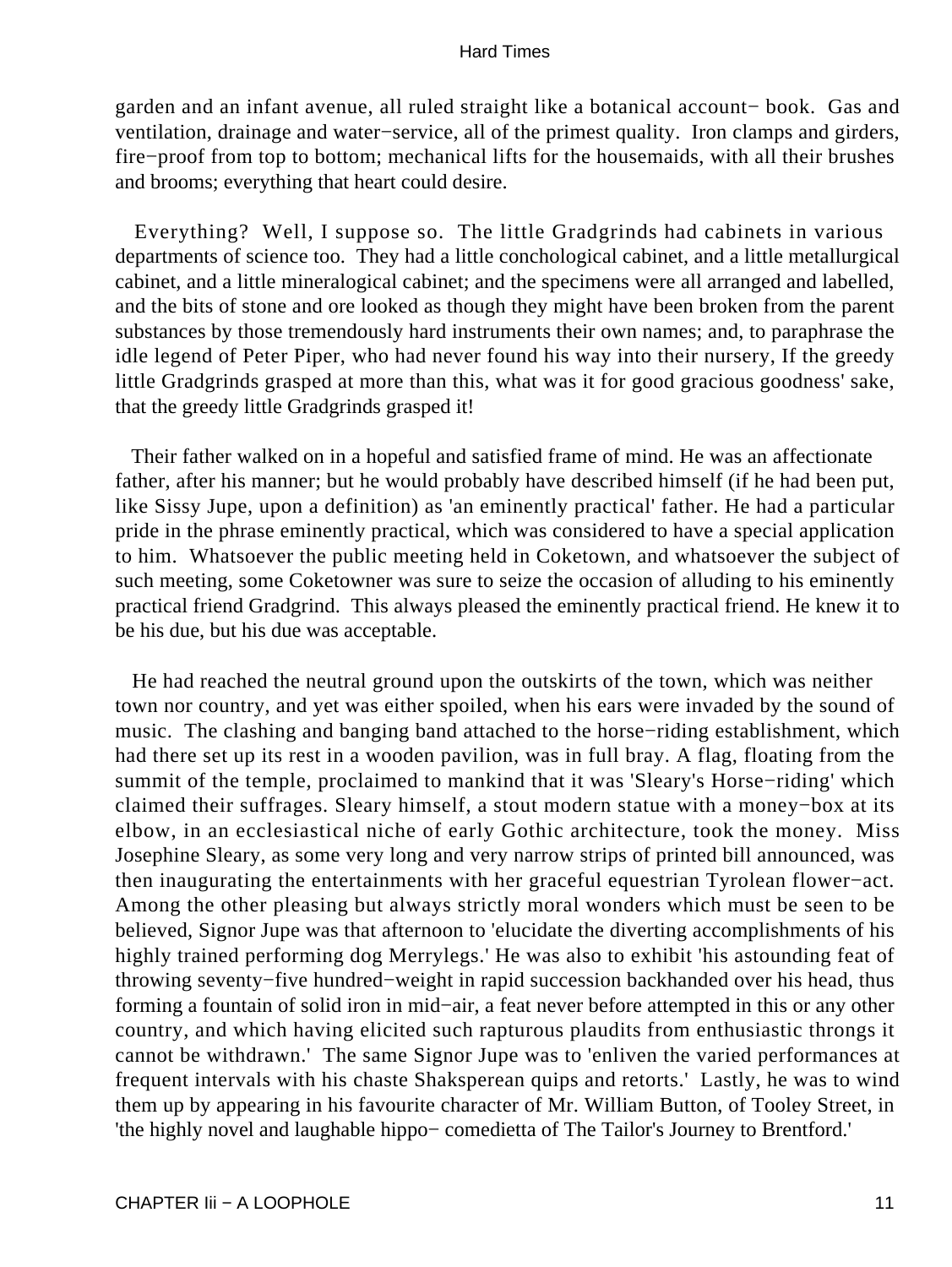Thomas Gradgrind took no heed of these trivialities of course, but passed on as a practical man ought to pass on, either brushing the noisy insects from his thoughts, or consigning them to the House of Correction. But, the turning of the road took him by the back of the booth, and at the back of the booth a number of children were congregated in a number of stealthy attitudes, striving to peep in at the hidden glories of the place.

 This brought him to a stop. 'Now, to think of these vagabonds,' said he, 'attracting the young rabble from a model school.'

 A space of stunted grass and dry rubbish being between him and the young rabble, he took his eyeglass out of his waistcoat to look for any child he knew by name, and might order off. Phenomenon almost incredible though distinctly seen, what did he then behold but his own metallurgical Louisa, peeping with all her might through a hole in a deal board, and his own mathematical Thomas abasing himself on the ground to catch but a hoof of the graceful equestrian Tyrolean flower−act!

 Dumb with amazement, Mr. Gradgrind crossed to the spot where his family was thus disgraced, laid his hand upon each erring child, and said:

'Louisa!! Thomas!!'

 Both rose, red and disconcerted. But, Louisa looked at her father with more boldness than Thomas did. Indeed, Thomas did not look at him, but gave himself up to be taken home like a machine.

 'In the name of wonder, idleness, and folly!' said Mr. Gradgrind, leading each away by a hand; 'what do you do here?'

'Wanted to see what it was like,' returned Louisa, shortly.

'What it was like?'

'Yes, father.'

 There was an air of jaded sullenness in them both, and particularly in the girl: yet, struggling through the dissatisfaction of her face, there was a light with nothing to rest upon, a fire with nothing to burn, a starved imagination keeping life in itself somehow, which brightened its expression. Not with the brightness natural to cheerful youth, but with uncertain, eager, doubtful flashes, which had something painful in them, analogous to the changes on a blind face groping its way.

 She was a child now, of fifteen or sixteen; but at no distant day would seem to become a woman all at once. Her father thought so as he looked at her. She was pretty. Would have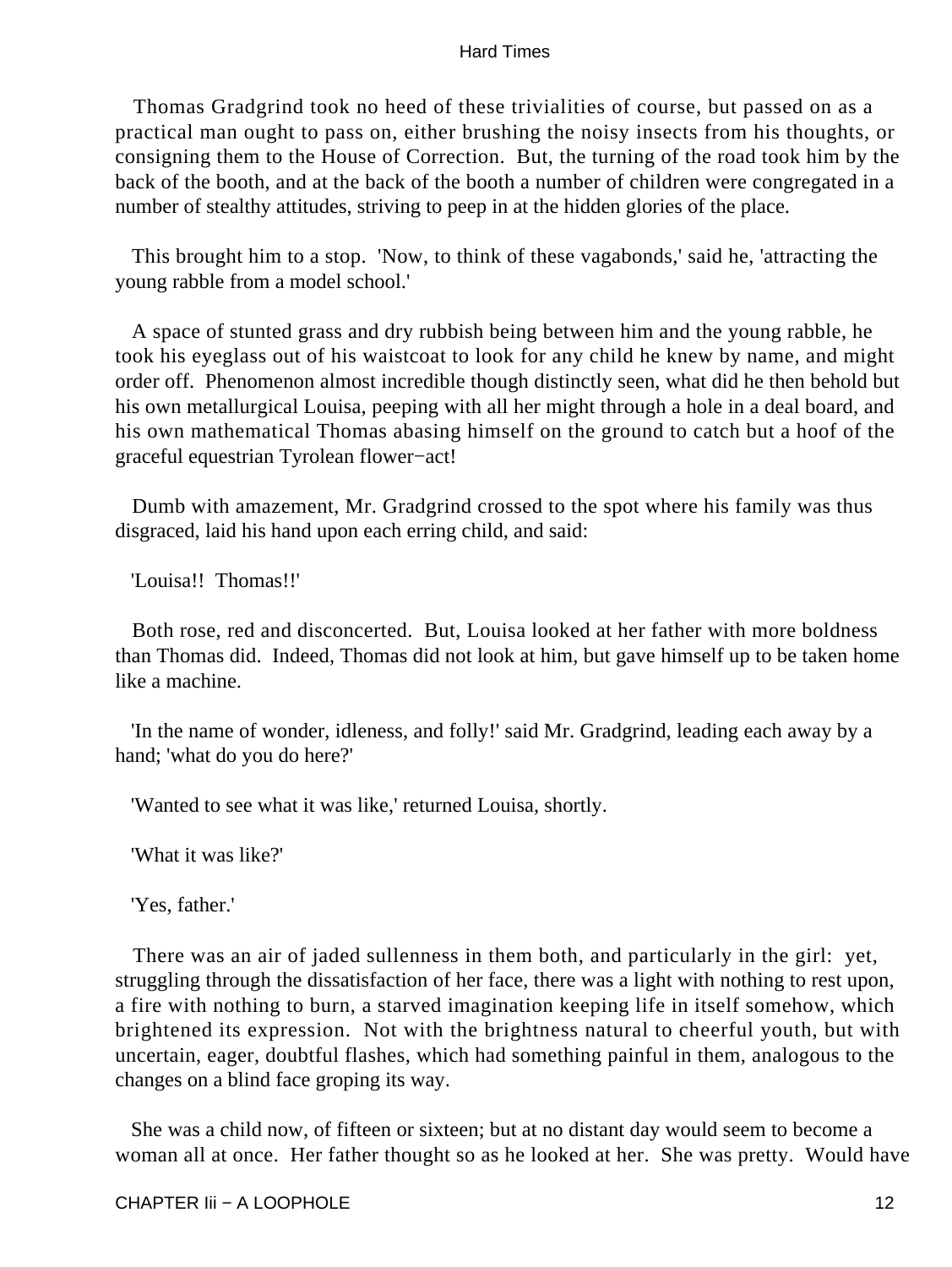been self−willed (he thought in his eminently practical way) but for her bringing−up.

 'Thomas, though I have the fact before me, I find it difficult to believe that you, with your education and resources, should have brought your sister to a scene like this.'

'I brought him, father,' said Louisa, quickly. 'I asked him to come.'

 'I am sorry to hear it. I am very sorry indeed to hear it. It makes Thomas no better, and it makes you worse, Louisa.'

She looked at her father again, but no tear fell down her cheek.

 'You! Thomas and you, to whom the circle of the sciences is open; Thomas and you, who may be said to be replete with facts; Thomas and you, who have been trained to mathematical exactness; Thomas and you, here!' cried Mr. Gradgrind. 'In this degraded position! I am amazed.'

'I was tired, father. I have been tired a long time,' said Louisa.

'Tired? Of what?' asked the astonished father.

'I don't know of what − of everything, I think.'

 'Say not another word,' returned Mr. Gradgrind. 'You are childish. I will hear no more.' He did not speak again until they had walked some half−a−mile in silence, when he gravely broke out with: 'What would your best friends say, Louisa? Do you attach no value to their good opinion? What would Mr. Bounderby say?' At the mention of this name, his daughter stole a look at him, remarkable for its intense and searching character. He saw nothing of it, for before he looked at her, she had again cast down her eyes!

 'What,' he repeated presently, 'would Mr. Bounderby say?' All the way to Stone Lodge, as with grave indignation he led the two delinquents home, he repeated at intervals 'What would Mr. Bounderby say?' − as if Mr. Bounderby had been Mrs. Grundy.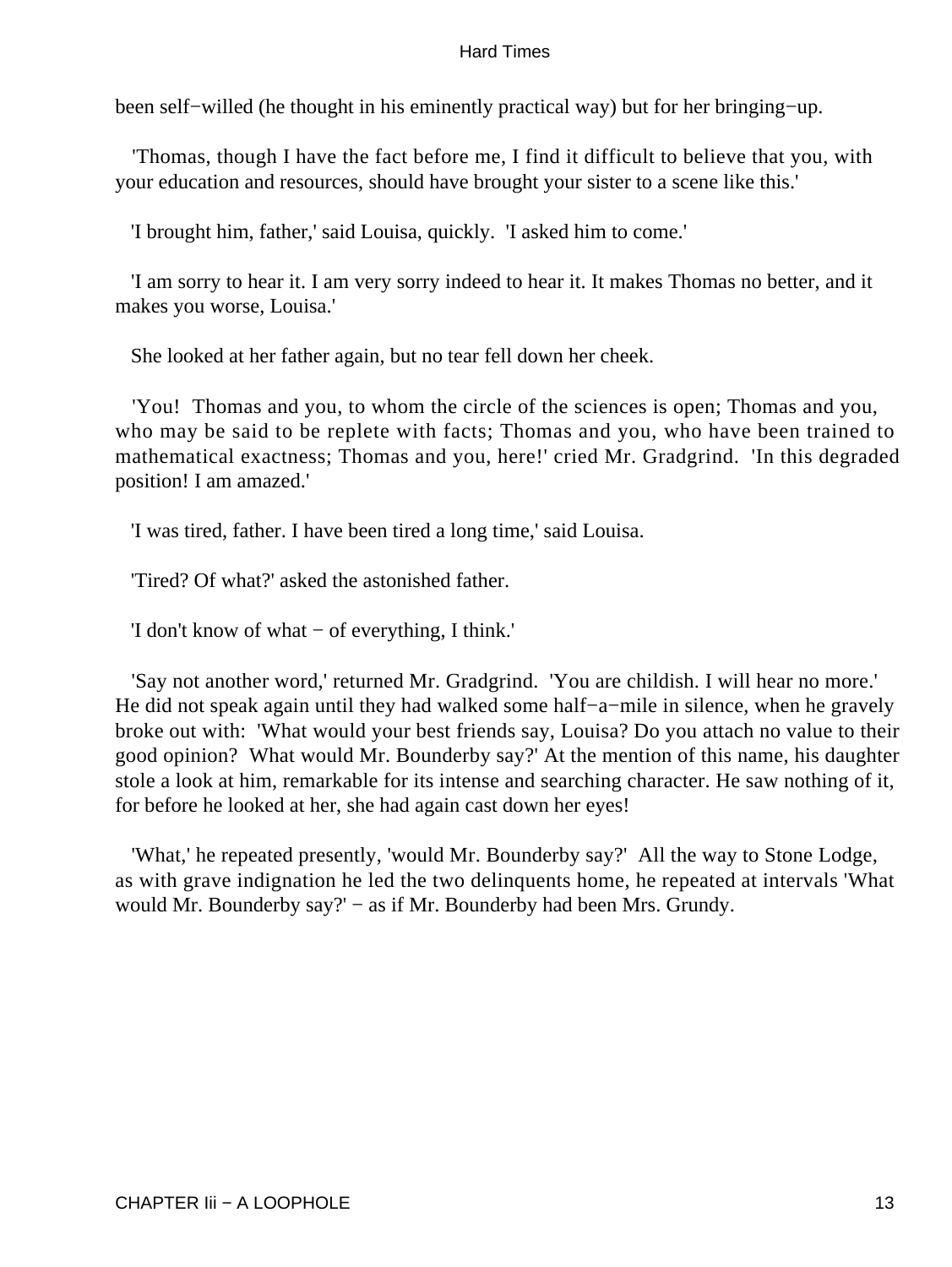## **[CHAPTER Iv − MR. BOUNDERBY](#page-250-0)**

*N*OT being Mrs. Grundy, who was Mr. Bounderby?

 Why, Mr. Bounderby was as near being Mr. Gradgrind's bosom friend, as a man perfectly devoid of sentiment can approach that spiritual relationship towards another man perfectly devoid of sentiment. So near was Mr. Bounderby − or, if the reader should prefer it, so far off.

 He was a rich man: banker, merchant, manufacturer, and what not. A big, loud man, with a stare, and a metallic laugh. A man made out of a coarse material, which seemed to have been stretched to make so much of him. A man with a great puffed head and forehead, swelled veins in his temples, and such a strained skin to his face that it seemed to hold his eyes open, and lift his eyebrows up. A man with a pervading appearance on him of being inflated like a balloon, and ready to start. A man who could never sufficiently vaunt himself a self−made man. A man who was always proclaiming, through that brassy speaking−trumpet of a voice of his, his old ignorance and his old poverty. A man who was the Bully of humility.

 A year or two younger than his eminently practical friend, Mr. Bounderby looked older; his seven or eight and forty might have had the seven or eight added to it again, without surprising anybody. He had not much hair. One might have fancied he had talked it off; and that what was left, all standing up in disorder, was in that condition from being constantly blown about by his windy boastfulness.

 In the formal drawing−room of Stone Lodge, standing on the hearthrug, warming himself before the fire, Mr. Bounderby delivered some observations to Mrs. Gradgrind on the circumstance of its being his birthday. He stood before the fire, partly because it was a cool spring afternoon, though the sun shone; partly because the shade of Stone Lodge was always haunted by the ghost of damp mortar; partly because he thus took up a commanding position, from which to subdue Mrs. Gradgrind.

 'I hadn't a shoe to my foot. As to a stocking, I didn't know such a thing by name. I passed the day in a ditch, and the night in a pigsty. That's the way I spent my tenth birthday. Not that a ditch was new to me, for I was born in a ditch.'

 Mrs. Gradgrind, a little, thin, white, pink−eyed bundle of shawls, of surpassing feebleness, mental and bodily; who was always taking physic without any effect, and who, whenever she showed a symptom of coming to life, was invariably stunned by some weighty piece of fact tumbling on her; Mrs. Gradgrind hoped it was a dry ditch?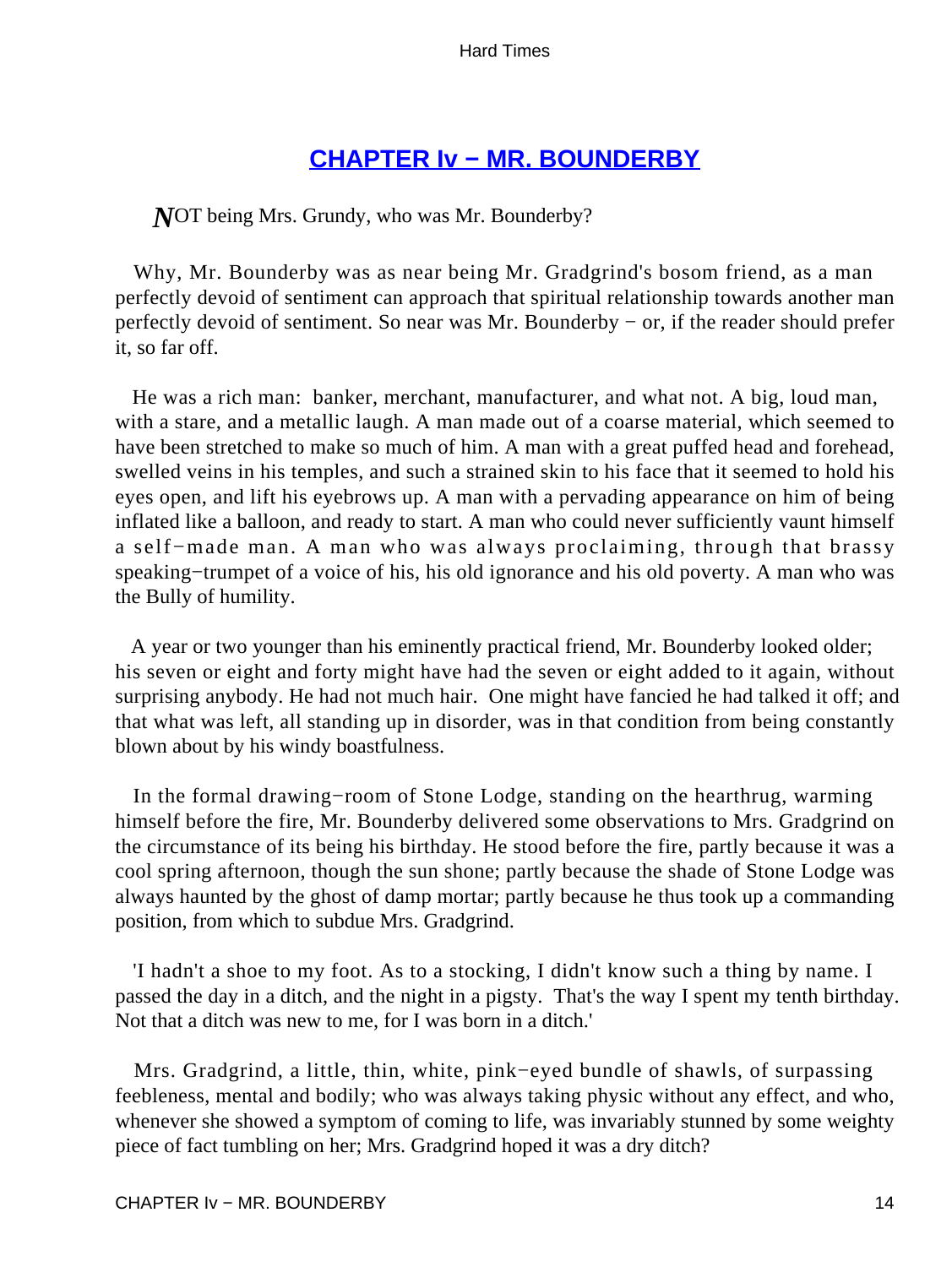'No! As wet as a sop. A foot of water in it,' said Mr. Bounderby.

'Enough to give a baby cold,' Mrs. Gradgrind considered.

 'Cold? I was born with inflammation of the lungs, and of everything else, I believe, that was capable of inflammation,' returned Mr. Bounderby. 'For years, ma'am, I was one of the most miserable little wretches ever seen. I was so sickly, that I was always moaning and groaning. I was so ragged and dirty, that you wouldn't have touched me with a pair of tongs.'

 Mrs. Gradgrind faintly looked at the tongs, as the most appropriate thing her imbecility could think of doing.

 'How I fought through it, I don't know,' said Bounderby. 'I was determined, I suppose. I have been a determined character in later life, and I suppose I was then. Here I am, Mrs. Gradgrind, anyhow, and nobody to thank for my being here, but myself.'

Mrs. Gradgrind meekly and weakly hoped that his mother −

'My mother? Bolted, ma'am!' said Bounderby.

Mrs. Gradgrind, stunned as usual, collapsed and gave it up.

 'My mother left me to my grandmother,' said Bounderby; 'and, according to the best of my remembrance, my grandmother was the wickedest and the worst old woman that ever lived. If I got a little pair of shoes by any chance, she would take 'em off and sell 'em for drink. Why, I have known that grandmother of mine lie in her bed and drink her four−teen glasses of liquor before breakfast!'

 Mrs. Gradgrind, weakly smiling, and giving no other sign of vitality, looked (as she always did) like an indifferently executed transparency of a small female figure, without enough light behind it.

 'She kept a chandler's shop,' pursued Bounderby, 'and kept me in an egg−box. That was the cot of my infancy; an old egg−box. As soon as I was big enough to run away, of course I ran away. Then I became a young vagabond; and instead of one old woman knocking me about and starving me, everybody of all ages knocked me about and starved me. They were right; they had no business to do anything else. I was a nuisance, an incumbrance, and a pest. I know that very well.'

 His pride in having at any time of his life achieved such a great social distinction as to be a nuisance, an incumbrance, and a pest, was only to be satisfied by three sonorous repetitions of the boast.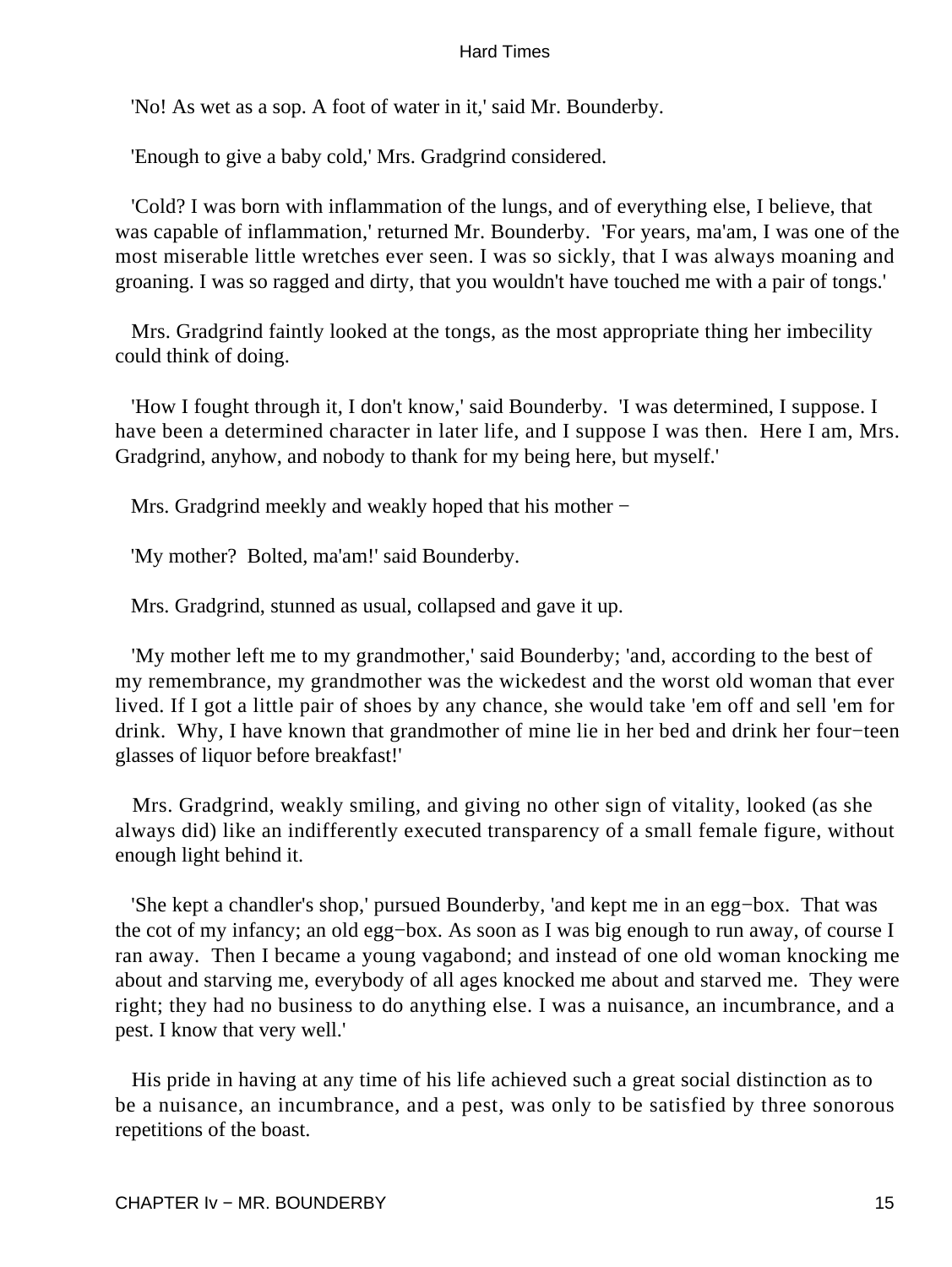'I was to pull through it, I suppose, Mrs. Gradgrind. Whether I was to do it or not, ma'am, I did it. I pulled through it, though nobody threw me out a rope. Vagabond, errand−boy, vagabond, labourer, porter, clerk, chief manager, small partner, Josiah Bounderby of Coketown. Those are the antecedents, and the culmination. Josiah Bounderby of Coketown learnt his letters from the outsides of the shops, Mrs. Gradgrind, and was first able to tell the time upon a dial−plate, from studying the steeple clock of St. Giles's Church, London, under the direction of a drunken cripple, who was a convicted thief, and an incorrigible vagrant. Tell Josiah Bounderby of Coketown, of your district schools and your model schools, and your training schools, and your whole kettle−of−fish of schools; and Josiah Bounderby of Coketown, tells you plainly, all right, all correct − he hadn't such advantages − but let us have hard−headed, solid−fisted people − the education that made him won't do for everybody, he knows well − such and such his education was, however, and you may force him to swallow boiling fat, but you shall never force him to suppress the facts of his life.'

 Being heated when he arrived at this climax, Josiah Bounderby of Coketown stopped. He stopped just as his eminently practical friend, still accompanied by the two young culprits, entered the room. His eminently practical friend, on seeing him, stopped also, and gave Louisa a reproachful look that plainly said, 'Behold your Bounderby!'

 'Well!' blustered Mr. Bounderby, 'what's the matter? What is young Thomas in the dumps about?'

He spoke of young Thomas, but he looked at Louisa.

 'We were peeping at the circus,' muttered Louisa, haughtily, without lifting up her eyes, 'and father caught us.'

 'And, Mrs. Gradgrind,' said her husband in a lofty manner, 'I should as soon have expected to find my children reading poetry.'

 'Dear me,' whimpered Mrs. Gradgrind. 'How can you, Louisa and Thomas! I wonder at you. I declare you're enough to make one regret ever having had a family at all. I have a great mind to say I wish I hadn't. Then what would you have done, I should like to know?'

 Mr. Gradgrind did not seem favourably impressed by these cogent remarks. He frowned impatiently.

 'As if, with my head in its present throbbing state, you couldn't go and look at the shells and minerals and things provided for you, instead of circuses!' said Mrs. Gradgrind. 'You know, as well as I do, no young people have circus masters, or keep circuses in cabinets, or attend lectures about circuses. What can you possibly want to know of circuses then? I am sure you have enough to do, if that's what you want. With my head in its present state, I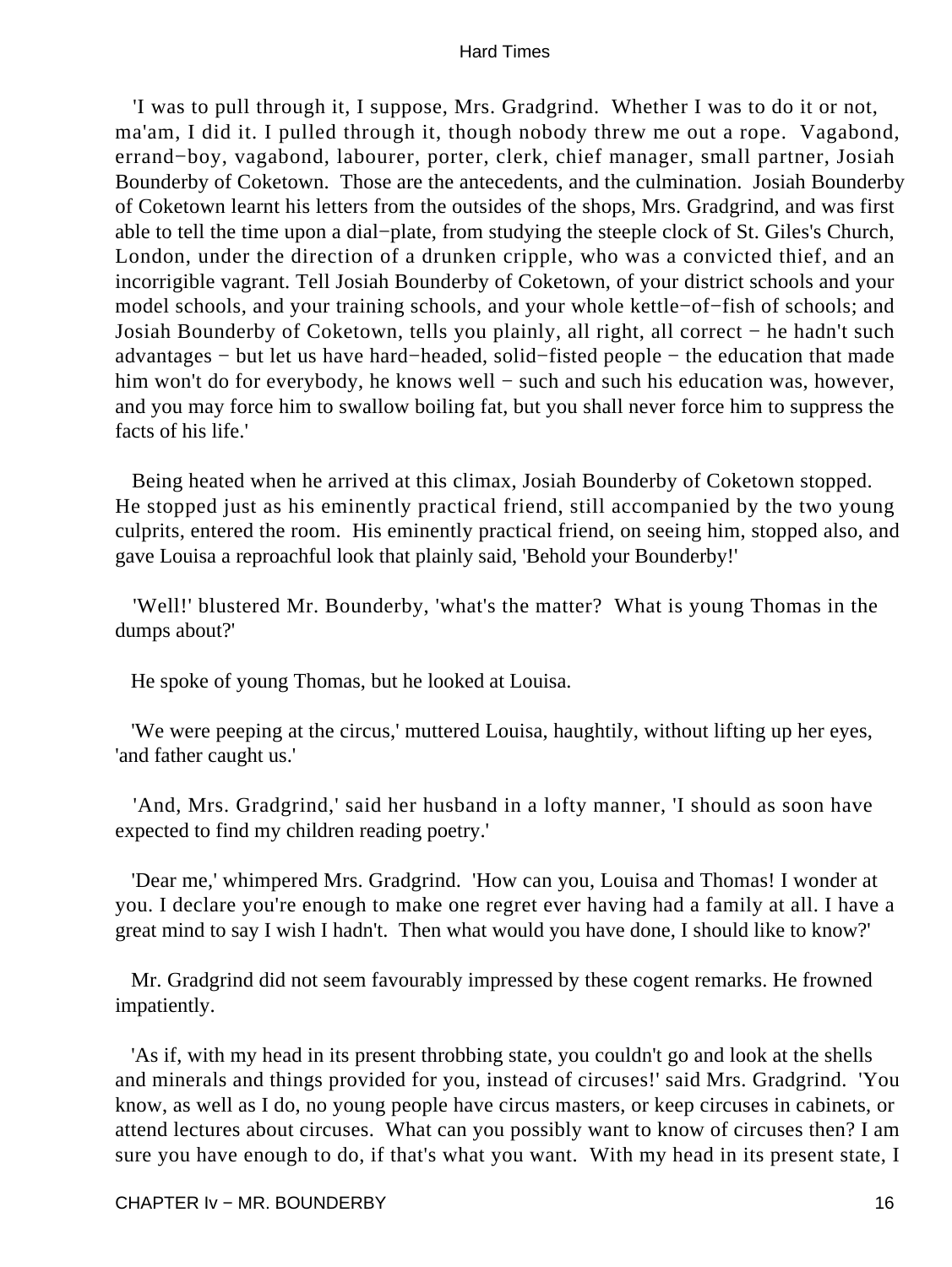couldn't remember the mere names of half the facts you have got to attend to.'

'That's the reason!' pouted Louisa.

 'Don't tell me that's the reason, because it can't be nothing of the sort,' said Mrs. Gradgrind. 'Go and be somethingological directly.' Mrs. Gradgrind was not a scientific character, and usually dismissed her children to their studies with this general injunction to choose their pursuit.

 In truth, Mrs. Gradgrind's stock of facts in general was woefully defective; but Mr. Gradgrind in raising her to her high matrimonial position, had been influenced by two reasons. Firstly, she was most satisfactory as a question of figures; and, secondly, she had 'no nonsense' about her. By nonsense he meant fancy; and truly it is probable she was as free from any alloy of that nature, as any human being not arrived at the perfection of an absolute idiot, ever was.

 The simple circumstance of being left alone with her husband and Mr. Bounderby, was sufficient to stun this admirable lady again without collision between herself and any other fact. So, she once more died away, and nobody minded her.

 'Bounderby,' said Mr. Gradgrind, drawing a chair to the fireside, 'you are always so interested in my young people − particularly in Louisa − that I make no apology for saying to you, I am very much vexed by this discovery. I have systematically devoted myself (as you know) to the education of the reason of my family. The reason is (as you know) the only faculty to which education should be addressed. 'And yet, Bounderby, it would appear from this unexpected circumstance of to−day, though in itself a trifling one, as if something had crept into Thomas's and Louisa's minds which is − or rather, which is not − I don't know that I can express myself better than by saying − which has never been intended to be developed, and in which their reason has no part.'

 'There certainly is no reason in looking with interest at a parcel of vagabonds,' returned Bounderby. 'When I was a vagabond myself, nobody looked with any interest at me; I know that.'

 'Then comes the question; said the eminently practical father, with his eyes on the fire, 'in what has this vulgar curiosity its rise?'

'I'll tell you in what. In idle imagination.'

 'I hope not,' said the eminently practical; 'I confess, however, that the misgiving has crossed me on my way home.'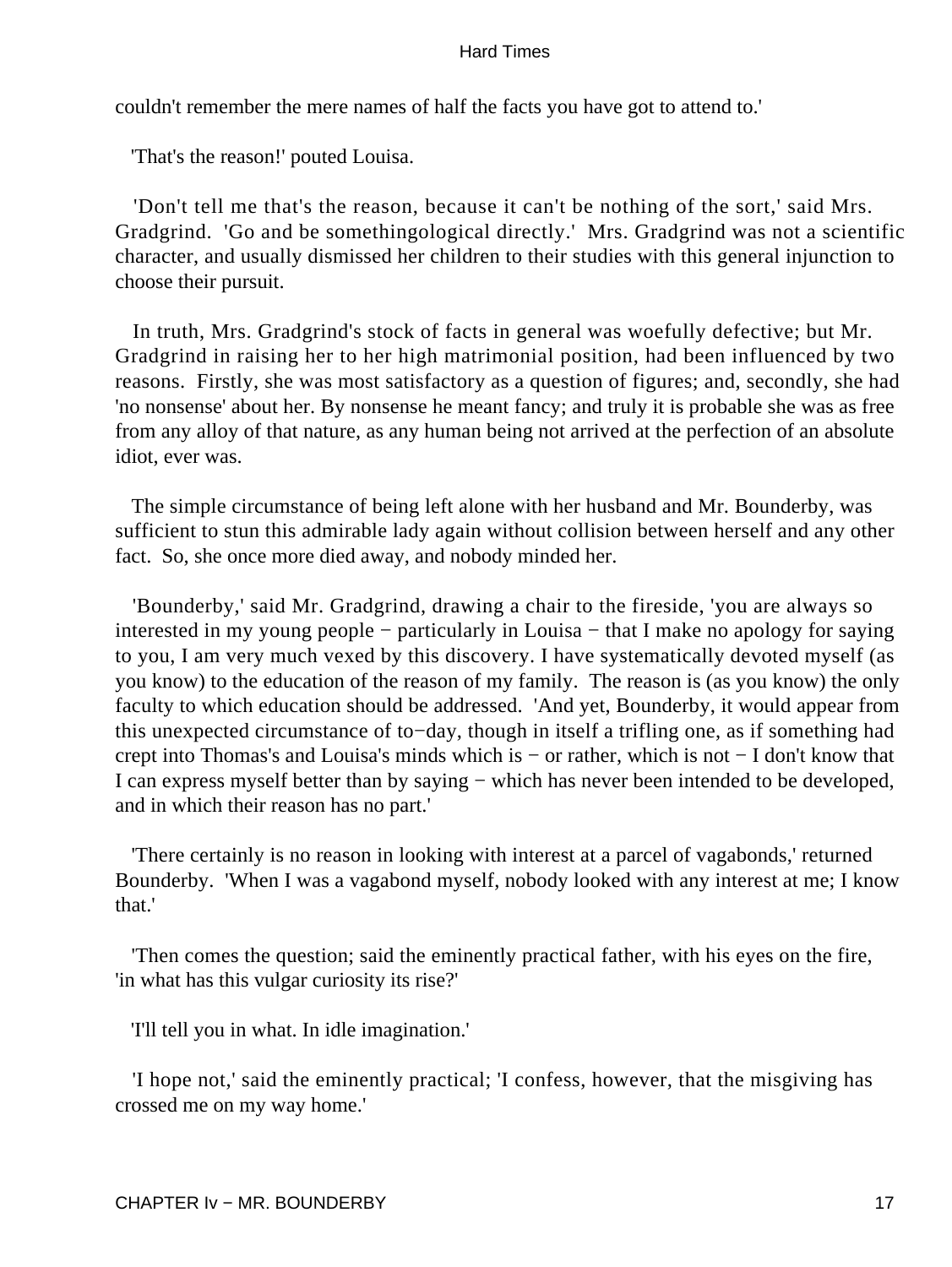'In idle imagination, Gradgrind,' repeated Bounderby. 'A very bad thing for anybody, but a cursed bad thing for a girl like Louisa. I should ask Mrs. Gradgrind's pardon for strong expressions, but that she knows very well I am not a refined character. Whoever expects refinement in me will be disappointed. I hadn't a refined bringing up.'

 'Whether,' said Gradgrind, pondering with his hands in his pockets, and his cavernous eyes on the fire, 'whether any instructor or servant can have suggested anything? Whether Louisa or Thomas can have been reading anything? Whether, in spite of all precautions, any idle story−book can have got into the house? Because, in minds that have been practically formed by rule and line, from the cradle upwards, this is so curious, so incomprehensible.'

 'Stop a bit!' cried Bounderby, who all this time had been standing, as before, on the hearth, bursting at the very furniture of the room with explosive humility. 'You have one of those strollers' children in the school.'

 'Cecilia Jupe, by name,' said Mr. Gradgrind, with something of a stricken look at his friend.

'Now, stop a bit!' cried Bounderby again. 'How did she come there?'

 'Why, the fact is, I saw the girl myself, for the first time, only just now. She specially applied here at the house to be admitted, as not regularly belonging to our town, and − yes, you are right, Bounderby, you are right.'

'Now, stop a bit!' cried Bounderby, once more. 'Louisa saw her when she came?'

 'Louisa certainly did see her, for she mentioned the application to me. But Louisa saw her, I have no doubt, in Mrs. Gradgrind's presence.'

'Pray, Mrs. Gradgrind,' said Bounderby, 'what passed?'

 'Oh, my poor health!' returned Mrs. Gradgrind. 'The girl wanted to come to the school, and Mr. Gradgrind wanted girls to come to the school, and Louisa and Thomas both said that the girl wanted to come, and that Mr. Gradgrind wanted girls to come, and how was it possible to contradict them when such was the fact!'

 'Now I tell you what, Gradgrind!' said Mr. Bounderby. 'Turn this girl to the right about, and there's an end of it.'

'I am much of your opinion.'

 'Do it at once,' said Bounderby, 'has always been my motto from a child. When I thought I would run away from my egg−box and my grandmother, I did it at once. Do you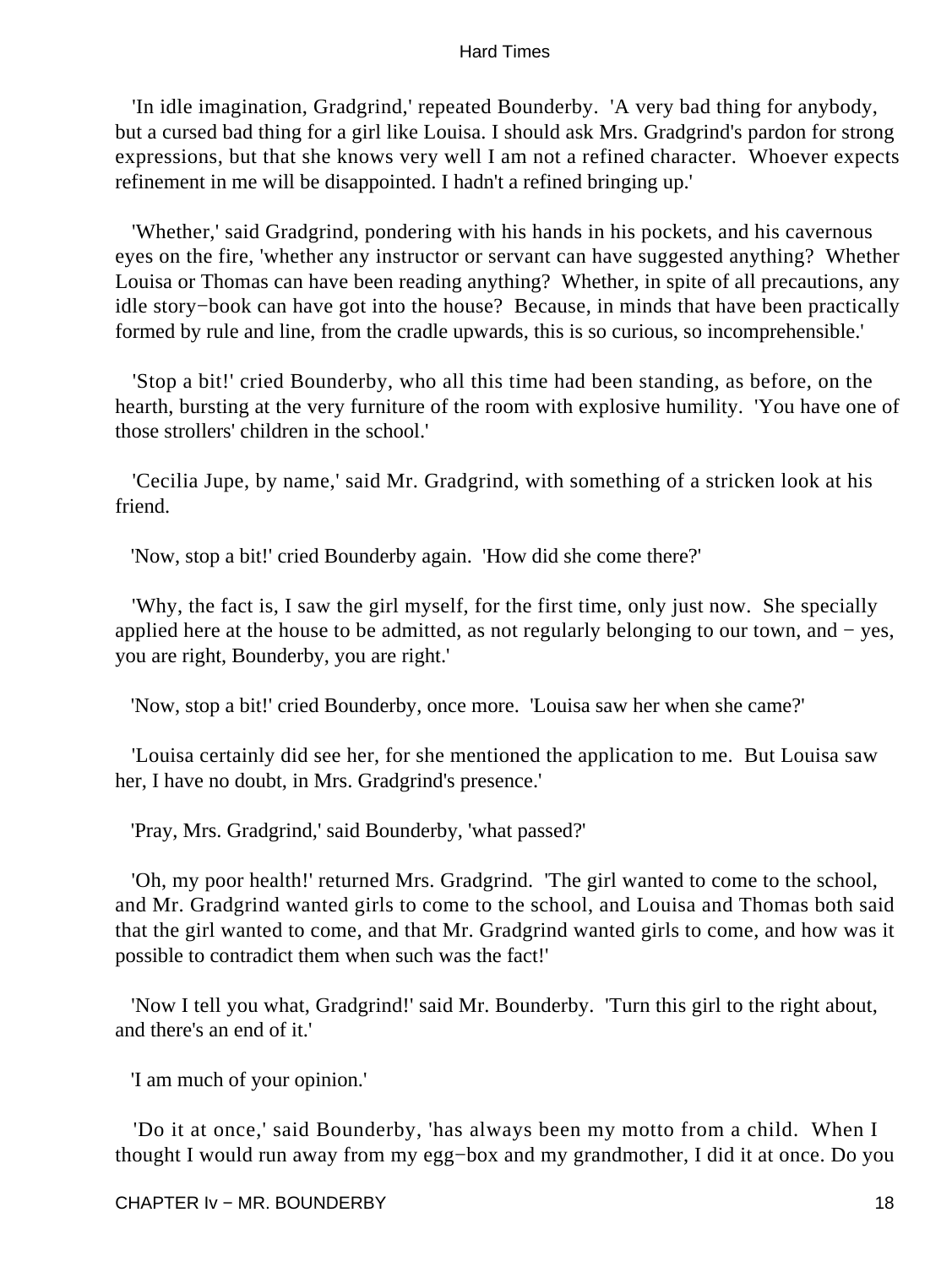the same. Do this at once!'

 'Are you walking?' asked his friend. 'I have the father's address. Perhaps you would not mind walking to town with me?'

'Not the least in the world,' said Mr. Bounderby, 'as long as you do it at once!'

 So, Mr. Bounderby threw on his hat − he always threw it on, as expressing a man who had been far too busily employed in making himself, to acquire any fashion of wearing his hat – and with his hands in his pockets, sauntered out into the hall. 'I never wear gloves,' it was his custom to say. 'I didn't climb up the ladder in them. – Shouldn't be so high up, if I had.'

 Being left to saunter in the hall a minute or two while Mr. Gradgrind went up−stairs for the address, he opened the door of the children's study and looked into that serene floor−clothed apartment, which, notwithstanding its book−cases and its cabinets and its variety of learned and philosophical appliances, had much of the genial aspect of a room devoted to hair−cutting. Louisa languidly leaned upon the window looking out, without looking at anything, while young Thomas stood sniffing revengefully at the fire. Adam Smith and Malthus, two younger Gradgrinds, were out at lecture in custody; and little Jane, after manufacturing a good deal of moist pipe−clay on her face with slate−pencil and tears, had fallen asleep over vulgar fractions.

 'It's all right now, Louisa: it's all right, young Thomas,' said Mr. Bounderby; 'you won't do so any more. I'll answer for it's being all over with father. Well, Louisa, that's worth a kiss, isn't it?'

 'You can take one, Mr. Bounderby,' returned Louisa, when she had coldly paused, and slowly walked across the room, and ungraciously raised her cheek towards him, with her face turned away.

'Always my pet; ain't you, Louisa?' said Mr. Bounderby. 'Good−bye, Louisa!'

 He went his way, but she stood on the same spot, rubbing the cheek he had kissed, with her handkerchief, until it was burning red. She was still doing this, five minutes afterwards.

 'What are you about, Loo?' her brother sulkily remonstrated. 'You'll rub a hole in your face.'

'You may cut the piece out with your penknife if you like, Tom. I wouldn't cry!'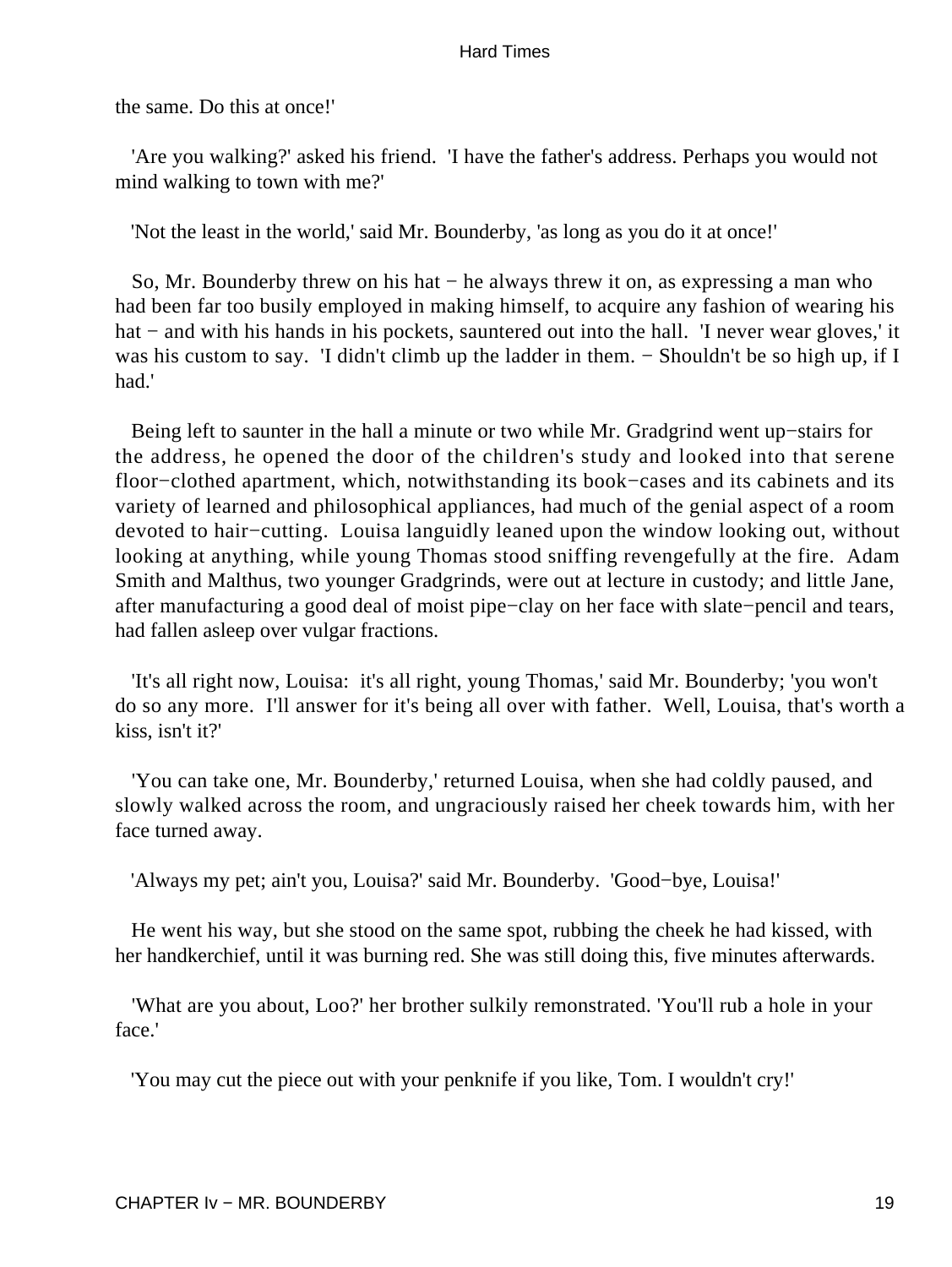## **[CHAPTER V − THE KEYNOTE](#page-250-0)**

*C*OKETOWN, to which Messrs. Bounderby and Gradgrind now walked, was a triumph of fact; it had no greater taint of fancy in it than Mrs. Gradgrind herself. Let us strike the key−note, Coketown, before pursuing our tune.

 It was a town of red brick, or of brick that would have been red if the smoke and ashes had allowed it; but as matters stood, it was a town of unnatural red and black like the painted face of a savage. It was a town of machinery and tall chimneys, out of which interminable serpents of smoke trailed themselves for ever and ever, and never got uncoiled. It had a black canal in it, and a river that ran purple with ill−smelling dye, and vast piles of building full of windows where there was a rattling and a trembling all day long, and where the piston of the steam−engine worked monotonously up and down, like the head of an elephant in a state of melancholy madness. It contained several large streets all very like one another, and many small streets still more like one another, inhabited by people equally like one another, who all went in and out at the same hours, with the same sound upon the same pavements, to do the same work, and to whom every day was the same as yesterday and to−morrow, and every year the counterpart of the last and the next.

 These attributes of Coketown were in the main inseparable from the work by which it was sustained; against them were to be set off, comforts of life which found their way all over the world, and elegancies of life which made, we will not ask how much of the fine lady, who could scarcely bear to hear the place mentioned. The rest of its features were voluntary, and they were these.

 You saw nothing in Coketown but what was severely workful. If the members of a religious persuasion built a chapel there − as the members of eighteen religious persuasions had done – they made it a pious warehouse of red brick, with sometimes (but this is only in highly ornamental examples) a bell in a birdcage on the top of it. The solitary exception was the New Church; a stuccoed edifice with a square steeple over the door, terminating in four short pinnacles like florid wooden legs. All the public inscriptions in the town were painted alike, in severe characters of black and white. The jail might have been the infirmary, the infirmary might have been the jail, the town−hall might have been either, or both, or anything else, for anything that appeared to the contrary in the graces of their construction. Fact, fact, fact, everywhere in the material aspect of the town; fact, fact, fact, everywhere in the immaterial. The M'Choakumchild school was all fact, and the school of design was all fact, and the relations between master and man were all fact, and everything was fact between the lying−in hospital and the cemetery, and what you couldn't state in figures, or show to be purchaseable in the cheapest market and saleable in the dearest, was not, and never should be, world without end, Amen.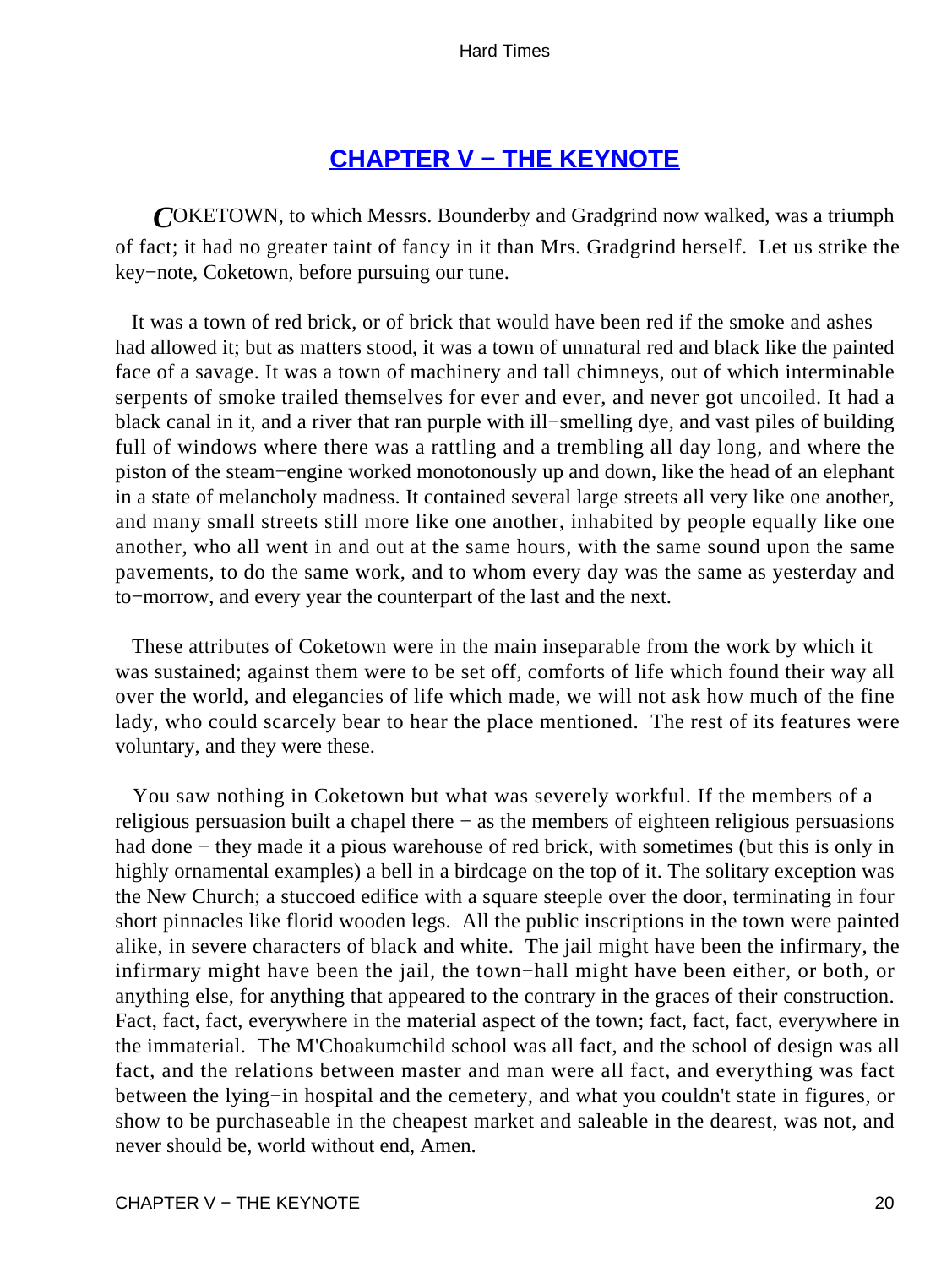A town so sacred to fact, and so triumphant in its assertion, of course got on well? Why no, not quite well. No? Dear me!

 No. Coketown did not come out of its own furnaces, in all respects like gold that had stood the fire. First, the perplexing mystery of the place was, Who belonged to the eighteen denominations? Because, whoever did, the labouring people did not. It was very strange to walk through the streets on a Sunday morning, and note how few of them the barbarous jangling of bells that was driving the sick and nervous mad, called away from their own quarter, from their own close rooms, from the corners of their own streets, where they lounged listlessly, gazing at all the church and chapel going, as at a thing with which they had no manner of concern. Nor was it merely the stranger who noticed this, because there was a native organization in Coketown itself, whose members were to be heard of in the House of Commons every session, indignantly petitioning for acts of parliament that should make these people religious by main force. Then came the Teetotal Society, who complained that these same people would get drunk, and showed in tabular statements that they did get drunk, and proved at tea parties that no inducement, human or Divine (except a medal), would induce them to forego their custom of getting drunk. Then came the chemist and druggist, with other tabular statements, showing that when they didn't get drunk, they took opium. Then came the experienced chaplain of the jail, with more tabular statements, outdoing all the previous tabular statements, and showing that the same people would resort to low haunts, hidden from the public eye, where they heard low singing and saw low dancing, and mayhap joined in it; and where A. B., aged twenty−four next birthday, and committed for eighteen months' solitary, had himself said (not that he had ever shown himself particularly worthy of belief) his ruin began, as he was perfectly sure and confident that otherwise he would have been a tip−top moral specimen. Then came Mr. Gradgrind and Mr. Bounderby, the two gentlemen at this present moment walking through Coketown, and both eminently practical, who could, on occasion, furnish more tabular statements derived from their own personal experience, and illustrated by cases they had known and seen, from which it clearly appeared – in short, it was the only clear thing in the case – that these same people were a bad lot altogether, gentlemen; that do what you would for them they were never thankful for it, gentlemen; that they were restless, gentlemen; that they never knew what they wanted; that they lived upon the best, and bought fresh butter; and insisted on Mocha coffee, and rejected all but prime parts of meat, and yet were eternally dissatisfied and unmanageable. In short, it was the moral of the old nursery fable:

 There was an old woman, and what do you think? She lived upon nothing but victuals and drink; Victuals and drink were the whole of her diet, And yet this old woman would **Never** be quiet.

 Is it possible, I wonder, that there was any analogy between the case of the Coketown population and the case of the little Gradgrinds? Surely, none of us in our sober senses and acquainted with figures, are to be told at this time of day, that one of the foremost elements in the existence of the Coketown working−people had been for scores of years, deliberately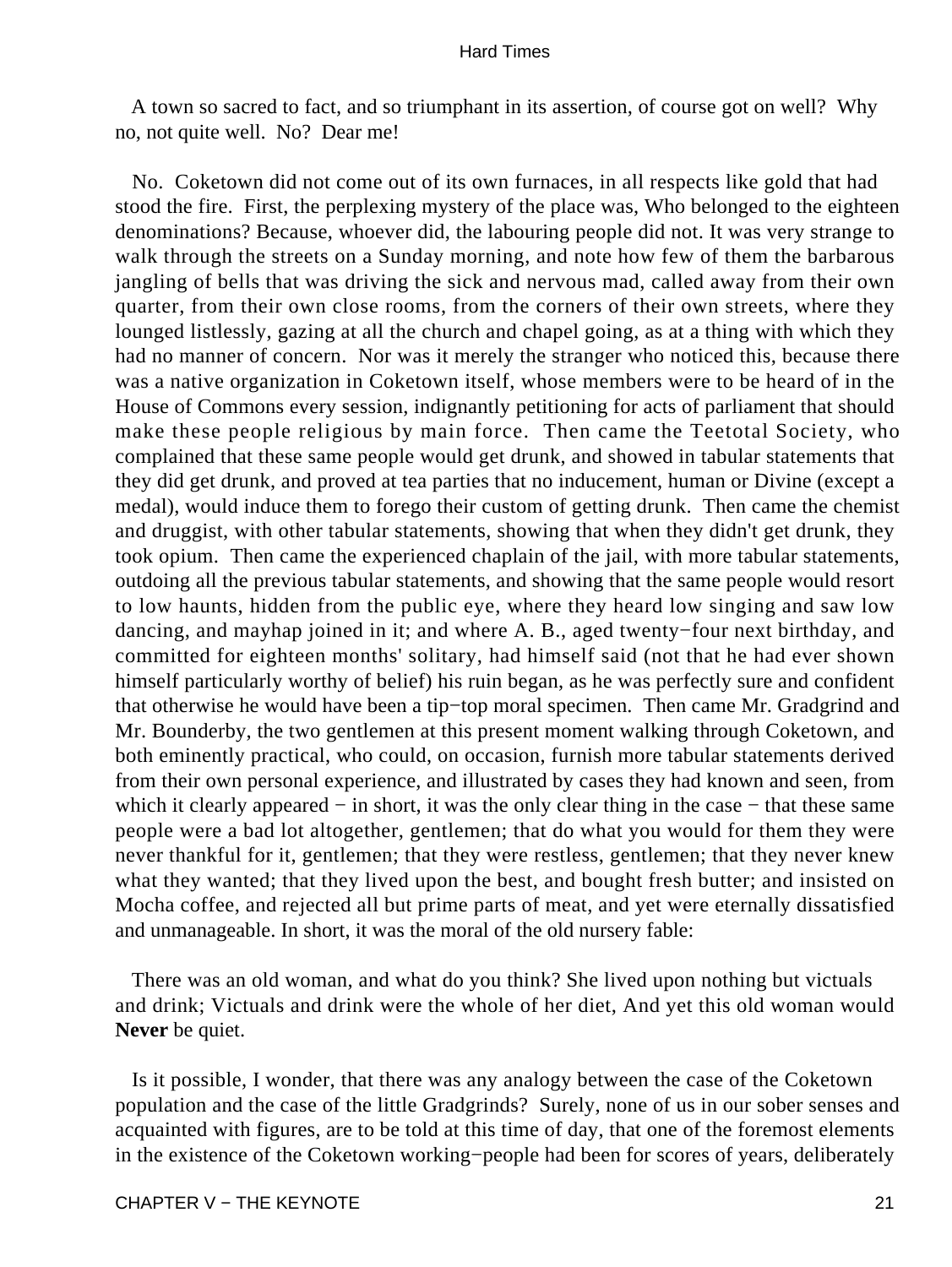set at nought? That there was any Fancy in them demanding to be brought into healthy existence instead of struggling on in convulsions? That exactly in the ratio as they worked long and monotonously, the craving grew within them for some physical relief − some relaxation, encouraging good humour and good spirits, and giving them a vent − some recognized holiday, though it were but for an honest dance to a stirring band of music − some occasional light pie in which even M'Choakumchild had no finger – which craving must and would be satisfied aright, or must and would inevitably go wrong, until the laws of the Creation were repealed?

 'This man lives at Pod's End, and I don't quite know Pod's End,' said Mr. Gradgrind. 'Which is it, Bounderby?'

 Mr. Bounderby knew it was somewhere down town, but knew no more respecting it. So they stopped for a moment, looking about.

 Almost as they did so, there came running round the corner of the street at a quick pace and with a frightened look, a girl whom Mr. Gradgrind recognized. 'Halloa!' said he. 'Stop! Where are you going! Stop!' Girl number twenty stopped then, palpitating, and made him a curtsey.

'Why are you tearing about the streets,' said Mr. Gradgrind, 'in this improper manner?'

'I was − I was run after, sir,' the girl panted, 'and I wanted to get away.'

'Run after?' repeated Mr. Gradgrind. 'Who would run after you?'

 The question was unexpectedly and suddenly answered for her, by the colourless boy, Bitzer, who came round the corner with such blind speed and so little anticipating a stoppage on the pavement, that he brought himself up against Mr. Gradgrind's waistcoat and rebounded into the road.

 'What do you mean, boy?' said Mr. Gradgrind. 'What are you doing? How dare you dash against − everybody − in this manner?' Bitzer picked up his cap, which the concussion had knocked off; and backing, and knuckling his forehead, pleaded that it was an accident.

'Was this boy running after you, Jupe?' asked Mr. Gradgrind.

'Yes, sir,' said the girl reluctantly.

 'No, I wasn't, sir!' cried Bitzer. 'Not till she run away from me. But the horse−riders never mind what they say, sir; they're famous for it. You know the horse−riders are famous for never minding what they say,' addressing Sissy. 'It's as well known in the town as − please, sir, as the multiplication table isn't known to the horse−riders.' Bitzer tried Mr.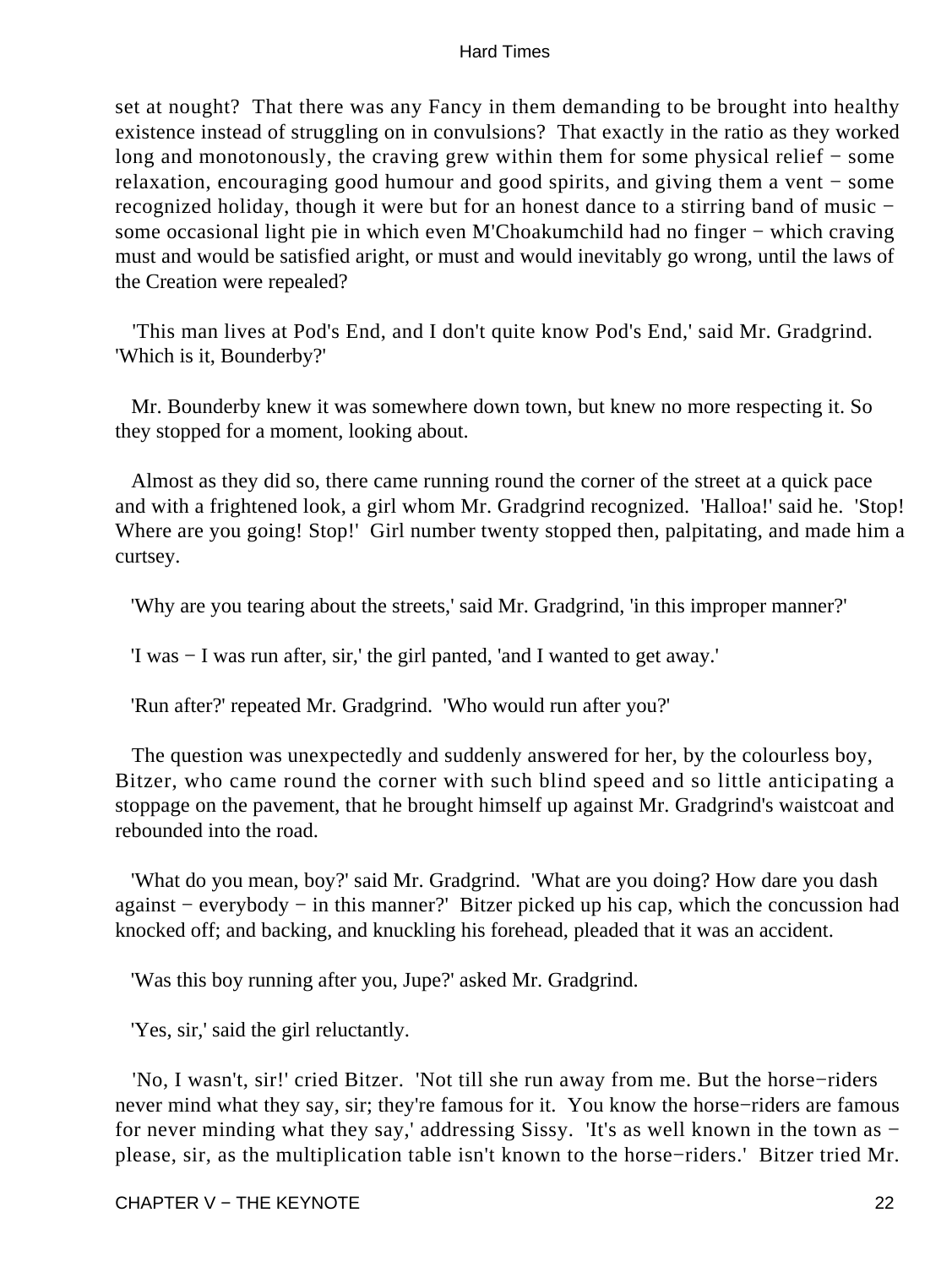Bounderby with this.

'He frightened me so,' said the girl, 'with his cruel faces!'

 'Oh!' cried Bitzer. 'Oh! An't you one of the rest! An't you a horse−rider! I never looked at her, sir. I asked her if she would know how to define a horse to−morrow, and offered to tell her again, and she ran away, and I ran after her, sir, that she might know how to answer when she was asked. You wouldn't have thought of saying such mischief if you hadn't been a horse−rider?'

 'Her calling seems to be pretty well known among 'em,' observed Mr. Bounderby. 'You'd have had the whole school peeping in a row, in a week.'

 'Truly, I think so,' returned his friend. 'Bitzer, turn you about and take yourself home. Jupe, stay here a moment. Let me hear of your running in this manner any more, boy, and you will hear of me through the master of the school. You understand what I mean. Go along.'

 The boy stopped in his rapid blinking, knuckled his forehead again, glanced at Sissy, turned about, and retreated.

 'Now, girl,' said Mr. Gradgrind, 'take this gentleman and me to your father's; we are going there. What have you got in that bottle you are carrying?'

'Gin,' said Mr. Bounderby.

'Dear, no, sir! It's the nine oils.'

'The what?' cried Mr. Bounderby.

'The nine oils, sir, to rub father with.'

 'Then,' said Mr. Bounderby, with a loud short laugh, 'what the devil do you rub your father with nine oils for?'

 'It's what our people aways use, sir, when they get any hurts in the ring,' replied the girl, looking over her shoulder, to assure herself that her pursuer was gone. 'They bruise themselves very bad sometimes.'

 'Serve 'em right,' said Mr. Bounderby, 'for being idle.' She glanced up at his face, with mingled astonishment and dread.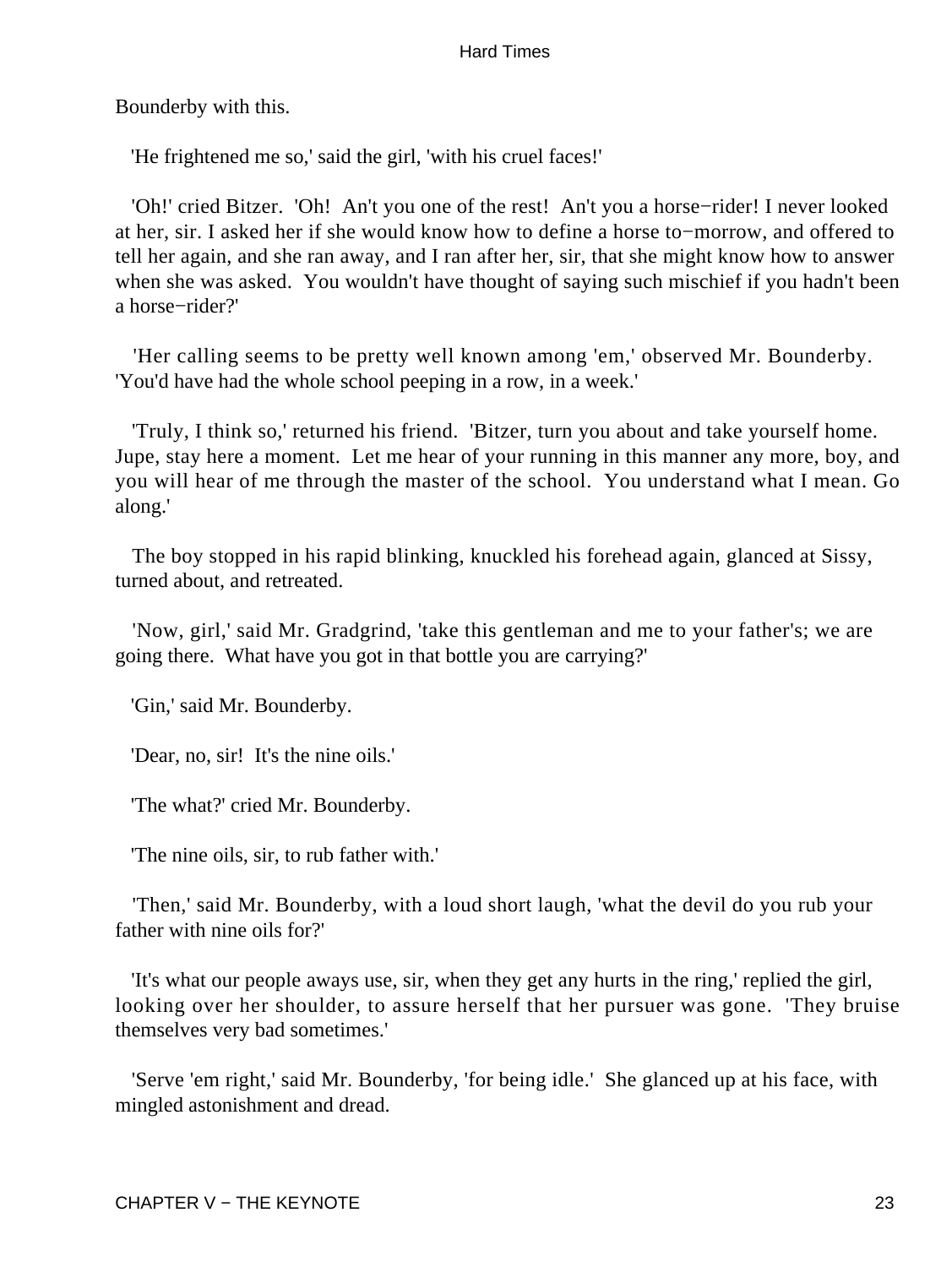'By George!' said Mr. Bounderby, 'when I was four or five years younger than you, I had worse bruises upon me than ten oils, twenty oils, forty oils, would have rubbed off. I didn't get 'em by posture−making, but by being banged about. There was no rope− dancing for me; I danced on the bare ground and was larruped with the rope.'

 Mr. Gradgrind, though hard enough, was by no means so rough a man as Mr. Bounderby. His character was not unkind, all things considered; it might have been a very kind one indeed, if he had only made some round mistake in the arithmetic that balanced it, years ago. He said, in what he meant for a reassuring tone, as they turned down a narrow road, 'And this is Pod's End; is it, Jupe?'

'This is it, sir, and − if you wouldn't mind, sir − this is the house.'

 She stopped, at twilight, at the door of a mean little public− house, with dim red lights in it. As haggard and as shabby, as if, for want of custom, it had itself taken to drinking, and had gone the way all drunkards go, and was very near the end of it.

 'It's only crossing the bar, sir, and up the stairs, if you wouldn't mind, and waiting there for a moment till I get a candle. If you should hear a dog, sir, it's only Merrylegs, and he only barks.'

 'Merrylegs and nine oils, eh!' said Mr. Bounderby, entering last with his metallic laugh. 'Pretty well this, for a self−made man!'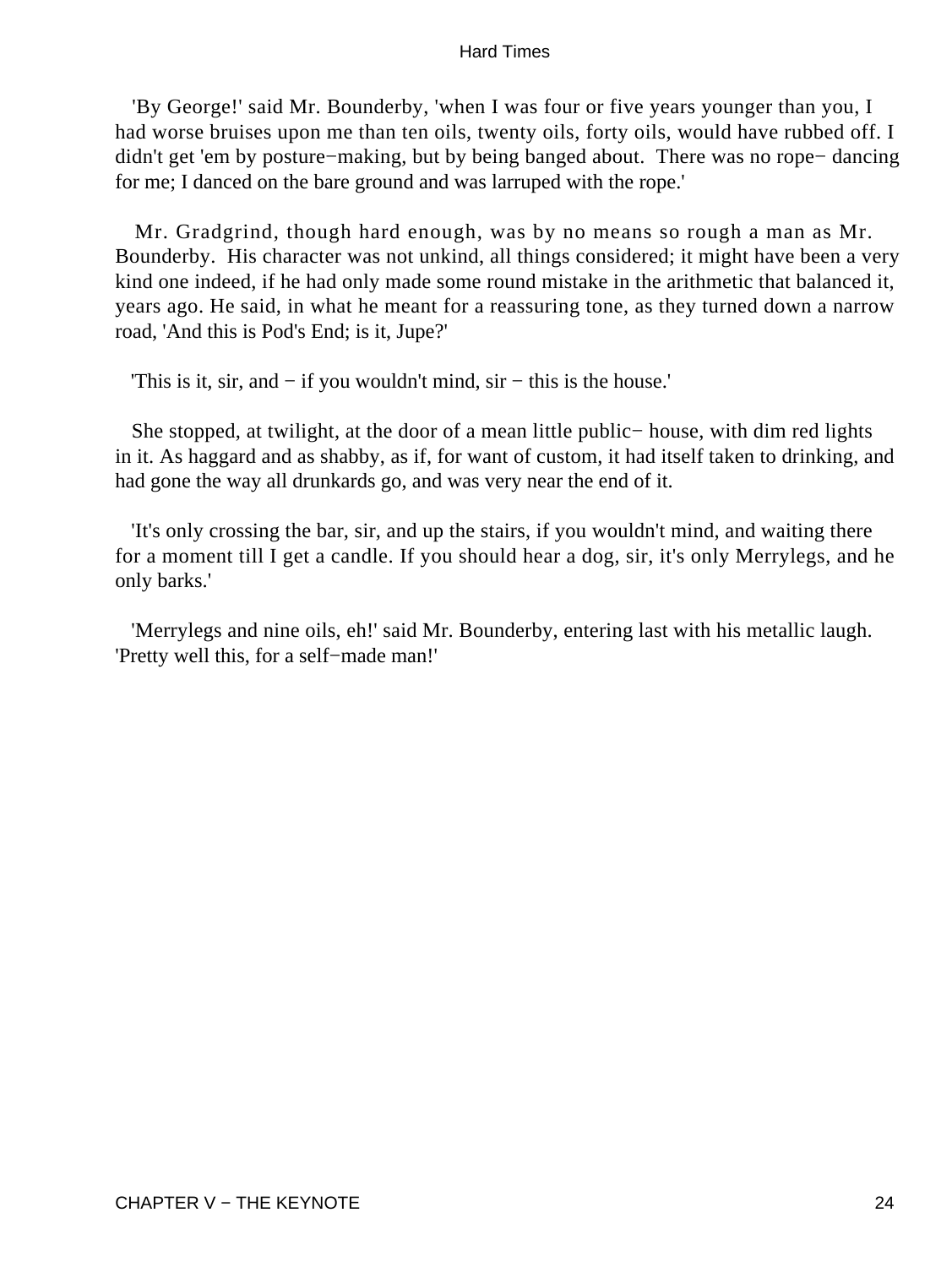# **[CHAPTER Vi − SLEARY'S HORSEMANSHIP](#page-250-0)**

*T*HE name of the public−house was the Pegasus's Arms. The Pegasus's legs might have been more to the purpose; but, underneath the winged horse upon the sign−board, the Pegasus's Arms was inscribed in Roman letters. Beneath that inscription again, in a flowing scroll, the painter had touched off the lines:

 Good malt makes good beer, Walk in, and they'll draw it here; Good wine makes good brandy, Give us a call, and you'll find it handy.

 Framed and glazed upon the wall behind the dingy little bar, was another Pegasus − a theatrical one − with real gauze let in for his wings, golden stars stuck on all over him, and his ethereal harness made of red silk.

 As it had grown too dusky without, to see the sign, and as it had not grown light enough within to see the picture, Mr. Gradgrind and Mr. Bounderby received no offence from these idealities. They followed the girl up some steep corner−stairs without meeting any one, and stopped in the dark while she went on for a candle. They expected every moment to hear Merrylegs give tongue, but the highly trained performing dog had not barked when the girl and the candle appeared together.

 'Father is not in our room, sir,' she said, with a face of great surprise. 'If you wouldn't mind walking in, I'll find him directly.' They walked in; and Sissy, having set two chairs for them, sped away with a quick light step. It was a mean, shabbily furnished room, with a bed in it. The white night−cap, embellished with two peacock's feathers and a pigtail bolt upright, in which Signor Jupe had that very afternoon enlivened the varied performances with his chaste Shaksperean quips and retorts, hung upon a nail; but no other portion of his wardrobe, or other token of himself or his pursuits, was to be seen anywhere. As to Merrylegs, that respectable ancestor of the highly trained animal who went aboard the ark, might have been accidentally shut out of it, for any sign of a dog that was manifest to eye or ear in the Pegasus's Arms.

 They heard the doors of rooms above, opening and shutting as Sissy went from one to another in quest of her father; and presently they heard voices expressing surprise. She came bounding down again in a great hurry, opened a battered and mangy old hair trunk, found it empty, and looked round with her hands clasped and her face full of terror.

 'Father must have gone down to the Booth, sir. I don't know why he should go there, but he must be there; I'll bring him in a minute!' She was gone directly, without her bonnet; with her long, dark, childish hair streaming behind her.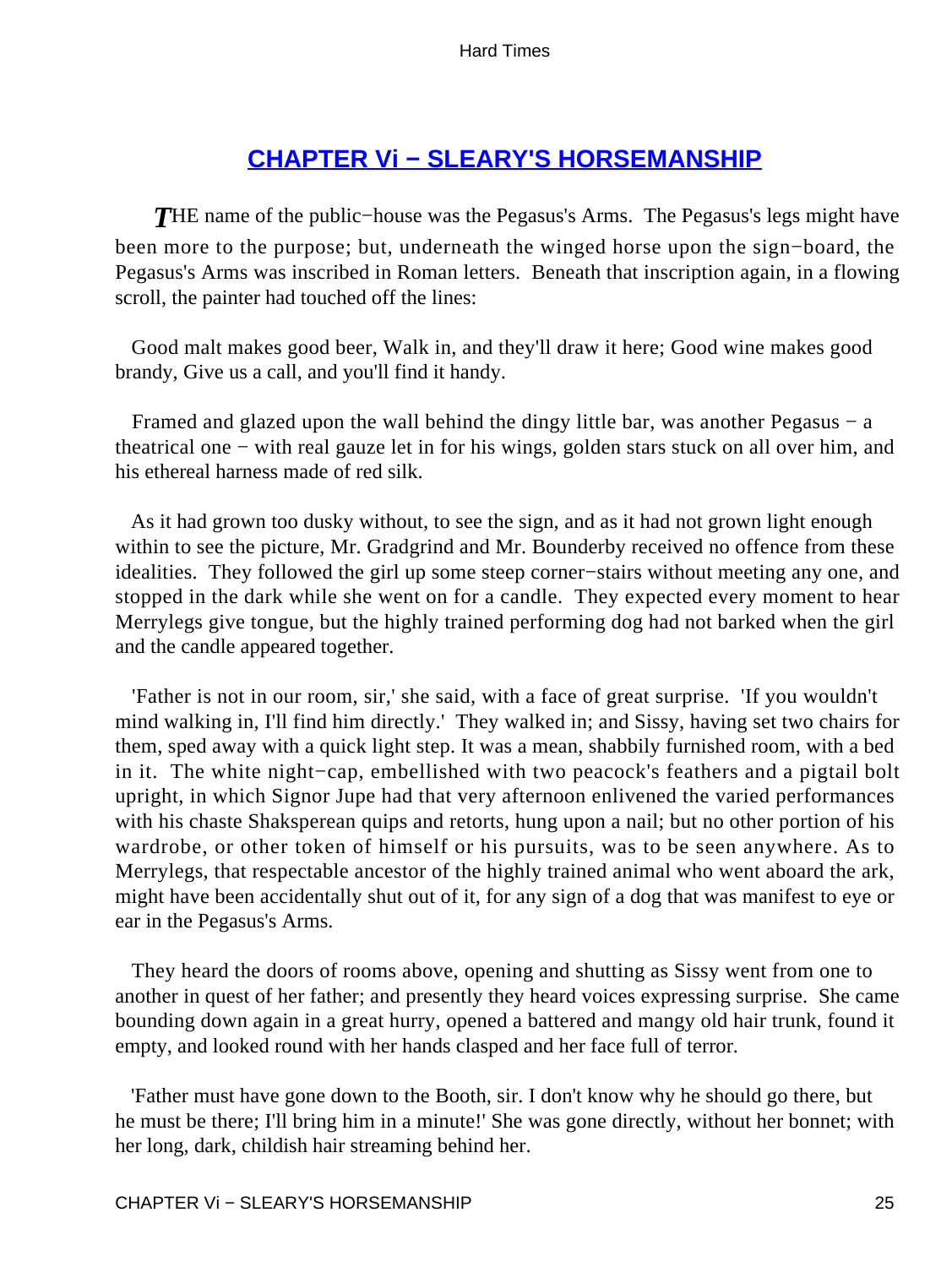'What does she mean!' said Mr. Gradgrind. 'Back in a minute? It's more than a mile off.'

 Before Mr. Bounderby could reply, a young man appeared at the door, and introducing himself with the words, 'By your leaves, gentlemen!' walked in with his hands in his pockets. His face, close−shaven, thin, and sallow, was shaded by a great quantity of dark hair, brushed into a roll all round his head, and parted up the centre. His legs were very robust, but shorter than legs of good proportions should have been. His chest and back were as much too broad, as his legs were too short. He was dressed in a Newmarket coat and tight−fitting trousers; wore a shawl round his neck; smelt of lamp−oil, straw, orange−peel, horses' provender, and sawdust; and looked a most remarkable sort of Centaur, compounded of the stable and the play−house. Where the one began, and the other ended, nobody could have told with any precision. This gentleman was mentioned in the bills of the day as Mr. E. W. B. Childers, so justly celebrated for his daring vaulting act as the Wild Huntsman of the North American Prairies; in which popular performance, a diminutive boy with an old face, who now accompanied him, assisted as his infant son: being carried upside down over his father's shoulder, by one foot, and held by the crown of his head, heels upwards, in the palm of his father's hand, according to the violent paternal manner in which wild huntsmen may be observed to fondle their offspring. Made up with curls, wreaths, wings, white bismuth, and carmine, this hopeful young person soared into so pleasing a Cupid as to constitute the chief delight of the maternal part of the spectators; but in private, where his characteristics were a precocious cutaway coat and an extremely gruff voice, he became of the Turf, turfy.

 'By your leaves, gentlemen,' said Mr. E. W. B. Childers, glancing round the room. 'It was you, I believe, that were wishing to see Jupe!'

 'It was,' said Mr. Gradgrind. 'His daughter has gone to fetch him, but I can't wait; therefore, if you please, I will leave a message for him with you.'

 'You see, my friend,' Mr. Bounderby put in, 'we are the kind of people who know the value of time, and you are the kind of people who don't know the value of time.'

 'I have not,' retorted Mr. Childers, after surveying him from head to foot, 'the honour of knowing you, − but if you mean that you can make more money of your time than I can of mine, I should judge from your appearance, that you are about right.'

'And when you have made it, you can keep it too, I should think,' said Cupid.

 'Kidderminster, stow that!' said Mr. Childers. (Master Kidderminster was Cupid's mortal name.)

 'What does he come here cheeking us for, then?' cried Master Kidderminster, showing a very irascible temperament. 'If you want to cheek us, pay your ochre at the doors and take it out.'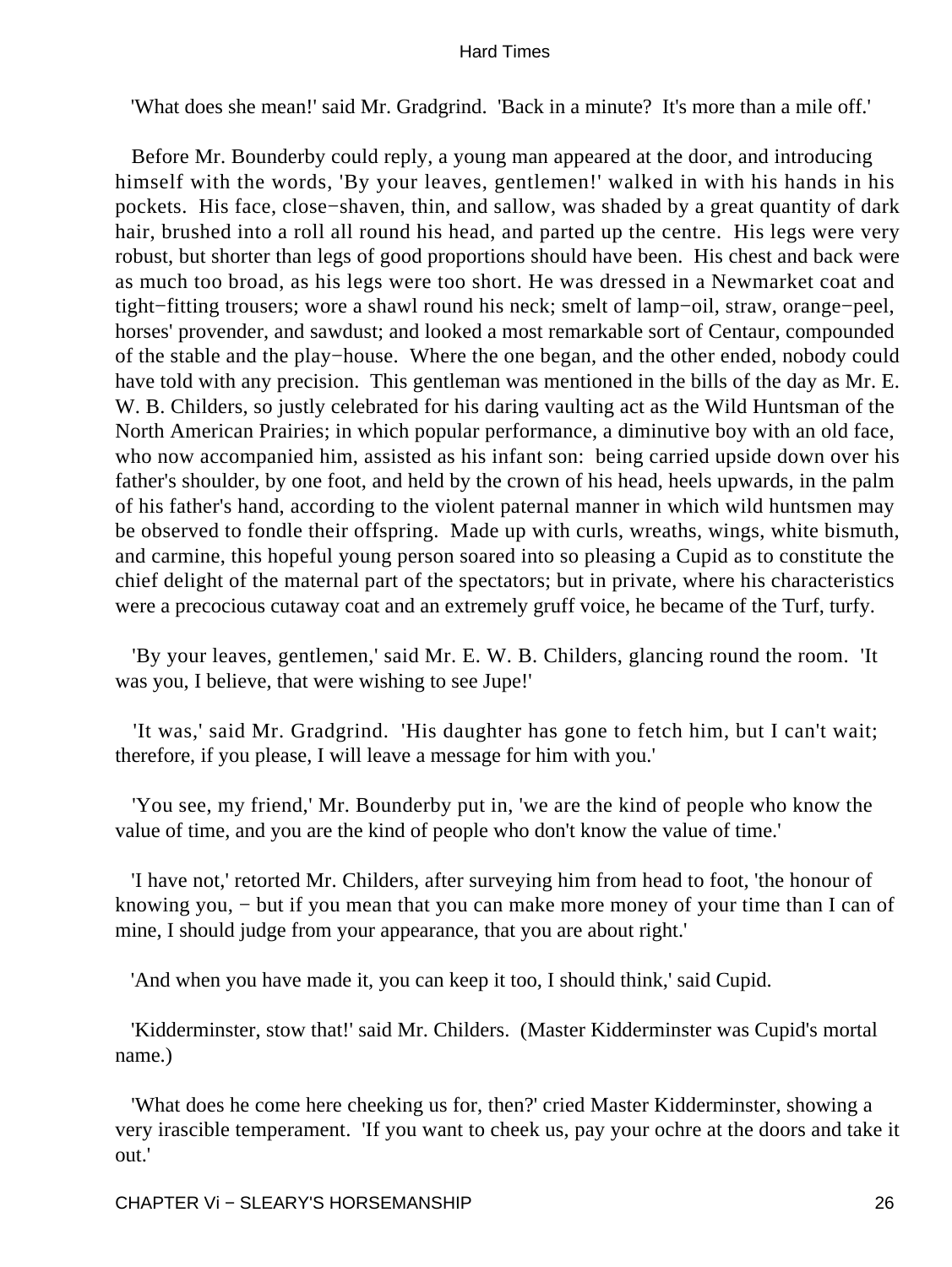'Kidderminster,' said Mr. Childers, raising his voice, 'stow that! − Sir,' to Mr. Gradgrind, 'I was addressing myself to you. You may or you may not be aware (for perhaps you have not been much in the audience), that Jupe has missed his tip very often, lately.'

 'Has − what has he missed?' asked Mr. Gradgrind, glancing at the potent Bounderby for assistance.

'Missed his tip.'

 'Offered at the Garters four times last night, and never done 'em once,' said Master Kidderminster. 'Missed his tip at the banners, too, and was loose in his ponging.'

 'Didn't do what he ought to do. Was short in his leaps and bad in his tumbling,' Mr. Childers interpreted.

'Oh!' said Mr. Gradgrind, 'that is tip, is it?'

'In a general way that's missing his tip,' Mr. E. W. B. Childers answered.

 'Nine oils, Merrylegs, missing tips, garters, banners, and Ponging, eh!' ejaculated Bounderby, with his laugh of laughs. 'Queer sort of company, too, for a man who has raised himself!'

 'Lower yourself, then,' retorted Cupid. 'Oh Lord! if you've raised yourself so high as all that comes to, let yourself down a bit.'

 'This is a very obtrusive lad!' said Mr. Gradgrind, turning, and knitting his brows on him.

 'We'd have had a young gentleman to meet you, if we had known you were coming,' retorted Master Kidderminster, nothing abashed. 'It's a pity you don't have a bespeak, being so particular. You're on the Tight−Jeff, ain't you?'

 'What does this unmannerly boy mean,' asked Mr. Gradgrind, eyeing him in a sort of desperation, 'by Tight−Jeff?'

 'There! Get out, get out!' said Mr. Childers, thrusting his young friend from the room, rather in the prairie manner. 'Tight−Jeff or Slack−Jeff, it don't much signify: it's only tight−rope and slack− rope. You were going to give me a message for Jupe?'

'Yes, I was.'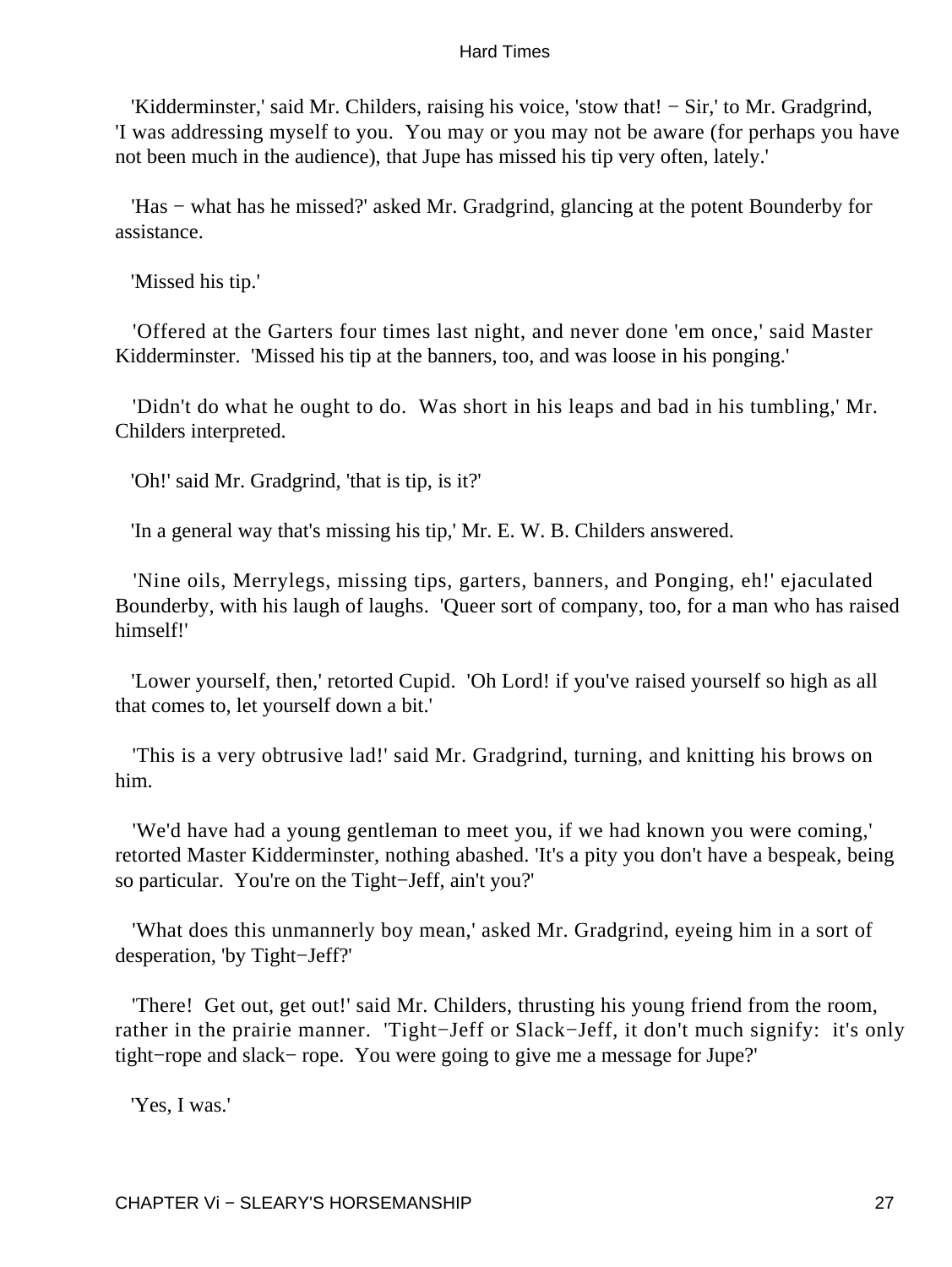'Then,' continued Mr. Childers, quickly, 'my opinion is, he will never receive it. Do you know much of him?'

'I never saw the man in my life.'

'I doubt if you ever will see him now. It's pretty plain to me, he's off.'

'Do you mean that he has deserted his daughter?'

 'Ay! I mean,' said Mr. Childers, with a nod, 'that he has cut. He was goosed last night, he was goosed the night before last, he was goosed to−day. He has lately got in the way of being always goosed, and he can't stand it.'

 'Why has he been − so very much − Goosed?' asked Mr. Gradgrind, forcing the word out of himself, with great solemnity and reluctance.

 'His joints are turning stiff, and he is getting used up,' said Childers. 'He has his points as a Cackler still, but he can't get a living out of them.'

'A Cackler!' Bounderby repeated. 'Here we go again!'

 'A speaker, if the gentleman likes it better,' said Mr. E. W. B. Childers, superciliously throwing the interpretation over his shoulder, and accompanying it with a shake of his long hair − which all shook at once. 'Now, it's a remarkable fact, sir, that it cut that man deeper, to know that his daughter knew of his being goosed, than to go through with it.'

 'Good!' interrupted Mr. Bounderby. 'This is good, Gradgrind! A man so fond of his daughter, that he runs away from her! This is devilish good! Ha! ha! Now, I'll tell you what, young man. I haven't always occupied my present station of life. I know what these things are. You may be astonished to hear it, but my mother − ran away from me.'

E. W. B. Childers replied pointedly, that he was not at all astonished to hear it.

 'Very well,' said Bounderby. 'I was born in a ditch, and my mother ran away from me. Do I excuse her for it? No. Have I ever excused her for it? Not I. What do I call her for it? I call her probably the very worst woman that ever lived in the world, except my drunken grandmother. There's no family pride about me, there's no imaginative sentimental humbug about me. I call a spade a spade; and I call the mother of Josiah Bounderby of Coketown, without any fear or any favour, what I should call her if she had been the mother of Dick Jones of Wapping. So, with this man. He is a runaway rogue and a vagabond, that's what he is, in English.'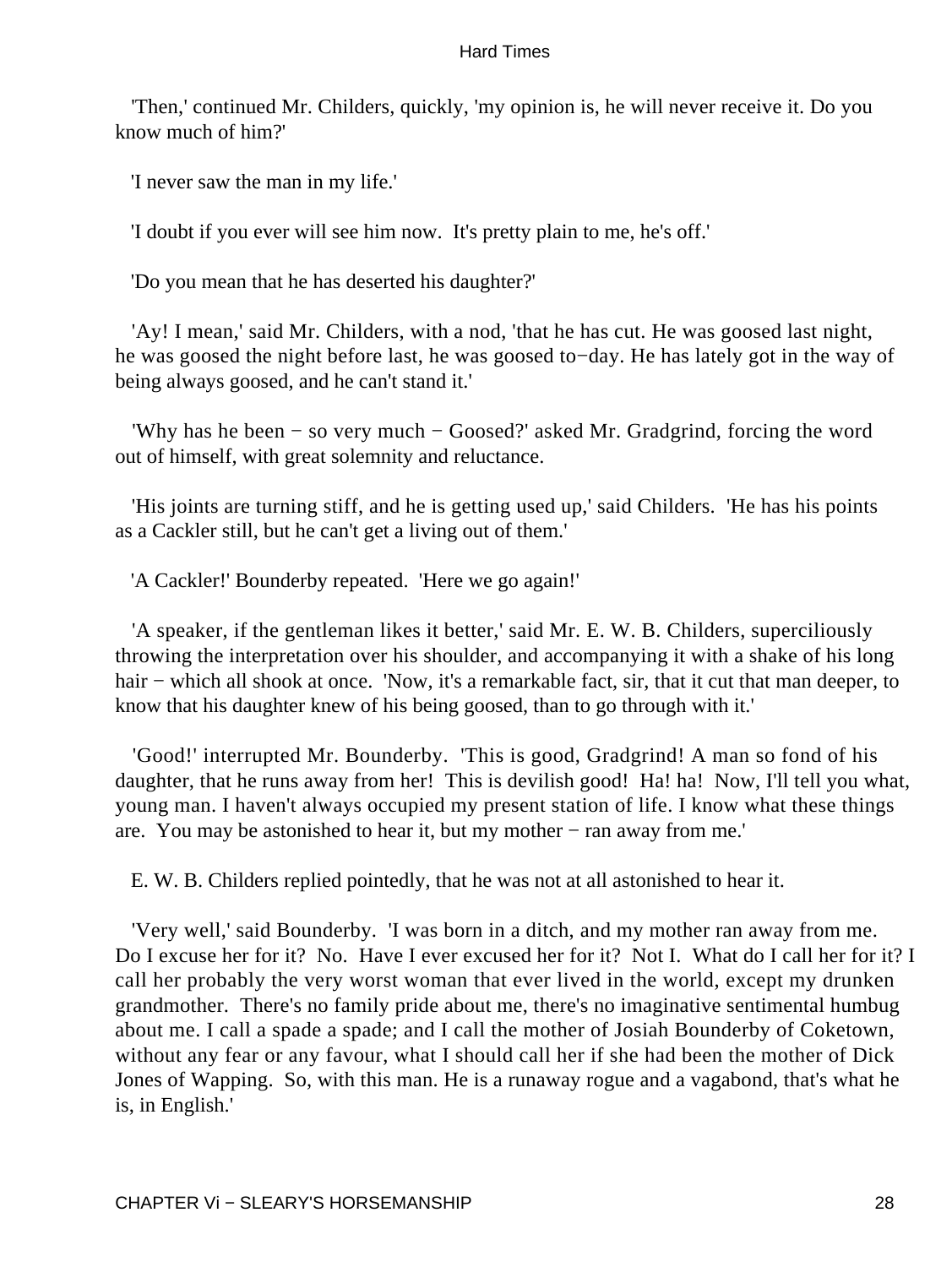'It's all the same to me what he is or what he is not, whether in English or whether in French,' retorted Mr. E. W. B. Childers, facing about. 'I am telling your friend what's the fact; if you don't like to hear it, you can avail yourself of the open air. You give it mouth enough, you do; but give it mouth in your own building at least,' remonstrated E. W. B. with stern irony. 'Don't give it mouth in this building, till you're called upon. You have got some building of your own I dare say, now?'

'Perhaps so,' replied Mr. Bounderby, rattling his money and laughing.

 'Then give it mouth in your own building, will you, if you please?' said Childers. 'Because this isn't a strong building, and too much of you might bring it down!'

 Eyeing Mr. Bounderby from head to foot again, he turned from him, as from a man finally disposed of, to Mr. Gradgrind.

 'Jupe sent his daughter out on an errand not an hour ago, and then was seen to slip out himself, with his hat over his eyes, and a bundle tied up in a handkerchief under his arm. She will never believe it of him, but he has cut away and left her.'

'Pray,' said Mr. Gradgrind, 'why will she never believe it of him?'

 'Because those two were one. Because they were never asunder. Because, up to this time, he seemed to dote upon her,' said Childers, taking a step or two to look into the empty trunk. Both Mr. Childers and Master Kidderminster walked in a curious manner; with their legs wider apart than the general run of men, and with a very knowing assumption of being stiff in the knees. This walk was common to all the male members of Sleary's company, and was understood to express, that they were always on horseback.

 'Poor Sissy! He had better have apprenticed her,' said Childers, giving his hair another shake, as he looked up from the empty box. 'Now, he leaves her without anything to take to.'

 'It is creditable to you, who have never been apprenticed, to express that opinion,' returned Mr. Gradgrind, approvingly.

'I never apprenticed? I was apprenticed when I was seven year old.'

 'Oh! Indeed?' said Mr. Gradgrind, rather resentfully, as having been defrauded of his good opinion. 'I was not aware of its being the custom to apprentice young persons to − '

'Idleness,' Mr. Bounderby put in with a loud laugh. 'No, by the Lord Harry! Nor I!'

 'Her father always had it in his head,' resumed Childers, feigning unconsciousness of Mr. Bounderby's existence, 'that she was to be taught the deuce−and−all of education. How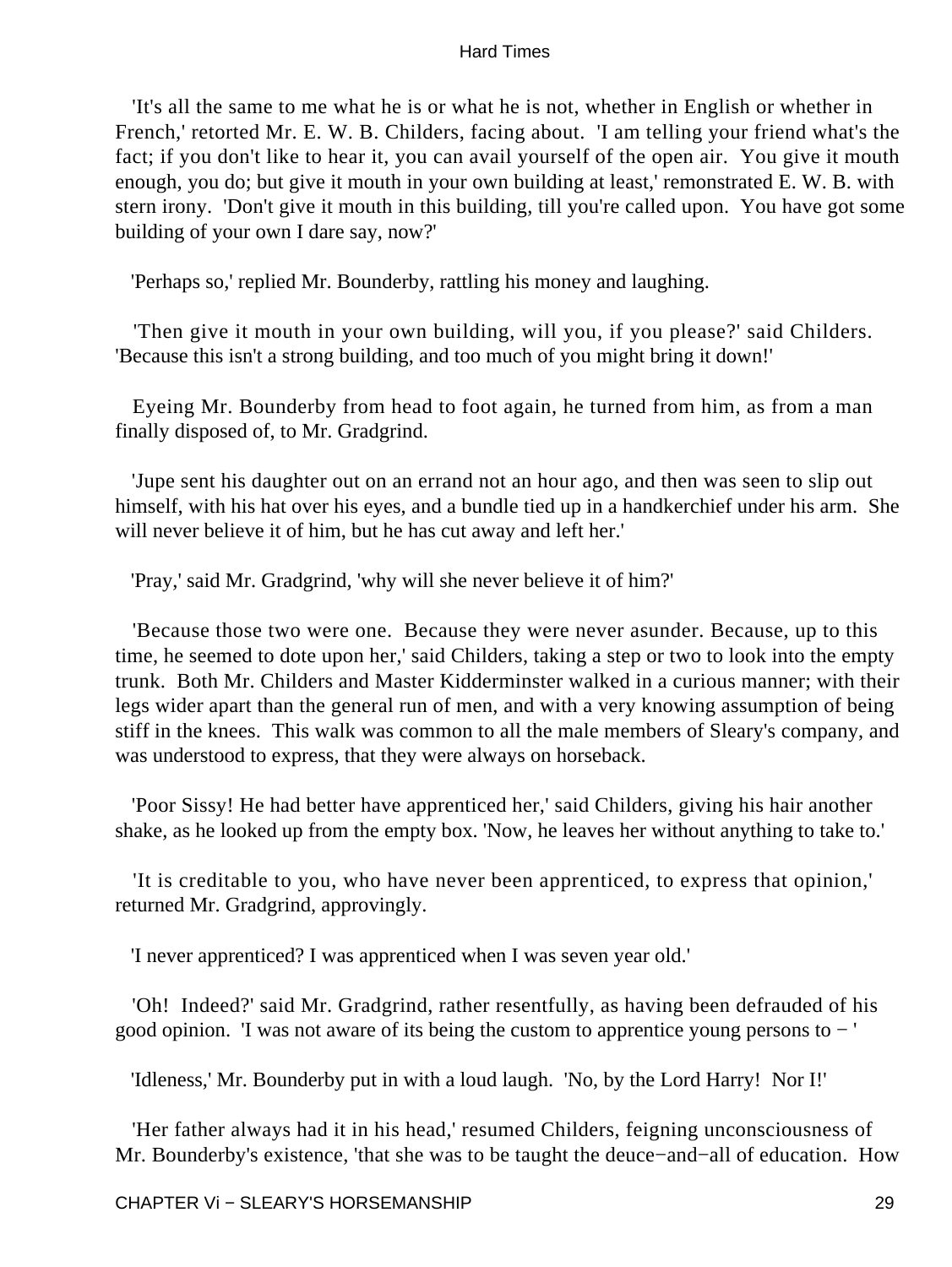it got into his head, I can't say; I can only say that it never got out. He has been picking up a bit of reading for her, here − and a bit of writing for her, there − and a bit of ciphering for her, somewhere else − these seven years.'

 Mr. E. W. B. Childers took one of his hands out of his pockets, stroked his face and chin, and looked, with a good deal of doubt and a little hope, at Mr. Gradgrind. From the first he had sought to conciliate that gentleman, for the sake of the deserted girl.

 'When Sissy got into the school here,' he pursued, 'her father was as pleased as Punch. I couldn't altogether make out why, myself, as we were not stationary here, being but comers and goers anywhere. I suppose, however, he had this move in his mind − he was always half−cracked − and then considered her provided for. If you should happen to have looked in to−night, for the purpose of telling him that you were going to do her any little service,' said Mr. Childers, stroking his face again, and repeating his look, 'it would be very fortunate and well−timed; very fortunate and well− timed.'

 'On the contrary,' returned Mr. Gradgrind. 'I came to tell him that her connections made her not an object for the school, and that she must not attend any more. Still, if her father really has left her, without any connivance on her part − Bounderby, let me have a word with you.'

 Upon this, Mr. Childers politely betook himself, with his equestrian walk, to the landing outside the door, and there stood stroking his face, and softly whistling. While thus engaged, he overheard such phrases in Mr. Bounderby's voice as 'No. I say no. I advise you not. I say by no means.' While, from Mr. Gradgrind, he heard in his much lower tone the words, 'But even as an example to Louisa, of what this pursuit which has been the subject of a vulgar curiosity, leads to and ends in. Think of it, Bounderby, in that point of view.'

 Meanwhile, the various members of Sleary's company gradually gathered together from the upper regions, where they were quartered, and, from standing about, talking in low voices to one another and to Mr. Childers, gradually insinuated themselves and him into the room. There were two or three handsome young women among them, with their two or three husbands, and their two or three mothers, and their eight or nine little children, who did the fairy business when required. The father of one of the families was in the habit of balancing the father of another of the families on the top of a great pole; the father of a third family often made a pyramid of both those fathers, with Master Kidderminster for the apex, and himself for the base; all the fathers could dance upon rolling casks, stand upon bottles, catch knives and balls, twirl hand−basins, ride upon anything, jump over everything, and stick at nothing. All the mothers could (and did) dance, upon the slack wire and the tight−rope, and perform rapid acts on bare−backed steeds; none of them were at all particular in respect of showing their legs; and one of them, alone in a Greek chariot, drove six in hand into every town they came to. They all assumed to be mighty rakish and knowing, they were not very tidy in their private dresses, they were not at all orderly in their domestic arrangements, and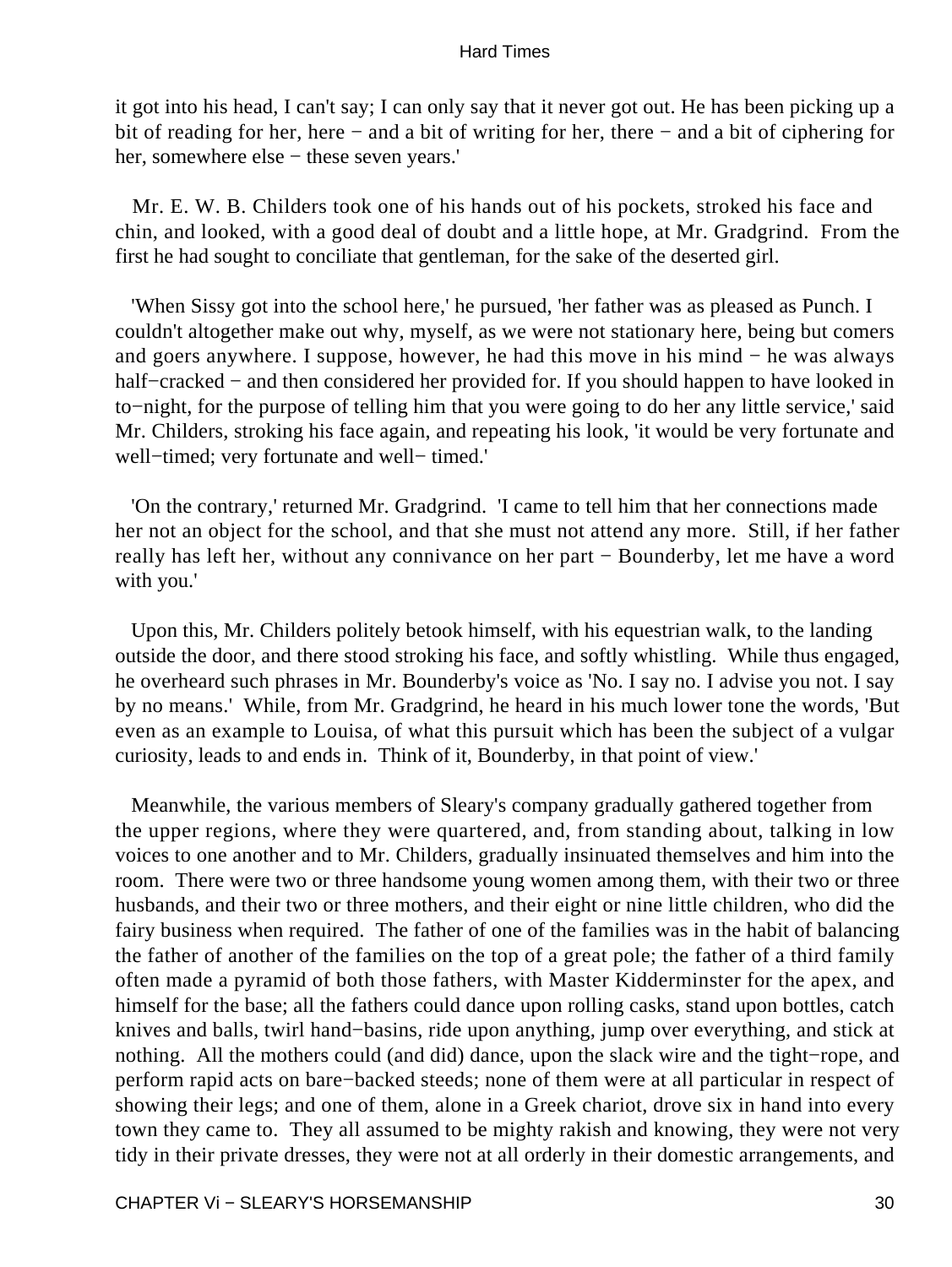the combined literature of the whole company would have produced but a poor letter on any subject. Yet there was a remarkable gentleness and childishness about these people, a special inaptitude for any kind of sharp practice, and an untiring readiness to help and pity one another, deserving often of as much respect, and always of as much generous construction, as the every− day virtues of any class of people in the world.

 Last of all appeared Mr. Sleary: a stout man as already mentioned, with one fixed eye, and one loose eye, a voice (if it can be called so) like the efforts of a broken old pair of bellows, a flabby surface, and a muddled head which was never sober and never drunk.

 'Thquire!' said Mr. Sleary, who was troubled with asthma, and whose breath came far too thick and heavy for the letter s, 'Your thervant! Thith ith a bad piethe of bithnith, thith ith. You've heard of my Clown and hith dog being thuppothed to have morrithed?'

He addressed Mr. Gradgrind, who answered 'Yes.'

 'Well, Thquire,' he returned, taking off his hat, and rubbing the lining with his pocket−handkerchief, which he kept inside for the purpose. 'Ith it your intenthion to do anything for the poor girl, Thquire?'

'I shall have something to propose to her when she comes back,' said Mr. Gradgrind.

 'Glad to hear it, Thquire. Not that I want to get rid of the child, any more than I want to thtand in her way. I'm willing to take her prentith, though at her age ith late. My voithe ith a little huthky, Thquire, and not eathy heard by them ath don't know me; but if you'd been chilled and heated, heated and chilled, chilled and heated in the ring when you wath young, ath often ath I have been, your voithe wouldn't have lathted out, Thquire, no more than mine.'

'I dare say not,' said Mr. Gradgrind.

 'What thall it be, Thquire, while you wait? Thall it be Therry? Give it a name, Thquire!' said Mr. Sleary, with hospitable ease.

'Nothing for me, I thank you,' said Mr. Gradgrind.

 'Don't thay nothing, Thquire. What doth your friend thay? If you haven't took your feed yet, have a glath of bitterth.'

Here his daughter Josephine – a pretty fair–haired girl of eighteen, who had been tied on a horse at two years old, and had made a will at twelve, which she always carried about with her, expressive of her dying desire to be drawn to the grave by the two piebald ponies − cried, 'Father, hush! she has come back!' Then came Sissy Jupe, running into the room as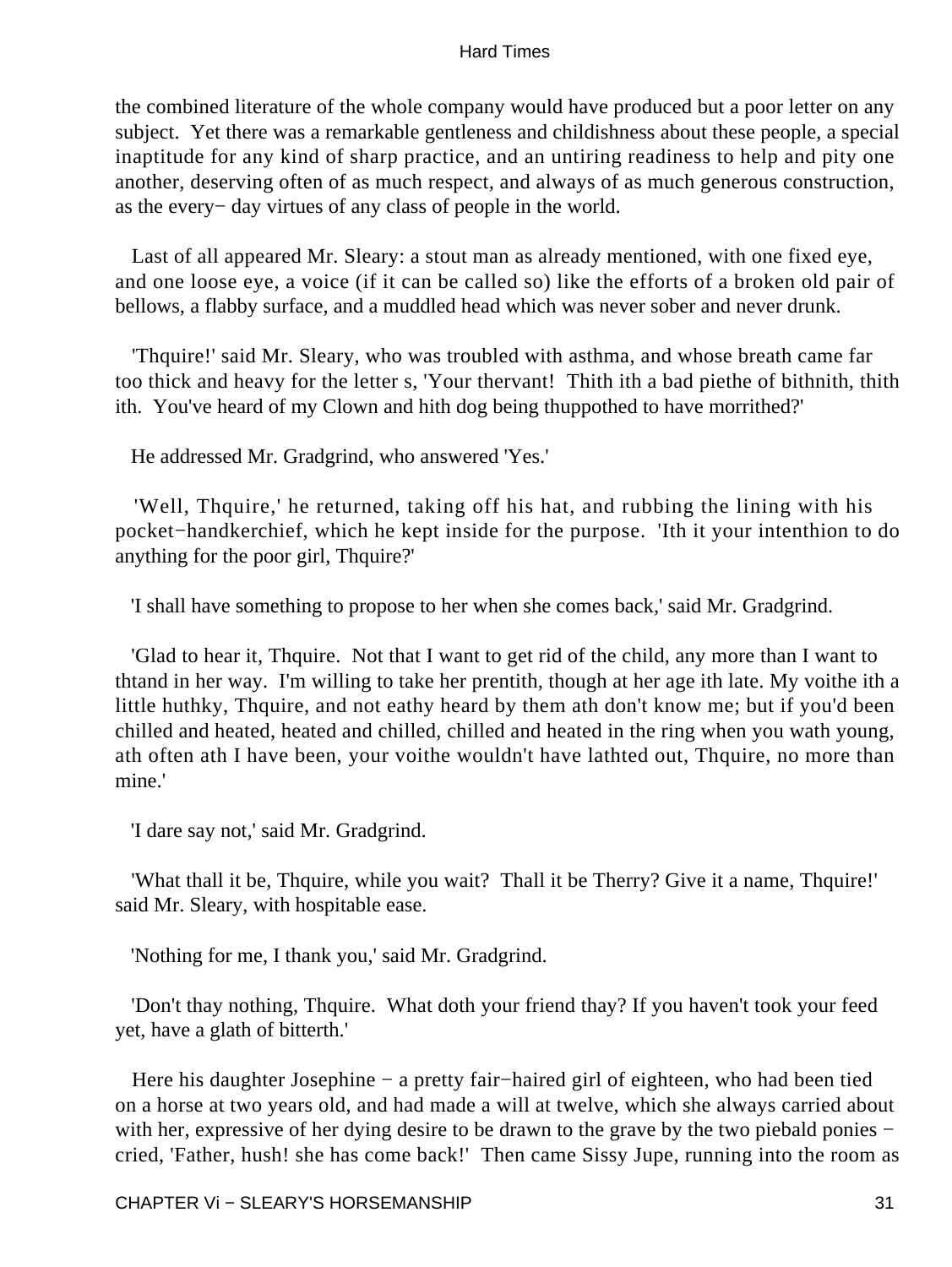she had run out of it. And when she saw them all assembled, and saw their looks, and saw no father there, she broke into a most deplorable cry, and took refuge on the bosom of the most accomplished tight−rope lady (herself in the family−way), who knelt down on the floor to nurse her, and to weep over her.

'Ith an internal thame, upon my thoul it ith,' said Sleary.

 'O my dear father, my good kind father, where are you gone? You are gone to try to do me some good, I know! You are gone away for my sake, I am sure! And how miserable and helpless you will be without me, poor, poor father, until you come back!' It was so pathetic to hear her saying many things of this kind, with her face turned upward, and her arms stretched out as if she were trying to stop his departing shadow and embrace it, that no one spoke a word until Mr. Bounderby (growing impatient) took the case in hand.

 'Now, good people all,' said he, 'this is wanton waste of time. Let the girl understand the fact. Let her take it from me, if you like, who have been run away from, myself. Here, what's your name! Your father has absconded − deserted you − and you mustn't expect to see him again as long as you live.'

 They cared so little for plain Fact, these people, and were in that advanced state of degeneracy on the subject, that instead of being impressed by the speaker's strong common sense, they took it in extraordinary dudgeon. The men muttered 'Shame!' and the women 'Brute!' and Sleary, in some haste, communicated the following hint, apart to Mr. Bounderby.

 'I tell you what, Thquire. To thpeak plain to you, my opinion ith that you had better cut it thort, and drop it. They're a very good natur'd people, my people, but they're accuthtomed to be quick in their movementh; and if you don't act upon my advithe, I'm damned if I don't believe they'll pith you out o' winder.'

 Mr. Bounderby being restrained by this mild suggestion, Mr. Gradgrind found an opening for his eminently practical exposition of the subject.

 'It is of no moment,' said he, 'whether this person is to be expected back at any time, or the contrary. He is gone away, and there is no present expectation of his return. That, I believe, is agreed on all hands.'

'Thath agreed, Thquire. Thick to that!' From Sleary.

 'Well then. I, who came here to inform the father of the poor girl, Jupe, that she could not be received at the school any more, in consequence of there being practical objections, into which I need not enter, to the reception there of the children of persons so employed, am prepared in these altered circumstances to make a proposal. I am willing to take charge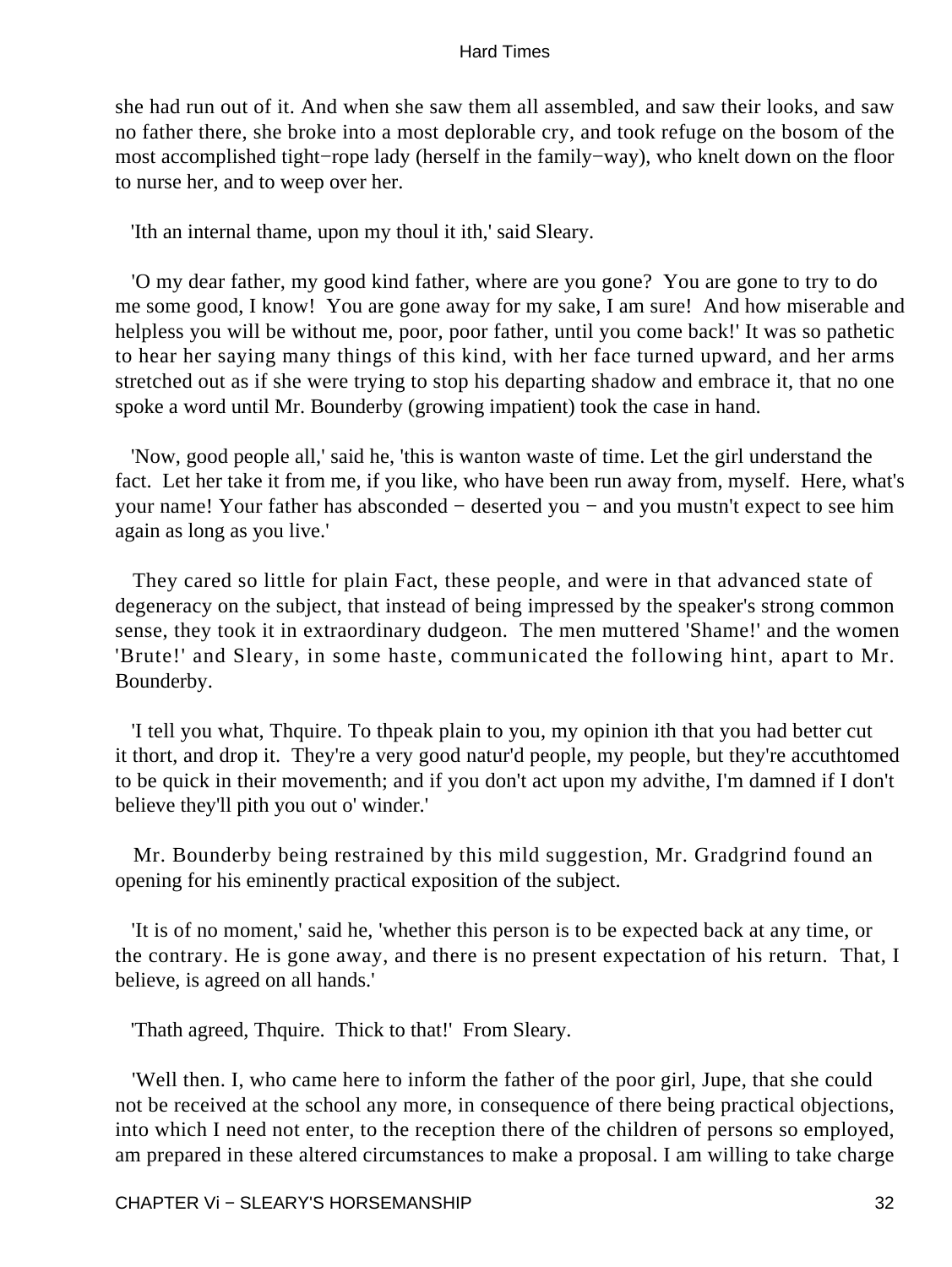of you, Jupe, and to educate you, and provide for you. The only condition (over and above your good behaviour) I make is, that you decide now, at once, whether to accompany me or remain here. Also, that if you accompany me now, it is understood that you communicate no more with any of your friends who are here present. These observations comprise the whole of the case.'

 'At the thame time,' said Sleary, 'I mutht put in my word, Thquire, tho that both thides of the banner may be equally theen. If you like, Thethilia, to be prentitht, you know the natur of the work and you know your companionth. Emma Gordon, in whothe lap you're a lying at prethent, would be a mother to you, and Joth'phine would be a thithter to you. I don't pretend to be of the angel breed myself, and I don't thay but what, when you mith'd your tip, you'd find me cut up rough, and thwear an oath or two at you. But what I thay, Thquire, ith, that good tempered or bad tempered, I never did a horthe a injury yet, no more than thwearing at him went, and that I don't expect I thall begin otherwithe at my time of life, with a rider. I never wath much of a Cackler, Thquire, and I have thed my thay.'

 The latter part of this speech was addressed to Mr. Gradgrind, who received it with a grave inclination of his head, and then remarked:

 'The only observation I will make to you, Jupe, in the way of influencing your decision, is, that it is highly desirable to have a sound practical education, and that even your father himself (from what I understand) appears, on your behalf, to have known and felt that much.'

 The last words had a visible effect upon her. She stopped in her wild crying, a little detached herself from Emma Gordon, and turned her face full upon her patron. The whole company perceived the force of the change, and drew a long breath together, that plainly said, 'she will go!'

 'Be sure you know your own mind, Jupe,' Mr. Gradgrind cautioned her; 'I say no more. Be sure you know your own mind!'

 'When father comes back,' cried the girl, bursting into tears again after a minute's silence, 'how will he ever find me if I go away!'

 'You may be quite at ease,' said Mr. Gradgrind, calmly; he worked out the whole matter like a sum: 'you may be quite at ease, Jupe, on that score. In such a case, your father, I apprehend, must find out Mr. − '

 'Thleary. Thath my name, Thquire. Not athamed of it. Known all over England, and alwayth paythe ith way.'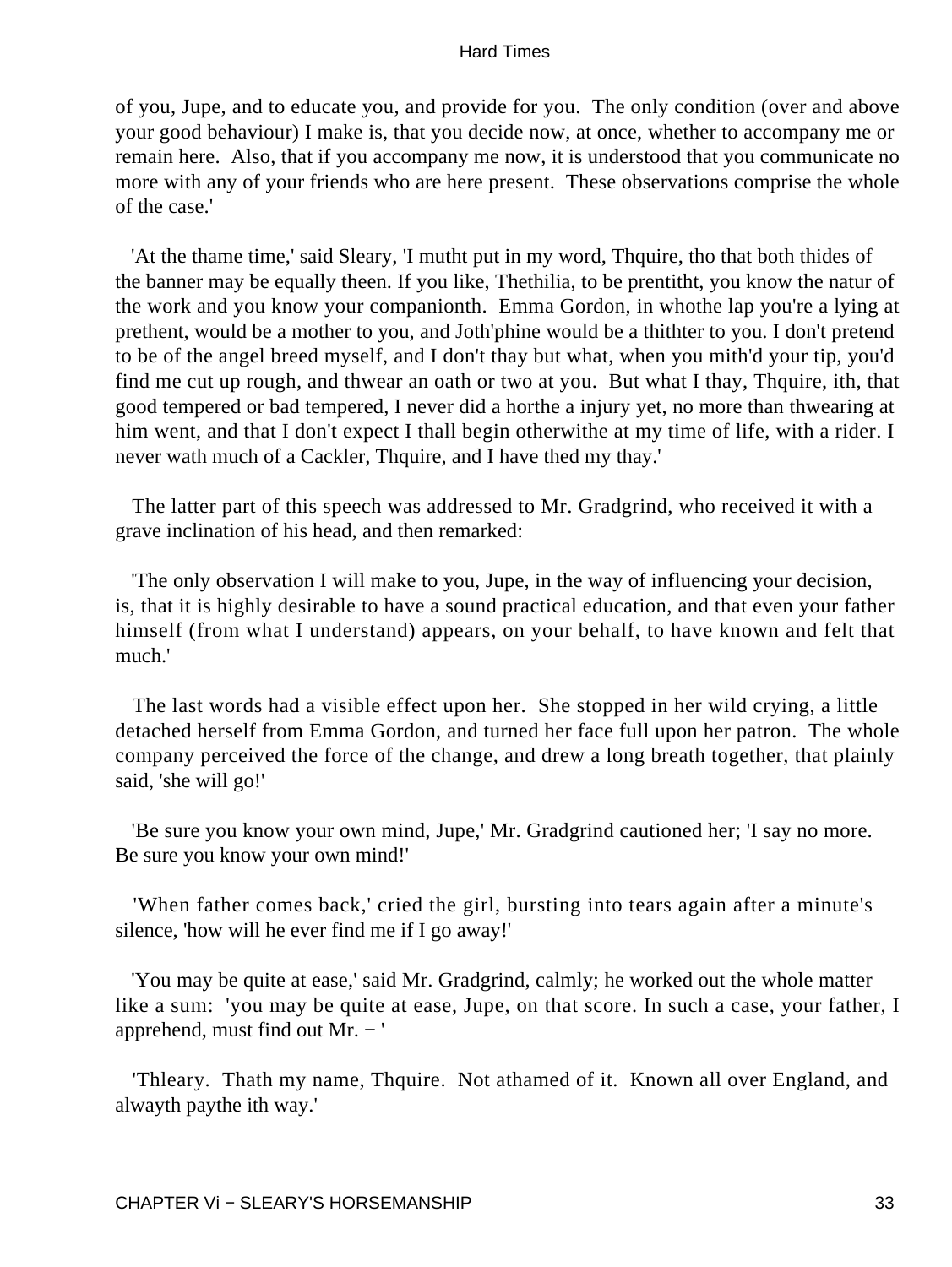'Must find out Mr. Sleary, who would then let him know where you went. I should have no power of keeping you against his wish, and he would have no difficulty, at any time, in finding Mr. Thomas Gradgrind of Coketown. I am well known.'

 'Well known,' assented Mr. Sleary, rolling his loose eye. 'You're one of the thort, Thquire, that keepth a prethiouth thight of money out of the houthe. But never mind that at prethent.'

 There was another silence; and then she exclaimed, sobbing with her hands before her face, 'Oh, give me my clothes, give me my clothes, and let me go away before I break my heart!'

The women sadly bestirred themselves to get the clothes together – it was soon done, for they were not many – and to pack them in a basket which had often travelled with them. Sissy sat all the time upon the ground, still sobbing, and covering her eyes. Mr. Gradgrind and his friend Bounderby stood near the door, ready to take her away. Mr. Sleary stood in the middle of the room, with the male members of the company about him, exactly as he would have stood in the centre of the ring during his daughter Josephine's performance. He wanted nothing but his whip.

 The basket packed in silence, they brought her bonnet to her, and smoothed her disordered hair, and put it on. Then they pressed about her, and bent over her in very natural attitudes, kissing and embracing her: and brought the children to take leave of her; and were a tender−hearted, simple, foolish set of women altogether.

'Now, Jupe,' said Mr. Gradgrind. 'If you are quite determined, come!'

 But she had to take her farewell of the male part of the company yet, and every one of them had to unfold his arms (for they all assumed the professional attitude when they found themselves near Sleary), and give her a parting kiss − Master Kidderminster excepted, in whose young nature there was an original flavour of the misanthrope, who was also known to have harboured matrimonial views, and who moodily withdrew. Mr. Sleary was reserved until the last. Opening his arms wide he took her by both her hands, and would have sprung her up and down, after the riding−master manner of congratulating young ladies on their dismounting from a rapid act; but there was no rebound in Sissy, and she only stood before him crying.

 'Good−bye, my dear!' said Sleary. 'You'll make your fortun, I hope, and none of our poor folkth will ever trouble you, I'll pound it. I with your father hadn't taken hith dog with him; ith a ill− conwenienth to have the dog out of the billth. But on thecond thoughth, he wouldn't have performed without hith mathter, tho ith ath broad ath ith long!'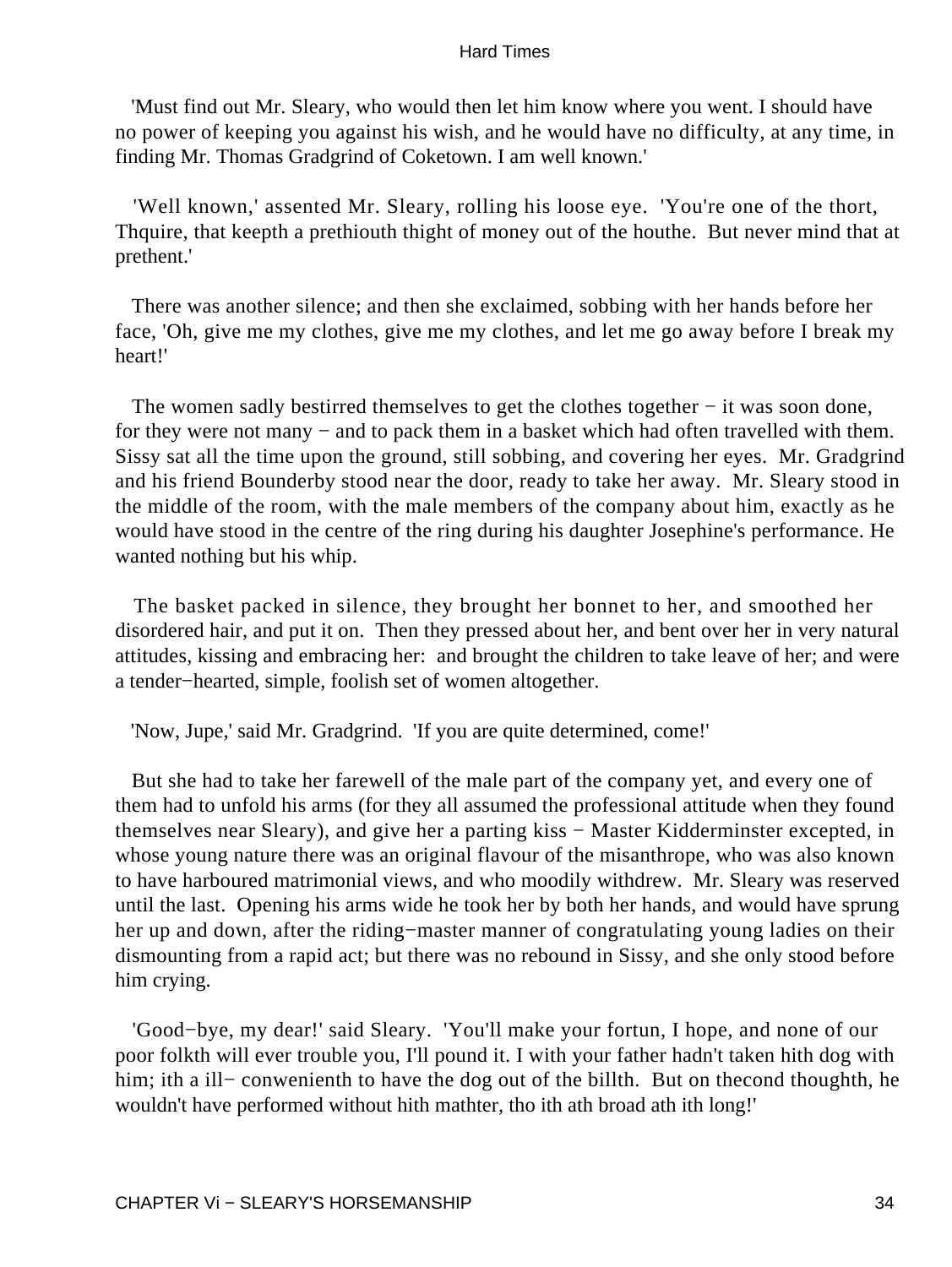With that he regarded her attentively with his fixed eye, surveyed his company with his loose one, kissed her, shook his head, and handed her to Mr. Gradgrind as to a horse.

 'There the ith, Thquire,' he said, sweeping her with a professional glance as if she were being adjusted in her seat, 'and the'll do you juthtithe. Good−bye, Thethilia!'

 'Good−bye, Cecilia!' 'Good−bye, Sissy!' 'God bless you, dear!' In a variety of voices from all the room.

 But the riding−master eye had observed the bottle of the nine oils in her bosom, and he now interposed with 'Leave the bottle, my dear; ith large to carry; it will be of no uthe to you now. Give it to me!'

 'No, no!' she said, in another burst of tears. 'Oh, no! Pray let me keep it for father till he comes back! He will want it when he comes back. He had never thought of going away, when he sent me for it. I must keep it for him, if you please!'

 'Tho be it, my dear. (You thee how it ith, Thquire!) Farewell, Thethilia! My latht wordth to you ith thith, Thtick to the termth of your engagement, be obedient to the Thquire, and forget uth. But if, when you're grown up and married and well off, you come upon any horthe−riding ever, don't be hard upon it, don't be croth with it, give it a Bethpeak if you can, and think you might do wurth. People mutht be amuthed, Thquire, thomehow,' continued Sleary, rendered more pursy than ever, by so much talking; 'they can't be alwayth a working, nor yet they can't be alwayth a learning. Make the betht of uth; not the wurtht. I've got my living out of the horthe−riding all my life, I know; but I conthider that I lay down the philothophy of the thubject when I thay to you, Thquire, make the betht of uth: not the wurtht!'

 The Sleary philosophy was propounded as they went downstairs and the fixed eye of Philosophy − and its rolling eye, too − soon lost the three figures and the basket in the darkness of the street.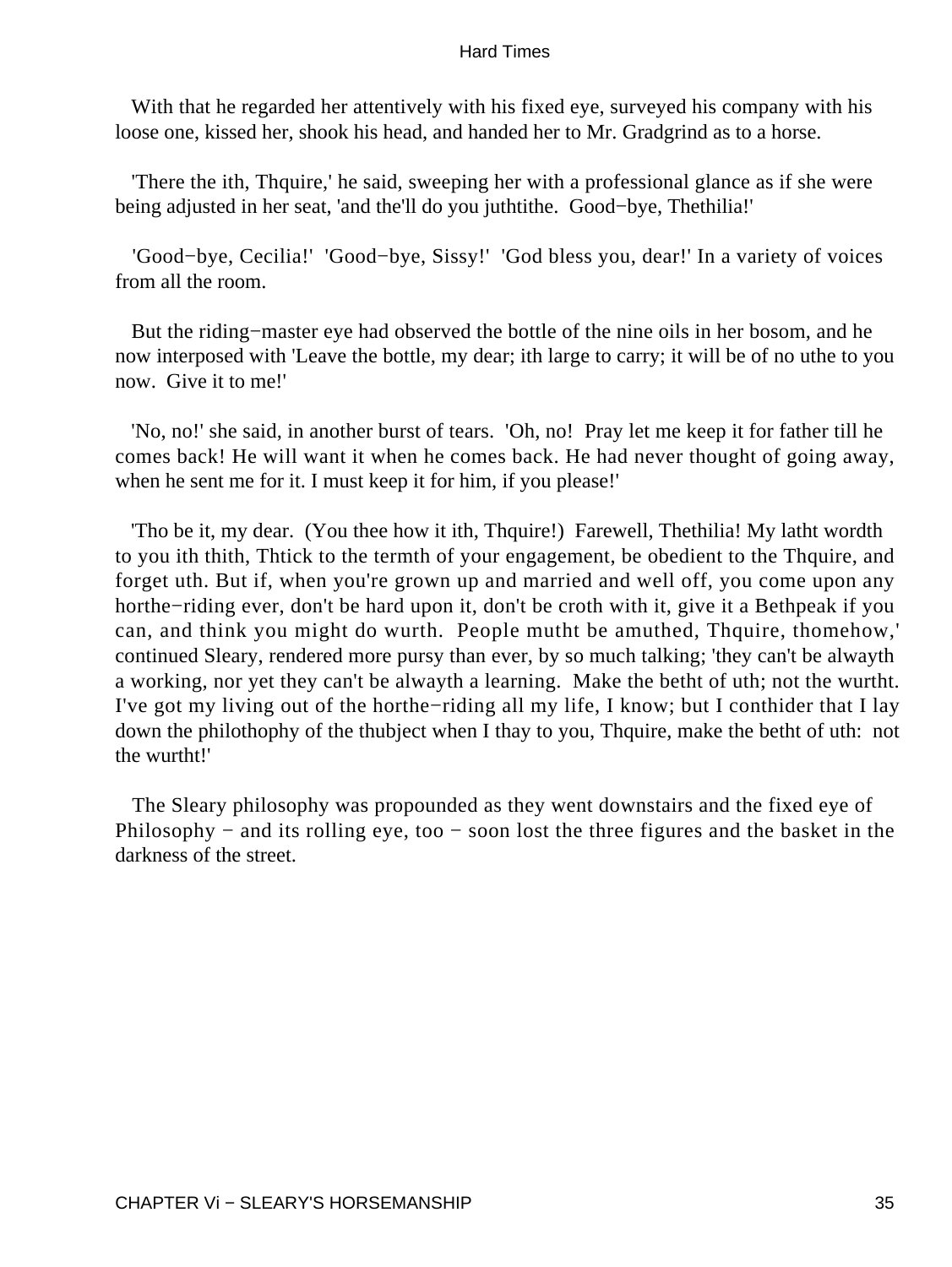# **[CHAPTER Vii − MRS. SPARSIT](#page-250-0)**

*M*R. **Bounderby** being a bachelor, an elderly lady presided over his establishment, in consideration of a certain annual stipend. Mrs. Sparsit was this lady's name; and she was a prominent figure in attendance on Mr. Bounderby's car, as it rolled along in triumph with the Bully of humility inside.

 For, Mrs. Sparsit had not only seen different days, but was highly connected. She had a great aunt living in these very times called Lady Scadgers. Mr. Sparsit, deceased, of whom she was the relict, had been by the mother's side what Mrs. Sparsit still called 'a Powler.' Strangers of limited information and dull apprehension were sometimes observed not to know what a Powler was, and even to appear uncertain whether it might be a business, or a political party, or a profession of faith. The better class of minds, however, did not need to be informed that the Powlers were an ancient stock, who could trace themselves so exceedingly far back that it was not surprising if they sometimes lost themselves − which they had rather frequently done, as respected horse−flesh, blind−hookey, Hebrew monetary transactions, and the Insolvent Debtors' Court.

 The late Mr. Sparsit, being by the mother's side a Powler, married this lady, being by the father's side a Scadgers. Lady Scadgers (an immensely fat old woman, with an inordinate appetite for butcher's meat, and a mysterious leg which had now refused to get out of bed for fourteen years) contrived the marriage, at a period when Sparsit was just of age, and chiefly noticeable for a slender body, weakly supported on two long slim props, and surmounted by no head worth mentioning. He inherited a fair fortune from his uncle, but owed it all before he came into it, and spent it twice over immediately afterwards. Thus, when he died, at twenty−four (the scene of his decease, Calais, and the cause, brandy), he did not leave his widow, from whom he had been separated soon after the honeymoon, in affluent circumstances. That bereaved lady, fifteen years older than he, fell presently at deadly feud with her only relative, Lady Scadgers; and, partly to spite her ladyship, and partly to maintain herself, went out at a salary. And here she was now, in her elderly days, with the Coriolanian style of nose and the dense black eyebrows which had captivated Sparsit, making Mr. Bounderby's tea as he took his breakfast.

 If Bounderby had been a Conqueror, and Mrs. Sparsit a captive Princess whom he took about as a feature in his state−processions, he could not have made a greater flourish with her than he habitually did. Just as it belonged to his boastfulness to depreciate his own extraction, so it belonged to it to exalt Mrs. Sparsit's. In the measure that he would not allow his own youth to have been attended by a single favourable circumstance, he brightened Mrs. Sparsit's juvenile career with every possible advantage, and showered waggon−loads of early roses all over that lady's path. 'And yet, sir,' he would say, 'how does it turn out after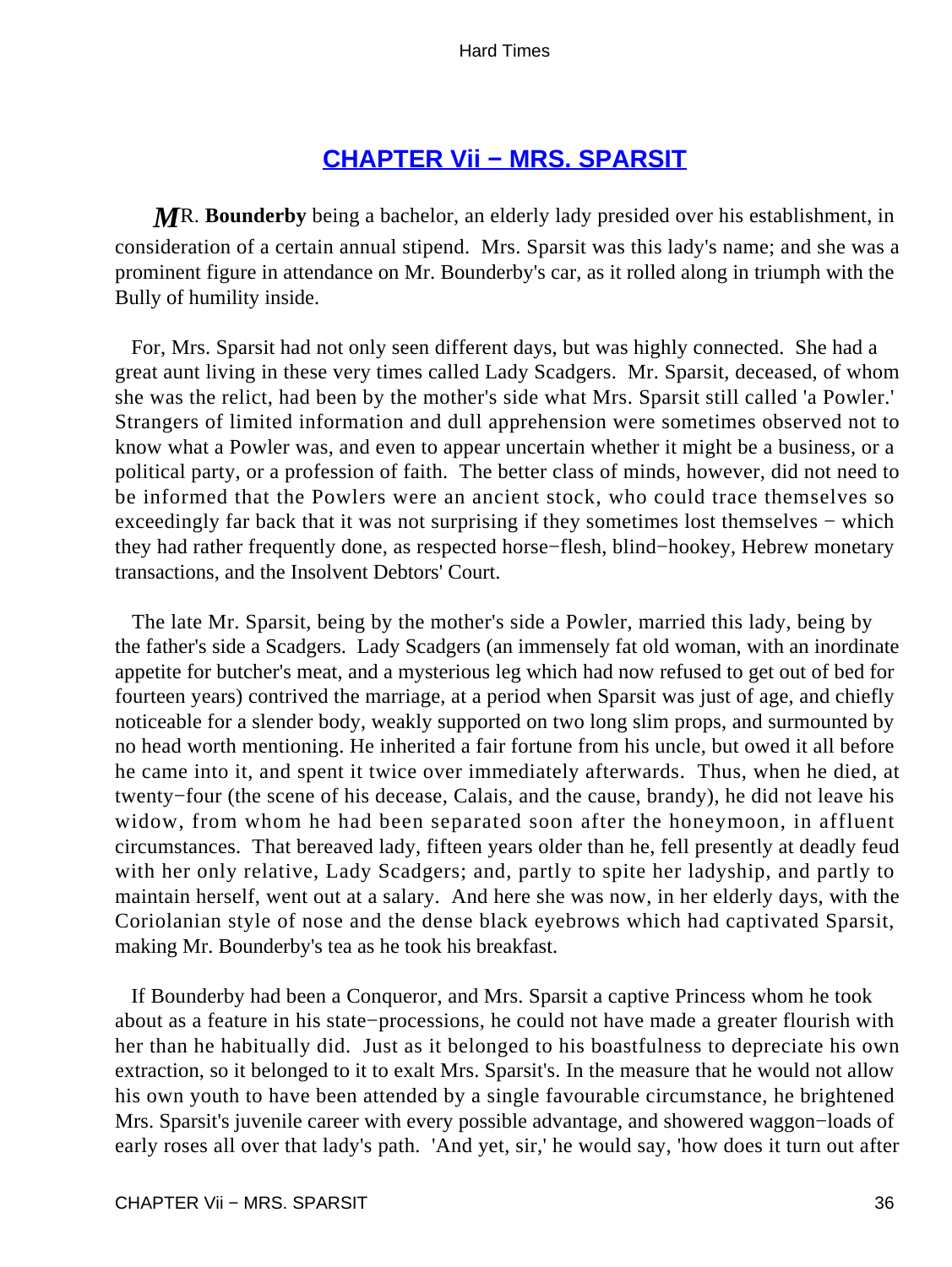all? Why here she is at a hundred a year (I give her a hundred, which she is pleased to term handsome), keeping the house of Josiah Bounderby of Coketown!'

 Nay, he made this foil of his so very widely known, that third parties took it up, and handled it on some occasions with considerable briskness. It was one of the most exasperating attributes of Bounderby, that he not only sang his own praises but stimulated other men to sing them. There was a moral infection of clap−trap in him. Strangers, modest enough elsewhere, started up at dinners in Coketown, and boasted, in quite a rampant way, of Bounderby. They made him out to be the Royal arms, the Union−Jack, Magna Charta, John Bull, Habeas Corpus, the Bill of Rights, An Englishman's house is his castle, Church and State, and God save the Queen, all put together. And as often (and it was very often) as an orator of this kind brought into his peroration,

 'Princes and lords may flourish or may fade, A breath can make them, as a breath has made,'

 − it was, for certain, more or less understood among the company that he had heard of Mrs. Sparsit.

 'Mr. Bounderby,' said Mrs. Sparsit, 'you are unusually slow, sir, with your breakfast this morning.'

 'Why, ma'am,' he returned, 'I am thinking about Tom Gradgrind's whim;' Tom Gradgrind, for a bluff independent manner of speaking − as if somebody were always endeavouring to bribe him with immense sums to say Thomas, and he wouldn't; 'Tom Gradgrind's whim, ma'am, of bringing up the tumbling−girl.'

 'The girl is now waiting to know,' said Mrs. Sparsit, 'whether she is to go straight to the school, or up to the Lodge.'

 'She must wait, ma'am,' answered Bounderby, 'till I know myself. We shall have Tom Gradgrind down here presently, I suppose. If he should wish her to remain here a day or two longer, of course she can, ma'am.'

'Of course she can if you wish it, Mr. Bounderby.'

 'I told him I would give her a shake−down here, last night, in order that he might sleep on it before he decided to let her have any association with Louisa.'

 'Indeed, Mr. Bounderby? Very thoughtful of you!' Mrs. Sparsit's Coriolanian nose underwent a slight expansion of the nostrils, and her black eyebrows contracted as she took a sip of tea.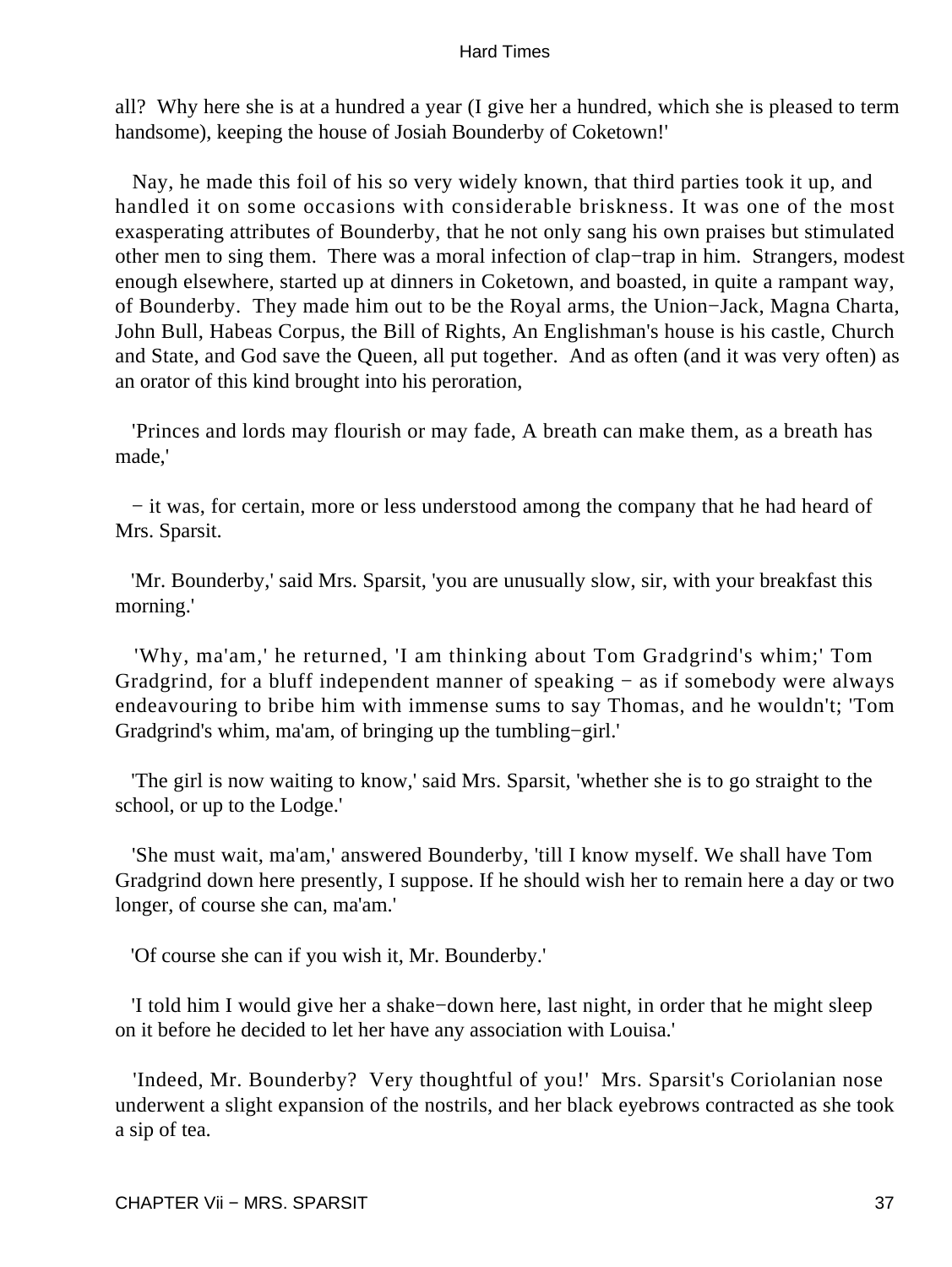'It's tolerably clear to me,' said Bounderby, 'that the little puss can get small good out of such companionship.'

'Are you speaking of young Miss Gradgrind, Mr. Bounderby?'

'Yes, ma'am, I'm speaking of Louisa.'

 'Your observation being limited to «little puss,»' said Mrs. Sparsit, 'and there being two little girls in question, I did not know which might be indicated by that expression.'

'Louisa,' repeated Mr. Bounderby. 'Louisa, Louisa.'

 'You are quite another father to Louisa, sir.' Mrs. Sparsit took a little more tea; and, as she bent her again contracted eyebrows over her steaming cup, rather looked as if her classical countenance were invoking the infernal gods.

 'If you had said I was another father to Tom − young Tom, I mean, not my friend Tom Gradgrind − you might have been nearer the mark. I am going to take young Tom into my office. Going to have him under my wing, ma'am.'

 'Indeed? Rather young for that, is he not, sir?' Mrs. Spirit's 'sir,' in addressing Mr. Bounderby, was a word of ceremony, rather exacting consideration for herself in the use, than honouring him.

 'I'm not going to take him at once; he is to finish his educational cramming before then,' said Bounderby. 'By the Lord Harry, he'll have enough of it, first and last! He'd open his eyes, that boy would, if he knew how empty of learning my young maw was, at his time of life.' Which, by the by, he probably did know, for he had heard of it often enough. 'But it's extraordinary the difficulty I have on scores of such subjects, in speaking to any one on equal terms. Here, for example, I have been speaking to you this morning about tumblers. Why, what do you know about tumblers? At the time when, to have been a tumbler in the mud of the streets, would have been a godsend to me, a prize in the lottery to me, you were at the Italian Opera. You were coming out of the Italian Opera, ma'am, in white satin and jewels, a blaze of splendour, when I hadn't a penny to buy a link to light you.'

 'I certainly, sir,' returned Mrs. Sparsit, with a dignity serenely mournful, 'was familiar with the Italian Opera at a very early age.'

 'Egad, ma'am, so was I,' said Bounderby, ' − with the wrong side of it. A hard bed the pavement of its Arcade used to make, I assure you. People like you, ma'am, accustomed from infancy to lie on Down feathers, have no idea how hard a paving−stone is, without trying it. No, no, it's of no use my talking to you about tumblers. I should speak of foreign dancers, and the West End of London, and May Fair, and lords and ladies and honourables.'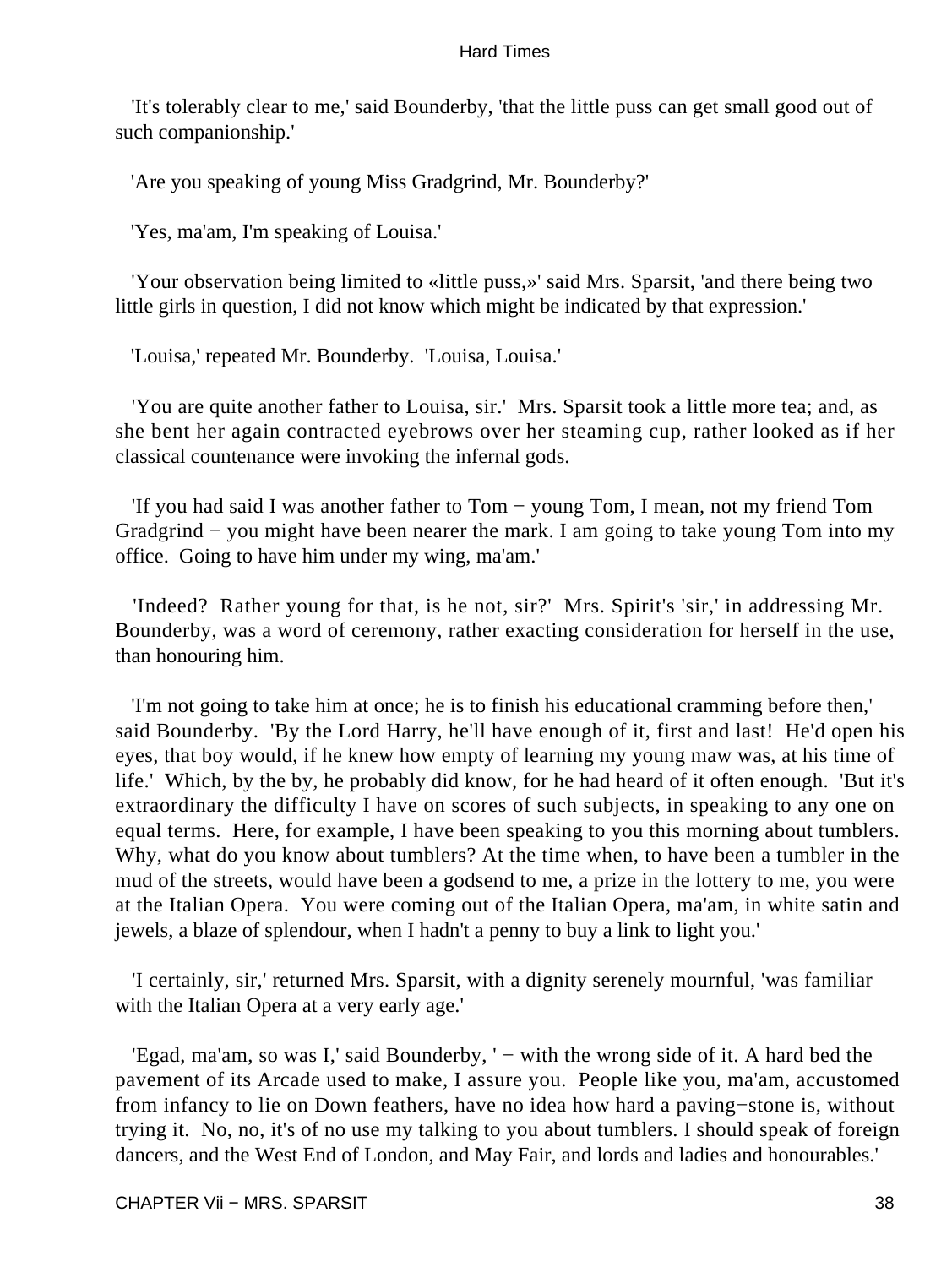'I trust, sir,' rejoined Mrs. Sparsit, with decent resignation, 'it is not necessary that you should do anything of that kind. I hope I have learnt how to accommodate myself to the changes of life. If I have acquired an interest in hearing of your instructive experiences, and can scarcely hear enough of them, I claim no merit for that, since I believe it is a general sentiment<sup>'</sup>

 'Well, ma'am,' said her patron, 'perhaps some people may be pleased to say that they do like to hear, in his own unpolished way, what Josiah Bounderby, of Coketown, has gone through. But you must confess that you were born in the lap of luxury, yourself. Come, ma'am, you know you were born in the lap of luxury.'

'I do not, sir,' returned Mrs. Sparsit with a shake of her head, 'deny it.'

 Mr. Bounderby was obliged to get up from table, and stand with his back to the fire, looking at her; she was such an enhancement of his position.

'And you were in crack society. Devilish high society,' he said, warming his legs.

 'It is true, sir,' returned Mrs. Sparsit, with an affectation of humility the very opposite of his, and therefore in no danger of jostling it.

'You were in the tiptop fashion, and all the rest of it,' said Mr. Bounderby.

 'Yes, sir,' returned Mrs. Sparsit, with a kind of social widowhood upon her. 'It is unquestionably true.'

 Mr. Bounderby, bending himself at the knees, literally embraced his legs in his great satisfaction and laughed aloud. Mr. and Miss Gradgrind being then announced, he received the former with a shake of the hand, and the latter with a kiss.

'Can Jupe be sent here, Bounderby?' asked Mr. Gradgrind.

 Certainly. So Jupe was sent there. On coming in, she curtseyed to Mr. Bounderby, and to his friend Tom Gradgrind, and also to Louisa; but in her confusion unluckily omitted Mrs. Sparsit. Observing this, the blustrous Bounderby had the following remarks to make:

 'Now, I tell you what, my girl. The name of that lady by the teapot, is Mrs. Sparsit. That lady acts as mistress of this house, and she is a highly connected lady. Consequently, if ever you come again into any room in this house, you will make a short stay in it if you don't behave towards that lady in your most respectful manner. Now, I don't care a button what you do to me, because I don't affect to be anybody. So far from having high connections I have no connections at all, and I come of the scum of the earth. But towards that lady, I do care what you do; and you shall do what is deferential and respectful, or you shall not come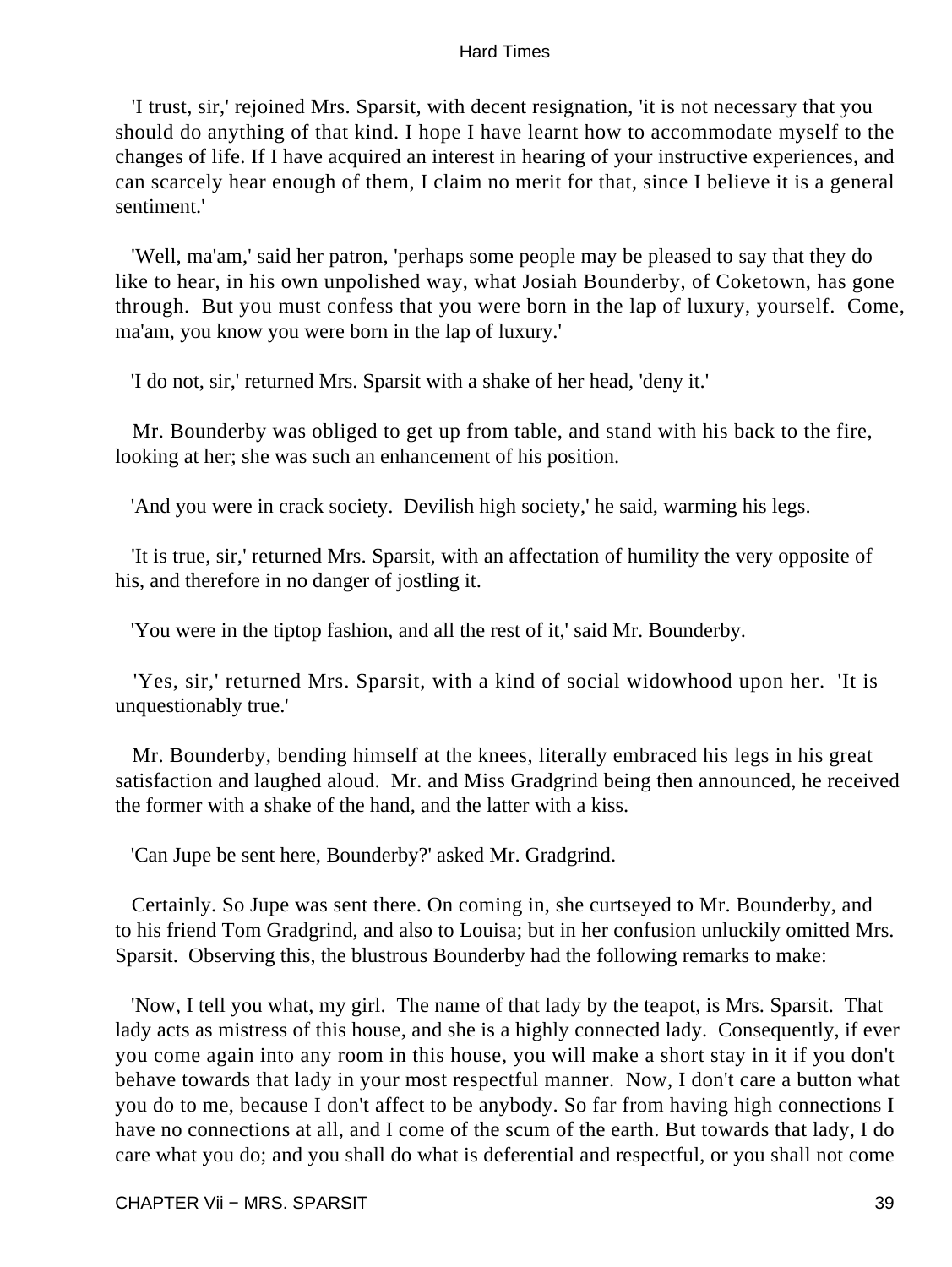here.'

 'I hope, Bounderby,' said Mr. Gradgrind, in a conciliatory voice, 'that this was merely an oversight.'

 'My friend Tom Gradgrind suggests, Mrs. Sparsit,' said Bounderby, 'that this was merely an oversight. Very likely. However, as you are aware, ma'am, I don't allow of even oversights towards you.'

 'You are very good indeed, sir,' returned Mrs. Sparsit, shaking her head with her State humility. 'It is not worth speaking of.'

 Sissy, who all this time had been faintly excusing herself with tears in her eyes, was now waved over by the master of the house to Mr. Gradgrind. She stood looking intently at him, and Louisa stood coldly by, with her eyes upon the ground, while he proceeded thus:

 'Jupe, I have made up my mind to take you into my house; and, when you are not in attendance at the school, to employ you about Mrs. Gradgrind, who is rather an invalid. I have explained to Miss Louisa − this is Miss Louisa − the miserable but natural end of your late career; and you are to expressly understand that the whole of that subject is past, and is not to be referred to any more. From this time you begin your history. You are, at present, ignorant, I know.'

'Yes, sir, very,' she answered, curtseying.

 'I shall have the satisfaction of causing you to be strictly educated; and you will be a living proof to all who come into communication with you, of the advantages of the training you will receive. You will be reclaimed and formed. You have been in the habit now of reading to your father, and those people I found you among, I dare say?' said Mr. Gradgrind, beckoning her nearer to him before he said so, and dropping his voice.

 'Only to father and Merrylegs, sir. At least I mean to father, when Merrylegs was always there.'

 'Never mind Merrylegs, Jupe,' said Mr. Gradgrind, with a passing frown. 'I don't ask about him. I understand you to have been in the habit of reading to your father?'

 'O, yes, sir, thousands of times. They were the happiest − O, of all the happy times we had together, sir!'

It was only now when her sorrow broke out, that Louisa looked at her.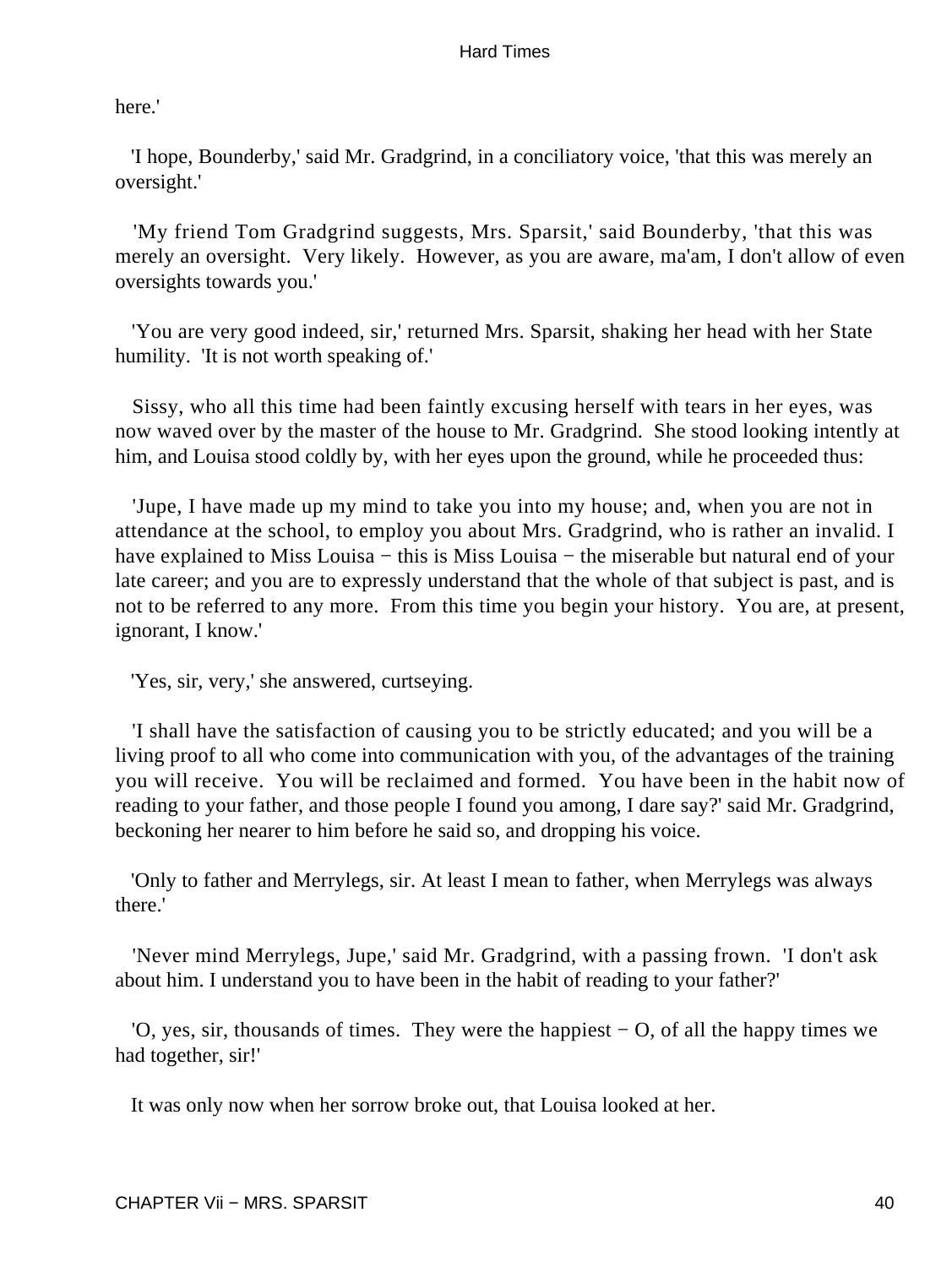'And what,' asked Mr. Gradgrind, in a still lower voice, 'did you read to your father, Jupe?'

 'About the Fairies, sir, and the Dwarf, and the Hunchback, and the Genies,' she sobbed out; 'and about − '

 'Hush!' said Mr. Gradgrind, 'that is enough. Never breathe a word of such destructive nonsense any more. Bounderby, this is a case for rigid training, and I shall observe it with interest.'

 'Well,' returned Mr. Bounderby, 'I have given you my opinion already, and I shouldn't do as you do. But, very well, very well. Since you are bent upon it, very well!'

 So, Mr. Gradgrind and his daughter took Cecilia Jupe off with them to Stone Lodge, and on the way Louisa never spoke one word, good or bad. And Mr. Bounderby went about his daily pursuits. And Mrs. Sparsit got behind her eyebrows and meditated in the gloom of that retreat, all the evening.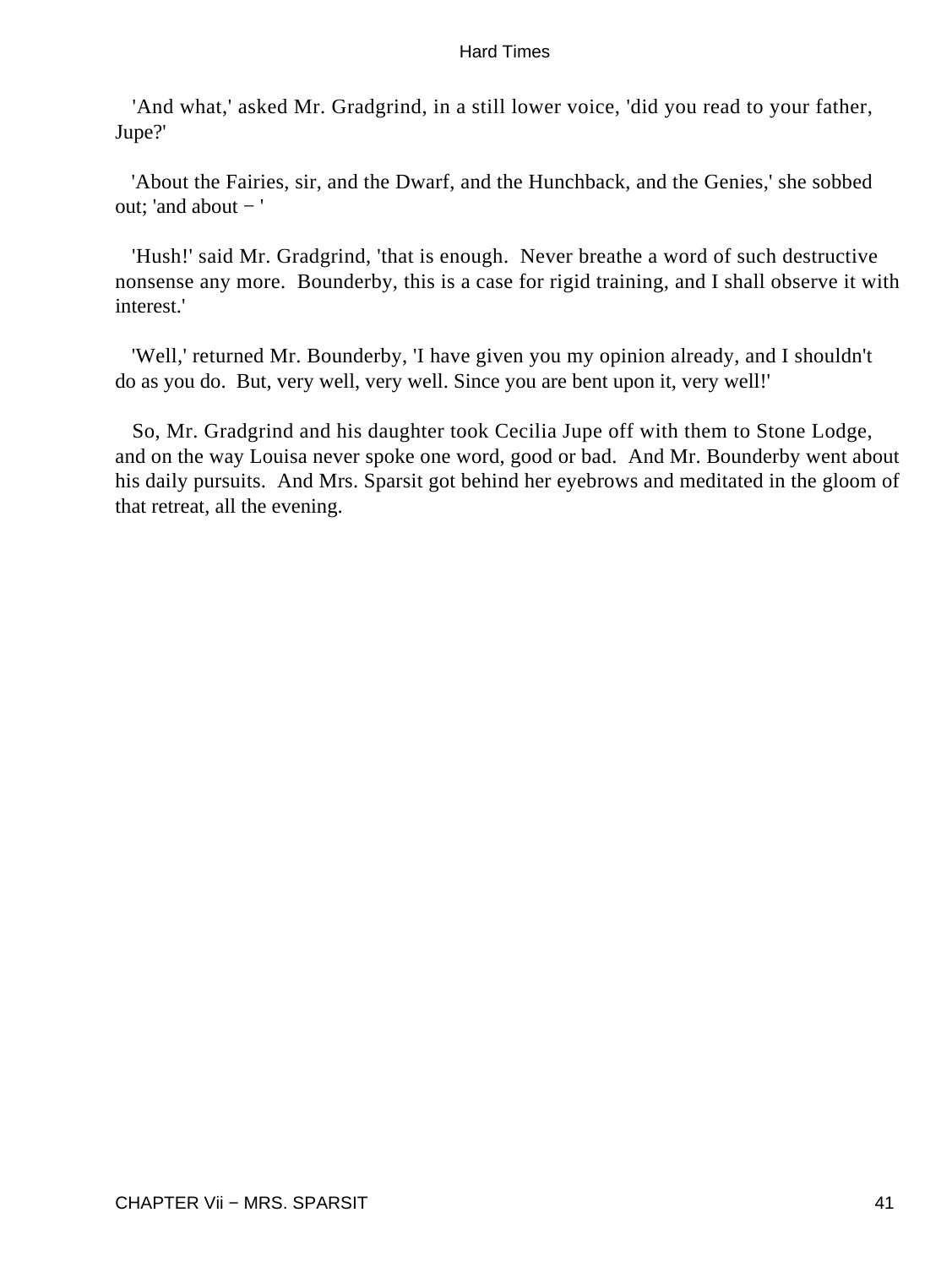# **[CHAPTER Viii − Never WONDER](#page-250-0)**

*L*ET us strike the key−note again, before pursuing the tune.

 When she was half a dozen years younger, Louisa had been overheard to begin a conversation with her brother one day, by saying 'Tom, I wonder' − upon which Mr. Gradgrind, who was the person overhearing, stepped forth into the light and said, 'Louisa, never wonder!'

 Herein lay the spring of the mechanical art and mystery of educating the reason without stooping to the cultivation of the sentiments and affections. Never wonder. By means of addition, subtraction, multiplication, and division, settle everything somehow, and never wonder. Bring to me, says M'Choakumchild, yonder baby just able to walk, and I will engage that it shall never wonder.

 Now, besides very many babies just able to walk, there happened to be in Coketown a considerable population of babies who had been walking against time towards the infinite world, twenty, thirty, forty, fifty years and more. These portentous infants being alarming creatures to stalk about in any human society, the eighteen denominations incessantly scratched one another's faces and pulled one another's hair by way of agreeing on the steps to be taken for their improvement – which they never did; a surprising circumstance, when the happy adaptation of the means to the end is considered. Still, although they differed in every other particular, conceivable and inconceivable (especially inconceivable), they were pretty well united on the point that these unlucky infants were never to wonder. Body number one, said they must take everything on trust. Body number two, said they must take everything on political economy. Body number three, wrote leaden little books for them, showing how the good grown−up baby invariably got to the Savings−bank, and the bad grown−up baby invariably got transported. Body number four, under dreary pretences of being droll (when it was very melancholy indeed), made the shallowest pretences of concealing pitfalls of knowledge, into which it was the duty of these babies to be smuggled and inveigled. But, all the bodies agreed that they were never to wonder.

 There was a library in Coketown, to which general access was easy. Mr. Gradgrind greatly tormented his mind about what the people read in this library: a point whereon little rivers of tabular statements periodically flowed into the howling ocean of tabular statements, which no diver ever got to any depth in and came up sane. It was a disheartening circumstance, but a melancholy fact, that even these readers persisted in wondering. They wondered about human nature, human passions, human hopes and fears, the struggles, triumphs and defeats, the cares and joys and sorrows, the lives and deaths of common men and women! They sometimes, after fifteen hours' work, sat down to read mere fables about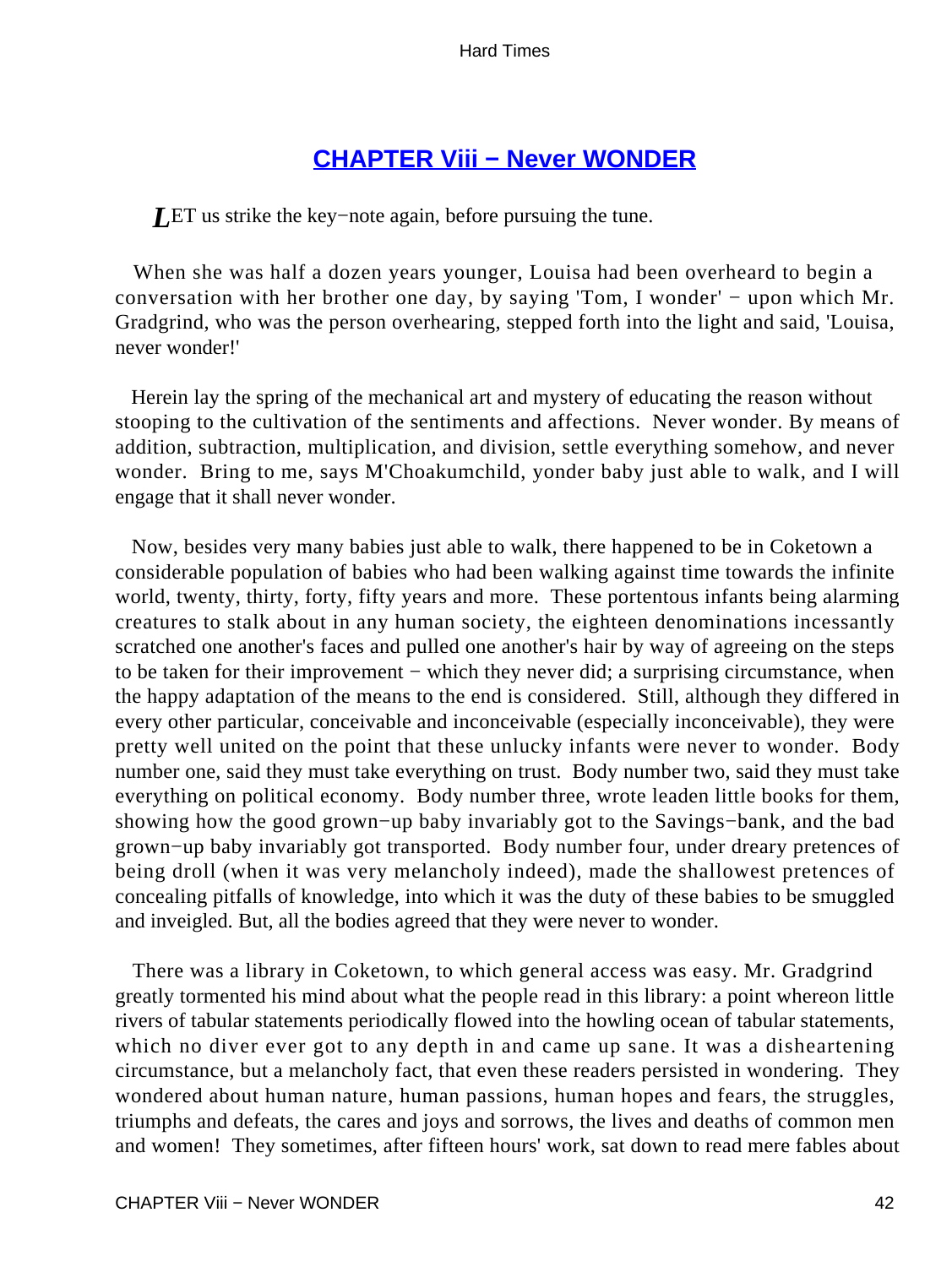men and women, more or less like themselves, and about children, more or less like their own. They took De Foe to their bosoms, instead of Euclid, and seemed to be on the whole more comforted by Goldsmith than by Cocker. Mr. Gradgrind was for ever working, in print and out of print, at this eccentric sum, and he never could make out how it yielded this unaccountable product.

 'I am sick of my life, Loo. I, hate it altogether, and I hate everybody except you,' said the unnatural young Thomas Gradgrind in the hair−cutting chamber at twilight.

'You don't hate Sissy, Tom?'

'I hate to be obliged to call her Jupe. And she hates me,' said Tom, moodily.

'No, she does not, Tom, I am sure!'

 'She must,' said Tom. 'She must just hate and detest the whole set−out of us. They'll bother her head off, I think, before they have done with her. Already she's getting as pale as wax, and as heavy as − I am.'

 Young Thomas expressed these sentiments sitting astride of a chair before the fire, with his arms on the back, and his sulky face on his arms. His sister sat in the darker corner by the fireside, now looking at him, now looking at the bright sparks as they dropped upon the hearth.

 'As to me,' said Tom, tumbling his hair all manner of ways with his sulky hands, 'I am a Donkey, that's what I am. I am as obstinate as one, I am more stupid than one, I get as much pleasure as one, and I should like to kick like one.'

'Not me, I hope, Tom?'

 'No, Loo; I wouldn't hurt you. I made an exception of you at first. I don't know what this − jolly old − Jaundiced Jail,' Tom had paused to find a sufficiently complimentary and expressive name for the parental roof, and seemed to relieve his mind for a moment by the strong alliteration of this one, 'would be without you.'

'Indeed, Tom? Do you really and truly say so?'

 'Why, of course I do. What's the use of talking about it!' returned Tom, chafing his face on his coat−sleeve, as if to mortify his flesh, and have it in unison with his spirit.

 'Because, Tom,' said his sister, after silently watching the sparks awhile, 'as I get older, and nearer growing up, I often sit wondering here, and think how unfortunate it is for me that I can't reconcile you to home better than I am able to do. I don't know what other girls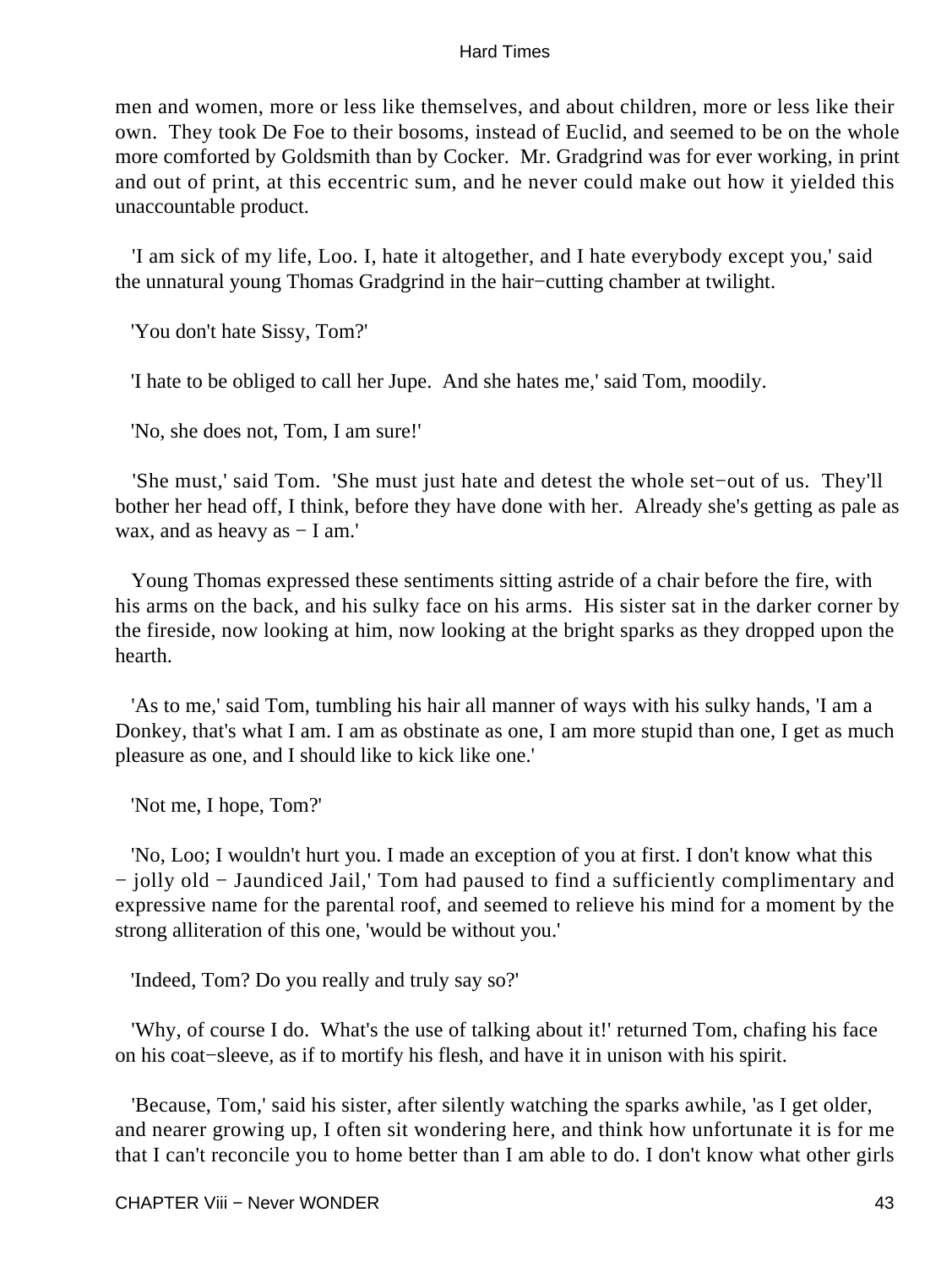know. I can't play to you, or sing to you. I can't talk to you so as to lighten your mind, for I never see any amusing sights or read any amusing books that it would be a pleasure or a relief to you to talk about, when you are tired.'

 'Well, no more do I. I am as bad as you in that respect; and I am a Mule too, which you're not. If father was determined to make me either a Prig or a Mule, and I am not a Prig, why, it stands to reason, I must be a Mule. And so I am,' said Tom, desperately.

 'It's a great pity,' said Louisa, after another pause, and speaking thoughtfully out of her dark corner: 'it's a great pity, Tom. It's very unfortunate for both of us.'

 'Oh! You,' said Tom; 'you are a girl, Loo, and a girl comes out of it better than a boy does. I don't miss anything in you. You are the only pleasure I have − you can brighten even this place − and you can always lead me as you like.'

 'You are a dear brother, Tom; and while you think I can do such things, I don't so much mind knowing better. Though I do know better, Tom, and am very sorry for it.' She came and kissed him, and went back into her corner again.

 'I wish I could collect all the Facts we hear so much about,' said Tom, spitefully setting his teeth, 'and all the Figures, and all the people who found them out: and I wish I could put a thousand barrels of gunpowder under them, and blow them all up together! However, when I go to live with old Bounderby, I'll have my revenge.'

'Your revenge, Tom?'

 'I mean, I'll enjoy myself a little, and go about and see something, and hear something. I'll recompense myself for the way in which I have been brought up.'

 'But don't disappoint yourself beforehand, Tom. Mr. Bounderby thinks as father thinks, and is a great deal rougher, and not half so kind.'

 'Oh!' said Tom, laughing; 'I don't mind that. I shall very well know how to manage and smooth old Bounderby!'

 Their shadows were defined upon the wall, but those of the high presses in the room were all blended together on the wall and on the ceiling, as if the brother and sister were overhung by a dark cavern. Or, a fanciful imagination − if such treason could have been there − might have made it out to be the shadow of their subject, and of its lowering association with their future.

'What is your great mode of smoothing and managing, Tom? Is it a secret?'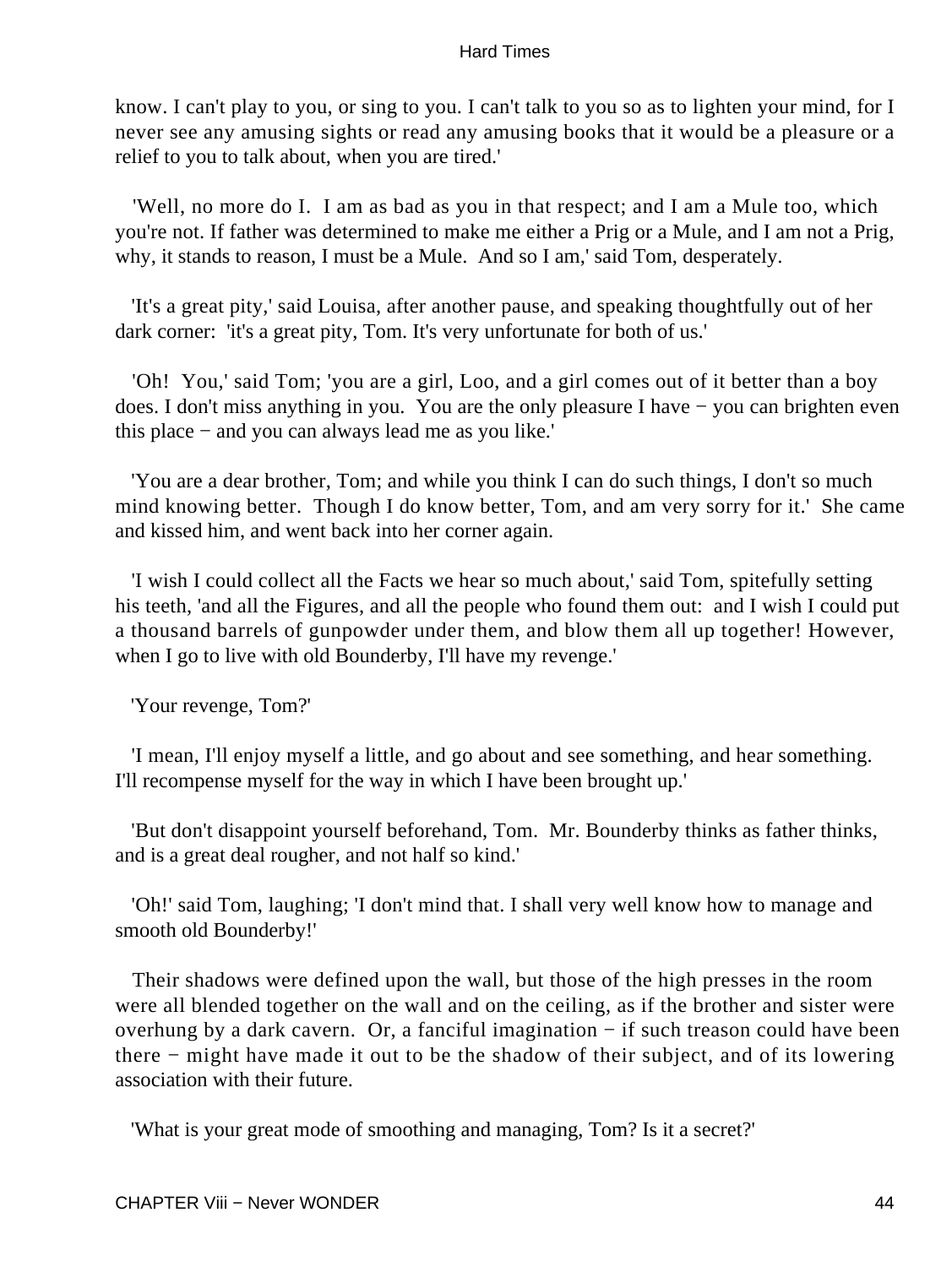'Oh!' said Tom, 'if it is a secret, it's not far off. It's you. You are his little pet, you are his favourite; he'll do anything for you. When he says to me what I don't like, I shall say to him, «My sister Loo will be hurt and disappointed, Mr. Bounderby. She always used to tell me she was sure you would be easier with me than this.» That'll bring him about, or nothing will.'

 After waiting for some answering remark, and getting none, Tom wearily relapsed into the present time, and twined himself yawning round and about the rails of his chair, and rumpled his head more and more, until he suddenly looked up, and asked:

'Have you gone to sleep, Loo?'

'No, Tom. I am looking at the fire.'

 'You seem to find more to look at in it than ever I could find,' said Tom. 'Another of the advantages, I suppose, of being a girl.'

 'Tom,' enquired his sister, slowly, and in a curious tone, as if she were reading what she asked in the fire, and it was not quite plainly written there, 'do you look forward with any satisfaction to this change to Mr. Bounderby's?'

 'Why, there's one thing to be said of it,' returned Tom, pushing his chair from him, and standing up; 'it will be getting away from home.'

 'There is one thing to be said of it,' Louisa repeated in her former curious tone; 'it will be getting away from home. Yes.'

 'Not but what I shall be very unwilling, both to leave you, Loo, and to leave you here. But I must go, you know, whether I like it or not; and I had better go where I can take with me some advantage of your influence, than where I should lose it altogether. Don't you see?'

'Yes, Tom.'

 The answer was so long in coming, though there was no indecision in it, that Tom went and leaned on the back of her chair, to contemplate the fire which so engrossed her, from her point of view, and see what he could make of it.

 'Except that it is a fire,' said Tom, 'it looks to me as stupid and blank as everything else looks. What do you see in it? Not a circus?'

 'I don't see anything in it, Tom, particularly. But since I have been looking at it, I have been wondering about you and me, grown up.'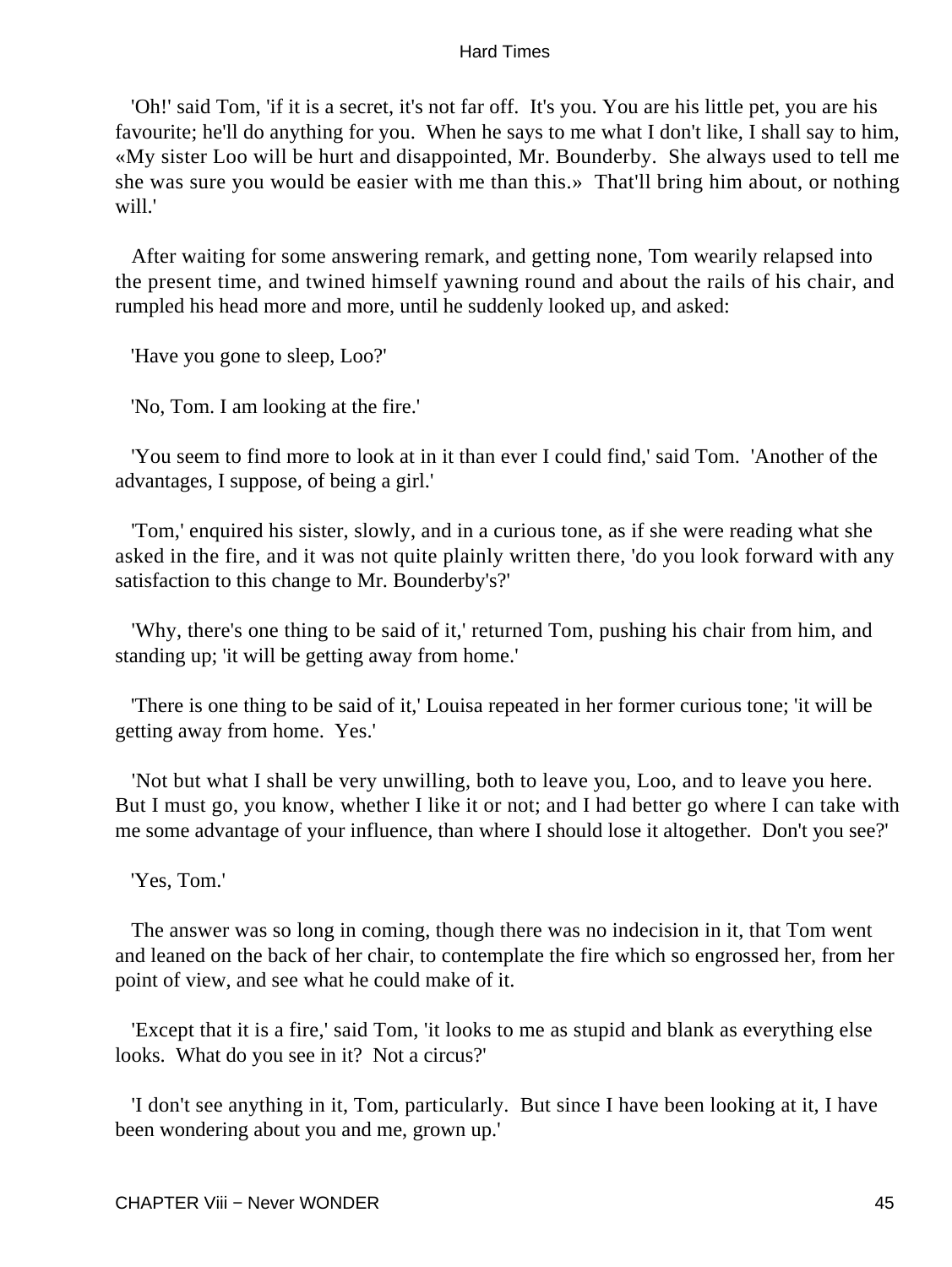'Wondering again!' said Tom.

'I have such unmanageable thoughts,' returned his sister, 'that they will wonder.'

 'Then I beg of you, Louisa,' said Mrs. Gradgrind, who had opened the door without being heard, 'to do nothing of that description, for goodness' sake, you inconsiderate girl, or I shall never hear the last of it from your father. And, Thomas, it is really shameful, with my poor head continually wearing me out, that a boy brought up as you have been, and whose education has cost what yours has, should be found encouraging his sister to wonder, when he knows his father has expressly said that she is not to do it.'

 Louisa denied Tom's participation in the offence; but her mother stopped her with the conclusive answer, 'Louisa, don't tell me, in my state of health; for unless you had been encouraged, it is morally and physically impossible that you could have done it.'

 'I was encouraged by nothing, mother, but by looking at the red sparks dropping out of the fire, and whitening and dying. It made me think, after all, how short my life would be, and how little I could hope to do in it.'

 'Nonsense!' said Mrs. Gradgrind, rendered almost energetic. 'Nonsense! Don't stand there and tell me such stuff, Louisa, to my face, when you know very well that if it was ever to reach your father's ears I should never hear the last of it. After all the trouble that has been taken with you! After the lectures you have attended, and the experiments you have seen! After I have heard you myself, when the whole of my right side has been benumbed, going on with your master about combustion, and calcination, and calorification, and I may say every kind of ation that could drive a poor invalid distracted, to hear you talking in this absurd way about sparks and ashes! I wish,' whimpered Mrs. Gradgrind, taking a chair, and discharging her strongest point before succumbing under these mere shadows of facts, 'yes, I really do wish that I had never had a family, and then you would have known what it was to do without me!'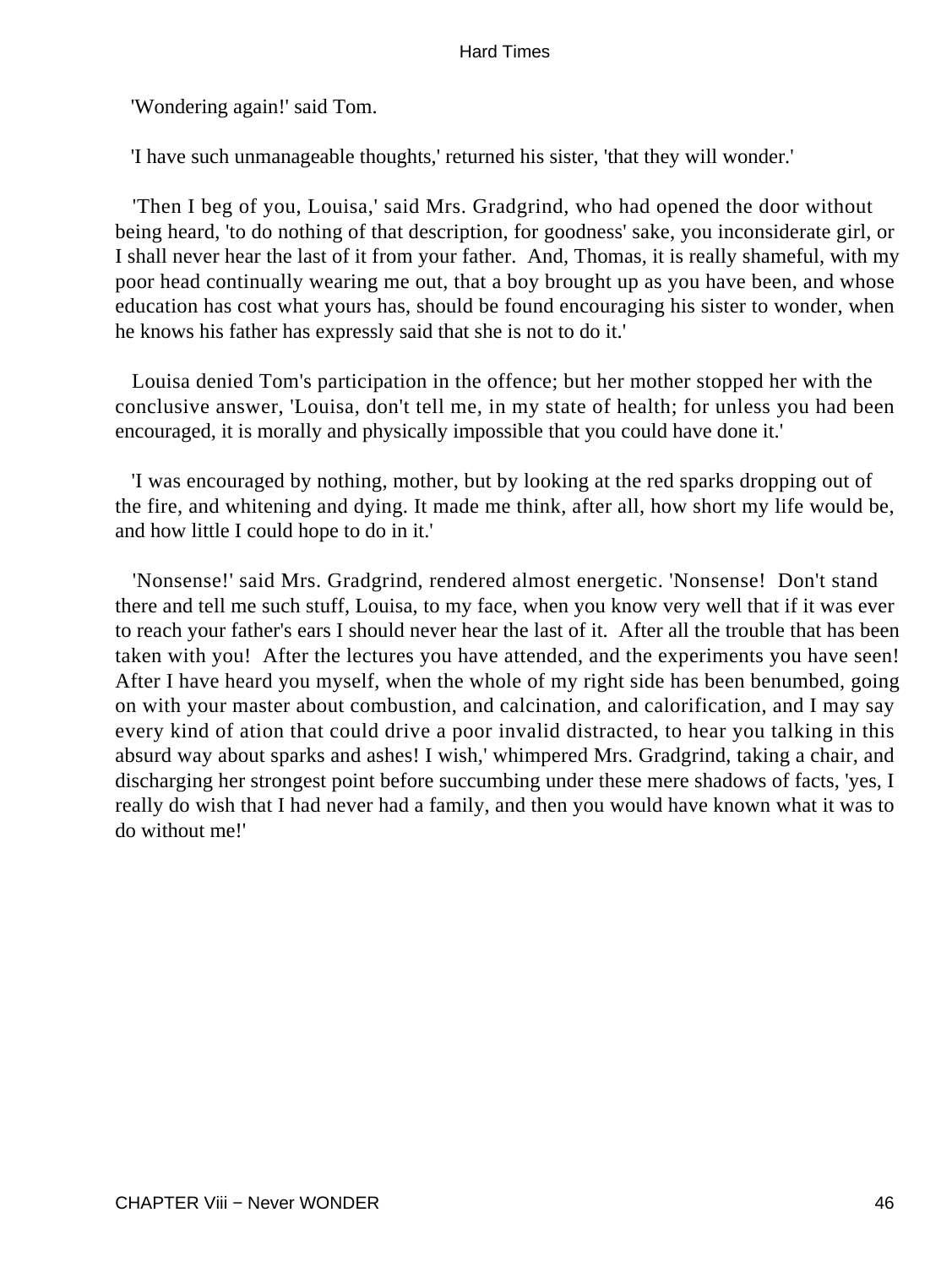# **[CHAPTER Ix − SISSY'S PROGRESS](#page-250-0)**

*S*ISSY **Jupe** had not an easy time of it, between Mr. M'Choakumchild and Mrs. Gradgrind, and was not without strong impulses, in the first months of her probation, to run away. It hailed facts all day long so very hard, and life in general was opened to her as such a closely ruled ciphering−book, that assuredly she would have run away, but for only one restraint.

 It is lamentable to think of; but this restraint was the result of no arithmetical process, was self−imposed in defiance of all calculation, and went dead against any table of probabilities that any Actuary would have drawn up from the premises. The girl believed that her father had not deserted her; she lived in the hope that he would come back, and in the faith that he would be made the happier by her remaining where she was.

 The wretched ignorance with which Jupe clung to this consolation, rejecting the superior comfort of knowing, on a sound arithmetical basis, that her father was an unnatural vagabond, filled Mr. Gradgrind with pity. Yet, what was to be done? M'Choakumchild reported that she had a very dense head for figures; that, once possessed with a general idea of the globe, she took the smallest conceivable interest in its exact measurements; that she was extremely slow in the acquisition of dates, unless some pitiful incident happened to be connected therewith; that she would burst into tears on being required (by the mental process) immediately to name the cost of two hundred and forty−seven muslin caps at fourteen−pence halfpenny; that she was as low down, in the school, as low could be; that after eight weeks of induction into the elements of Political Economy, she had only yesterday been set right by a prattler three feet high, for returning to the question, 'What is the first principle of this science?' the absurd answer, 'To do unto others as I would that they should do unto me.'

 Mr. Gradgrind observed, shaking his head, that all this was very bad; that it showed the necessity of infinite grinding at the mill of knowledge, as per system, schedule, blue book, report, and tabular statements A to Z; and that Jupe 'must be kept to it.' So Jupe was kept to it, and became low−spirited, but no wiser.

 'It would be a fine thing to be you, Miss Louisa!' she said, one night, when Louisa had endeavoured to make her perplexities for next day something clearer to her.

'Do you think so?'

 'I should know so much, Miss Louisa. All that is difficult to me now, would be so easy then.'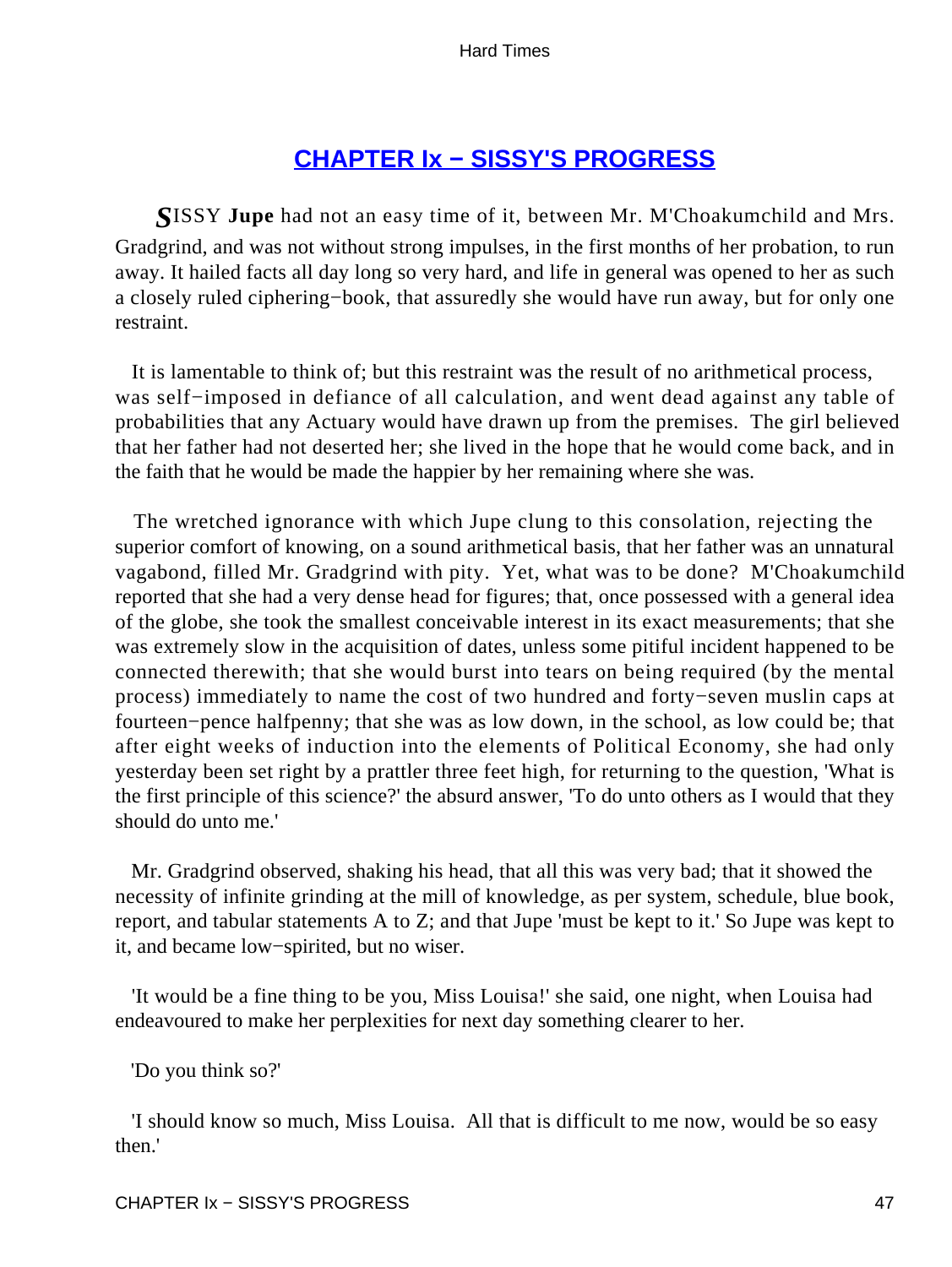'You might not be the better for it, Sissy.'

 Sissy submitted, after a little hesitation, 'I should not be the worse, Miss Louisa.' To which Miss Louisa answered, 'I don't know that.'

There had been so little communication between these two – both because life at Stone Lodge went monotonously round like a piece of machinery which discouraged human interference, and because of the prohibition relative to Sissy's past career − that they were still almost strangers. Sissy, with her dark eyes wonderingly directed to Louisa's face, was uncertain whether to say more or to remain silent.

 'You are more useful to my mother, and more pleasant with her than I can ever be,' Louisa resumed. 'You are pleasanter to yourself, than I am to myself.'

'But, if you please, Miss Louisa,' Sissy pleaded, 'I am − O so stupid!'

Louisa, with a brighter laugh than usual, told her she would be wiser by−and−by.

 'You don't know,' said Sissy, half crying, 'what a stupid girl I am. All through school hours I make mistakes. Mr. and Mrs. M'Choakumchild call me up, over and over again, regularly to make mistakes. I can't help them. They seem to come natural to me.'

'Mr. and Mrs. M'Choakumchild never make any mistakes themselves, I suppose, Sissy?'

'O no!' she eagerly returned. 'They know everything.'

'Tell me some of your mistakes.'

 'I am almost ashamed,' said Sissy, with reluctance. 'But to−day, for instance, Mr. M'Choakumchild was explaining to us about Natural Prosperity.'

'National, I think it must have been,' observed Louisa.

'Yes, it was. − But isn't it the same?' she timidly asked.

'You had better say, National, as he said so,' returned Louisa, with her dry reserve.

 'National Prosperity. And he said, Now, this schoolroom is a Nation. And in this nation, there are fifty millions of money. Isn't this a prosperous nation? Girl number twenty, isn't this a prosperous nation, and a'n't you in a thriving state?'

'What did you say?' asked Louisa.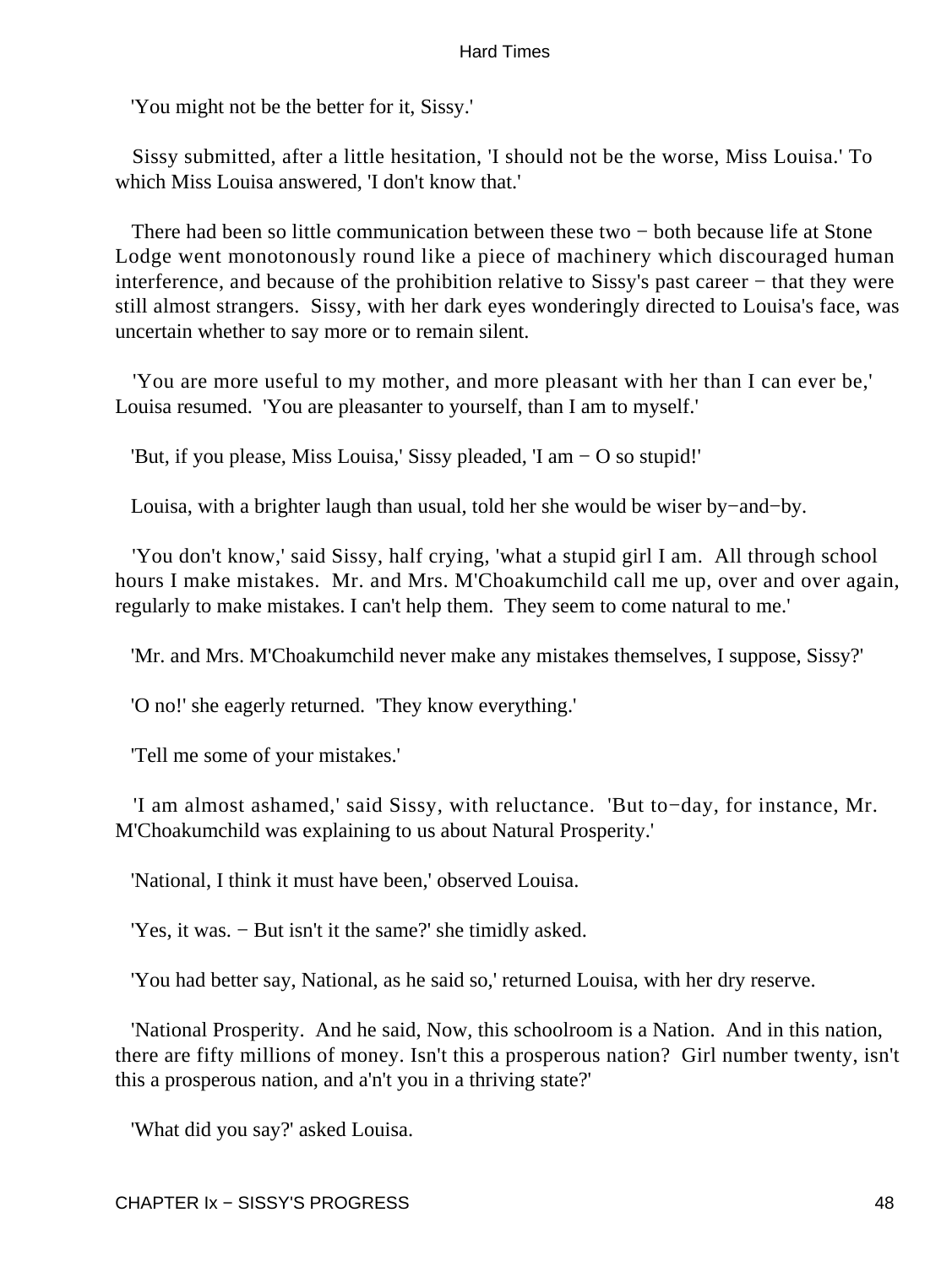'Miss Louisa, I said I didn't know. I thought I couldn't know whether it was a prosperous nation or not, and whether I was in a thriving state or not, unless I knew who had got the money, and whether any of it was mine. But that had nothing to do with it. It was not in the figures at all,' said Sissy, wiping her eyes.

'That was a great mistake of yours,' observed Louisa.

 'Yes, Miss Louisa, I know it was, now. Then Mr. M'Choakumchild said he would try me again. And he said, This schoolroom is an immense town, and in it there are a million of inhabitants, and only five−and−twenty are starved to death in the streets, in the course of a year. What is your remark on that proportion? And my remark was − for I couldn't think of a better one − that I thought it must be just as hard upon those who were starved, whether the others were a million, or a million million. And that was wrong, too.'

'Of course it was.'

 'Then Mr. M'Choakumchild said he would try me once more. And he said, Here are the stutterings − '

'Statistics,' said Louisa.

 'Yes, Miss Louisa − they always remind me of stutterings, and that's another of my mistakes − of accidents upon the sea. And I find (Mr. M'Choakumchild said) that in a given time a hundred thousand persons went to sea on long voyages, and only five hundred of them were drowned or burnt to death. What is the percentage? And I said, Miss;' here Sissy fairly sobbed as confessing with extreme contrition to her greatest error; 'I said it was nothing.'

'Nothing, Sissy?'

 'Nothing, Miss − to the relations and friends of the people who were killed. I shall never learn,' said Sissy. 'And the worst of all is, that although my poor father wished me so much to learn, and although I am so anxious to learn, because he wished me to, I am afraid I don't like it.'

 Louisa stood looking at the pretty modest head, as it drooped abashed before her, until it was raised again to glance at her face. Then she asked:

 'Did your father know so much himself, that he wished you to be well taught too, Sissy?'

 Sissy hesitated before replying, and so plainly showed her sense that they were entering on forbidden ground, that Louisa added, 'No one hears us; and if any one did, I am sure no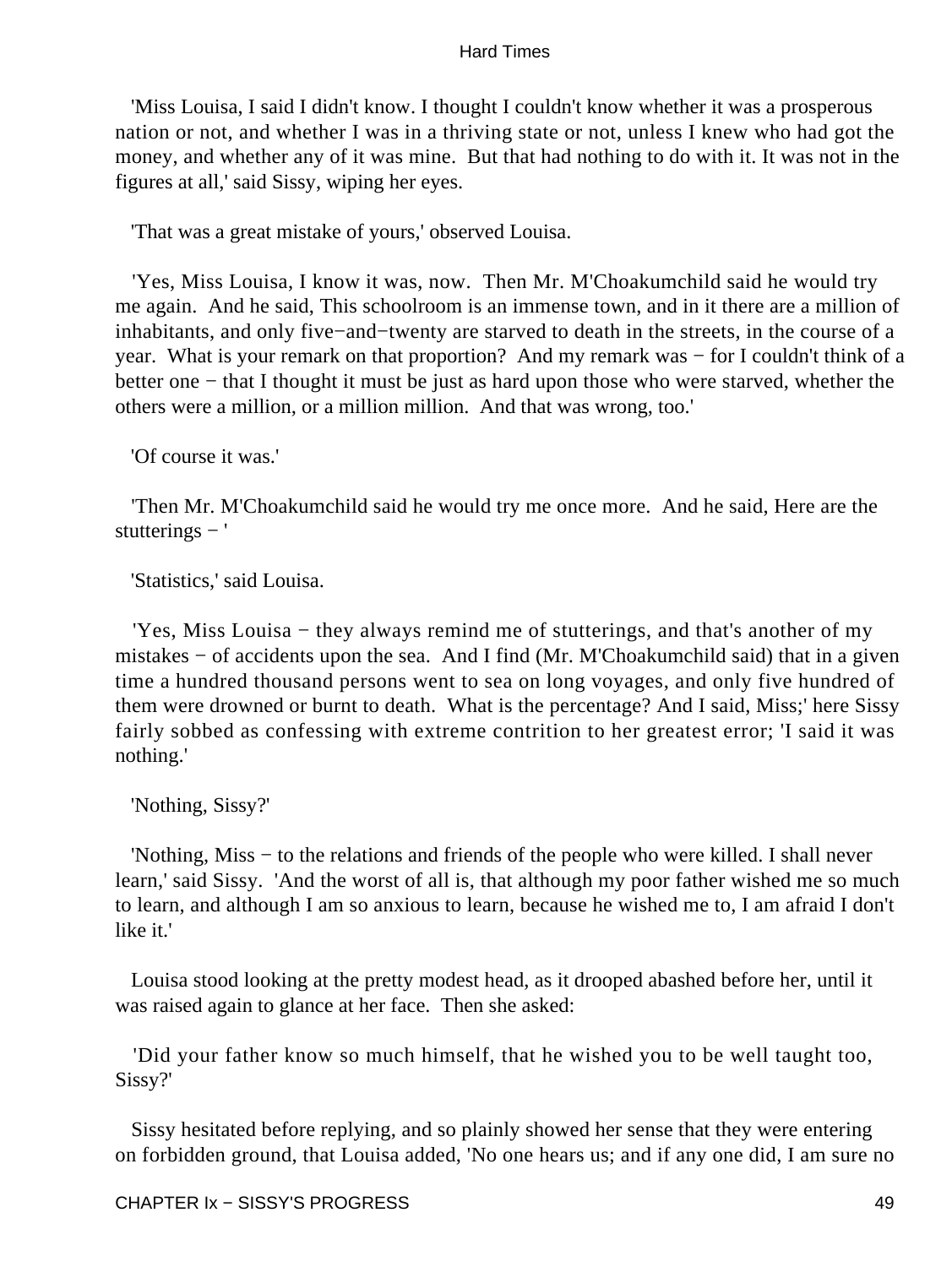harm could be found in such an innocent question.'

 'No, Miss Louisa,' answered Sissy, upon this encouragement, shaking her head; 'father knows very little indeed. It's as much as he can do to write; and it's more than people in general can do to read his writing. Though it's plain to me.'

'Your mother!'

 'Father says she was quite a scholar. She died when I was born. She was;' Sissy made the terrible communication nervously; 'she was a dancer.'

 'Did your father love her?' Louisa asked these questions with a strong, wild, wandering interest peculiar to her; an interest gone astray like a banished creature, and hiding in solitary places.

 'O yes! As dearly as he loves me. Father loved me, first, for her sake. He carried me about with him when I was quite a baby. We have never been asunder from that time.'

'Yet he leaves you now, Sissy?'

 'Only for my good. Nobody understands him as I do; nobody knows him as I do. When he left me for my good – he never would have left me for his own – I know he was almost broken−hearted with the trial. He will not be happy for a single minute, till he comes back.'

'Tell me more about him,' said Louisa, 'I will never ask you again. Where did you live?'

 'We travelled about the country, and had no fixed place to live in. Father's a;' Sissy whispered the awful word, 'a clown.'

'To make the people laugh?' said Louisa, with a nod of intelligence.

 'Yes. But they wouldn't laugh sometimes, and then father cried. Lately, they very often wouldn't laugh, and he used to come home despairing. Father's not like most. Those who didn't know him as well as I do, and didn't love him as dearly as I do, might believe he was not quite right. Sometimes they played tricks upon him; but they never knew how he felt them, and shrunk up, when he was alone with me. He was far, far timider than they thought!'

'And you were his comfort through everything?'

 She nodded, with the tears rolling down her face. 'I hope so, and father said I was. It was because he grew so scared and trembling, and because he felt himself to be a poor, weak, ignorant, helpless man (those used to be his words), that he wanted me so much to know a great deal, and be different from him. I used to read to him to cheer his courage, and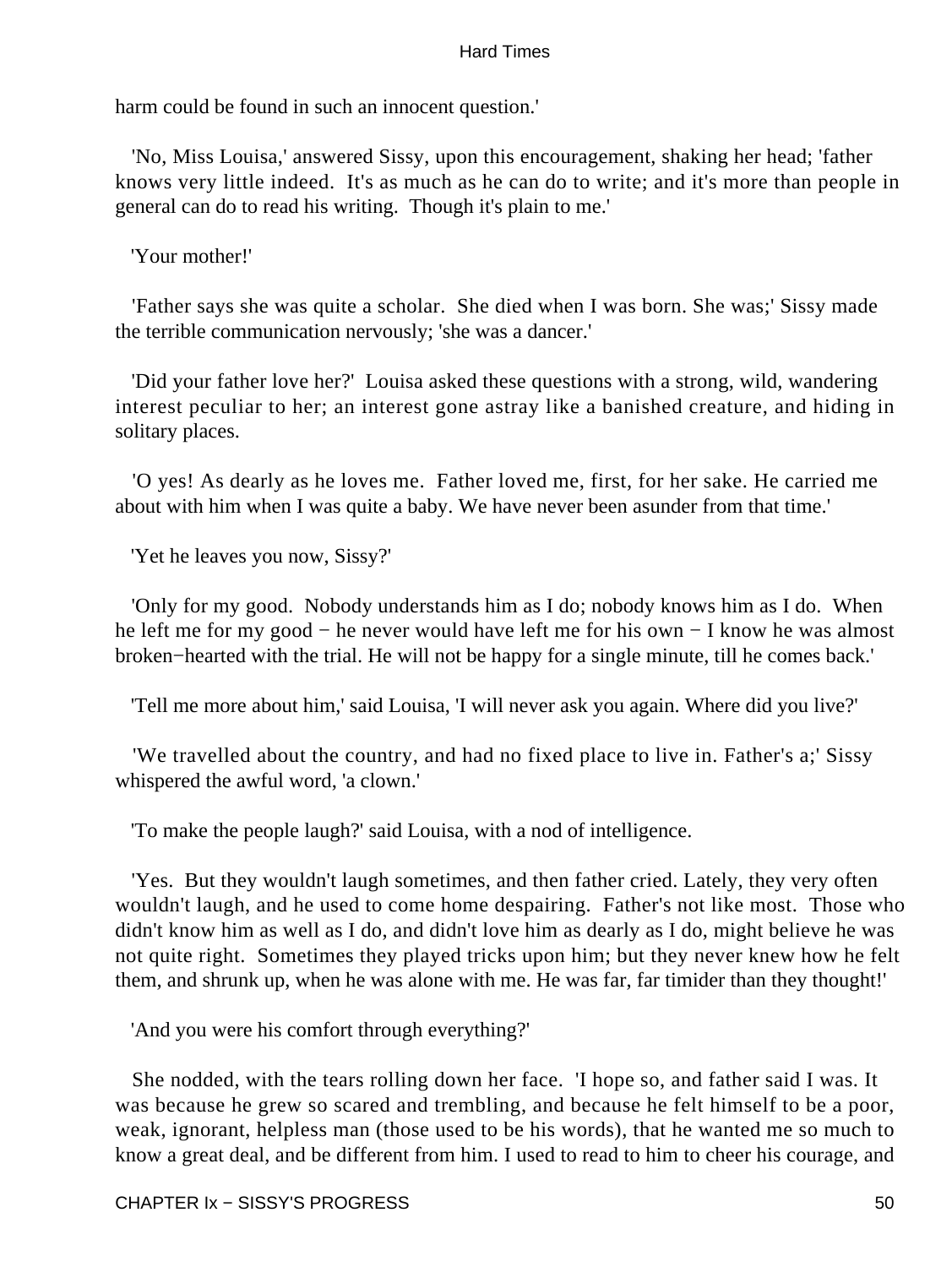he was very fond of that. They were wrong books – I am never to speak of them here – but we didn't know there was any harm in them.'

'And he liked them?' said Louisa, with a searching gaze on Sissy all this time.

 'O very much! They kept him, many times, from what did him real harm. And often and often of a night, he used to forget all his troubles in wondering whether the Sultan would let the lady go on with the story, or would have her head cut off before it was finished.'

 'And your father was always kind? To the last?' asked Louisa contravening the great principle, and wondering very much.

 'Always, always!' returned Sissy, clasping her hands. 'Kinder and kinder than I can tell. He was angry only one night, and that was not to me, but Merrylegs. Merrylegs;' she whispered the awful fact; 'is his performing dog.'

'Why was he angry with the dog?' Louisa demanded.

 'Father, soon after they came home from performing, told Merrylegs to jump up on the backs of the two chairs and stand across them − which is one of his tricks. He looked at father, and didn't do it at once. Everything of father's had gone wrong that night, and he hadn't pleased the public at all. He cried out that the very dog knew he was failing, and had no compassion on him. Then he beat the dog, and I was frightened, and said, «Father, father! Pray don't hurt the creature who is so fond of you! O Heaven forgive you, father, stop!» And he stopped, and the dog was bloody, and father lay down crying on the floor with the dog in his arms, and the dog licked his face.'

 Louisa saw that she was sobbing; and going to her, kissed her, took her hand, and sat down beside her.

 'Finish by telling me how your father left you, Sissy. Now that I have asked you so much, tell me the end. The blame, if there is any blame, is mine, not yours.'

 'Dear Miss Louisa,' said Sissy, covering her eyes, and sobbing yet; 'I came home from the school that afternoon, and found poor father just come home too, from the booth. And he sat rocking himself over the fire, as if he was in pain. And I said, «Have you hurt yourself, father?» (as he did sometimes, like they all did), and he said, «A little, my darling.» And when I came to stoop down and look up at his face, I saw that he was crying. The more I spoke to him, the more he hid his face; and at first he shook all over, and said nothing but «My darling;» and «My love!»'

 Here Tom came lounging in, and stared at the two with a coolness not particularly savouring of interest in anything but himself, and not much of that at present.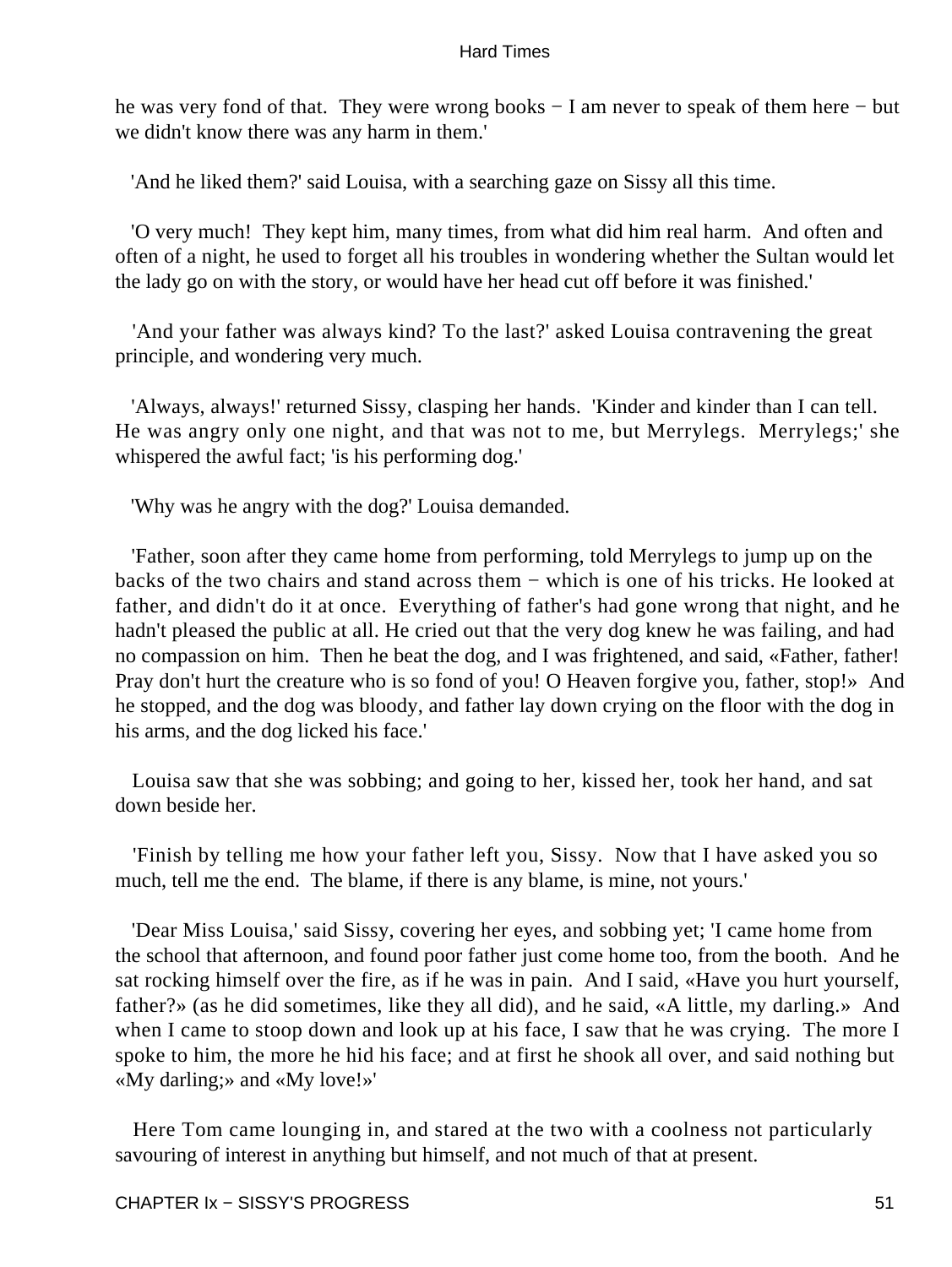'I am asking Sissy a few questions, Tom,' observed his sister. 'You have no occasion to go away; but don't interrupt us for a moment, Tom dear.'

 'Oh! very well!' returned Tom. 'Only father has brought old Bounderby home, and I want you to come into the drawing−room. Because if you come, there's a good chance of old Bounderby's asking me to dinner; and if you don't, there's none.'

'I'll come directly.'

'I'll wait for you,' said Tom, 'to make sure.'

 Sissy resumed in a lower voice. 'At last poor father said that he had given no satisfaction again, and never did give any satisfaction now, and that he was a shame and disgrace, and I should have done better without him all along. I said all the affectionate things to him that came into my heart, and presently he was quiet and I sat down by him, and told him all about the school and everything that had been said and done there. When I had no more left to tell, he put his arms round my neck, and kissed me a great many times. Then he asked me to fetch some of the stuff he used, for the little hurt he had had, and to get it at the best place, which was at the other end of town from there; and then, after kissing me again, he let me go. When I had gone down−stairs, I turned back that I might be a little bit more company to him yet, and looked in at the door, and said, «Father dear, shall I take Merrylegs?» Father shook his head and said, «No, Sissy, no; take nothing that's known to be mine, my darling;» and I left him sitting by the fire. Then the thought must have come upon him, poor, poor father! of going away to try something for my sake; for when I came back, he was gone.'

'I say! Look sharp for old Bounderby, Loo!' Tom remonstrated.

 'There's no more to tell, Miss Louisa. I keep the nine oils ready for him, and I know he will come back. Every letter that I see in Mr. Gradgrind's hand takes my breath away and blinds my eyes, for I think it comes from father, or from Mr. Sleary about father. Mr. Sleary promised to write as soon as ever father should be heard of, and I trust to him to keep his word.'

 'Do look sharp for old Bounderby, Loo!' said Tom, with an impatient whistle. 'He'll be off if you don't look sharp!'

 After this, whenever Sissy dropped a curtsey to Mr. Gradgrind in the presence of his family, and said in a faltering way, 'I beg your pardon, sir, for being troublesome − but − have you had any letter yet about me?' Louisa would suspend the occupation of the moment, whatever it was, and look for the reply as earnestly as Sissy did. And when Mr. Gradgrind regularly answered, 'No, Jupe, nothing of the sort,' the trembling of Sissy's lip would be repeated in Louisa's face, and her eyes would follow Sissy with compassion to the door. Mr.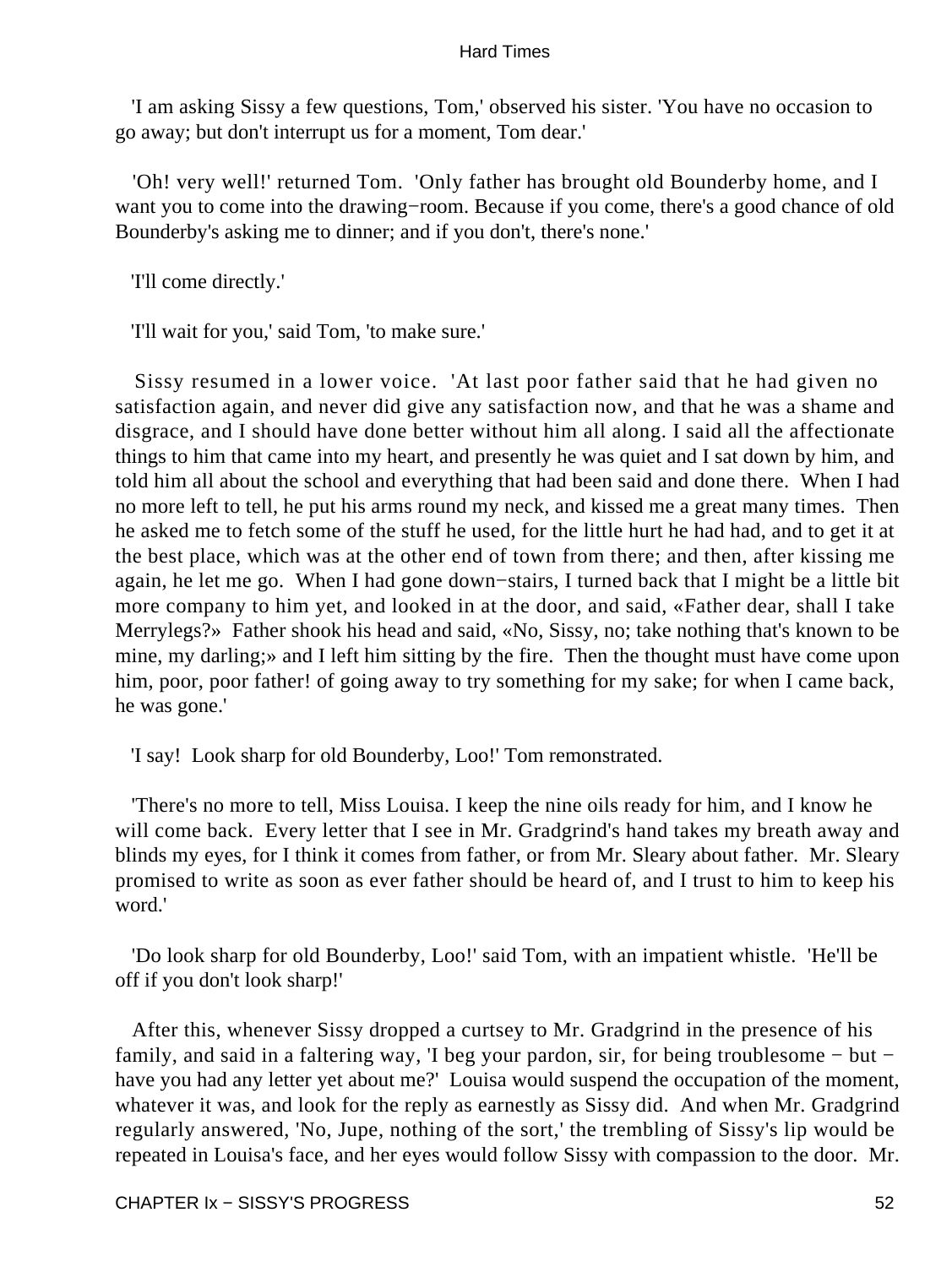Gradgrind usually improved these occasions by remarking, when she was gone, that if Jupe had been properly trained from an early age she would have remonstrated to herself on sound principles the baselessness of these fantastic hopes. Yet it did seem (though not to him, for he saw nothing of it) as if fantastic hope could take as strong a hold as Fact.

 This observation must be limited exclusively to his daughter. As to Tom, he was becoming that not unprecedented triumph of calculation which is usually at work on number one. As to Mrs. Gradgrind, if she said anything on the subject, she would come a little way out of her wrappers, like a feminine dormouse, and say:

 'Good gracious bless me, how my poor head is vexed and worried by that girl Jupe's so perseveringly asking, over and over again, about her tiresome letters! Upon my word and honour I seem to be fated, and destined, and ordained, to live in the midst of things that I am never to hear the last of. It really is a most extraordinary circumstance that it appears as if I never was to hear the last of anything!'

 At about this point, Mr. Gradgrind's eye would fall upon her; and under the influence of that wintry piece of fact, she would become torpid again.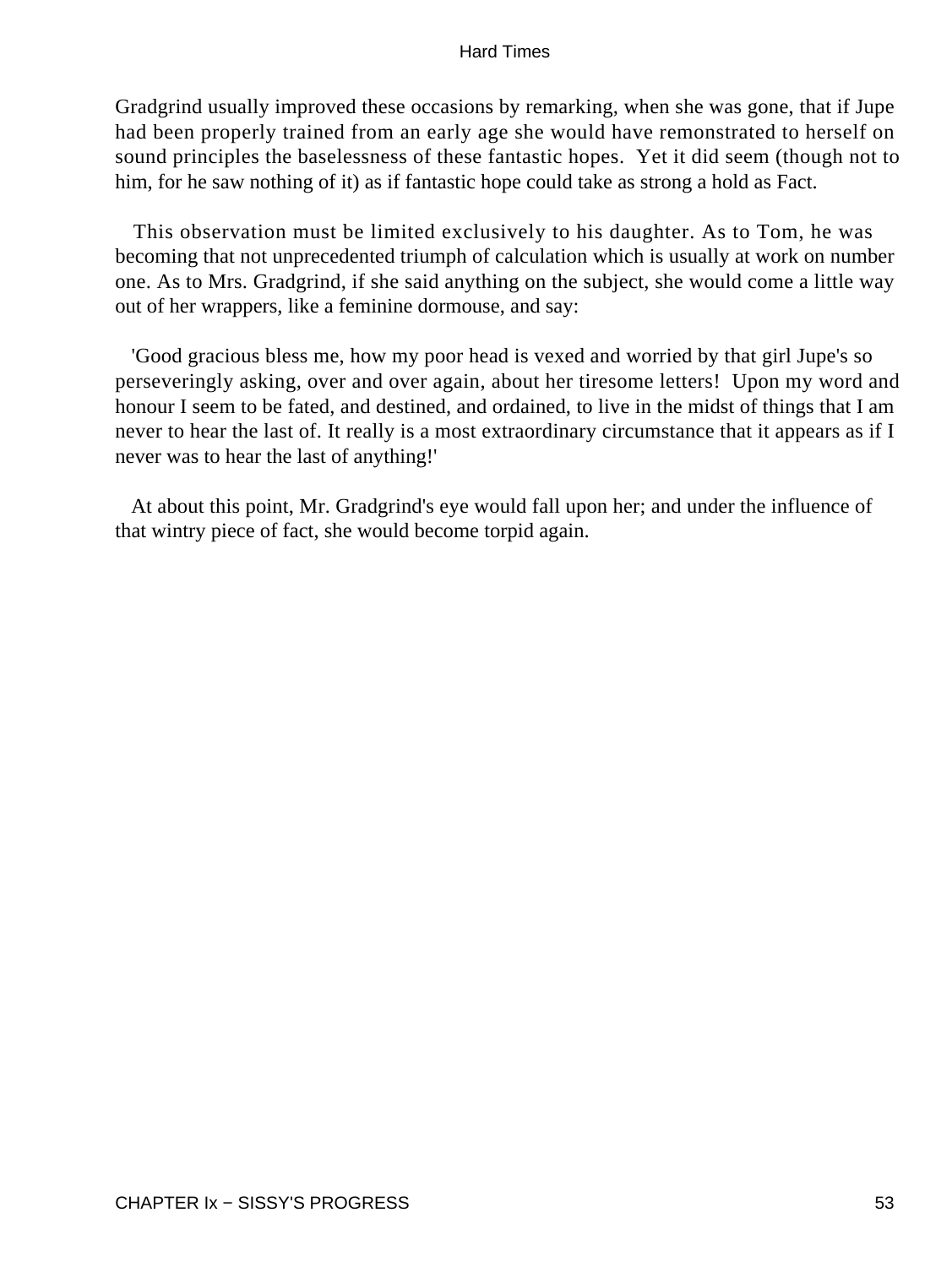# **[CHAPTER X − STEPHEN BLACKPOOL](#page-250-0)**

*I* **Entertain a** weak idea that the English people are as hard−worked as any people upon whom the sun shines. I acknowledge to this ridiculous idiosyncrasy, as a reason why I would give them a little more play.

 In the hardest working part of Coketown; in the innermost fortifications of that ugly citadel, where Nature was as strongly bricked out as killing airs and gases were bricked in; at the heart of the labyrinth of narrow courts upon courts, and close streets upon streets, which had come into existence piecemeal, every piece in a violent hurry for some one man's purpose, and the whole an unnatural family, shouldering, and trampling, and pressing one another to death; in the last close nook of this great exhausted receiver, where the chimneys, for want of air to make a draught, were built in an immense variety of stunted and crooked shapes, as though every house put out a sign of the kind of people who might be expected to be born in it; among the multitude of Coketown, generically called 'the Hands,' − a race who would have found more favour with some people, if Providence had seen fit to make them only hands, or, like the lower creatures of the seashore, only hands and stomachs − lived a certain Stephen Blackpool, forty years of age.

 Stephen looked older, but he had had a hard life. It is said that every life has its roses and thorns; there seemed, however, to have been a misadventure or mistake in Stephen's case, whereby somebody else had become possessed of his roses, and he had become possessed of the same somebody else's thorns in addition to his own. He had known, to use his words, a peck of trouble. He was usually called Old Stephen, in a kind of rough homage to the fact.

 A rather stooping man, with a knitted brow, a pondering expression of face, and a hard−looking head sufficiently capacious, on which his iron−grey hair lay long and thin, Old Stephen might have passed for a particularly intelligent man in his condition. Yet he was not. He took no place among those remarkable 'Hands,' who, piecing together their broken intervals of leisure through many years, had mastered difficult sciences, and acquired a knowledge of most unlikely things. He held no station among the Hands who could make speeches and carry on debates. Thousands of his compeers could talk much better than he, at any time. He was a good power−loom weaver, and a man of perfect integrity. What more he was, or what else he had in him, if anything, let him show for himself.

 The lights in the great factories, which looked, when they were illuminated, like Fairy palaces − or the travellers by express− train said so − were all extinguished; and the bells had rung for knocking off for the night, and had ceased again; and the Hands, men and women, boy and girl, were clattering home. Old Stephen was standing in the street, with the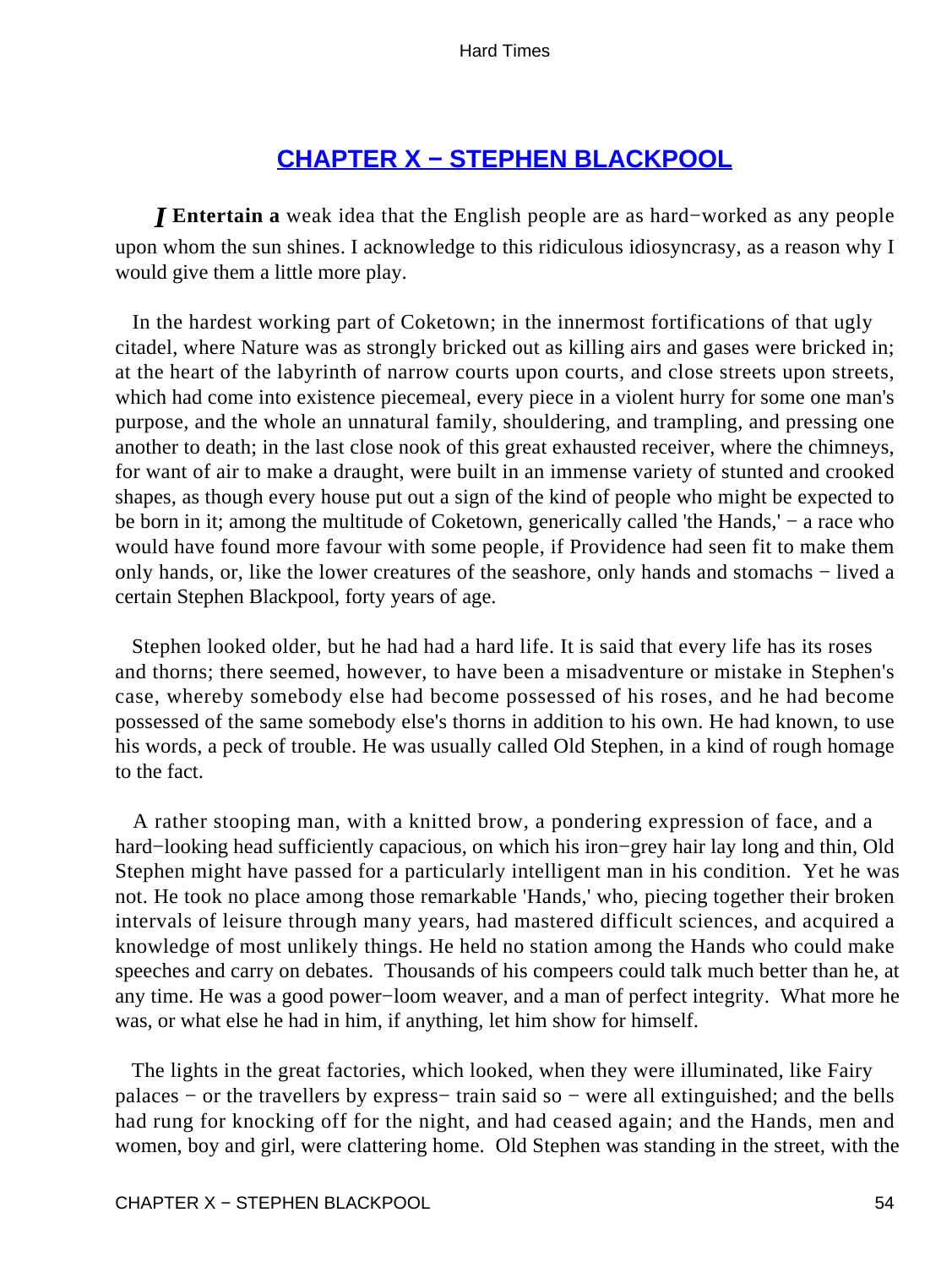old sensation upon him which the stoppage of the machinery always produced − the sensation of its having worked and stopped in his own head.

'Yet I don't see Rachael, still!' said he.

 It was a wet night, and many groups of young women passed him, with their shawls drawn over their bare heads and held close under their chins to keep the rain out. He knew Rachael well, for a glance at any one of these groups was sufficient to show him that she was not there. At last, there were no more to come; and then he turned away, saying in a tone of disappointment, 'Why, then, ha' missed her!'

 But, he had not gone the length of three streets, when he saw another of the shawled figures in advance of him, at which he looked so keenly that perhaps its mere shadow indistinctly reflected on the wet pavement − if he could have seen it without the figure itself moving along from lamp to lamp, brightening and fading as it went − would have been enough to tell him who was there. Making his pace at once much quicker and much softer, he darted on until he was very near this figure, then fell into his former walk, and called 'Rachael!'

 She turned, being then in the brightness of a lamp; and raising her hood a little, showed a quiet oval face, dark and rather delicate, irradiated by a pair of very gentle eyes, and further set off by the perfect order of her shining black hair. It was not a face in its first bloom; she was a woman five and thirty years of age.

 'Ah, lad! 'Tis thou?' When she had said this, with a smile which would have been quite expressed, though nothing of her had been seen but her pleasant eyes, she replaced her hood again, and they went on together.

'I thought thou wast ahind me, Rachael?'

'No.'

'Early t'night, lass?'

 ''Times I'm a little early, Stephen! 'times a little late. I'm never to be counted on, going home.'

'Nor going t'other way, neither, 't seems to me, Rachael?'

'No, Stephen.'

 He looked at her with some disappointment in his face, but with a respectful and patient conviction that she must be right in whatever she did. The expression was not lost upon her;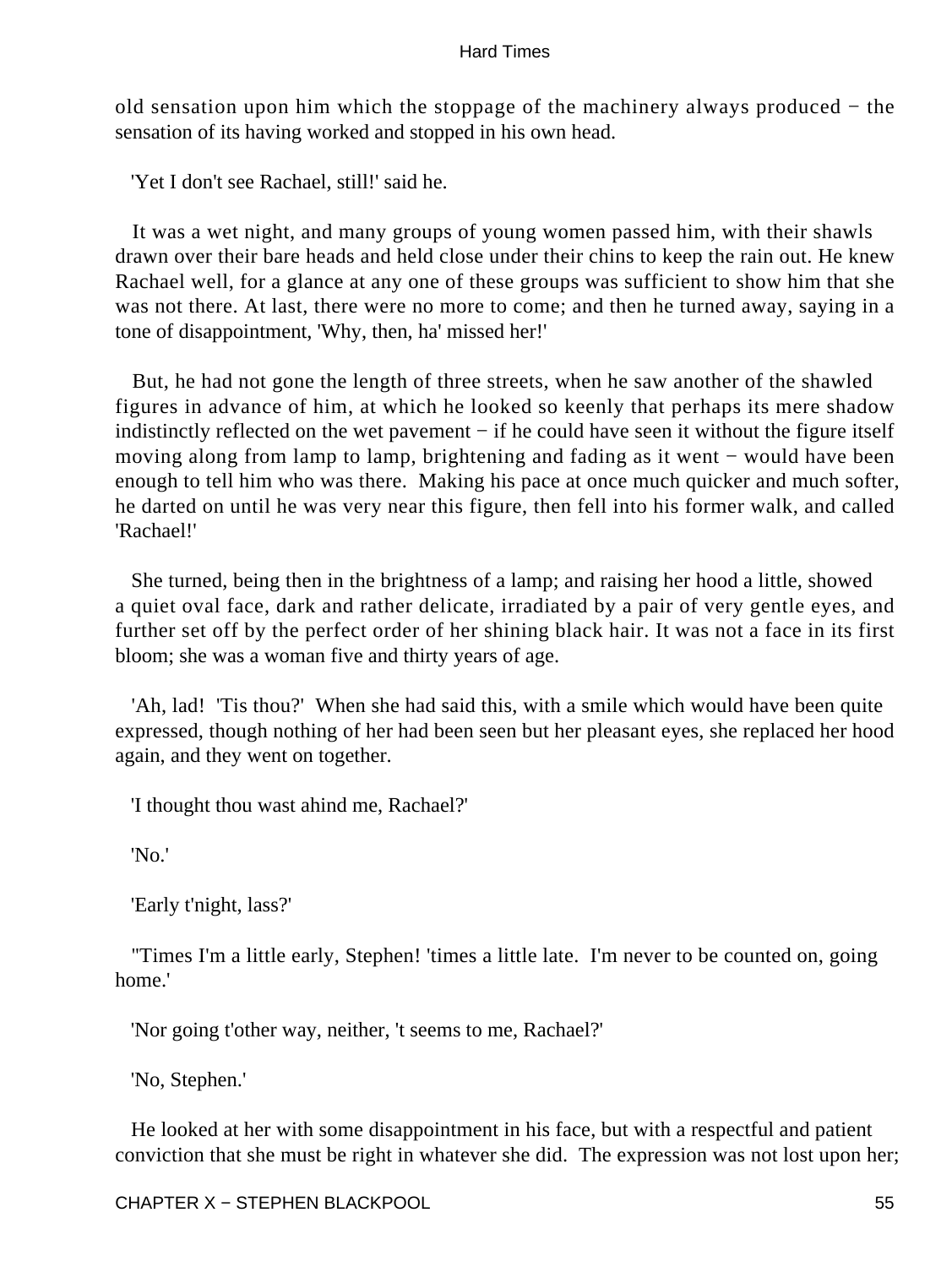she laid her hand lightly on his arm a moment as if to thank him for it.

 'We are such true friends, lad, and such old friends, and getting to be such old folk, now.'

'No, Rachael, thou'rt as young as ever thou wast.'

 'One of us would be puzzled how to get old, Stephen, without 't other getting so too, both being alive,' she answered, laughing; 'but, anyways, we're such old friends, and t' hide a word of honest truth fro' one another would be a sin and a pity. 'Tis better not to walk too much together. 'Times, yes! 'Twould be hard, indeed, if 'twas not to be at all,' she said, with a cheerfulness she sought to communicate to him.

''Tis hard, anyways, Rachael.'

'Try to think not; and 'twill seem better.'

 'I've tried a long time, and 'ta'nt got better. But thou'rt right; 't might mak fok talk, even of thee. Thou hast been that to me, Rachael, through so many year: thou hast done me so much good, and heartened of me in that cheering way, that thy word is a law to me. Ah, lass, and a bright good law! Better than some real ones.'

 'Never fret about them, Stephen,' she answered quickly, and not without an anxious glance at his face. 'Let the laws be.'

 'Yes,' he said, with a slow nod or two. 'Let 'em be. Let everything be. Let all sorts alone. 'Tis a muddle, and that's aw.'

 'Always a muddle?' said Rachael, with another gentle touch upon his arm, as if to recall him out of the thoughtfulness, in which he was biting the long ends of his loose neckerchief as he walked along. The touch had its instantaneous effect. He let them fall, turned a smiling face upon her, and said, as he broke into a good−humoured laugh, 'Ay, Rachael, lass, awlus a muddle. That's where I stick. I come to the muddle many times and agen, and I never get beyond it.'

 They had walked some distance, and were near their own homes. The woman's was the first reached. It was in one of the many small streets for which the favourite undertaker (who turned a handsome sum out of the one poor ghastly pomp of the neighbourhood) kept a black ladder, in order that those who had done their daily groping up and down the narrow stairs might slide out of this working world by the windows. She stopped at the corner, and putting her hand in his, wished him good night.

'Good night, dear lass; good night!'

CHAPTER X – STEPHEN BLACKPOOL 56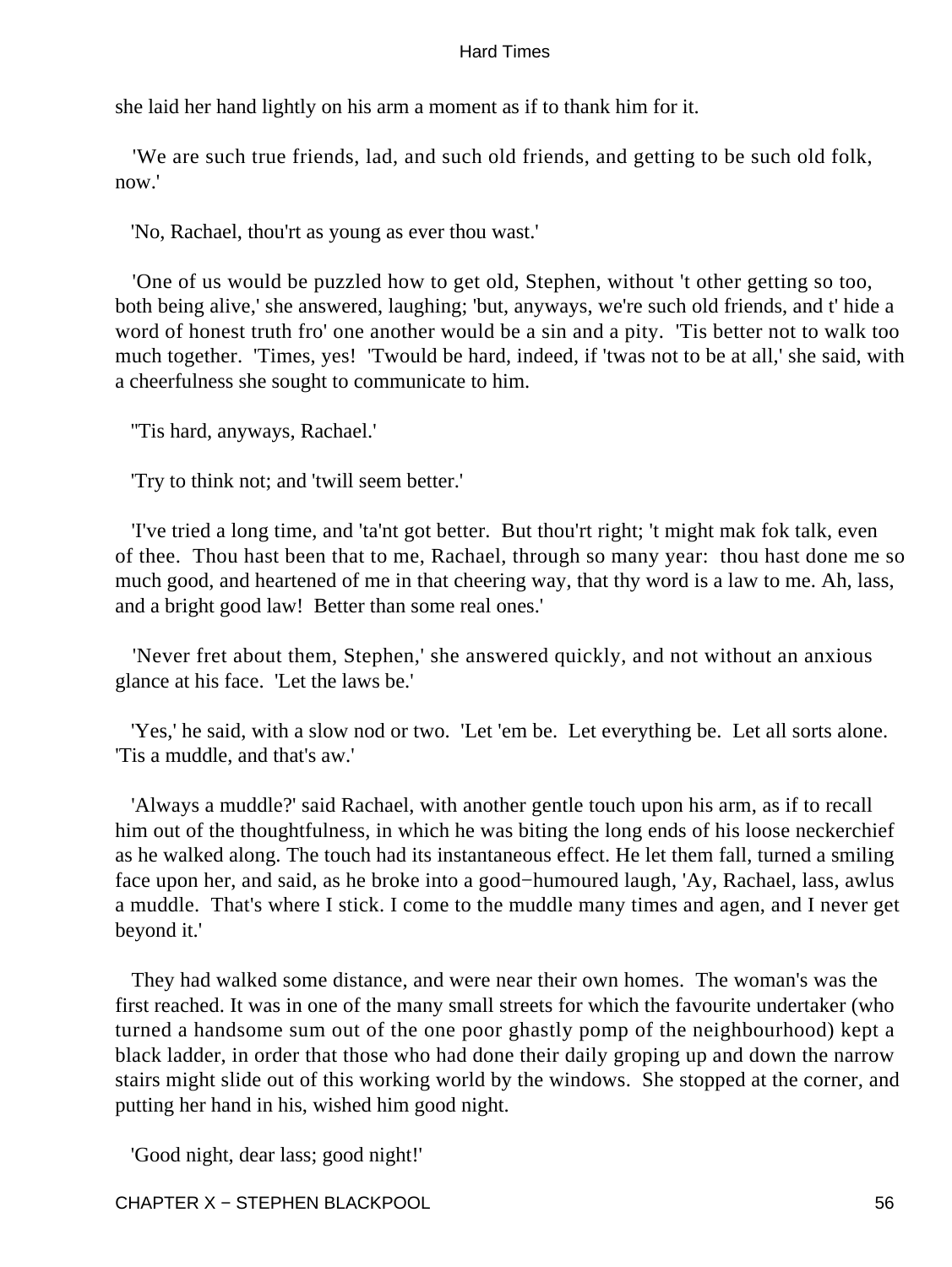She went, with her neat figure and her sober womanly step, down the dark street, and he stood looking after her until she turned into one of the small houses. There was not a flutter of her coarse shawl, perhaps, but had its interest in this man's eyes; not a tone of her voice but had its echo in his innermost heart.

 When she was lost to his view, he pursued his homeward way, glancing up sometimes at the sky, where the clouds were sailing fast and wildly. But, they were broken now, and the rain had ceased, and the moon shone, – looking down the high chimneys of Coketown on the deep furnaces below, and casting Titanic shadows of the steam−engines at rest, upon the walls where they were lodged. The man seemed to have brightened with the night, as he went on.

 His home, in such another street as the first, saving that it was narrower, was over a little shop. How it came to pass that any people found it worth their while to sell or buy the wretched little toys, mixed up in its window with cheap newspapers and pork (there was a leg to be raffled for to−morrow−night), matters not here. He took his end of candle from a shelf, lighted it at another end of candle on the counter, without disturbing the mistress of the shop who was asleep in her little room, and went upstairs into his lodging.

 It was a room, not unacquainted with the black ladder under various tenants; but as neat, at present, as such a room could be. A few books and writings were on an old bureau in a corner, the furniture was decent and sufficient, and, though the atmosphere was tainted, the room was clean.

 Going to the hearth to set the candle down upon a round three− legged table standing there, he stumbled against something. As he recoiled, looking down at it, it raised itself up into the form of a woman in a sitting attitude.

 'Heaven's mercy, woman!' he cried, falling farther off from the figure. 'Hast thou come back again!'

 Such a woman! A disabled, drunken creature, barely able to preserve her sitting posture by steadying herself with one begrimed hand on the floor, while the other was so purposeless in trying to push away her tangled hair from her face, that it only blinded her the more with the dirt upon it. A creature so foul to look at, in her tatters, stains and splashes, but so much fouler than that in her moral infamy, that it was a shameful thing even to see her.

 After an impatient oath or two, and some stupid clawing of herself with the hand not necessary to her support, she got her hair away from her eyes sufficiently to obtain a sight of him. Then she sat swaying her body to and fro, and making gestures with her unnerved arm, which seemed intended as the accompaniment to a fit of laughter, though her face was stolid and drowsy.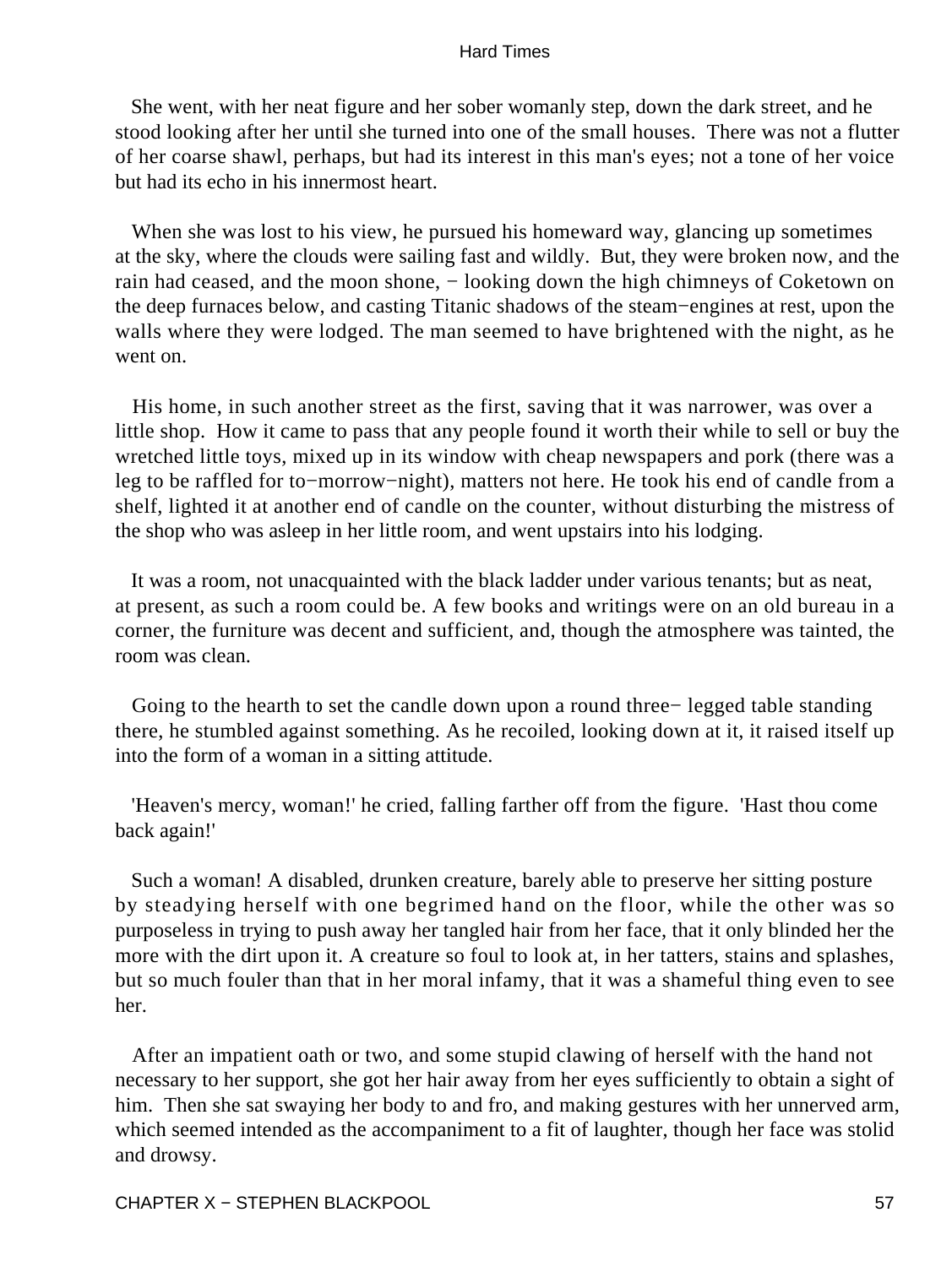'Eigh, lad? What, yo'r there?' Some hoarse sounds meant for this, came mockingly out of her at last; and her head dropped forward on her breast.

 'Back agen?' she screeched, after some minutes, as if he had that moment said it. 'Yes! And back agen. Back agen ever and ever so often. Back? Yes, back. Why not?'

 Roused by the unmeaning violence with which she cried it out, she scrambled up, and stood supporting herself with her shoulders against the wall; dangling in one hand by the string, a dunghill− fragment of a bonnet, and trying to look scornfully at him.

 'I'll sell thee off again, and I'll sell thee off again, and I'll sell thee off a score of times!' she cried, with something between a furious menace and an effort at a defiant dance. 'Come awa' from th' bed!' He was sitting on the side of it, with his face hidden in his hands. 'Come awa! from 't. 'Tis mine, and I've a right to t'!'

 As she staggered to it, he avoided her with a shudder, and passed − his face still hidden − to the opposite end of the room. She threw herself upon the bed heavily, and soon was snoring hard. He sunk into a chair, and moved but once all that night. It was to throw a covering over her; as if his hands were not enough to hide her, even in the darkness.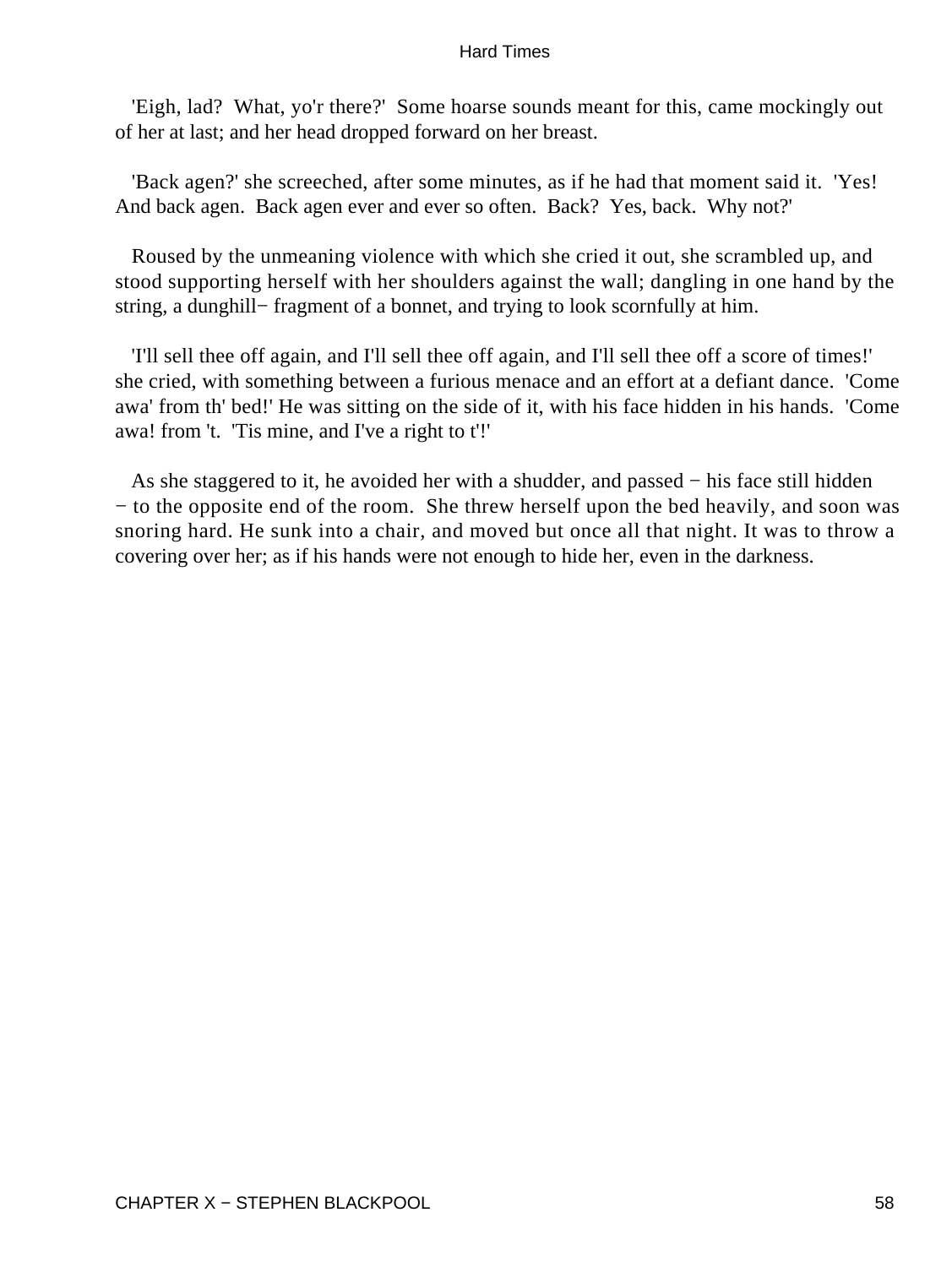# **[CHAPTER Xi − No way OUT](#page-250-0)**

**THE Fairy palaces burst into illumination, before pale morning showed the monstrous** serpents of smoke trailing themselves over Coketown. A clattering of clogs upon the pavement; a rapid ringing of bells; and all the melancholy mad elephants, polished and oiled up for the day's monotony, were at their heavy exercise again.

 Stephen bent over his loom, quiet, watchful, and steady. A special contrast, as every man was in the forest of looms where Stephen worked, to the crashing, smashing, tearing piece of mechanism at which he laboured. Never fear, good people of an anxious turn of mind, that Art will consign Nature to oblivion. Set anywhere, side by side, the work of GOD and the work of man; and the former, even though it be a troop of Hands of very small account, will gain in dignity from the comparison.

 So many hundred Hands in this Mill; so many hundred horse Steam Power. It is known, to the force of a single pound weight, what the engine will do; but, not all the calculators of the National Debt can tell me the capacity for good or evil, for love or hatred, for patriotism or discontent, for the decomposition of virtue into vice, or the reverse, at any single moment in the soul of one of these its quiet servants, with the composed faces and the regulated actions. There is no mystery in it; there is an unfathomable mystery in the meanest of them, for ever. – Supposing we were to reverse our arithmetic for material objects, and to govern these awful unknown quantities by other means!

 The day grew strong, and showed itself outside, even against the flaming lights within. The lights were turned out, and the work went on. The rain fell, and the Smoke−serpents, submissive to the curse of all that tribe, trailed themselves upon the earth. In the waste−yard outside, the steam from the escape pipe, the litter of barrels and old iron, the shining heaps of coals, the ashes everywhere, were shrouded in a veil of mist and rain.

 The work went on, until the noon−bell rang. More clattering upon the pavements. The looms, and wheels, and Hands all out of gear for an hour.

 Stephen came out of the hot mill into the damp wind and cold wet streets, haggard and worn. He turned from his own class and his own quarter, taking nothing but a little bread as he walked along, towards the hill on which his principal employer lived, in a red house with black outside shutters, green inside blinds, a black street door, up two white steps, **Bounderby** (in letters very like himself) upon a brazen plate, and a round brazen door−handle underneath it, like a brazen full−stop.

Mr. Bounderby was at his lunch. So Stephen had expected. Would his servant say that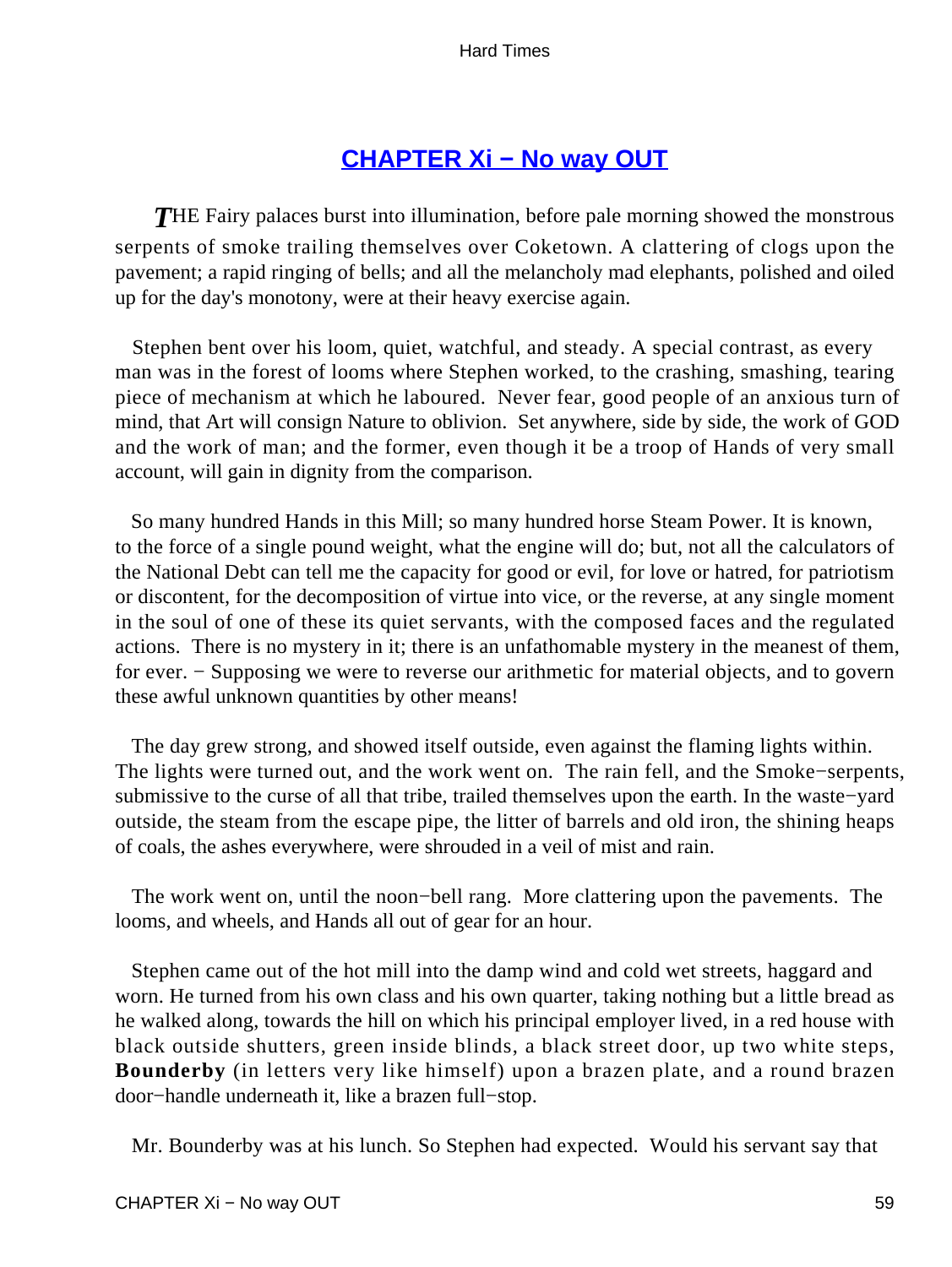one of the Hands begged leave to speak to him? Message in return, requiring name of such Hand. Stephen Blackpool. There was nothing troublesome against Stephen Blackpool; yes, he might come in.

 Stephen Blackpool in the parlour. Mr. Bounderby (whom he just knew by sight), at lunch on chop and sherry. Mrs. Sparsit netting at the fireside, in a side−saddle attitude, with one foot in a cotton stirrup. It was a part, at once of Mrs. Sparsit's dignity and service, not to lunch. She supervised the meal officially, but implied that in her own stately person she considered lunch a weakness.

'Now, Stephen,' said Mr. Bounderby, 'what's the matter with you?'

 Stephen made a bow. Not a servile one − these Hands will never do that! Lord bless you, sir, you'll never catch them at that, if they have been with you twenty years! − and, as a complimentary toilet for Mrs. Sparsit, tucked his neckerchief ends into his waistcoat.

 'Now, you know,' said Mr. Bounderby, taking some sherry, 'we have never had any difficulty with you, and you have never been one of the unreasonable ones. You don't expect to be set up in a coach and six, and to be fed on turtle soup and venison, with a gold spoon, as a good many of 'em do!' Mr. Bounderby always represented this to be the sole, immediate, and direct object of any Hand who was not entirely satisfied; 'and therefore I know already that you have not come here to make a complaint. Now, you know, I am certain of that, beforehand.'

'No, sir, sure I ha' not coom for nowt o' th' kind.'

 Mr. Bounderby seemed agreeably surprised, notwithstanding his previous strong conviction. 'Very well,' he returned. 'You're a steady Hand, and I was not mistaken. Now, let me hear what it's all about. As it's not that, let me hear what it is. What have you got to say? Out with it, lad!'

 Stephen happened to glance towards Mrs. Sparsit. 'I can go, Mr. Bounderby, if you wish it,' said that self−sacrificing lady, making a feint of taking her foot out of the stirrup.

 Mr. Bounderby stayed her, by holding a mouthful of chop in suspension before swallowing it, and putting out his left hand. Then, withdrawing his hand and swallowing his mouthful of chop, he said to Stephen:

 'Now you know, this good lady is a born lady, a high lady. You are not to suppose because she keeps my house for me, that she hasn't been very high up the tree − ah, up at the top of the tree! Now, if you have got anything to say that can't be said before a born lady, this lady will leave the room. If what you have got to say can be said before a born lady, this lady will stay where she is.'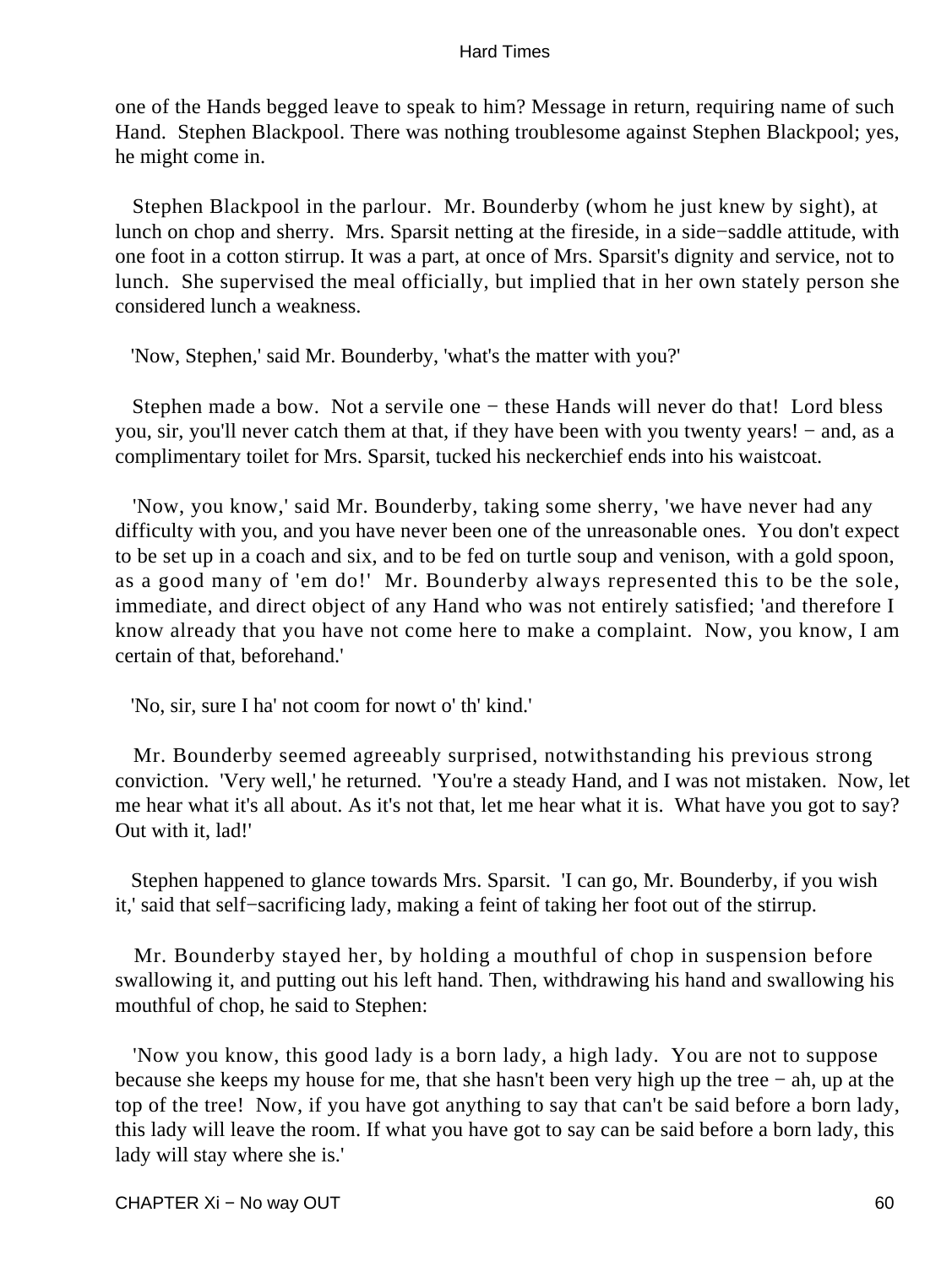'Sir, I hope I never had nowt to say, not fitten for a born lady to year, sin' I were born mysen',' was the reply, accompanied with a slight flush.

'Very well,' said Mr. Bounderby, pushing away his plate, and leaning back. 'Fire away!'

 'I ha' coom,' Stephen began, raising his eyes from the floor, after a moment's consideration, 'to ask yo yor advice. I need 't overmuch. I were married on Eas'r Monday nineteen year sin, long and dree. She were a young lass – pretty enow – wi' good accounts of herseln. Well! She went bad − soon. Not along of me. Gonnows I were not a unkind husband to her.'

 'I have heard all this before,' said Mr. Bounderby. 'She took to drinking, left off working, sold the furniture, pawned the clothes, and played old Gooseberry.'

'I were patient wi' her.'

('The more fool you, I think,' said Mr. Bounderby, in confidence to his wine−glass.)

 'I were very patient wi' her. I tried to wean her fra 't ower and ower agen. I tried this, I tried that, I tried t'other. I ha' gone home, many's the time, and found all vanished as I had in the world, and her without a sense left to bless herseln lying on bare ground. I ha' dun 't not once, not twice − twenty time!'

 Every line in his face deepened as he said it, and put in its affecting evidence of the suffering he had undergone.

 'From bad to worse, from worse to worsen. She left me. She disgraced herseln everyways, bitter and bad. She coom back, she coom back, she coom back. What could I do t' hinder her? I ha' walked the streets nights long, ere ever I'd go home. I ha' gone t' th' brigg, minded to fling myseln ower, and ha' no more on't. I ha' bore that much, that I were owd when I were young.'

 Mrs. Sparsit, easily ambling along with her netting−needles, raised the Coriolanian eyebrows and shook her head, as much as to say, 'The great know trouble as well as the small. Please to turn your humble eye in My direction.'

 'I ha' paid her to keep awa' fra' me. These five year I ha' paid her. I ha' gotten decent fewtrils about me agen. I ha' lived hard and sad, but not ashamed and fearfo' a' the minnits o' my life. Last night, I went home. There she lay upon my har−stone! There she is!'

 In the strength of his misfortune, and the energy of his distress, he fired for the moment like a proud man. In another moment, he stood as he had stood all the time − his usual stoop upon him; his pondering face addressed to Mr. Bounderby, with a curious expression on it,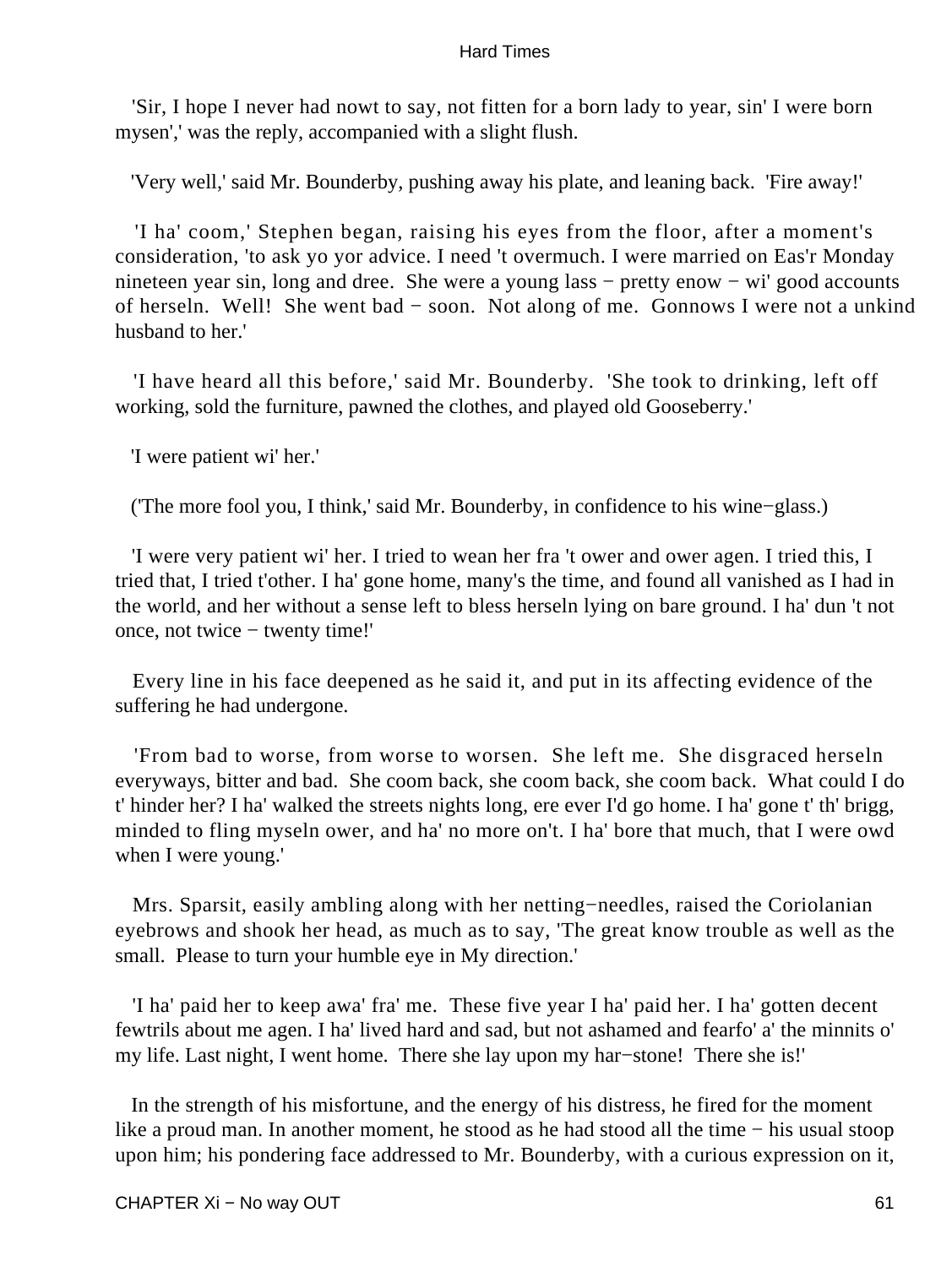half shrewd, half perplexed, as if his mind were set upon unravelling something very difficult; his hat held tight in his left hand, which rested on his hip; his right arm, with a rugged propriety and force of action, very earnestly emphasizing what he said: not least so when it always paused, a little bent, but not withdrawn, as he paused.

 'I was acquainted with all this, you know,' said Mr. Bounderby, 'except the last clause, long ago. It's a bad job; that's what it is. You had better have been satisfied as you were, and not have got married. However, it's too late to say that.'

'Was it an unequal marriage, sir, in point of years?' asked Mrs. Sparsit.

 'You hear what this lady asks. Was it an unequal marriage in point of years, this unlucky job of yours?' said Mr. Bounderby.

'Not e'en so. I were one−and−twenty myseln; she were twenty nighbut.'

 'Indeed, sir?' said Mrs. Sparsit to her Chief, with great placidity. 'I inferred, from its being so miserable a marriage, that it was probably an unequal one in point of years.'

 Mr. Bounderby looked very hard at the good lady in a side−long way that had an odd sheepishness about it. He fortified himself with a little more sherry.

 'Well? Why don't you go on?' he then asked, turning rather irritably on Stephen Blackpool.

 'I ha' coom to ask yo, sir, how I am to be ridded o' this woman.' Stephen infused a yet deeper gravity into the mixed expression of his attentive face. Mrs. Sparsit uttered a gentle ejaculation, as having received a moral shock.

 'What do you mean?' said Bounderby, getting up to lean his back against the chimney−piece. 'What are you talking about? You took her for better for worse.'

 'I mun' be ridden o' her. I cannot bear 't nommore. I ha' lived under 't so long, for that I ha' had'n the pity and comforting words o' th' best lass living or dead. Haply, but for her, I should ha' gone battering mad.'

 'He wishes to be free, to marry the female of whom he speaks, I fear, sir,' observed Mrs. Sparsit in an undertone, and much dejected by the immorality of the people.

 'I do. The lady says what's right. I do. I were a coming to 't. I ha' read i' th' papers that great folk (fair faw 'em a'! I wishes 'em no hurt!) are not bonded together for better for worst so fast, but that they can be set free fro' their misfortnet marriages, an' marry ower agen. When they dunnot agree, for that their tempers is ill−sorted, they has rooms o' one kind an'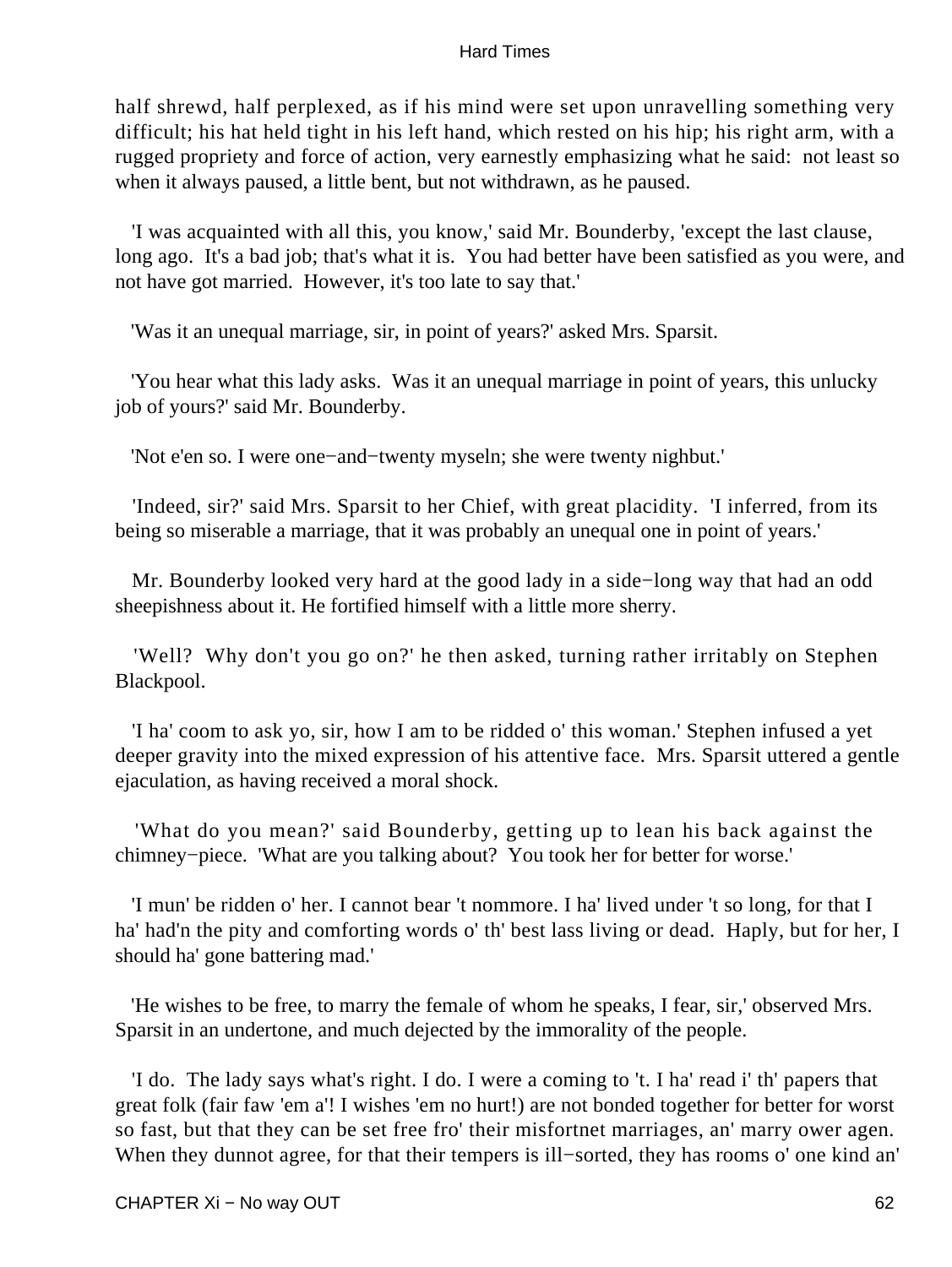another in their houses, above a bit, and they can live asunders. We fok ha' only one room, and we can't. When that won't do, they ha' gowd an' other cash, an' they can say «This for yo' an' that for me,» an' they can go their separate ways. We can't. Spite o' all that, they can be set free for smaller wrongs than mine. So, I mun be ridden o' this woman, and I want t' know how?'

'No how,' returned Mr. Bounderby.

'If I do her any hurt, sir, there's a law to punish me?'

'Of course there is.'

'If I flee from her, there's a law to punish me?'

'Of course there is.'

'If I marry t'oother dear lass, there's a law to punish me?'

'Of course there is.'

 'If I was to live wi' her an' not marry her − saying such a thing could be, which it never could or would, an' her so good − there's a law to punish me, in every innocent child belonging to me?'

'Of course there is.'

'Now, a' God's name,' said Stephen Blackpool, 'show me the law to help me!'

 'Hem! There's a sanctity in this relation of life,' said Mr. Bounderby, 'and − and − it must be kept up.'

 'No no, dunnot say that, sir. 'Tan't kep' up that way. Not that way. 'Tis kep' down that way. I'm a weaver, I were in a fact'ry when a chilt, but I ha' gotten een to see wi' and eern to year wi'. I read in th' papers every 'Sizes, every Sessions – and you read too – I know it! – with dismay – how th' supposed unpossibility o' ever getting unchained from one another, at any price, on any terms, brings blood upon this land, and brings many common married fok to battle, murder, and sudden death. Let us ha' this, right understood. Mine's a grievous case, an' I want − if yo will be so good − t' know the law that helps me.'

 'Now, I tell you what!' said Mr. Bounderby, putting his hands in his pockets. 'There is such a law.'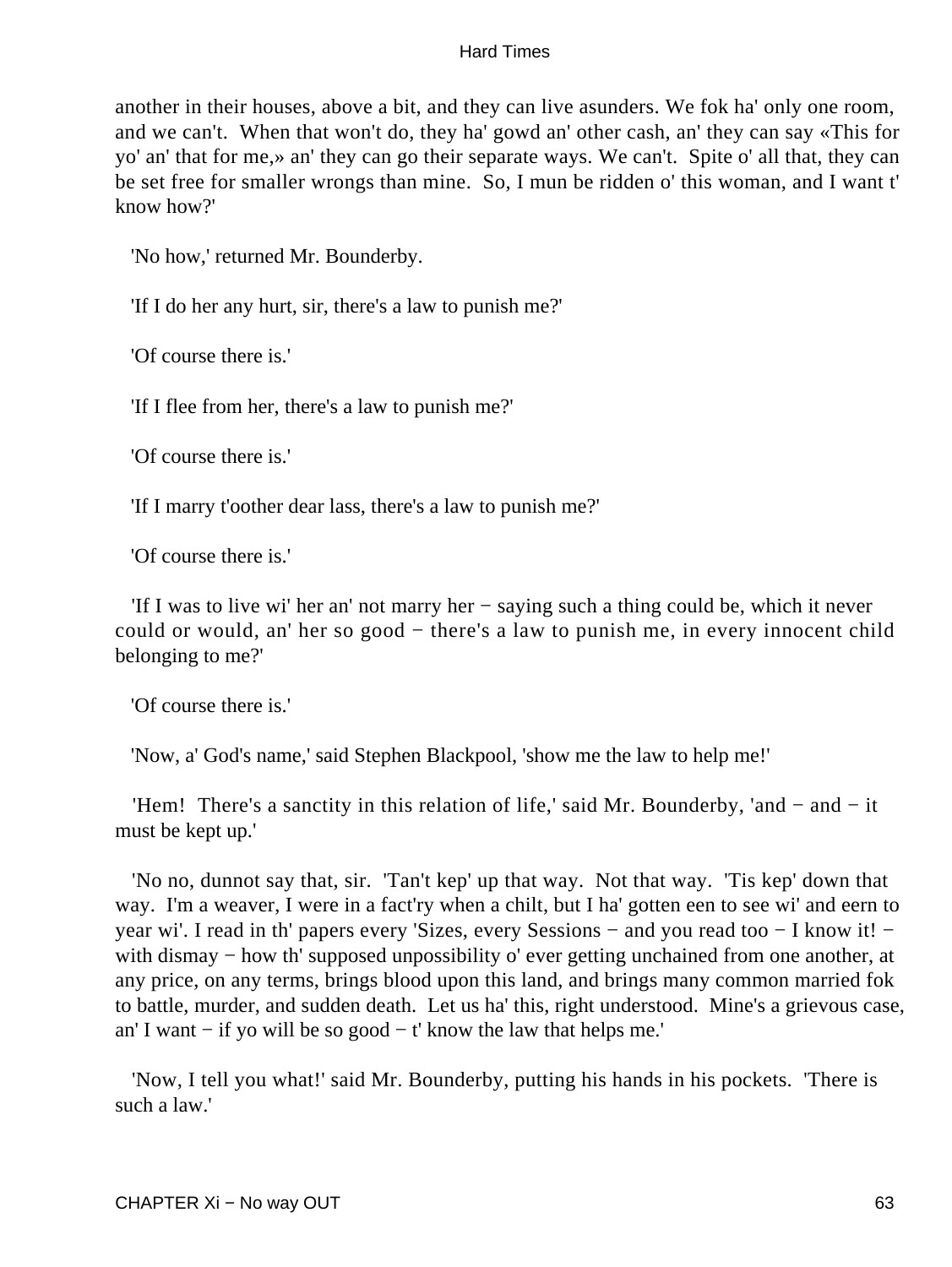Stephen, subsiding into his quiet manner, and never wandering in his attention, gave a nod.

'But it's not for you at all. It costs money. It costs a mint of money.'

'How much might that be?' Stephen calmly asked.

 'Why, you'd have to go to Doctors' Commons with a suit, and you'd have to go to a court of Common Law with a suit, and you'd have to go to the House of Lords with a suit, and you'd have to get an Act of Parliament to enable you to marry again, and it would cost you (if it was a case of very plain sailing), I suppose from a thousand to fifteen hundred pound,' said Mr. Bounderby. 'Perhaps twice the money.'

'There's no other law?'

'Certainly not.'

 'Why then, sir,' said Stephen, turning white, and motioning with that right hand of his, as if he gave everything to the four winds, ''tis a muddle. 'Tis just a muddle a'toogether, an' the sooner I am dead, the better.'

(Mrs. Sparsit again dejected by the impiety of the people.)

 'Pooh, pooh! Don't you talk nonsense, my good fellow,' said Mr. Bounderby, 'about things you don't understand; and don't you call the Institutions of your country a muddle, or you'll get yourself into a real muddle one of these fine mornings. The institutions of your country are not your piece−work, and the only thing you have got to do, is, to mind your piece−work. You didn't take your wife for fast and for loose; but for better for worse. If she has turned out worse – why, all we have got to say is, she might have turned out better.'

 ''Tis a muddle,' said Stephen, shaking his head as he moved to the door. ''Tis a' a muddle!'

 'Now, I'll tell you what!' Mr. Bounderby resumed, as a valedictory address. 'With what I shall call your unhallowed opinions, you have been quite shocking this lady: who, as I have already told you, is a born lady, and who, as I have not already told you, has had her own marriage misfortunes to the tune of tens of thousands of pounds − tens of Thousands of Pounds!' (he repeated it with great relish). 'Now, you have always been a steady Hand hitherto; but my opinion is, and so I tell you plainly, that you are turning into the wrong road. You have been listening to some mischievous stranger or other − they're always about − and the best thing you can do is, to come out of that. Now you know;' here his countenance expressed marvellous acuteness; 'I can see as far into a grindstone as another man; farther than a good many, perhaps, because I had my nose well kept to it when I was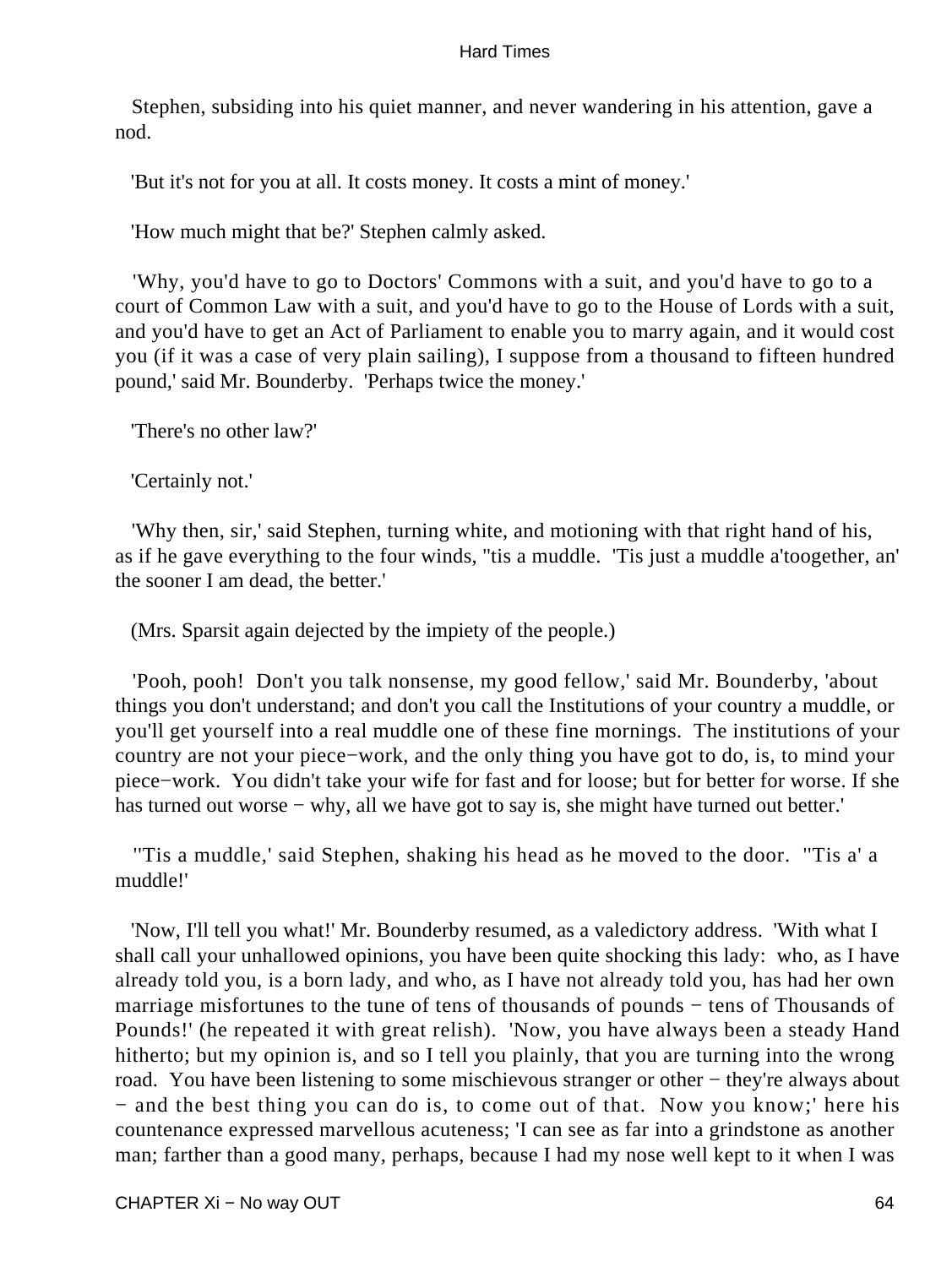young. I see traces of the turtle soup, and venison, and gold spoon in this. Yes, I do!' cried Mr. Bounderby, shaking his head with obstinate cunning. 'By the Lord Harry, I do!'

 With a very different shake of the head and deep sigh, Stephen said, 'Thank you, sir, I wish you good day.' So he left Mr. Bounderby swelling at his own portrait on the wall, as if he were going to explode himself into it; and Mrs. Sparsit still ambling on with her foot in her stirrup, looking quite cast down by the popular vices.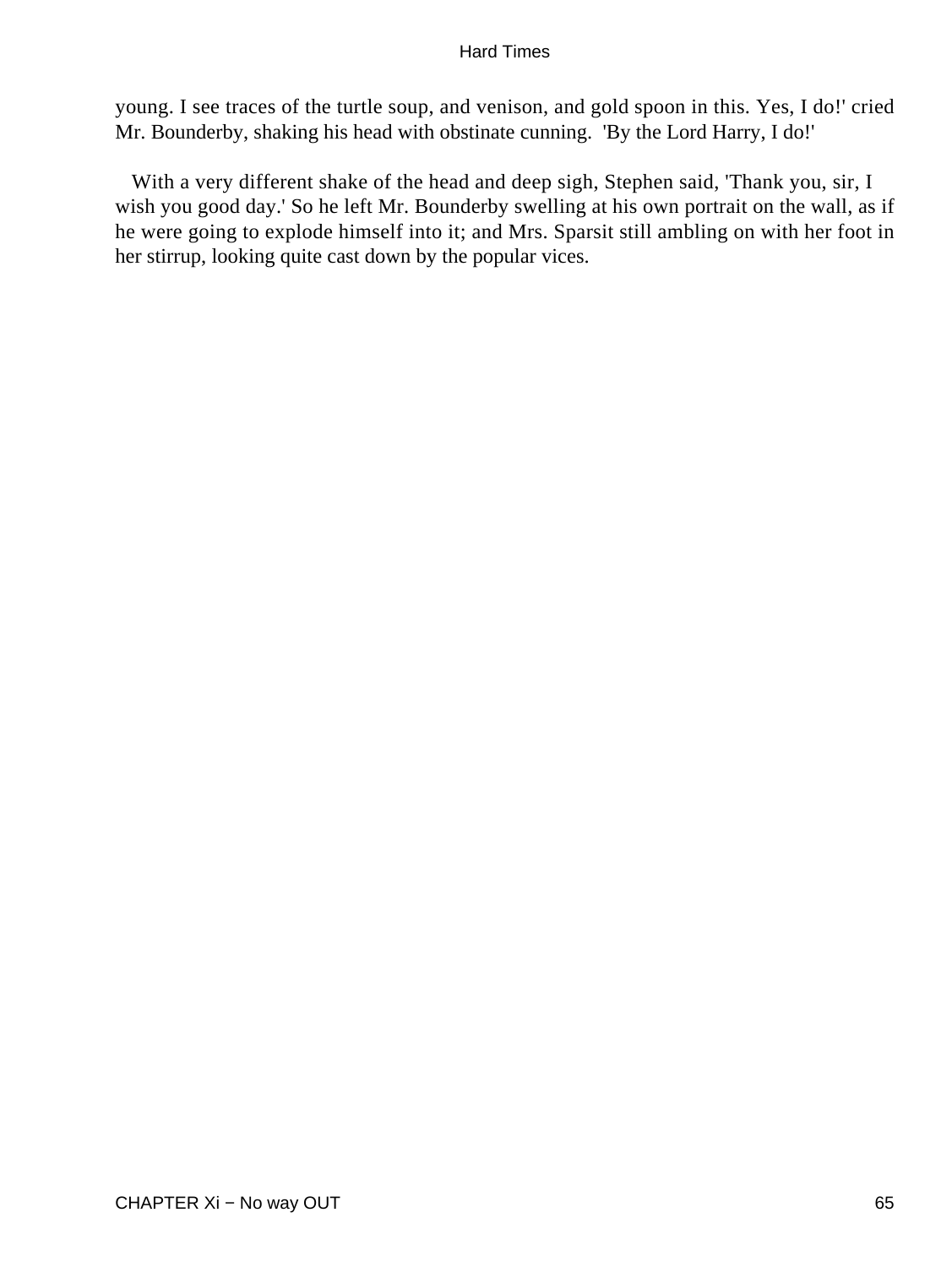# **[CHAPTER Xii − The old WOMAN](#page-250-0)**

*O*LD **Stephen** descended the two white steps, shutting the black door with the brazen door−plate, by the aid of the brazen full−stop, to which he gave a parting polish with the sleeve of his coat, observing that his hot hand clouded it. He crossed the street with his eyes bent upon the ground, and thus was walking sorrowfully away, when he felt a touch upon his arm.

 It was not the touch he needed most at such a moment − the touch that could calm the wild waters of his soul, as the uplifted hand of the sublimest love and patience could abate the raging of the sea − yet it was a woman's hand too. It was an old woman, tall and shapely still, though withered by time, on whom his eyes fell when he stopped and turned. She was very cleanly and plainly dressed, had country mud upon her shoes, and was newly come from a journey. The flutter of her manner, in the unwonted noise of the streets; the spare shawl, carried unfolded on her arm; the heavy umbrella, and little basket; the loose long−fingered gloves, to which her hands were unused; all bespoke an old woman from the country, in her plain holiday clothes, come into Coketown on an expedition of rare occurrence. Remarking this at a glance, with the quick observation of his class, Stephen Blackpool bent his attentive face − his face, which, like the faces of many of his order, by dint of long working with eyes and hands in the midst of a prodigious noise, had acquired the concentrated look with which we are familiar in the countenances of the deaf − the better to hear what she asked him.

 'Pray, sir,' said the old woman, 'didn't I see you come out of that gentleman's house?' pointing back to Mr. Bounderby's. 'I believe it was you, unless I have had the bad luck to mistake the person in following?'

'Yes, missus,' returned Stephen, 'it were me.'

'Have you − you'll excuse an old woman's curiosity − have you seen the gentleman?'

'Yes, missus.'

 'And how did he look, sir? Was he portly, bold, outspoken, and hearty?' As she straightened her own figure, and held up her head in adapting her action to her words, the idea crossed Stephen that he had seen this old woman before, and had not quite liked her.

'O yes,' he returned, observing her more attentively, 'he were all that.'

'And healthy,' said the old woman, 'as the fresh wind?'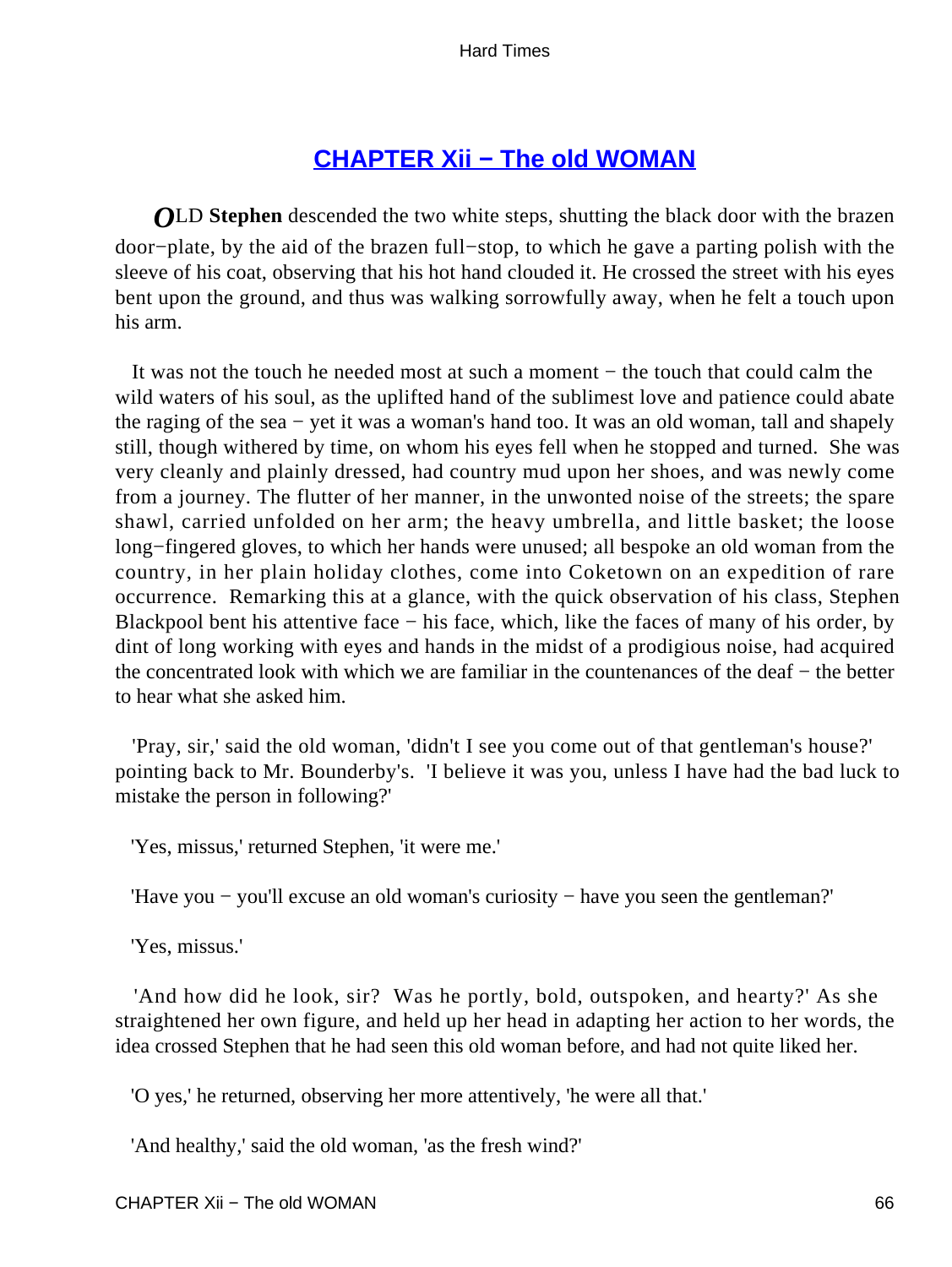'Yes,' returned Stephen. 'He were ett'n and drinking − as large and as loud as a Hummobee.'

'Thank you!' said the old woman, with infinite content. 'Thank you!'

 He certainly never had seen this old woman before. Yet there was a vague remembrance in his mind, as if he had more than once dreamed of some old woman like her.

 She walked along at his side, and, gently accommodating himself to her humour, he said Coketown was a busy place, was it not? To which she answered 'Eigh sure! Dreadful busy!' Then he said, she came from the country, he saw? To which she answered in the affirmative.

 'By Parliamentary, this morning. I came forty mile by Parliamentary this morning, and I'm going back the same forty mile this afternoon. I walked nine mile to the station this morning, and if I find nobody on the road to give me a lift, I shall walk the nine mile back to−night. That's pretty well, sir, at my age!' said the chatty old woman, her eye brightening with exultation.

''Deed 'tis. Don't do't too often, missus.'

 'No, no. Once a year,' she answered, shaking her head. 'I spend my savings so, once every year. I come regular, to tramp about the streets, and see the gentlemen.'

'Only to see 'em?' returned Stephen.

 'That's enough for me,' she replied, with great earnestness and interest of manner. 'I ask no more! I have been standing about, on this side of the way, to see that gentleman,' turning her head back towards Mr. Bounderby's again, 'come out. But, he's late this year, and I have not seen him. You came out instead. Now, if I am obliged to go back without a glimpse of him − I only want a glimpse − well! I have seen you, and you have seen him, and I must make that do.' Saying this, she looked at Stephen as if to fix his features in her mind, and her eye was not so bright as it had been.

With a large allowance for difference of tastes, and with all submission to the patricians of Coketown, this seemed so extraordinary a source of interest to take so much trouble about, that it perplexed him. But they were passing the church now, and as his eye caught the clock, he quickened his pace.

 He was going to his work? the old woman said, quickening hers, too, quite easily. Yes, time was nearly out. On his telling her where he worked, the old woman became a more singular old woman than before.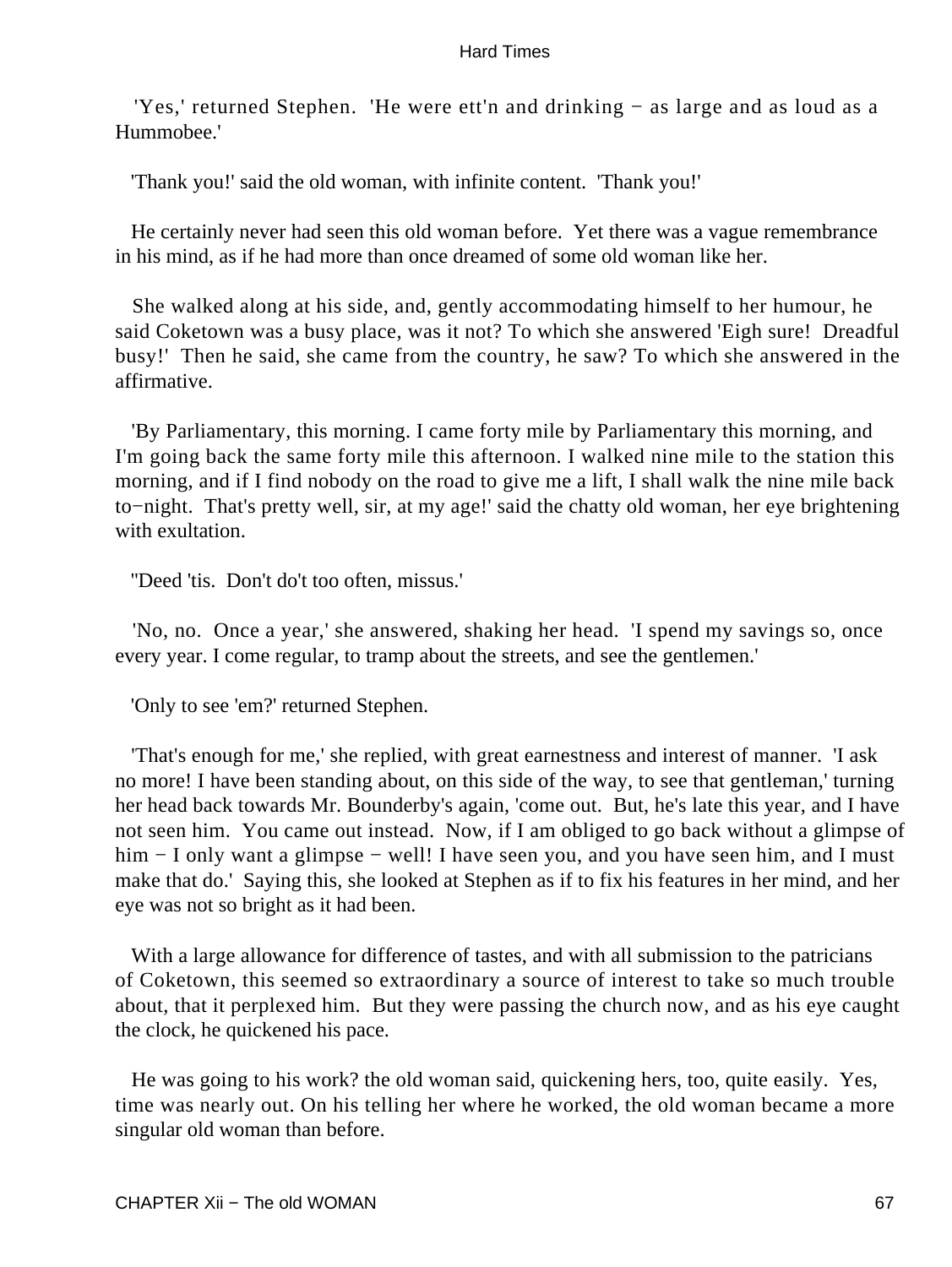'An't you happy?' she asked him.

 'Why − there's awmost nobbody but has their troubles, missus.' He answered evasively, because the old woman appeared to take it for granted that he would be very happy indeed, and he had not the heart to disappoint her. He knew that there was trouble enough in the world; and if the old woman had lived so long, and could count upon his having so little, why so much the better for her, and none the worse for him.

'Ay, ay! You have your troubles at home, you mean?' she said.

'Times. Just now and then,' he answered, slightly.

'But, working under such a gentleman, they don't follow you to the Factory?'

 No, no; they didn't follow him there, said Stephen. All correct there. Everything accordant there. (He did not go so far as to say, for her pleasure, that there was a sort of Divine Right there; but, I have heard claims almost as magnificent of late years.)

They were now in the black by–road near the place, and the Hands were crowding in. The bell was ringing, and the Serpent was a Serpent of many coils, and the Elephant was getting ready. The strange old woman was delighted with the very bell. It was the beautifullest bell she had ever heard, she said, and sounded grand!

 She asked him, when he stopped good−naturedly to shake hands with her before going in, how long he had worked there?

'A dozen year,' he told her.

 'I must kiss the hand,' said she, 'that has worked in this fine factory for a dozen year!' And she lifted it, though he would have prevented her, and put it to her lips. What harmony, besides her age and her simplicity, surrounded her, he did not know, but even in this fantastic action there was a something neither out of time nor place: a something which it seemed as if nobody else could have made as serious, or done with such a natural and touching air.

 He had been at his loom full half an hour, thinking about this old woman, when, having occasion to move round the loom for its adjustment, he glanced through a window which was in his corner, and saw her still looking up at the pile of building, lost in admiration. Heedless of the smoke and mud and wet, and of her two long journeys, she was gazing at it, as if the heavy thrum that issued from its many stories were proud music to her.

 She was gone by and by, and the day went after her, and the lights sprung up again, and the Express whirled in full sight of the Fairy Palace over the arches near: little felt amid the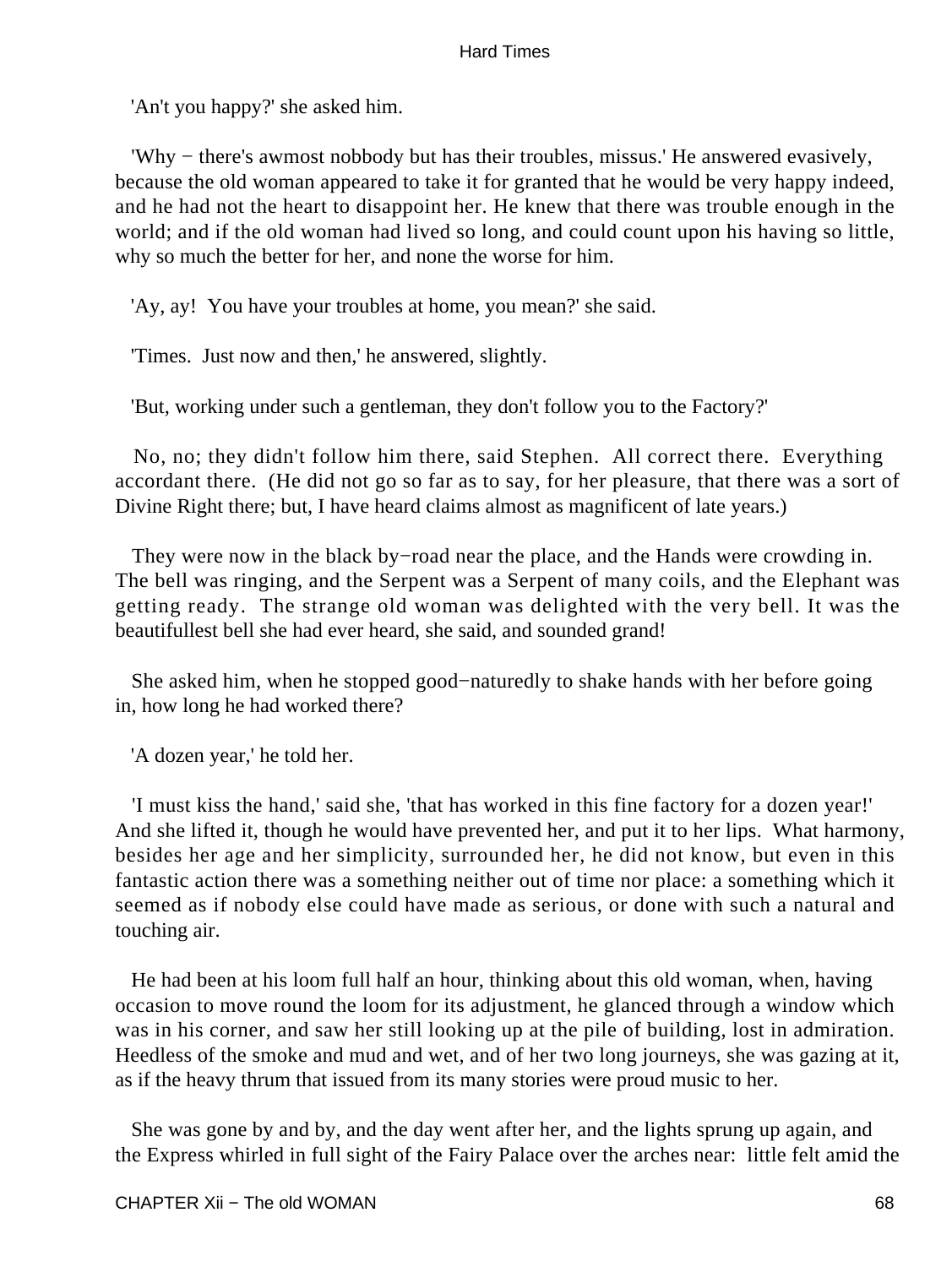jarring of the machinery, and scarcely heard above its crash and rattle. Long before then his thoughts had gone back to the dreary room above the little shop, and to the shameful figure heavy on the bed, but heavier on his heart.

 Machinery slackened; throbbing feebly like a fainting pulse; stopped. The bell again; the glare of light and heat dispelled; the factories, looming heavy in the black wet night − their tall chimneys rising up into the air like competing Towers of Babel.

 He had spoken to Rachael only last night, it was true, and had walked with her a little way; but he had his new misfortune on him, in which no one else could give him a moment's relief, and, for the sake of it, and because he knew himself to want that softening of his anger which no voice but hers could effect, he felt he might so far disregard what she had said as to wait for her again. He waited, but she had eluded him. She was gone. On no other night in the year could he so ill have spared her patient face.

 O! Better to have no home in which to lay his head, than to have a home and dread to go to it, through such a cause. He ate and drank, for he was exhausted − but he little knew or cared what; and he wandered about in the chill rain, thinking and thinking, and brooding and brooding.

 No word of a new marriage had ever passed between them; but Rachael had taken great pity on him years ago, and to her alone he had opened his closed heart all this time, on the subject of his miseries; and he knew very well that if he were free to ask her, she would take him. He thought of the home he might at that moment have been seeking with pleasure and pride; of the different man he might have been that night; of the lightness then in his now heavy− laden breast; of the then restored honour, self−respect, and tranquillity all torn to pieces. He thought of the waste of the best part of his life, of the change it made in his character for the worse every day, of the dreadful nature of his existence, bound hand and foot, to a dead woman, and tormented by a demon in her shape. He thought of Rachael, how young when they were first brought together in these circumstances, how mature now, how soon to grow old. He thought of the number of girls and women she had seen marry, how many homes with children in them she had seen grow up around her, how she had contentedly pursued her own lone quiet path − for him − and how he had sometimes seen a shade of melancholy on her blessed face, that smote him with remorse and despair. He set the picture of her up, beside the infamous image of last night; and thought, Could it be, that the whole earthly course of one so gentle, good, and self−denying, was subjugate to such a wretch as that!

 Filled with these thoughts − so filled that he had an unwholesome sense of growing larger, of being placed in some new and diseased relation towards the objects among which he passed, of seeing the iris round every misty light turn red − he went home for shelter.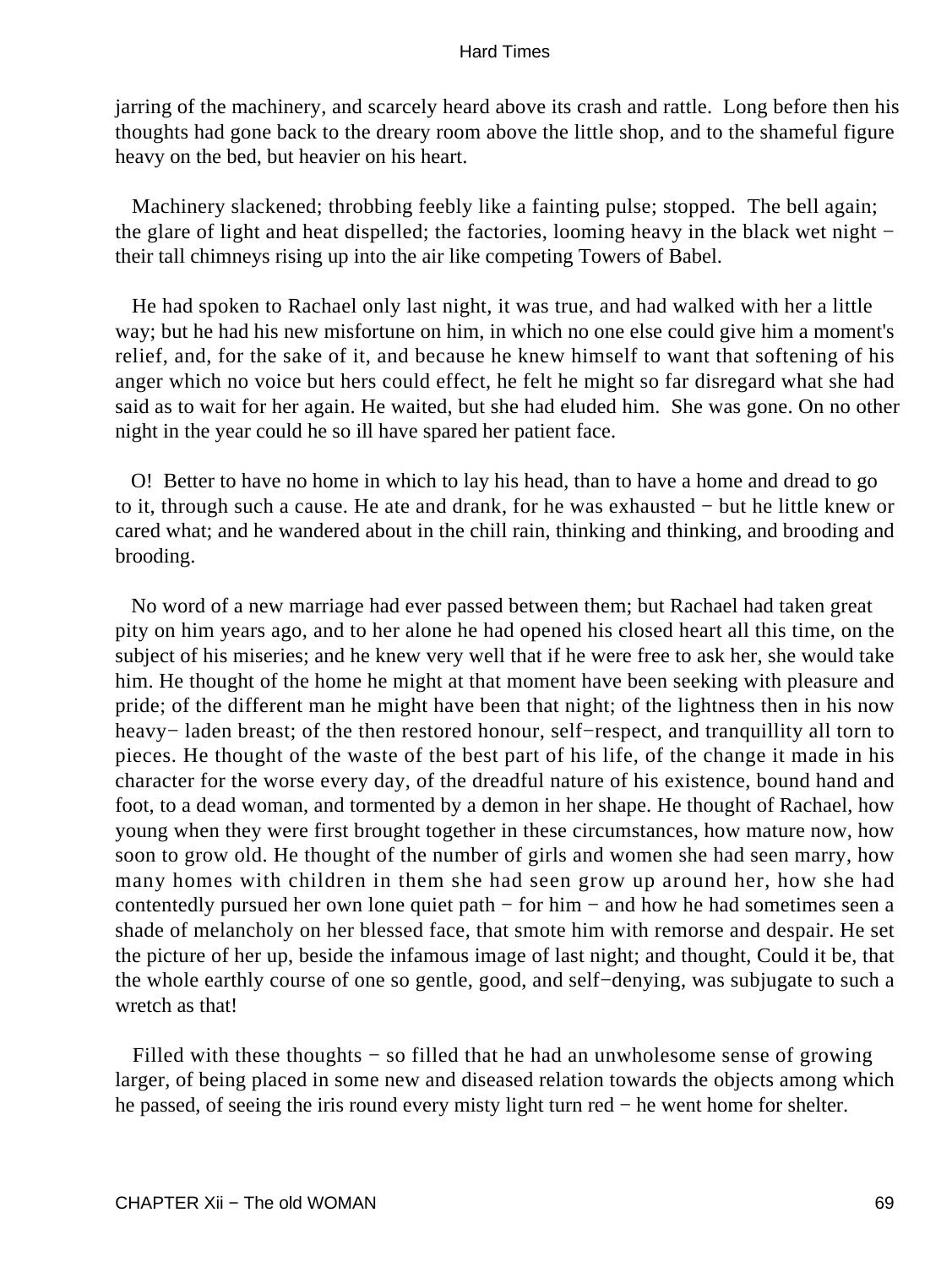# **[CHAPTER Xiii − RACHAEL](#page-250-0)**

*A* **Candle** faintly burned in the window, to which the black ladder had often been raised for the sliding away of all that was most precious in this world to a striving wife and a brood of hungry babies; and Stephen added to his other thoughts the stern reflection, that of all the casualties of this existence upon earth, not one was dealt out with so unequal a hand as Death. The inequality of Birth was nothing to it. For, say that the child of a King and the child of a Weaver were born to−night in the same moment, what was that disparity, to the death of any human creature who was serviceable to, or beloved by, another, while this abandoned woman lived on!

 From the outside of his home he gloomily passed to the inside, with suspended breath and with a slow footstep. He went up to his door, opened it, and so into the room.

Quiet and peace were there. Rachael was there, sitting by the bed.

 She turned her head, and the light of her face shone in upon the midnight of his mind. She sat by the bed, watching and tending his wife. That is to say, he saw that some one lay there, and he knew too well it must be she; but Rachael's hands had put a curtain up, so that she was screened from his eyes. Her disgraceful garments were removed, and some of Rachael's were in the room. Everything was in its place and order as he had always kept it, the little fire was newly trimmed, and the hearth was freshly swept. It appeared to him that he saw all this in Rachael's face, and looked at nothing besides. While looking at it, it was shut out from his view by the softened tears that filled his eyes; but not before he had seen how earnestly she looked at him, and how her own eyes were filled too.

 She turned again towards the bed, and satisfying herself that all was quiet there, spoke in a low, calm, cheerful voice.

'I am glad you have come at last, Stephen. You are very late.'

'I ha' been walking up an' down.'

 'I thought so. But 'tis too bad a night for that. The rain falls very heavy, and the wind has risen.'

 The wind? True. It was blowing hard. Hark to the thundering in the chimney, and the surging noise! To have been out in such a wind, and not to have known it was blowing!

'I have been here once before, to−day, Stephen. Landlady came round for me at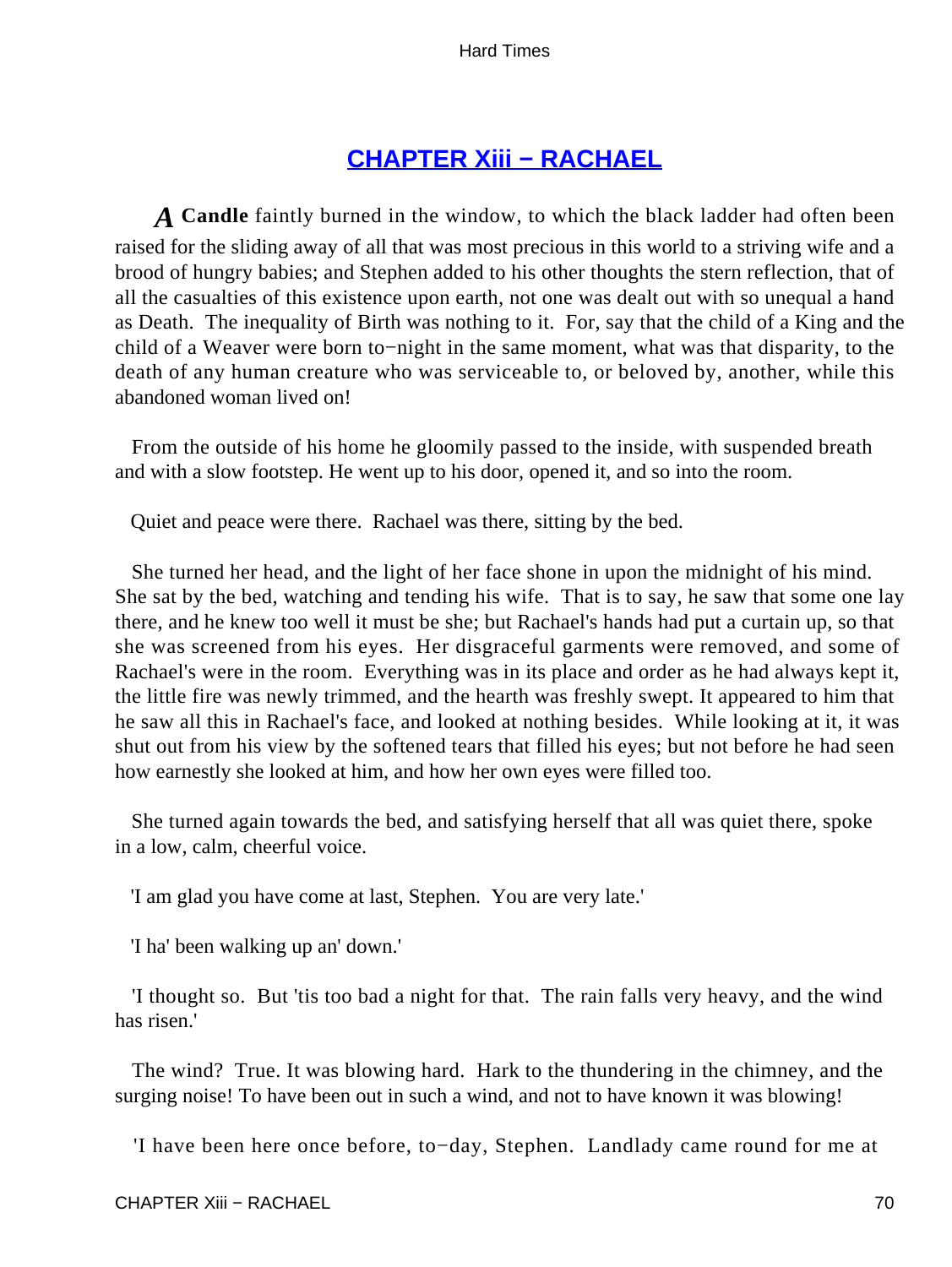dinner−time. There was some one here that needed looking to, she said. And 'deed she was right. All wandering and lost, Stephen. Wounded too, and bruised.'

He slowly moved to a chair and sat down, drooping his head before her.

 'I came to do what little I could, Stephen; first, for that she worked with me when we were girls both, and for that you courted her and married her when I was her friend − '

He laid his furrowed forehead on his hand, with a low groan.

 'And next, for that I know your heart, and am right sure and certain that 'tis far too merciful to let her die, or even so much as suffer, for want of aid. Thou knowest who said, «Let him who is without sin among you cast the first stone at her!» There have been plenty to do that. Thou art not the man to cast the last stone, Stephen, when she is brought so low.'

'O Rachael, Rachael!'

 'Thou hast been a cruel sufferer, Heaven reward thee!' she said, in compassionate accents. 'I am thy poor friend, with all my heart and mind.'

 The wounds of which she had spoken, seemed to be about the neck of the self−made outcast. She dressed them now, still without showing her. She steeped a piece of linen in a basin, into which she poured some liquid from a bottle, and laid it with a gentle hand upon the sore. The three−legged table had been drawn close to the bedside, and on it there were two bottles. This was one.

 It was not so far off, but that Stephen, following her hands with his eyes, could read what was printed on it in large letters. He turned of a deadly hue, and a sudden horror seemed to fall upon him.

 'I will stay here, Stephen,' said Rachael, quietly resuming her seat, 'till the bells go Three. 'Tis to be done again at three, and then she may be left till morning.'

'But thy rest agen to−morrow's work, my dear.'

 'I slept sound last night. I can wake many nights, when I am put to it. 'Tis thou who art in need of rest − so white and tired. Try to sleep in the chair there, while I watch. Thou hadst no sleep last night, I can well believe. To−morrow's work is far harder for thee than for me.'

 He heard the thundering and surging out of doors, and it seemed to him as if his late angry mood were going about trying to get at him. She had cast it out; she would keep it out; he trusted to her to defend him from himself.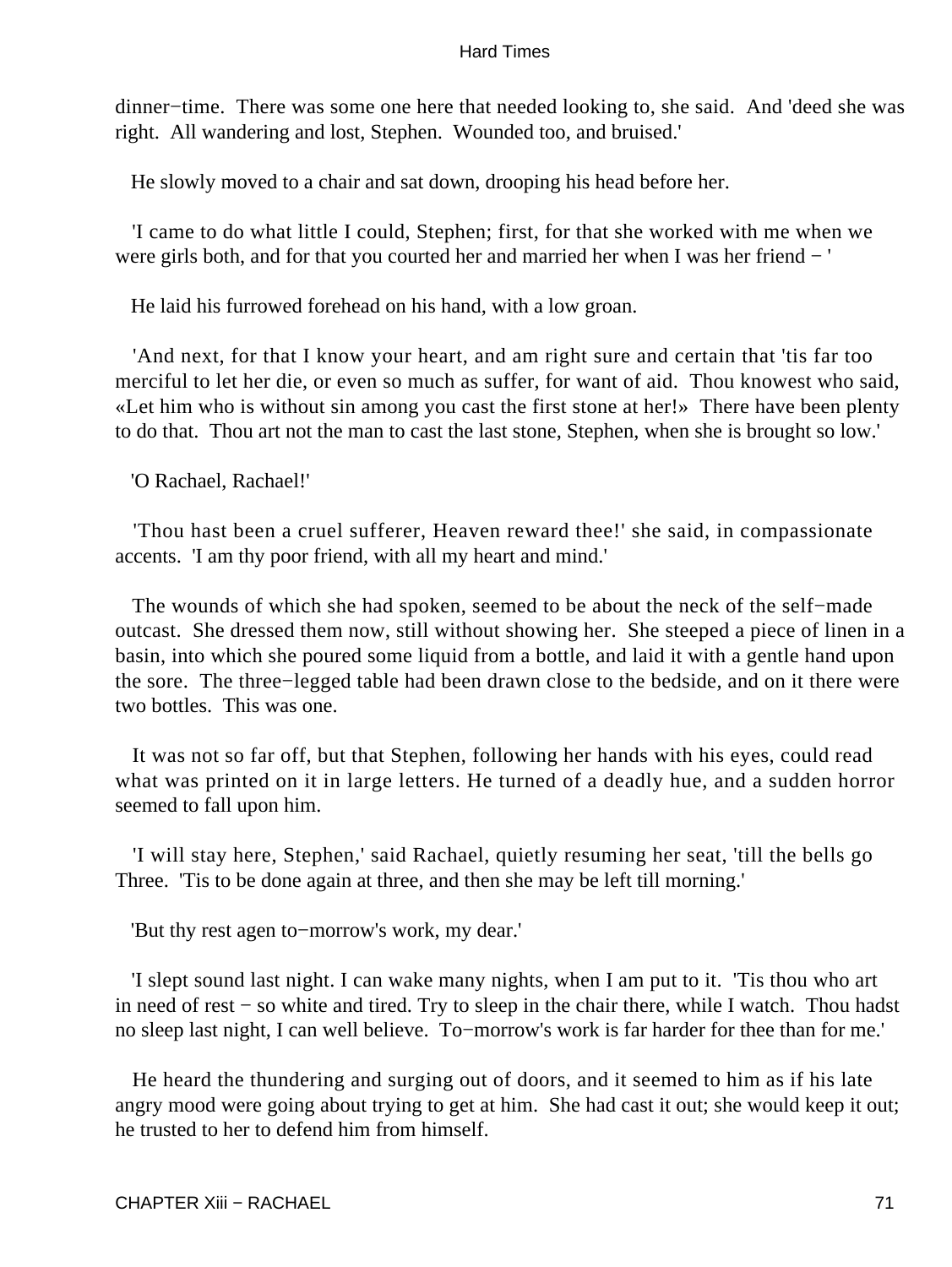'She don't know me, Stephen; she just drowsily mutters and stares. I have spoken to her times and again, but she don't notice! 'Tis as well so. When she comes to her right mind once more, I shall have done what I can, and she never the wiser.'

'How long, Rachael, is 't looked for, that she'll be so?'

'Doctor said she would haply come to her mind to−morrow.'

 His eyes fell again on the bottle, and a tremble passed over him, causing him to shiver in every limb. She thought he was chilled with the wet. 'No,' he said, 'it was not that. He had had a fright.'

'A fright?'

 'Ay, ay! coming in. When I were walking. When I were thinking. When I − ' It seized him again; and he stood up, holding by the mantel−shelf, as he pressed his dank cold hair down with a hand that shook as if it were palsied.

'Stephen!'

She was coming to him, but he stretched out his arm to stop her.

 'No! Don't, please; don't. Let me see thee setten by the bed. Let me see thee, a' so good, and so forgiving. Let me see thee as I see thee when I coom in. I can never see thee better than so. Never, never, never!'

 He had a violent fit of trembling, and then sunk into his chair. After a time he controlled himself, and, resting with an elbow on one knee, and his head upon that hand, could look towards Rachael. Seen across the dim candle with his moistened eyes, she looked as if she had a glory shining round her head. He could have believed she had. He did believe it, as the noise without shook the window, rattled at the door below, and went about the house clamouring and lamenting.

 'When she gets better, Stephen, 'tis to be hoped she'll leave thee to thyself again, and do thee no more hurt. Anyways we will hope so now. And now I shall keep silence, for I want thee to sleep.'

 He closed his eyes, more to please her than to rest his weary head; but, by slow degrees as he listened to the great noise of the wind, he ceased to hear it, or it changed into the working of his loom, or even into the voices of the day (his own included) saying what had been really said. Even this imperfect consciousness faded away at last, and he dreamed a long, troubled dream.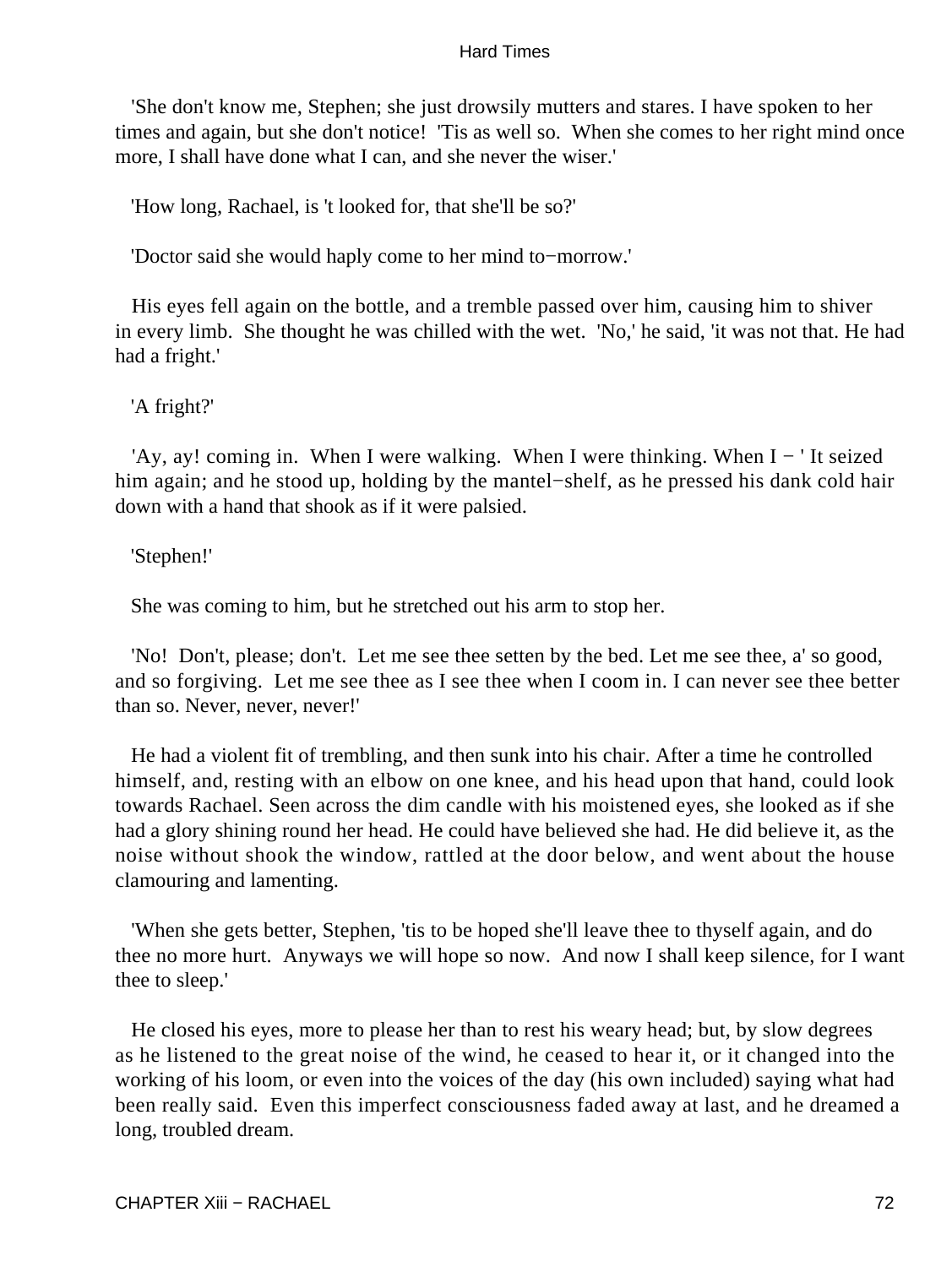He thought that he, and some one on whom his heart had long been set – but she was not Rachael, and that surprised him, even in the midst of his imaginary happiness − stood in the church being married. While the ceremony was performing, and while he recognized among the witnesses some whom he knew to be living, and many whom he knew to be dead, darkness came on, succeeded by the shining of a tremendous light. It broke from one line in the table of commandments at the altar, and illuminated the building with the words. They were sounded through the church, too, as if there were voices in the fiery letters. Upon this, the whole appearance before him and around him changed, and nothing was left as it had been, but himself and the clergyman. They stood in the daylight before a crowd so vast, that if all the people in the world could have been brought together into one space, they could not have looked, he thought, more numerous; and they all abhorred him, and there was not one pitying or friendly eye among the millions that were fastened on his face. He stood on a raised stage, under his own loom; and, looking up at the shape the loom took, and hearing the burial service distinctly read, he knew that he was there to suffer death. In an instant what he stood on fell below him, and he was gone.

 − Out of what mystery he came back to his usual life, and to places that he knew, he was unable to consider; but he was back in those places by some means, and with this condemnation upon him, that he was never, in this world or the next, through all the unimaginable ages of eternity, to look on Rachael's face or hear her voice. Wandering to and fro, unceasingly, without hope, and in search of he knew not what (he only knew that he was doomed to seek it), he was the subject of a nameless, horrible dread, a mortal fear of one particular shape which everything took. Whatsoever he looked at, grew into that form sooner or later. The object of his miserable existence was to prevent its recognition by any one among the various people he encountered. Hopeless labour! If he led them out of rooms where it was, if he shut up drawers and closets where it stood, if he drew the curious from places where he knew it to be secreted, and got them out into the streets, the very chimneys of the mills assumed that shape, and round them was the printed word.

 The wind was blowing again, the rain was beating on the house−tops, and the larger spaces through which he had strayed contracted to the four walls of his room. Saving that the fire had died out, it was as his eyes had closed upon it. Rachael seemed to have fallen into a doze, in the chair by the bed. She sat wrapped in her shawl, perfectly still. The table stood in the same place, close by the bedside, and on it, in its real proportions and appearance, was the shape so often repeated.

 He thought he saw the curtain move. He looked again, and he was sure it moved. He saw a hand come forth and grope about a little. Then the curtain moved more perceptibly, and the woman in the bed put it back, and sat up.

 With her woful eyes, so haggard and wild, so heavy and large, she looked all round the room, and passed the corner where he slept in his chair. Her eyes returned to that corner, and she put her hand over them as a shade, while she looked into it. Again they went all round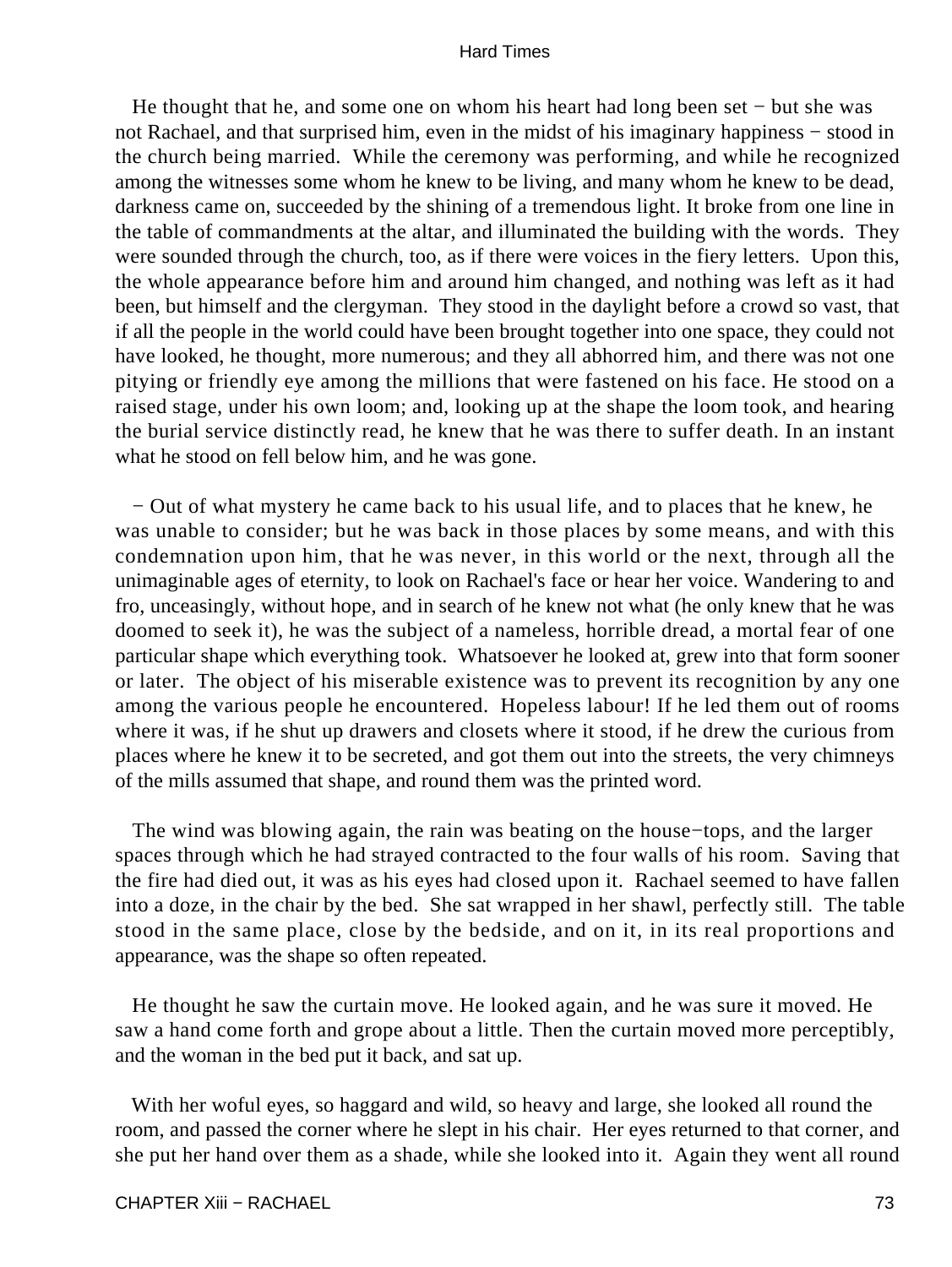the room, scarcely heeding Rachael if at all, and returned to that corner. He thought, as she once more shaded them − not so much looking at him, as looking for him with a brutish instinct that he was there − that no single trace was left in those debauched features, or in the mind that went along with them, of the woman he had married eighteen years before. But that he had seen her come to this by inches, he never could have believed her to be the same.

 All this time, as if a spell were on him, he was motionless and powerless, except to watch her.

 Stupidly dozing, or communing with her incapable self about nothing, she sat for a little while with her hands at her ears, and her head resting on them. Presently, she resumed her staring round the room. And now, for the first time, her eyes stopped at the table with the bottles on it.

 Straightway she turned her eyes back to his corner, with the defiance of last night, and moving very cautiously and softly, stretched out her greedy hand. She drew a mug into the bed, and sat for a while considering which of the two bottles she should choose. Finally, she laid her insensate grasp upon the bottle that had swift and certain death in it, and, before his eyes, pulled out the cork with her teeth.

 Dream or reality, he had no voice, nor had he power to stir. If this be real, and her allotted time be not yet come, wake, Rachael, wake!

 She thought of that, too. She looked at Rachael, and very slowly, very cautiously, poured out the contents. The draught was at her lips. A moment and she would be past all help, let the whole world wake and come about her with its utmost power. But in that moment Rachael started up with a suppressed cry. The creature struggled, struck her, seized her by the hair; but Rachael had the cup.

Stephen broke out of his chair. 'Rachael, am I wakin' or dreamin' this dreadfo' night?'

''Tis all well, Stephen. I have been asleep, myself. 'Tis near three. Hush! I hear the bells.'

 The wind brought the sounds of the church clock to the window. They listened, and it struck three. Stephen looked at her, saw how pale she was, noted the disorder of her hair, and the red marks of fingers on her forehead, and felt assured that his senses of sight and hearing had been awake. She held the cup in her hand even now.

 'I thought it must be near three,' she said, calmly pouring from the cup into the basin, and steeping the linen as before. 'I am thankful I stayed! 'Tis done now, when I have put this on. There! And now she's quiet again. The few drops in the basin I'll pour away, for 'tis bad stuff to leave about, though ever so little of it.' As she spoke, she drained the basin into the ashes of the fire, and broke the bottle on the hearth.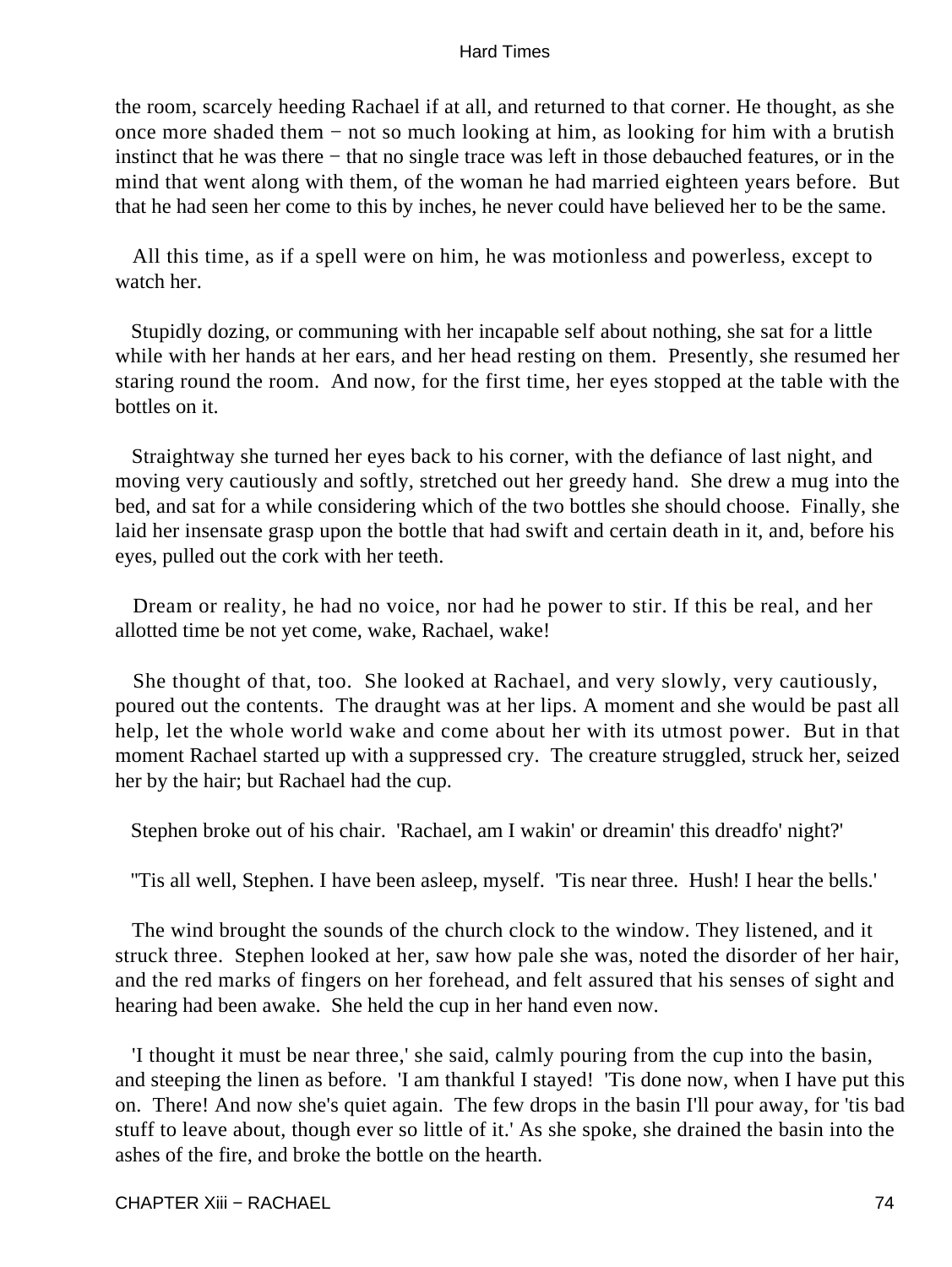She had nothing to do, then, but to cover herself with her shawl before going out into the wind and rain.

'Thou'lt let me walk wi' thee at this hour, Rachael?'

'No, Stephen. 'Tis but a minute, and I'm home.'

 'Thou'rt not fearfo';' he said it in a low voice, as they went out at the door; 'to leave me alone wi' her!'

 As she looked at him, saying, 'Stephen?' he went down on his knee before her, on the poor mean stairs, and put an end of her shawl to his lips.

'Thou art an Angel. Bless thee, bless thee!'

 'I am, as I have told thee, Stephen, thy poor friend. Angels are not like me. Between them, and a working woman fu' of faults, there is a deep gulf set. My little sister is among them, but she is changed.'

 She raised her eyes for a moment as she said the words; and then they fell again, in all their gentleness and mildness, on his face.

 'Thou changest me from bad to good. Thou mak'st me humbly wishfo' to be more like thee, and fearfo' to lose thee when this life is ower, and a' the muddle cleared awa'. Thou'rt an Angel; it may be, thou hast saved my soul alive!'

 She looked at him, on his knee at her feet, with her shawl still in his hand, and the reproof on her lips died away when she saw the working of his face.

 'I coom home desp'rate. I coom home wi'out a hope, and mad wi' thinking that when I said a word o' complaint I was reckoned a unreasonable Hand. I told thee I had had a fright. It were the Poison−bottle on table. I never hurt a livin' creetur; but happenin' so suddenly upon 't, I thowt, «How can I say what I might ha' done to myseln, or her, or both!»'

 She put her two hands on his mouth, with a face of terror, to stop him from saying more. He caught them in his unoccupied hand, and holding them, and still clasping the border of her shawl, said hurriedly:

 'But I see thee, Rachael, setten by the bed. I ha' seen thee, aw this night. In my troublous sleep I ha' known thee still to be there. Evermore I will see thee there. I nevermore will see her or think o' her, but thou shalt be beside her. I nevermore will see or think o' anything that angers me, but thou, so much better than me, shalt be by th' side on't. And so I will try t' look t' th' time, and so I will try t' trust t' th' time, when thou and me at last shall walk together far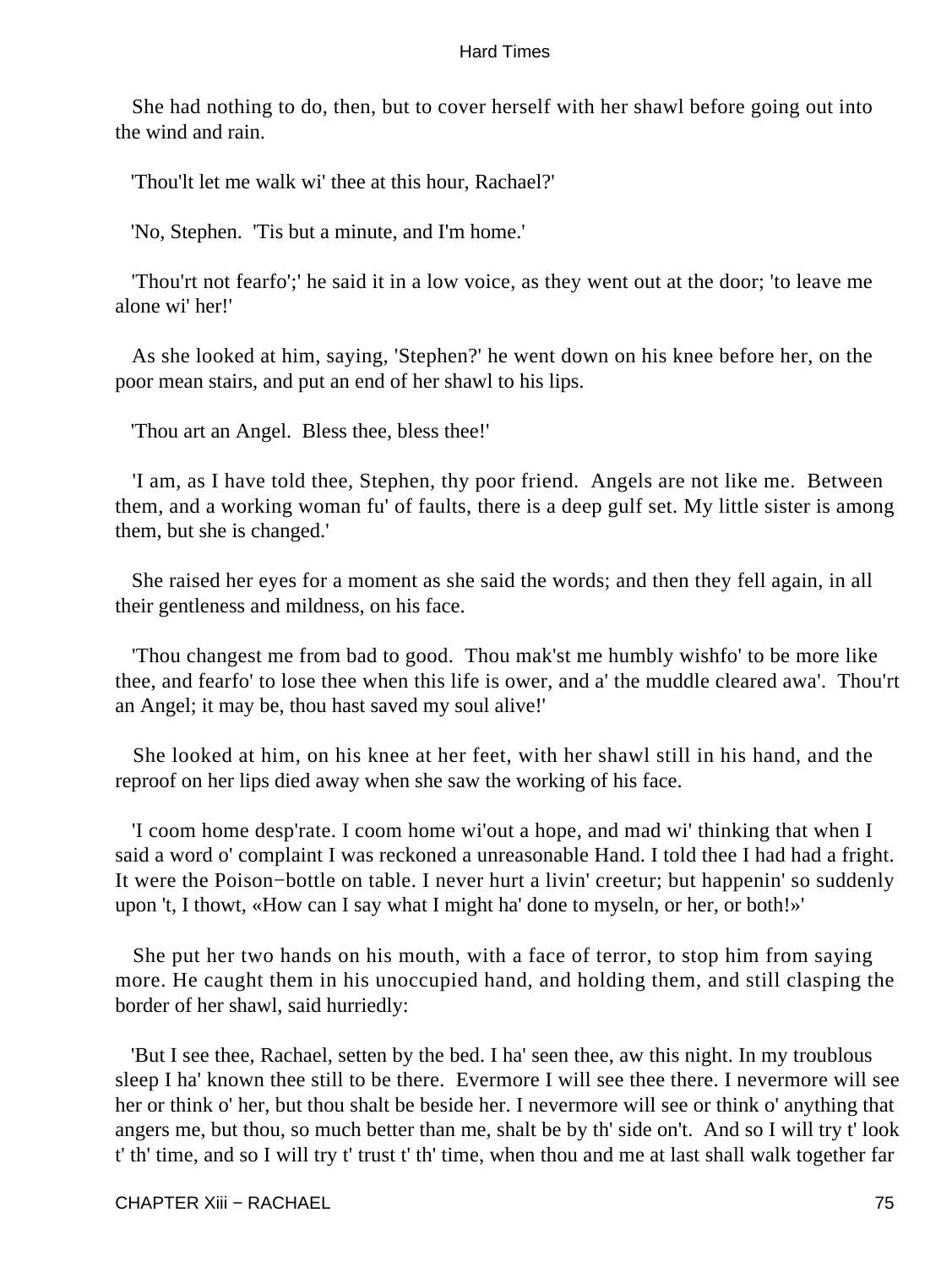awa', beyond the deep gulf, in th' country where thy little sister is.'

 He kissed the border of her shawl again, and let her go. She bade him good night in a broken voice, and went out into the street.

 The wind blew from the quarter where the day would soon appear, and still blew strongly. It had cleared the sky before it, and the rain had spent itself or travelled elsewhere, and the stars were bright. He stood bare−headed in the road, watching her quick disappearance. As the shining stars were to the heavy candle in the window, so was Rachael, in the rugged fancy of this man, to the common experiences of his life.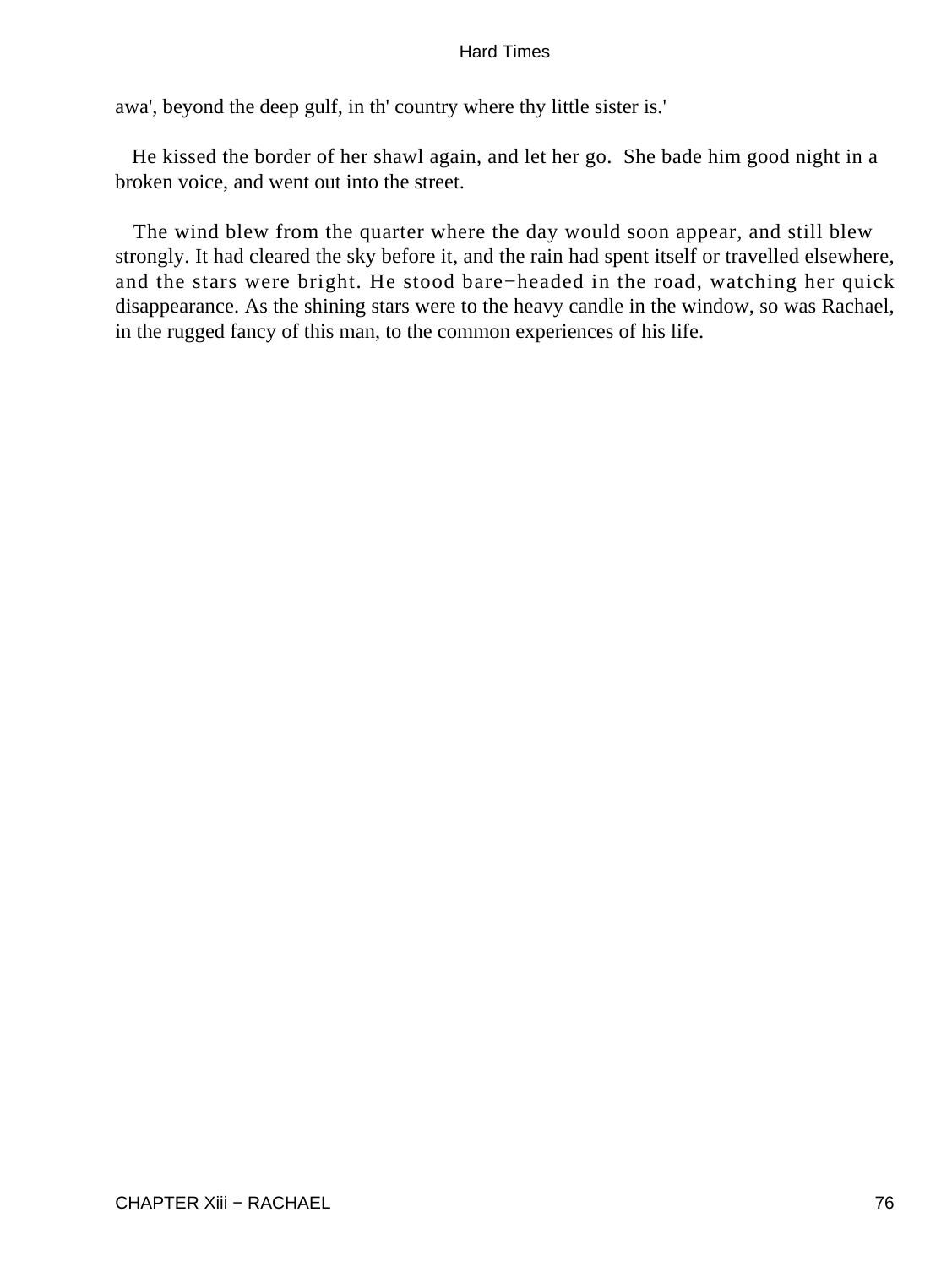# **[CHAPTER Xiv − THE Great MANUFACTURER](#page-250-0)**

**TIME** went on in Coketown like its own machinery: so much material wrought up, so much fuel consumed, so many powers worn out, so much money made. But, less inexorable than iron, steal, and brass, it brought its varying seasons even into that wilderness of smoke and brick, and made the only stand that ever was made in the place against its direful uniformity.

'Louisa is becoming,' said Mr. Gradgrind, 'almost a young woman.'

 Time, with his innumerable horse−power, worked away, not minding what anybody said, and presently turned out young Thomas a foot taller than when his father had last taken particular notice of him.

'Thomas is becoming,' said Mr. Gradgrind, 'almost a young man.'

 Time passed Thomas on in the mill, while his father was thinking about it, and there he stood in a long−tailed coat and a stiff shirt−collar.

 'Really,' said Mr. Gradgrind, 'the period has arrived when Thomas ought to go to Bounderby.'

 Time, sticking to him, passed him on into Bounderby's Bank, made him an inmate of Bounderby's house, necessitated the purchase of his first razor, and exercised him diligently in his calculations relative to number one.

 The same great manufacturer, always with an immense variety of work on hand, in every stage of development, passed Sissy onward in his mill, and worked her up into a very pretty article indeed.

 'I fear, Jupe,' said Mr. Gradgrind, 'that your continuance at the school any longer would be useless.'

'I am afraid it would, sir,' Sissy answered with a curtsey.

 'I cannot disguise from you, Jupe,' said Mr. Gradgrind, knitting his brow, 'that the result of your probation there has disappointed me; has greatly disappointed me. You have not acquired, under Mr. and Mrs. M'Choakumchild, anything like that amount of exact knowledge which I looked for. You are extremely deficient in your facts. Your acquaintance with figures is very limited. You are altogether backward, and below the mark.'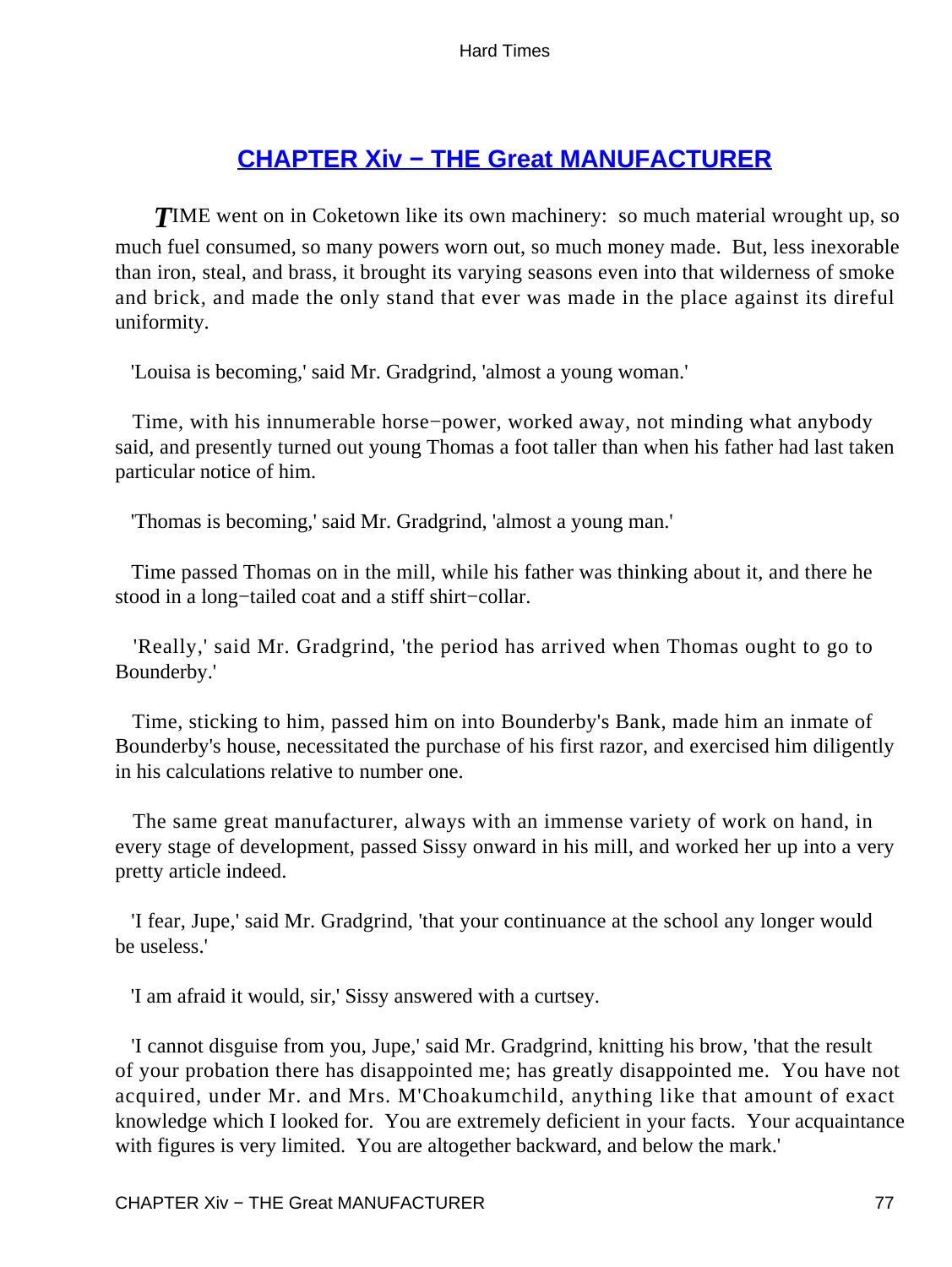'I am sorry, sir,' she returned; 'but I know it is quite true. Yet I have tried hard, sir.'

 'Yes,' said Mr. Gradgrind, 'yes, I believe you have tried hard; I have observed you, and I can find no fault in that respect.'

 'Thank you, sir. I have thought sometimes;' Sissy very timid here; 'that perhaps I tried to learn too much, and that if I had asked to be allowed to try a little less, I might have − '

 'No, Jupe, no,' said Mr. Gradgrind, shaking his head in his profoundest and most eminently practical way. 'No. The course you pursued, you pursued according to the system − the system − and there is no more to be said about it. I can only suppose that the circumstances of your early life were too unfavourable to the development of your reasoning powers, and that we began too late. Still, as I have said already, I am disappointed.'

 'I wish I could have made a better acknowledgment, sir, of your kindness to a poor forlorn girl who had no claim upon you, and of your protection of her.'

 'Don't shed tears,' said Mr. Gradgrind. 'Don't shed tears. I don't complain of you. You are an affectionate, earnest, good young woman − and − and we must make that do.'

'Thank you, sir, very much,' said Sissy, with a grateful curtsey.

 'You are useful to Mrs. Gradgrind, and (in a generally pervading way) you are serviceable in the family also; so I understand from Miss Louisa, and, indeed, so I have observed myself. I therefore hope,' said Mr. Gradgrind, 'that you can make yourself happy in those relations.'

'I should have nothing to wish, sir, if − '

 'I understand you,' said Mr. Gradgrind; 'you still refer to your father. I have heard from Miss Louisa that you still preserve that bottle. Well! If your training in the science of arriving at exact results had been more successful, you would have been wiser on these points. I will say no more.'

 He really liked Sissy too well to have a contempt for her; otherwise he held her calculating powers in such very slight estimation that he must have fallen upon that conclusion. Somehow or other, he had become possessed by an idea that there was something in this girl which could hardly be set forth in a tabular form. Her capacity of definition might be easily stated at a very low figure, her mathematical knowledge at nothing; yet he was not sure that if he had been required, for example, to tick her off into columns in a parliamentary return, he would have quite known how to divide her.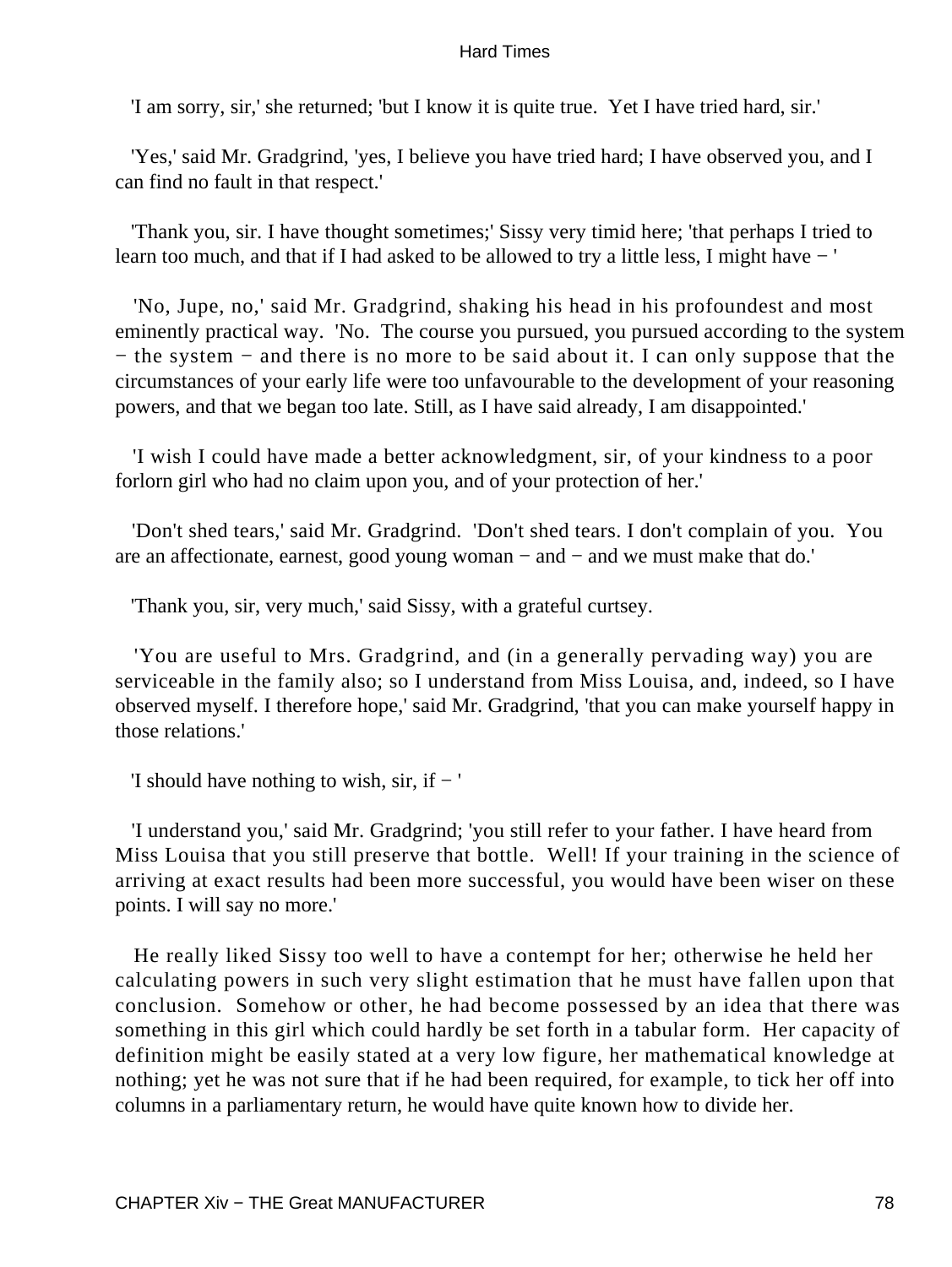In some stages of his manufacture of the human fabric, the processes of Time are very rapid. Young Thomas and Sissy being both at such a stage of their working up, these changes were effected in a year or two; while Mr. Gradgrind himself seemed stationary in his course, and underwent no alteration.

 Except one, which was apart from his necessary progress through the mill. Time hustled him into a little noisy and rather dirty machinery, in a by−comer, and made him Member of Parliament for Coketown: one of the respected members for ounce weights and measures, one of the representatives of the multiplication table, one of the deaf honourable gentlemen, dumb honourable gentlemen, blind honourable gentlemen, lame honourable gentlemen, dead honourable gentlemen, to every other consideration. Else wherefore live we in a Christian land, eighteen hundred and odd years after our Master?

 All this while, Louisa had been passing on, so quiet and reserved, and so much given to watching the bright ashes at twilight as they fell into the grate, and became extinct, that from the period when her father had said she was almost a young woman − which seemed but yesterday − she had scarcely attracted his notice again, when he found her quite a young woman.

'Quite a young woman,' said Mr. Gradgrind, musing. 'Dear me!'

 Soon after this discovery, he became more thoughtful than usual for several days, and seemed much engrossed by one subject. On a certain night, when he was going out, and Louisa came to bid him good−bye before his departure − as he was not to be home until late and she would not see him again until the morning − he held her in his arms, looking at her in his kindest manner, and said:

'My dear Louisa, you are a woman!'

 She answered with the old, quick, searching look of the night when she was found at the Circus; then cast down her eyes. 'Yes, father.'

 'My dear,' said Mr. Gradgrind, 'I must speak with you alone and seriously. Come to me in my room after breakfast to−morrow, will you?'

'Yes, father.'

'Your hands are rather cold, Louisa. Are you not well?'

'Quite well, father.'

'And cheerful?'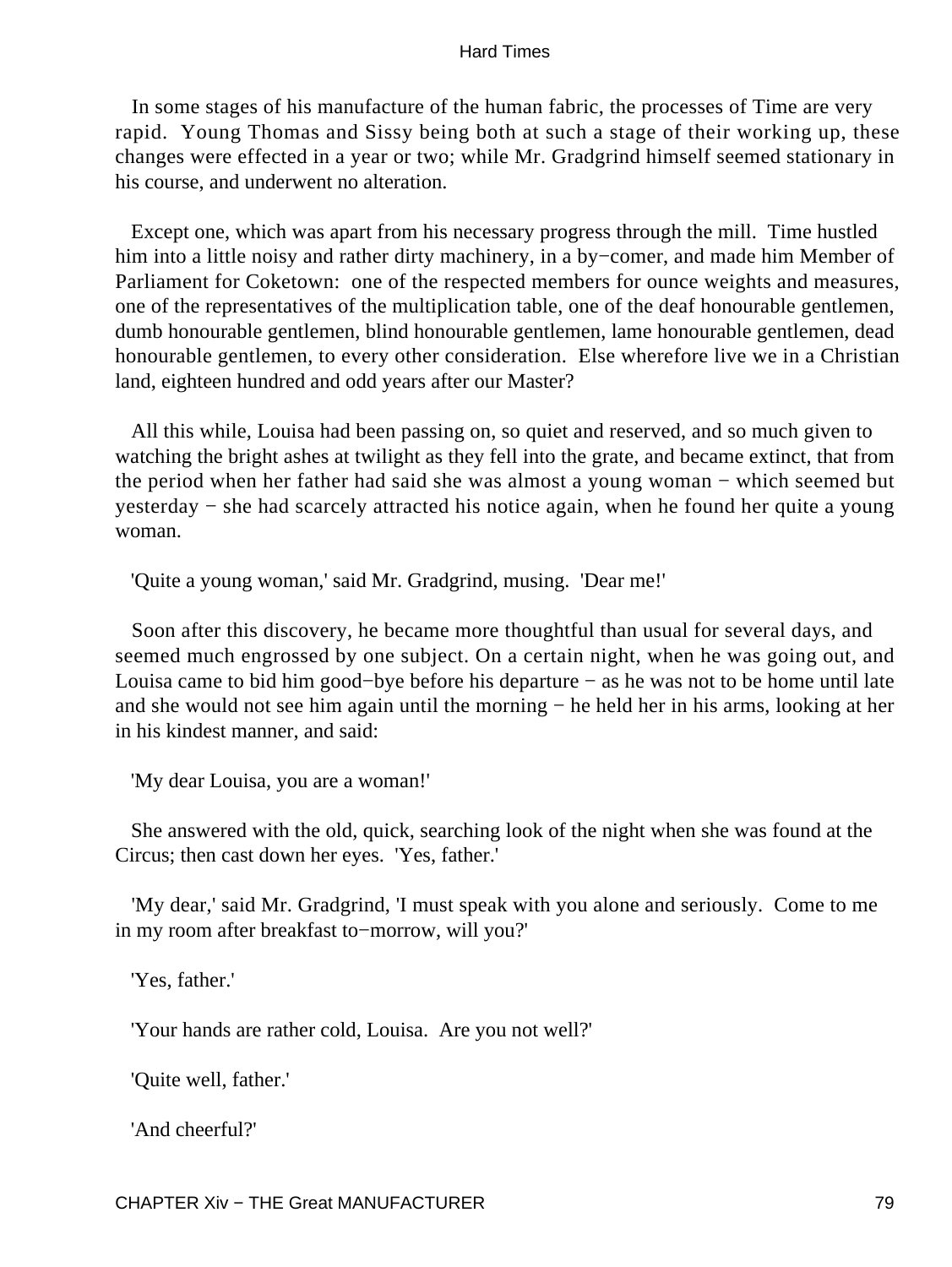She looked at him again, and smiled in her peculiar manner. 'I am as cheerful, father, as I usually am, or usually have been.'

 'That's well,' said Mr. Gradgrind. So, he kissed her and went away; and Louisa returned to the serene apartment of the haircutting character, and leaning her elbow on her hand, looked again at the short−lived sparks that so soon subsided into ashes.

 'Are you there, Loo?' said her brother, looking in at the door. He was quite a young gentleman of pleasure now, and not quite a prepossessing one.

 'Dear Tom,' she answered, rising and embracing him, 'how long it is since you have been to see me!'

 'Why, I have been otherwise engaged, Loo, in the evenings; and in the daytime old Bounderby has been keeping me at it rather. But I touch him up with you when he comes it too strong, and so we preserve an understanding. I say! Has father said anything particular to you to−day or yesterday, Loo?'

'No, Tom. But he told me to−night that he wished to do so in the morning.'

 'Ah! That's what I mean,' said Tom. 'Do you know where he is to− night?' − with a very deep expression.

'No.'

 'Then I'll tell you. He's with old Bounderby. They are having a regular confab together up at the Bank. Why at the Bank, do you think? Well, I'll tell you again. To keep Mrs. Sparsit's ears as far off as possible, I expect.'

 With her hand upon her brother's shoulder, Louisa still stood looking at the fire. Her brother glanced at her face with greater interest than usual, and, encircling her waist with his arm, drew her coaxingly to him.

'You are very fond of me, an't you, Loo?'

 'Indeed I am, Tom, though you do let such long intervals go by without coming to see me.'

 'Well, sister of mine,' said Tom, 'when you say that, you are near my thoughts. We might be so much oftener together − mightn't we? Always together, almost − mightn't we? It would do me a great deal of good if you were to make up your mind to I know what, Loo. It would be a splendid thing for me. It would be uncommonly jolly!'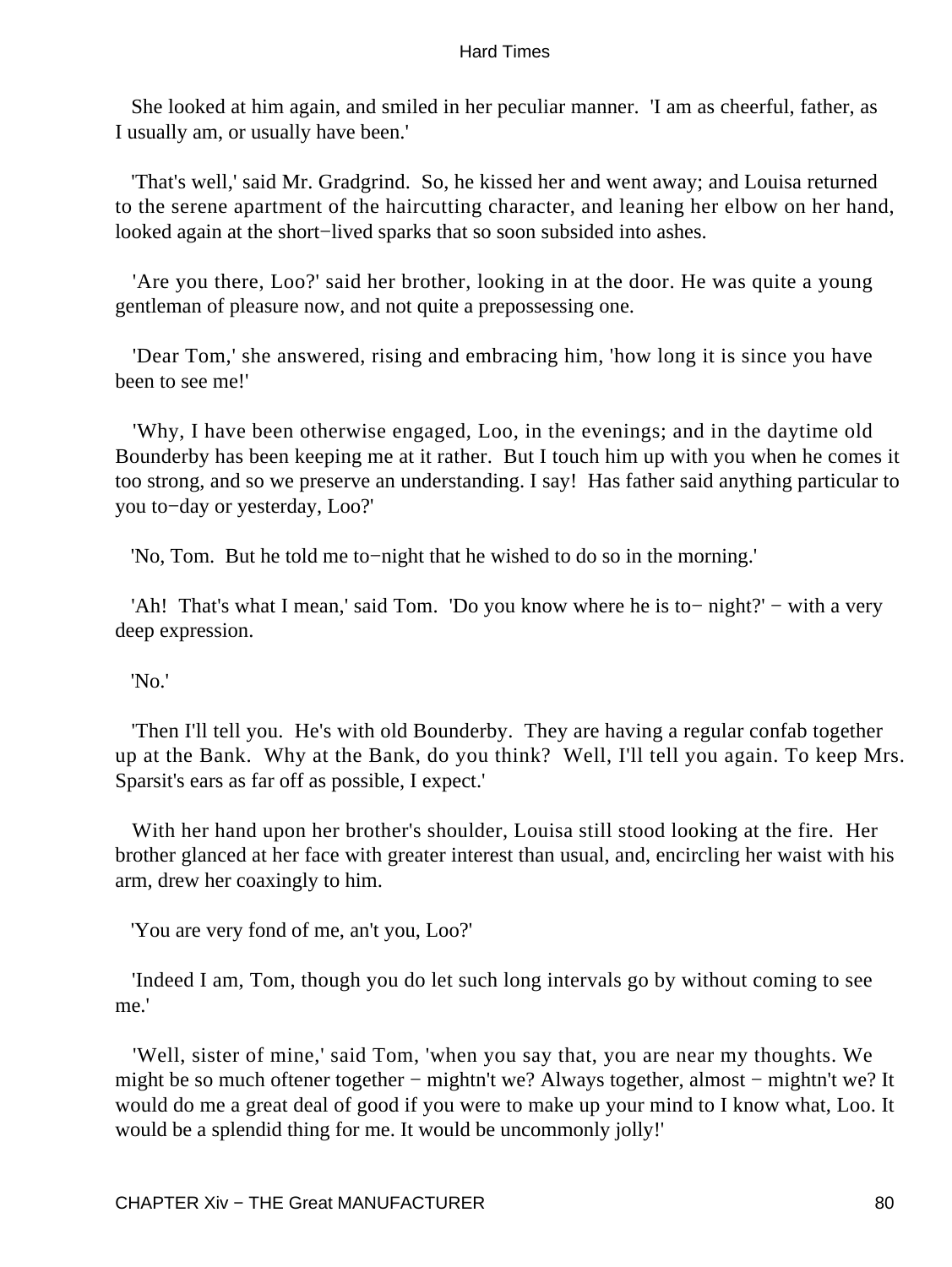Her thoughtfulness baffled his cunning scrutiny. He could make nothing of her face. He pressed her in his arm, and kissed her cheek. She returned the kiss, but still looked at the fire.

 'I say, Loo! I thought I'd come, and just hint to you what was going on: though I supposed you'd most likely guess, even if you didn't know. I can't stay, because I'm engaged to some fellows to− night. You won't forget how fond you are of me?'

'No, dear Tom, I won't forget.'

'That's a capital girl,' said Tom. 'Good−bye, Loo.'

 She gave him an affectionate good−night, and went out with him to the door, whence the fires of Coketown could be seen, making the distance lurid. She stood there, looking steadfastly towards them, and listening to his departing steps. They retreated quickly, as glad to get away from Stone Lodge; and she stood there yet, when he was gone and all was quiet. It seemed as if, first in her own fire within the house, and then in the fiery haze without, she tried to discover what kind of woof Old Time, that greatest and longest− established Spinner of all, would weave from the threads he had already spun into a woman. But his factory is a secret place, his work is noiseless, and his Hands are mutes.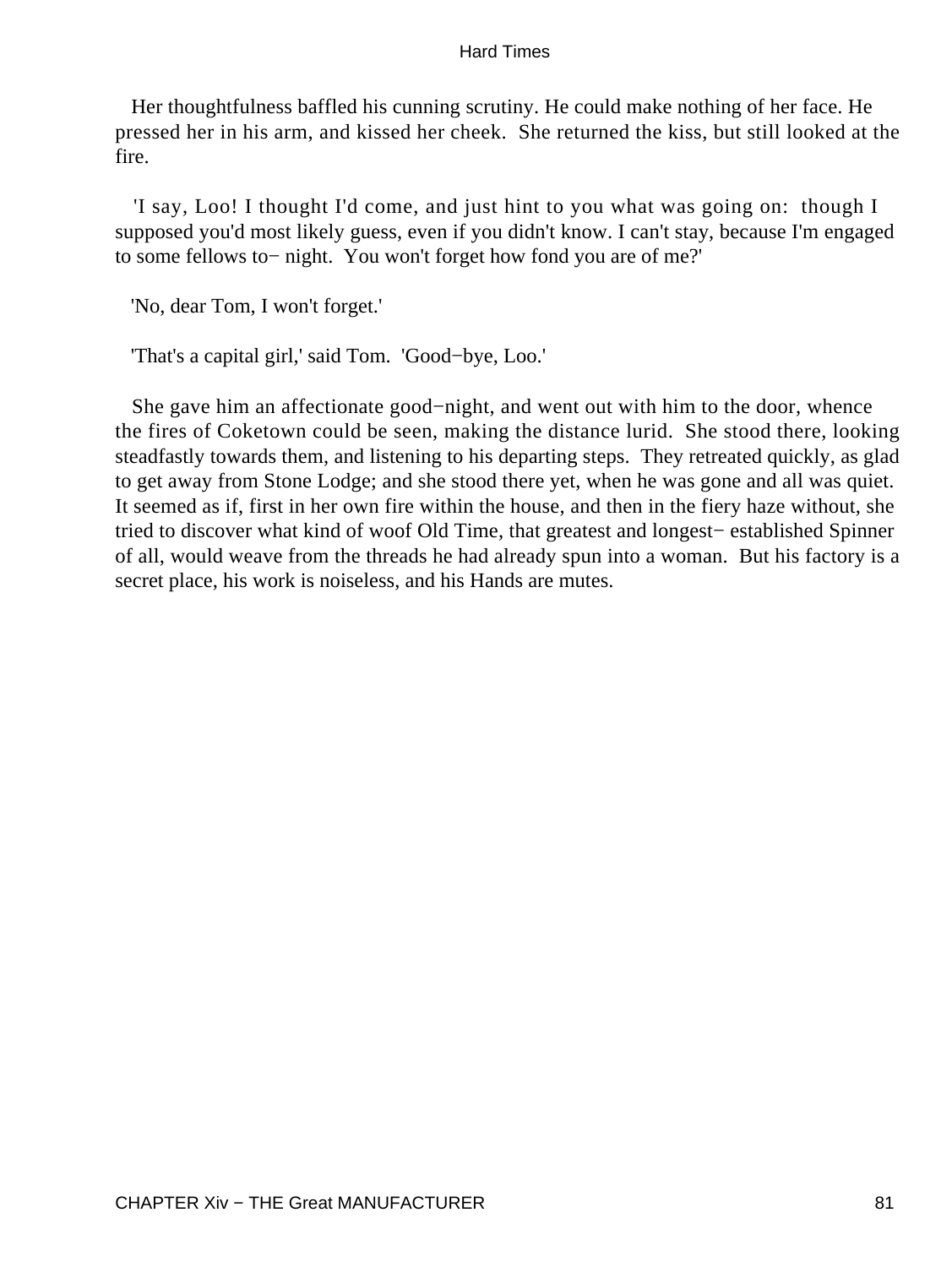# **[CHAPTER Xv − Father and DAUGHTER](#page-250-0)**

*A*LTHOUGH Mr. Gradgrind did not take after Blue Beard, his room was quite a blue chamber in its abundance of blue books. Whatever they could prove (which is usually anything you like), they proved there, in an army constantly strengthening by the arrival of new recruits. In that charmed apartment, the most complicated social questions were cast up, got into exact totals, and finally settled − if those concerned could only have been brought to know it. As if an astronomical observatory should be made without any windows, and the astronomer within should arrange the starry universe solely by pen, ink, and paper, so Mr. Gradgrind, in his Observatory (and there are many like it), had no need to cast an eye upon the teeming myriads of human beings around him, but could settle all their destinies on a slate, and wipe out all their tears with one dirty little bit of sponge.

 To this Observatory, then: a stern room, with a deadly statistical clock in it, which measured every second with a beat like a rap upon a coffin−lid; Louisa repaired on the appointed morning. A window looked towards Coketown; and when she sat down near her father's table, she saw the high chimneys and the long tracts of smoke looming in the heavy distance gloomily.

 'My dear Louisa,' said her father, 'I prepared you last night to give me your serious attention in the conversation we are now going to have together. You have been so well trained, and you do, I am happy to say, so much justice to the education you have received, that I have perfect confidence in your good sense. You are not impulsive, you are not romantic, you are accustomed to view everything from the strong dispassionate ground of reason and calculation. From that ground alone, I know you will view and consider what I am going to communicate.'

 He waited, as if he would have been glad that she said something. But she said never a word.

 'Louisa, my dear, you are the subject of a proposal of marriage that has been made to me.'

 Again he waited, and again she answered not one word. This so far surprised him, as to induce him gently to repeat, 'a proposal of marriage, my dear.' To which she returned, without any visible emotion whatever:

'I hear you, father. I am attending, I assure you.'

'Well!' said Mr. Gradgrind, breaking into a smile, after being for the moment at a loss,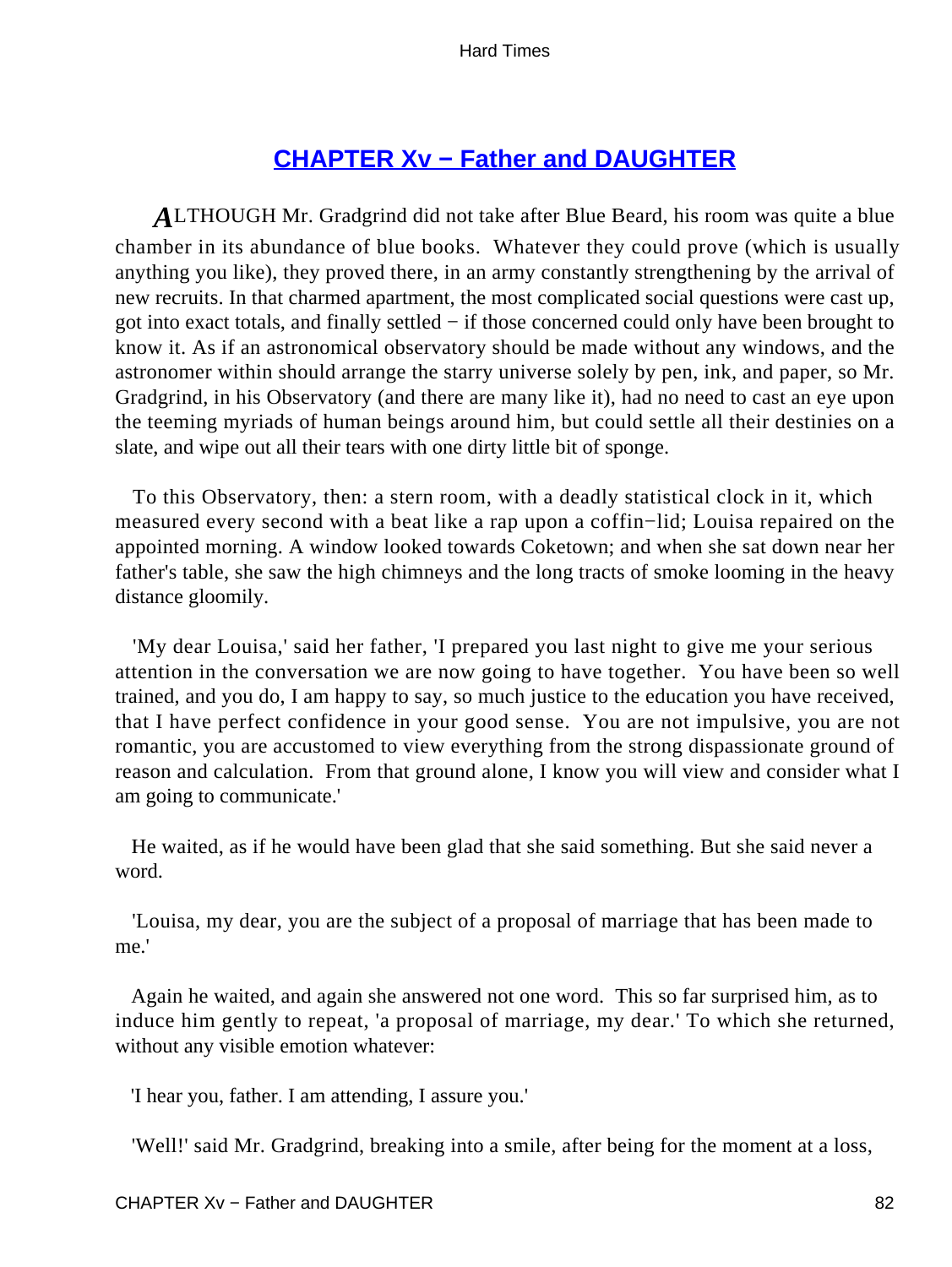'you are even more dispassionate than I expected, Louisa. Or, perhaps, you are not unprepared for the announcement I have it in charge to make?'

 'I cannot say that, father, until I hear it. Prepared or unprepared, I wish to hear it all from you. I wish to hear you state it to me, father.'

 Strange to relate, Mr. Gradgrind was not so collected at this moment as his daughter was. He took a paper−knife in his hand, turned it over, laid it down, took it up again, and even then had to look along the blade of it, considering how to go on.

 'What you say, my dear Louisa, is perfectly reasonable. I have undertaken then to let you know that − in short, that Mr. Bounderby has informed me that he has long watched your progress with particular interest and pleasure, and has long hoped that the time might ultimately arrive when he should offer you his hand in marriage. That time, to which he has so long, and certainly with great constancy, looked forward, is now come. Mr. Bounderby has made his proposal of marriage to me, and has entreated me to make it known to you, and to express his hope that you will take it into your favourable consideration.'

 Silence between them. The deadly statistical clock very hollow. The distant smoke very black and heavy.

'Father,' said Louisa, 'do you think I love Mr. Bounderby?'

 Mr. Gradgrind was extremely discomfited by this unexpected question. 'Well, my child,' he returned, 'I – really – cannot take upon myself to say.'

 'Father,' pursued Louisa in exactly the same voice as before, 'do you ask me to love Mr. Bounderby?'

'My dear Louisa, no. No. I ask nothing.'

'Father,' she still pursued, 'does Mr. Bounderby ask me to love him?'

'Really, my dear,' said Mr. Gradgrind, 'it is difficult to answer your question − '

'Difficult to answer it, Yes or No, father?

 'Certainly, my dear. Because;' here was something to demonstrate, and it set him up again; 'because the reply depends so materially, Louisa, on the sense in which we use the expression. Now, Mr. Bounderby does not do you the injustice, and does not do himself the injustice, of pretending to anything fanciful, fantastic, or (I am using synonymous terms) sentimental. Mr. Bounderby would have seen you grow up under his eyes, to very little purpose, if he could so far forget what is due to your good sense, not to say to his, as to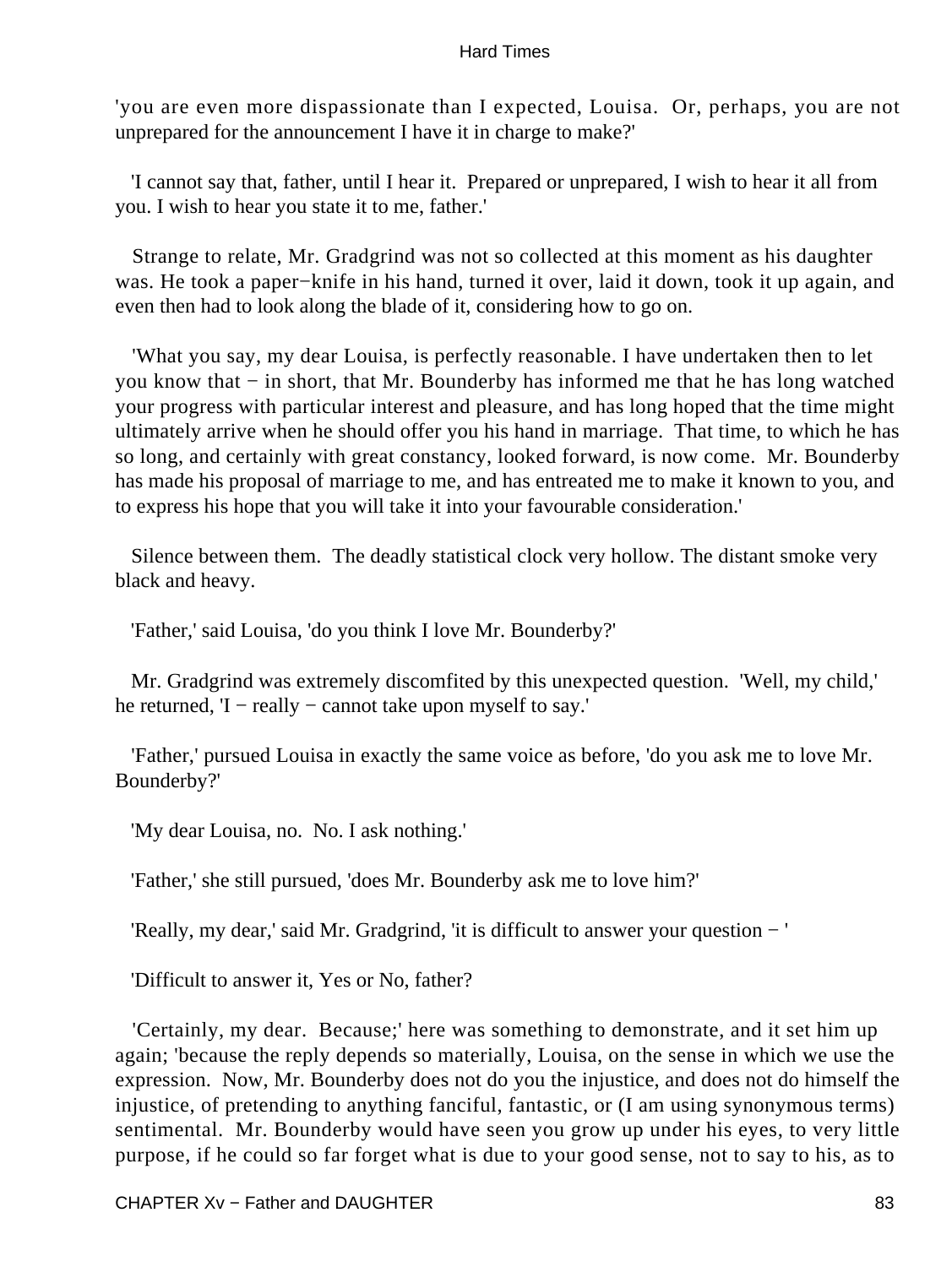address you from any such ground. Therefore, perhaps the expression itself − I merely suggest this to you, my dear – may be a little misplaced.'

'What would you advise me to use in its stead, father?'

 'Why, my dear Louisa,' said Mr. Gradgrind, completely recovered by this time, 'I would advise you (since you ask me) to consider this question, as you have been accustomed to consider every other question, simply as one of tangible Fact. The ignorant and the giddy may embarrass such subjects with irrelevant fancies, and other absurdities that have no existence, properly viewed − really no existence − but it is no compliment to you to say, that you know better. Now, what are the Facts of this case? You are, we will say in round numbers, twenty years of age; Mr. Bounderby is, we will say in round numbers, fifty. There is some disparity in your respective years, but in your means and positions there is none; on the contrary, there is a great suitability. Then the question arises, Is this one disparity sufficient to operate as a bar to such a marriage? In considering this question, it is not unimportant to take into account the statistics of marriage, so far as they have yet been obtained, in England and Wales. I find, on reference to the figures, that a large proportion of these marriages are contracted between parties of very unequal ages, and that the elder of these contracting parties is, in rather more than three−fourths of these instances, the bridegroom. It is remarkable as showing the wide prevalence of this law, that among the natives of the British possessions in India, also in a considerable part of China, and among the Calmucks of Tartary, the best means of computation yet furnished us by travellers, yield similar results. The disparity I have mentioned, therefore, almost ceases to be disparity, and (virtually) all but disappears.'

 'What do you recommend, father,' asked Louisa, her reserved composure not in the least affected by these gratifying results, 'that I should substitute for the term I used just now? For the misplaced expression?'

 'Louisa,' returned her father, 'it appears to me that nothing can be plainer. Confining yourself rigidly to Fact, the question of Fact you state to yourself is: Does Mr. Bounderby ask me to marry him? Yes, he does. The sole remaining question then is: Shall I marry him? I think nothing can be plainer than that?'

'Shall I marry him?' repeated Louisa, with great deliberation.

 'Precisely. And it is satisfactory to me, as your father, my dear Louisa, to know that you do not come to the consideration of that question with the previous habits of mind, and habits of life, that belong to many young women.'

'No, father,' she returned, 'I do not.'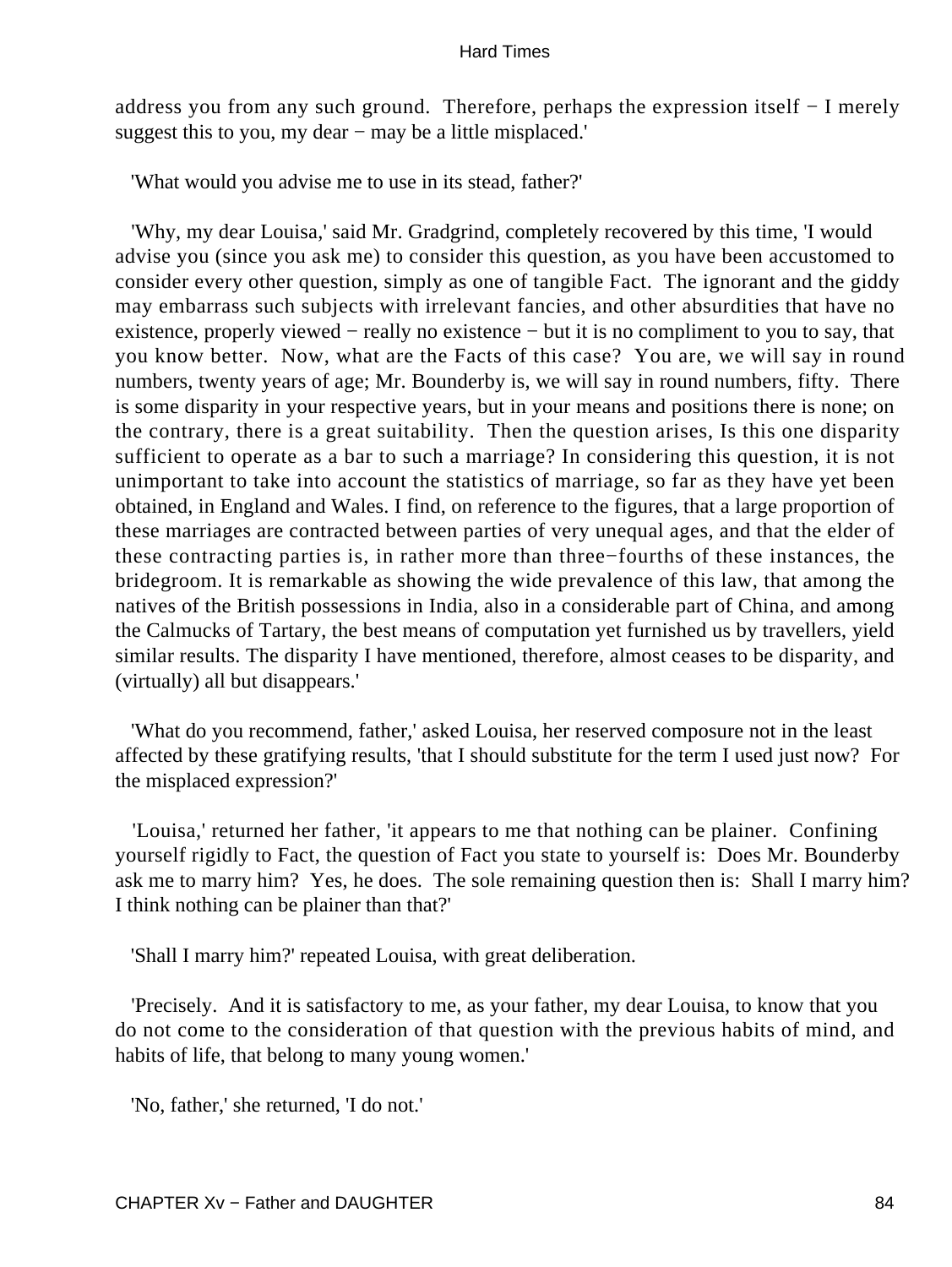'I now leave you to judge for yourself,' said Mr. Gradgrind. 'I have stated the case, as such cases are usually stated among practical minds; I have stated it, as the case of your mother and myself was stated in its time. The rest, my dear Louisa, is for you to decide.'

 From the beginning, she had sat looking at him fixedly. As he now leaned back in his chair, and bent his deep−set eyes upon her in his turn, perhaps he might have seen one wavering moment in her, when she was impelled to throw herself upon his breast, and give him the pent−up confidences of her heart. But, to see it, he must have overleaped at a bound the artificial barriers he had for many years been erecting, between himself and all those subtle essences of humanity which will elude the utmost cunning of algebra until the last trumpet ever to be sounded shall blow even algebra to wreck. The barriers were too many and too high for such a leap. With his unbending, utilitarian, matter−of−fact face, he hardened her again; and the moment shot away into the plumbless depths of the past, to mingle with all the lost opportunities that are drowned there.

 Removing her eyes from him, she sat so long looking silently towards the town, that he said, at length: 'Are you consulting the chimneys of the Coketown works, Louisa?'

 'There seems to be nothing there but languid and monotonous smoke. Yet when the night comes, Fire bursts out, father!' she answered, turning quickly.

 'Of course I know that, Louisa. I do not see the application of the remark.' To do him justice he did not, at all.

 She passed it away with a slight motion of her hand, and concentrating her attention upon him again, said, 'Father, I have often thought that life is very short.' – This was so distinctly one of his subjects that he interposed.

 'It is short, no doubt, my dear. Still, the average duration of human life is proved to have increased of late years. The calculations of various life assurance and annuity offices, among other figures which cannot go wrong, have established the fact.'

'I speak of my own life, father.'

 'O indeed? Still,' said Mr. Gradgrind, 'I need not point out to you, Louisa, that it is governed by the laws which govern lives in the aggregate.'

 'While it lasts, I would wish to do the little I can, and the little I am fit for. What does it matter?'

 Mr. Gradgrind seemed rather at a loss to understand the last four words; replying, 'How, matter? What matter, my dear?'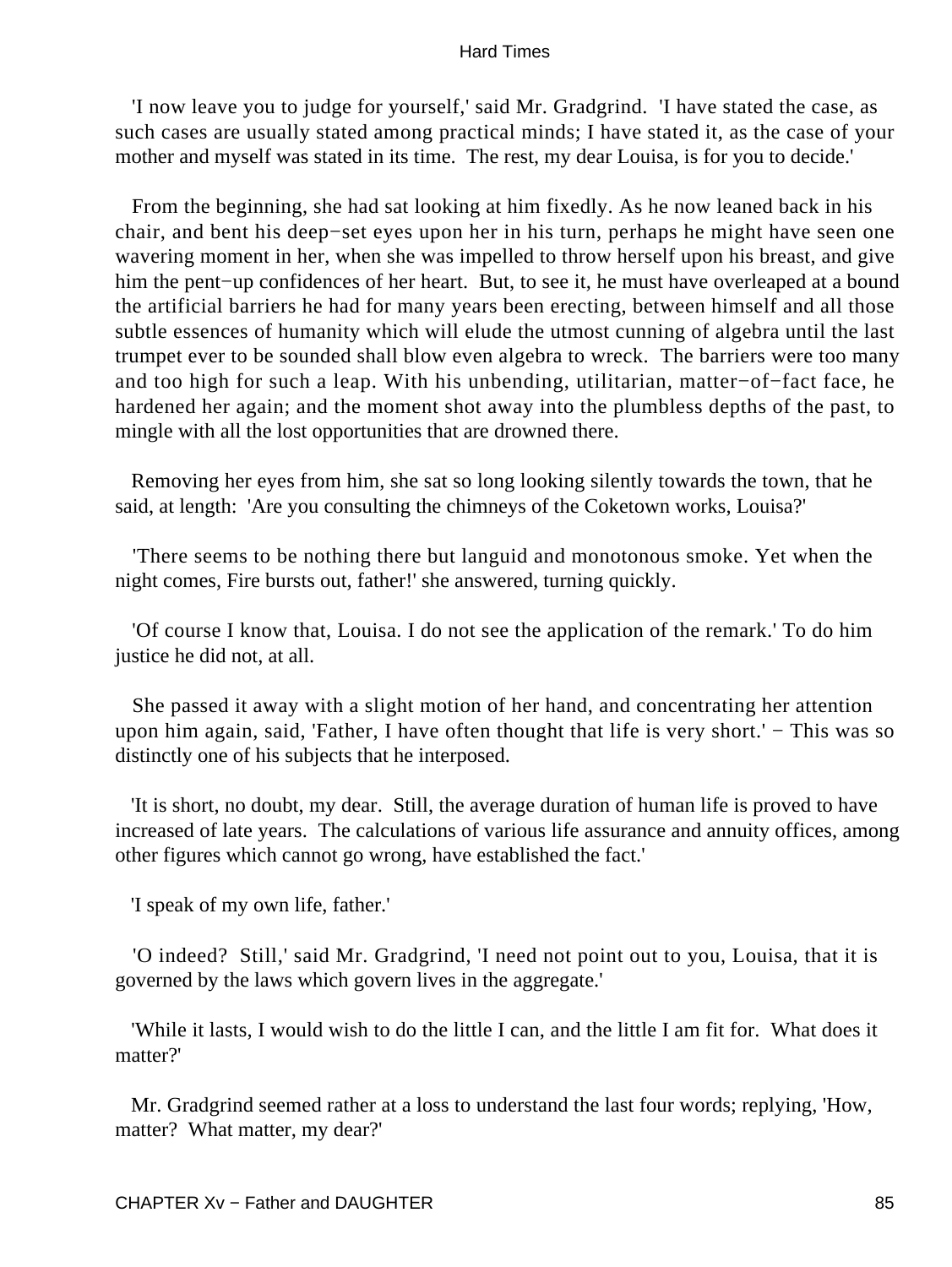'Mr. Bounderby,' she went on in a steady, straight way, without regarding this, 'asks me to marry him. The question I have to ask myself is, shall I marry him? That is so, father, is it not? You have told me so, father. Have you not?'

'Certainly, my dear.'

 'Let it be so. Since Mr. Bounderby likes to take me thus, I am satisfied to accept his proposal. Tell him, father, as soon as you please, that this was my answer. Repeat it, word for word, if you can, because I should wish him to know what I said.'

 'It is quite right, my dear,' retorted her father approvingly, 'to be exact. I will observe your very proper request. Have you any wish in reference to the period of your marriage, my child?'

'None, father. What does it matter!'

 Mr. Gradgrind had drawn his chair a little nearer to her, and taken her hand. But, her repetition of these words seemed to strike with some little discord on his ear. He paused to look at her, and, still holding her hand, said:

 'Louisa, I have not considered it essential to ask you one question, because the possibility implied in it appeared to me to be too remote. But perhaps I ought to do so. You have never entertained in secret any other proposal?'

 'Father,' she returned, almost scornfully, 'what other proposal can have been made to me? Whom have I seen? Where have I been? What are my heart's experiences?'

 'My dear Louisa,' returned Mr. Gradgrind, reassured and satisfied. 'You correct me justly. I merely wished to discharge my duty.'

 'What do I know, father,' said Louisa in her quiet manner, 'of tastes and fancies; of aspirations and affections; of all that part of my nature in which such light things might have been nourished? What escape have I had from problems that could be demonstrated, and realities that could be grasped?' As she said it, she unconsciously closed her hand, as if upon a solid object, and slowly opened it as though she were releasing dust or ash.

'My dear,' assented her eminently practical parent, 'quite true, quite true.'

 'Why, father,' she pursued, 'what a strange question to ask me! The baby−preference that even I have heard of as common among children, has never had its innocent resting−place in my breast. You have been so careful of me, that I never had a child's heart. You have trained me so well, that I never dreamed a child's dream. You have dealt so wisely with me, father, from my cradle to this hour, that I never had a child's belief or a child's fear.'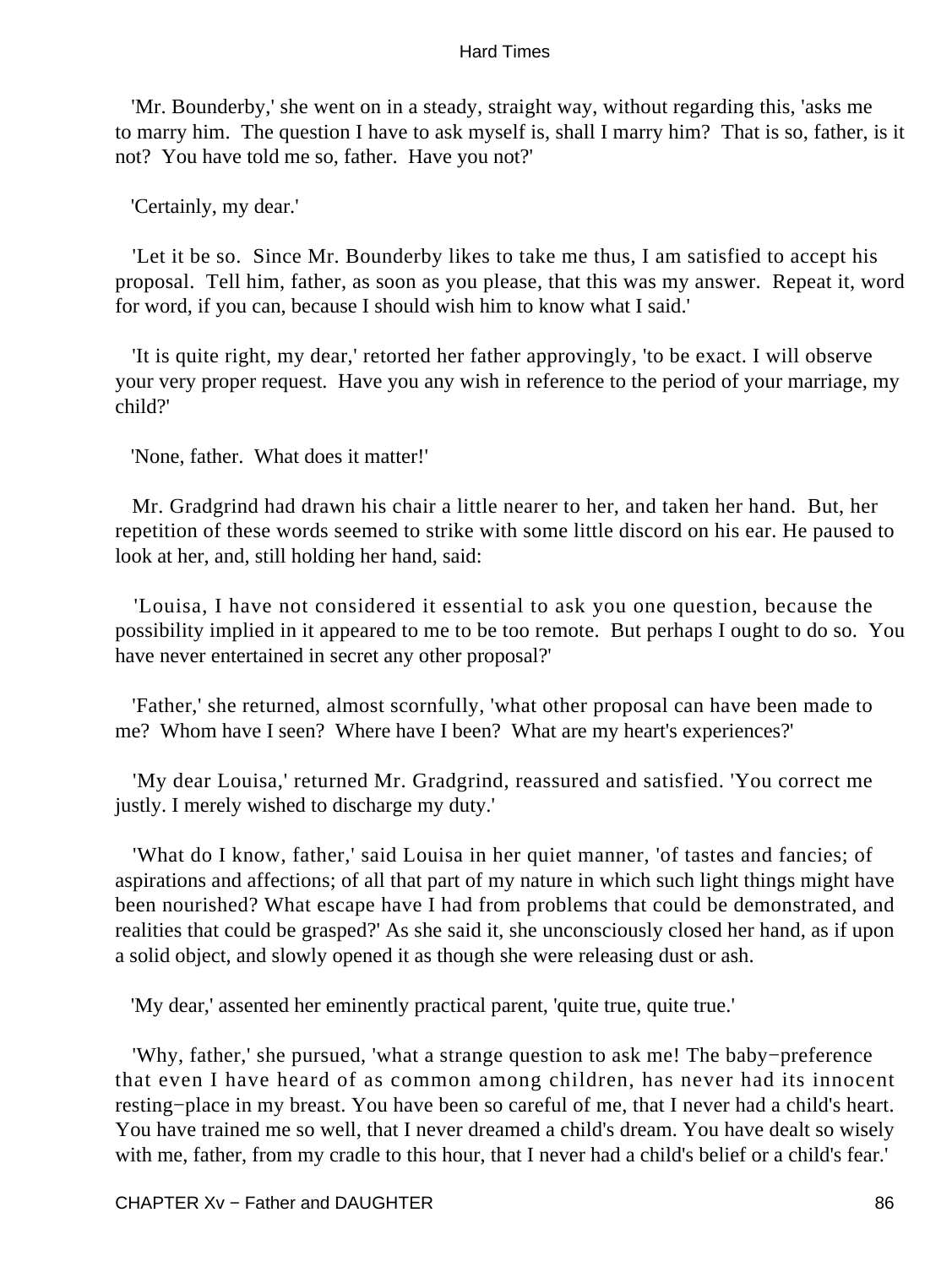Mr. Gradgrind was quite moved by his success, and by this testimony to it. 'My dear Louisa,' said he, 'you abundantly repay my care. Kiss me, my dear girl.'

 So, his daughter kissed him. Detaining her in his embrace, he said, 'I may assure you now, my favourite child, that I am made happy by the sound decision at which you have arrived. Mr. Bounderby is a very remarkable man; and what little disparity can be said to exist between you – if any – is more than counterbalanced by the tone your mind has acquired. It has always been my object so to educate you, as that you might, while still in your early youth, be (if I may so express myself) almost any age. Kiss me once more, Louisa. Now, let us go and find your mother.'

 Accordingly, they went down to the drawing−room, where the esteemed lady with no nonsense about her, was recumbent as usual, while Sissy worked beside her. She gave some feeble signs of returning animation when they entered, and presently the faint transparency was presented in a sitting attitude.

 'Mrs. Gradgrind,' said her husband, who had waited for the achievement of this feat with some impatience, 'allow me to present to you Mrs. Bounderby.'

 'Oh!' said Mrs. Gradgrind, 'so you have settled it! Well, I'm sure I hope your health may be good, Louisa; for if your head begins to split as soon as you are married, which was the case with mine, I cannot consider that you are to be envied, though I have no doubt you think you are, as all girls do. However, I give you joy, my dear − and I hope you may now turn all your ological studies to good account, I am sure I do! I must give you a kiss of congratulation, Louisa; but don't touch my right shoulder, for there's something running down it all day long. And now you see,' whimpered Mrs. Gradgrind, adjusting her shawls after the affectionate ceremony, 'I shall be worrying myself, morning, noon, and night, to know what I am to call him!'

'Mrs. Gradgrind,' said her husband, solemnly, 'what do you mean?'

 'Whatever I am to call him, Mr. Gradgrind, when he is married to Louisa! I must call him something. It's impossible,' said Mrs. Gradgrind, with a mingled sense of politeness and injury, 'to be constantly addressing him and never giving him a name. I cannot call him Josiah, for the name is insupportable to me. You yourself wouldn't hear of Joe, you very well know. Am I to call my own son− in−law, Mister! Not, I believe, unless the time has arrived when, as an invalid, I am to be trampled upon by my relations. Then, what am I to call him!'

 Nobody present having any suggestion to offer in the remarkable emergency, Mrs. Gradgrind departed this life for the time being, after delivering the following codicil to her remarks already executed: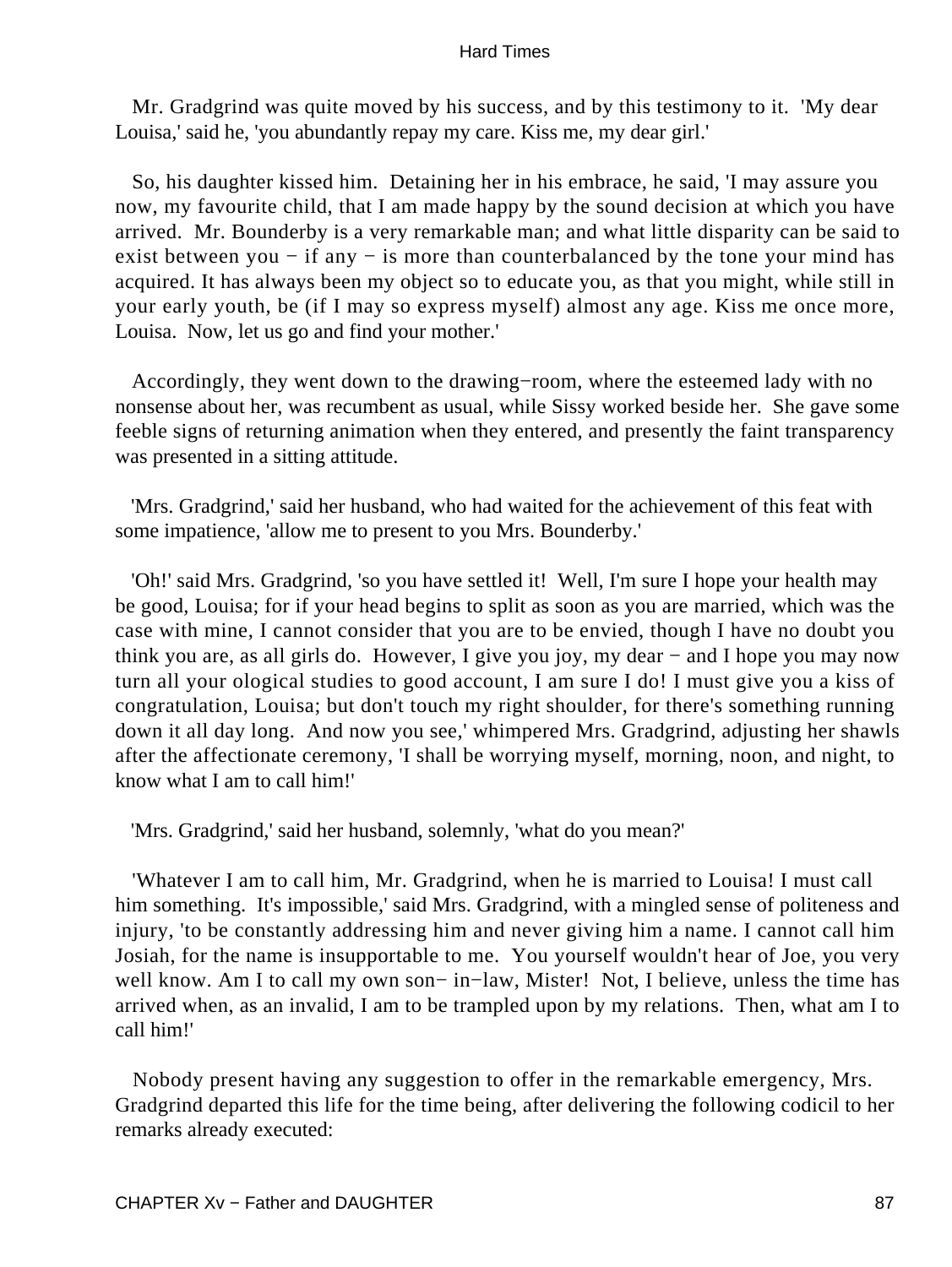'As to the wedding, all I ask, Louisa, is, − and I ask it with a fluttering in my chest, which actually extends to the soles of my feet, – that it may take place soon. Otherwise, I know it is one of those subjects I shall never hear the last of.'

 When Mr. Gradgrind had presented Mrs. Bounderby, Sissy had suddenly turned her head, and looked, in wonder, in pity, in sorrow, in doubt, in a multitude of emotions, towards Louisa. Louisa had known it, and seen it, without looking at her. From that moment she was impassive, proud and cold − held Sissy at a distance − changed to her altogether.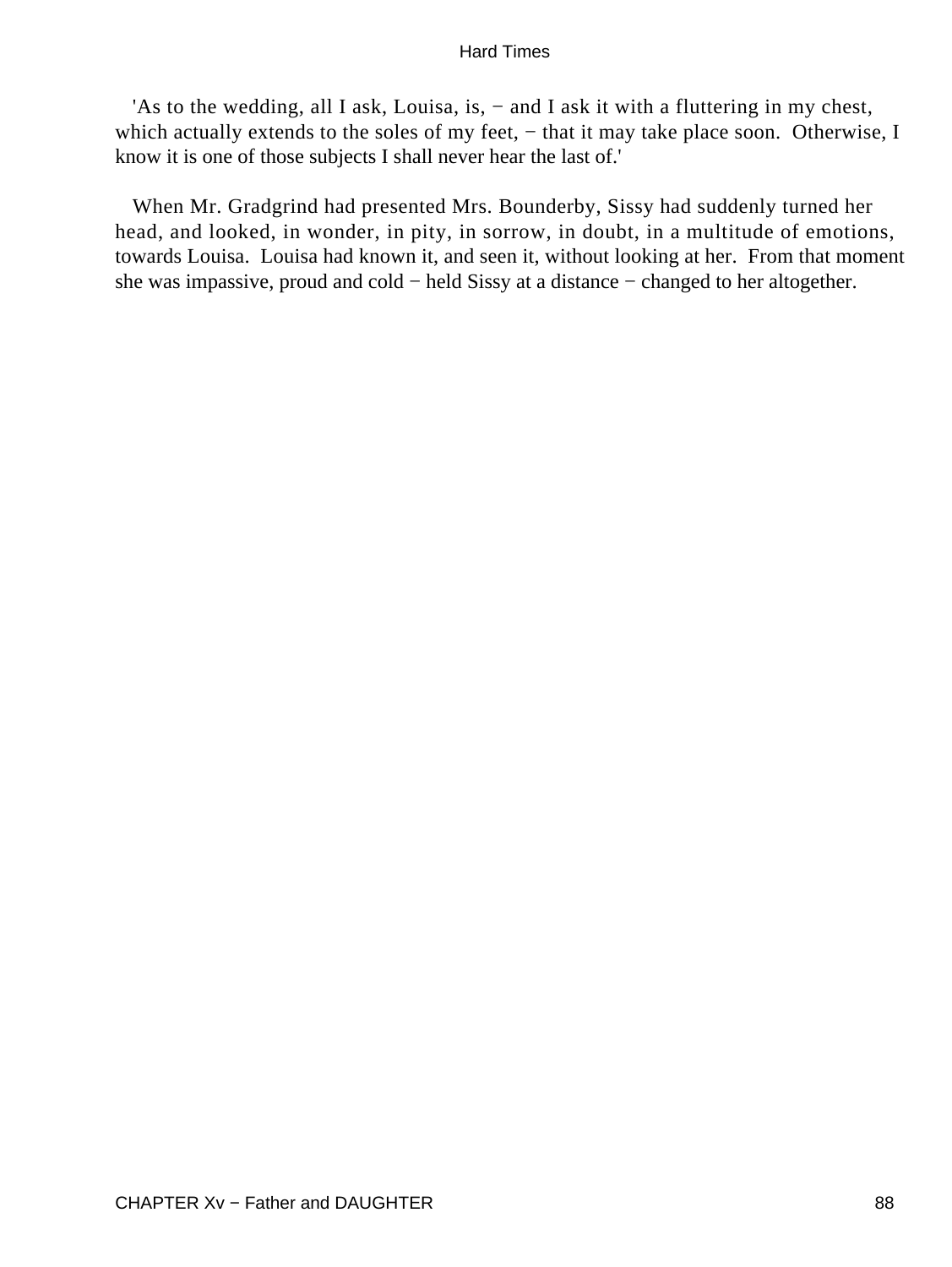# **CHAPTER Xvi – Husband and WIFE**

*M*R. BOUNDERBY'S first disquietude on hearing of his happiness, was occasioned by the necessity of imparting it to Mrs. Sparsit. He could not make up his mind how to do that, or what the consequences of the step might be. Whether she would instantly depart, bag and baggage, to Lady Scadgers, or would positively refuse to budge from the premises; whether she would be plaintive or abusive, tearful or tearing; whether she would break her heart, or break the looking− glass; Mr. Bounderby could not all foresee. However, as it must be done, he had no choice but to do it; so, after attempting several letters, and failing in them all, he resolved to do it by word of mouth.

 On his way home, on the evening he set aside for this momentous purpose, he took the precaution of stepping into a chemist's shop and buying a bottle of the very strongest smelling–salts. 'By George!' said Mr. Bounderby, 'if she takes it in the fainting way, I'll have the skin off her nose, at all events!' But, in spite of being thus forearmed, he entered his own house with anything but a courageous air; and appeared before the object of his misgivings, like a dog who was conscious of coming direct from the pantry.

'Good evening, Mr. Bounderby!'

 'Good evening, ma'am, good evening.' He drew up his chair, and Mrs. Sparsit drew back hers, as who should say, 'Your fireside, sir. I freely admit it. It is for you to occupy it all, if you think proper.'

'Don't go to the North Pole, ma'am!' said Mr. Bounderby.

'Thank you, sir,' said Mrs. Sparsit, and returned, though short of her former position.

 Mr. Bounderby sat looking at her, as, with the points of a stiff, sharp pair of scissors, she picked out holes for some inscrutable ornamental purpose, in a piece of cambric. An operation which, taken in connexion with the bushy eyebrows and the Roman nose, suggested with some liveliness the idea of a hawk engaged upon the eyes of a tough little bird. She was so steadfastly occupied, that many minutes elapsed before she looked up from her work; when she did so Mr. Bounderby bespoke her attention with a hitch of his head.

 'Mrs. Sparsit, ma'am,' said Mr. Bounderby, putting his hands in his pockets, and assuring himself with his right hand that the cork of the little bottle was ready for use, 'I have no occasion to say to you, that you are not only a lady born and bred, but a devilish sensible woman.'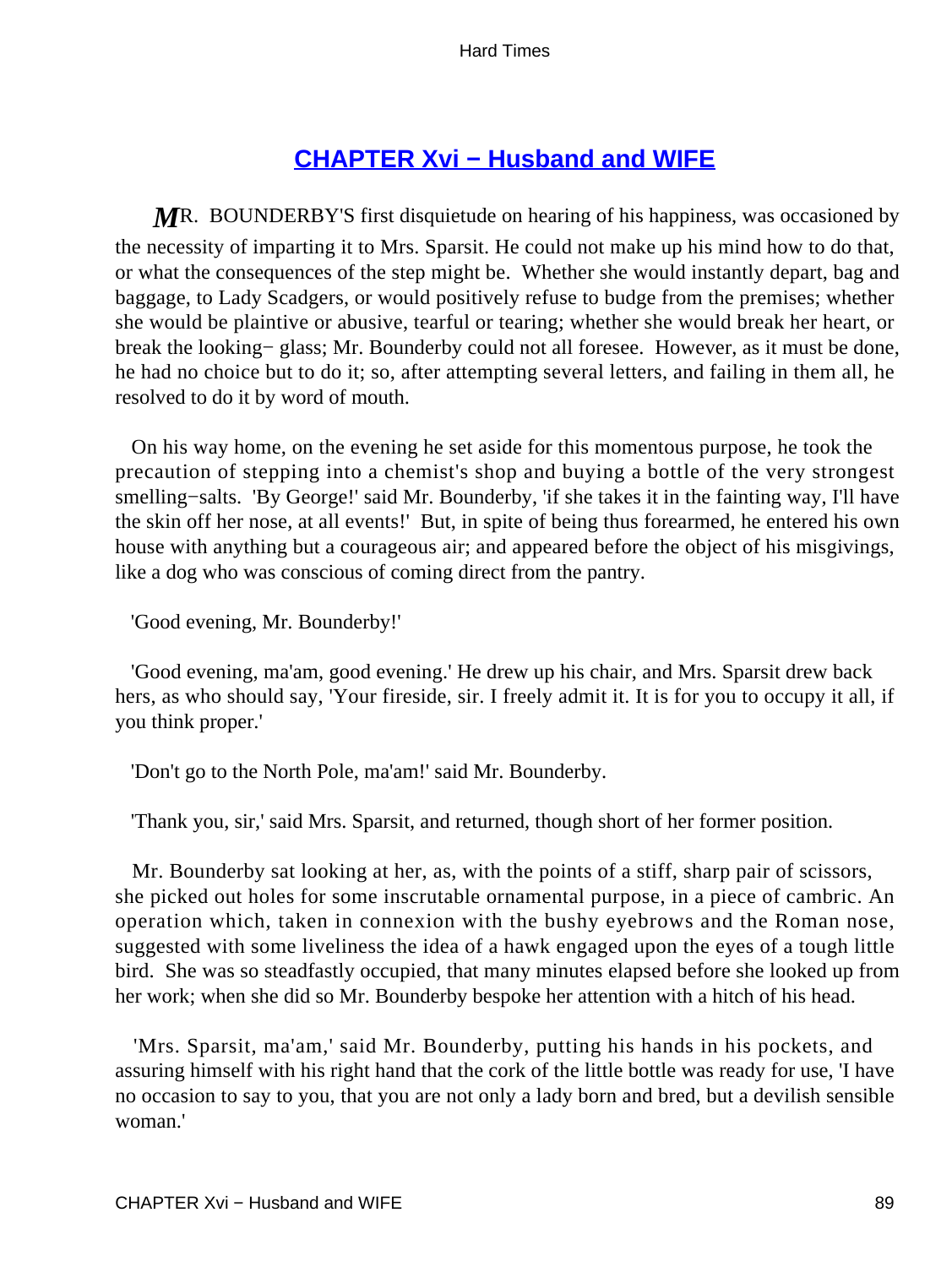'Sir,' returned the lady, 'this is indeed not the first time that you have honoured me with similar expressions of your good opinion.'

'Mrs. Sparsit, ma'am,' said Mr. Bounderby, 'I am going to astonish you.'

 'Yes, sir?' returned Mrs. Sparsit, interrogatively, and in the most tranquil manner possible. She generally wore mittens, and she now laid down her work, and smoothed those mittens.

'I am going, ma'am,' said Bounderby, 'to marry Tom Gradgrind's daughter.'

 'Yes, sir,' returned Mrs. Sparsit. 'I hope you may be happy, Mr. Bounderby. Oh, indeed I hope you may be happy, sir!' And she said it with such great condescension as well as with such great compassion for him, that Bounderby, – far more disconcerted than if she had thrown her workbox at the mirror, or swooned on the hearthrug, − corked up the smelling−salts tight in his pocket, and thought, 'Now confound this woman, who could have even guessed that she would take it in this way!'

 'I wish with all my heart, sir,' said Mrs. Sparsit, in a highly superior manner; somehow she seemed, in a moment, to have established a right to pity him ever afterwards; 'that you may be in all respects very happy.'

 'Well, ma'am,' returned Bounderby, with some resentment in his tone: which was clearly lowered, though in spite of himself, 'I am obliged to you. I hope I shall be.'

 'Do you, sir!' said Mrs. Sparsit, with great affability. 'But naturally you do; of course you do.'

 A very awkward pause on Mr. Bounderby's part, succeeded. Mrs. Sparsit sedately resumed her work and occasionally gave a small cough, which sounded like the cough of conscious strength and forbearance.

 'Well, ma'am,' resumed Bounderby, 'under these circumstances, I imagine it would not be agreeable to a character like yours to remain here, though you would be very welcome here.'

 'Oh, dear no, sir, I could on no account think of that!' Mrs. Sparsit shook her head, still in her highly superior manner, and a little changed the small cough − coughing now, as if the spirit of prophecy rose within her, but had better be coughed down.

 'However, ma'am,' said Bounderby, 'there are apartments at the Bank, where a born and bred lady, as keeper of the place, would be rather a catch than otherwise; and if the same terms − '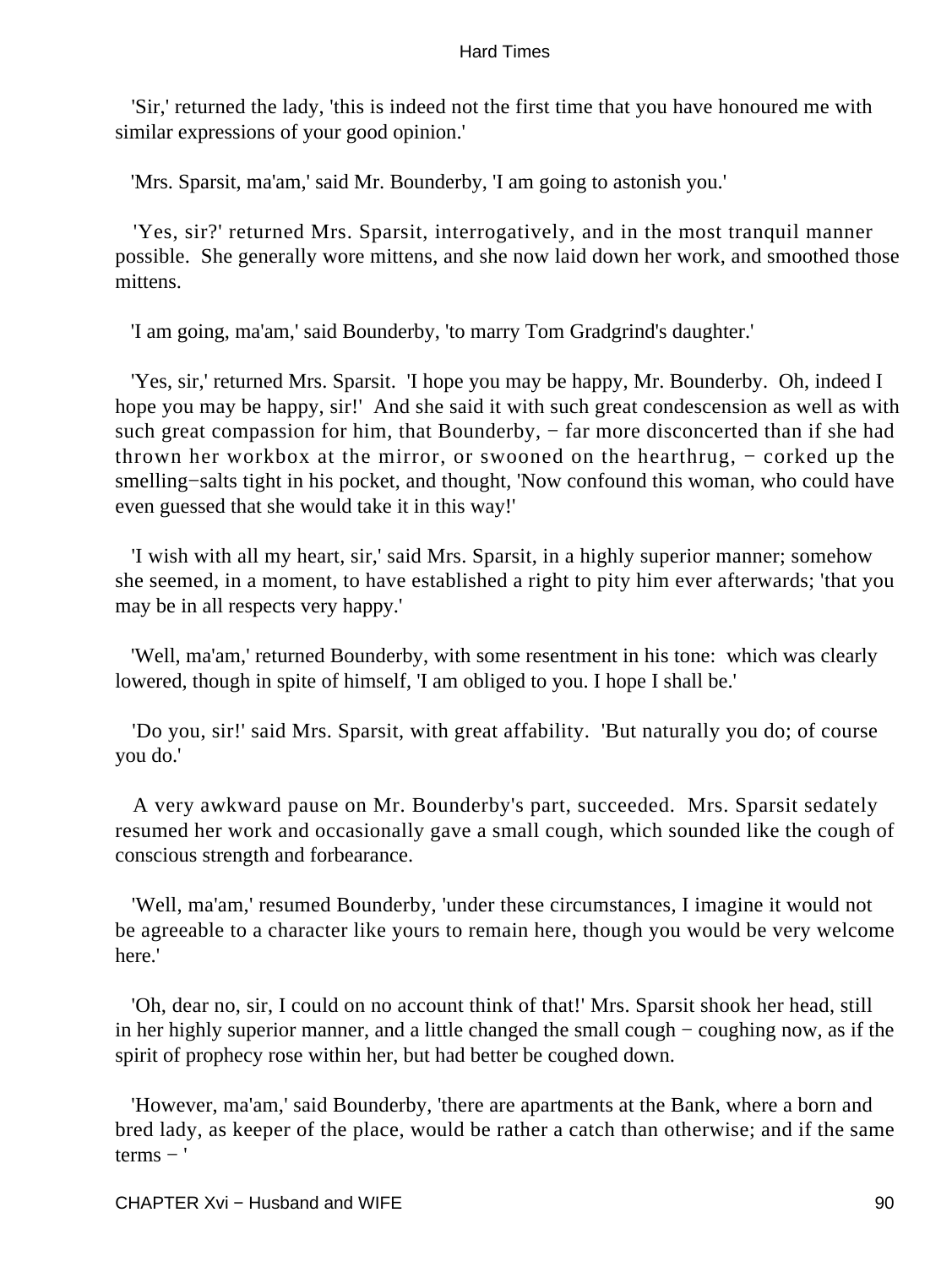'I beg your pardon, sir. You were so good as to promise that you would always substitute the phrase, annual compliment.'

 'Well, ma'am, annual compliment. If the same annual compliment would be acceptable there, why, I see nothing to part us, unless you do.'

 'Sir,' returned Mrs. Sparsit. 'The proposal is like yourself, and if the position I shall assume at the Bank is one that I could occupy without descending lower in the social scale − '

 'Why, of course it is,' said Bounderby. 'If it was not, ma'am, you don't suppose that I should offer it to a lady who has moved in the society you have moved in. Not that I care for such society, you know! But you do.'

'Mr. Bounderby, you are very considerate.'

 'You'll have your own private apartments, and you'll have your coals and your candles, and all the rest of it, and you'll have your maid to attend upon you, and you'll have your light porter to protect you, and you'll be what I take the liberty of considering precious comfortable,' said Bounderby.

 'Sir,' rejoined Mrs. Sparsit, 'say no more. In yielding up my trust here, I shall not be freed from the necessity of eating the bread of dependence:' she might have said the sweetbread, for that delicate article in a savoury brown sauce was her favourite supper: 'and I would rather receive it from your hand, than from any other. Therefore, sir, I accept your offer gratefully, and with many sincere acknowledgments for past favours. And I hope, sir,' said Mrs. Sparsit, concluding in an impressively compassionate manner, 'I fondly hope that Miss Gradgrind may be all you desire, and deserve!'

 Nothing moved Mrs. Sparsit from that position any more. It was in vain for Bounderby to bluster or to assert himself in any of his explosive ways; Mrs. Sparsit was resolved to have compassion on him, as a Victim. She was polite, obliging, cheerful, hopeful; but, the more polite, the more obliging, the more cheerful, the more hopeful, the more exemplary altogether, she; the forlorner Sacrifice and Victim, he. She had that tenderness for his melancholy fate, that his great red countenance used to break out into cold perspirations when she looked at him.

 Meanwhile the marriage was appointed to be solemnized in eight weeks' time, and Mr. Bounderby went every evening to Stone Lodge as an accepted wooer. Love was made on these occasions in the form of bracelets; and, on all occasions during the period of betrothal, took a manufacturing aspect. Dresses were made, jewellery was made, cakes and gloves were made, settlements were made, and an extensive assortment of Facts did appropriate honour to the contract. The business was all Fact, from first to last. The Hours did not go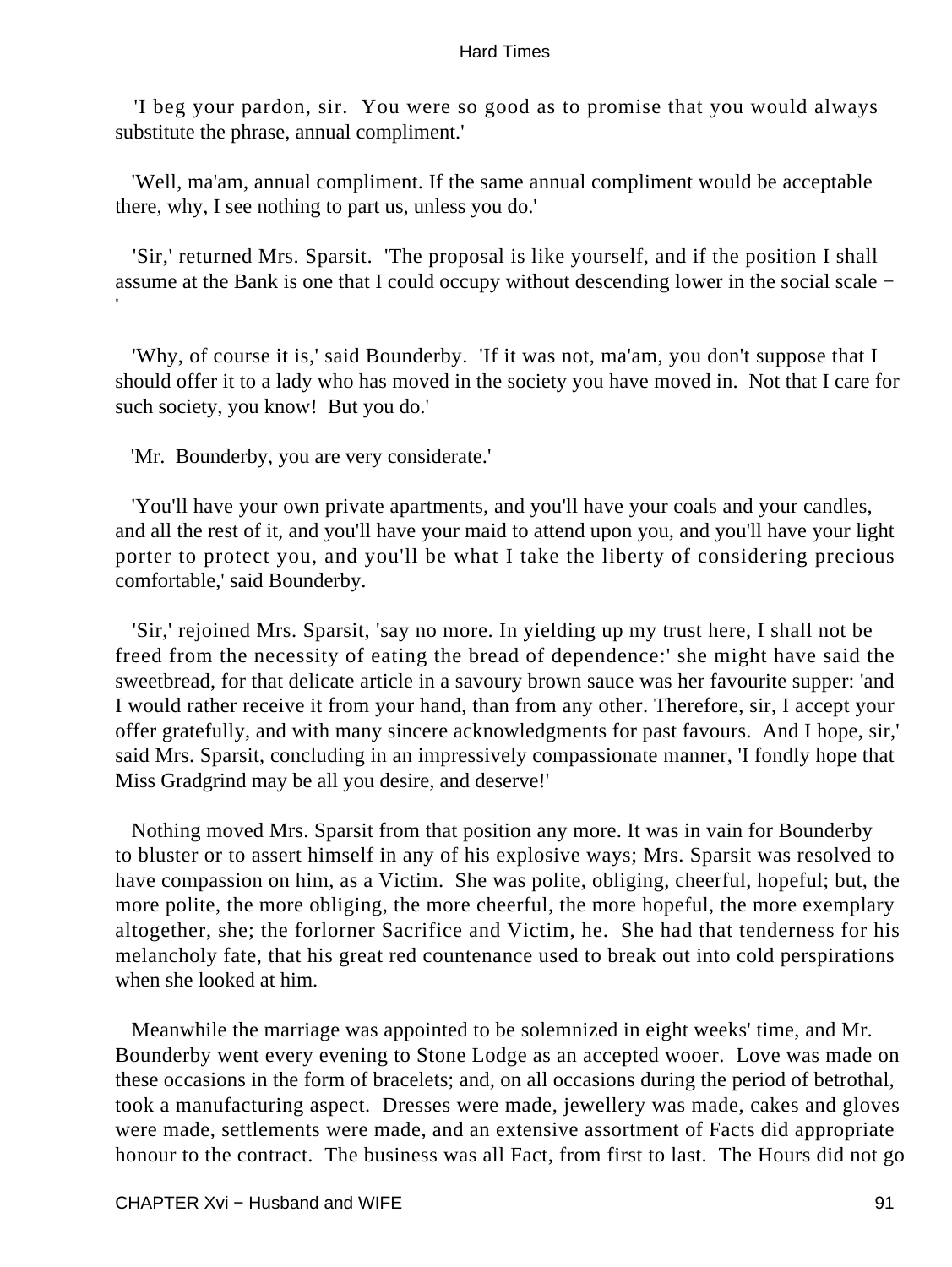through any of those rosy performances, which foolish poets have ascribed to them at such times; neither did the clocks go any faster, or any slower, than at other seasons. The deadly statistical recorder in the Gradgrind observatory knocked every second on the head as it was born, and buried it with his accustomed regularity.

 So the day came, as all other days come to people who will only stick to reason; and when it came, there were married in the church of the florid wooden legs – that popular order of architecture − Josiah Bounderby Esquire of Coketown, to Louisa eldest daughter of Thomas Gradgrind Esquire of Stone Lodge, M.P. for that borough. And when they were united in holy matrimony, they went home to breakfast at Stone Lodge aforesaid.

 There was an improving party assembled on the auspicious occasion, who knew what everything they had to eat and drink was made of, and how it was imported or exported, and in what quantities, and in what bottoms, whether native or foreign, and all about it. The bridesmaids, down to little Jane Gradgrind, were, in an intellectual point of view, fit helpmates for the calculating boy; and there was no nonsense about any of the company.

After breakfast, the bridegroom addressed them in the following terms:

 'Ladies and gentlemen, I am Josiah Bounderby of Coketown. Since you have done my wife and myself the honour of drinking our healths and happiness, I suppose I must acknowledge the same; though, as you all know me, and know what I am, and what my extraction was, you won't expect a speech from a man who, when he sees a Post, says «that's a Post,» and when he sees a Pump, says «that's a Pump,» and is not to be got to call a Post a Pump, or a Pump a Post, or either of them a Toothpick. If you want a speech this morning, my friend and father−in−law, Tom Gradgrind, is a Member of Parliament, and you know where to get it. I am not your man. However, if I feel a little independent when I look around this table to−day, and reflect how little I thought of marrying Tom Gradgrind's daughter when I was a ragged street−boy, who never washed his face unless it was at a pump, and that not oftener than once a fortnight, I hope I may be excused. So, I hope you like my feeling independent; if you don't, I can't help it. I do feel independent. Now I have mentioned, and you have mentioned, that I am this day married to Tom Gradgrind's daughter. I am very glad to be so. It has long been my wish to be so. I have watched her bringing−up, and I believe she is worthy of me. At the same time − not to deceive you − I believe I am worthy of her. So, I thank you, on both our parts, for the good−will you have shown towards us; and the best wish I can give the unmarried part of the present company, is this: I hope every bachelor may find as good a wife as I have found. And I hope every spinster may find as good a husband as my wife has found.'

 Shortly after which oration, as they were going on a nuptial trip to Lyons, in order that Mr. Bounderby might take the opportunity of seeing how the Hands got on in those parts, and whether they, too, required to be fed with gold spoons; the happy pair departed for the railroad. The bride, in passing down−stairs, dressed for her journey, found Tom waiting for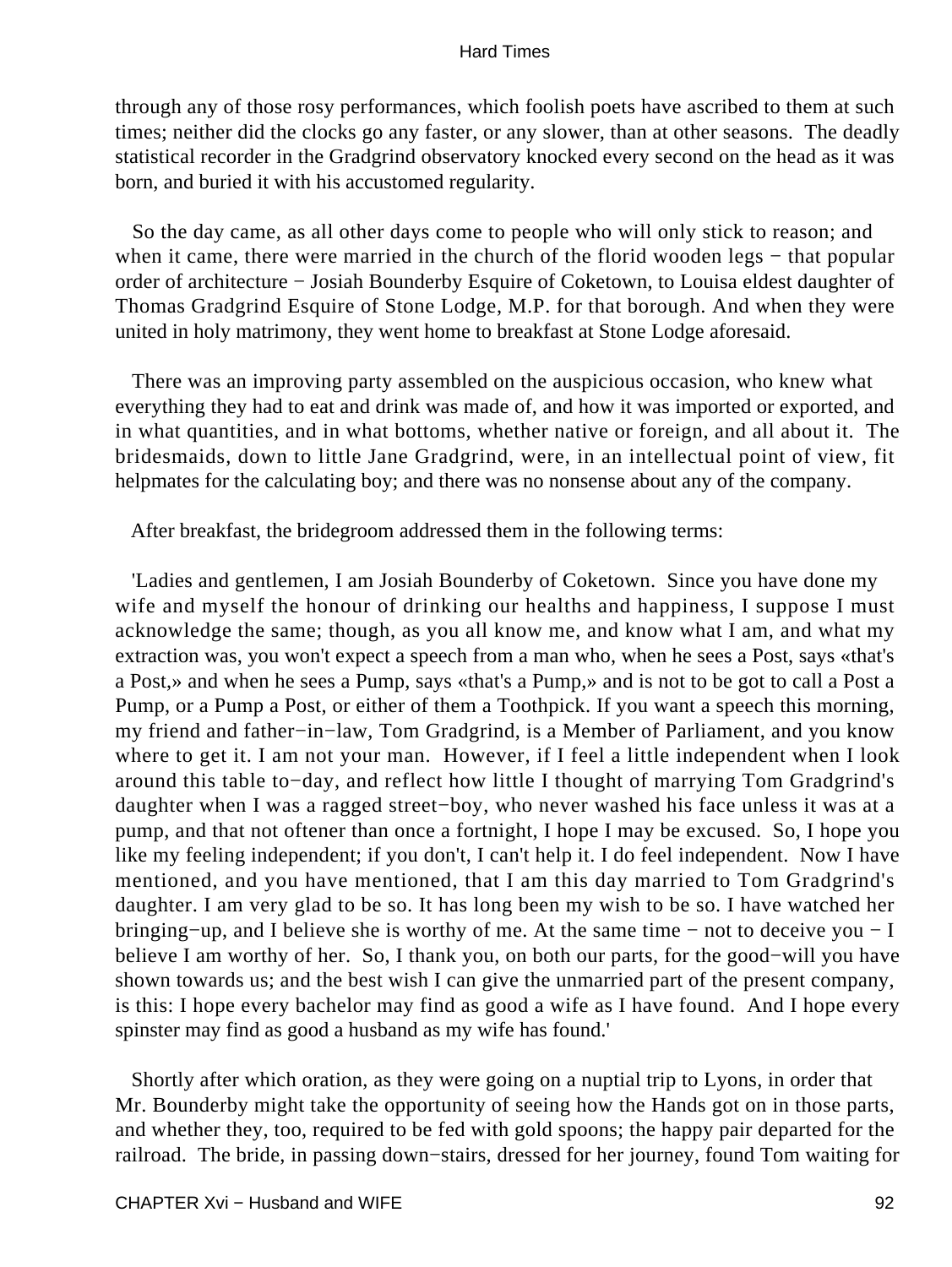her − flushed, either with his feelings, or the vinous part of the breakfast.

'What a game girl you are, to be such a first−rate sister, Loo!' whispered Tom.

 She clung to him as she should have clung to some far better nature that day, and was a little shaken in her reserved composure for the first time.

 'Old Bounderby's quite ready,' said Tom. 'Time's up. Good−bye! I shall be on the look−out for you, when you come back. I say, my dear Loo! AN'T it uncommonly jolly now!'

END **Of the first book**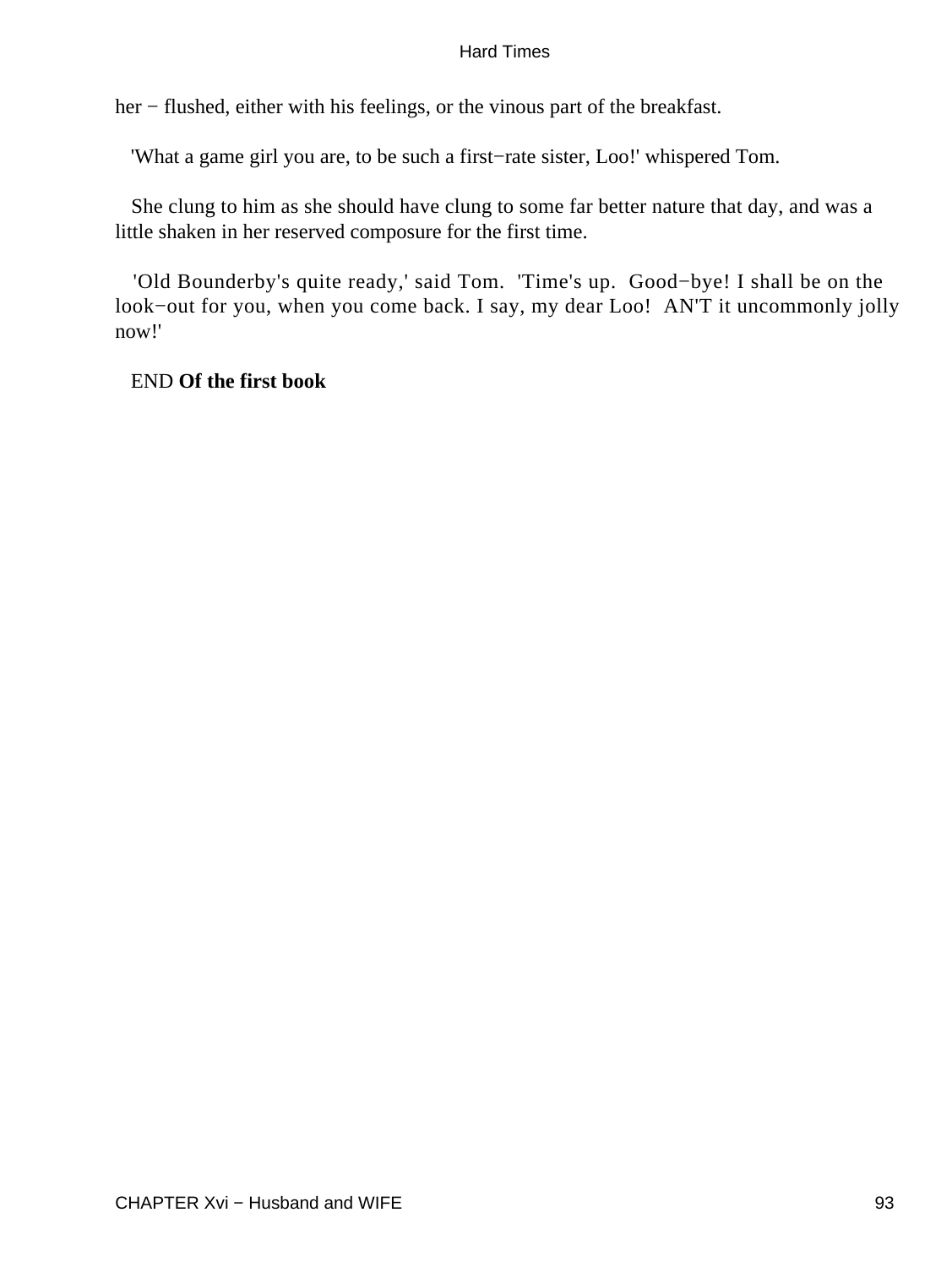# **[BOOK The second − REAPING](#page-250-0)**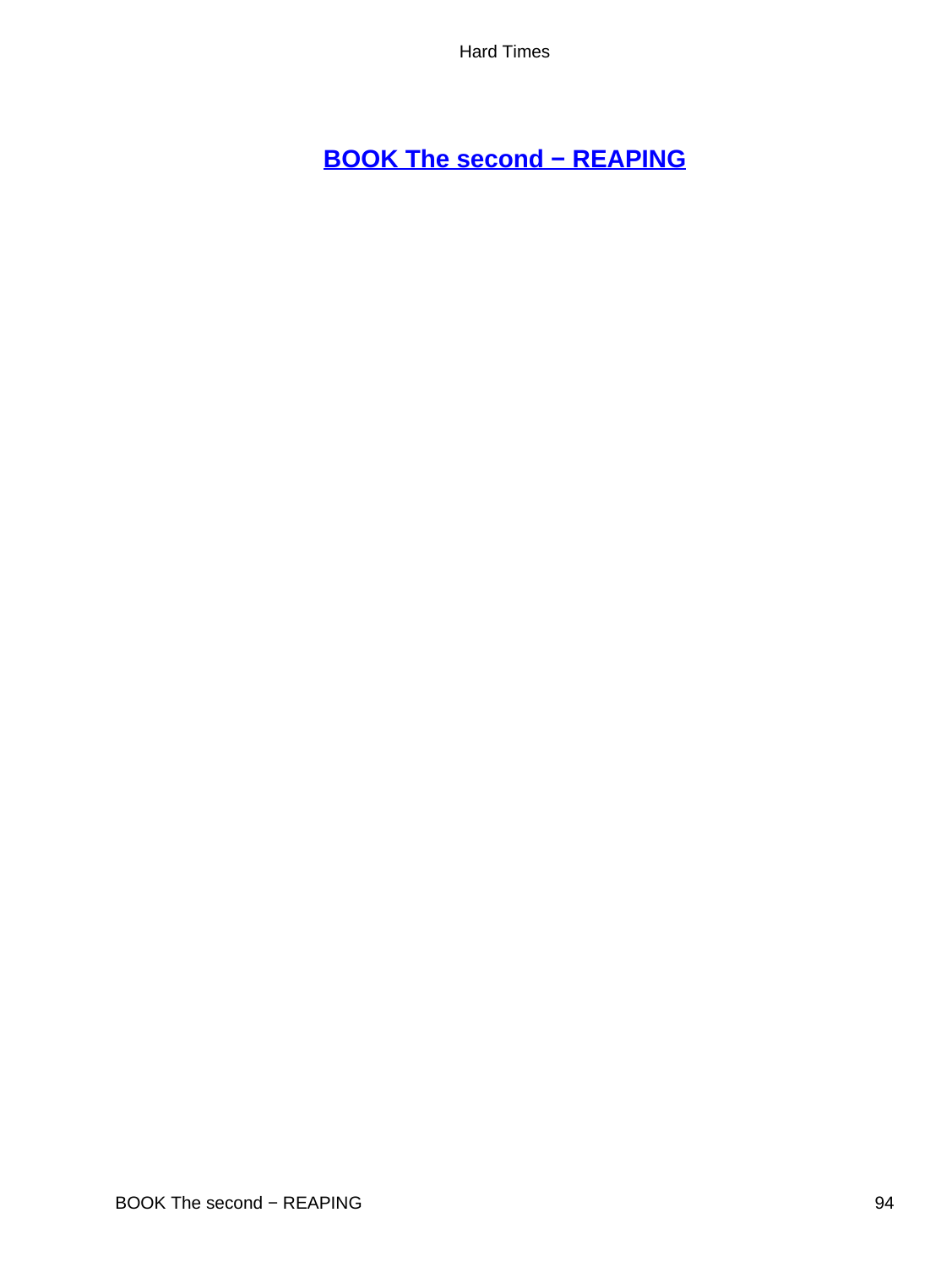# **[CHAPTER I − EFFECTS In the BANK](#page-250-0)**

*A* **Sunny** midsummer day. There was such a thing sometimes, even in Coketown.

 Seen from a distance in such weather, Coketown lay shrouded in a haze of its own, which appeared impervious to the sun's rays. You only knew the town was there, because you knew there could have been no such sulky blotch upon the prospect without a town. A blur of soot and smoke, now confusedly tending this way, now that way, now aspiring to the vault of Heaven, now murkily creeping along the earth, as the wind rose and fell, or changed its quarter: a dense formless jumble, with sheets of cross light in it, that showed nothing but masses of darkness: – Coketown in the distance was suggestive of itself, though not a brick of it could be seen.

 The wonder was, it was there at all. It had been ruined so often, that it was amazing how it had borne so many shocks. Surely there never was such fragile china−ware as that of which the millers of Coketown were made. Handle them never so lightly, and they fell to pieces with such ease that you might suspect them of having been flawed before. They were ruined, when they were required to send labouring children to school; they were ruined when inspectors were appointed to look into their works; they were ruined, when such inspectors considered it doubtful whether they were quite justified in chopping people up with their machinery; they were utterly undone, when it was hinted that perhaps they need not always make quite so much smoke. Besides Mr. Bounderby's gold spoon which was generally received in Coketown, another prevalent fiction was very popular there. It took the form of a threat. Whenever a Coketowner felt he was ill−used − that is to say, whenever he was not left entirely alone, and it was proposed to hold him accountable for the consequences of any of his acts − he was sure to come out with the awful menace, that he would 'sooner pitch his property into the Atlantic.' This had terrified the Home Secretary within an inch of his life, on several occasions.

 However, the Coketowners were so patriotic after all, that they never had pitched their property into the Atlantic yet, but, on the contrary, had been kind enough to take mighty good care of it. So there it was, in the haze yonder; and it increased and multiplied.

 The streets were hot and dusty on the summer day, and the sun was so bright that it even shone through the heavy vapour drooping over Coketown, and could not be looked at steadily. Stokers emerged from low underground doorways into factory yards, and sat on steps, and posts, and palings, wiping their swarthy visages, and contemplating coals. The whole town seemed to be frying in oil. There was a stifling smell of hot oil everywhere. The steam− engines shone with it, the dresses of the Hands were soiled with it, the mills throughout their many stories oozed and trickled it. The atmosphere of those Fairy palaces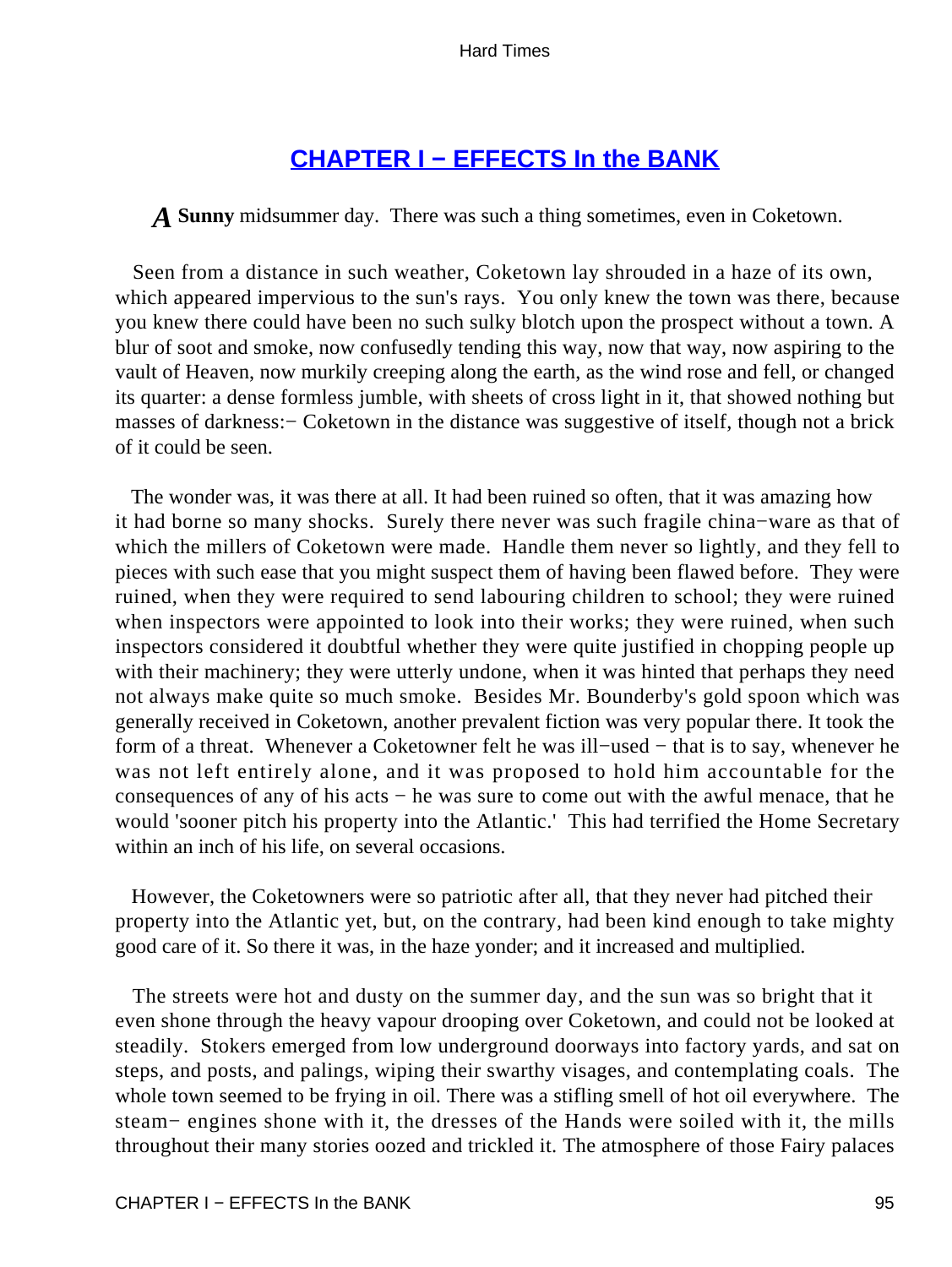was like the breath of the simoom: and their inhabitants, wasting with heat, toiled languidly in the desert. But no temperature made the melancholy mad elephants more mad or more sane. Their wearisome heads went up and down at the same rate, in hot weather and cold, wet weather and dry, fair weather and foul. The measured motion of their shadows on the walls, was the substitute Coketown had to show for the shadows of rustling woods; while, for the summer hum of insects, it could offer, all the year round, from the dawn of Monday to the night of Saturday, the whirr of shafts and wheels.

 Drowsily they whirred all through this sunny day, making the passenger more sleepy and more hot as he passed the humming walls of the mills. Sun−blinds, and sprinklings of water, a little cooled the main streets and the shops; but the mills, and the courts and alleys, baked at a fierce heat. Down upon the river that was black and thick with dye, some Coketown boys who were at large − a rare sight there − rowed a crazy boat, which made a spumous track upon the water as it jogged along, while every dip of an oar stirred up vile smells. But the sun itself, however beneficent, generally, was less kind to Coketown than hard frost, and rarely looked intently into any of its closer regions without engendering more death than life. So does the eye of Heaven itself become an evil eye, when incapable or sordid hands are interposed between it and the things it looks upon to bless.

 Mrs. Sparsit sat in her afternoon apartment at the Bank, on the shadier side of the frying street. Office−hours were over: and at that period of the day, in warm weather, she usually embellished with her genteel presence, a managerial board−room over the public office. Her own private sitting−room was a story higher, at the window of which post of observation she was ready, every morning, to greet Mr. Bounderby, as he came across the road, with the sympathizing recognition appropriate to a Victim. He had been married now a year; and Mrs. Sparsit had never released him from her determined pity a moment.

 The Bank offered no violence to the wholesome monotony of the town. It was another red brick house, with black outside shutters, green inside blinds, a black street−door up two white steps, a brazen door−plate, and a brazen door−handle full stop. It was a size larger than Mr. Bounderby's house, as other houses were from a size to half−a−dozen sizes smaller; in all other particulars, it was strictly according to pattern.

 Mrs. Sparsit was conscious that by coming in the evening−tide among the desks and writing implements, she shed a feminine, not to say also aristocratic, grace upon the office. Seated, with her needlework or netting apparatus, at the window, she had a self− laudatory sense of correcting, by her ladylike deportment, the rude business aspect of the place. With this impression of her interesting character upon her, Mrs. Sparsit considered herself, in some sort, the Bank Fairy. The townspeople who, in their passing and repassing, saw her there, regarded her as the Bank Dragon keeping watch over the treasures of the mine.

 What those treasures were, Mrs. Sparsit knew as little as they did. Gold and silver coin, precious paper, secrets that if divulged would bring vague destruction upon vague persons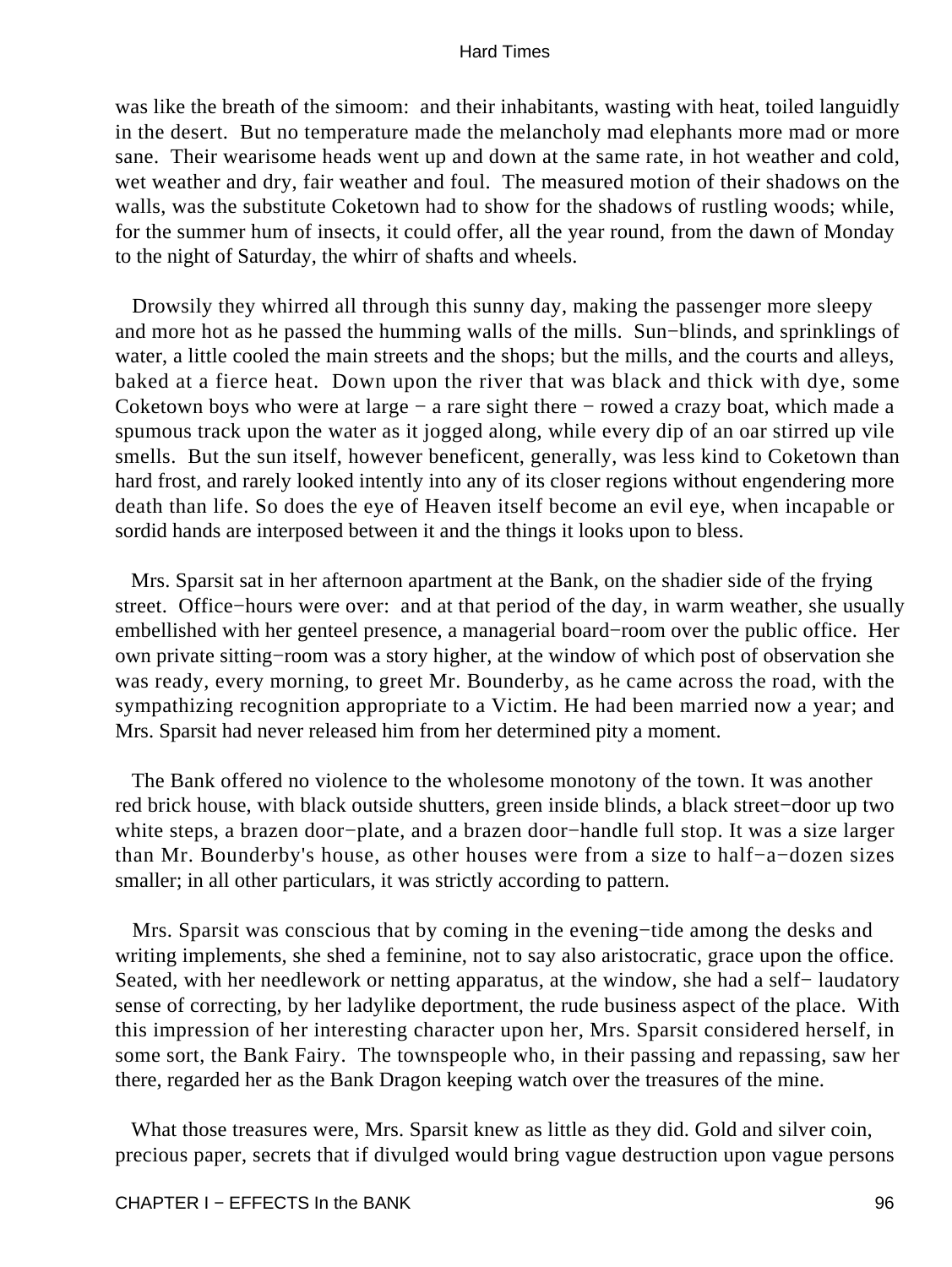(generally, however, people whom she disliked), were the chief items in her ideal catalogue thereof. For the rest, she knew that after office− hours, she reigned supreme over all the office furniture, and over a locked−up iron room with three locks, against the door of which strong chamber the light porter laid his head every night, on a truckle bed, that disappeared at cockcrow. Further, she was lady paramount over certain vaults in the basement, sharply spiked off from communication with the predatory world; and over the relics of the current day's work, consisting of blots of ink, worn−out pens, fragments of wafers, and scraps of paper torn so small, that nothing interesting could ever be deciphered on them when Mrs. Sparsit tried. Lastly, she was guardian over a little armoury of cutlasses and carbines, arrayed in vengeful order above one of the official chimney−pieces; and over that respectable tradition never to be separated from a place of business claiming to be wealthy − a row of fire−buckets − vessels calculated to be of no physical utility on any occasion, but observed to exercise a fine moral influence, almost equal to bullion, on most beholders.

 A deaf serving−woman and the light porter completed Mrs. Sparsit's empire. The deaf serving−woman was rumoured to be wealthy; and a saying had for years gone about among the lower orders of Coketown, that she would be murdered some night when the Bank was shut, for the sake of her money. It was generally considered, indeed, that she had been due some time, and ought to have fallen long ago; but she had kept her life, and her situation, with an ill−conditioned tenacity that occasioned much offence and disappointment.

 Mrs. Sparsit's tea was just set for her on a pert little table, with its tripod of legs in an attitude, which she insinuated after office−hours, into the company of the stern, leathern−topped, long board−table that bestrode the middle of the room. The light porter placed the tea−tray on it, knuckling his forehead as a form of homage.

'Thank you, Bitzer,' said Mrs. Sparsit.

 'Thank you, ma'am,' returned the light porter. He was a very light porter indeed; as light as in the days when he blinkingly defined a horse, for girl number twenty.

'All is shut up, Bitzer?' said Mrs. Sparsit.

'All is shut up, ma'am.'

'And what,' said Mrs. Sparsit, pouring out her tea, 'is the news of the day? Anything?'

 'Well, ma'am, I can't say that I have heard anything particular. Our people are a bad lot, ma'am; but that is no news, unfortunately.'

'What are the restless wretches doing now?' asked Mrs. Sparsit.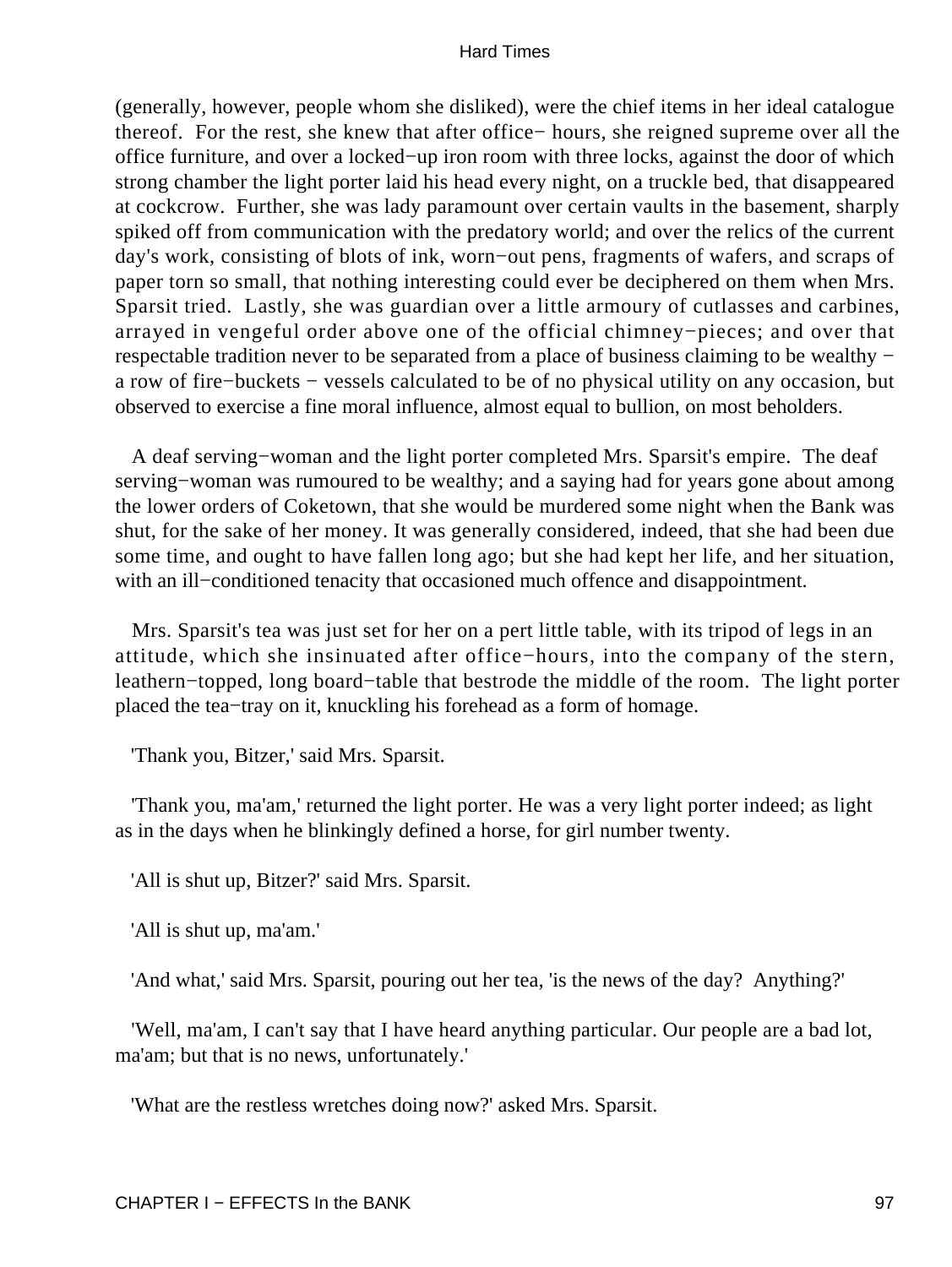'Merely going on in the old way, ma'am. Uniting, and leaguing, and engaging to stand by one another.'

 'It is much to be regretted,' said Mrs. Sparsit, making her nose more Roman and her eyebrows more Coriolanian in the strength of her severity, 'that the united masters allow of any such class− combinations.'

'Yes, ma'am,' said Bitzer.

 'Being united themselves, they ought one and all to set their faces against employing any man who is united with any other man,' said Mrs. Sparsit.

'They have done that, ma'am,' returned Bitzer; 'but it rather fell through, ma'am.'

 'I do not pretend to understand these things,' said Mrs. Sparsit, with dignity, 'my lot having been signally cast in a widely different sphere; and Mr. Sparsit, as a Powler, being also quite out of the pale of any such dissensions. I only know that these people must be conquered, and that it's high time it was done, once for all.'

 'Yes, ma'am,' returned Bitzer, with a demonstration of great respect for Mrs. Sparsit's oracular authority. 'You couldn't put it clearer, I am sure, ma'am.'

 As this was his usual hour for having a little confidential chat with Mrs. Sparsit, and as he had already caught her eye and seen that she was going to ask him something, he made a pretence of arranging the rulers, inkstands, and so forth, while that lady went on with her tea, glancing through the open window, down into the street.

'Has it been a busy day, Bitzer?' asked Mrs. Sparsit.

 'Not a very busy day, my lady. About an average day.' He now and then slided into my lady, instead of ma'am, as an involuntary acknowledgment of Mrs. Sparsit's personal dignity and claims to reverence.

 'The clerks,' said Mrs. Sparsit, carefully brushing an imperceptible crumb of bread and butter from her left−hand mitten, 'are trustworthy, punctual, and industrious, of course?'

'Yes, ma'am, pretty fair, ma'am. With the usual exception.'

 He held the respectable office of general spy and informer in the establishment, for which volunteer service he received a present at Christmas, over and above his weekly wage. He had grown into an extremely clear−headed, cautious, prudent young man, who was safe to rise in the world. His mind was so exactly regulated, that he had no affections or passions. All his proceedings were the result of the nicest and coldest calculation; and it was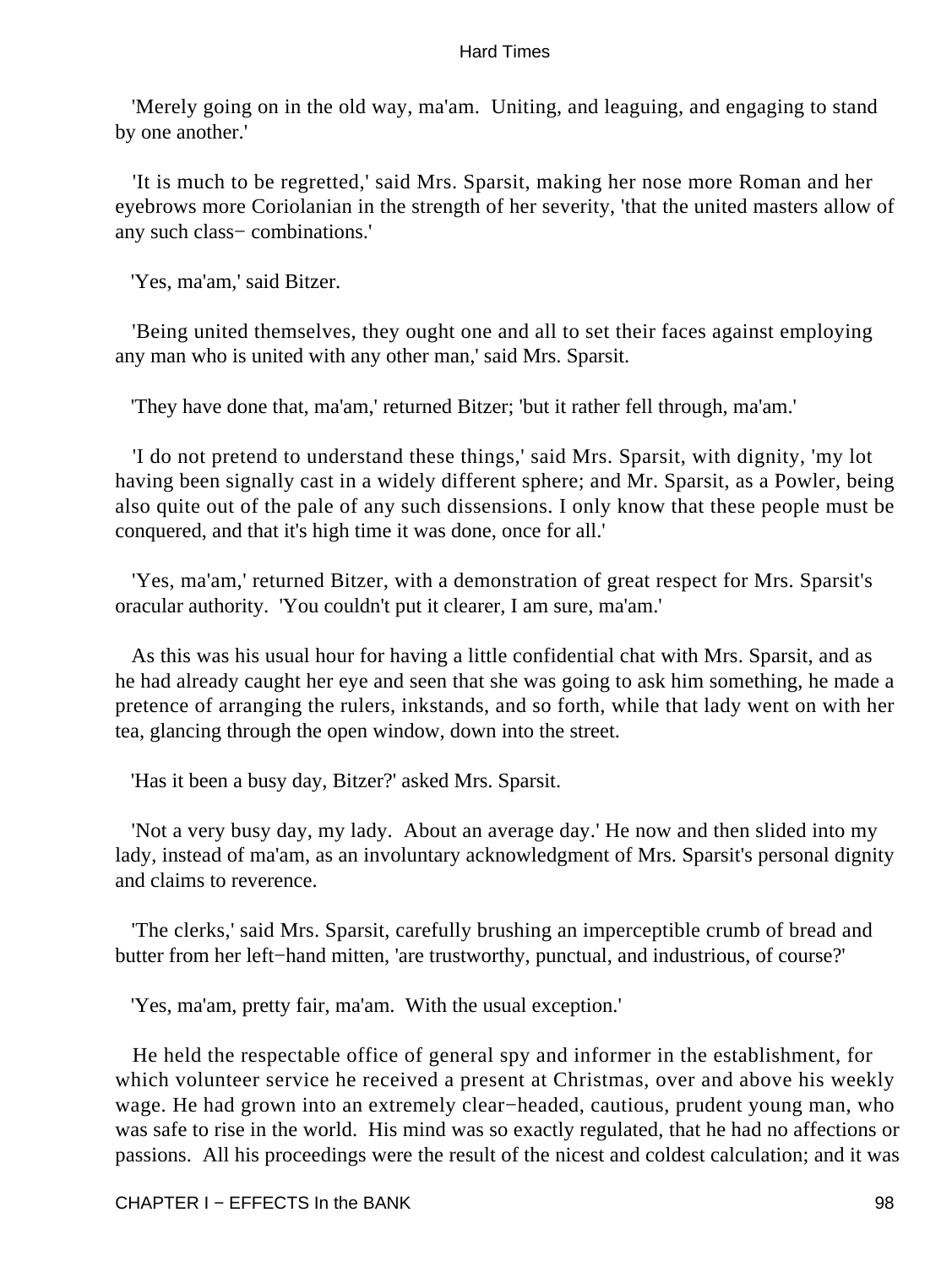not without cause that Mrs. Sparsit habitually observed of him, that he was a young man of the steadiest principle she had ever known. Having satisfied himself, on his father's death, that his mother had a right of settlement in Coketown, this excellent young economist had asserted that right for her with such a steadfast adherence to the principle of the case, that she had been shut up in the workhouse ever since. It must be admitted that he allowed her half a pound of tea a year, which was weak in him: first, because all gifts have an inevitable tendency to pauperise the recipient, and secondly, because his only reasonable transaction in that commodity would have been to buy it for as little as he could possibly give, and sell it for as much as he could possibly get; it having been clearly ascertained by philosophers that in this is comprised the whole duty of man − not a part of man's duty, but the whole.

'Pretty fair, ma'am. With the usual exception, ma'am,' repeated Bitzer.

'Ah − h!' said Mrs. Sparsit, shaking her head over her tea−cup, and taking a long gulp.

 'Mr. Thomas, ma'am, I doubt Mr. Thomas very much, ma'am, I don't like his ways at all.'

 'Bitzer,' said Mrs. Sparsit, in a very impressive manner, 'do you recollect my having said anything to you respecting names?'

 'I beg your pardon, ma'am. It's quite true that you did object to names being used, and they're always best avoided.'

 'Please to remember that I have a charge here,' said Mrs. Sparsit, with her air of state. 'I hold a trust here, Bitzer, under Mr. Bounderby. However improbable both Mr. Bounderby and myself might have deemed it years ago, that he would ever become my patron, making me an annual compliment, I cannot but regard him in that light. From Mr. Bounderby I have received every acknowledgment of my social station, and every recognition of my family descent, that I could possibly expect. More, far more. Therefore, to my patron I will be scrupulously true. And I do not consider, I will not consider, I cannot consider,' said Mrs. Sparsit, with a most extensive stock on hand of honour and morality, 'that I should be scrupulously true, if I allowed names to be mentioned under this roof, that are unfortunately − most unfortunately − no doubt of that − connected with his.'

Bitzer knuckled his forehead again, and again begged pardon.

 'No, Bitzer,' continued Mrs. Sparsit, 'say an individual, and I will hear you; say Mr. Thomas, and you must excuse me.'

'With the usual exception, ma'am,' said Bitzer, trying back, 'of an individual.'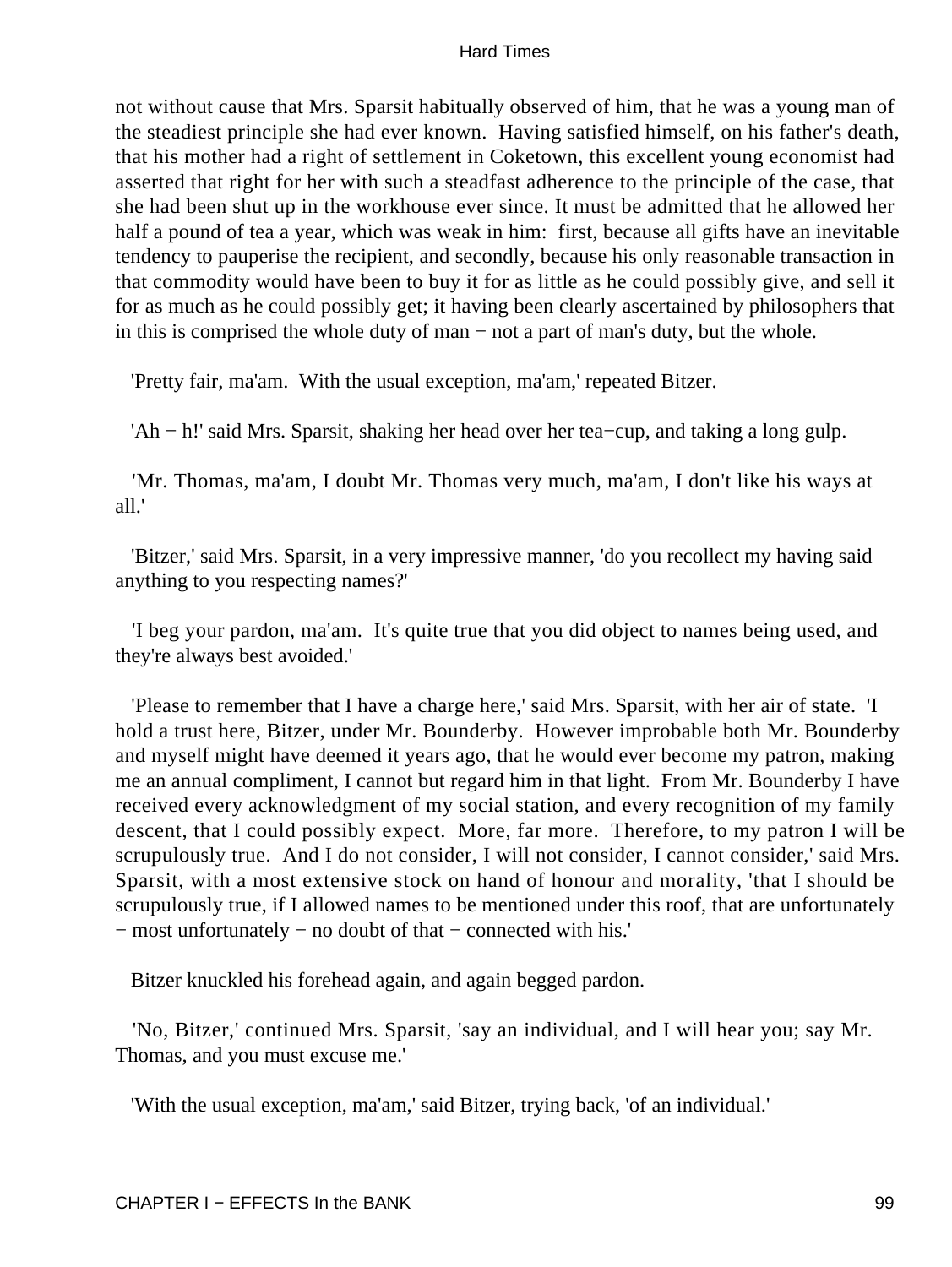'Ah − h!' Mrs. Sparsit repeated the ejaculation, the shake of the head over her tea−cup, and the long gulp, as taking up the conversation again at the point where it had been interrupted.

 'An individual, ma'am,' said Bitzer, 'has never been what he ought to have been, since he first came into the place. He is a dissipated, extravagant idler. He is not worth his salt, ma'am. He wouldn't get it either, if he hadn't a friend and relation at court, ma'am!'

'Ah − h!' said Mrs. Sparsit, with another melancholy shake of her head.

 'I only hope, ma'am,' pursued Bitzer, 'that his friend and relation may not supply him with the means of carrying on. Otherwise, ma'am, we know out of whose pocket that money comes.'

'Ah − h!' sighed Mrs. Sparsit again, with another melancholy shake of her head.

 'He is to be pitied, ma'am. The last party I have alluded to, is to be pitied, ma'am,' said Bitzer.

'Yes, Bitzer,' said Mrs. Sparsit. 'I have always pitied the delusion, always.'

 'As to an individual, ma'am,' said Bitzer, dropping his voice and drawing nearer, 'he is as improvident as any of the people in this town. And you know what their improvidence is, ma'am. No one could wish to know it better than a lady of your eminence does.'

'They would do well,' returned Mrs. Sparsit, 'to take example by you, Bitzer.'

 'Thank you, ma'am. But, since you do refer to me, now look at me, ma'am. I have put by a little, ma'am, already. That gratuity which I receive at Christmas, ma'am: I never touch it. I don't even go the length of my wages, though they're not high, ma'am. Why can't they do as I have done, ma'am? What one person can do, another can do.'

 This, again, was among the fictions of Coketown. Any capitalist there, who had made sixty thousand pounds out of sixpence, always professed to wonder why the sixty thousand nearest Hands didn't each make sixty thousand pounds out of sixpence, and more or less reproached them every one for not accomplishing the little feat. What I did you can do. Why don't you go and do it?

 'As to their wanting recreations, ma'am,' said Bitzer, 'it's stuff and nonsense. I don't want recreations. I never did, and I never shall; I don't like 'em. As to their combining together; there are many of them, I have no doubt, that by watching and informing upon one another could earn a trifle now and then, whether in money or good will, and improve their livelihood. Then, why don't they improve it, ma'am! It's the first consideration of a rational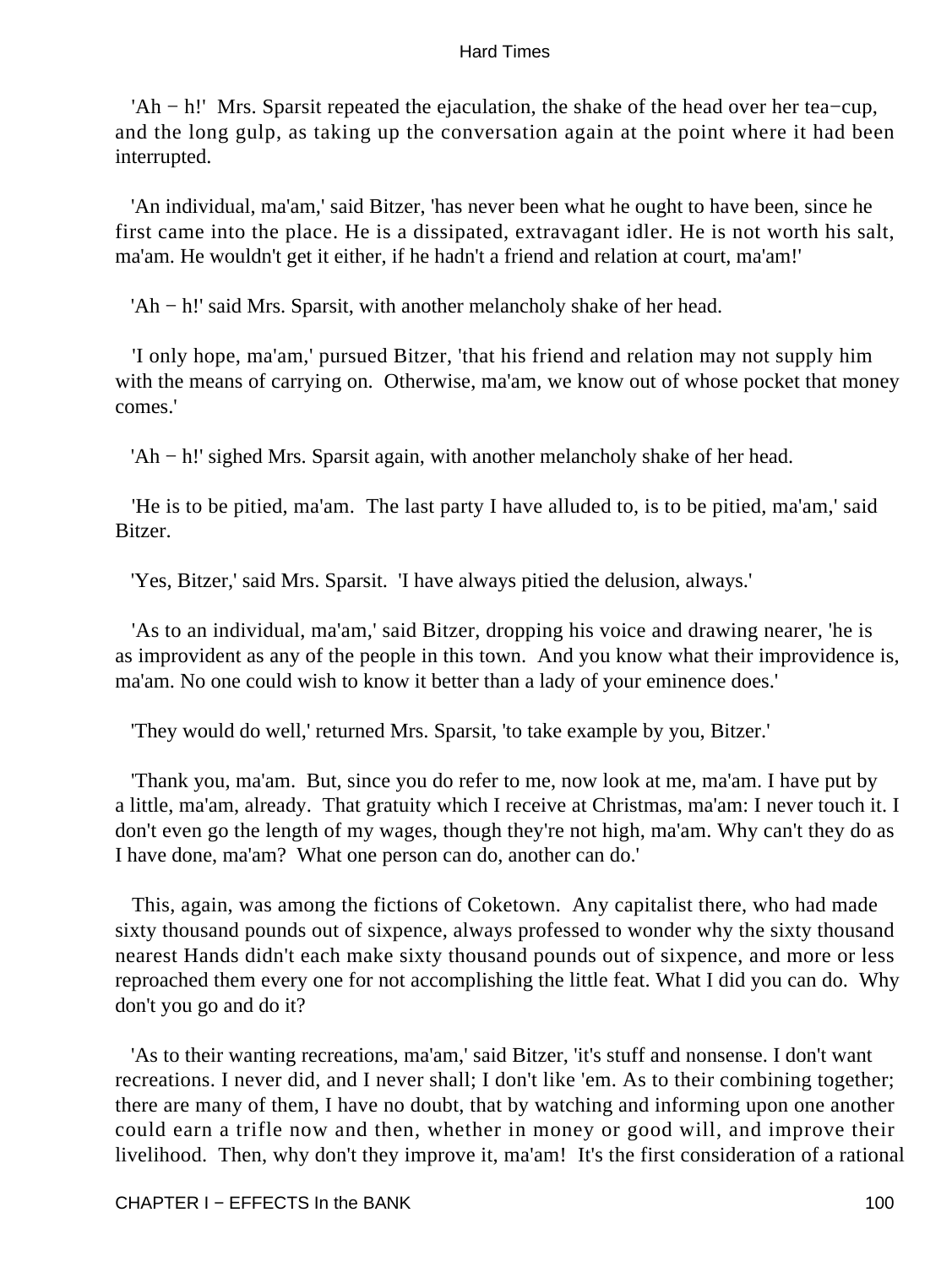creature, and it's what they pretend to want.'

'Pretend indeed!' said Mrs. Sparsit.

 'I am sure we are constantly hearing, ma'am, till it becomes quite nauseous, concerning their wives and families,' said Bitzer. 'Why look at me, ma'am! I don't want a wife and family. Why should they?'

'Because they are improvident,' said Mrs. Sparsit.

 'Yes, ma'am,' returned Bitzer, 'that's where it is. If they were more provident and less perverse, ma'am, what would they do? They would say, «While my hat covers my family,» or «while my bonnet covers my family,» − as the case might be, ma'am − «I have only one to feed, and that's the person I most like to feed.»'

'To be sure,' assented Mrs. Sparsit, eating muffin.

 'Thank you, ma'am,' said Bitzer, knuckling his forehead again, in return for the favour of Mrs. Sparsit's improving conversation. 'Would you wish a little more hot water, ma'am, or is there anything else that I could fetch you?'

'Nothing just now, Bitzer.'

 'Thank you, ma'am. I shouldn't wish to disturb you at your meals, ma'am, particularly tea, knowing your partiality for it,' said Bitzer, craning a little to look over into the street from where he stood; 'but there's a gentleman been looking up here for a minute or so, ma'am, and he has come across as if he was going to knock. That is his knock, ma'am, no doubt.'

 He stepped to the window; and looking out, and drawing in his head again, confirmed himself with, 'Yes, ma'am. Would you wish the gentleman to be shown in, ma'am?'

 'I don't know who it can be,' said Mrs. Sparsit, wiping her mouth and arranging her mittens.

'A stranger, ma'am, evidently.'

 'What a stranger can want at the Bank at this time of the evening, unless he comes upon some business for which he is too late, I don't know,' said Mrs. Sparsit, 'but I hold a charge in this establishment from Mr. Bounderby, and I will never shrink from it. If to see him is any part of the duty I have accepted, I will see him. Use your own discretion, Bitzer.'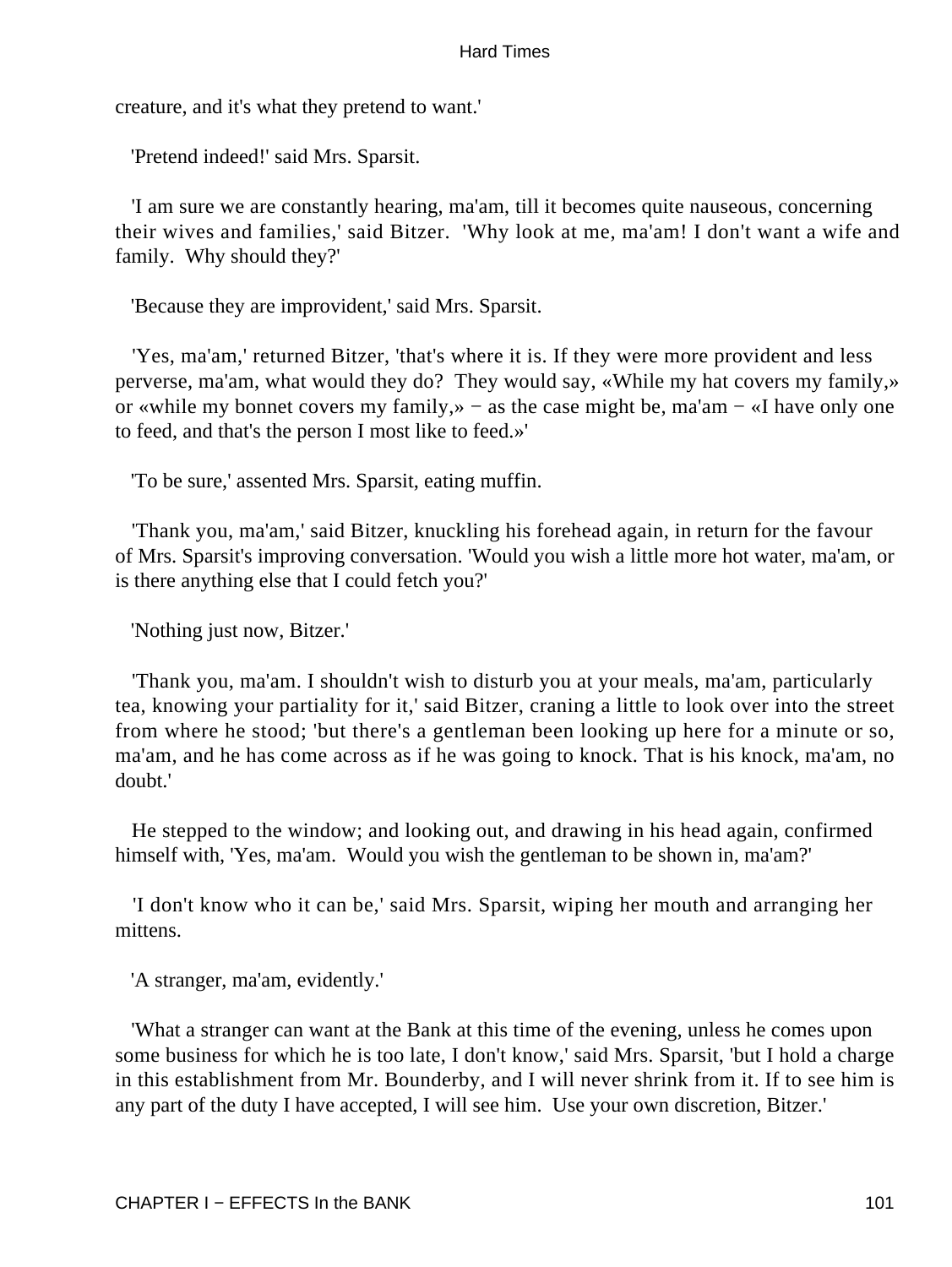Here the visitor, all unconscious of Mrs. Sparsit's magnanimous words, repeated his knock so loudly that the light porter hastened down to open the door; while Mrs. Sparsit took the precaution of concealing her little table, with all its appliances upon it, in a cupboard, and then decamped up−stairs, that she might appear, if needful, with the greater dignity.

 'If you please, ma'am, the gentleman would wish to see you,' said Bitzer, with his light eye at Mrs. Sparsit's keyhole. So, Mrs. Sparsit, who had improved the interval by touching up her cap, took her classical features down−stairs again, and entered the board− room in the manner of a Roman matron going outside the city walls to treat with an invading general.

 The visitor having strolled to the window, and being then engaged in looking carelessly out, was as unmoved by this impressive entry as man could possibly be. He stood whistling to himself with all imaginable coolness, with his hat still on, and a certain air of exhaustion upon him, in part arising from excessive summer, and in part from excessive gentility. For it was to be seen with half an eye that he was a thorough gentleman, made to the model of the time; weary of everything, and putting no more faith in anything than Lucifer.

'I believe, sir,' quoth Mrs. Sparsit, 'you wished to see me.'

'I beg your pardon,' he said, turning and removing his hat; 'pray excuse me.'

 'Humph!' thought Mrs. Sparsit, as she made a stately bend. 'Five and thirty, good−looking, good figure, good teeth, good voice, good breeding, well−dressed, dark hair, bold eyes.' All which Mrs. Sparsit observed in her womanly way − like the Sultan who put his head in the pail of water − merely in dipping down and coming up again.

'Please to be seated, sir,' said Mrs. Sparsit.

 'Thank you. Allow me.' He placed a chair for her, but remained himself carelessly lounging against the table. 'I left my servant at the railway looking after the luggage − very heavy train and vast quantity of it in the van – and strolled on, looking about me. Exceedingly odd place. Will you allow me to ask you if it's always as black as this?'

'In general much blacker,' returned Mrs. Sparsit, in her uncompromising way.

'Is it possible! Excuse me: you are not a native, I think?'

 'No, sir,' returned Mrs. Sparsit. 'It was once my good or ill fortune, as it may be − before I became a widow − to move in a very different sphere. My husband was a Powler.'

'Beg your pardon, really!' said the stranger. 'Was − ?'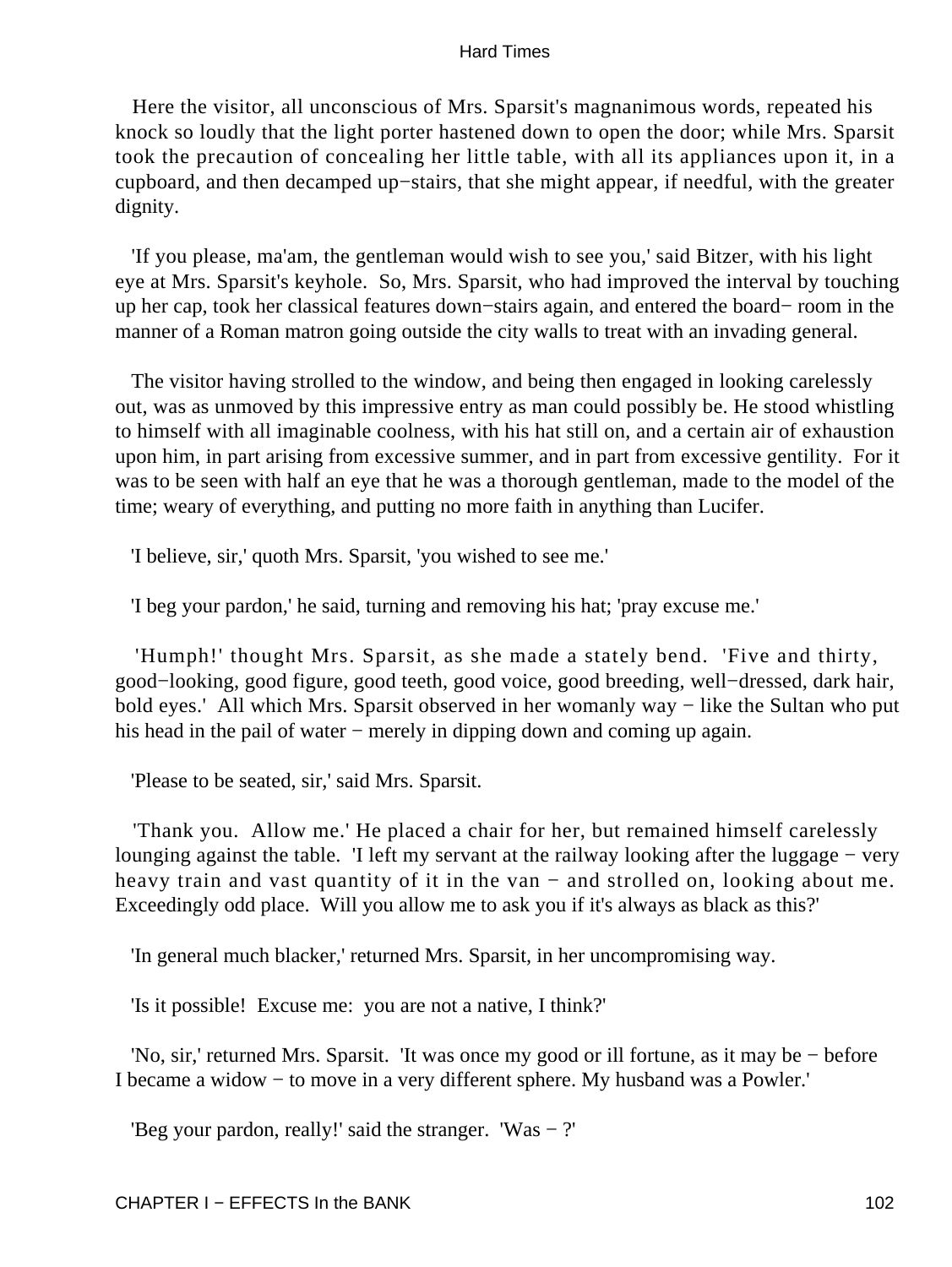Mrs. Sparsit repeated, 'A Powler.'

 'Powler Family,' said the stranger, after reflecting a few moments. Mrs. Sparsit signified assent. The stranger seemed a little more fatigued than before.

 'You must be very much bored here?' was the inference he drew from the communication.

 'I am the servant of circumstances, sir,' said Mrs. Sparsit, 'and I have long adapted myself to the governing power of my life.'

 'Very philosophical,' returned the stranger, 'and very exemplary and laudable, and − ' It seemed to be scarcely worth his while to finish the sentence, so he played with his watch−chain wearily.

 'May I be permitted to ask, sir,' said Mrs. Sparsit, 'to what I am indebted for the favour  $of -$ '

 'Assuredly,' said the stranger. 'Much obliged to you for reminding me. I am the bearer of a letter of introduction to Mr. Bounderby, the banker. Walking through this extraordinarily black town, while they were getting dinner ready at the hotel, I asked a fellow whom I met; one of the working people; who appeared to have been taking a shower−bath of something fluffy, which I assume to be the raw material  $-$ '

Mrs. Sparsit inclined her head.

 ' − Raw material − where Mr. Bounderby, the banker, might reside. Upon which, misled no doubt by the word Banker, he directed me to the Bank. Fact being, I presume, that Mr. Bounderby the Banker does not reside in the edifice in which I have the honour of offering this explanation?'

'No, sir,' returned Mrs. Sparsit, 'he does not.'

 'Thank you. I had no intention of delivering my letter at the present moment, nor have I. But strolling on to the Bank to kill time, and having the good fortune to observe at the window,' towards which he languidly waved his hand, then slightly bowed, 'a lady of a very superior and agreeable appearance, I considered that I could not do better than take the liberty of asking that lady where Mr. Bounderby the Banker does live. Which I accordingly venture, with all suitable apologies, to do.'

 The inattention and indolence of his manner were sufficiently relieved, to Mrs. Sparsit's thinking, by a certain gallantry at ease, which offered her homage too. Here he was, for instance, at this moment, all but sitting on the table, and yet lazily bending over her, as if he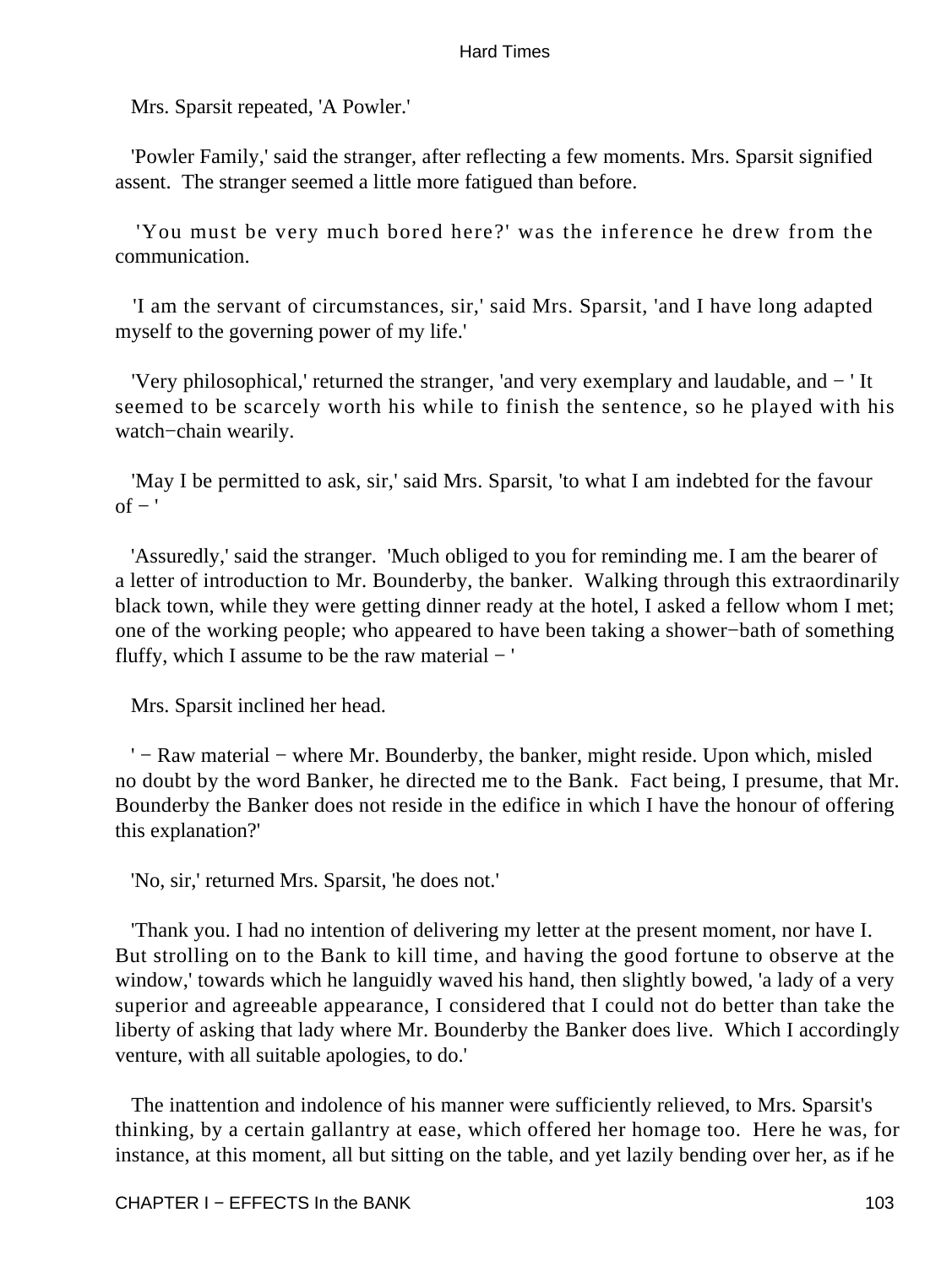acknowledged an attraction in her that made her charming − in her way.

 'Banks, I know, are always suspicious, and officially must be,' said the stranger, whose lightness and smoothness of speech were pleasant likewise; suggesting matter far more sensible and humorous than it ever contained – which was perhaps a shrewd device of the founder of this numerous sect, whosoever may have been that great man: 'therefore I may observe that my letter − here it is − is from the member for this place − Gradgrind − whom I have had the pleasure of knowing in London.'

 Mrs. Sparsit recognized the hand, intimated that such confirmation was quite unnecessary, and gave Mr. Bounderby's address, with all needful clues and directions in aid.

'Thousand thanks,' said the stranger. 'Of course you know the Banker well?'

 'Yes, sir,' rejoined Mrs. Sparsit. 'In my dependent relation towards him, I have known him ten years.'

'Quite an eternity! I think he married Gradgrind's daughter?'

'Yes,' said Mrs. Sparsit, suddenly compressing her mouth, 'he had that − honour.'

'The lady is quite a philosopher, I am told?'

'Indeed, sir,' said Mrs. Sparsit. 'Is she?'

 'Excuse my impertinent curiosity,' pursued the stranger, fluttering over Mrs. Sparsit's eyebrows, with a propitiatory air, 'but you know the family, and know the world. I am about to know the family, and may have much to do with them. Is the lady so very alarming? Her father gives her such a portentously hard−headed reputation, that I have a burning desire to know. Is she absolutely unapproachable? Repellently and stunningly clever? I see, by your meaning smile, you think not. You have poured balm into my anxious soul. As to age, now. Forty? Five and thirty?'

Mrs. Sparsit laughed outright. 'A chit,' said she. 'Not twenty when she was married.'

 'I give you my honour, Mrs. Powler,' returned the stranger, detaching himself from the table, 'that I never was so astonished in my life!'

 It really did seem to impress him, to the utmost extent of his capacity of being impressed. He looked at his informant for full a quarter of a minute, and appeared to have the surprise in his mind all the time. 'I assure you, Mrs. Powler,' he then said, much exhausted, 'that the father's manner prepared me for a grim and stony maturity. I am obliged to you, of all things, for correcting so absurd a mistake. Pray excuse my intrusion. Many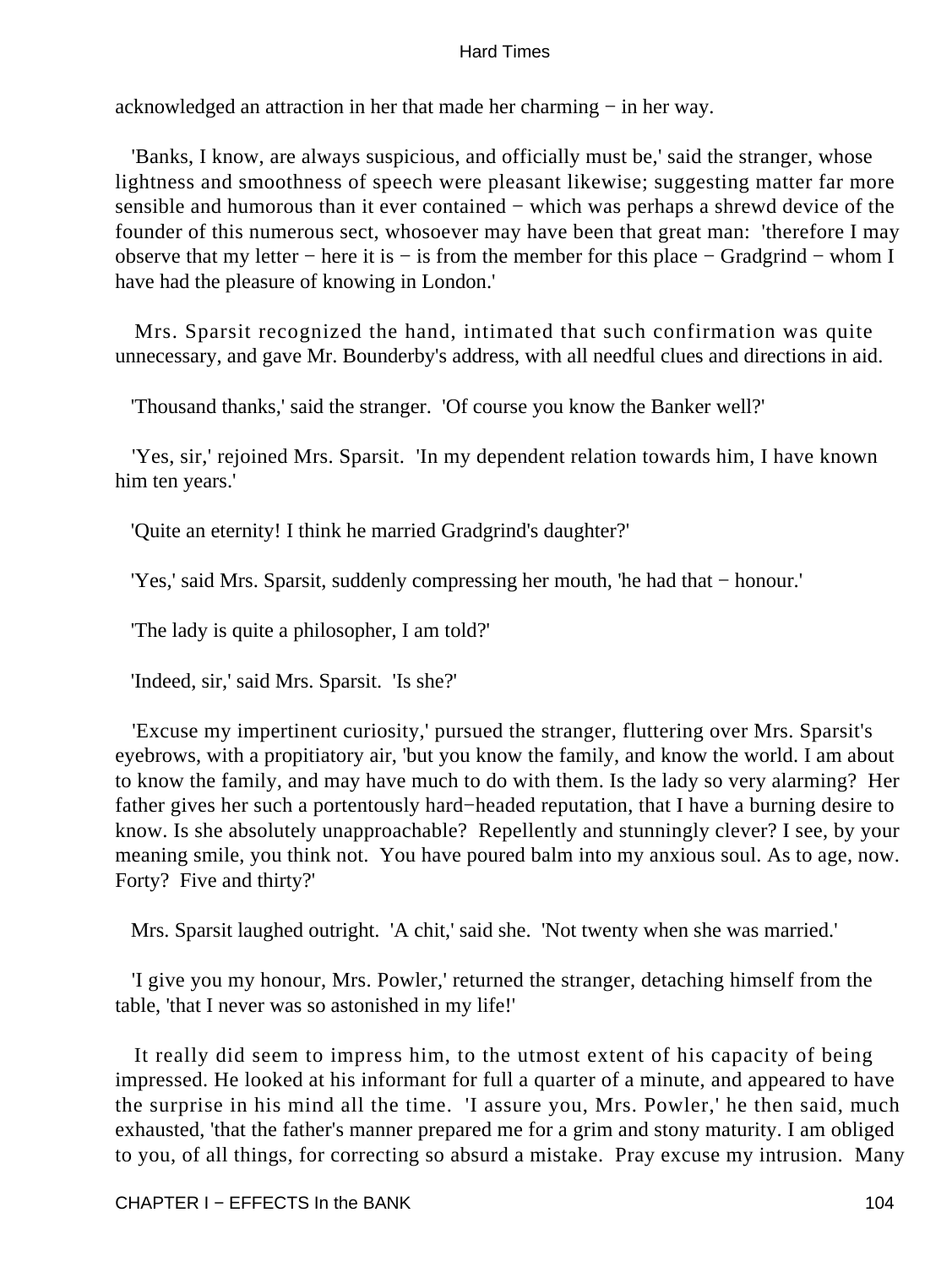thanks. Good day!'

 He bowed himself out; and Mrs. Sparsit, hiding in the window curtain, saw him languishing down the street on the shady side of the way, observed of all the town.

 'What do you think of the gentleman, Bitzer?' she asked the light porter, when he came to take away.

'Spends a deal of money on his dress, ma'am.'

'It must be admitted,' said Mrs. Sparsit, 'that it's very tasteful.'

'Yes, ma'am,' returned Bitzer, 'if that's worth the money.'

 'Besides which, ma'am,' resumed Bitzer, while he was polishing the table, 'he looks to me as if he gamed.'

'It's immoral to game,' said Mrs. Sparsit.

'It's ridiculous, ma'am,' said Bitzer, 'because the chances are against the players.'

 Whether it was that the heat prevented Mrs. Sparsit from working, or whether it was that her hand was out, she did no work that night. She sat at the window, when the sun began to sink behind the smoke; she sat there, when the smoke was burning red, when the colour faded from it, when darkness seemed to rise slowly out of the ground, and creep upward, upward, up to the house−tops, up the church steeple, up to the summits of the factory chimneys, up to the sky. Without a candle in the room, Mrs. Sparsit sat at the window, with her hands before her, not thinking much of the sounds of evening; the whooping of boys, the barking of dogs, the rumbling of wheels, the steps and voices of passengers, the shrill street cries, the clogs upon the pavement when it was their hour for going by, the shutting−up of shop−shutters. Not until the light porter announced that her nocturnal sweetbread was ready, did Mrs. Sparsit arouse herself from her reverie, and convey her dense black eyebrows − by that time creased with meditation, as if they needed ironing out−up−stairs.

 'O, you Fool!' said Mrs. Sparsit, when she was alone at her supper. Whom she meant, she did not say; but she could scarcely have meant the sweetbread.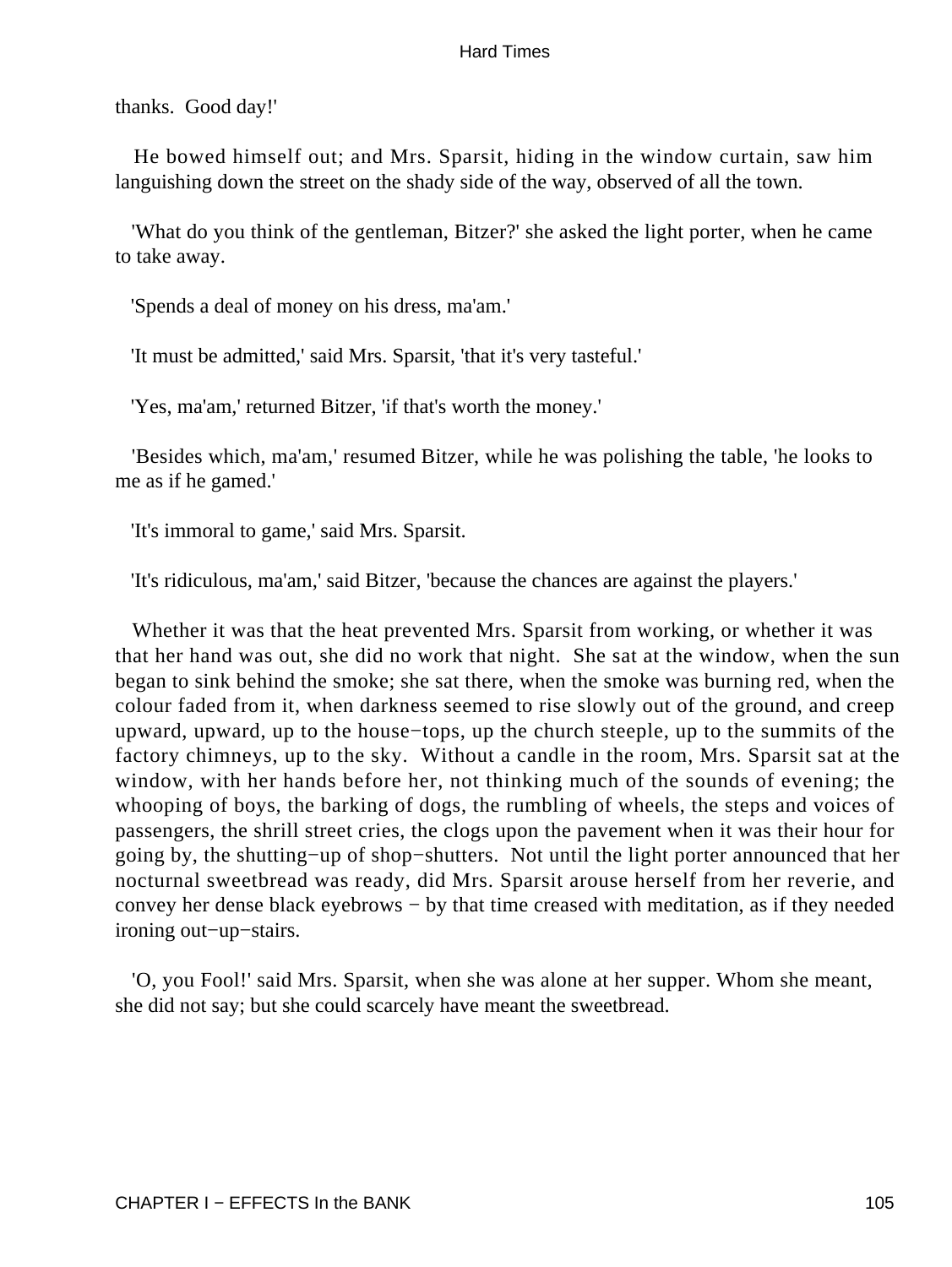# **[CHAPTER Ii − MR. James HARTHOUSE](#page-250-0)**

**THE Gradgrind party wanted assistance in cutting the throats of the Graces. They went** about recruiting; and where could they enlist recruits more hopefully, than among the fine gentlemen who, having found out everything to be worth nothing, were equally ready for anything?

 Moreover, the healthy spirits who had mounted to this sublime height were attractive to many of the Gradgrind school. They liked fine gentlemen; they pretended that they did not, but they did. They became exhausted in imitation of them; and they yaw−yawed in their speech like them; and they served out, with an enervated air, the little mouldy rations of political economy, on which they regaled their disciples. There never before was seen on earth such a wonderful hybrid race as was thus produced.

 Among the fine gentlemen not regularly belonging to the Gradgrind school, there was one of a good family and a better appearance, with a happy turn of humour which had told immensely with the House of Commons on the occasion of his entertaining it with his (and the Board of Directors) view of a railway accident, in which the most careful officers ever known, employed by the most liberal managers ever heard of, assisted by the finest mechanical contrivances ever devised, the whole in action on the best line ever constructed, had killed five people and wounded thirty−two, by a casualty without which the excellence of the whole system would have been positively incomplete. Among the slain was a cow, and among the scattered articles unowned, a widow's cap. And the honourable member had so tickled the House (which has a delicate sense of humour) by putting the cap on the cow, that it became impatient of any serious reference to the Coroner's Inquest, and brought the railway off with Cheers and Laughter.

 Now, this gentleman had a younger brother of still better appearance than himself, who had tried life as a Cornet of Dragoons, and found it a bore; and had afterwards tried it in the train of an English minister abroad, and found it a bore; and had then strolled to Jerusalem, and got bored there; and had then gone yachting about the world, and got bored everywhere. To whom this honourable and jocular, member fraternally said one day, 'Jem, there's a good opening among the hard Fact fellows, and they want men. I wonder you don't go in for statistics.' Jem, rather taken by the novelty of the idea, and very hard up for a change, was as ready to 'go in' for statistics as for anything else. So, he went in. He coached himself up with a blue−book or two; and his brother put it about among the hard Fact fellows, and said, 'If you want to bring in, for any place, a handsome dog who can make you a devilish good speech, look after my brother Jem, for he's your man.' After a few dashes in the public meeting way, Mr. Gradgrind and a council of political sages approved of Jem, and it was resolved to send him down to Coketown, to become known there and in the neighbourhood.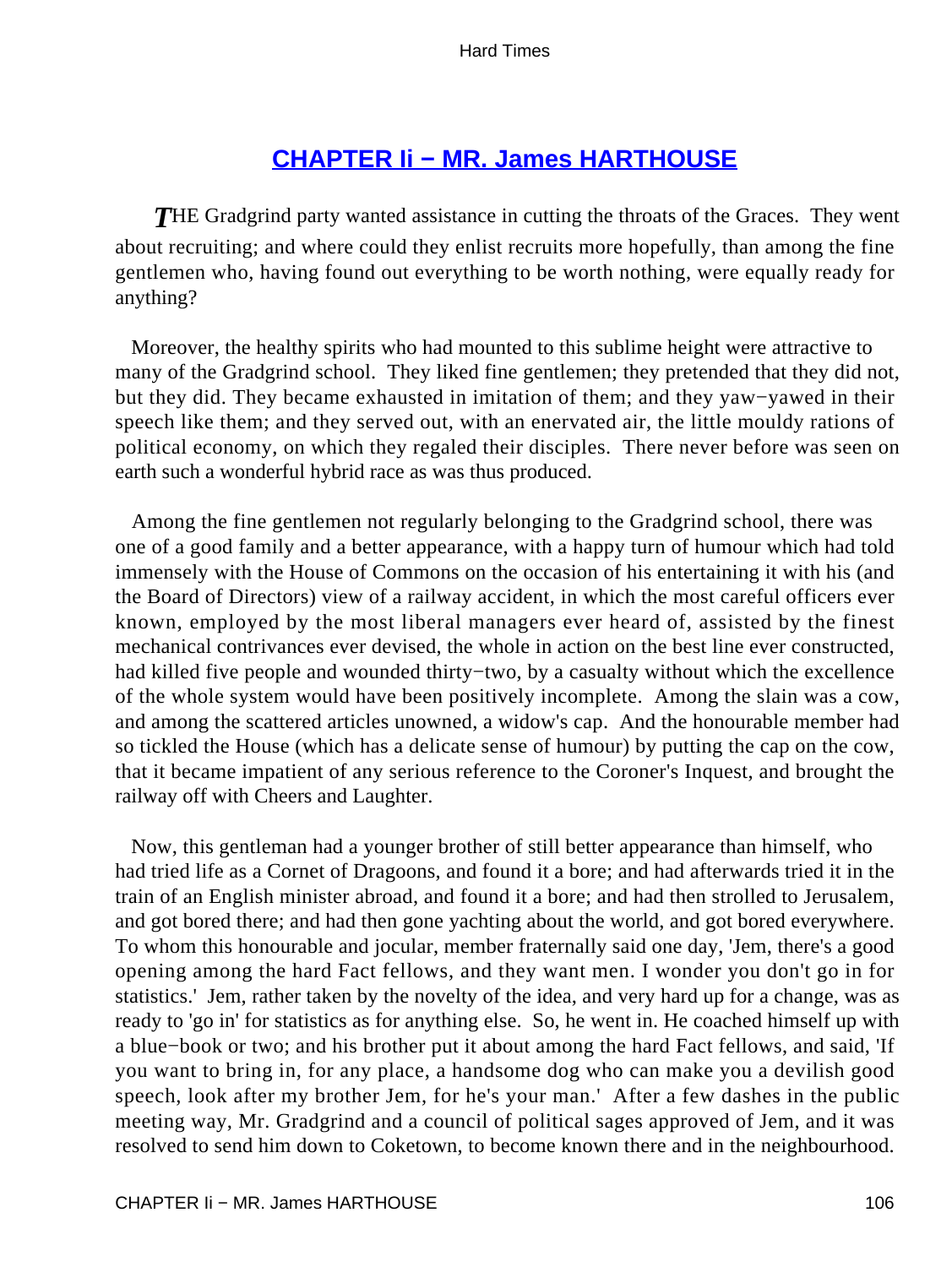Hence the letter Jem had last night shown to Mrs. Sparsit, which Mr. Bounderby now held in his hand; superscribed, 'Josiah Bounderby, Esquire, Banker, Coketown. Specially to introduce James Harthouse, Esquire. Thomas Gradgrind.'

 Within an hour of the receipt of this dispatch and Mr. James Harthouse's card, Mr. Bounderby put on his hat and went down to the Hotel. There he found Mr. James Harthouse looking out of window, in a state of mind so disconsolate, that he was already half− disposed to 'go in' for something else.

'My name, sir,' said his visitor, 'is Josiah Bounderby, of Coketown.'

 Mr. James Harthouse was very happy indeed (though he scarcely looked so) to have a pleasure he had long expected.

 'Coketown, sir,' said Bounderby, obstinately taking a chair, 'is not the kind of place you have been accustomed to. Therefore, if you will allow me − or whether you will or not, for I am a plain man − I'll tell you something about it before we go any further.'

Mr. Harthouse would be charmed.

 'Don't be too sure of that,' said Bounderby. 'I don't promise it. First of all, you see our smoke. That's meat and drink to us. It's the healthiest thing in the world in all respects, and particularly for the lungs. If you are one of those who want us to consume it, I differ from you. We are not going to wear the bottoms of our boilers out any faster than we wear 'em out now, for all the humbugging sentiment in Great Britain and Ireland.'

 By way of 'going in' to the fullest extent, Mr. Harthouse rejoined, 'Mr. Bounderby, I assure you I am entirely and completely of your way of thinking. On conviction.'

 'I am glad to hear it,' said Bounderby. 'Now, you have heard a lot of talk about the work in our mills, no doubt. You have? Very good. I'll state the fact of it to you. It's the pleasantest work there is, and it's the lightest work there is, and it's the best− paid work there is. More than that, we couldn't improve the mills themselves, unless we laid down Turkey carpets on the floors. Which we're not a−going to do.'

'Mr. Bounderby, perfectly right.'

 'Lastly,' said Bounderby, 'as to our Hands. There's not a Hand in this town, sir, man, woman, or child, but has one ultimate object in life. That object is, to be fed on turtle soup and venison with a gold spoon. Now, they're not a−going − none of 'em − ever to be fed on turtle soup and venison with a gold spoon. And now you know the place.'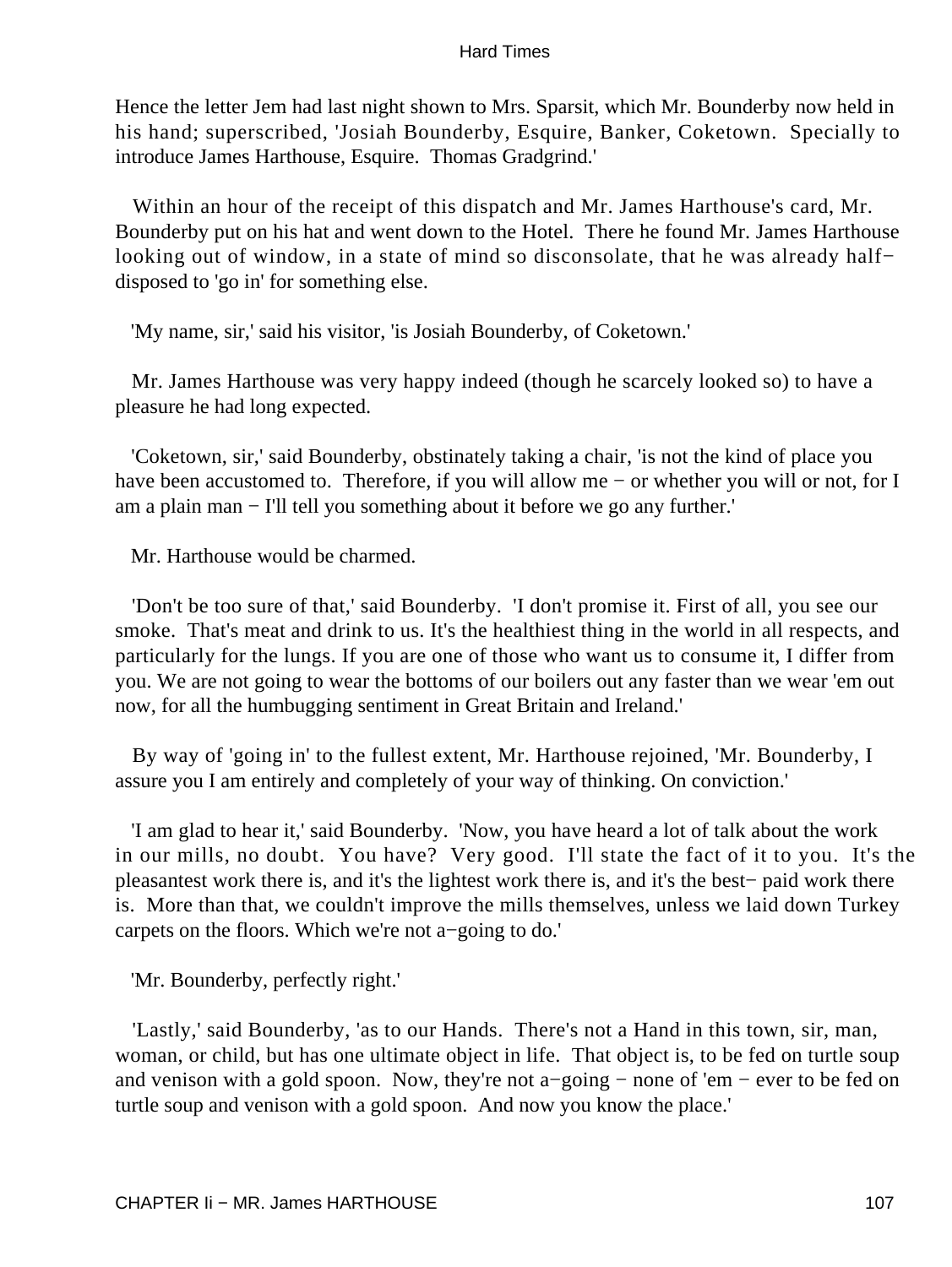Mr. Harthouse professed himself in the highest degree instructed and refreshed, by this condensed epitome of the whole Coketown question.

 'Why, you see,' replied Mr. Bounderby, 'it suits my disposition to have a full understanding with a man, particularly with a public man, when I make his acquaintance. I have only one thing more to say to you, Mr. Harthouse, before assuring you of the pleasure with which I shall respond, to the utmost of my poor ability, to my friend Tom Gradgrind's letter of introduction. You are a man of family. Don't you deceive yourself by supposing for a moment that I am a man of family. I am a bit of dirty riff−raff, and a genuine scrap of tag, rag, and bobtail.'

 If anything could have exalted Jem's interest in Mr. Bounderby, it would have been this very circumstance. Or, so he told him.

 'So now,' said Bounderby, 'we may shake hands on equal terms. I say, equal terms, because although I know what I am, and the exact depth of the gutter I have lifted myself out of, better than any man does, I am as proud as you are. I am just as proud as you are. Having now asserted my independence in a proper manner, I may come to how do you find yourself, and I hope you're pretty well.'

 The better, Mr. Harthouse gave him to understand as they shook hands, for the salubrious air of Coketown. Mr. Bounderby received the answer with favour.

 'Perhaps you know,' said he, 'or perhaps you don't know, I married Tom Gradgrind's daughter. If you have nothing better to do than to walk up town with me, I shall be glad to introduce you to Tom Gradgrind's daughter.'

'Mr. Bounderby,' said Jem, 'you anticipate my dearest wishes.'

 They went out without further discourse; and Mr. Bounderby piloted the new acquaintance who so strongly contrasted with him, to the private red brick dwelling, with the black outside shutters, the green inside blinds, and the black street door up the two white steps. In the drawing−room of which mansion, there presently entered to them the most remarkable girl Mr. James Harthouse had ever seen. She was so constrained, and yet so careless; so reserved, and yet so watchful; so cold and proud, and yet so sensitively ashamed of her husband's braggart humility − from which she shrunk as if every example of it were a cut or a blow; that it was quite a new sensation to observe her. In face she was no less remarkable than in manner. Her features were handsome; but their natural play was so locked up, that it seemed impossible to guess at their genuine expression. Utterly indifferent, perfectly self− reliant, never at a loss, and yet never at her ease, with her figure in company with them there, and her mind apparently quite alone – it was of no use 'going in' yet awhile to comprehend this girl, for she baffled all penetration.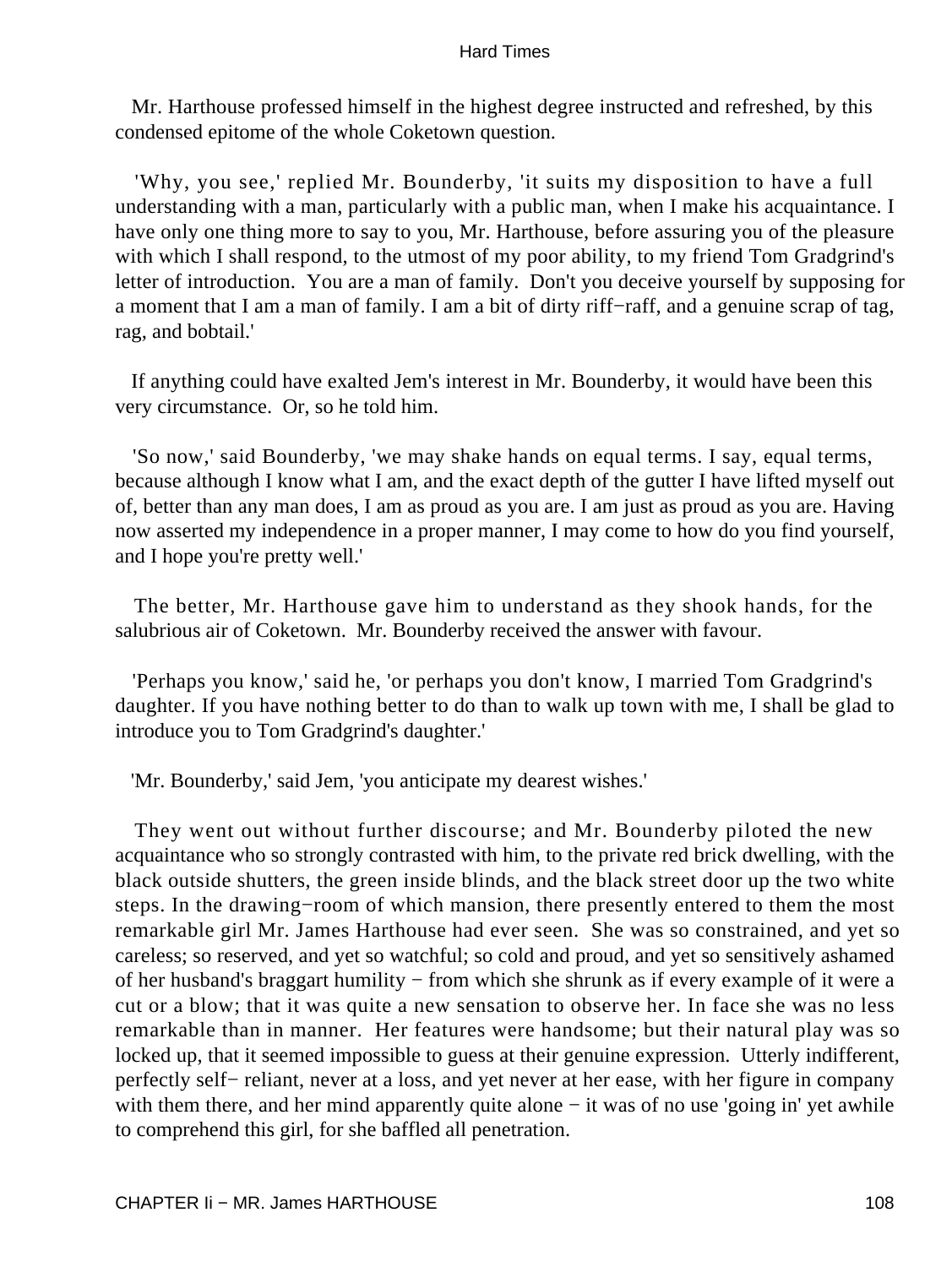From the mistress of the house, the visitor glanced to the house itself. There was no mute sign of a woman in the room. No graceful little adornment, no fanciful little device, however trivial, anywhere expressed her influence. Cheerless and comfortless, boastfully and doggedly rich, there the room stared at its present occupants, unsoftened and unrelieved by the least trace of any womanly occupation. As Mr. Bounderby stood in the midst of his household gods, so those unrelenting divinities occupied their places around Mr. Bounderby, and they were worthy of one another, and well matched.

 'This, sir,' said Bounderby, 'is my wife, Mrs. Bounderby: Tom Gradgrind's eldest daughter. Loo, Mr. James Harthouse. Mr. Harthouse has joined your father's muster−roll. If he is not Torn Gradgrind's colleague before long, I believe we shall at least hear of him in connexion with one of our neighbouring towns. You observe, Mr. Harthouse, that my wife is my junior. I don't know what she saw in me to marry me, but she saw something in me, I suppose, or she wouldn't have married me. She has lots of expensive knowledge, sir, political and otherwise. If you want to cram for anything, I should be troubled to recommend you to a better adviser than Loo Bounderby.'

 To a more agreeable adviser, or one from whom he would be more likely to learn, Mr. Harthouse could never be recommended.

 'Come!' said his host. 'If you're in the complimentary line, you'll get on here, for you'll meet with no competition. I have never been in the way of learning compliments myself, and I don't profess to understand the art of paying 'em. In fact, despise 'em. But, your bringing−up was different from mine; mine was a real thing, by George! You're a gentleman, and I don't pretend to be one. I am Josiah Bounderby of Coketown, and that's enough for me. However, though I am not influenced by manners and station, Loo Bounderby may be. She hadn't my advantages − disadvantages you would call 'em, but I call 'em advantages − so you'll not waste your power, I dare say.'

 'Mr. Bounderby,' said Jem, turning with a smile to Louisa, 'is a noble animal in a comparatively natural state, quite free from the harness in which a conventional hack like myself works.'

 'You respect Mr. Bounderby very much,' she quietly returned. 'It is natural that you should.'

 He was disgracefully thrown out, for a gentleman who had seen so much of the world, and thought, 'Now, how am I to take this?'

 'You are going to devote yourself, as I gather from what Mr. Bounderby has said, to the service of your country. You have made up your mind,' said Louisa, still standing before him where she had first stopped – in all the singular contrariety of her self– possession, and her being obviously very ill at ease – 'to show the nation the way out of all its difficulties.'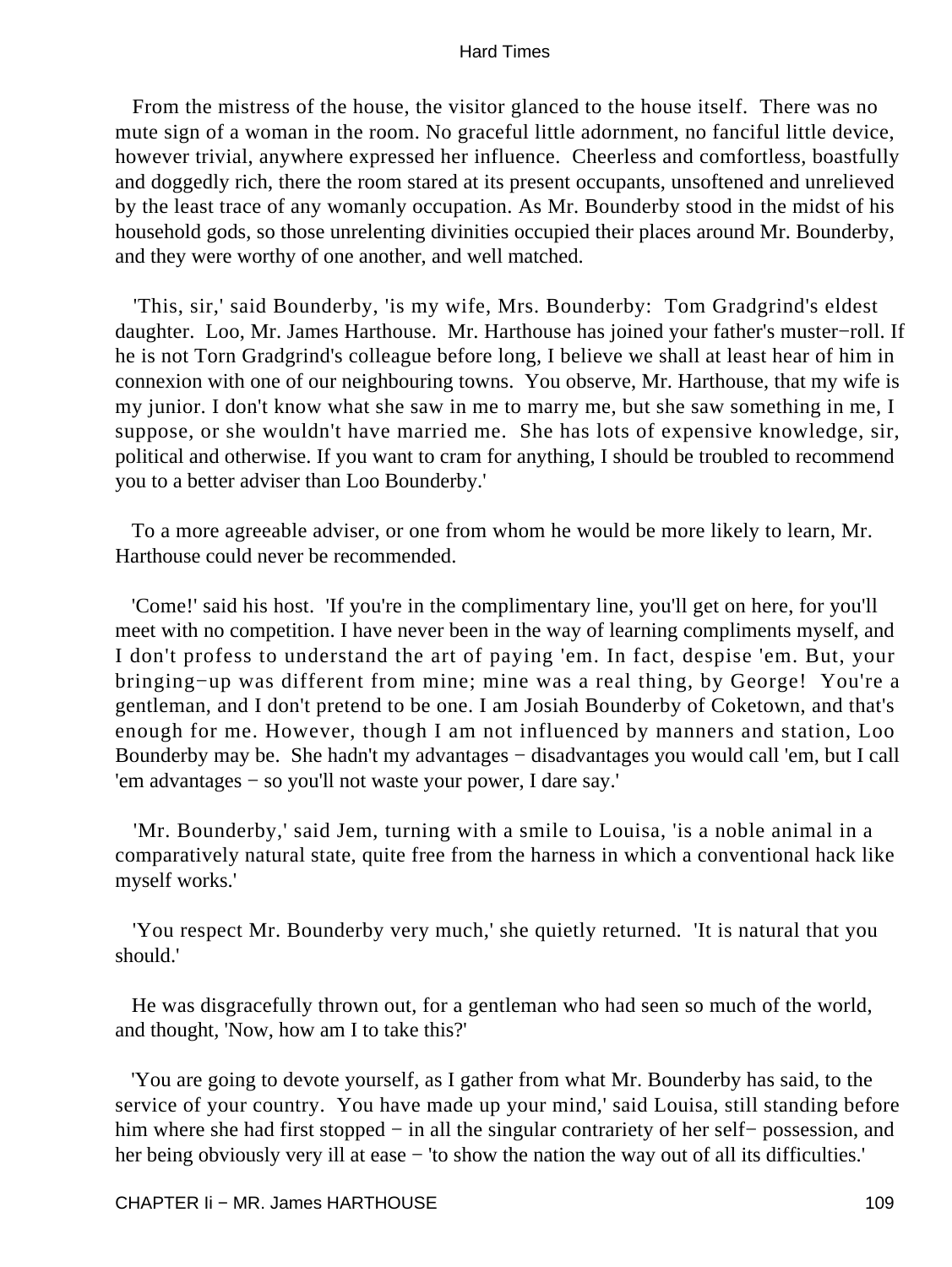'Mrs. Bounderby,' he returned, laughing, 'upon my honour, no. I will make no such pretence to you. I have seen a little, here and there, up and down; I have found it all to be very worthless, as everybody has, and as some confess they have, and some do not; and I am going in for your respected father's opinions − really because I have no choice of opinions, and may as well back them as anything else.'

'Have you none of your own?' asked Louisa.

 'I have not so much as the slightest predilection left. I assure you I attach not the least importance to any opinions. The result of the varieties of boredom I have undergone, is a conviction (unless conviction is too industrious a word for the lazy sentiment I entertain on the subject), that any set of ideas will do just as much good as any other set, and just as much harm as any other set. There's an English family with a charming Italian motto. What will be, will be. It's the only truth going!'

 This vicious assumption of honesty in dishonesty − a vice so dangerous, so deadly, and so common − seemed, he observed, a little to impress her in his favour. He followed up the advantage, by saying in his pleasantest manner: a manner to which she might attach as much or as little meaning as she pleased: 'The side that can prove anything in a line of units, tens, hundreds, and thousands, Mrs. Bounderby, seems to me to afford the most fun, and to give a man the best chance. I am quite as much attached to it as if I believed it. I am quite ready to go in for it, to the same extent as if I believed it. And what more could I possibly do, if I did believe it!'

'You are a singular politician,' said Louisa.

 'Pardon me; I have not even that merit. We are the largest party in the state, I assure you, Mrs. Bounderby, if we all fell out of our adopted ranks and were reviewed together.'

 Mr. Bounderby, who had been in danger of bursting in silence, interposed here with a project for postponing the family dinner till half−past six, and taking Mr. James Harthouse in the meantime on a round of visits to the voting and interesting notabilities of Coketown and its vicinity. The round of visits was made; and Mr. James Harthouse, with a discreet use of his blue coaching, came off triumphantly, though with a considerable accession of boredom.

 In the evening, he found the dinner−table laid for four, but they sat down only three. It was an appropriate occasion for Mr. Bounderby to discuss the flavour of the hap'orth of stewed eels he had purchased in the streets at eight years old; and also of the inferior water, specially used for laying the dust, with which he had washed down that repast. He likewise entertained his guest over the soup and fish, with the calculation that he (Bounderby) had eaten in his youth at least three horses under the guise of polonies and saveloys. These recitals, Jem, in a languid manner, received with 'charming!' every now and then; and they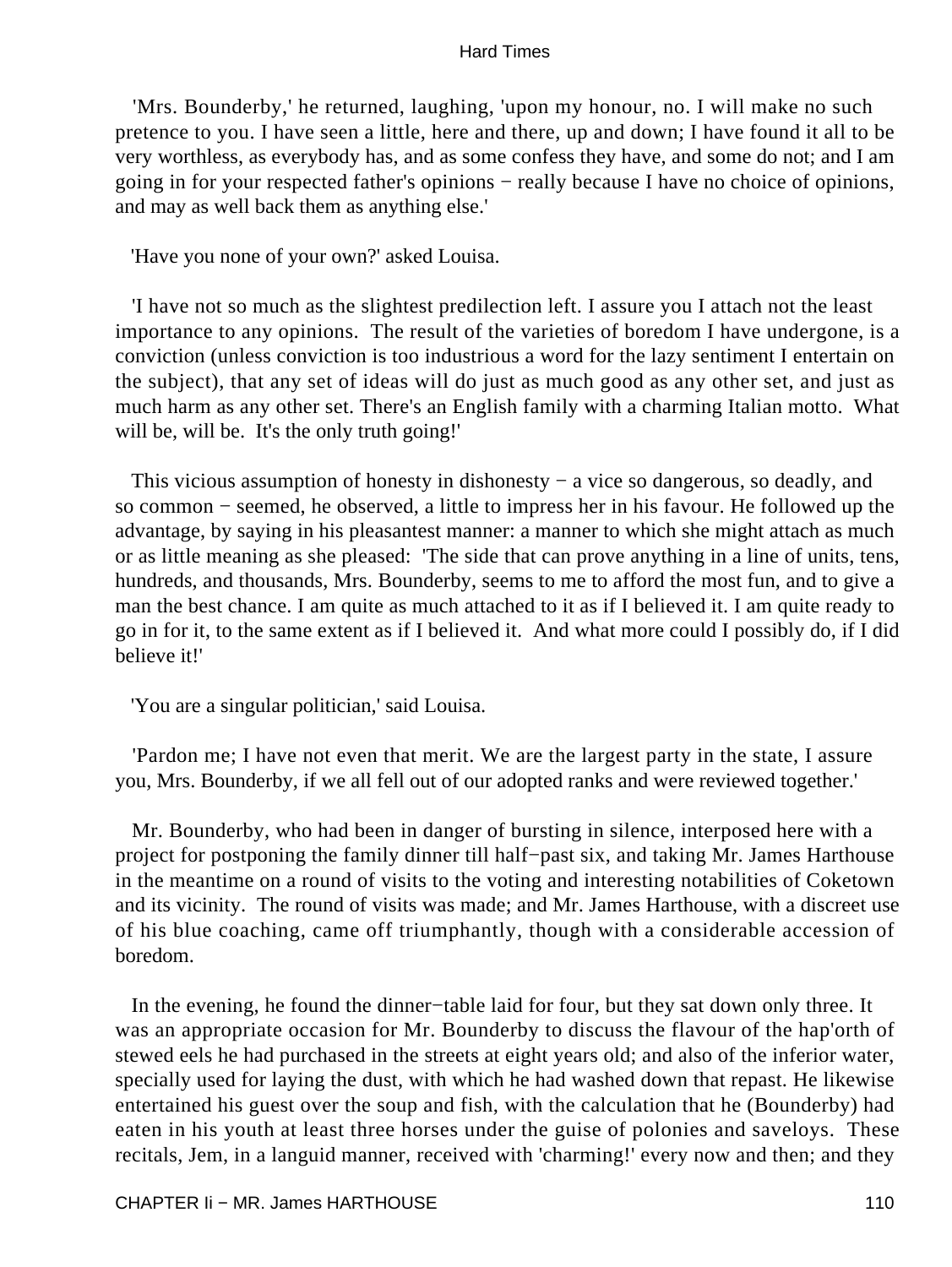probably would have decided him to 'go in' for Jerusalem again to−morrow morning, had he been less curious respecting Louisa.

 'Is there nothing,' he thought, glancing at her as she sat at the head of the table, where her youthful figure, small and slight, but very graceful, looked as pretty as it looked misplaced; 'is there nothing that will move that face?'

 Yes! By Jupiter, there was something, and here it was, in an unexpected shape. Tom appeared. She changed as the door opened, and broke into a beaming smile.

 A beautiful smile. Mr. James Harthouse might not have thought so much of it, but that he had wondered so long at her impassive face. She put out her hand − a pretty little soft hand; and her fingers closed upon her brother's, as if she would have carried them to her lips.

'Ay, ay?' thought the visitor. 'This whelp is the only creature she cares for. So, so!'

 The whelp was presented, and took his chair. The appellation was not flattering, but not unmerited.

'When I was your age, young Tom,' said Bounderby, 'I was punctual, or I got no dinner!'

 'When you were my age,' resumed Tom, 'you hadn't a wrong balance to get right, and hadn't to dress afterwards.'

'Never mind that now,' said Bounderby.

'Well, then,' grumbled Tom. 'Don't begin with me.'

 'Mrs. Bounderby,' said Harthouse, perfectly hearing this under− strain as it went on; 'your brother's face is quite familiar to me. Can I have seen him abroad? Or at some public school, perhaps?'

 'No,' she resumed, quite interested, 'he has never been abroad yet, and was educated here, at home. Tom, love, I am telling Mr. Harthouse that he never saw you abroad.'

'No such luck, sir,' said Tom.

 There was little enough in him to brighten her face, for he was a sullen young fellow, and ungracious in his manner even to her. So much the greater must have been the solitude of her heart, and her need of some one on whom to bestow it. 'So much the more is this whelp the only creature she has ever cared for,' thought Mr. James Harthouse, turning it over and over. 'So much the more. So much the more.'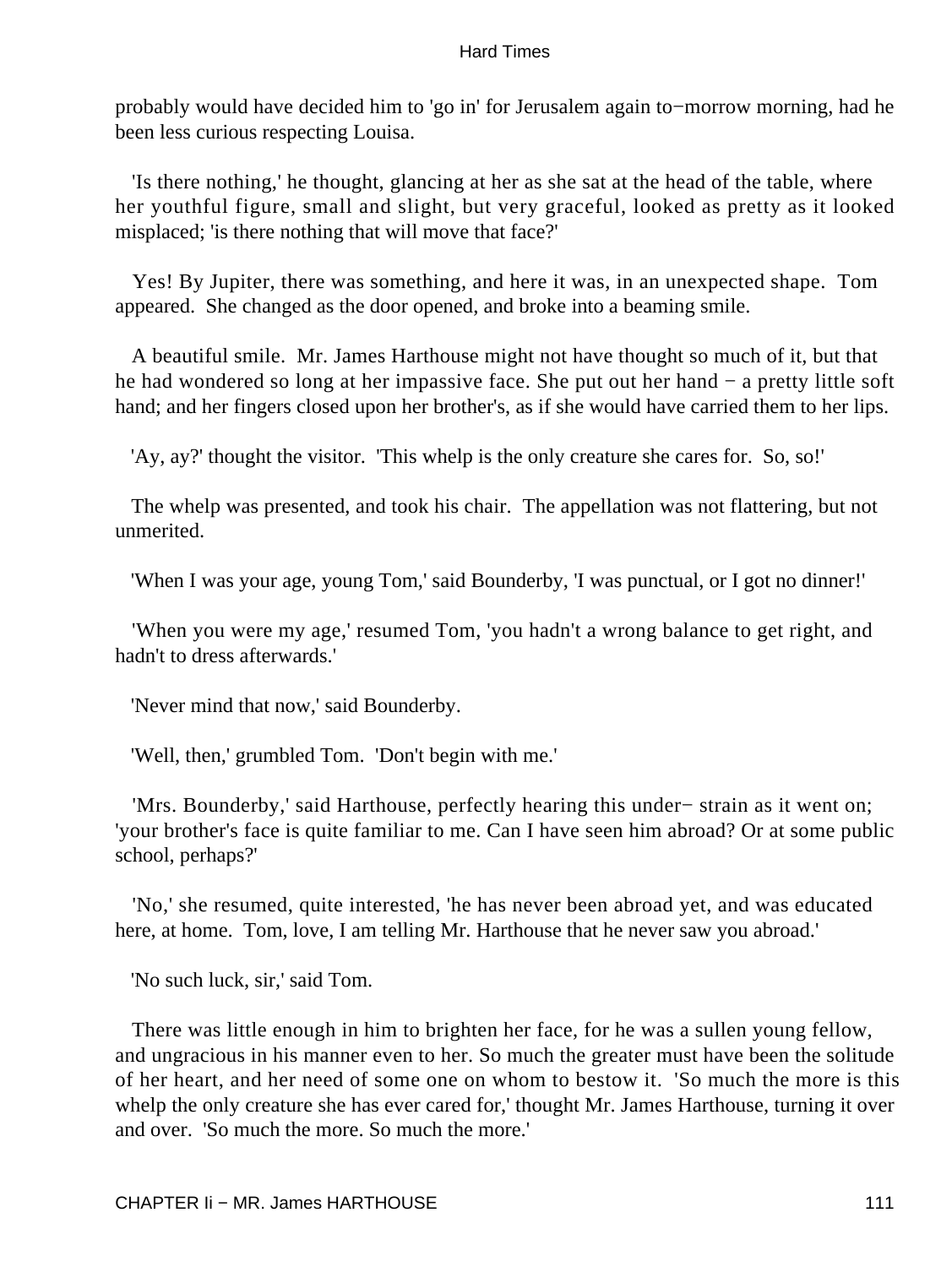Both in his sister's presence, and after she had left the room, the whelp took no pains to hide his contempt for Mr. Bounderby, whenever he could indulge it without the observation of that independent man, by making wry faces, or shutting one eye. Without responding to these telegraphic communications, Mr. Harthouse encouraged him much in the course of the evening, and showed an unusual liking for him. At last, when he rose to return to his hotel, and was a little doubtful whether he knew the way by night, the whelp immediately proffered his services as guide, and turned out with him to escort him thither.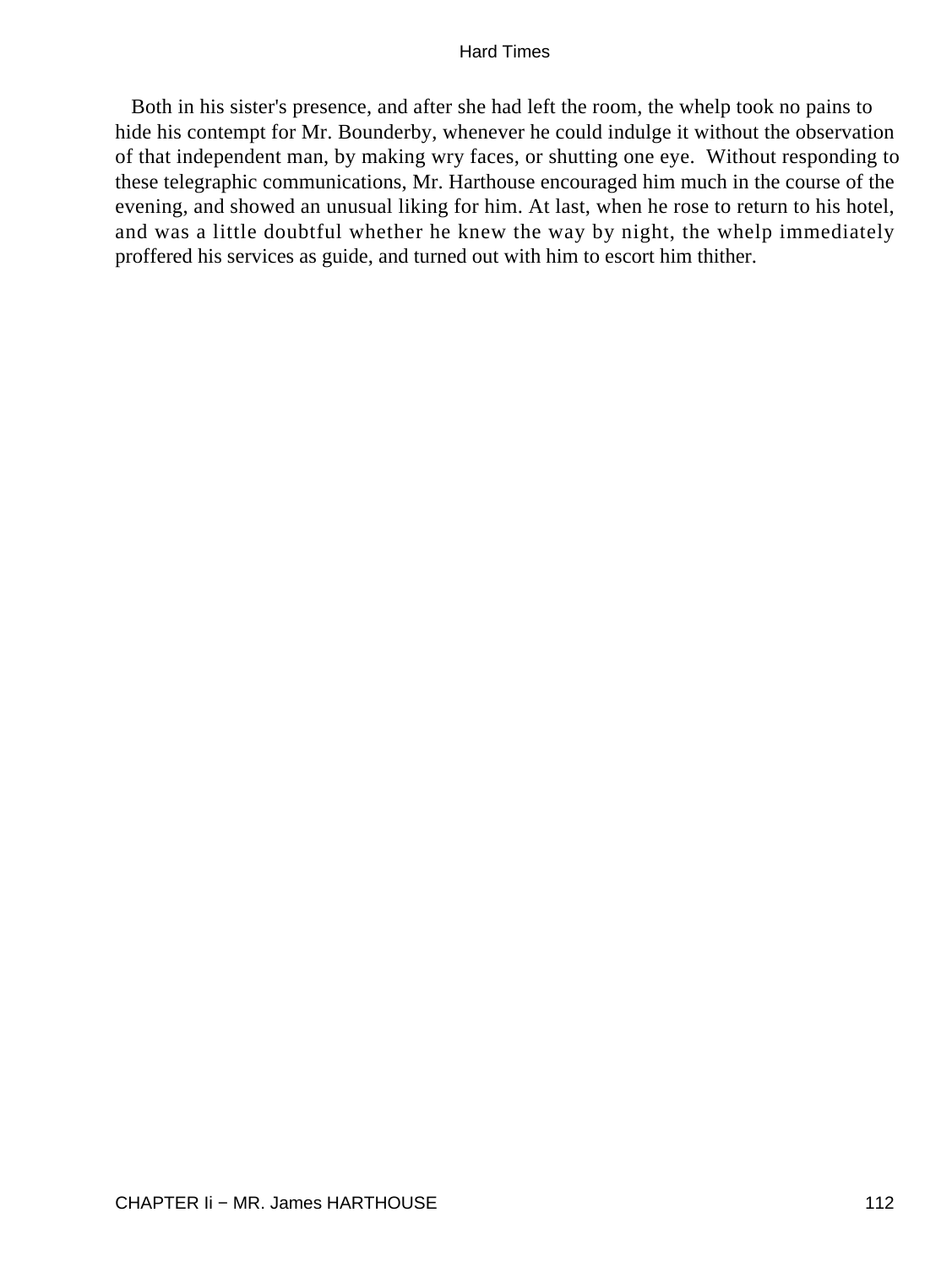## **[CHAPTER Iii − THE WHELP](#page-251-0)**

*I*T was very remarkable that a young gentleman who had been brought up under one continuous system of unnatural restraint, should be a hypocrite; but it was certainly the case with Tom. It was very strange that a young gentleman who had never been left to his own guidance for five consecutive minutes, should be incapable at last of governing himself; but so it was with Tom. It was altogether unaccountable that a young gentleman whose imagination had been strangled in his cradle, should be still inconvenienced by its ghost in the form of grovelling sensualities; but such a monster, beyond all doubt, was Tom.

'Do you smoke?' asked Mr. James Harthouse, when they came to the hotel.

'I believe you!' said Tom.

 He could do no less than ask Tom up; and Tom could do no less than go up. What with a cooling drink adapted to the weather, but not so weak as cool; and what with a rarer tobacco than was to be bought in those parts; Tom was soon in a highly free and easy state at his end of the sofa, and more than ever disposed to admire his new friend at the other end.

 Tom blew his smoke aside, after he had been smoking a little while, and took an observation of his friend. 'He don't seem to care about his dress,' thought Tom, 'and yet how capitally he does it. What an easy swell he is!'

 Mr. James Harthouse, happening to catch Tom's eye, remarked that he drank nothing, and filled his glass with his own negligent hand.

 'Thank'ee,' said Tom. 'Thank'ee. Well, Mr. Harthouse, I hope you have had about a dose of old Bounderby to−night.' Tom said this with one eye shut up again, and looking over his glass knowingly, at his entertainer.

'A very good fellow indeed!' returned Mr. James Harthouse.

'You think so, don't you?' said Tom. And shut up his eye again.

 Mr. James Harthouse smiled; and rising from his end of the sofa, and lounging with his back against the chimney−piece, so that he stood before the empty fire−grate as he smoked, in front of Tom and looking down at him, observed:

'What a comical brother−in−law you are!'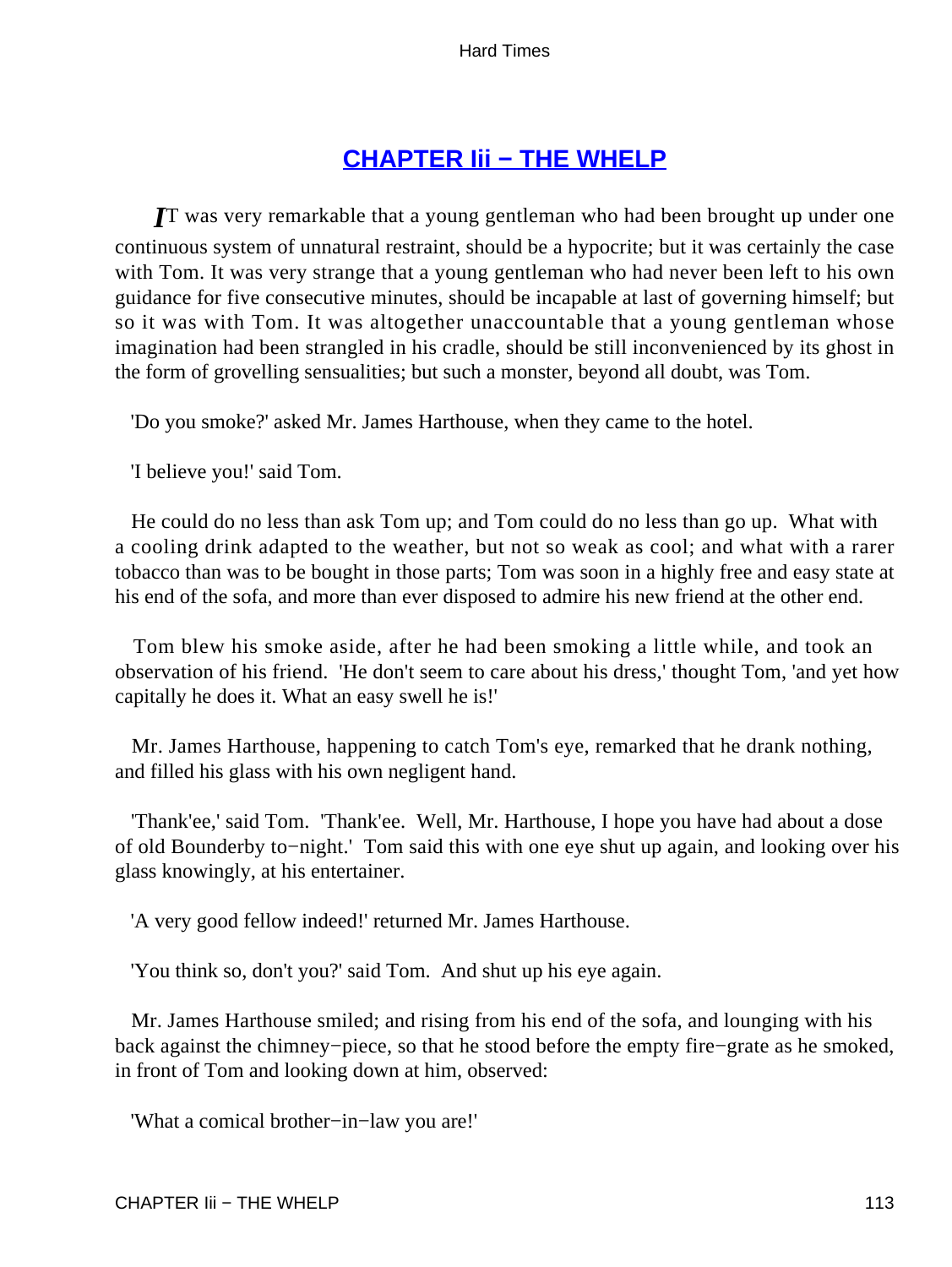'What a comical brother−in−law old Bounderby is, I think you mean,' said Tom.

'You are a piece of caustic, Tom,' retorted Mr. James Harthouse.

 There was something so very agreeable in being so intimate with such a waistcoat; in being called Tom, in such an intimate way, by such a voice; in being on such off−hand terms so soon, with such a pair of whiskers; that Tom was uncommonly pleased with himself.

 'Oh! I don't care for old Bounderby,' said he, 'if you mean that. I have always called old Bounderby by the same name when I have talked about him, and I have always thought of him in the same way. I am not going to begin to be polite now, about old Bounderby. It would be rather late in the day.'

'Don't mind me,' returned James; 'but take care when his wife is by, you know.'

 'His wife?' said Tom. 'My sister Loo? O yes!' And he laughed, and took a little more of the cooling drink.

 James Harthouse continued to lounge in the same place and attitude, smoking his cigar in his own easy way, and looking pleasantly at the whelp, as if he knew himself to be a kind of agreeable demon who had only to hover over him, and he must give up his whole soul if required. It certainly did seem that the whelp yielded to this influence. He looked at his companion sneakingly, he looked at him admiringly, he looked at him boldly, and put up one leg on the sofa.

'My sister Loo?' said Tom. 'She never cared for old Bounderby.'

 'That's the past tense, Tom,' returned Mr. James Harthouse, striking the ash from his cigar with his little finger. 'We are in the present tense, now.'

 'Verb neuter, not to care. Indicative mood, present tense. First person singular, I do not care; second person singular, thou dost not care; third person singular, she does not care,' returned Tom.

'Good! Very quaint!' said his friend. 'Though you don't mean it.'

 'But I do mean it,' cried Tom. 'Upon my honour! Why, you won't tell me, Mr. Harthouse, that you really suppose my sister Loo does care for old Bounderby.'

 'My dear fellow,' returned the other, 'what am I bound to suppose, when I find two married people living in harmony and happiness?'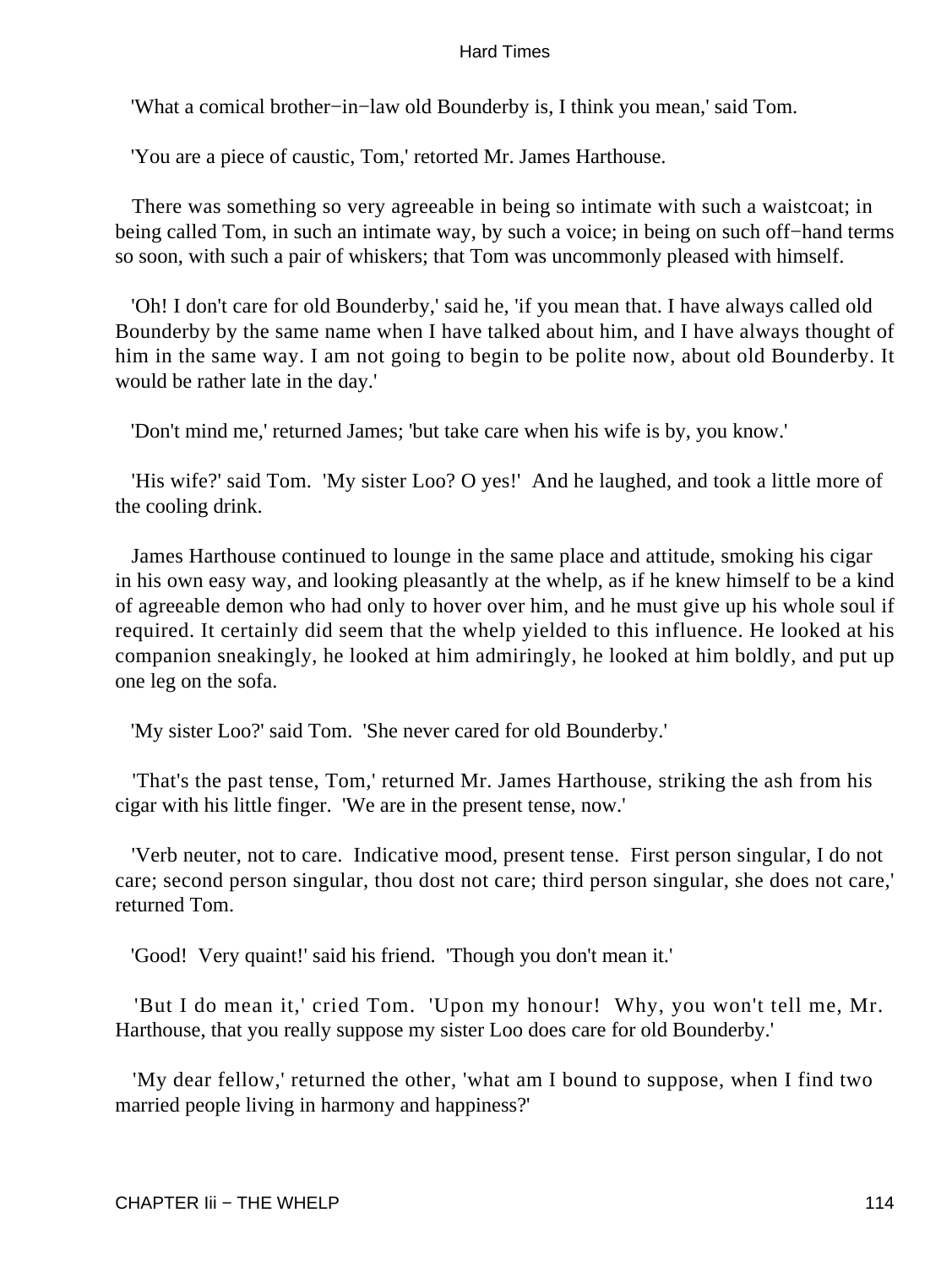Tom had by this time got both his legs on the sofa. If his second leg had not been already there when he was called a dear fellow, he would have put it up at that great stage of the conversation. Feeling it necessary to do something then, he stretched himself out at greater length, and, reclining with the back of his head on the end of the sofa, and smoking with an infinite assumption of negligence, turned his common face, and not too sober eyes, towards the face looking down upon him so carelessly yet so potently.

 'You know our governor, Mr. Harthouse,' said Tom, 'and therefore, you needn't be surprised that Loo married old Bounderby. She never had a lover, and the governor proposed old Bounderby, and she took him.'

'Very dutiful in your interesting sister,' said Mr. James Harthouse.

 'Yes, but she wouldn't have been as dutiful, and it would not have come off as easily,' returned the whelp, 'if it hadn't been for me.'

The tempter merely lifted his eyebrows; but the whelp was obliged to go on.

 'I persuaded her,' he said, with an edifying air of superiority. 'I was stuck into old Bounderby's bank (where I never wanted to be), and I knew I should get into scrapes there, if she put old Bounderby's pipe out; so I told her my wishes, and she came into them. She would do anything for me. It was very game of her, wasn't it?'

'It was charming, Tom!'

 'Not that it was altogether so important to her as it was to me,' continued Tom coolly, 'because my liberty and comfort, and perhaps my getting on, depended on it; and she had no other lover, and staying at home was like staying in jail − especially when I was gone. It wasn't as if she gave up another lover for old Bounderby; but still it was a good thing in her.'

'Perfectly delightful. And she gets on so placidly.'

 'Oh,' returned Tom, with contemptuous patronage, 'she's a regular girl. A girl can get on anywhere. She has settled down to the life, and she don't mind. It does just as well as another. Besides, though Loo is a girl, she's not a common sort of girl. She can shut herself up within herself, and think − as I have often known her sit and watch the fire − for an hour at a stretch.'

'Ay, ay? Has resources of her own,' said Harthouse, smoking quietly.

 'Not so much of that as you may suppose,' returned Tom; 'for our governor had her crammed with all sorts of dry bones and sawdust. It's his system.'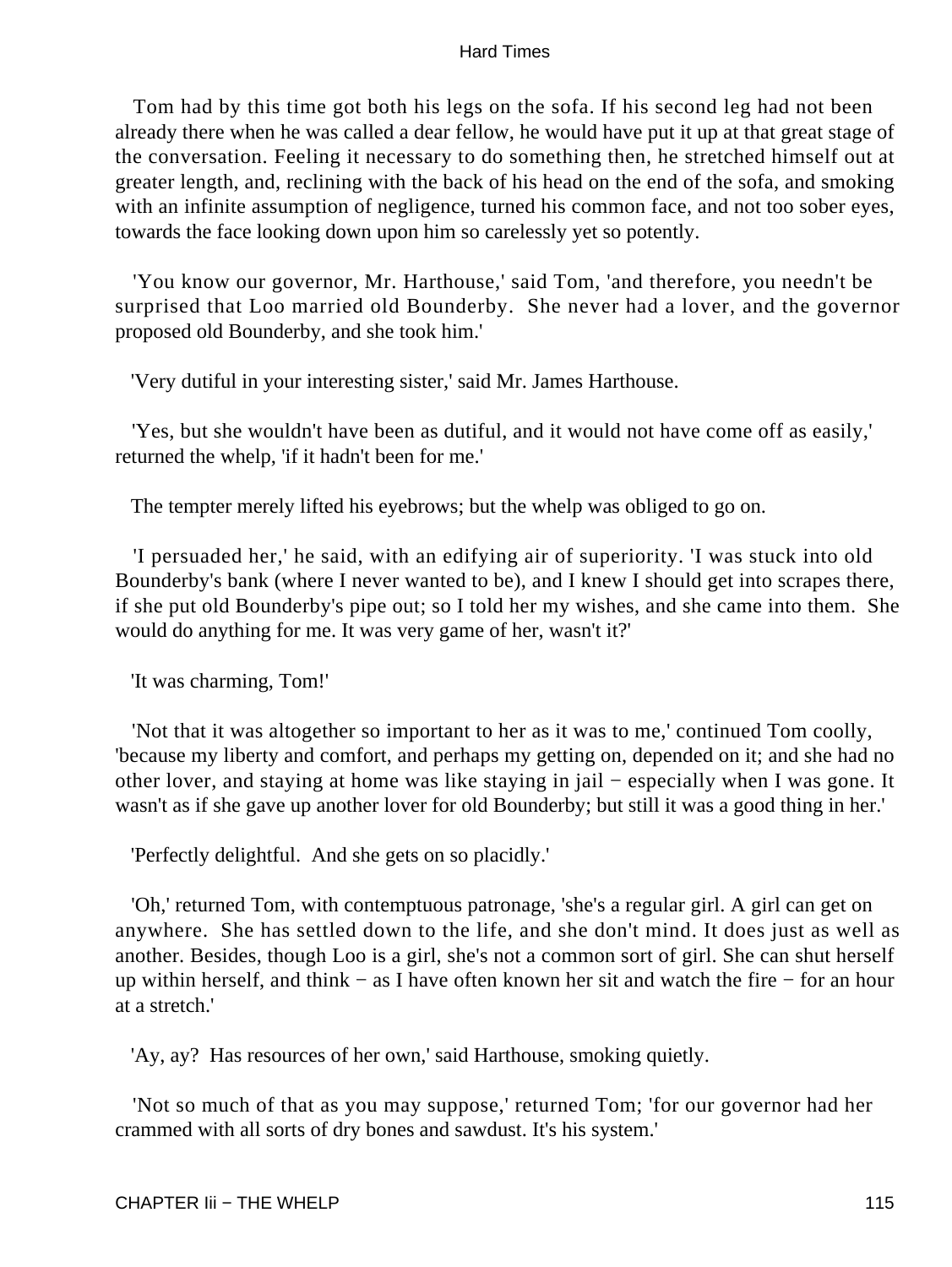'Formed his daughter on his own model?' suggested Harthouse.

'His daughter? Ah! and everybody else. Why, he formed Me that way!' said Tom.

'Impossible!'

 'He did, though,' said Tom, shaking his head. 'I mean to say, Mr. Harthouse, that when I first left home and went to old Bounderby's, I was as flat as a warming−pan, and knew no more about life, than any oyster does.'

'Come, Tom! I can hardly believe that. A joke's a joke.'

 'Upon my soul!' said the whelp. 'I am serious; I am indeed!' He smoked with great gravity and dignity for a little while, and then added, in a highly complacent tone, 'Oh! I have picked up a little since. I don't deny that. But I have done it myself; no thanks to the governor.'

'And your intelligent sister?'

 'My intelligent sister is about where she was. She used to complain to me that she had nothing to fall back upon, that girls usually fall back upon; and I don't see how she is to have got over that since. But she don't mind,' he sagaciously added, puffing at his cigar again. 'Girls can always get on, somehow.'

 'Calling at the Bank yesterday evening, for Mr. Bounderby's address, I found an ancient lady there, who seems to entertain great admiration for your sister,' observed Mr. James Harthouse, throwing away the last small remnant of the cigar he had now smoked out.

'Mother Sparsit!' said Tom. 'What! you have seen her already, have you?'

 His friend nodded. Tom took his cigar out of his mouth, to shut up his eye (which had grown rather unmanageable) with the greater expression, and to tap his nose several times with his finger.

 'Mother Sparsit's feeling for Loo is more than admiration, I should think,' said Tom. 'Say affection and devotion. Mother Sparsit never set her cap at Bounderby when he was a bachelor. Oh no!'

 These were the last words spoken by the whelp, before a giddy drowsiness came upon him, followed by complete oblivion. He was roused from the latter state by an uneasy dream of being stirred up with a boot, and also of a voice saying: 'Come, it's late. Be off!'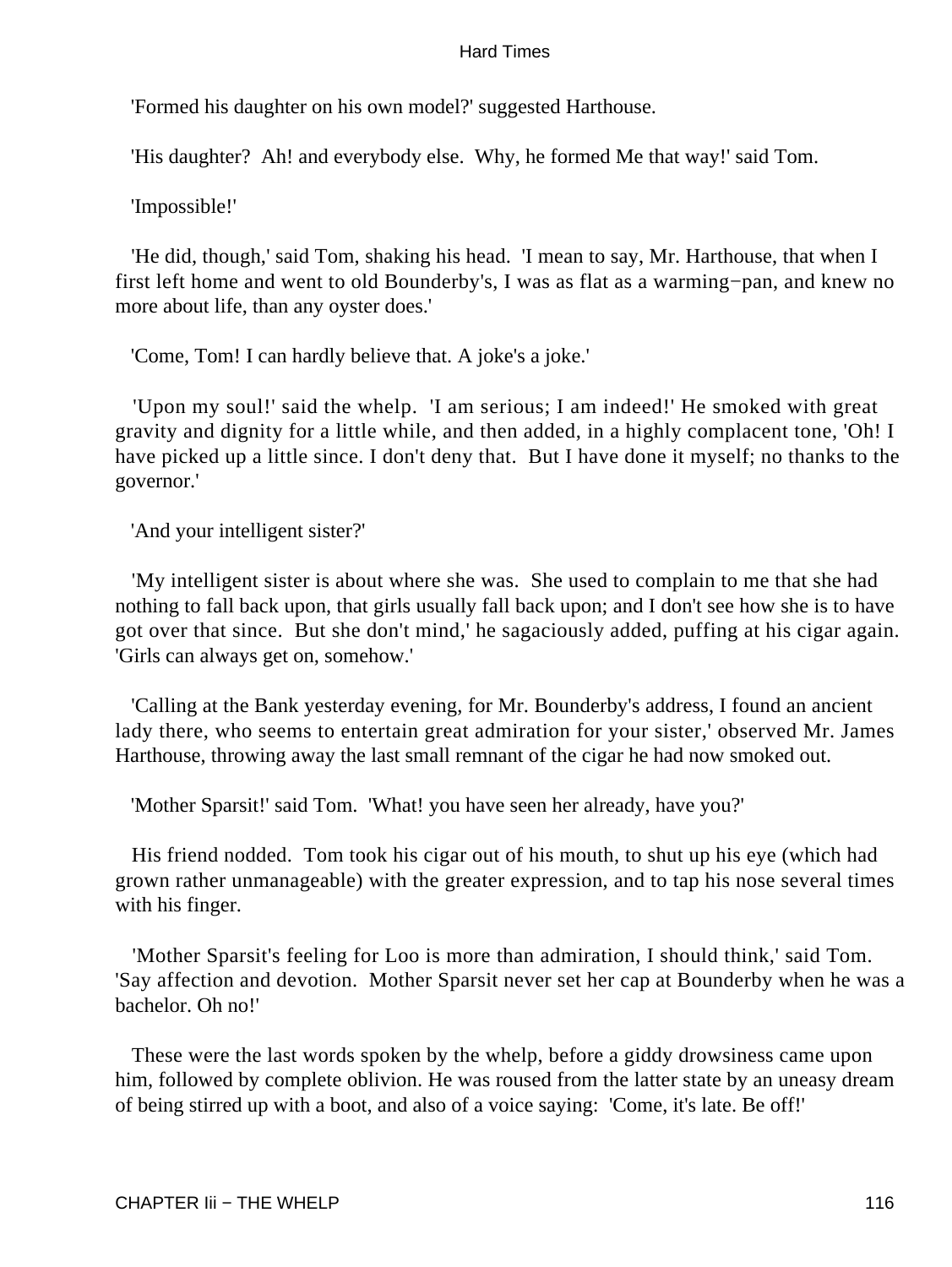'Well!' he said, scrambling from the sofa. 'I must take my leave of you though. I say. Yours is very good tobacco. But it's too mild.'

'Yes, it's too mild,' returned his entertainer.

'It's − it's ridiculously mild,' said Tom. 'Where's the door! Good night!'

 'He had another odd dream of being taken by a waiter through a mist, which, after giving him some trouble and difficulty, resolved itself into the main street, in which he stood alone. He then walked home pretty easily, though not yet free from an impression of the presence and influence of his new friend − as if he were lounging somewhere in the air, in the same negligent attitude, regarding him with the same look.

 The whelp went home, and went to bed. If he had had any sense of what he had done that night, and had been less of a whelp and more of a brother, he might have turned short on the road, might have gone down to the ill−smelling river that was dyed black, might have gone to bed in it for good and all, and have curtained his head for ever with its filthy waters.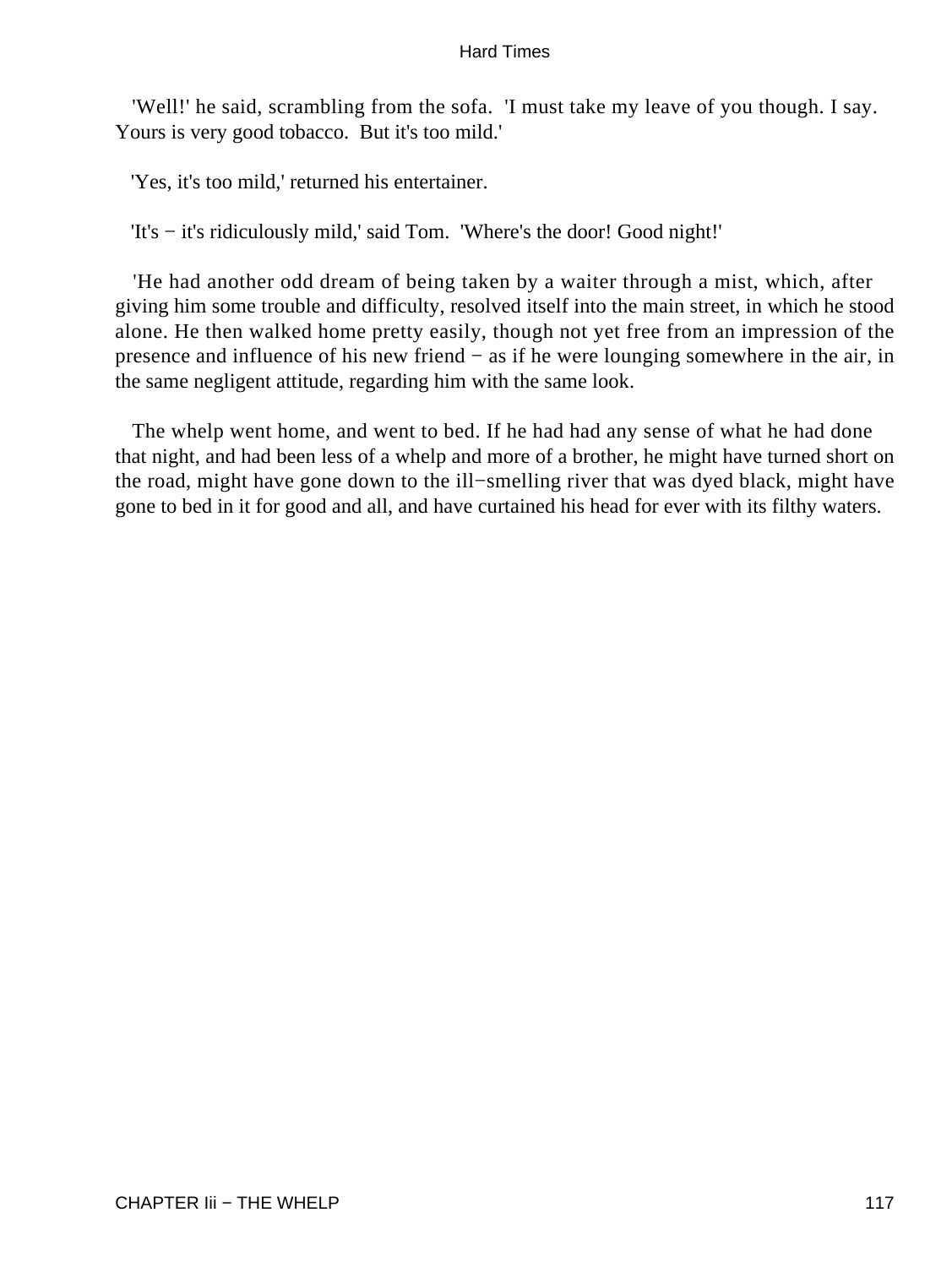## **[CHAPTER Iv − Men and BROTHERS](#page-251-0)**

*'O*H, my friends, the down−trodden operatives of Coketown! Oh, my friends and fellow−countrymen, the slaves of an iron−handed and a grinding despotism! Oh, my friends and fellow−sufferers, and fellow−workmen, and fellow−men! I tell you that the hour is come, when we must rally round one another as One united power, and crumble into dust the oppressors that too long have battened upon the plunder of our families, upon the sweat of our brows, upon the labour of our hands, upon the strength of our sinews, upon the God− created glorious rights of Humanity, and upon the holy and eternal privileges of Brotherhood!'

 'Good!' 'Hear, hear, hear!' 'Hurrah!' and other cries, arose in many voices from various parts of the densely crowded and suffocatingly close Hall, in which the orator, perched on a stage, delivered himself of this and what other froth and fume he had in him. He had declaimed himself into a violent heat, and was as hoarse as he was hot. By dint of roaring at the top of his voice under a flaring gaslight, clenching his fists, knitting his brows, setting his teeth, and pounding with his arms, he had taken so much out of himself by this time, that he was brought to a stop, and called for a glass of water.

 As he stood there, trying to quench his fiery face with his drink of water, the comparison between the orator and the crowd of attentive faces turned towards him, was extremely to his disadvantage. Judging him by Nature's evidence, he was above the mass in very little but the stage on which he stood. In many great respects he was essentially below them. He was not so honest, he was not so manly, he was not so good−humoured; he substituted cunning for their simplicity, and passion for their safe solid sense. An ill−made, high−shouldered man, with lowering brows, and his features crushed into an habitually sour expression, he contrasted most unfavourably, even in his mongrel dress, with the great body of his hearers in their plain working clothes. Strange as it always is to consider any assembly in the act of submissively resigning itself to the dreariness of some complacent person, lord or commoner, whom three−fourths of it could, by no human means, raise out of the slough of inanity to their own intellectual level, it was particularly strange, and it was even particularly affecting, to see this crowd of earnest faces, whose honesty in the main no competent observer free from bias could doubt, so agitated by such a leader.

 Good! Hear, hear! Hurrah! The eagerness both of attention and intention, exhibited in all the countenances, made them a most impressive sight. There was no carelessness, no languor, no idle curiosity; none of the many shades of indifference to be seen in all other assemblies, visible for one moment there. That every man felt his condition to be, somehow or other, worse than it might be; that every man considered it incumbent on him to join the rest, towards the making of it better; that every man felt his only hope to be in his allying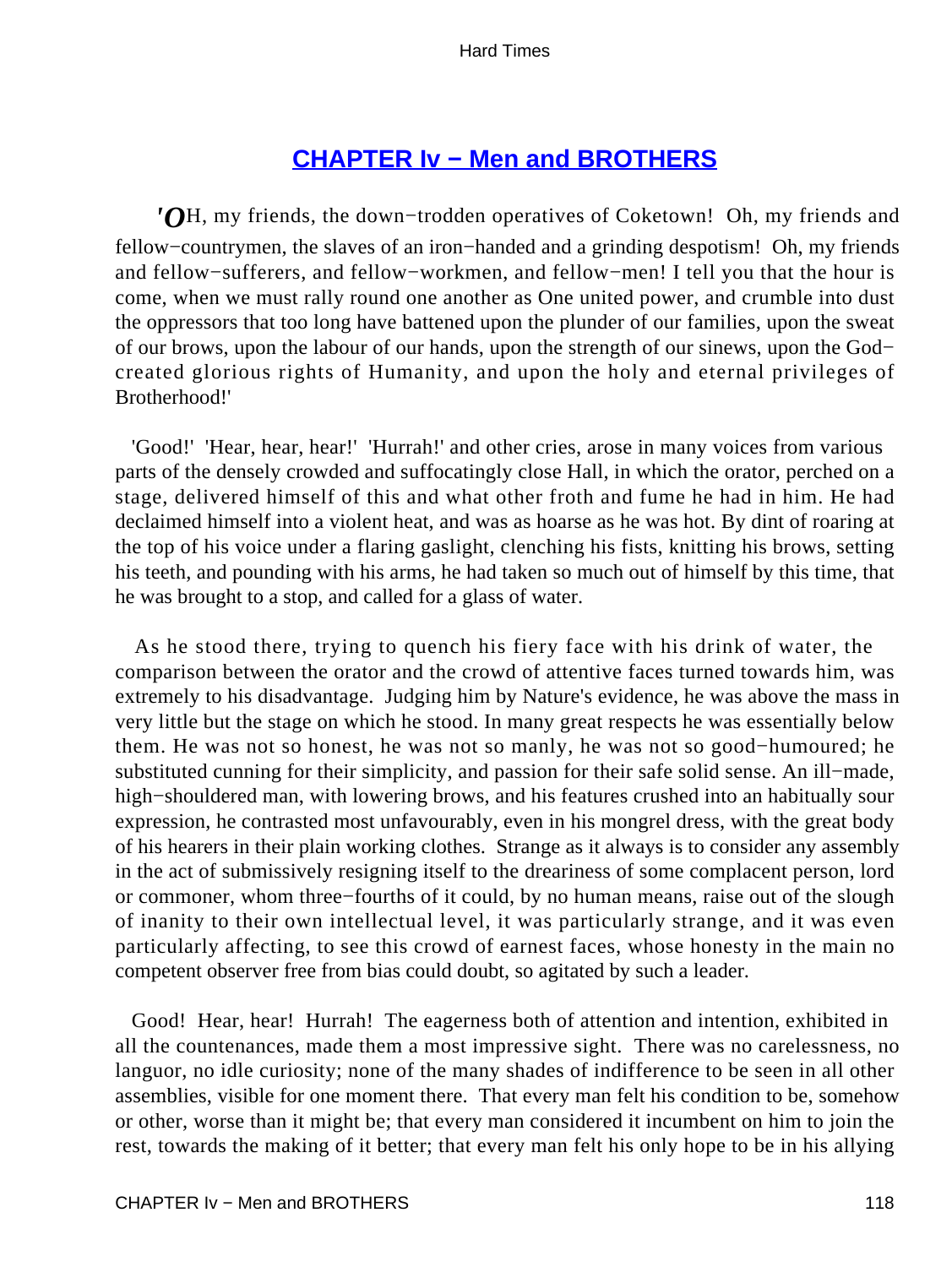himself to the comrades by whom he was surrounded; and that in this belief, right or wrong (unhappily wrong then), the whole of that crowd were gravely, deeply, faithfully in earnest; must have been as plain to any one who chose to see what was there, as the bare beams of the roof and the whitened brick walls. Nor could any such spectator fail to know in his own breast, that these men, through their very delusions, showed great qualities, susceptible of being turned to the happiest and best account; and that to pretend (on the strength of sweeping axioms, howsoever cut and dried) that they went astray wholly without cause, and of their own irrational wills, was to pretend that there could be smoke without fire, death without birth, harvest without seed, anything or everything produced from nothing.

 The orator having refreshed himself, wiped his corrugated forehead from left to right several times with his handkerchief folded into a pad, and concentrated all his revived forces, in a sneer of great disdain and bitterness.

 'But oh, my friends and brothers! Oh, men and Englishmen, the down−trodden operatives of Coketown! What shall we say of that man − that working−man, that I should find it necessary so to libel the glorious name − who, being practically and well acquainted with the grievances and wrongs of you, the injured pith and marrow of this land, and having heard you, with a noble and majestic unanimity that will make Tyrants tremble, resolve for to subscribe to the funds of the United Aggregate Tribunal, and to abide by the injunctions issued by that body for your benefit, whatever they may be − what, I ask you, will you say of that working−man, since such I must acknowledge him to be, who, at such a time, deserts his post, and sells his flag; who, at such a time, turns a traitor and a craven and a recreant, who, at such a time, is not ashamed to make to you the dastardly and humiliating avowal that he will hold himself aloof, and will not be one of those associated in the gallant stand for Freedom and for Right?'

 The assembly was divided at this point. There were some groans and hisses, but the general sense of honour was much too strong for the condemnation of a man unheard. 'Be sure you're right, Slackbridge!' 'Put him up!' 'Let's hear him!' Such things were said on many sides. Finally, one strong voice called out, 'Is the man heer? If the man's heer, Slackbridge, let's hear the man himseln, 'stead o' yo.' Which was received with a round of applause.

 Slackbridge, the orator, looked about him with a withering smile; and, holding out his right hand at arm's length (as the manner of all Slackbridges is), to still the thundering sea, waited until there was a profound silence.

 'Oh, my friends and fellow−men!' said Slackbridge then, shaking his head with violent scorn, 'I do not wonder that you, the prostrate sons of labour, are incredulous of the existence of such a man. But he who sold his birthright for a mess of pottage existed, and Judas Iscariot existed, and Castlereagh existed, and this man exists!'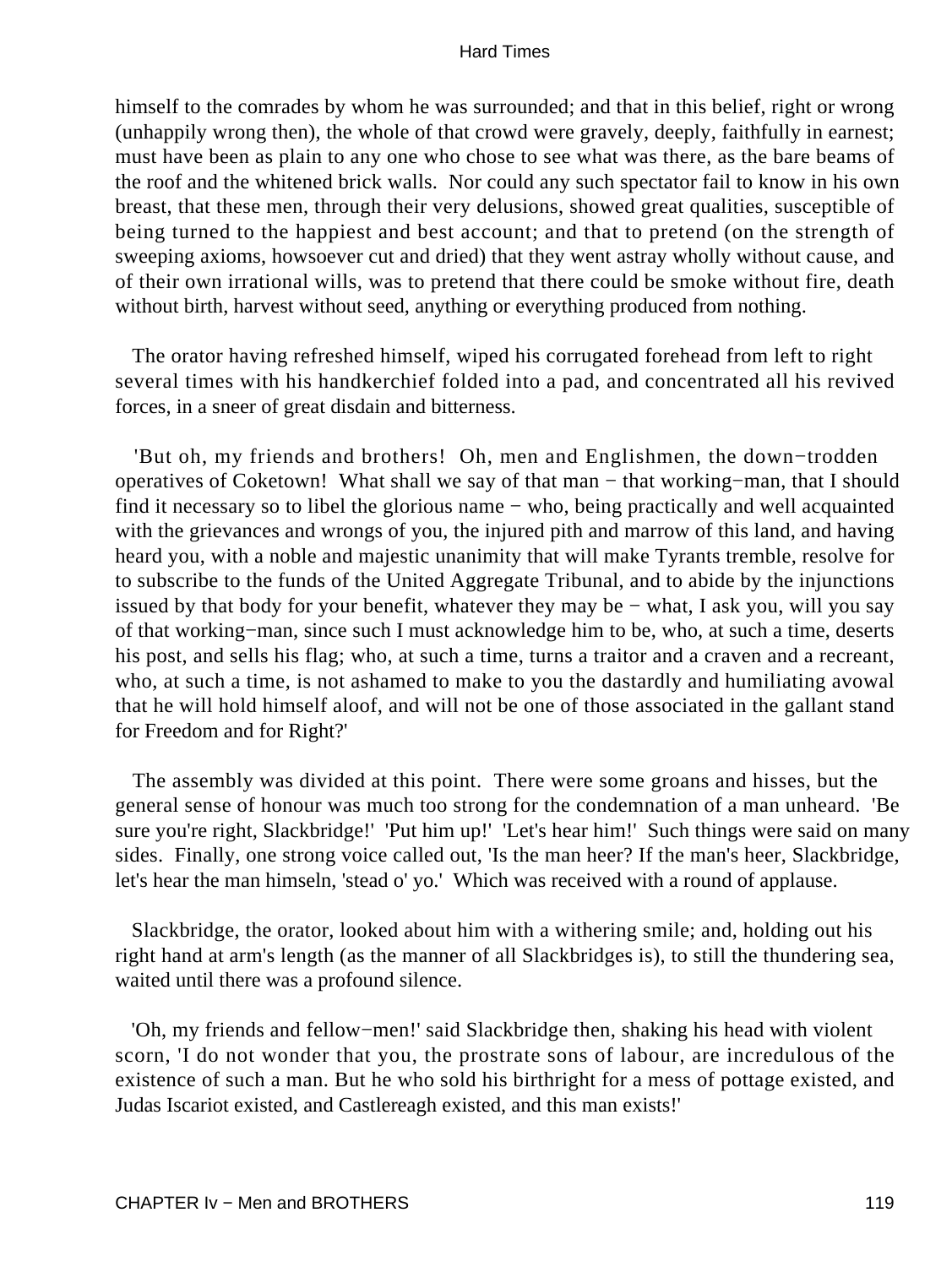Here, a brief press and confusion near the stage, ended in the man himself standing at the orator's side before the concourse. He was pale and a little moved in the face − his lips especially showed it; but he stood quiet, with his left hand at his chin, waiting to be heard. There was a chairman to regulate the proceedings, and this functionary now took the case into his own hands.

 'My friends,' said he, 'by virtue o' my office as your president, I askes o' our friend Slackbridge, who may be a little over hetter in this business, to take his seat, whiles this man Stephen Blackpool is heern. You all know this man Stephen Blackpool. You know him awlung o' his misfort'ns, and his good name.'

With that, the chairman shook him frankly by the hand, and sat down again. Slackbridge likewise sat down, wiping his hot forehead − always from left to right, and never the reverse way.

 'My friends,' Stephen began, in the midst of a dead calm; 'I ha' hed what's been spok'n o' me, and 'tis lickly that I shan't mend it. But I'd liefer you'd hearn the truth concernin myseln, fro my lips than fro onny other man's, though I never cud'n speak afore so monny, wi'out bein moydert and muddled.'

Slackbridge shook his head as if he would shake it off, in his bitterness.

 'I'm th' one single Hand in Bounderby's mill, o' a' the men theer, as don't coom in wi' th' proposed reg'lations. I canna coom in wi' 'em. My friends, I doubt their doin' yo onny good. Licker they'll do yo hurt.'

Slackbridge laughed, folded his arms, and frowned sarcastically.

 'But 't an't sommuch for that as I stands out. If that were aw, I'd coom in wi' th' rest. But I ha' my reasons − mine, yo see − for being hindered; not on'y now, but awlus − awlus − life long!'

 Slackbridge jumped up and stood beside him, gnashing and tearing. 'Oh, my friends, what but this did I tell you? Oh, my fellow− countrymen, what warning but this did I give you? And how shows this recreant conduct in a man on whom unequal laws are known to have fallen heavy? Oh, you Englishmen, I ask you how does this subornation show in one of yourselves, who is thus consenting to his own undoing and to yours, and to your children's and your children's children's?'

 There was some applause, and some crying of Shame upon the man; but the greater part of the audience were quiet. They looked at Stephen's worn face, rendered more pathetic by the homely emotions it evinced; and, in the kindness of their nature, they were more sorry than indignant.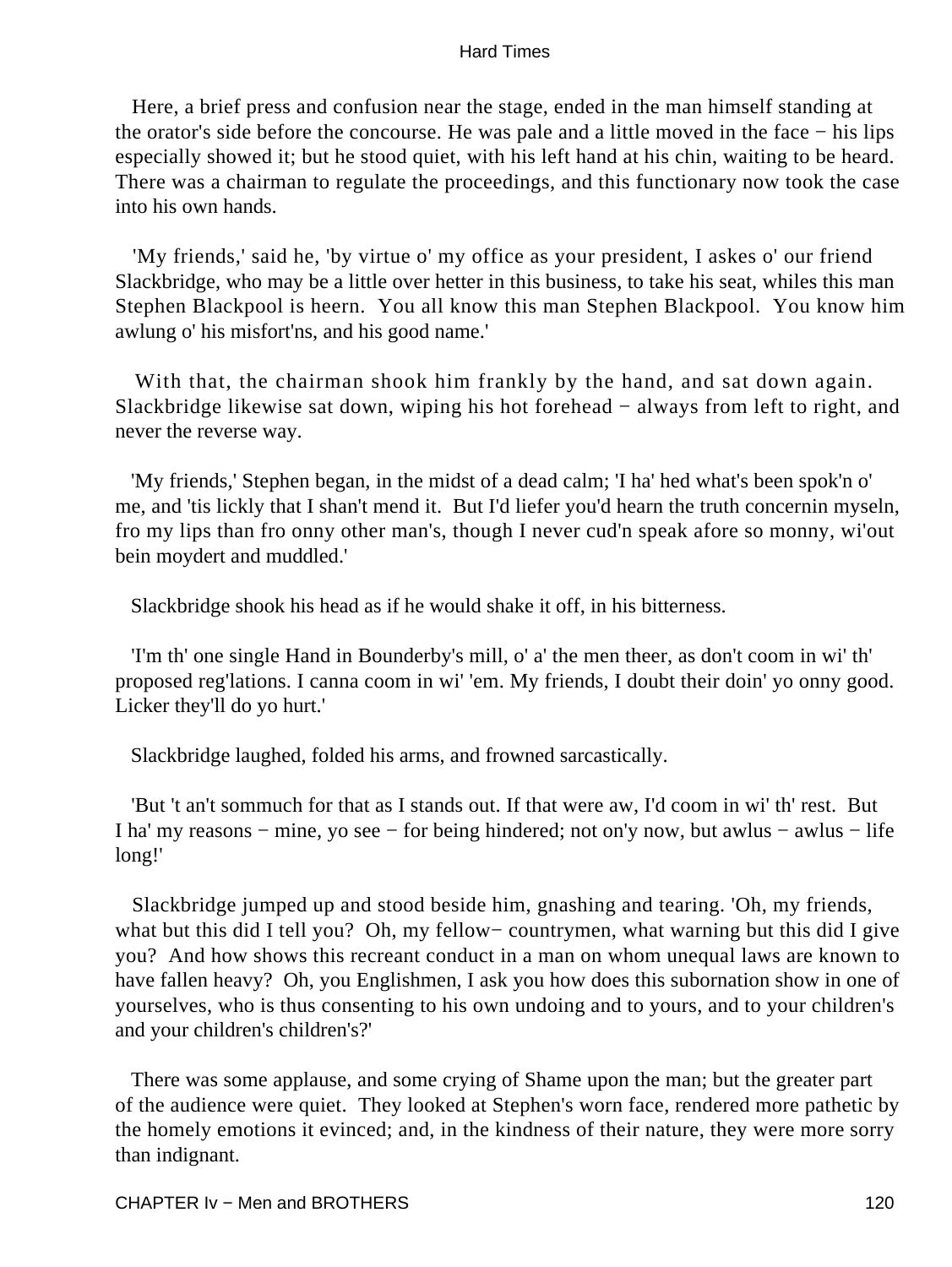''Tis this Delegate's trade for t' speak,' said Stephen, 'an' he's paid for 't, an' he knows his work. Let him keep to 't. Let him give no heed to what I ha had'n to bear. That's not for him. That's not for nobbody but me.'

 There was a propriety, not to say a dignity in these words, that made the hearers yet more quiet and attentive. The same strong voice called out, 'Slackbridge, let the man be heern, and howd thee tongue!' Then the place was wonderfully still.

 'My brothers,' said Stephen, whose low voice was distinctly heard, 'and my fellow−workmen − for that yo are to me, though not, as I knows on, to this delegate here − I ha but a word to sen, and I could sen nommore if I was to speak till Strike o' day. I know weel, aw what's afore me. I know weel that yo aw resolve to ha nommore ado wi' a man who is not wi' yo in this matther. I know weel that if I was a lyin parisht i' th' road, yo'd feel it right to pass me by, as a forrenner and stranger. What I ha getn, I mun mak th' best on.'

 'Stephen Blackpool,' said the chairman, rising, 'think on 't agen. Think on 't once agen, lad, afore thou'rt shunned by aw owd friends.'

 There was an universal murmur to the same effect, though no man articulated a word. Every eye was fixed on Stephen's face. To repent of his determination, would be to take a load from all their minds. He looked around him, and knew that it was so. Not a grain of anger with them was in his heart; he knew them, far below their surface weaknesses and misconceptions, as no one but their fellow− labourer could.

 'I ha thowt on 't, above a bit, sir. I simply canna coom in. I mun go th' way as lays afore me. I mun tak my leave o' aw heer.'

 He made a sort of reverence to them by holding up his arms, and stood for the moment in that attitude; not speaking until they slowly dropped at his sides.

 'Monny's the pleasant word as soom heer has spok'n wi' me; monny's the face I see heer, as I first seen when I were yoong and lighter heart'n than now. I ha' never had no fratch afore, sin ever I were born, wi' any o' my like; Gonnows I ha' none now that's o' my makin'. Yo'll ca' me traitor and that − yo I mean t' say,' addressing Slackbridge, 'but 'tis easier to ca' than mak' out. So let be.'

 He had moved away a pace or two to come down from the platform, when he remembered something he had not said, and returned again.

 'Haply,' he said, turning his furrowed face slowly about, that he might as it were individually address the whole audience, those both near and distant; 'haply, when this question has been tak'n up and discoosed, there'll be a threat to turn out if I'm let to work among yo. I hope I shall die ere ever such a time cooms, and I shall work solitary among yo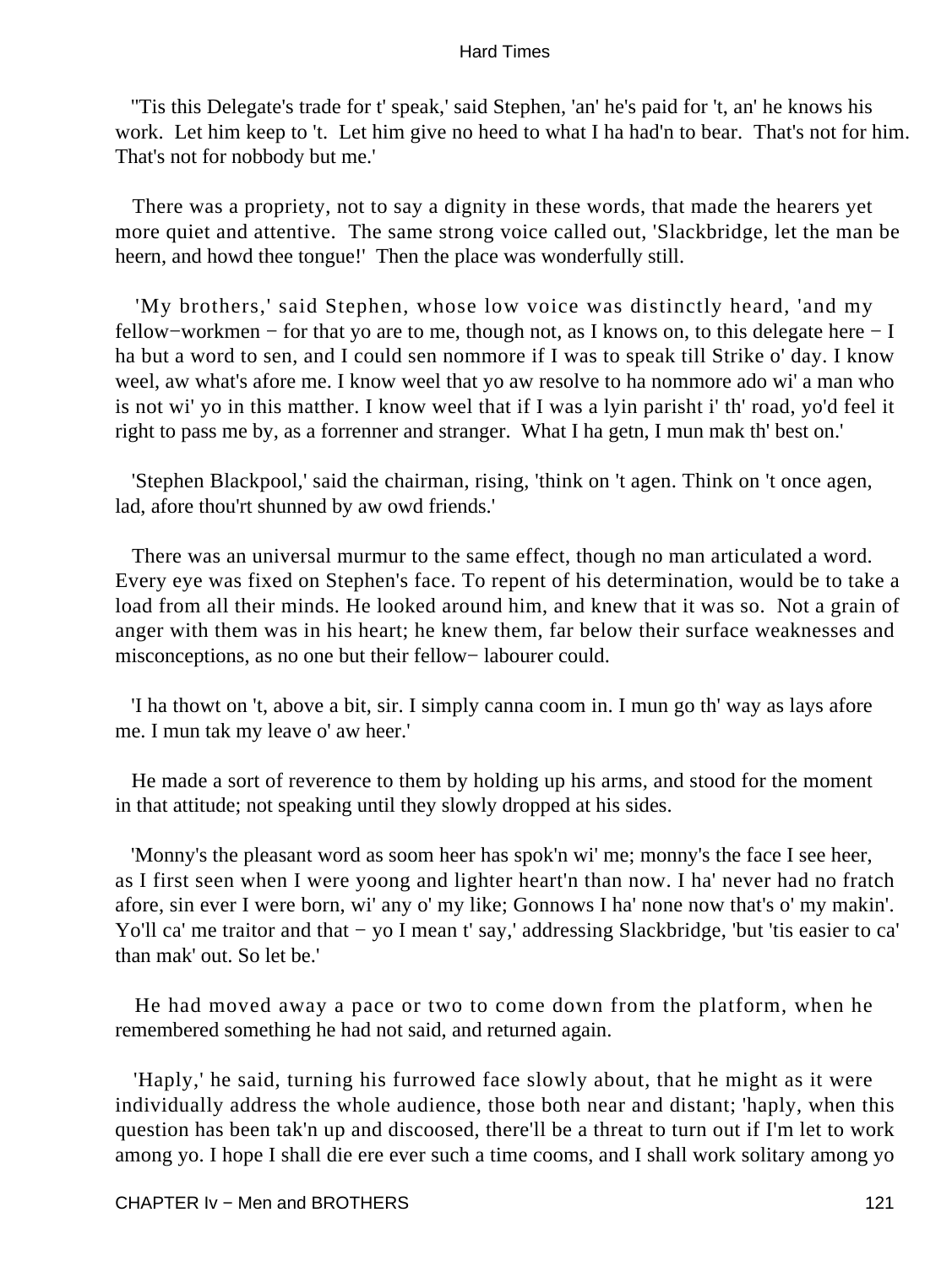unless it cooms − truly, I mun do 't, my friends; not to brave yo, but to live. I ha nobbut work to live by; and wheerever can I go, I who ha worked sin I were no heighth at aw, in Coketown heer? I mak' no complaints o' bein turned to the wa', o' bein outcasten and overlooken fro this time forrard, but hope I shall be let to work. If there is any right for me at aw, my friends, I think 'tis that.'

 Not a word was spoken. Not a sound was audible in the building, but the slight rustle of men moving a little apart, all along the centre of the room, to open a means of passing out, to the man with whom they had all bound themselves to renounce companionship. Looking at no one, and going his way with a lowly steadiness upon him that asserted nothing and sought nothing, Old Stephen, with all his troubles on his head, left the scene.

 Then Slackbridge, who had kept his oratorical arm extended during the going out, as if he were repressing with infinite solicitude and by a wonderful moral power the vehement passions of the multitude, applied himself to raising their spirits. Had not the Roman Brutus, oh, my British countrymen, condemned his son to death; and had not the Spartan mothers, oh my soon to be victorious friends, driven their flying children on the points of their enemies' swords? Then was it not the sacred duty of the men of Coketown, with forefathers before them, an admiring world in company with them, and a posterity to come after them, to hurl out traitors from the tents they had pitched in a sacred and a God−like cause? The winds of heaven answered Yes; and bore Yes, east, west, north, and south. And consequently three cheers for the United Aggregate Tribunal!

 Slackbridge acted as fugleman, and gave the time. The multitude of doubtful faces (a little conscience−stricken) brightened at the sound, and took it up. Private feeling must yield to the common cause. Hurrah! The roof yet vibrated with the cheering, when the assembly dispersed.

 Thus easily did Stephen Blackpool fall into the loneliest of lives, the life of solitude among a familiar crowd. The stranger in the land who looks into ten thousand faces for some answering look and never finds it, is in cheering society as compared with him who passes ten averted faces daily, that were once the countenances of friends. Such experience was to be Stephen's now, in every waking moment of his life; at his work, on his way to it and from it, at his door, at his window, everywhere. By general consent, they even avoided that side of the street on which he habitually walked; and left it, of all the working men, to him only.

 He had been for many years, a quiet silent man, associating but little with other men, and used to companionship with his own thoughts. He had never known before the strength of the want in his heart for the frequent recognition of a nod, a look, a word; or the immense amount of relief that had been poured into it by drops through such small means. It was even harder than he could have believed possible, to separate in his own conscience his abandonment by all his fellows from a baseless sense of shame and disgrace.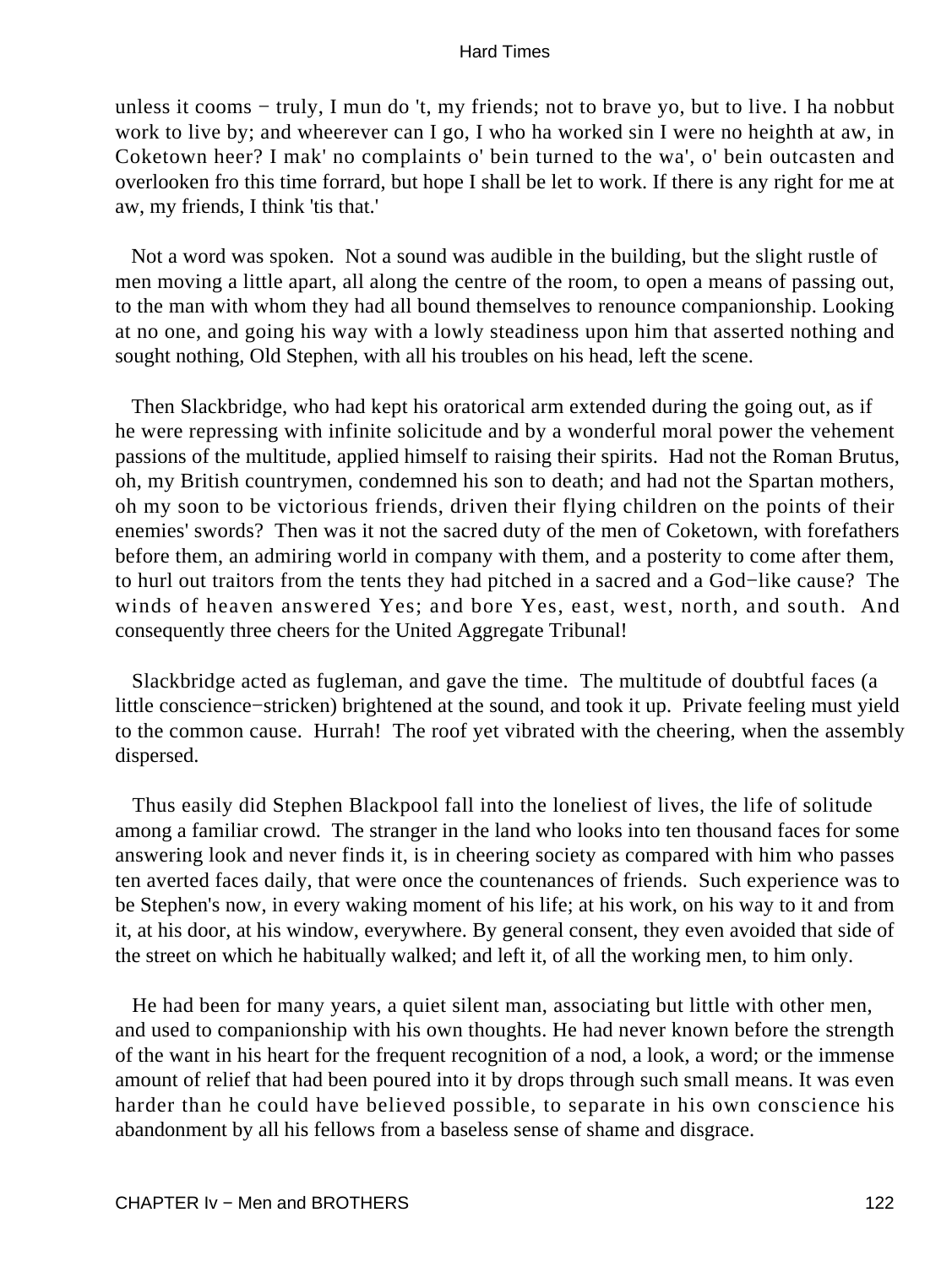The first four days of his endurance were days so long and heavy, that he began to be appalled by the prospect before him. Not only did he see no Rachael all the time, but he avoided every chance of seeing her; for, although he knew that the prohibition did not yet formally extend to the women working in the factories, he found that some of them with whom he was acquainted were changed to him, and he feared to try others, and dreaded that Rachael might be even singled out from the rest if she were seen in his company. So, he had been quite alone during the four days, and had spoken to no one, when, as he was leaving his work at night, a young man of a very light complexion accosted him in the street.

'Your name's Blackpool, ain't it?' said the young man.

 Stephen coloured to find himself with his hat in his hand, in his gratitude for being spoken to, or in the suddenness of it, or both. He made a feint of adjusting the lining, and said, 'Yes.'

 'You are the Hand they have sent to Coventry, I mean?' said Bitzer, the very light young man in question.

Stephen answered 'Yes,' again.

 'I supposed so, from their all appearing to keep away from you. Mr. Bounderby wants to speak to you. You know his house, don't you?'

Stephen said 'Yes,' again.

 'Then go straight up there, will you?' said Bitzer. 'You're expected, and have only to tell the servant it's you. I belong to the Bank; so, if you go straight up without me (I was sent to fetch you), you'll save me a walk.'

 Stephen, whose way had been in the contrary direction, turned about, and betook himself as in duty bound, to the red brick castle of the giant Bounderby.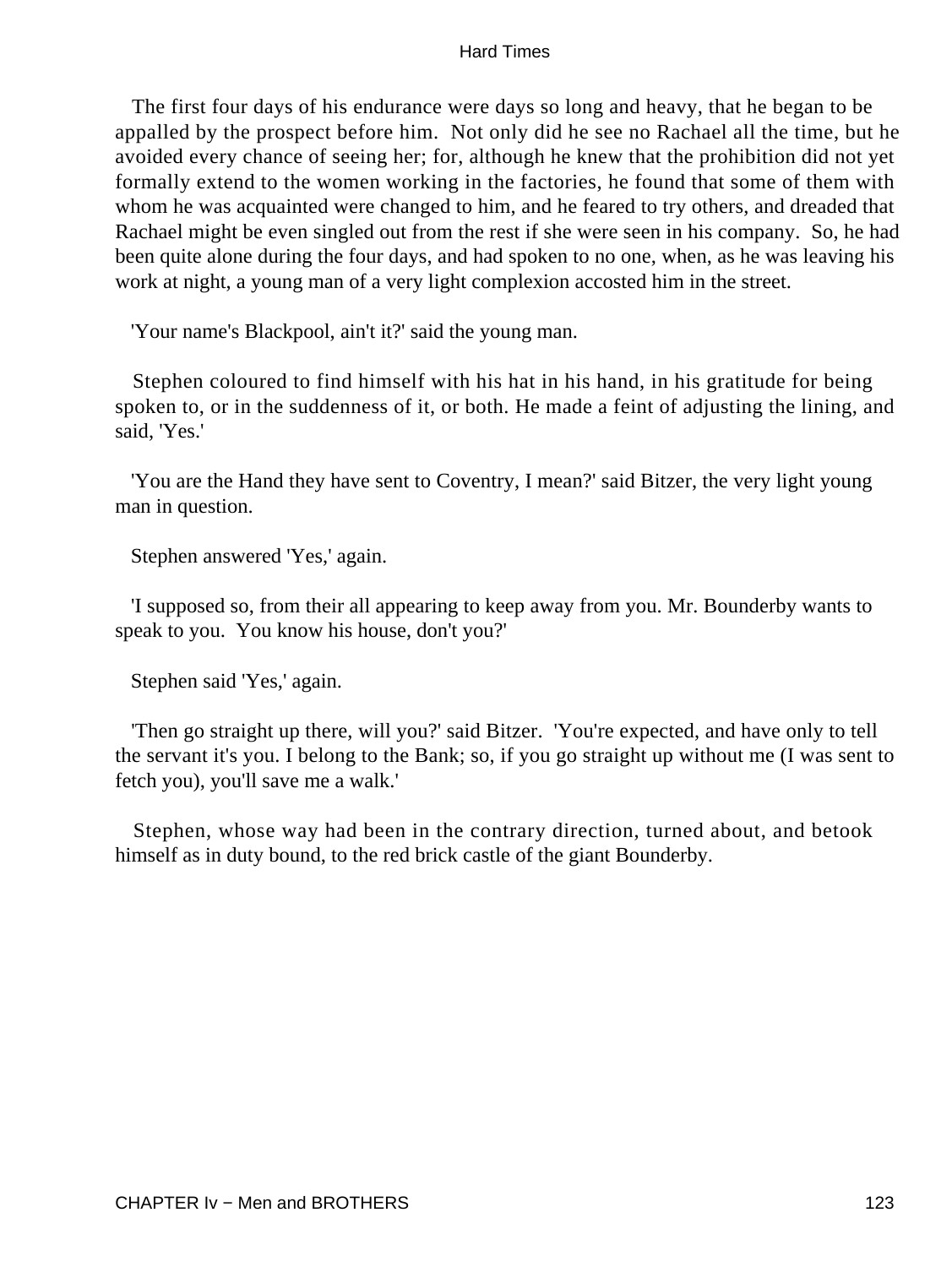## **[CHAPTER V − MEN AND MASTERS](#page-251-0)**

*'W*ELL, Stephen,' said Bounderby, in his windy manner, 'what's this I hear? What have these pests of the earth been doing to you? Come in, and speak up.'

 It was into the drawing−room that he was thus bidden. A tea−table was set out; and Mr. Bounderby's young wife, and her brother, and a great gentleman from London, were present. To whom Stephen made his obeisance, closing the door and standing near it, with his hat in his hand.

 'This is the man I was telling you about, Harthouse,' said Mr. Bounderby. The gentleman he addressed, who was talking to Mrs. Bounderby on the sofa, got up, saying in an indolent way, 'Oh really?' and dawdled to the hearthrug where Mr. Bounderby stood.

'Now,' said Bounderby, 'speak up!'

 After the four days he had passed, this address fell rudely and discordantly on Stephen's ear. Besides being a rough handling of his wounded mind, it seemed to assume that he really was the self– interested deserter he had been called.

'What were it, sir,' said Stephen, 'as yo were pleased to want wi' me?'

 'Why, I have told you,' returned Bounderby. 'Speak up like a man, since you are a man, and tell us about yourself and this Combination.'

'Wi' yor pardon, sir,' said Stephen Blackpool, 'I ha' nowt to sen about it.'

 Mr. Bounderby, who was always more or less like a Wind, finding something in his way here, began to blow at it directly.

 'Now, look here, Harthouse,' said he, 'here's a specimen of 'em. When this man was here once before, I warned this man against the mischievous strangers who are always about − and who ought to be hanged wherever they are found − and I told this man that he was going in the wrong direction. Now, would you believe it, that although they have put this mark upon him, he is such a slave to them still, that he's afraid to open his lips about them?'

'I sed as I had nowt to sen, sir; not as I was fearfo' o' openin' my lips.'

 'You said! Ah! I know what you said; more than that, I know what you mean, you see. Not always the same thing, by the Lord Harry! Quite different things. You had better tell us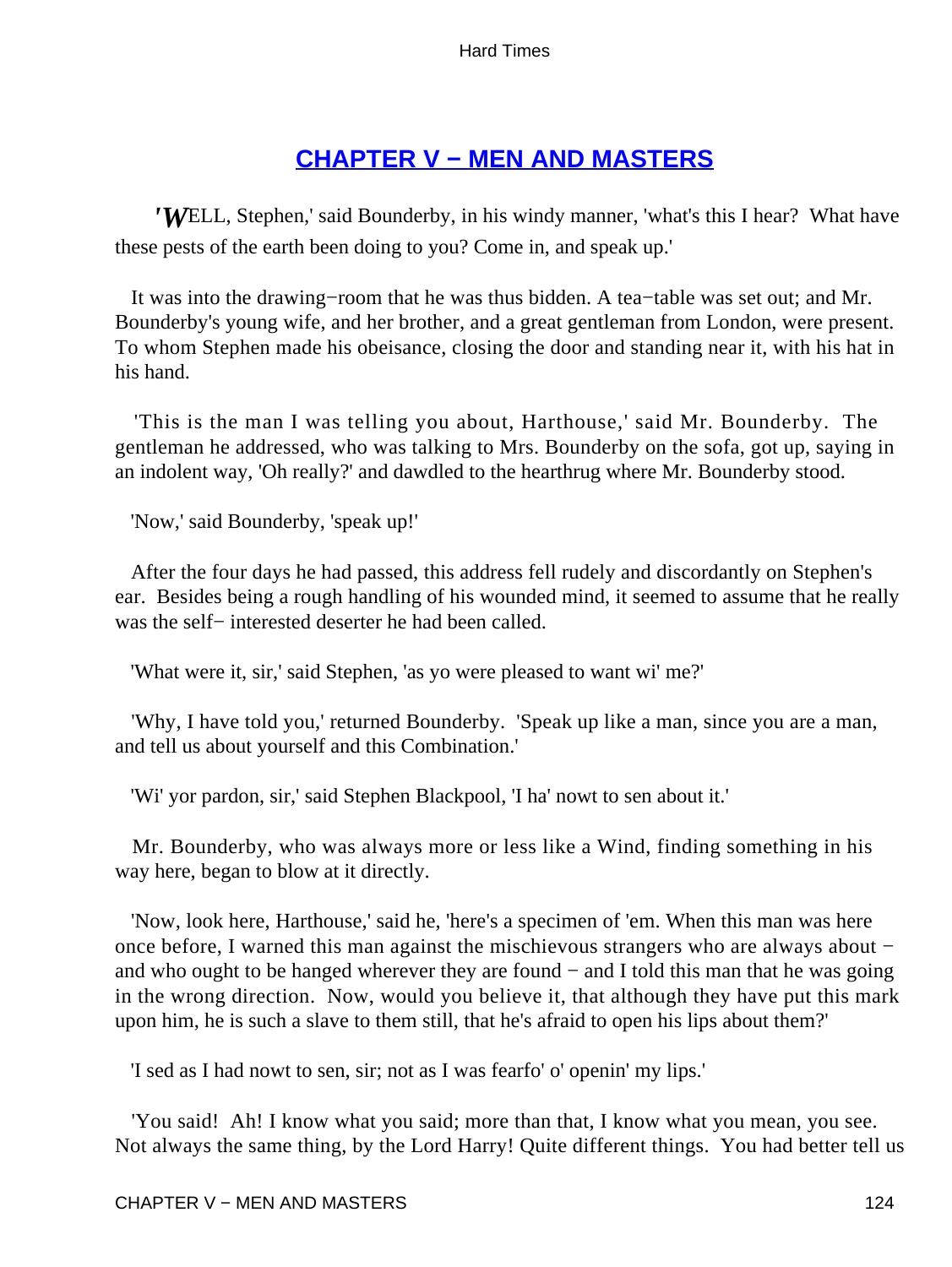at once, that that fellow Slackbridge is not in the town, stirring up the people to mutiny; and that he is not a regular qualified leader of the people: that is, a most confounded scoundrel. You had better tell us so at once; you can't deceive me. You want to tell us so. Why don't you?'

 'I'm as sooary as yo, sir, when the people's leaders is bad,' said Stephen, shaking his head. 'They taks such as offers. Haply 'tis na' the sma'est o' their misfortuns when they can get no better.'

The wind began to get boisterous.

 'Now, you'll think this pretty well, Harthouse,' said Mr. Bounderby. 'You'll think this tolerably strong. You'll say, upon my soul this is a tidy specimen of what my friends have to deal with; but this is nothing, sir! You shall hear me ask this man a question. Pray, Mr. Blackpool' − wind springing up very fast − 'may I take the liberty of asking you how it happens that you refused to be in this Combination?'

'How 't happens?'

 'Ah!' said Mr. Bounderby, with his thumbs in the arms of his coat, and jerking his head and shutting his eyes in confidence with the opposite wall: 'how it happens.'

 'I'd leefer not coom to 't, sir; but sin you put th' question − an' not want'n t' be ill−manner'n − I'll answer. I ha passed a promess.'

 'Not to me, you know,' said Bounderby. (Gusty weather with deceitful calms. One now prevailing.)

'O no, sir. Not to yo.'

 'As for me, any consideration for me has had just nothing at all to do with it,' said Bounderby, still in confidence with the wall. 'If only Josiah Bounderby of Coketown had been in question, you would have joined and made no bones about it?'

'Why yes, sir. 'Tis true.'

 'Though he knows,' said Mr. Bounderby, now blowing a gale, 'that there are a set of rascals and rebels whom transportation is too good for! Now, Mr. Harthouse, you have been knocking about in the world some time. Did you ever meet with anything like that man out of this blessed country?' And Mr. Bounderby pointed him out for inspection, with an angry finger.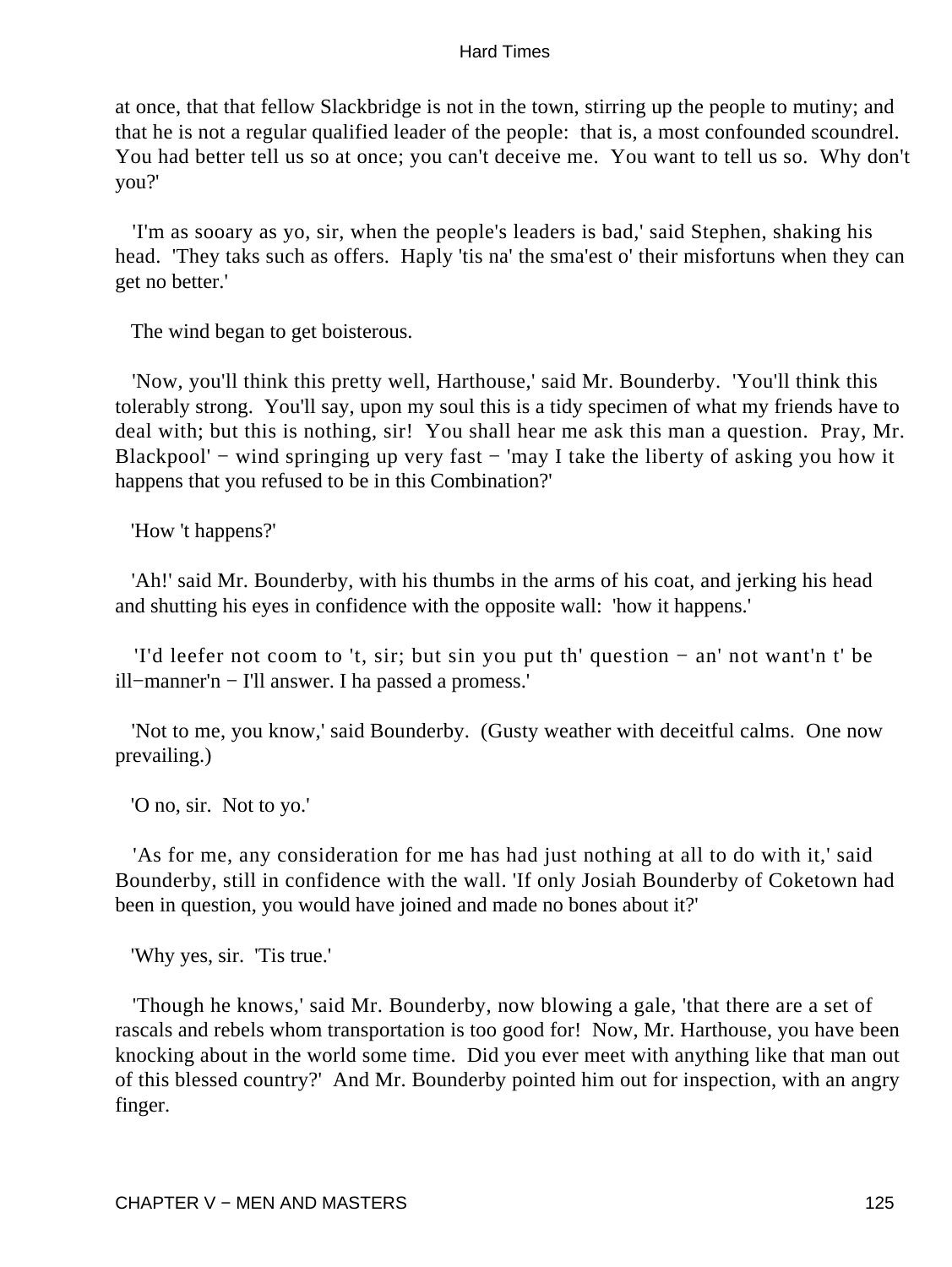'Nay, ma'am,' said Stephen Blackpool, staunchly protesting against the words that had been used, and instinctively addressing himself to Louisa, after glancing at her face. 'Not rebels, nor yet rascals. Nowt o' th' kind, ma'am, nowt o' th' kind. They've not doon me a kindness, ma'am, as I know and feel. But there's not a dozen men amoong 'em, ma'am − a dozen? Not six − but what believes as he has doon his duty by the rest and by himseln. God forbid as I, that ha' known, and had'n experience o' these men aw my life − I, that ha' ett'n an' droonken wi' 'em, an' seet'n wi' 'em, and toil'n wi' 'em, and lov'n 'em, should fail fur to stan by 'em wi' the truth, let 'em ha' doon to me what they may!'

He spoke with the rugged earnestness of his place and character – deepened perhaps by a proud consciousness that he was faithful to his class under all their mistrust; but he fully remembered where he was, and did not even raise his voice.

 'No, ma'am, no. They're true to one another, faithfo' to one another, 'fectionate to one another, e'en to death. Be poor amoong 'em, be sick amoong 'em, grieve amoong 'em for onny o' th' monny causes that carries grief to the poor man's door, an' they'll be tender wi' yo, gentle wi' yo, comfortable wi' yo, Chrisen wi' yo. Be sure o' that, ma'am. They'd be riven to bits, ere ever they'd be different.'

 'In short,' said Mr. Bounderby, 'it's because they are so full of virtues that they have turned you adrift. Go through with it while you are about it. Out with it.'

 'How 'tis, ma'am,' resumed Stephen, appearing still to find his natural refuge in Louisa's face, 'that what is best in us fok, seems to turn us most to trouble an' misfort'n an' mistake, I dunno. But 'tis so. I know 'tis, as I know the heavens is over me ahint the smoke. We're patient too, an' wants in general to do right. An' I canna think the fawt is aw wi' us.'

 'Now, my friend,' said Mr. Bounderby, whom he could not have exasperated more, quite unconscious of it though he was, than by seeming to appeal to any one else, 'if you will favour me with your attention for half a minute, I should like to have a word or two with you. You said just now, that you had nothing to tell us about this business. You are quite sure of that before we go any further.'

'Sir, I am sure on 't.'

 'Here's a gentleman from London present,' Mr. Bounderby made a backhanded point at Mr. James Harthouse with his thumb, 'a Parliament gentleman. I should like him to hear a short bit of dialogue between you and me, instead of taking the substance of it − for I know precious well, beforehand, what it will be; nobody knows better than I do, take notice! − instead of receiving it on trust from my mouth.'

 Stephen bent his head to the gentleman from London, and showed a rather more troubled mind than usual. He turned his eyes involuntarily to his former refuge, but at a look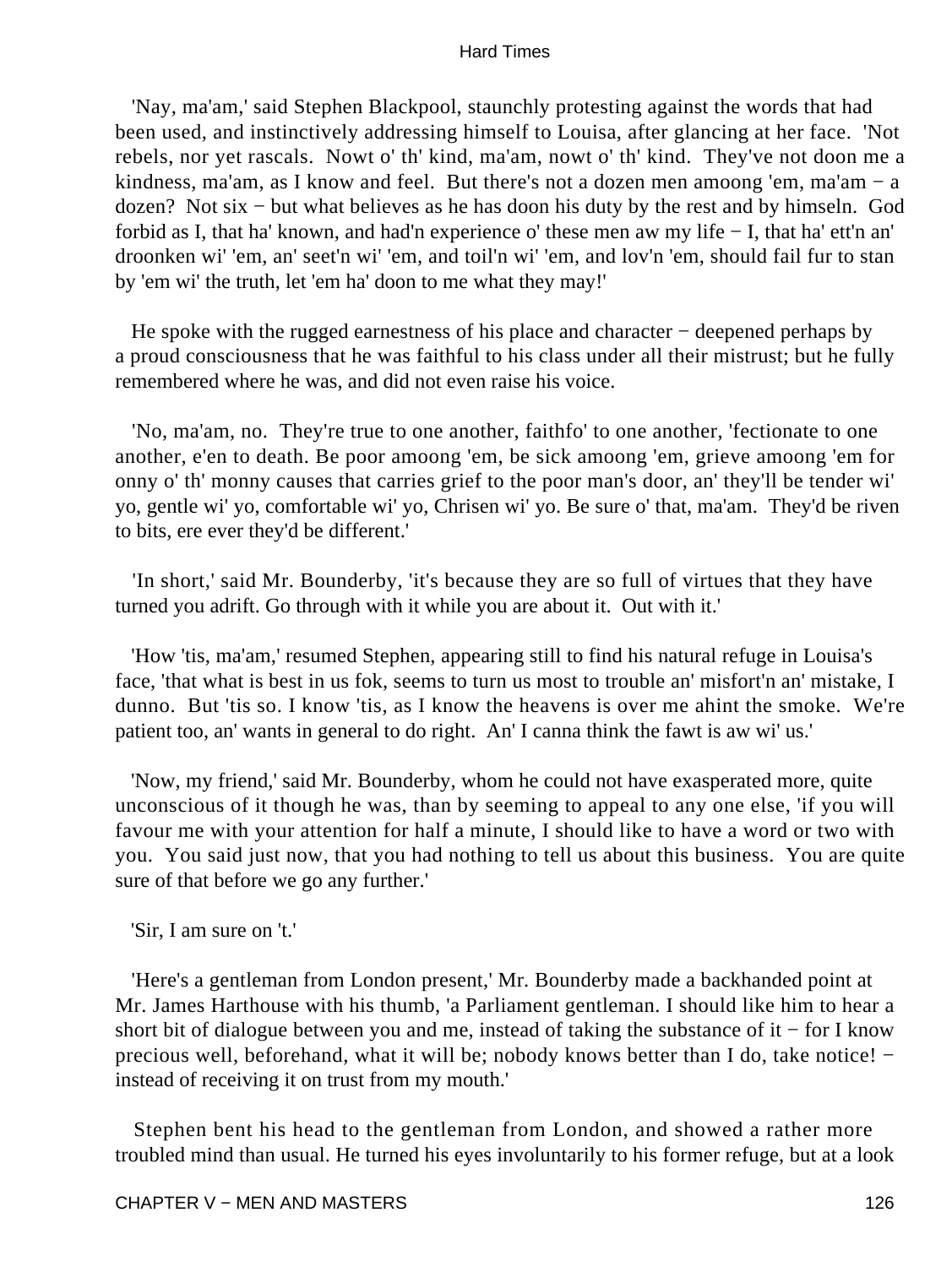from that quarter (expressive though instantaneous) he settled them on Mr. Bounderby's face.

'Now, what do you complain of?' asked Mr. Bounderby.

 'I ha' not coom here, sir,' Stephen reminded him, 'to complain. I coom for that I were sent for.'

 'What,' repeated Mr. Bounderby, folding his arms, 'do you people, in a general way, complain of?'

 Stephen looked at him with some little irresolution for a moment, and then seemed to make up his mind.

 'Sir, I were never good at showin o 't, though I ha had'n my share in feeling o 't. 'Deed we are in a muddle, sir. Look round town – so rich as 'tis – and see the numbers o' people as has been broughten into bein heer, fur to weave, an' to card, an' to piece out a livin', aw the same one way, somehows, 'twixt their cradles and their graves. Look how we live, an' wheer we live, an' in what numbers, an' by what chances, and wi' what sameness; and look how the mills is awlus a goin, and how they never works us no nigher to ony dis'ant object − ceptin awlus, Death. Look how you considers of us, and writes of us, and talks of us, and goes up wi' yor deputations to Secretaries o' State 'bout us, and how yo are awlus right, and how we are awlus wrong, and never had'n no reason in us sin ever we were born. Look how this ha growen an' growen, sir, bigger an' bigger, broader an' broader, harder an' harder, fro year to year, fro generation unto generation. Who can look on 't, sir, and fairly tell a man 'tis not a muddle?'

 'Of course,' said Mr. Bounderby. 'Now perhaps you'll let the gentleman know, how you would set this muddle (as you're so fond of calling it) to rights.'

 'I donno, sir. I canna be expecten to 't. 'Tis not me as should be looken to for that, sir. 'Tis them as is put ower me, and ower aw the rest of us. What do they tak upon themseln, sir, if not to do't?'

 'I'll tell you something towards it, at any rate,' returned Mr. Bounderby. 'We will make an example of half a dozen Slackbridges. We'll indict the blackguards for felony, and get 'em shipped off to penal settlements.'

Stephen gravely shook his head.

 'Don't tell me we won't, man,' said Mr. Bounderby, by this time blowing a hurricane, 'because we will, I tell you!'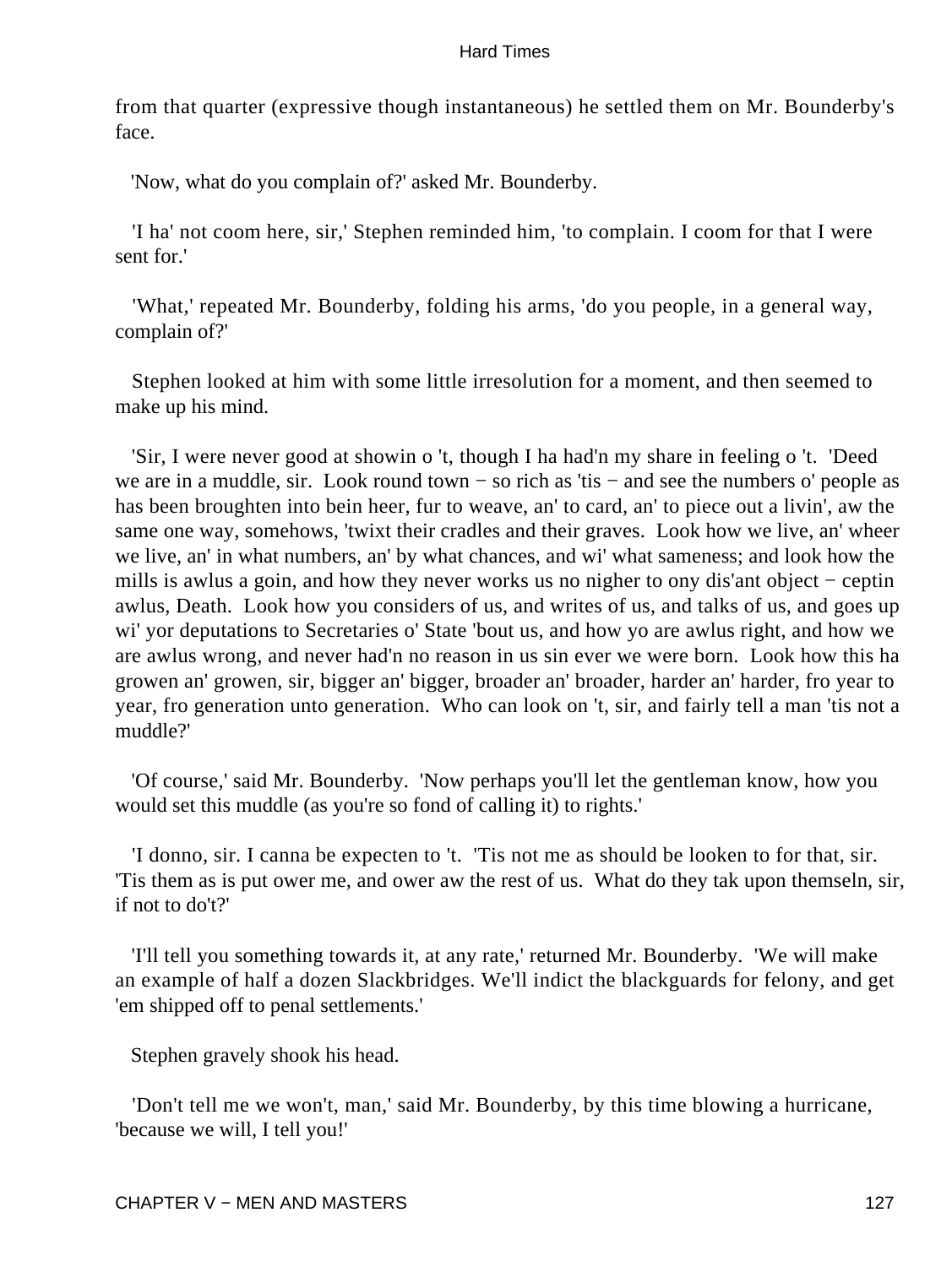'Sir,' returned Stephen, with the quiet confidence of absolute certainty, 'if yo was t' tak a hundred Slackbridges − aw as there is, and aw the number ten times towd − an' was t' sew 'em up in separate sacks, an' sink 'em in the deepest ocean as were made ere ever dry land coom to be, yo'd leave the muddle just wheer 'tis. Mischeevous strangers!' said Stephen, with an anxious smile; 'when ha we not heern, I am sure, sin ever we can call to mind, o' th' mischeevous strangers! 'Tis not by them the trouble's made, sir. 'Tis not wi' them 't commences. I ha no favour for 'em − I ha no reason to favour 'em − but 'tis hopeless and useless to dream o' takin them fro their trade, 'stead o' takin their trade fro them! Aw that's now about me in this room were heer afore I coom, an' will be heer when I am gone. Put that clock aboard a ship an' pack it off to Norfolk Island, an' the time will go on just the same. So 'tis wi' Slackbridge every bit.'

 Reverting for a moment to his former refuge, he observed a cautionary movement of her eyes towards the door. Stepping back, he put his hand upon the lock. But he had not spoken out of his own will and desire; and he felt it in his heart a noble return for his late injurious treatment to be faithful to the last to those who had repudiated him. He stayed to finish what was in his mind.

 'Sir, I canna, wi' my little learning an' my common way, tell the genelman what will better aw this − though some working men o' this town could, above my powers − but I can tell him what I know will never do 't. The strong hand will never do 't. Vict'ry and triumph will never do 't. Agreeing fur to mak one side unnat'rally awlus and for ever right, and toother side unnat'rally awlus and for ever wrong, will never, never do 't. Nor yet lettin alone will never do 't. Let thousands upon thousands alone, aw leading the like lives and aw faw'en into the like muddle, and they will be as one, and yo will be as anoother, wi' a black unpassable world betwixt yo, just as long or short a time as sich−like misery can last. Not drawin nigh to fok, wi' kindness and patience an' cheery ways, that so draws nigh to one another in their monny troubles, and so cherishes one another in their distresses wi' what they need themseln − like, I humbly believe, as no people the genelman ha seen in aw his travels can beat − will never do 't till th' Sun turns t' ice. Most o' aw, rating 'em as so much Power, and reg'latin 'em as if they was figures in a soom, or machines: wi'out loves and likens, wi'out memories and inclinations, wi'out souls to weary and souls to hope − when aw goes quiet, draggin on wi' 'em as if they'd nowt o' th' kind, and when aw goes onquiet, reproachin 'em for their want o' sitch humanly feelins in their dealins wi' yo − this will never do 't, sir, till God's work is onmade.'

 Stephen stood with the open door in his hand, waiting to know if anything more were expected of him.

 'Just stop a moment,' said Mr. Bounderby, excessively red in the face. 'I told you, the last time you were here with a grievance, that you had better turn about and come out of that. And I also told you, if you remember, that I was up to the gold spoon look− out.'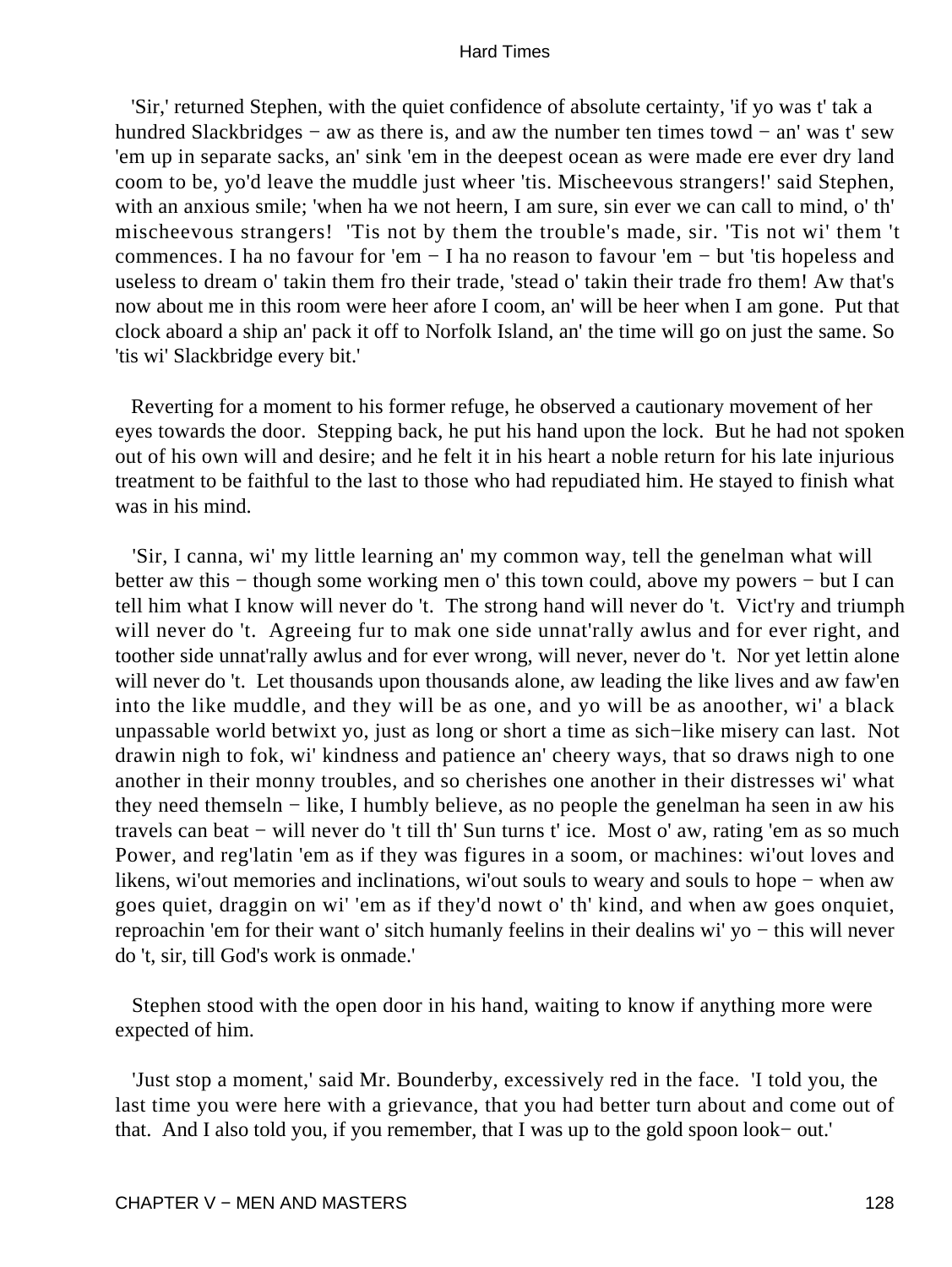'I were not up to 't myseln, sir; I do assure yo.'

 'Now it's clear to me,' said Mr. Bounderby, 'that you are one of those chaps who have always got a grievance. And you go about, sowing it and raising crops. That's the business of your life, my friend.'

 Stephen shook his head, mutely protesting that indeed he had other business to do for his life.

 'You are such a waspish, raspish, ill−conditioned chap, you see,' said Mr. Bounderby, 'that even your own Union, the men who know you best, will have nothing to do with you. I never thought those fellows could be right in anything; but I tell you what! I so far go along with them for a novelty, that I'll have nothing to do with you either.'

Stephen raised his eyes quickly to his face.

 'You can finish off what you're at,' said Mr. Bounderby, with a meaning nod, 'and then go elsewhere.'

 'Sir, yo know weel,' said Stephen expressively, 'that if I canna get work wi' yo, I canna get it elsewheer.'

 The reply was, 'What I know, I know; and what you know, you know. I have no more to say about it.'

 Stephen glanced at Louisa again, but her eyes were raised to his no more; therefore, with a sigh, and saying, barely above his breath, 'Heaven help us aw in this world!' he departed.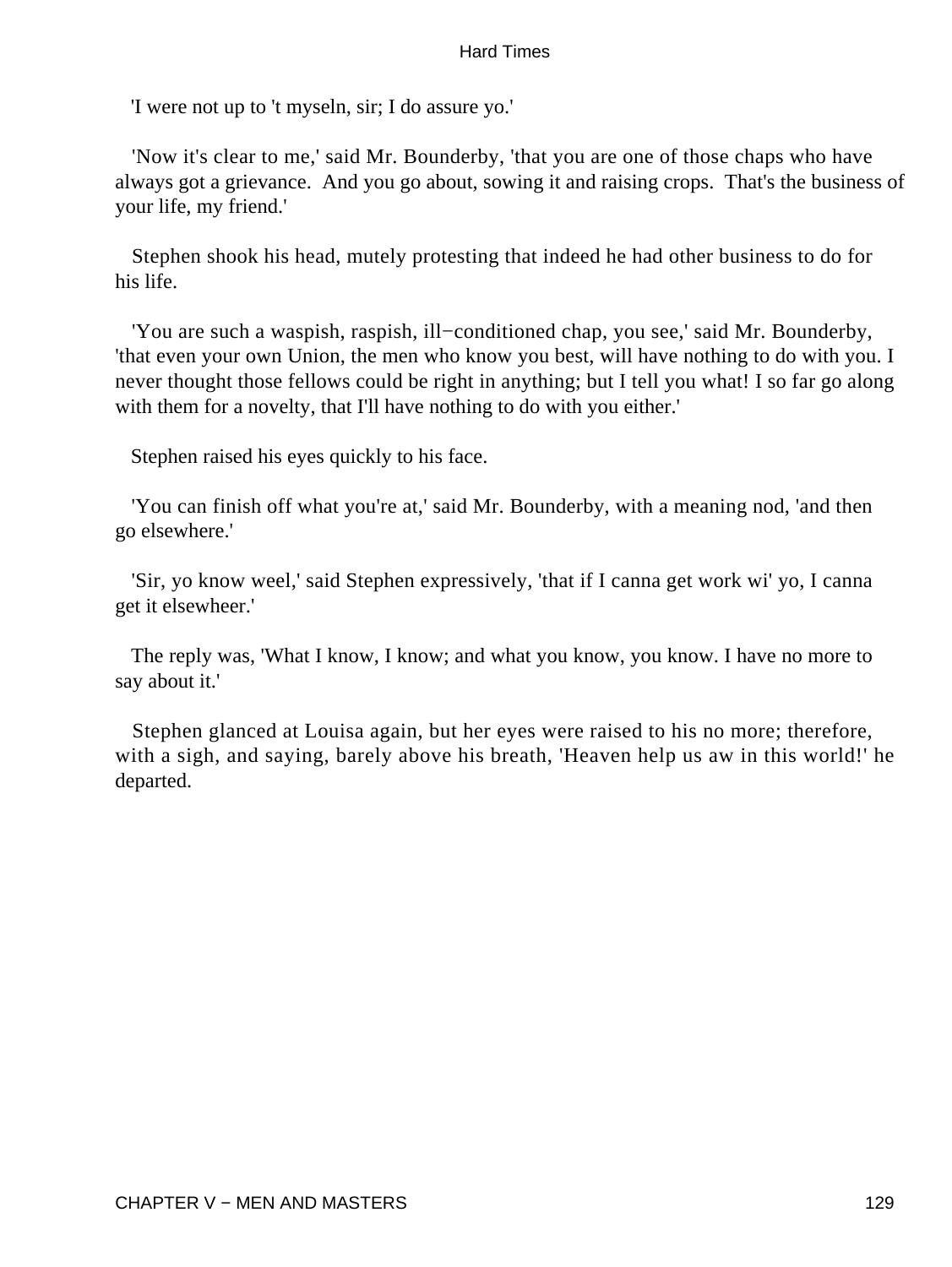# **[CHAPTER Vi − Fading AWAY](#page-251-0)**

*I*T was falling dark when Stephen came out of Mr. Bounderby's house. The shadows of night had gathered so fast, that he did not look about him when he closed the door, but plodded straight along the street. Nothing was further from his thoughts than the curious old woman he had encountered on his previous visit to the same house, when he heard a step behind him that he knew, and turning, saw her in Rachael's company.

He saw Rachael first, as he had heard her only.

'Ah, Rachael, my dear! Missus, thou wi' her!'

 'Well, and now you are surprised to be sure, and with reason I must say,' the old woman returned. 'Here I am again, you see.'

 'But how wi' Rachael?' said Stephen, falling into their step, walking between them, and looking from the one to the other.

 'Why, I come to be with this good lass pretty much as I came to be with you,' said the old woman, cheerfully, taking the reply upon herself. 'My visiting time is later this year than usual, for I have been rather troubled with shortness of breath, and so put it off till the weather was fine and warm. For the same reason I don't make all my journey in one day, but divide it into two days, and get a bed to−night at the Travellers' Coffee House down by the railroad (a nice clean house), and go back Parliamentary, at six in the morning. Well, but what has this to do with this good lass, says you? I'm going to tell you. I have heard of Mr. Bounderby being married. I read it in the paper, where it looked grand − oh, it looked fine!' the old woman dwelt on it with strange enthusiasm: 'and I want to see his wife. I have never seen her yet. Now, if you'll believe me, she hasn't come out of that house since noon to− day. So not to give her up too easily, I was waiting about, a little last bit more, when I passed close to this good lass two or three times; and her face being so friendly I spoke to her, and she spoke to me. There!' said the old woman to Stephen, 'you can make all the rest out for yourself now, a deal shorter than I can, I dare say!'

 Once again, Stephen had to conquer an instinctive propensity to dislike this old woman, though her manner was as honest and simple as a manner possibly could be. With a gentleness that was as natural to him as he knew it to be to Rachael, he pursued the subject that interested her in her old age.

 'Well, missus,' said he, 'I ha seen the lady, and she were young and hansom. Wi' fine dark thinkin eyes, and a still way, Rachael, as I ha never seen the like on.'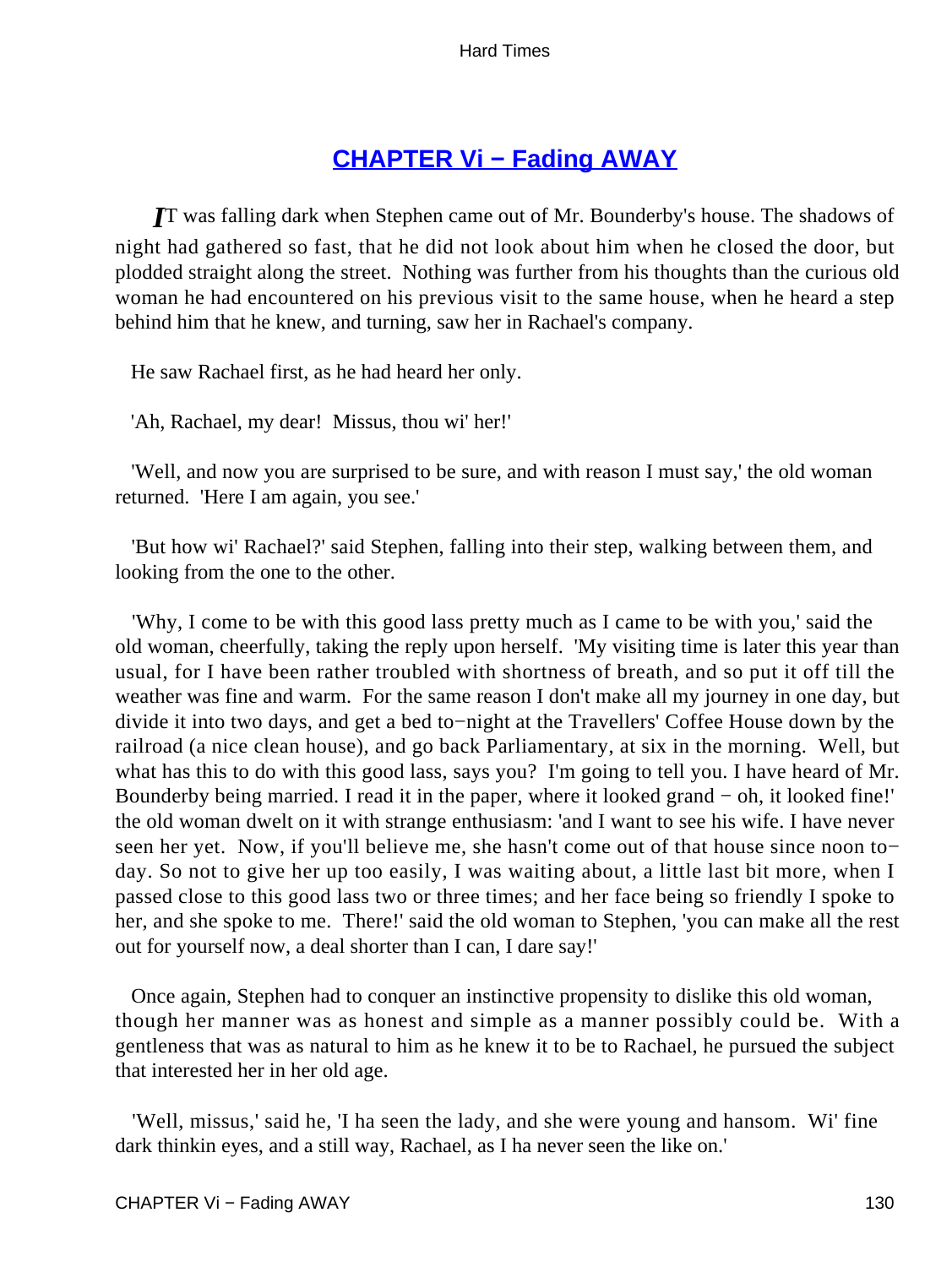'Young and handsome. Yes!' cried the old woman, quite delighted. 'As bonny as a rose! And what a happy wife!'

'Aye, missus, I suppose she be,' said Stephen. But with a doubtful glance at Rachael.

'Suppose she be? She must be. She's your master's wife,' returned the old woman.

 Stephen nodded assent. 'Though as to master,' said he, glancing again at Rachael, 'not master onny more. That's aw enden 'twixt him and me.'

'Have you left his work, Stephen?' asked Rachael, anxiously and quickly.

 'Why, Rachael,' he replied, 'whether I ha lef'n his work, or whether his work ha lef'n me, cooms t' th' same. His work and me are parted. 'Tis as weel so − better, I were thinkin when yo coom up wi' me. It would ha brought'n trouble upon trouble if I had stayed theer. Haply 'tis a kindness to monny that I go; haply 'tis a kindness to myseln; anyways it mun be done. I mun turn my face fro Coketown fur th' time, and seek a fort'n, dear, by beginnin fresh.'

'Where will you go, Stephen?'

 'I donno t'night,' said he, lifting off his hat, and smoothing his thin hair with the flat of his hand. 'But I'm not goin t'night, Rachael, nor yet t'morrow. 'Tan't easy overmuch t' know wheer t' turn, but a good heart will coom to me.'

 Herein, too, the sense of even thinking unselfishly aided him. Before he had so much as closed Mr. Bounderby's door, he had reflected that at least his being obliged to go away was good for her, as it would save her from the chance of being brought into question for not withdrawing from him. Though it would cost him a hard pang to leave her, and though he could think of no similar place in which his condemnation would not pursue him, perhaps it was almost a relief to be forced away from the endurance of the last four days, even to unknown difficulties and distresses.

 So he said, with truth, 'I'm more leetsome, Rachael, under 't, than I could'n ha believed.' It was not her part to make his burden heavier. She answered with her comforting smile, and the three walked on together.

 Age, especially when it strives to be self−reliant and cheerful, finds much consideration among the poor. The old woman was so decent and contented, and made so light of her infirmities, though they had increased upon her since her former interview with Stephen, that they both took an interest in her. She was too sprightly to allow of their walking at a slow pace on her account, but she was very grateful to be talked to, and very willing to talk to any extent: so, when they came to their part of the town, she was more brisk and vivacious than ever.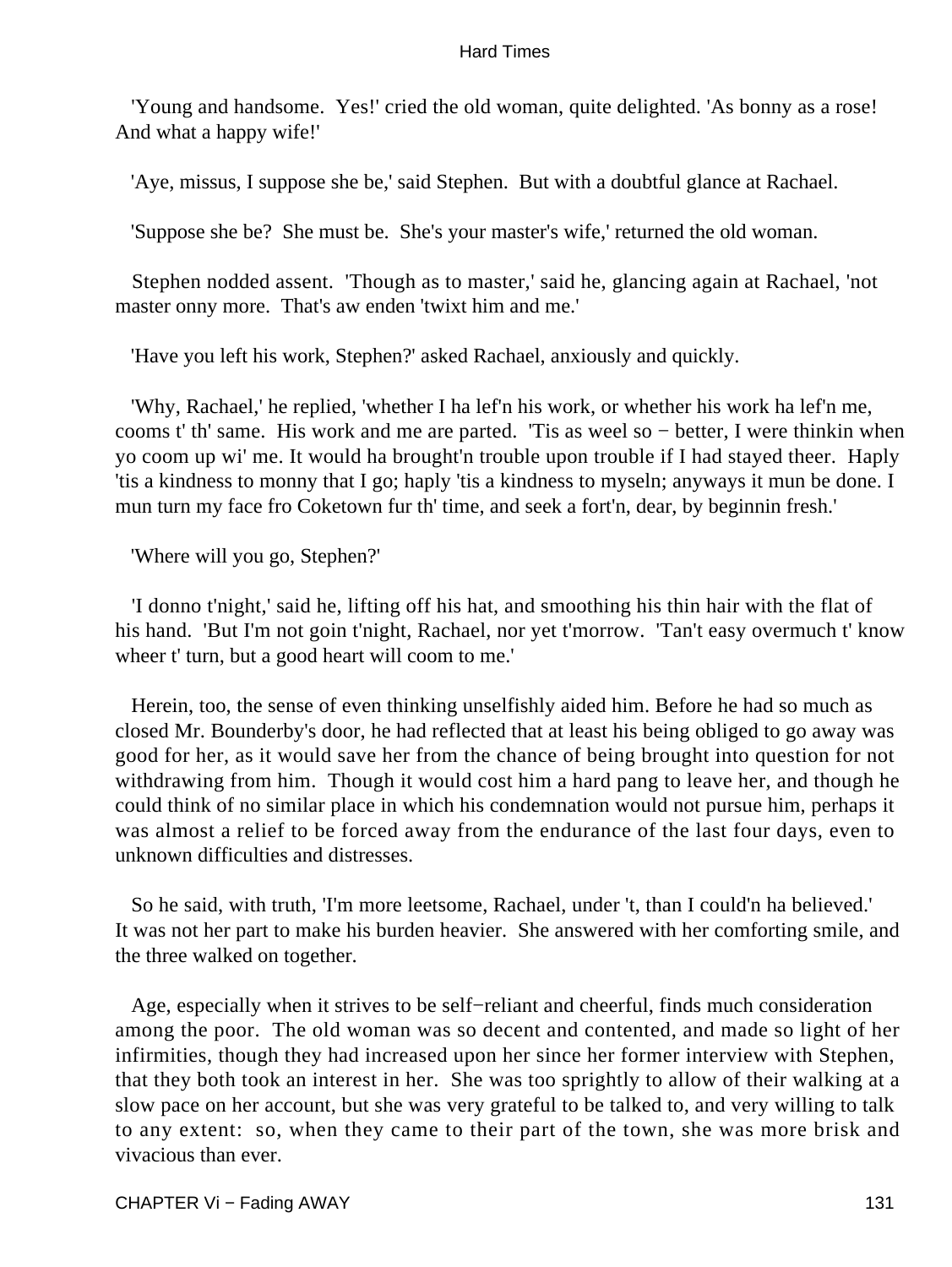'Come to my poor place, missus,' said Stephen, 'and tak a coop o' tea. Rachael will coom then; and arterwards I'll see thee safe t' thy Travellers' lodgin. 'T may be long, Rachael, ere ever I ha th' chance o' thy coompany agen.'

 They complied, and the three went on to the house where he lodged. When they turned into a narrow street, Stephen glanced at his window with a dread that always haunted his desolate home; but it was open, as he had left it, and no one was there. The evil spirit of his life had flitted away again, months ago, and he had heard no more of her since. The only evidence of her last return now, were the scantier moveables in his room, and the grayer hair upon his head.

 He lighted a candle, set out his little tea−board, got hot water from below, and brought in small portions of tea and sugar, a loaf, and some butter from the nearest shop. The bread was new and crusty, the butter fresh, and the sugar lump, of course − in fulfilment of the standard testimony of the Coketown magnates, that these people lived like princes, sir. Rachael made the tea (so large a party necessitated the borrowing of a cup), and the visitor enjoyed it mightily. It was the first glimpse of sociality the host had had for many days. He too, with the world a wide heath before him, enjoyed the meal − again in corroboration of the magnates, as exemplifying the utter want of calculation on the part of these people, sir.

'I ha never thowt yet, missus,' said Stephen, 'o' askin thy name.'

The old lady announced herself as 'Mrs. Pegler.'

'A widder, I think?' said Stephen.

 'Oh, many long years!' Mrs. Pegler's husband (one of the best on record) was already dead, by Mrs. Pegler's calculation, when Stephen was born.

''Twere a bad job, too, to lose so good a one,' said Stephen. 'Onny children?'

 Mrs. Pegler's cup, rattling against her saucer as she held it, denoted some nervousness on her part. 'No,' she said. 'Not now, not now.'

'Dead, Stephen,' Rachael softly hinted.

 'I'm sooary I ha spok'n on 't,' said Stephen, 'I ought t' hadn in my mind as I might touch a sore place. I − I blame myseln.'

 While he excused himself, the old lady's cup rattled more and more. 'I had a son,' she said, curiously distressed, and not by any of the usual appearances of sorrow; 'and he did well, wonderfully well. But he is not to be spoken of if you please. He is − 'Putting down her cup, she moved her hands as if she would have added, by her action, 'dead!' Then she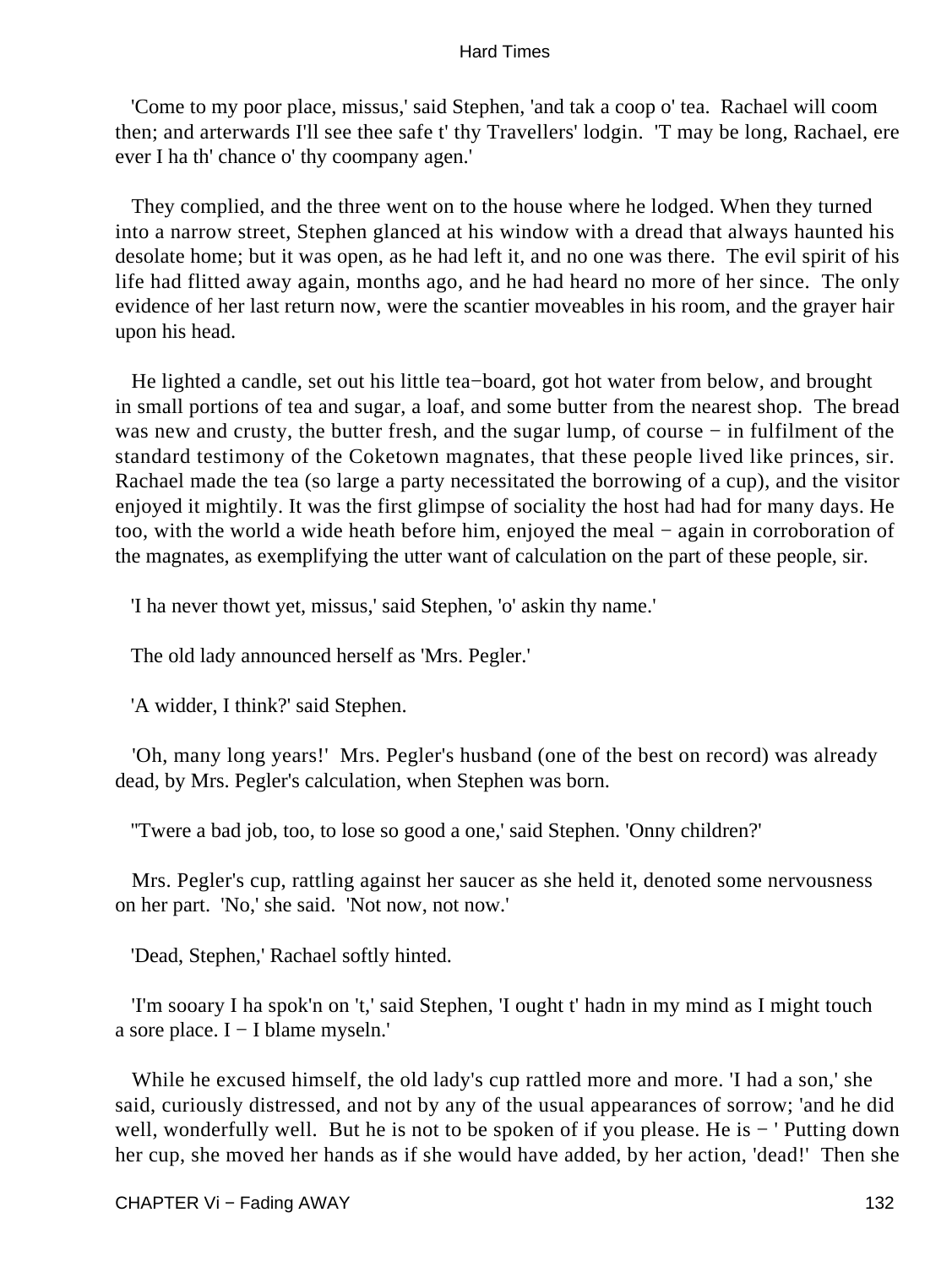said aloud, 'I have lost him.'

 Stephen had not yet got the better of his having given the old lady pain, when his landlady came stumbling up the narrow stairs, and calling him to the door, whispered in his ear. Mrs. Pegler was by no means deaf, for she caught a word as it was uttered.

 'Bounderby!' she cried, in a suppressed voice, starting up from the table. 'Oh hide me! Don't let me be seen for the world. Don't let him come up till I've got away. Pray, pray!' She trembled, and was excessively agitated; getting behind Rachael, when Rachael tried to reassure her; and not seeming to know what she was about.

 'But hearken, missus, hearken,' said Stephen, astonished. "Tisn't Mr. Bounderby; 'tis his wife. Yo'r not fearfo' o' her. Yo was hey−go−mad about her, but an hour sin.'

'But are you sure it's the lady, and not the gentleman?' she asked, still trembling.

'Certain sure!'

 'Well then, pray don't speak to me, nor yet take any notice of me,' said the old woman. 'Let me be quite to myself in this corner.'

 Stephen nodded; looking to Rachael for an explanation, which she was quite unable to give him; took the candle, went downstairs, and in a few moments returned, lighting Louisa into the room. She was followed by the whelp.

 Rachael had risen, and stood apart with her shawl and bonnet in her hand, when Stephen, himself profoundly astonished by this visit, put the candle on the table. Then he too stood, with his doubled hand upon the table near it, waiting to be addressed.

 For the first time in her life Louisa had come into one of the dwellings of the Coketown Hands; for the first time in her life she was face to face with anything like individuality in connection with them. She knew of their existence by hundreds and by thousands. She knew what results in work a given number of them would produce in a given space of time. She knew them in crowds passing to and from their nests, like ants or beetles. But she knew from her reading infinitely more of the ways of toiling insects than of these toiling men and women.

 Something to be worked so much and paid so much, and there ended; something to be infallibly settled by laws of supply and demand; something that blundered against those laws, and floundered into difficulty; something that was a little pinched when wheat was dear, and over−ate itself when wheat was cheap; something that increased at such a rate of percentage, and yielded such another percentage of crime, and such another percentage of pauperism; something wholesale, of which vast fortunes were made; something that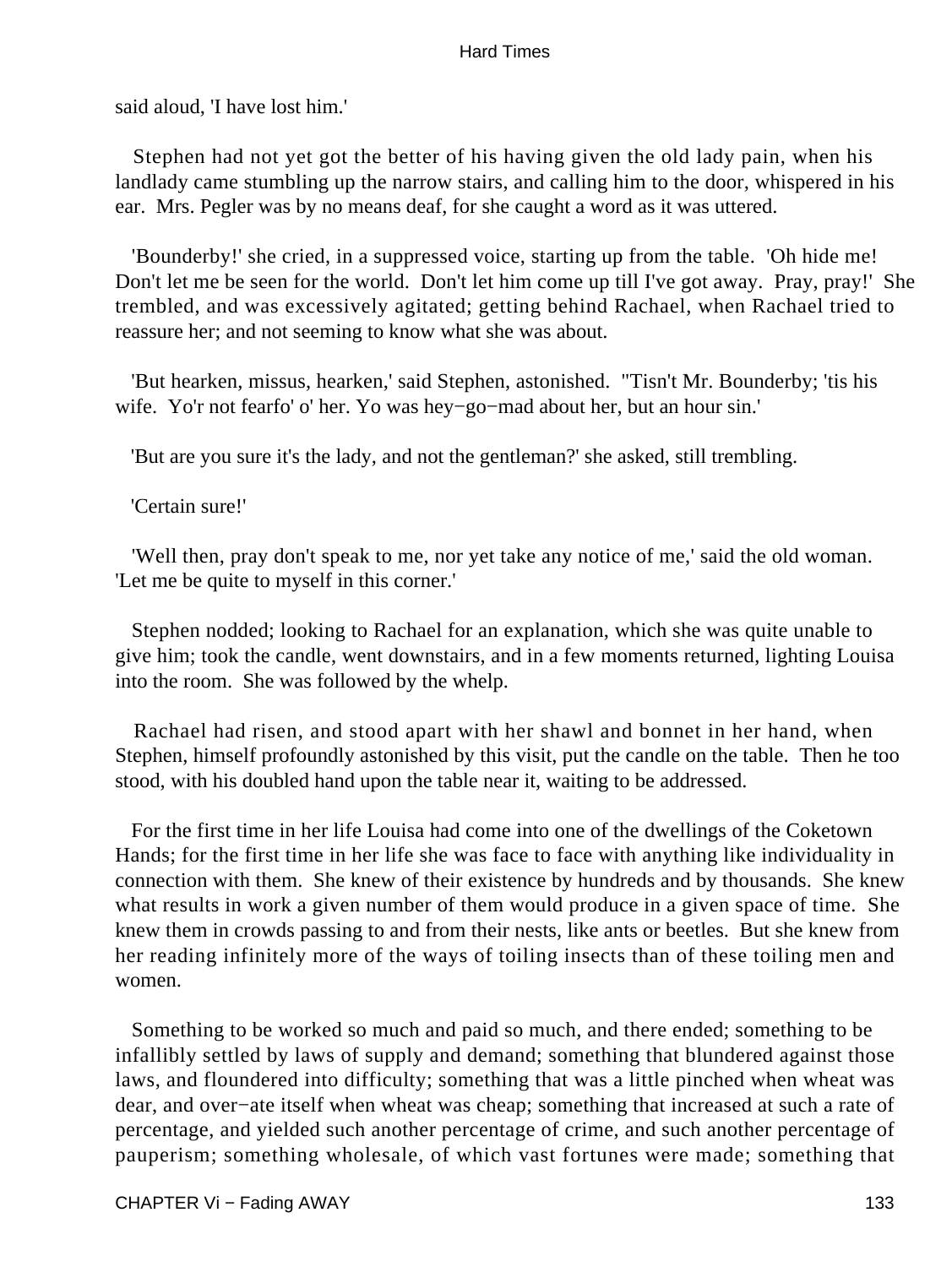occasionally rose like a sea, and did some harm and waste (chiefly to itself), and fell again; this she knew the Coketown Hands to be. But, she had scarcely thought more of separating them into units, than of separating the sea itself into its component drops.

 She stood for some moments looking round the room. From the few chairs, the few books, the common prints, and the bed, she glanced to the two women, and to Stephen.

 'I have come to speak to you, in consequence of what passed just now. I should like to be serviceable to you, if you will let me. Is this your wife?'

Rachael raised her eyes, and they sufficiently answered no, and dropped again.

 'I remember,' said Louisa, reddening at her mistake; 'I recollect, now, to have heard your domestic misfortunes spoken of, though I was not attending to the particulars at the time. It was not my meaning to ask a question that would give pain to any one here. If I should ask any other question that may happen to have that result, give me credit, if you please, for being in ignorance how to speak to you as I ought.'

 As Stephen had but a little while ago instinctively addressed himself to her, so she now instinctively addressed herself to Rachael. Her manner was short and abrupt, yet faltering and timid.

 'He has told you what has passed between himself and my husband? You would be his first resource, I think.'

'I have heard the end of it, young lady,' said Rachael.

 'Did I understand, that, being rejected by one employer, he would probably be rejected by all? I thought he said as much?'

 'The chances are very small, young lady − next to nothing − for a man who gets a bad name among them.'

'What shall I understand that you mean by a bad name?'

'The name of being troublesome.'

 'Then, by the prejudices of his own class, and by the prejudices of the other, he is sacrificed alike? Are the two so deeply separated in this town, that there is no place whatever for an honest workman between them?'

Rachael shook her head in silence.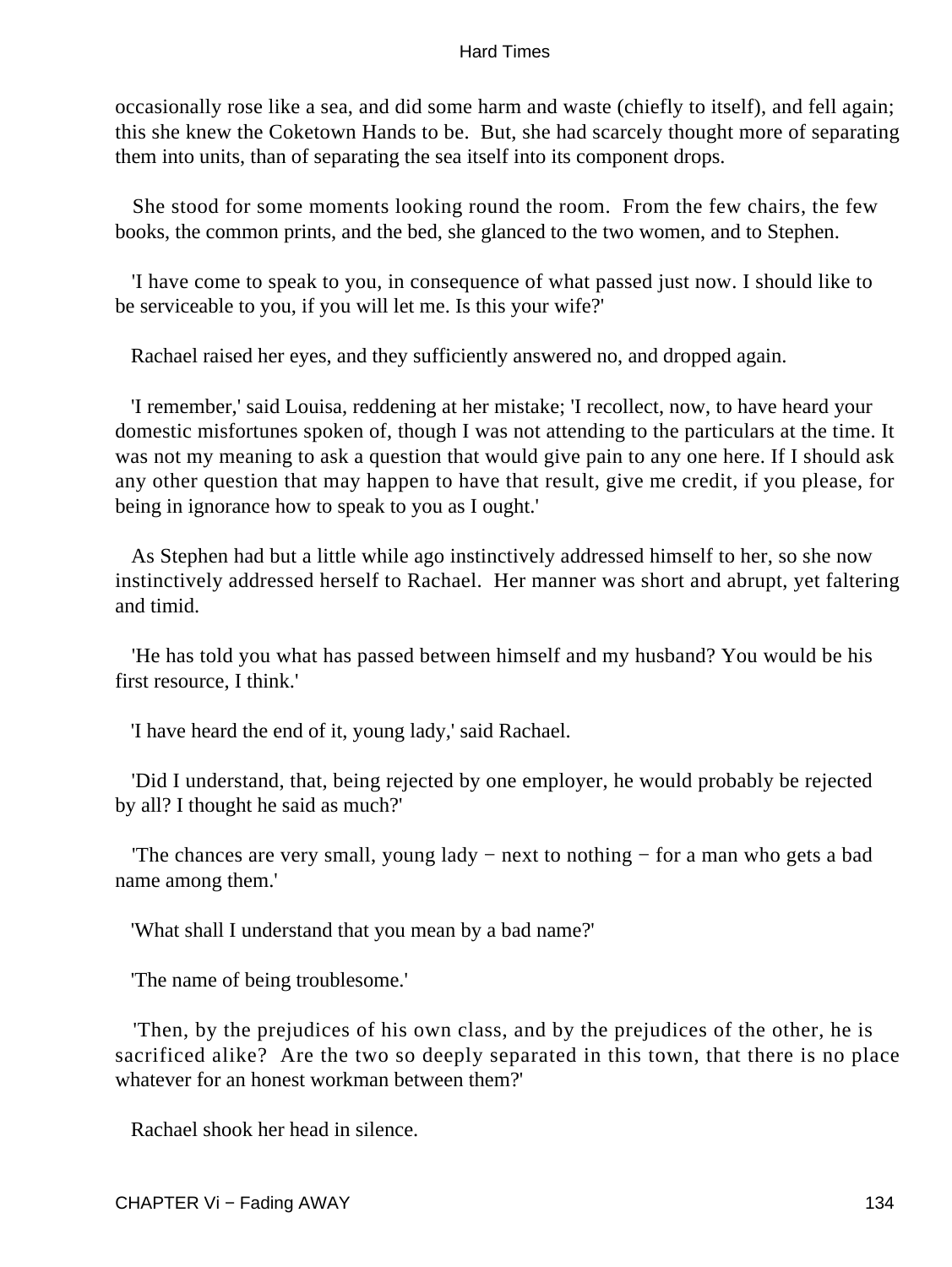'He fell into suspicion,' said Louisa, 'with his fellow−weavers, because − he had made a promise not to be one of them. I think it must have been to you that he made that promise. Might I ask you why he made it?'

 Rachael burst into tears. 'I didn't seek it of him, poor lad. I prayed him to avoid trouble for his own good, little thinking he'd come to it through me. But I know he'd die a hundred deaths, ere ever he'd break his word. I know that of him well.'

 Stephen had remained quietly attentive, in his usual thoughtful attitude, with his hand at his chin. He now spoke in a voice rather less steady than usual.

 'No one, excepting myseln, can ever know what honour, an' what love, an' respect, I bear to Rachael, or wi' what cause. When I passed that promess, I towd her true, she were th' Angel o' my life. 'Twere a solemn promess. 'Tis gone fro' me, for ever.'

 Louisa turned her head to him, and bent it with a deference that was new in her. She looked from him to Rachael, and her features softened. 'What will you do?' she asked him. And her voice had softened too.

 'Weel, ma'am,' said Stephen, making the best of it, with a smile; 'when I ha finished off, I mun quit this part, and try another. Fortnet or misfortnet, a man can but try; there's nowt to be done wi'out tryin' – cept laying down and dying.'

'How will you travel?'

'Afoot, my kind ledy, afoot.'

 Louisa coloured, and a purse appeared in her hand. The rustling of a bank−note was audible, as she unfolded one and laid it on the table.

 'Rachael, will you tell him − for you know how, without offence − that this is freely his, to help him on his way? Will you entreat him to take it?'

 'I canna do that, young lady,' she answered, turning her head aside. 'Bless you for thinking o' the poor lad wi' such tenderness. But 'tis for him to know his heart, and what is right according to it.'

 Louisa looked, in part incredulous, in part frightened, in part overcome with quick sympathy, when this man of so much self– command, who had been so plain and steady through the late interview, lost his composure in a moment, and now stood with his hand before his face. She stretched out hers, as if she would have touched him; then checked herself, and remained still.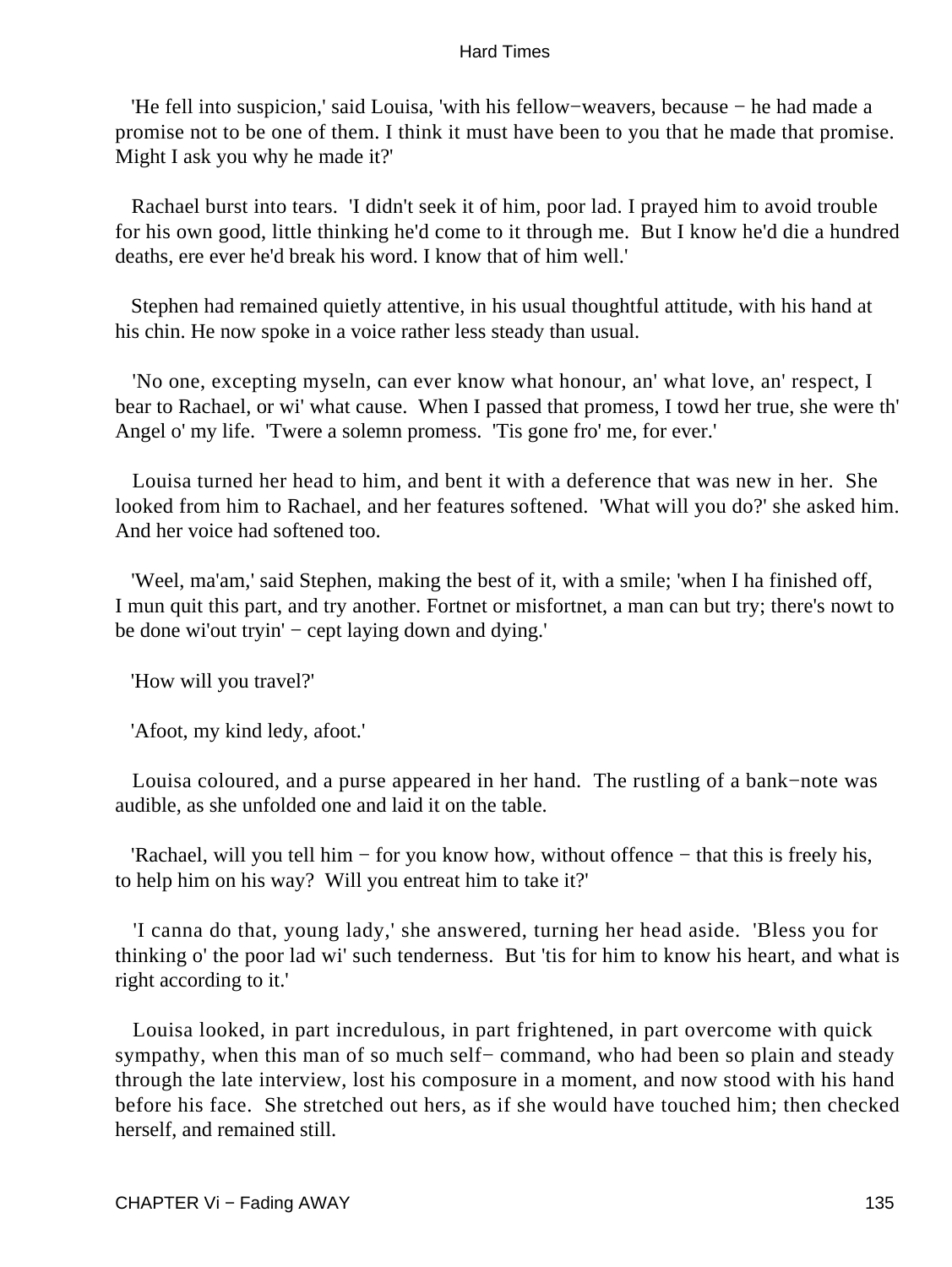'Not e'en Rachael,' said Stephen, when he stood again with his face uncovered, 'could mak sitch a kind offerin, by onny words, kinder. T' show that I'm not a man wi'out reason and gratitude, I'll tak two pound. I'll borrow 't for t' pay 't back. 'Twill be the sweetest work as ever I ha done, that puts it in my power t' acknowledge once more my lastin thankfulness for this present action.'

 She was fain to take up the note again, and to substitute the much smaller sum he had named. He was neither courtly, nor handsome, nor picturesque, in any respect; and yet his manner of accepting it, and of expressing his thanks without more words, had a grace in it that Lord Chesterfield could not have taught his son in a century.

 Tom had sat upon the bed, swinging one leg and sucking his walking− stick with sufficient unconcern, until the visit had attained this stage. Seeing his sister ready to depart, he got up, rather hurriedly, and put in a word.

 'Just wait a moment, Loo! Before we go, I should like to speak to him a moment. Something comes into my head. If you'll step out on the stairs, Blackpool, I'll mention it. Never mind a light, man!' Tom was remarkably impatient of his moving towards the cupboard, to get one. 'It don't want a light.'

 Stephen followed him out, and Tom closed the room door, and held the lock in his hand.

 'I say!' he whispered. 'I think I can do you a good turn. Don't ask me what it is, because it may not come to anything. But there's no harm in my trying.'

His breath fell like a flame of fire on Stephen's ear, it was so hot.

 'That was our light porter at the Bank,' said Tom, 'who brought you the message to−night. I call him our light porter, because I belong to the Bank too.'

Stephen thought, 'What a hurry he is in!' He spoke so confusedly.

'Well!' said Tom. 'Now look here! When are you off?'

 'T' day's Monday,' replied Stephen, considering. 'Why, sir, Friday or Saturday, nigh 'bout.'

 'Friday or Saturday,' said Tom. 'Now look here! I am not sure that I can do you the good turn I want to do you − that's my sister, you know, in your room − but I may be able to, and if I should not be able to, there's no harm done. So I tell you what. You'll know our light porter again?'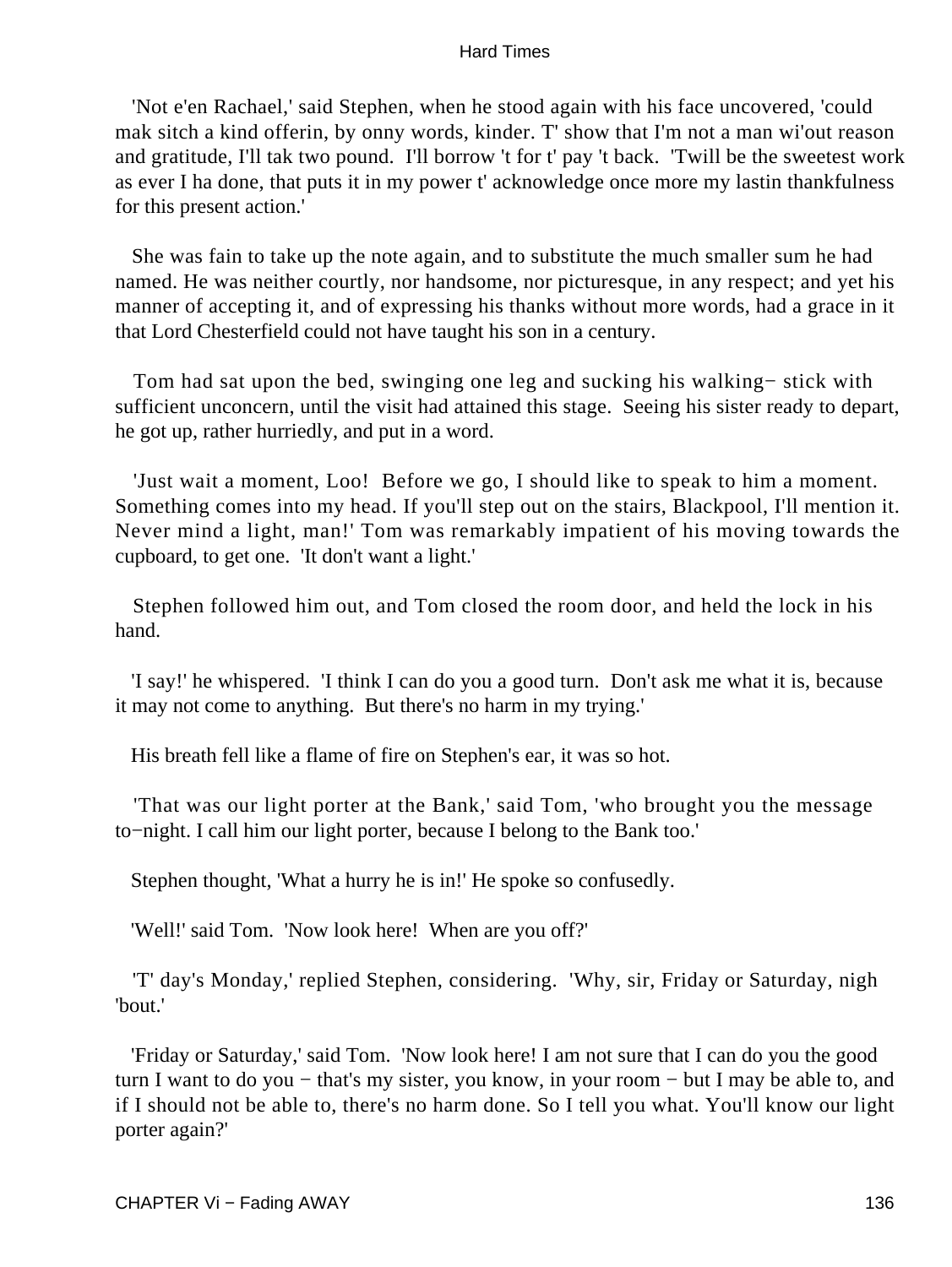'Yes, sure,' said Stephen.

 'Very well,' returned Tom. 'When you leave work of a night, between this and your going away, just hang about the Bank an hour or so, will you? Don't take on, as if you meant anything, if he should see you hanging about there; because I shan't put him up to speak to you, unless I find I can do you the service I want to do you. In that case he'll have a note or a message for you, but not else. Now look here! You are sure you understand.'

 He had wormed a finger, in the darkness, through a button−hole of Stephen's coat, and was screwing that corner of the garment tight up round and round, in an extraordinary manner.

'I understand, sir,' said Stephen.

 'Now look here!' repeated Tom. 'Be sure you don't make any mistake then, and don't forget. I shall tell my sister as we go home, what I have in view, and she'll approve, I know. Now look here! You're all right, are you? You understand all about it? Very well then. Come along, Loo!'

 He pushed the door open as he called to her, but did not return into the room, or wait to be lighted down the narrow stairs. He was at the bottom when she began to descend, and was in the street before she could take his arm.

 Mrs. Pegler remained in her corner until the brother and sister were gone, and until Stephen came back with the candle in his hand. She was in a state of inexpressible admiration of Mrs. Bounderby, and, like an unaccountable old woman, wept, 'because she was such a pretty dear.' Yet Mrs. Pegler was so flurried lest the object of her admiration should return by chance, or anybody else should come, that her cheerfulness was ended for that night. It was late too, to people who rose early and worked hard; therefore the party broke up; and Stephen and Rachael escorted their mysterious acquaintance to the door of the Travellers' Coffee House, where they parted from her.

 They walked back together to the corner of the street where Rachael lived, and as they drew nearer and nearer to it, silence crept upon them. When they came to the dark corner where their unfrequent meetings always ended, they stopped, still silent, as if both were afraid to speak.

'I shall strive t' see thee agen, Rachael, afore I go, but if not − '

 'Thou wilt not, Stephen, I know. 'Tis better that we make up our minds to be open wi' one another.'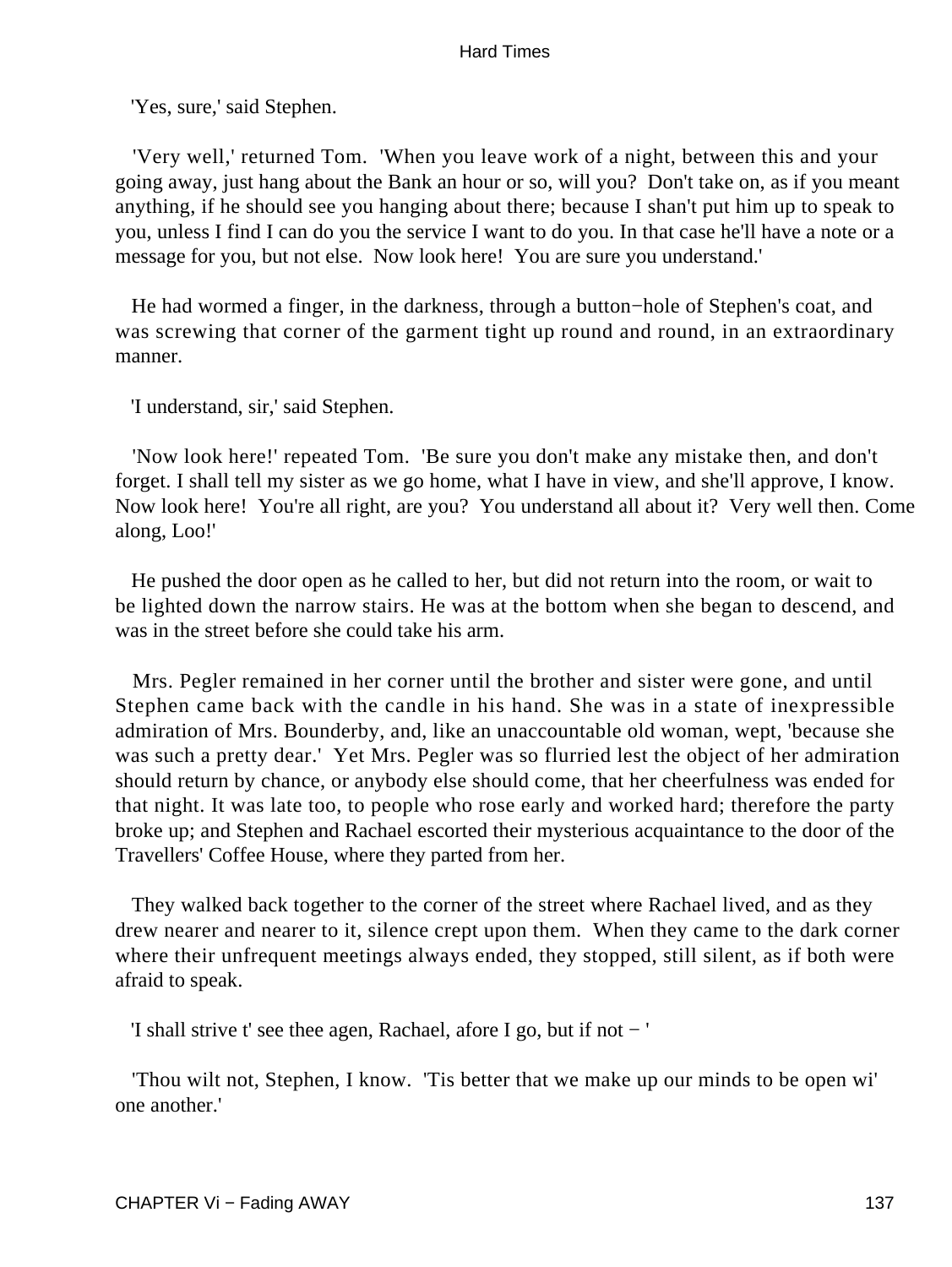'Thou'rt awlus right. 'Tis bolder and better. I ha been thinkin then, Rachael, that as 'tis but a day or two that remains, 'twere better for thee, my dear, not t' be seen wi' me. 'T might bring thee into trouble, fur no good.'

''Tis not for that, Stephen, that I mind. But thou know'st our old agreement. 'Tis for that.'

'Well, well,' said he. "Tis better, onnyways.'

'Thou'lt write to me, and tell me all that happens, Stephen?'

 'Yes. What can I say now, but Heaven be wi' thee, Heaven bless thee, Heaven thank thee and reward thee!'

 'May it bless thee, Stephen, too, in all thy wanderings, and send thee peace and rest at last!'

 'I towd thee, my dear,' said Stephen Blackpool − 'that night − that I would never see or think o' onnything that angered me, but thou, so much better than me, should'st be beside it. Thou'rt beside it now. Thou mak'st me see it wi' a better eye. Bless thee. Good night. Good−bye!'

 It was but a hurried parting in a common street, yet it was a sacred remembrance to these two common people. Utilitarian economists, skeletons of schoolmasters, Commissioners of Fact, genteel and used−up infidels, gabblers of many little dog's−eared creeds, the poor you will have always with you. Cultivate in them, while there is yet time, the utmost graces of the fancies and affections, to adorn their lives so much in need of ornament; or, in the day of your triumph, when romance is utterly driven out of their souls, and they and a bare existence stand face to face, Reality will take a wolfish turn, and make an end of you.

 Stephen worked the next day, and the next, uncheered by a word from any one, and shunned in all his comings and goings as before. At the end of the second day, he saw land; at the end of the third, his loom stood empty.

 He had overstayed his hour in the street outside the Bank, on each of the two first evenings; and nothing had happened there, good or bad. That he might not be remiss in his part of the engagement, he resolved to wait full two hours, on this third and last night.

 There was the lady who had once kept Mr. Bounderby's house, sitting at the first−floor window as he had seen her before; and there was the light porter, sometimes talking with her there, and sometimes looking over the blind below which had **Bank** upon it, and sometimes coming to the door and standing on the steps for a breath of air. When he first came out, Stephen thought he might be looking for him, and passed near; but the light porter only cast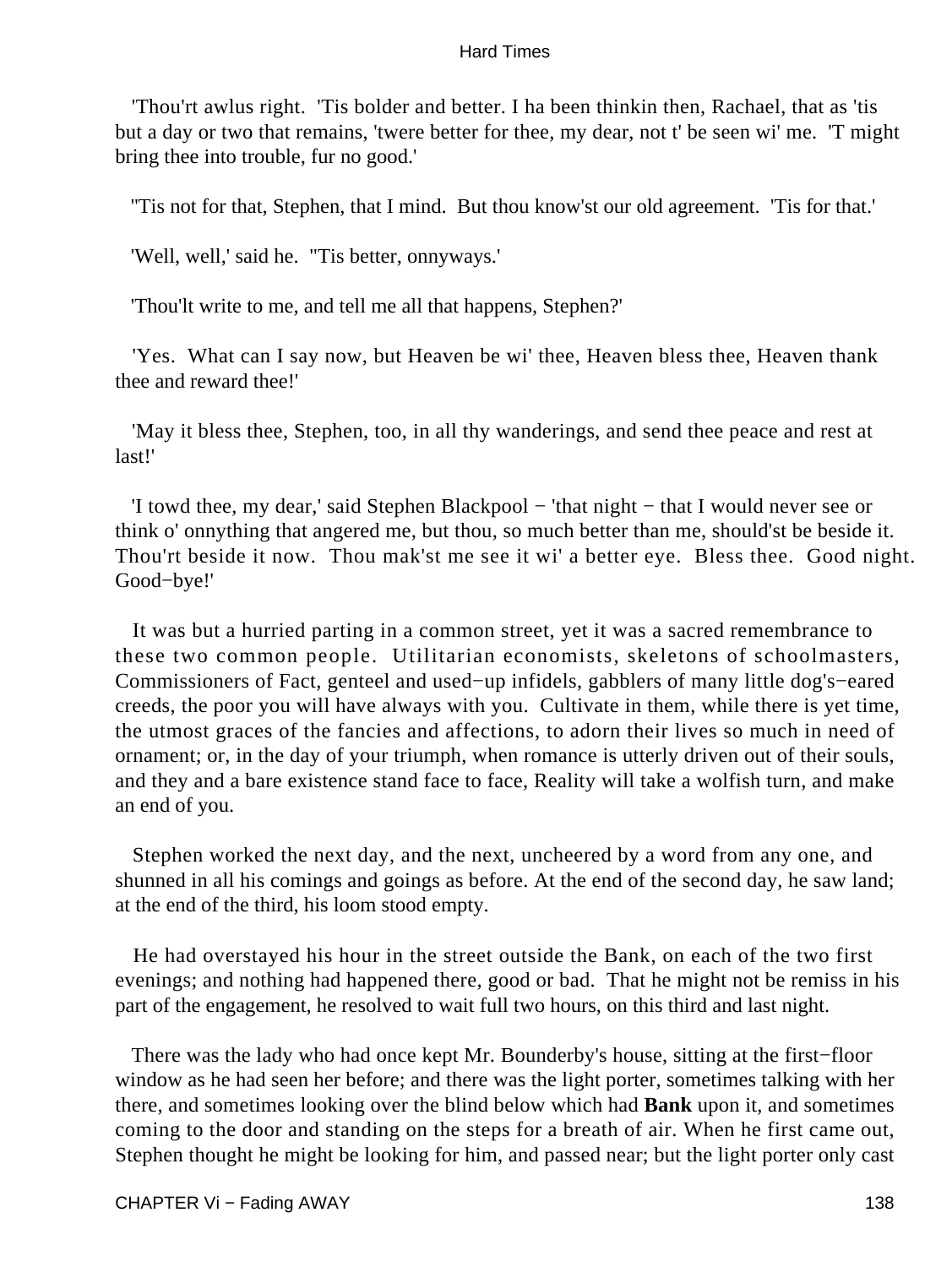his winking eyes upon him slightly, and said nothing.

 Two hours were a long stretch of lounging about, after a long day's labour. Stephen sat upon the step of a door, leaned against a wall under an archway, strolled up and down, listened for the church clock, stopped and watched children playing in the street. Some purpose or other is so natural to every one, that a mere loiterer always looks and feels remarkable. When the first hour was out, Stephen even began to have an uncomfortable sensation upon him of being for the time a disreputable character.

 Then came the lamplighter, and two lengthening lines of light all down the long perspective of the street, until they were blended and lost in the distance. Mrs. Sparsit closed the first−floor window, drew down the blind, and went up−stairs. Presently, a light went up−stairs after her, passing first the fanlight of the door, and afterwards the two staircase windows, on its way up. By and by, one corner of the second−floor blind was disturbed, as if Mrs. Sparsit's eye were there; also the other corner, as if the light porter's eye were on that side. Still, no communication was made to Stephen. Much relieved when the two hours were at last accomplished, he went away at a quick pace, as a recompense for so much loitering.

 He had only to take leave of his landlady, and lie down on his temporary bed upon the floor; for his bundle was made up for to− morrow, and all was arranged for his departure. He meant to be clear of the town very early; before the Hands were in the streets.

 It was barely daybreak, when, with a parting look round his room, mournfully wondering whether he should ever see it again, he went out. The town was as entirely deserted as if the inhabitants had abandoned it, rather than hold communication with him. Everything looked wan at that hour. Even the coming sun made but a pale waste in the sky, like a sad sea.

 By the place where Rachael lived, though it was not in his way; by the red brick streets; by the great silent factories, not trembling yet; by the railway, where the danger−lights were waning in the strengthening day; by the railway's crazy neighbourhood, half pulled down and half built up; by scattered red brick villas, where the besmoked evergreens were sprinkled with a dirty powder, like untidy snuff−takers; by coal−dust paths and many varieties of ugliness; Stephen got to the top of the hill, and looked back.

 Day was shining radiantly upon the town then, and the bells were going for the morning work. Domestic fires were not yet lighted, and the high chimneys had the sky to themselves. Puffing out their poisonous volumes, they would not be long in hiding it; but, for half an hour, some of the many windows were golden, which showed the Coketown people a sun eternally in eclipse, through a medium of smoked glass.

 So strange to turn from the chimneys to the birds. So strange, to have the road−dust on his feet instead of the coal−grit. So strange to have lived to his time of life, and yet to be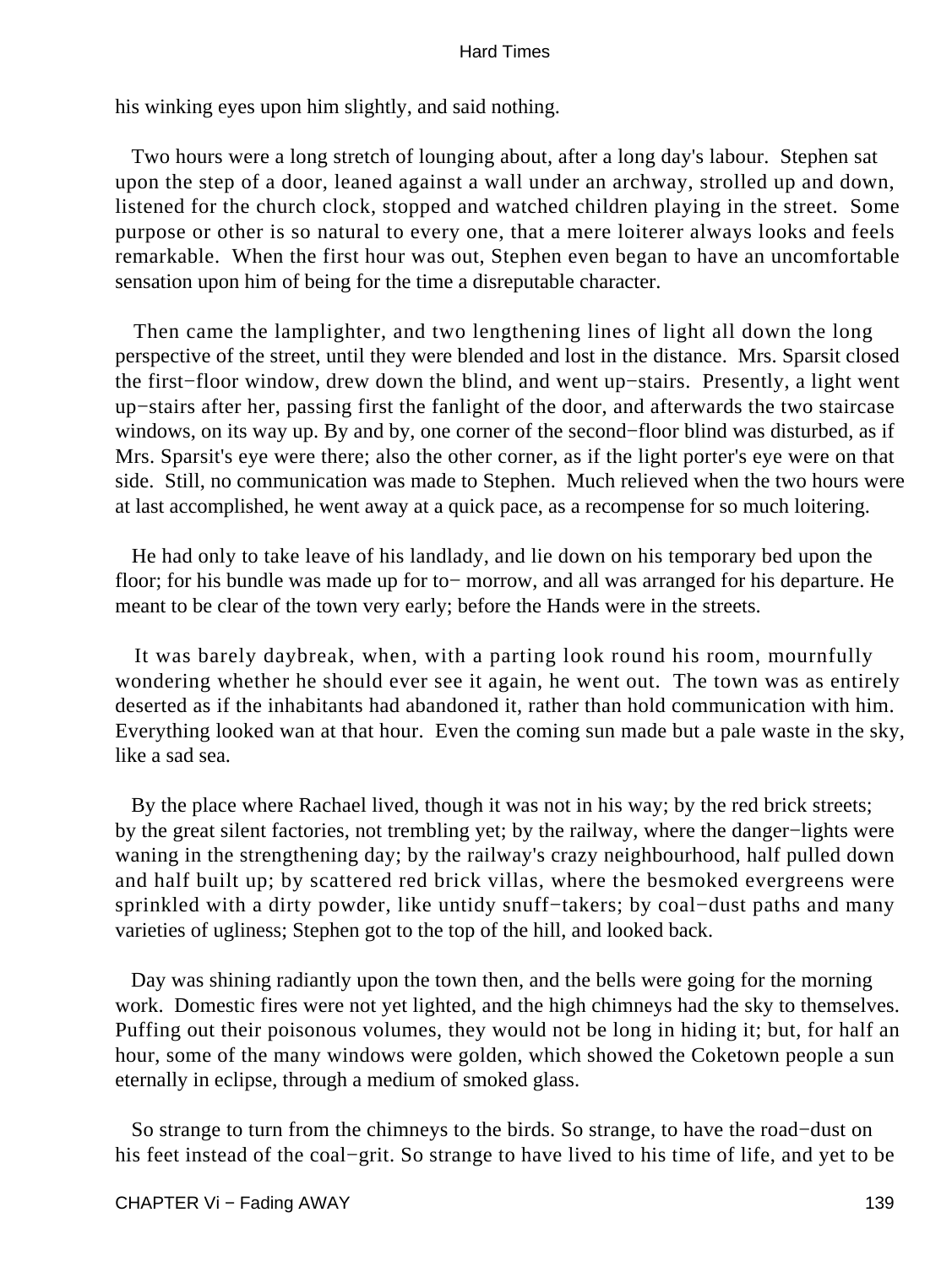beginning like a boy this summer morning! With these musings in his mind, and his bundle under his arm, Stephen took his attentive face along the high road. And the trees arched over him, whispering that he left a true and loving heart behind.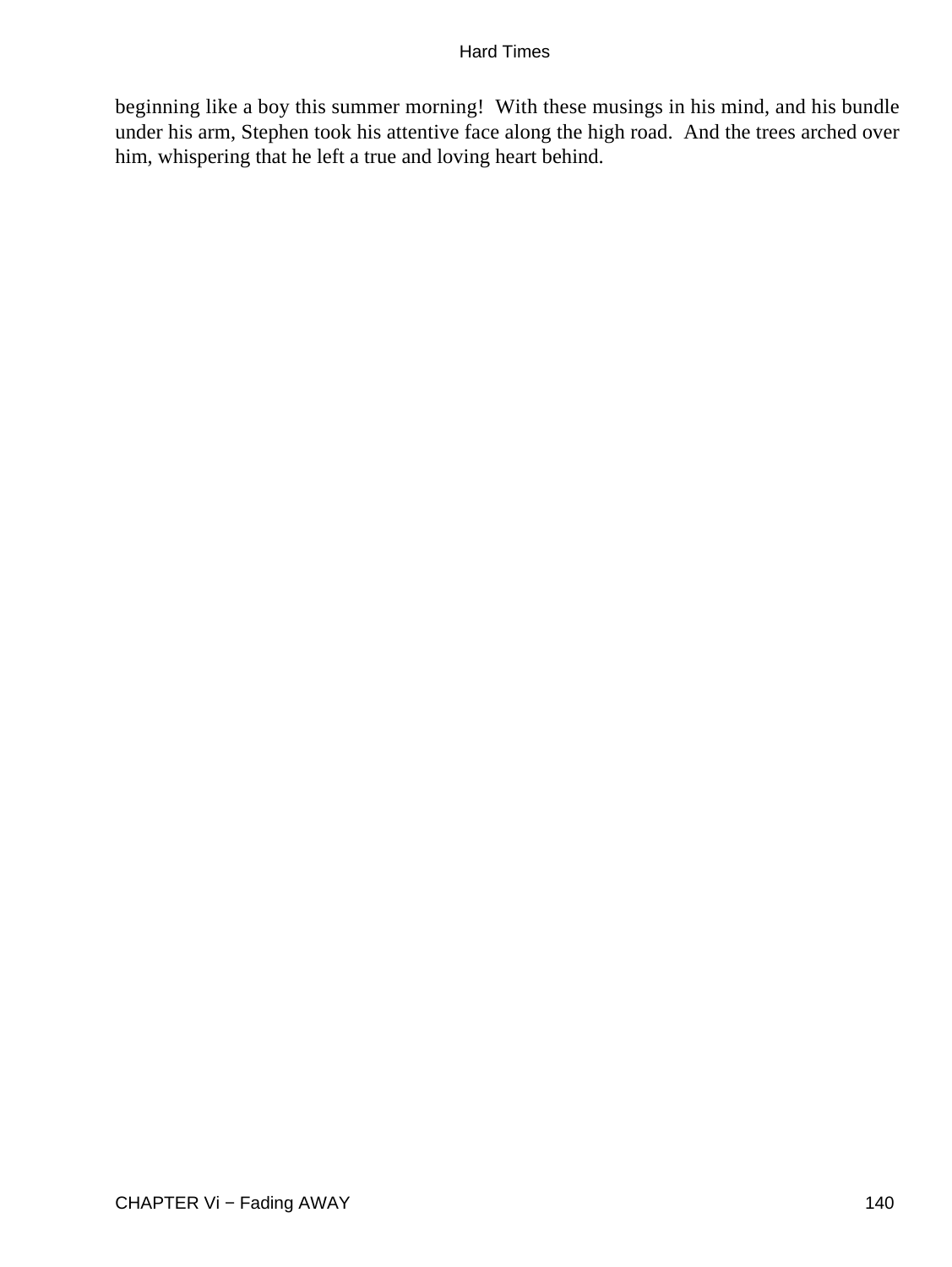## **[CHAPTER Vii − GUNPOWDER](#page-251-0)**

*M*R. **James harthouse,** 'going in' for his adopted party, soon began to score. With the aid of a little more coaching for the political sages, a little more genteel listlessness for the general society, and a tolerable management of the assumed honesty in dishonesty, most effective and most patronized of the polite deadly sins, he speedily came to be considered of much promise. The not being troubled with earnestness was a grand point in his favour, enabling him to take to the hard Fact fellows with as good a grace as if he had been born one of the tribe, and to throw all other tribes overboard, as conscious hypocrites.

 'Whom none of us believe, my dear Mrs. Bounderby, and who do not believe themselves. The only difference between us and the professors of virtue or benevolence, or philanthropy − never mind the name − is, that we know it is all meaningless, and say so; while they know it equally and will never say so.'

 Why should she be shocked or warned by this reiteration? It was not so unlike her father's principles, and her early training, that it need startle her. Where was the great difference between the two schools, when each chained her down to material realities, and inspired her with no faith in anything else? What was there in her soul for James Harthouse to destroy, which Thomas Gradgrind had nurtured there in its state of innocence!

 It was even the worse for her at this pass, that in her mind − implanted there before her eminently practical father began to form it – a struggling disposition to believe in a wider and nobler humanity than she had ever heard of, constantly strove with doubts and resentments. With doubts, because the aspiration had been so laid waste in her youth. With resentments, because of the wrong that had been done her, if it were indeed a whisper of the truth. Upon a nature long accustomed to self−suppression, thus torn and divided, the Harthouse philosophy came as a relief and justification. Everything being hollow and worthless, she had missed nothing and sacrificed nothing. What did it matter, she had said to her father, when he proposed her husband. What did it matter, she said still. With a scornful self–reliance, she asked herself, What did anything matter – and went on.

 Towards what? Step by step, onward and downward, towards some end, yet so gradually, that she believed herself to remain motionless. As to Mr. Harthouse, whither he tended, he neither considered nor cared. He had no particular design or plan before him: no energetic wickedness ruffled his lassitude. He was as much amused and interested, at present, as it became so fine a gentleman to be; perhaps even more than it would have been consistent with his reputation to confess. Soon after his arrival he languidly wrote to his brother, the honourable and jocular member, that the Bounderbys were 'great fun;' and further, that the female Bounderby, instead of being the Gorgon he had expected, was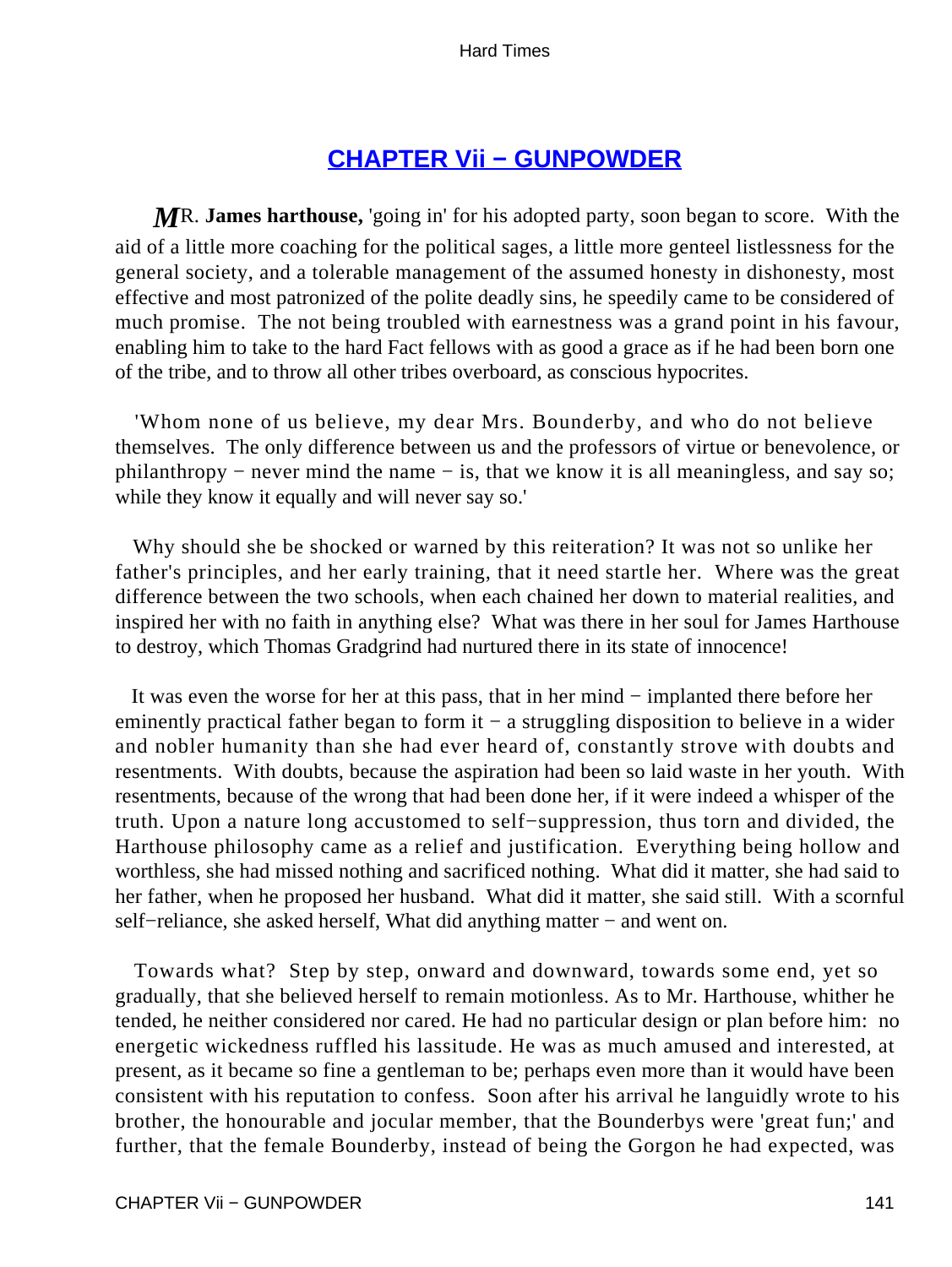young, and remarkably pretty. After that, he wrote no more about them, and devoted his leisure chiefly to their house. He was very often in their house, in his flittings and visitings about the Coketown district; and was much encouraged by Mr. Bounderby. It was quite in Mr. Bounderby's gusty way to boast to all his world that he didn't care about your highly connected people, but that if his wife Tom Gradgrind's daughter did, she was welcome to their company.

 Mr. James Harthouse began to think it would be a new sensation, if the face which changed so beautifully for the whelp, would change for him.

 He was quick enough to observe; he had a good memory, and did not forget a word of the brother's revelations. He interwove them with everything he saw of the sister, and he began to understand her. To be sure, the better and profounder part of her character was not within his scope of perception; for in natures, as in seas, depth answers unto depth; but he soon began to read the rest with a student's eye.

 Mr. Bounderby had taken possession of a house and grounds, about fifteen miles from the town, and accessible within a mile or two, by a railway striding on many arches over a wild country, undermined by deserted coal−shafts, and spotted at night by fires and black shapes of stationary engines at pits' mouths. This country, gradually softening towards the neighbourhood of Mr. Bounderby's retreat, there mellowed into a rustic landscape, golden with heath, and snowy with hawthorn in the spring of the year, and tremulous with leaves and their shadows all the summer time. The bank had foreclosed a mortgage effected on the property thus pleasantly situated, by one of the Coketown magnates, who, in his determination to make a shorter cut than usual to an enormous fortune, overspeculated himself by about two hundred thousand pounds. These accidents did sometimes happen in the best regulated families of Coketown, but the bankrupts had no connexion whatever with the improvident classes.

 It afforded Mr. Bounderby supreme satisfaction to instal himself in this snug little estate, and with demonstrative humility to grow cabbages in the flower−garden. He delighted to live, barrack− fashion, among the elegant furniture, and he bullied the very pictures with his origin. 'Why, sir,' he would say to a visitor, 'I am told that Nickits,' the late owner, 'gave seven hundred pound for that Seabeach. Now, to be plain with you, if I ever, in the whole course of my life, take seven looks at it, at a hundred pound a look, it will be as much as I shall do. No, by George! I don't forget that I am Josiah Bounderby of Coketown. For years upon years, the only pictures in my possession, or that I could have got into my possession, by any means, unless I stole 'em, were the engravings of a man shaving himself in a boot, on the blacking bottles that I was overjoyed to use in cleaning boots with, and that I sold when they were empty for a farthing a−piece, and glad to get it!'

Then he would address Mr. Harthouse in the same style.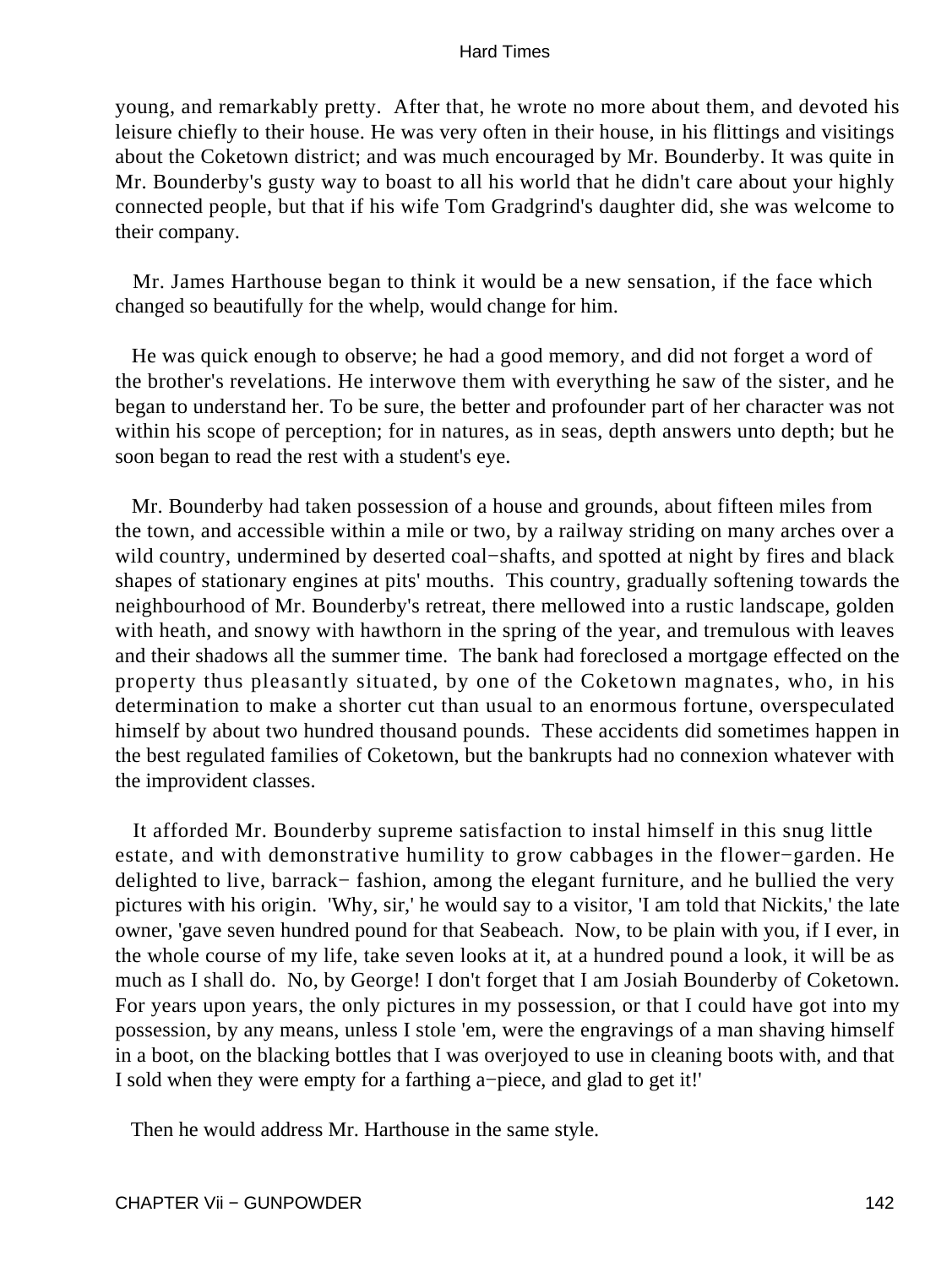'Harthouse, you have a couple of horses down here. Bring half a dozen more if you like, and we'll find room for 'em. There's stabling in this place for a dozen horses; and unless Nickits is belied, he kept the full number. A round dozen of 'em, sir. When that man was a boy, he went to Westminster School. Went to Westminster School as a King's Scholar, when I was principally living on garbage, and sleeping in market baskets. Why, if I wanted to keep a dozen horses − which I don't, for one's enough for me − I couldn't bear to see 'em in their stalls here, and think what my own lodging used to be. I couldn't look at 'em, sir, and not order 'em out. Yet so things come round. You see this place; you know what sort of a place it is; you are aware that there's not a completer place of its size in this kingdom or elsewhere − I don't care where − and here, got into the middle of it, like a maggot into a nut, is Josiah Bounderby. While Nickits (as a man came into my office, and told me yesterday), Nickits, who used to act in Latin, in the Westminster School plays, with the chief− justices and nobility of this country applauding him till they were black in the face, is drivelling at this minute − drivelling, sir! − in a fifth floor, up a narrow dark back street in Antwerp.'

 It was among the leafy shadows of this retirement, in the long sultry summer days, that Mr. Harthouse began to prove the face which had set him wondering when he first saw it, and to try if it would change for him.

 'Mrs. Bounderby, I esteem it a most fortunate accident that I find you alone here. I have for some time had a particular wish to speak to you.'

 It was not by any wonderful accident that he found her, the time of day being that at which she was always alone, and the place being her favourite resort. It was an opening in a dark wood, where some felled trees lay, and where she would sit watching the fallen leaves of last year, as she had watched the falling ashes at home.

He sat down beside her, with a glance at her face.

'Your brother. My young friend Tom − '

 Her colour brightened, and she turned to him with a look of interest. 'I never in my life,' he thought, 'saw anything so remarkable and so captivating as the lighting of those features!' His face betrayed his thoughts – perhaps without betraying him, for it might have been according to its instructions so to do.

 'Pardon me. The expression of your sisterly interest is so beautiful − Tom should be so proud of it − I know this is inexcusable, but I am so compelled to admire.'

'Being so impulsive,' she said composedly.

 'Mrs. Bounderby, no: you know I make no pretence with you. You know I am a sordid piece of human nature, ready to sell myself at any time for any reasonable sum, and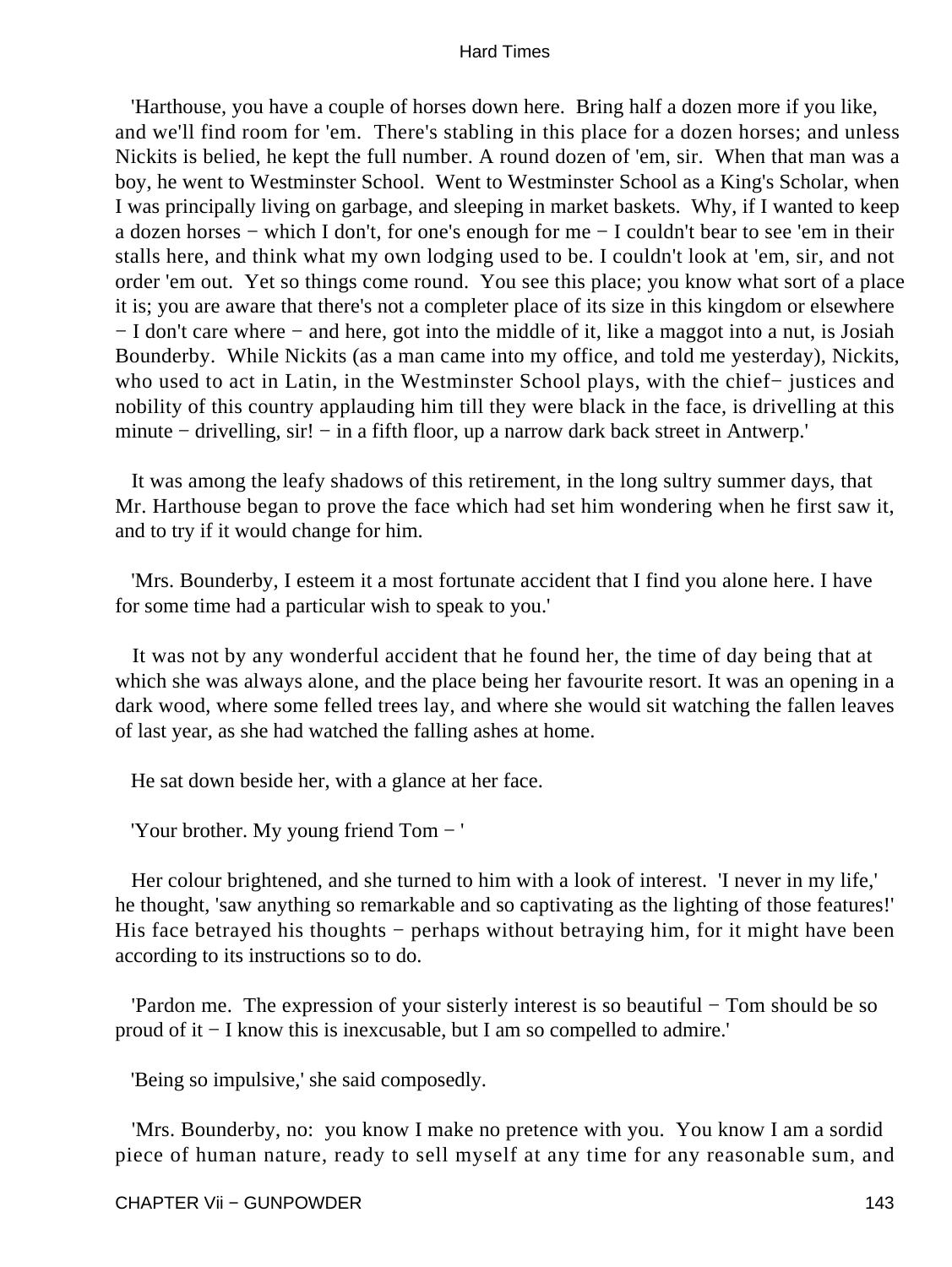altogether incapable of any Arcadian proceeding whatever.'

'I am waiting,' she returned, 'for your further reference to my brother.'

 'You are rigid with me, and I deserve it. I am as worthless a dog as you will find, except that I am not false − not false. But you surprised and started me from my subject, which was your brother. I have an interest in him.'

 'Have you an interest in anything, Mr. Harthouse?' she asked, half incredulously and half gratefully.

 'If you had asked me when I first came here, I should have said no. I must say now − even at the hazard of appearing to make a pretence, and of justly awakening your incredulity − yes.'

 She made a slight movement, as if she were trying to speak, but could not find voice; at length she said, 'Mr. Harthouse, I give you credit for being interested in my brother.'

 'Thank you. I claim to deserve it. You know how little I do claim, but I will go that length. You have done so much for him, you are so fond of him; your whole life, Mrs. Bounderby, expresses such charming self−forgetfulness on his account − pardon me again − I am running wide of the subject. I am interested in him for his own sake.'

 She had made the slightest action possible, as if she would have risen in a hurry and gone away. He had turned the course of what he said at that instant, and she remained.

 'Mrs. Bounderby,' he resumed, in a lighter manner, and yet with a show of effort in assuming it, which was even more expressive than the manner he dismissed; 'it is no irrevocable offence in a young fellow of your brother's years, if he is heedless, inconsiderate, and expensive − a little dissipated, in the common phrase. Is he?'

'Yes.'

'Allow me to be frank. Do you think he games at all?'

 'I think he makes bets.' Mr. Harthouse waiting, as if that were not her whole answer, she added, 'I know he does.'

'Of course he loses?'

'Yes.'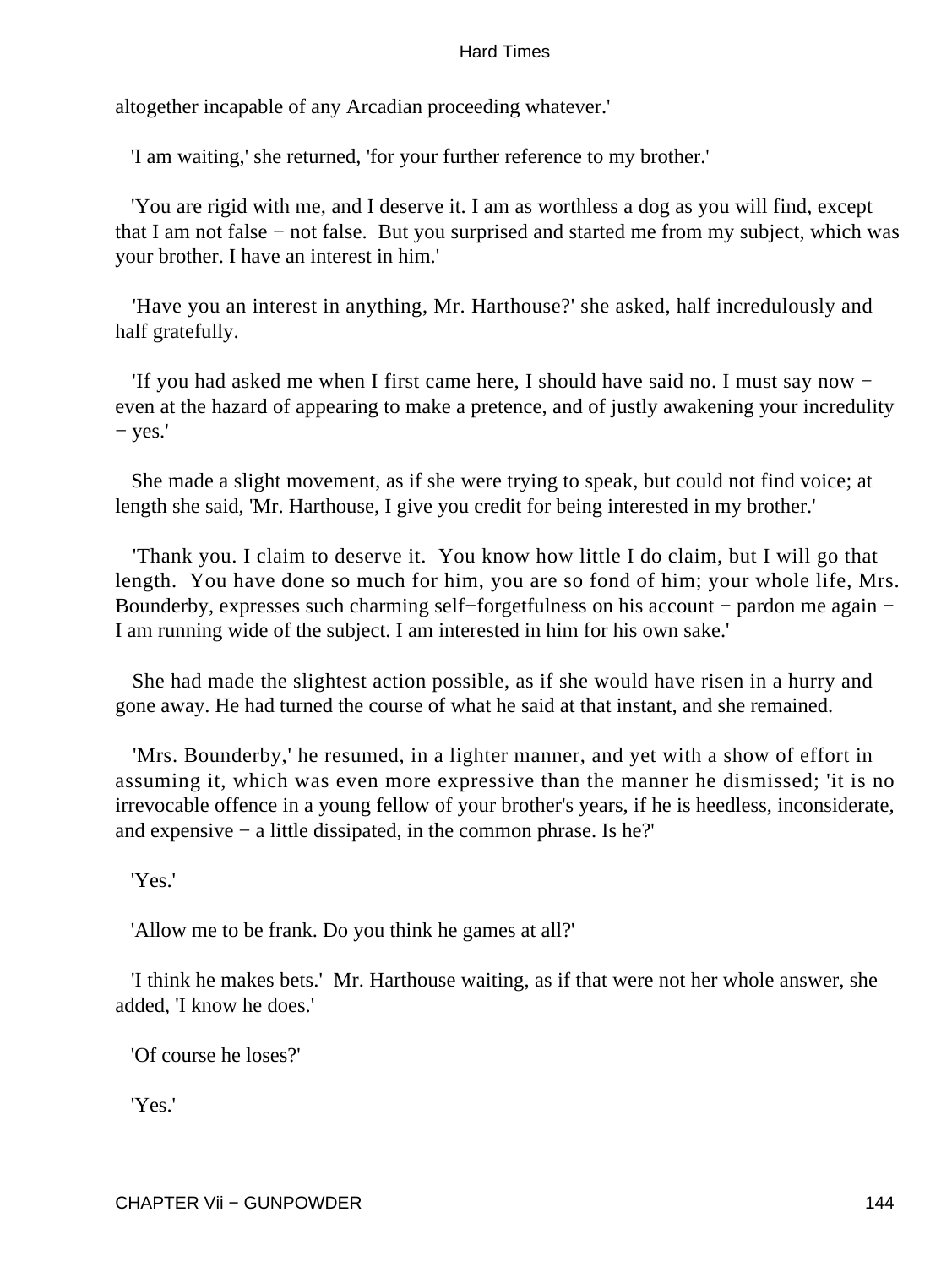'Everybody does lose who bets. May I hint at the probability of your sometimes supplying him with money for these purposes?'

 She sat, looking down; but, at this question, raised her eyes searchingly and a little resentfully.

 'Acquit me of impertinent curiosity, my dear Mrs. Bounderby. I think Tom may be gradually falling into trouble, and I wish to stretch out a helping hand to him from the depths of my wicked experience. − Shall I say again, for his sake? Is that necessary?'

She seemed to try to answer, but nothing came of it.

 'Candidly to confess everything that has occurred to me,' said James Harthouse, again gliding with the same appearance of effort into his more airy manner; 'I will confide to you my doubt whether he has had many advantages. Whether − forgive my plainness − whether any great amount of confidence is likely to have been established between himself and his most worthy father.'

 'I do not,' said Louisa, flushing with her own great remembrance in that wise, 'think it likely.'

 'Or, between himself, and − I may trust to your perfect understanding of my meaning, I am sure − and his highly esteemed brother−in−law.'

 She flushed deeper and deeper, and was burning red when she replied in a fainter voice, 'I do not think that likely, either.'

 'Mrs. Bounderby,' said Harthouse, after a short silence, 'may there be a better confidence between yourself and me? Tom has borrowed a considerable sum of you?'

 'You will understand, Mr. Harthouse,' she returned, after some indecision: she had been more or less uncertain, and troubled throughout the conversation, and yet had in the main preserved her self−contained manner; 'you will understand that if I tell you what you press to know, it is not by way of complaint or regret. I would never complain of anything, and what I have done I do not in the least regret.'

'So spirited, too!' thought James Harthouse.

 'When I married, I found that my brother was even at that time heavily in debt. Heavily for him, I mean. Heavily enough to oblige me to sell some trinkets. They were no sacrifice. I sold them very willingly. I attached no value to them. They, were quite worthless to me.'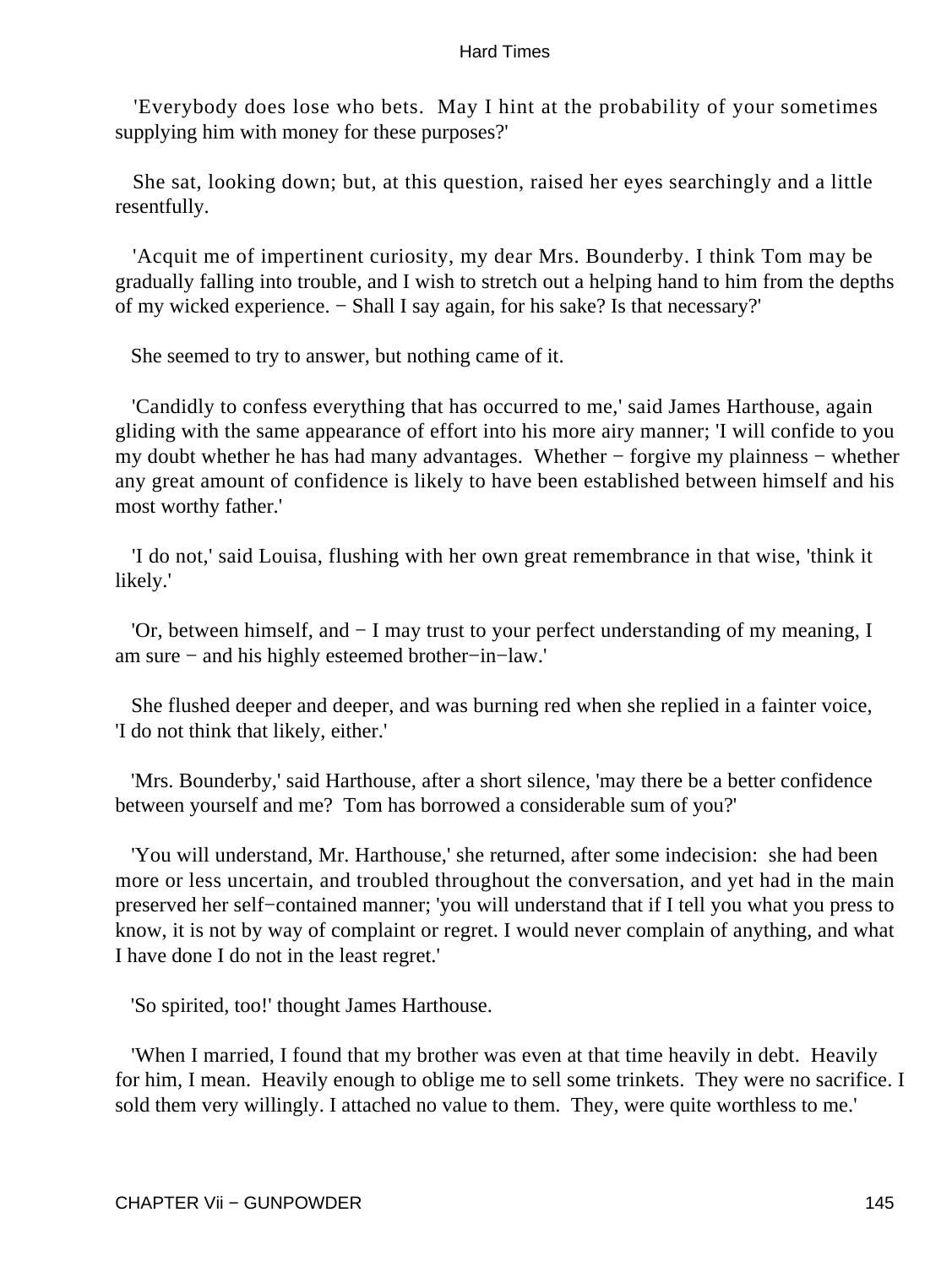Either she saw in his face that he knew, or she only feared in her conscience that he knew, that she spoke of some of her husband's gifts. She stopped, and reddened again. If he had not known it before, he would have known it then, though he had been a much duller man than he was.

 'Since then, I have given my brother, at various times, what money I could spare: in short, what money I have had. Confiding in you at all, on the faith of the interest you profess for him, I will not do so by halves. Since you have been in the habit of visiting here, he has wanted in one sum as much as a hundred pounds. I have not been able to give it to him. I have felt uneasy for the consequences of his being so involved, but I have kept these secrets until now, when I trust them to your honour. I have held no confidence with any one, because − you anticipated my reason just now.' She abruptly broke off.

 He was a ready man, and he saw, and seized, an opportunity here of presenting her own image to her, slightly disguised as her brother.

 'Mrs. Bounderby, though a graceless person, of the world worldly, I feel the utmost interest, I assure you, in what you tell me. I cannot possibly be hard upon your brother. I understand and share the wise consideration with which you regard his errors. With all possible respect both for Mr. Gradgrind and for Mr. Bounderby, I think I perceive that he has not been fortunate in his training. Bred at a disadvantage towards the society in which he has his part to play, he rushes into these extremes for himself, from opposite extremes that have long been forced – with the very best intentions we have no doubt – upon him. Mr. Bounderby's fine bluff English independence, though a most charming characteristic, does not – as we have agreed – invite confidence. If I might venture to remark that it is the least in the world deficient in that delicacy to which a youth mistaken, a character misconceived, and abilities misdirected, would turn for relief and guidance, I should express what it presents to my own view.'

 As she sat looking straight before her, across the changing lights upon the grass into the darkness of the wood beyond, he saw in her face her application of his very distinctly uttered words.

 'All allowance,' he continued, 'must be made. I have one great fault to find with Tom, however, which I cannot forgive, and for which I take him heavily to account.'

Louisa turned her eyes to his face, and asked him what fault was that?

 'Perhaps,' he returned, 'I have said enough. Perhaps it would have been better, on the whole, if no allusion to it had escaped me.'

'You alarm me, Mr. Harthouse. Pray let me know it.'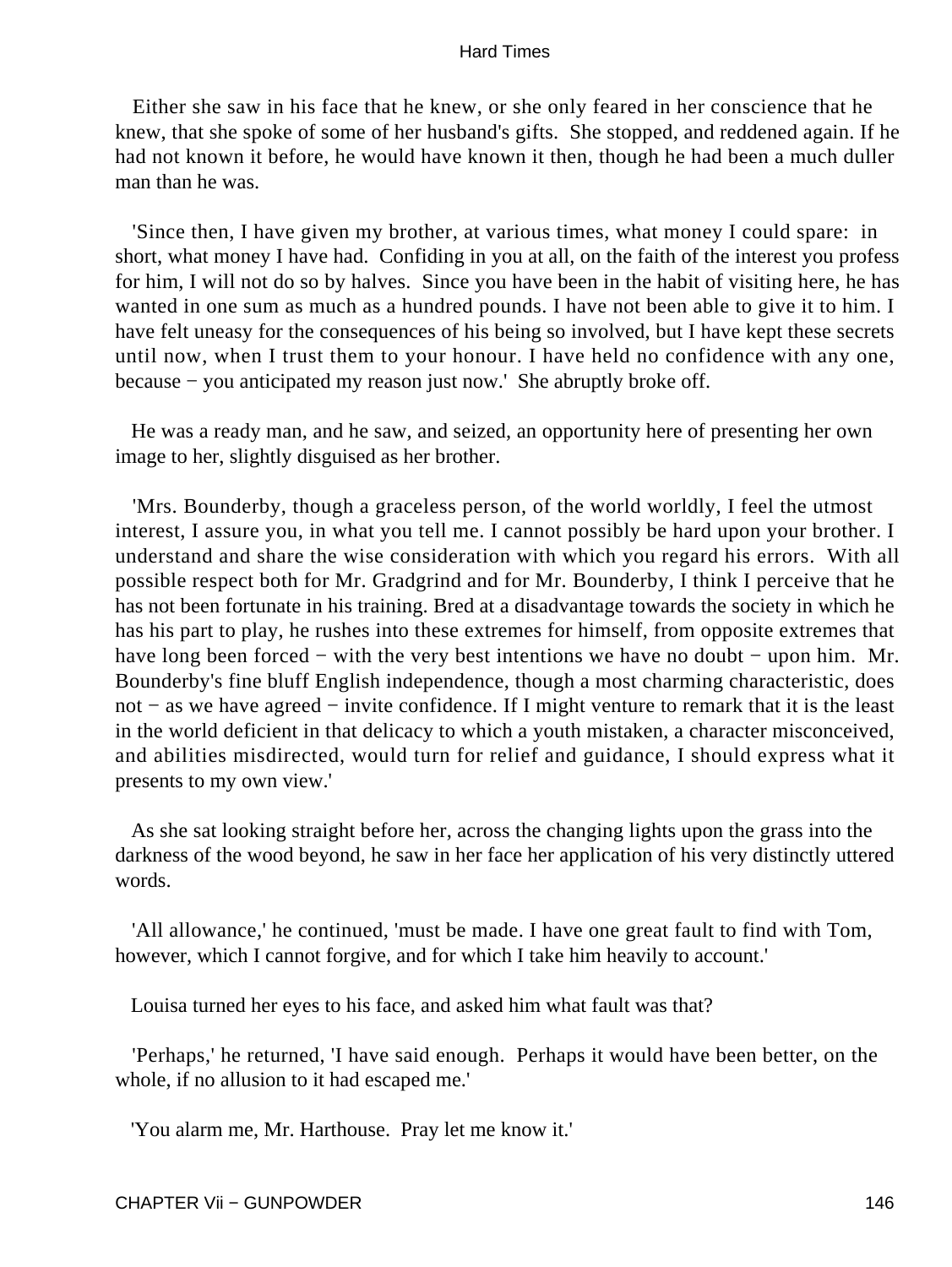'To relieve you from needless apprehension − and as this confidence regarding your brother, which I prize I am sure above all possible things, has been established between us − I obey. I cannot forgive him for not being more sensible in every word, look, and act of his life, of the affection of his best friend; of the devotion of his best friend; of her unselfishness; of her sacrifice. The return he makes her, within my observation, is a very poor one. What she has done for him demands his constant love and gratitude, not his ill− humour and caprice. Careless fellow as I am, I am not so indifferent, Mrs. Bounderby, as to be regardless of this vice in your brother, or inclined to consider it a venial offence.'

 The wood floated before her, for her eyes were suffused with tears. They rose from a deep well, long concealed, and her heart was filled with acute pain that found no relief in them.

 'In a word, it is to correct your brother in this, Mrs. Bounderby, that I must aspire. My better knowledge of his circumstances, and my direction and advice in extricating them − rather valuable, I hope, as coming from a scapegrace on a much larger scale − will give me some influence over him, and all I gain I shall certainly use towards this end. I have said enough, and more than enough. I seem to be protesting that I am a sort of good fellow, when, upon my honour, I have not the least intention to make any protestation to that effect, and openly announce that I am nothing of the sort. Yonder, among the trees,' he added, having lifted up his eyes and looked about; for he had watched her closely until now; 'is your brother himself; no doubt, just come down. As he seems to be loitering in this direction, it may be as well, perhaps, to walk towards him, and throw ourselves in his way. He has been very silent and doleful of late. Perhaps, his brotherly conscience is touched − if there are such things as consciences. Though, upon my honour, I hear of them much too often to believe in them.'

 He assisted her to rise, and she took his arm, and they advanced to meet the whelp. He was idly beating the branches as he lounged along: or he stooped viciously to rip the moss from the trees with his stick. He was startled when they came upon him while he was engaged in this latter pastime, and his colour changed.

'Halloa!' he stammered; 'I didn't know you were here.'

 'Whose name, Tom,' said Mr. Harthouse, putting his hand upon his shoulder and turning him, so that they all three walked towards the house together, 'have you been carving on the trees?'

'Whose name?' returned Tom. 'Oh! You mean what girl's name?'

'You have a suspicious appearance of inscribing some fair creature's on the bark, Tom.'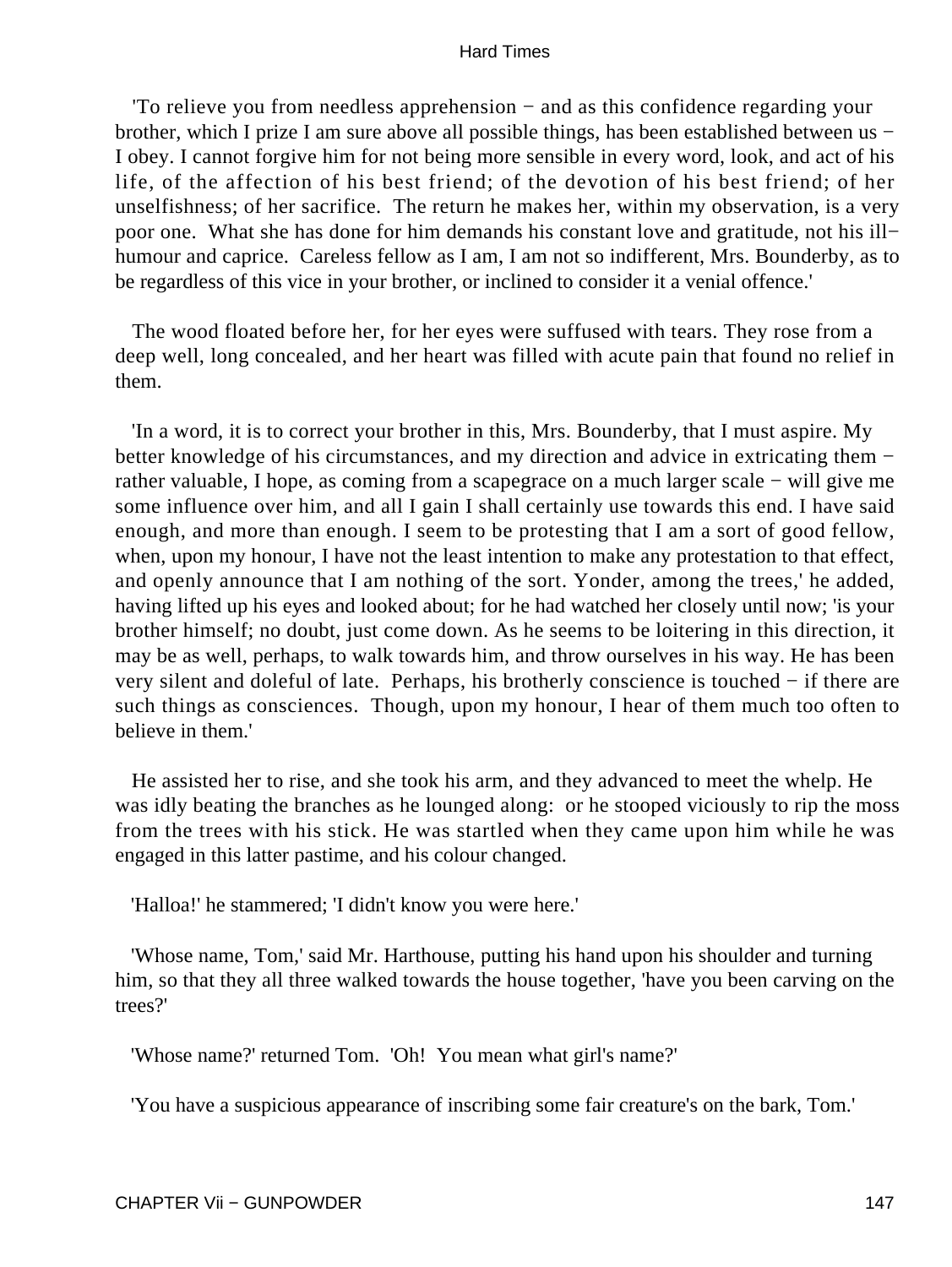'Not much of that, Mr. Harthouse, unless some fair creature with a slashing fortune at her own disposal would take a fancy to me. Or she might be as ugly as she was rich, without any fear of losing me. I'd carve her name as often as she liked.'

'I am afraid you are mercenary, Tom.'

'Mercenary,' repeated Tom. 'Who is not mercenary? Ask my sister.'

 'Have you so proved it to be a failing of mine, Tom?' said Louisa, showing no other sense of his discontent and ill−nature.

 'You know whether the cap fits you, Loo,' returned her brother sulkily. 'If it does, you can wear it.'

 'Tom is misanthropical to−day, as all bored people are now and then,' said Mr. Harthouse. 'Don't believe him, Mrs. Bounderby. He knows much better. I shall disclose some of his opinions of you, privately expressed to me, unless he relents a little.'

 'At all events, Mr. Harthouse,' said Tom, softening in his admiration of his patron, but shaking his head sullenly too, 'you can't tell her that I ever praised her for being mercenary. I may have praised her for being the contrary, and I should do it again, if I had as good reason. However, never mind this now; it's not very interesting to you, and I am sick of the subject.'

 They walked on to the house, where Louisa quitted her visitor's arm and went in. He stood looking after her, as she ascended the steps, and passed into the shadow of the door; then put his hand upon her brother's shoulder again, and invited him with a confidential nod to a walk in the garden.

'Tom, my fine fellow, I want to have a word with you.'

They had stopped among a disorder of roses – it was part of Mr. Bounderby's humility to keep Nickits's roses on a reduced scale − and Tom sat down on a terrace−parapet, plucking buds and picking them to pieces; while his powerful Familiar stood over him, with a foot upon the parapet, and his figure easily resting on the arm supported by that knee. They were just visible from her window. Perhaps she saw them.

'Tom, what's the matter?'

'Oh! Mr. Harthouse,' said Tom with a groan, 'I am hard up, and bothered out of my life.'

'My good fellow, so am I.'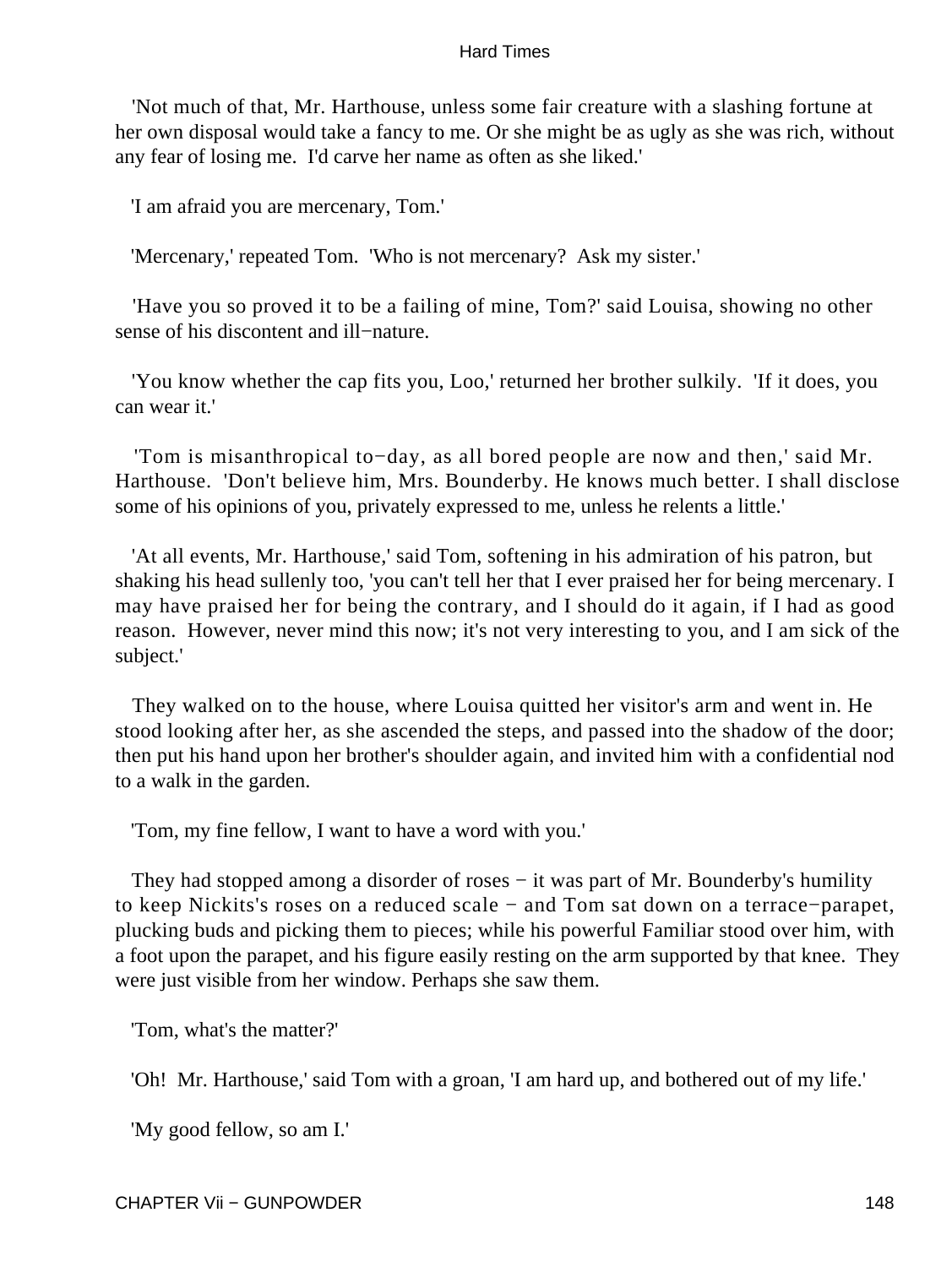'You!' returned Tom. 'You are the picture of independence. Mr. Harthouse, I am in a horrible mess. You have no idea what a state I have got myself into − what a state my sister might have got me out of, if she would only have done it.'

 He took to biting the rosebuds now, and tearing them away from his teeth with a hand that trembled like an infirm old man's. After one exceedingly observant look at him, his companion relapsed into his lightest air.

 'Tom, you are inconsiderate: you expect too much of your sister. You have had money of her, you dog, you know you have.'

 'Well, Mr. Harthouse, I know I have. How else was I to get it? Here's old Bounderby always boasting that at my age he lived upon twopence a month, or something of that sort. Here's my father drawing what he calls a line, and tying me down to it from a baby, neck and heels. Here's my mother who never has anything of her own, except her complaints. What is a fellow to do for money, and where am I to look for it, if not to my sister?'

 He was almost crying, and scattered the buds about by dozens. Mr. Harthouse took him persuasively by the coat.

'But, my dear Tom, if your sister has not got it − '

 'Not got it, Mr. Harthouse? I don't say she has got it. I may have wanted more than she was likely to have got. But then she ought to get it. She could get it. It's of no use pretending to make a secret of matters now, after what I have told you already; you know she didn't marry old Bounderby for her own sake, or for his sake, but for my sake. Then why doesn't she get what I want, out of him, for my sake? She is not obliged to say what she is going to do with it; she is sharp enough; she could manage to coax it out of him, if she chose. Then why doesn't she choose, when I tell her of what consequence it is? But no. There she sits in his company like a stone, instead of making herself agreeable and getting it easily. I don't know what you may call this, but I call it unnatural conduct.'

 There was a piece of ornamental water immediately below the parapet, on the other side, into which Mr. James Harthouse had a very strong inclination to pitch Mr. Thomas Gradgrind junior, as the injured men of Coketown threatened to pitch their property into the Atlantic. But he preserved his easy attitude; and nothing more solid went over the stone balustrades than the accumulated rosebuds now floating about, a little surface−island.

'My dear Tom,' said Harthouse, 'let me try to be your banker.'

 'For God's sake,' replied Tom, suddenly, 'don't talk about bankers!' And very white he looked, in contrast with the roses. Very white.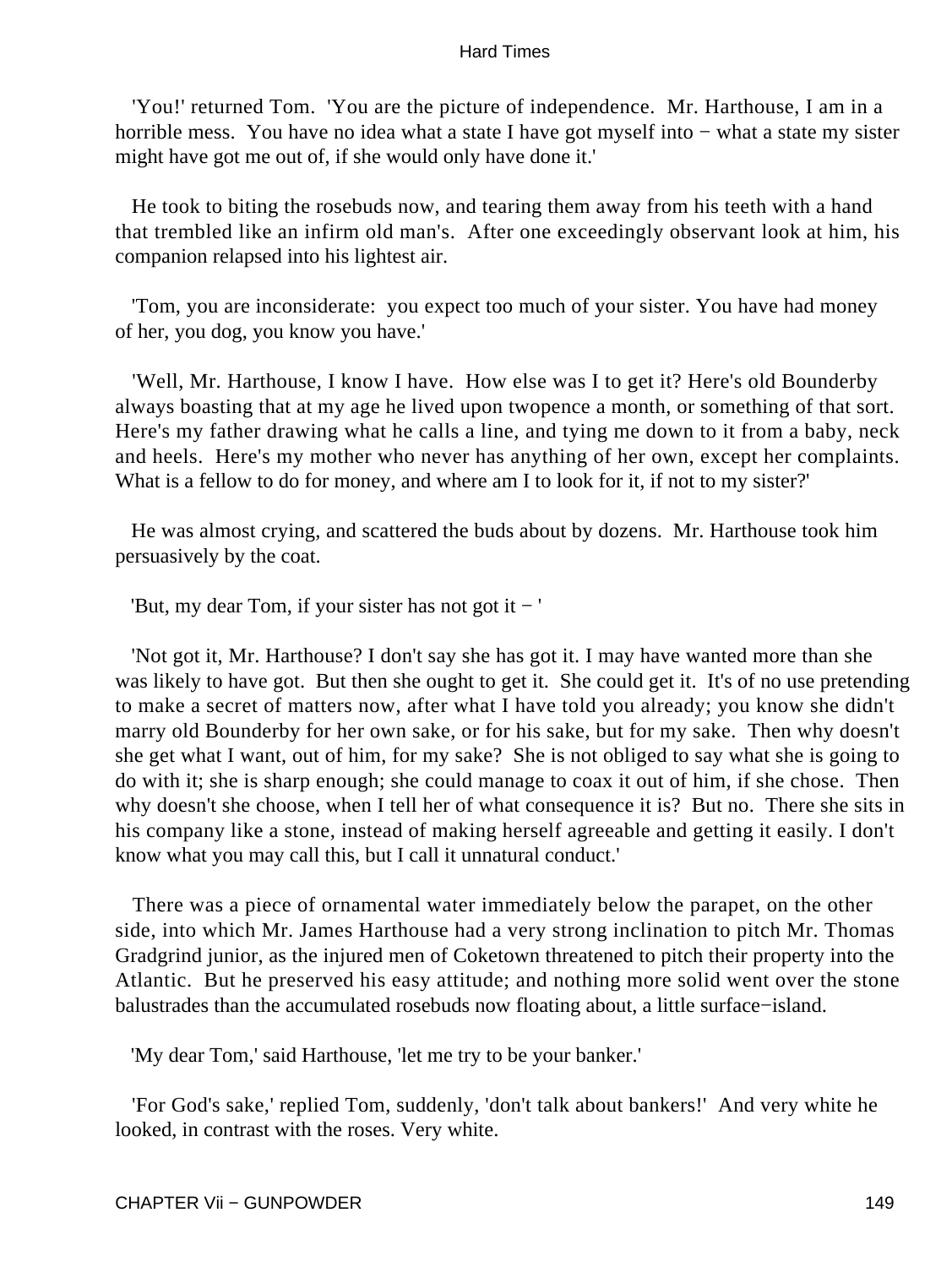Mr. Harthouse, as a thoroughly well−bred man, accustomed to the best society, was not to be surprised − he could as soon have been affected − but he raised his eyelids a little more, as if they were lifted by a feeble touch of wonder. Albeit it was as much against the precepts of his school to wonder, as it was against the doctrines of the Gradgrind College.

'What is the present need, Tom? Three figures? Out with them. Say what they are.'

 'Mr. Harthouse,' returned Tom, now actually crying; and his tears were better than his injuries, however pitiful a figure he made: 'it's too late; the money is of no use to me at present. I should have had it before to be of use to me. But I am very much obliged to you; you're a true friend.'

A true friend! 'Whelp, whelp!' thought Mr. Harthouse, lazily; 'what an Ass you are!'

 'And I take your offer as a great kindness,' said Tom, grasping his hand. 'As a great kindness, Mr. Harthouse.'

 'Well,' returned the other, 'it may be of more use by and by. And, my good fellow, if you will open your bedevilments to me when they come thick upon you, I may show you better ways out of them than you can find for yourself.'

 'Thank you,' said Tom, shaking his head dismally, and chewing rosebuds. 'I wish I had known you sooner, Mr. Harthouse.'

 'Now, you see, Tom,' said Mr. Harthouse in conclusion, himself tossing over a rose or two, as a contribution to the island, which was always drifting to the wall as if it wanted to become a part of the mainland: 'every man is selfish in everything he does, and I am exactly like the rest of my fellow−creatures. I am desperately intent;' the languor of his desperation being quite tropical; 'on your softening towards your sister – which you ought to do; and on your being a more loving and agreeable sort of brother − which you ought to be.'

'I will be, Mr. Harthouse.'

'No time like the present, Tom. Begin at once.'

'Certainly I will. And my sister Loo shall say so.'

 'Having made which bargain, Tom,' said Harthouse, clapping him on the shoulder again, with an air which left him at liberty to infer – as he did, poor fool – that this condition was imposed upon him in mere careless good nature to lessen his sense of obligation, 'we will tear ourselves asunder until dinner−time.'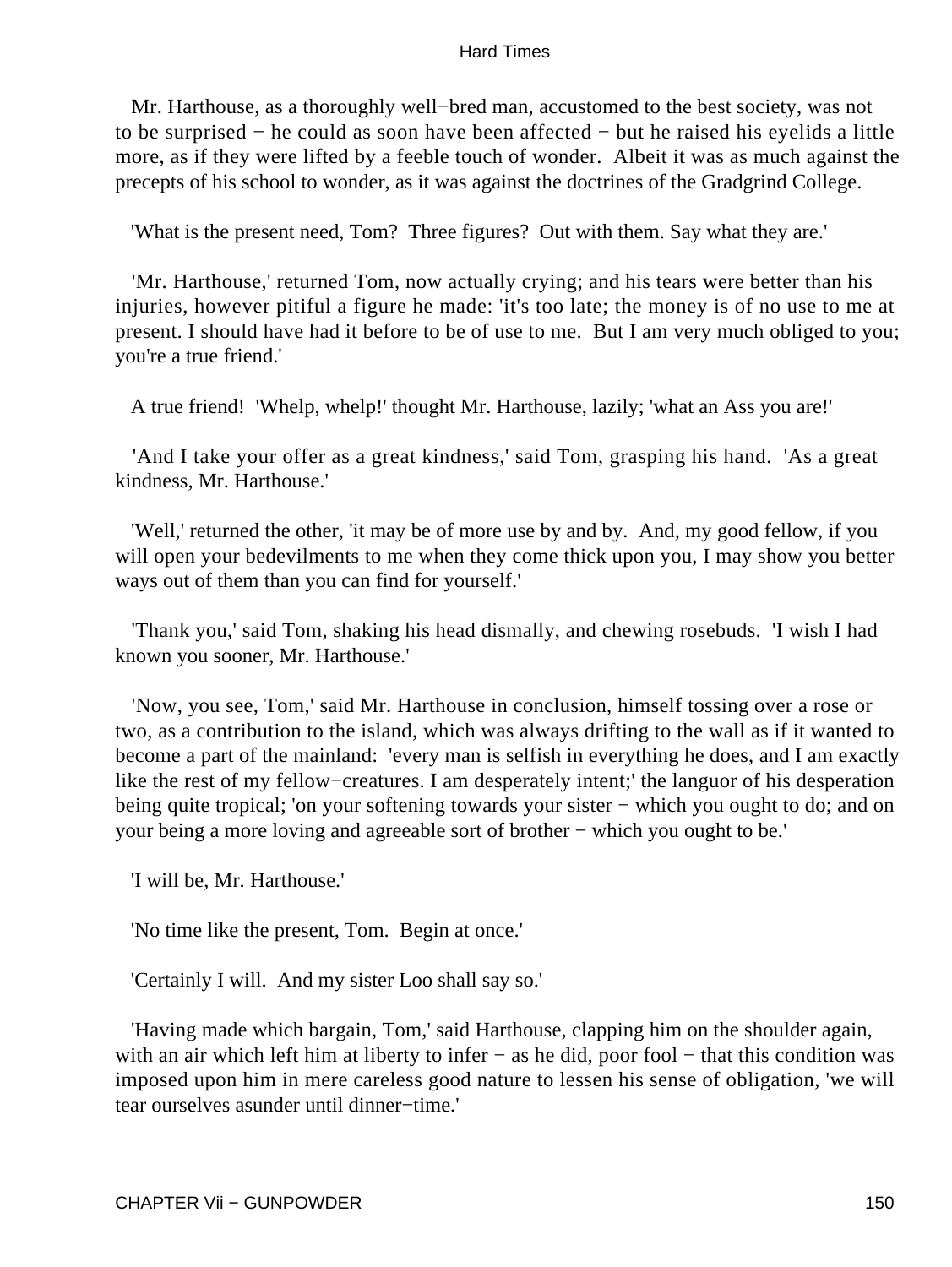When Tom appeared before dinner, though his mind seemed heavy enough, his body was on the alert; and he appeared before Mr. Bounderby came in. 'I didn't mean to be cross, Loo,' he said, giving her his hand, and kissing her. 'I know you are fond of me, and you know I am fond of you.'

 After this, there was a smile upon Louisa's face that day, for some one else. Alas, for some one else!

 'So much the less is the whelp the only creature that she cares for,' thought James Harthouse, reversing the reflection of his first day's knowledge of her pretty face. 'So much the less, so much the less.'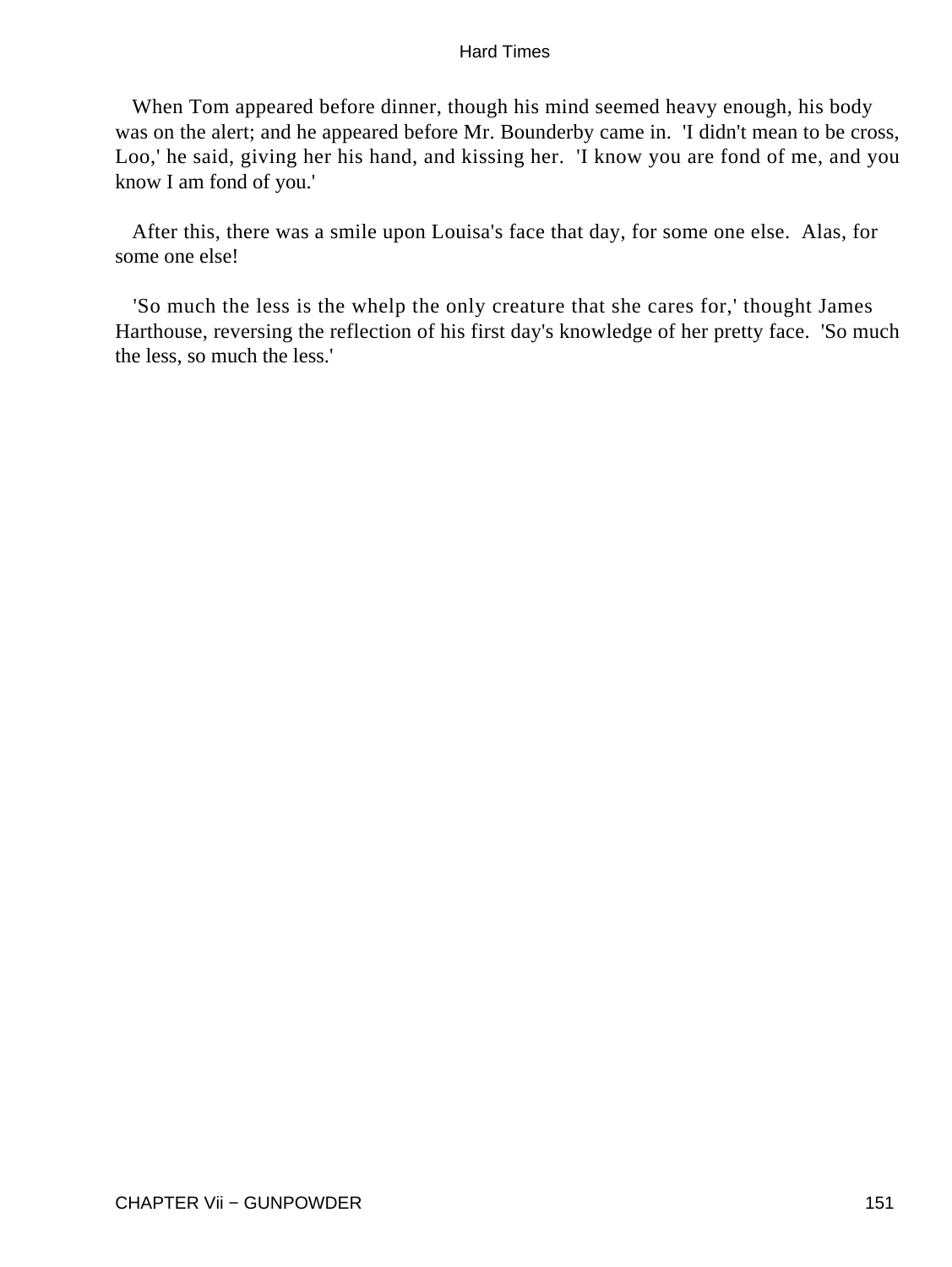## **[CHAPTER Viii − EXPLOSION](#page-251-0)**

**THE** next morning was too bright a morning for sleep, and James Harthouse rose early, and sat in the pleasant bay window of his dressing−room, smoking the rare tobacco that had had so wholesome an influence on his young friend. Reposing in the sunlight, with the fragrance of his eastern pipe about him, and the dreamy smoke vanishing into the air, so rich and soft with summer odours, he reckoned up his advantages as an idle winner might count his gains. He was not at all bored for the time, and could give his mind to it.

 He had established a confidence with her, from which her husband was excluded. He had established a confidence with her, that absolutely turned upon her indifference towards her husband, and the absence, now and at all times, of any congeniality between them. He had artfully, but plainly, assured her that he knew her heart in its last most delicate recesses; he had come so near to her through its tenderest sentiment; he had associated himself with that feeling; and the barrier behind which she lived, had melted away. All very odd, and very satisfactory!

 And yet he had not, even now, any earnest wickedness of purpose in him. Publicly and privately, it were much better for the age in which he lived, that he and the legion of whom he was one were designedly bad, than indifferent and purposeless. It is the drifting icebergs setting with any current anywhere, that wreck the ships.

 When the Devil goeth about like a roaring lion, he goeth about in a shape by which few but savages and hunters are attracted. But, when he is trimmed, smoothed, and varnished, according to the mode; when he is aweary of vice, and aweary of virtue, used up as to brimstone, and used up as to bliss; then, whether he take to the serving out of red tape, or to the kindling of red fire, he is the very Devil.

 So James Harthouse reclined in the window, indolently smoking, and reckoning up the steps he had taken on the road by which he happened to be travelling. The end to which it led was before him, pretty plainly; but he troubled himself with no calculations about it. What will be, will be.

 As he had rather a long ride to take that day − for there was a public occasion 'to do' at some distance, which afforded a tolerable opportunity of going in for the Gradgrind men − he dressed early and went down to breakfast. He was anxious to see if she had relapsed since the previous evening. No. He resumed where he had left off. There was a look of interest for him again.

He got through the day as much (or as little) to his own satisfaction, as was to be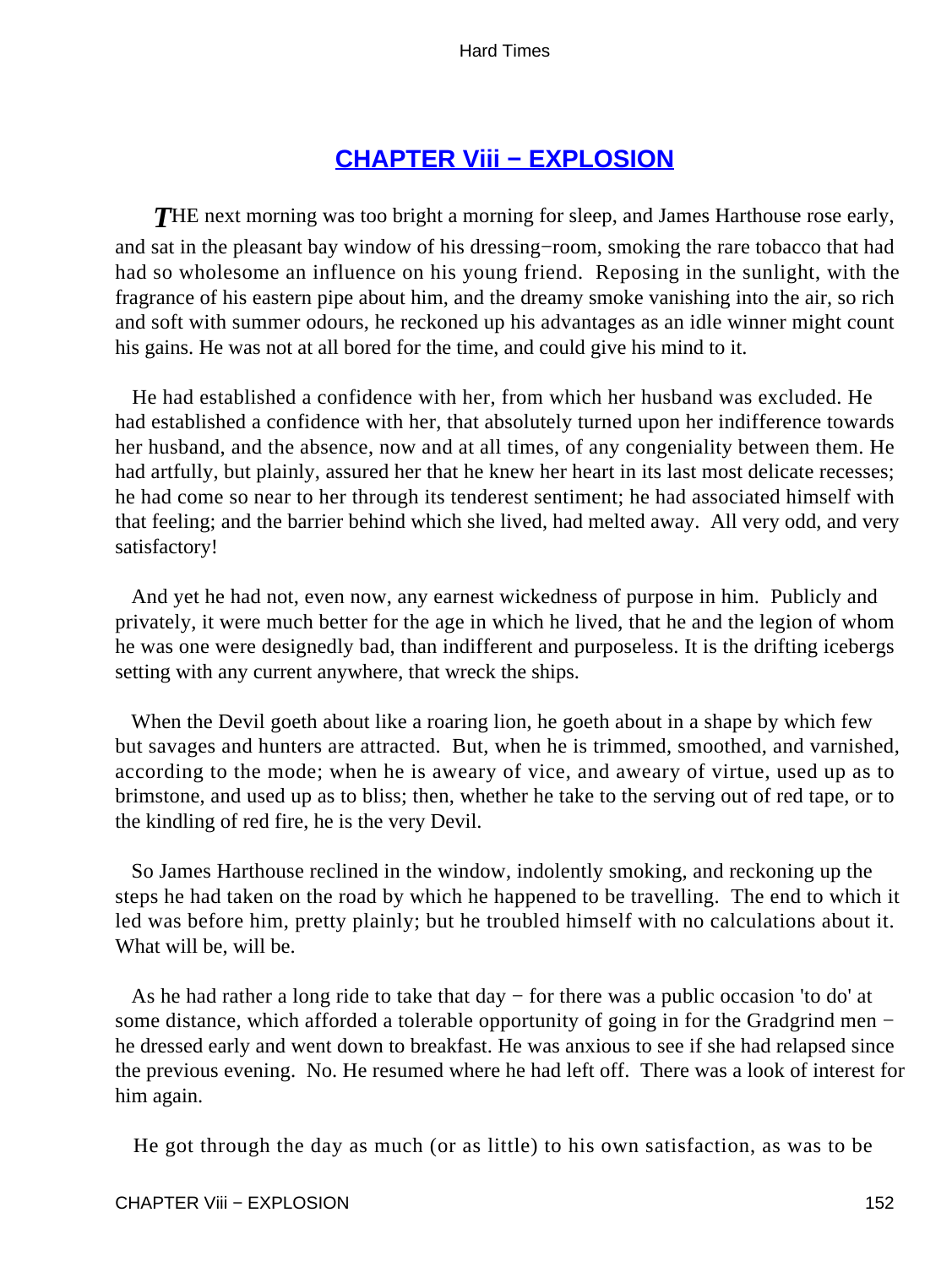expected under the fatiguing circumstances; and came riding back at six o'clock. There was a sweep of some half−mile between the lodge and the house, and he was riding along at a foot pace over the smooth gravel, once Nickits's, when Mr. Bounderby burst out of the shrubbery, with such violence as to make his horse shy across the road.

'Harthouse!' cried Mr. Bounderby. 'Have you heard?'

 'Heard what?' said Harthouse, soothing his horse, and inwardly favouring Mr. Bounderby with no good wishes.

'Then you haven't heard!'

'I have heard you, and so has this brute. I have heard nothing else.'

 Mr. Bounderby, red and hot, planted himself in the centre of the path before the horse's head, to explode his bombshell with more effect.

'The Bank's robbed!'

'You don't mean it!'

'Robbed last night, sir. Robbed in an extraordinary manner. Robbed with a false key.'

'Of much?'

 Mr. Bounderby, in his desire to make the most of it, really seemed mortified by being obliged to reply, 'Why, no; not of very much. But it might have been.'

'Of how much?'

 'Oh! as a sum − if you stick to a sum − of not more than a hundred and fifty pound,' said Bounderby, with impatience. 'But it's not the sum; it's the fact. It's the fact of the Bank being robbed, that's the important circumstance. I am surprised you don't see it.'

 'My dear Bounderby,' said James, dismounting, and giving his bridle to his servant, 'I do see it; and am as overcome as you can possibly desire me to be, by the spectacle afforded to my mental view. Nevertheless, I may be allowed, I hope, to congratulate you − which I do with all my soul, I assure you − on your not having sustained a greater loss.'

 'Thank'ee,' replied Bounderby, in a short, ungracious manner. 'But I tell you what. It might have been twenty thousand pound.'

'I suppose it might.'

CHAPTER Viii − EXPLOSION 153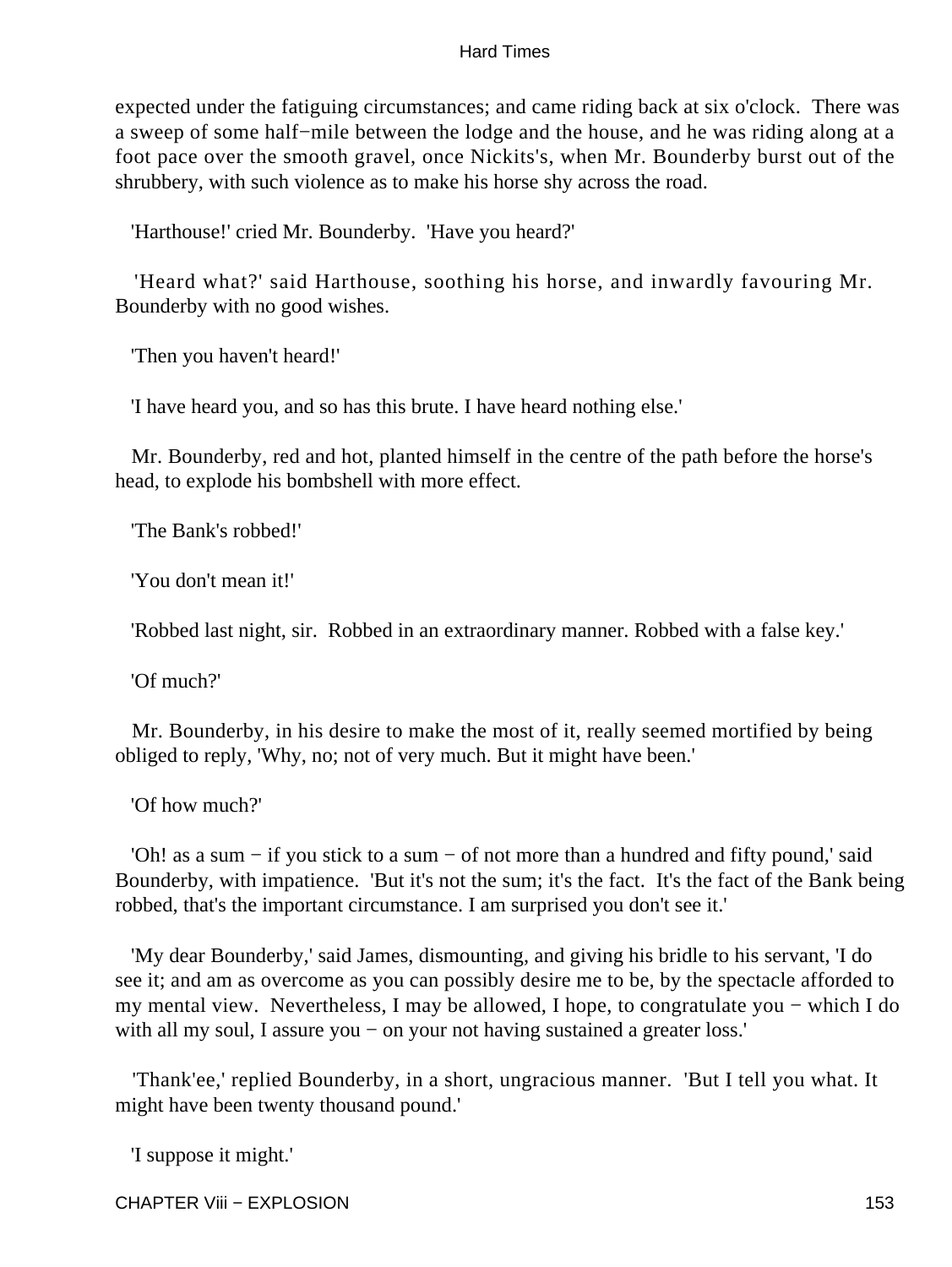'Suppose it might! By the Lord, you may suppose so. By George!' said Mr. Bounderby, with sundry menacing nods and shakes of his head. 'It might have been twice twenty. There's no knowing what it would have been, or wouldn't have been, as it was, but for the fellows' being disturbed.'

Louisa had come up now, and Mrs. Sparsit, and Bitzer.

 'Here's Tom Gradgrind's daughter knows pretty well what it might have been, if you don't,' blustered Bounderby. 'Dropped, sir, as if she was shot when I told her! Never knew her do such a thing before. Does her credit, under the circumstances, in my opinion!'

 She still looked faint and pale. James Harthouse begged her to take his arm; and as they moved on very slowly, asked her how the robbery had been committed.

 'Why, I am going to tell you,' said Bounderby, irritably giving his arm to Mrs. Sparsit. 'If you hadn't been so mighty particular about the sum, I should have begun to tell you before. You know this lady (for she is a lady), Mrs. Sparsit?'

'I have already had the honour − '

 'Very well. And this young man, Bitzer, you saw him too on the same occasion?' Mr. Harthouse inclined his head in assent, and Bitzer knuckled his forehead.

 'Very well. They live at the Bank. You know they live at the Bank, perhaps? Very well. Yesterday afternoon, at the close of business hours, everything was put away as usual. In the iron room that this young fellow sleeps outside of, there was never mind how much. In the little safe in young Tom's closet, the safe used for petty purposes, there was a hundred and fifty odd pound.'

'A hundred and fifty−four, seven, one,' said Bitzer.

 'Come!' retorted Bounderby, stopping to wheel round upon him, 'let's have none of your interruptions. It's enough to be robbed while you're snoring because you're too comfortable, without being put right with your four seven ones. I didn't snore, myself, when I was your age, let me tell you. I hadn't victuals enough to snore. And I didn't four seven one. Not if I knew it.'

 Bitzer knuckled his forehead again, in a sneaking manner, and seemed at once particularly impressed and depressed by the instance last given of Mr. Bounderby's moral abstinence.

 'A hundred and fifty odd pound,' resumed Mr. Bounderby. 'That sum of money, young Tom locked in his safe, not a very strong safe, but that's no matter now. Everything was left,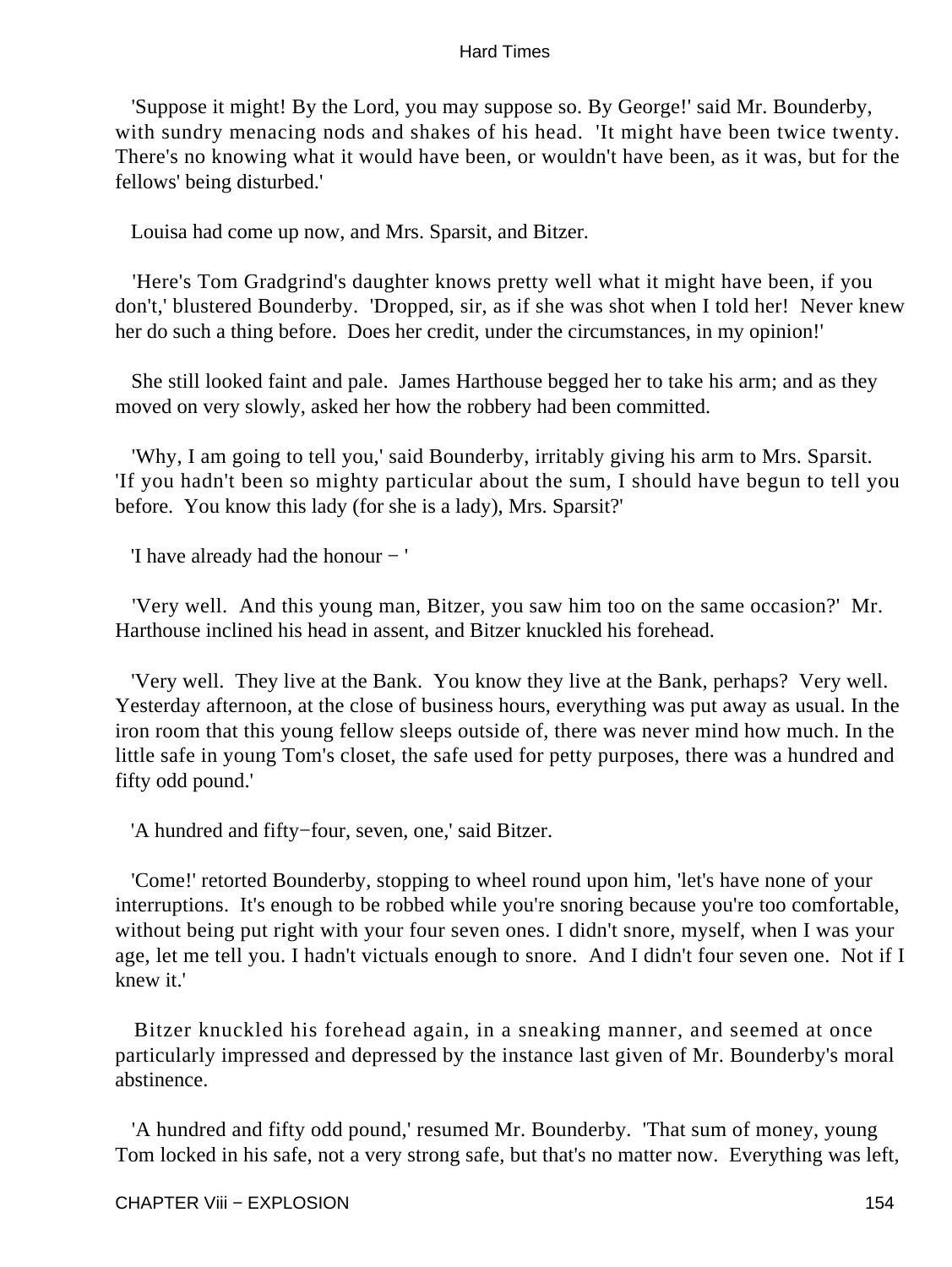all right. Some time in the night, while this young fellow snored − Mrs. Sparsit, ma'am, you say you have heard him snore?'

 'Sir,' returned Mrs. Sparsit, 'I cannot say that I have heard him precisely snore, and therefore must not make that statement. But on winter evenings, when he has fallen asleep at his table, I have heard him, what I should prefer to describe as partially choke. I have heard him on such occasions produce sounds of a nature similar to what may be sometimes heard in Dutch clocks. Not,' said Mrs. Sparsit, with a lofty sense of giving strict evidence, 'that I would convey any imputation on his moral character. Far from it. I have always considered Bitzer a young man of the most upright principle; and to that I beg to bear my testimony.'

 'Well!' said the exasperated Bounderby, 'while he was snoring, or choking, or Dutch−clocking, or something or other − being asleep − some fellows, somehow, whether previously concealed in the house or not remains to be seen, got to young Tom's safe, forced it, and abstracted the contents. Being then disturbed, they made off; letting themselves out at the main door, and double−locking it again (it was double−locked, and the key under Mrs. Sparsit's pillow) with a false key, which was picked up in the street near the Bank, about twelve o'clock to−day. No alarm takes place, till this chap, Bitzer, turns out this morning, and begins to open and prepare the offices for business. Then, looking at Tom's safe, he sees the door ajar, and finds the lock forced, and the money gone.'

'Where is Tom, by the by?' asked Harthouse, glancing round.

 'He has been helping the police,' said Bounderby, 'and stays behind at the Bank. I wish these fellows had tried to rob me when I was at his time of life. They would have been out of pocket if they had invested eighteenpence in the job; I can tell 'em that.'

'Is anybody suspected?'

 'Suspected? I should think there was somebody suspected. Egod!' said Bounderby, relinquishing Mrs. Sparsit's arm to wipe his heated head. 'Josiah Bounderby of Coketown is not to be plundered and nobody suspected. No, thank you!'

Might Mr. Harthouse inquire Who was suspected?

 'Well,' said Bounderby, stopping and facing about to confront them all, 'I'll tell you. It's not to be mentioned everywhere; it's not to be mentioned anywhere: in order that the scoundrels concerned (there's a gang of 'em) may be thrown off their guard. So take this in confidence. Now wait a bit.' Mr. Bounderby wiped his head again. 'What should you say to;' here he violently exploded: 'to a Hand being in it?'

'I hope,' said Harthouse, lazily, 'not our friend Blackpot?'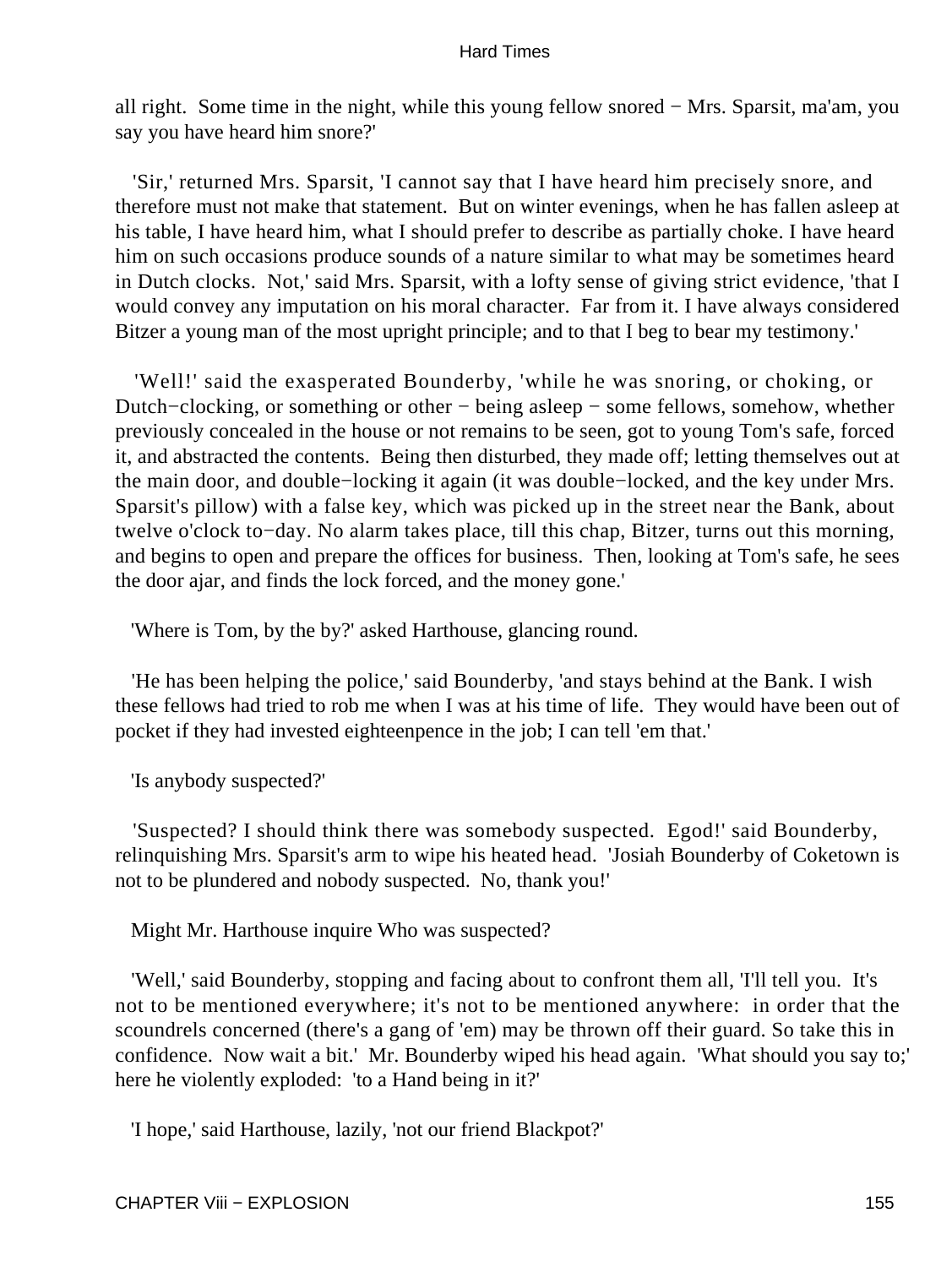'Say Pool instead of Pot, sir,' returned Bounderby, 'and that's the man.'

Louisa faintly uttered some word of incredulity and surprise.

 'O yes! I know!' said Bounderby, immediately catching at the sound. 'I know! I am used to that. I know all about it. They are the finest people in the world, these fellows are. They have got the gift of the gab, they have. They only want to have their rights explained to them, they do. But I tell you what. Show me a dissatisfied Hand, and I'll show you a man that's fit for anything bad, I don't care what it is.'

 Another of the popular fictions of Coketown, which some pains had been taken to disseminate − and which some people really believed.

 'But I am acquainted with these chaps,' said Bounderby. 'I can read 'em off, like books. Mrs. Sparsit, ma'am, I appeal to you. What warning did I give that fellow, the first time he set foot in the house, when the express object of his visit was to know how he could knock Religion over, and floor the Established Church? Mrs. Sparsit, in point of high connexions, you are on a level with the aristocracy, – did I say, or did I not say, to that fellow, «you can't hide the truth from me: you are not the kind of fellow I like; you'll come to no good»?'

 'Assuredly, sir,' returned Mrs. Sparsit, 'you did, in a highly impressive manner, give him such an admonition.'

'When he shocked you, ma'am,' said Bounderby; 'when he shocked your feelings?'

 'Yes, sir,' returned Mrs. Sparsit, with a meek shake of her head, 'he certainly did so. Though I do not mean to say but that my feelings may be weaker on such points – more foolish if the term is preferred – than they might have been, if I had always occupied my present position.'

 Mr. Bounderby stared with a bursting pride at Mr. Harthouse, as much as to say, 'I am the proprietor of this female, and she's worth your attention, I think.' Then, resumed his discourse.

 'You can recall for yourself, Harthouse, what I said to him when you saw him. I didn't mince the matter with him. I am never mealy with 'em. **I know** 'em. Very well, sir. Three days after that, he bolted. Went off, nobody knows where: as my mother did in my infancy − only with this difference, that he is a worse subject than my mother, if possible. What did he do before he went? What do you say;' Mr. Bounderby, with his hat in his hand, gave a beat upon the crown at every little division of his sentences, as if it were a tambourine; 'to his being seen − night after night − watching the Bank? − to his lurking about there − after dark? – To its striking Mrs. Sparsit – that he could be lurking for no good – To her calling Bitzer's attention to him, and their both taking notice of him − And to its appearing on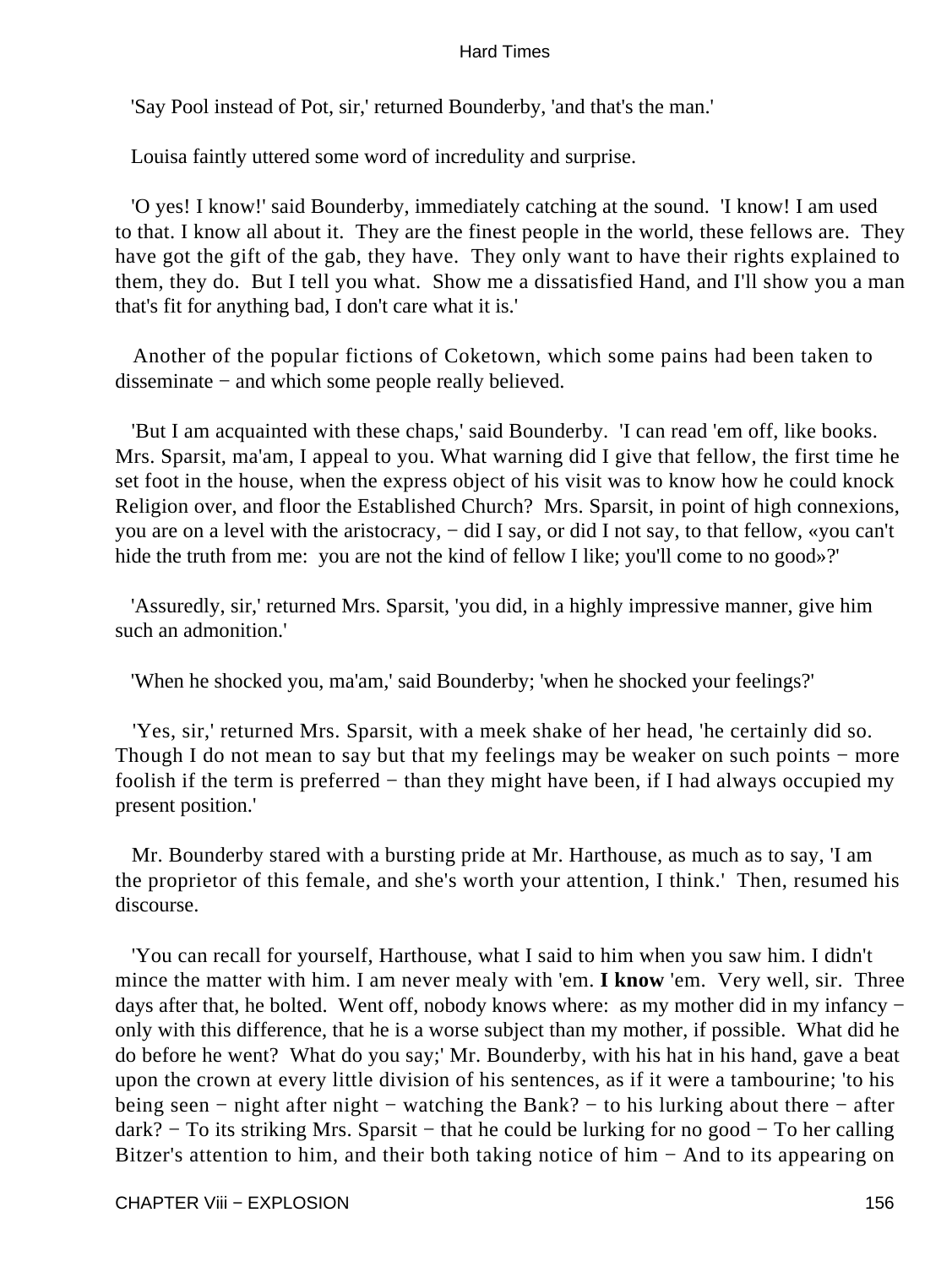inquiry to−day − that he was also noticed by the neighbours?' Having come to the climax, Mr. Bounderby, like an oriental dancer, put his tambourine on his head.

'Suspicious,' said James Harthouse, 'certainly.'

 'I think so, sir,' said Bounderby, with a defiant nod. 'I think so. But there are more of 'em in it. There's an old woman. One never hears of these things till the mischief's done; all sorts of defects are found out in the stable door after the horse is stolen; there's an old woman turns up now. An old woman who seems to have been flying into town on a broomstick, every now and then. She watches the place a whole day before this fellow begins, and on the night when you saw him, she steals away with him and holds a council with him − I suppose, to make her report on going off duty, and be damned to her.'

 There was such a person in the room that night, and she shrunk from observation, thought Louisa.

 'This is not all of 'em, even as we already know 'em,' said Bounderby, with many nods of hidden meaning. 'But I have said enough for the present. You'll have the goodness to keep it quiet, and mention it to no one. It may take time, but we shall have 'em. It's policy to give 'em line enough, and there's no objection to that.'

 'Of course, they will be punished with the utmost rigour of the law, as notice−boards observe,' replied James Harthouse, 'and serve them right. Fellows who go in for Banks must take the consequences. If there were no consequences, we should all go in for Banks.' He had gently taken Louisa's parasol from her hand, and had put it up for her; and she walked under its shade, though the sun did not shine there.

 'For the present, Loo Bounderby,' said her husband, 'here's Mrs. Sparsit to look after. Mrs. Sparsit's nerves have been acted upon by this business, and she'll stay here a day or two. So make her comfortable.'

 'Thank you very much, sir,' that discreet lady observed, 'but pray do not let My comfort be a consideration. Anything will do for Me.'

 It soon appeared that if Mrs. Sparsit had a failing in her association with that domestic establishment, it was that she was so excessively regardless of herself and regardful of others, as to be a nuisance. On being shown her chamber, she was so dreadfully sensible of its comforts as to suggest the inference that she would have preferred to pass the night on the mangle in the laundry. True, the Powlers and the Scadgerses were accustomed to splendour, 'but it is my duty to remember,' Mrs. Sparsit was fond of observing with a lofty grace: particularly when any of the domestics were present, 'that what I was, I am no longer. Indeed,' said she, 'if I could altogether cancel the remembrance that Mr. Sparsit was a Powler, or that I myself am related to the Scadgers family; or if I could even revoke the fact,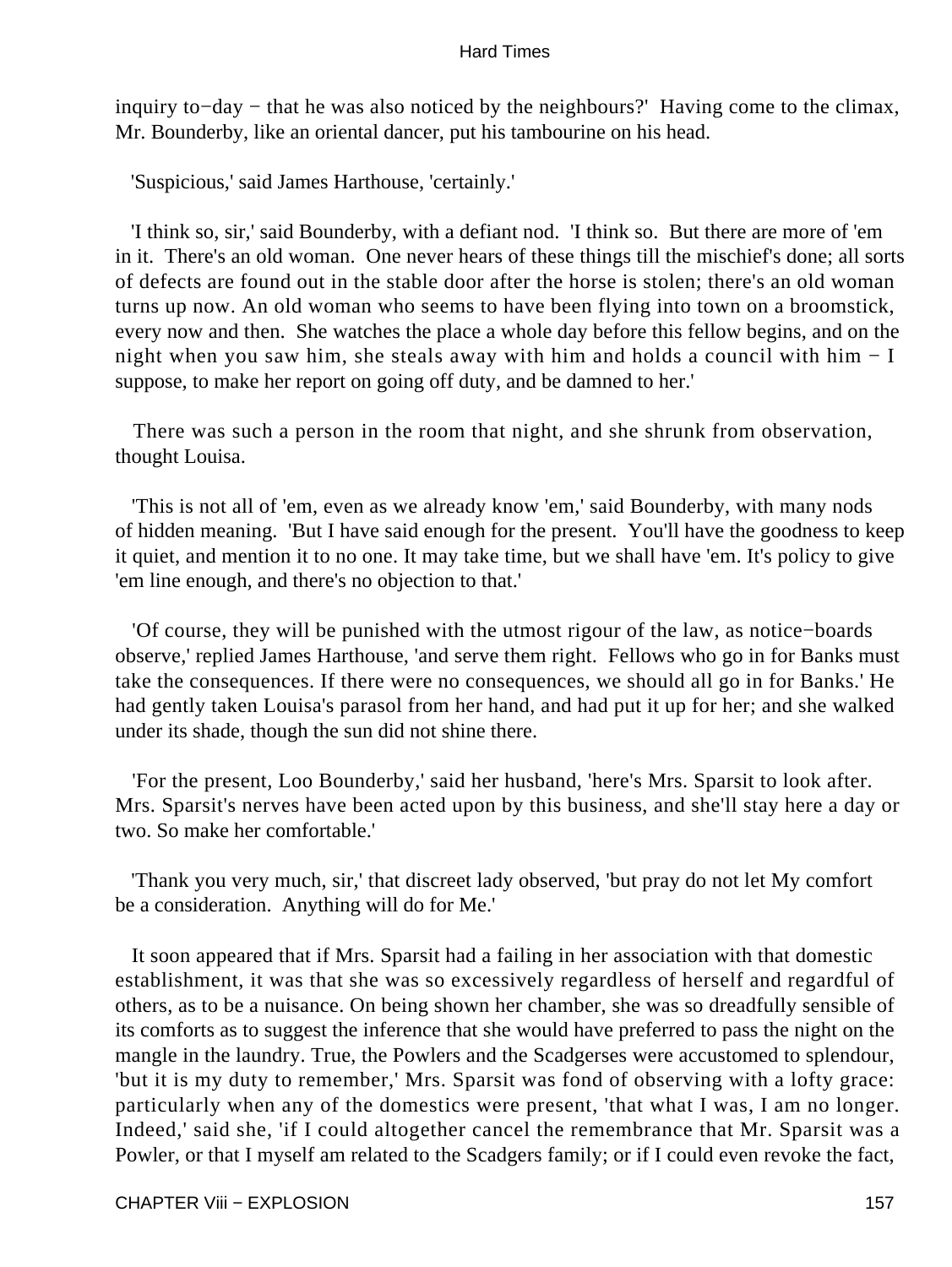and make myself a person of common descent and ordinary connexions; I would gladly do so. I should think it, under existing circumstances, right to do so.' The same Hermitical state of mind led to her renunciation of made dishes and wines at dinner, until fairly commanded by Mr. Bounderby to take them; when she said, 'Indeed you are very good, sir;' and departed from a resolution of which she had made rather formal and public announcement, to 'wait for the simple mutton.' She was likewise deeply apologetic for wanting the salt; and, feeling amiably bound to bear out Mr. Bounderby to the fullest extent in the testimony he had borne to her nerves, occasionally sat back in her chair and silently wept; at which periods a tear of large dimensions, like a crystal ear−ring, might be observed (or rather, must be, for it insisted on public notice) sliding down her Roman nose.

 But Mrs. Sparsit's greatest point, first and last, was her determination to pity Mr. Bounderby. There were occasions when in looking at him she was involuntarily moved to shake her head, as who would say, 'Alas, poor Yorick!' After allowing herself to be betrayed into these evidences of emotion, she would force a lambent brightness, and would be fitfully cheerful, and would say, 'You have still good spirits, sir, I am thankful to find;' and would appear to hail it as a blessed dispensation that Mr. Bounderby bore up as he did. One idiosyncrasy for which she often apologized, she found it excessively difficult to conquer. She had a curious propensity to call Mrs. Bounderby 'Miss Gradgrind,' and yielded to it some three or four score times in the course of the evening. Her repetition of this mistake covered Mrs. Sparsit with modest confusion; but indeed, she said, it seemed so natural to say Miss Gradgrind: whereas, to persuade herself that the young lady whom she had had the happiness of knowing from a child could be really and truly Mrs. Bounderby, she found almost impossible. It was a further singularity of this remarkable case, that the more she thought about it, the more impossible it appeared; 'the differences,' she observed, 'being such.'

 In the drawing−room after dinner, Mr. Bounderby tried the case of the robbery, examined the witnesses, made notes of the evidence, found the suspected persons guilty, and sentenced them to the extreme punishment of the law. That done, Bitzer was dismissed to town with instructions to recommend Tom to come home by the mail− train.

 When candles were brought, Mrs. Sparsit murmured, 'Don't be low, sir. Pray let me see you cheerful, sir, as I used to do.' Mr. Bounderby, upon whom these consolations had begun to produce the effect of making him, in a bull−headed blundering way, sentimental, sighed like some large sea−animal. 'I cannot bear to see you so, sir,' said Mrs. Sparsit. 'Try a hand at backgammon, sir, as you used to do when I had the honour of living under your roof.' 'I haven't played backgammon, ma'am,' said Mr. Bounderby, 'since that time.' 'No, sir,' said Mrs. Sparsit, soothingly, 'I am aware that you have not. I remember that Miss Gradgrind takes no interest in the game. But I shall be happy, sir, if you will condescend.'

 They played near a window, opening on the garden. It was a fine night: not moonlight, but sultry and fragrant. Louisa and Mr. Harthouse strolled out into the garden, where their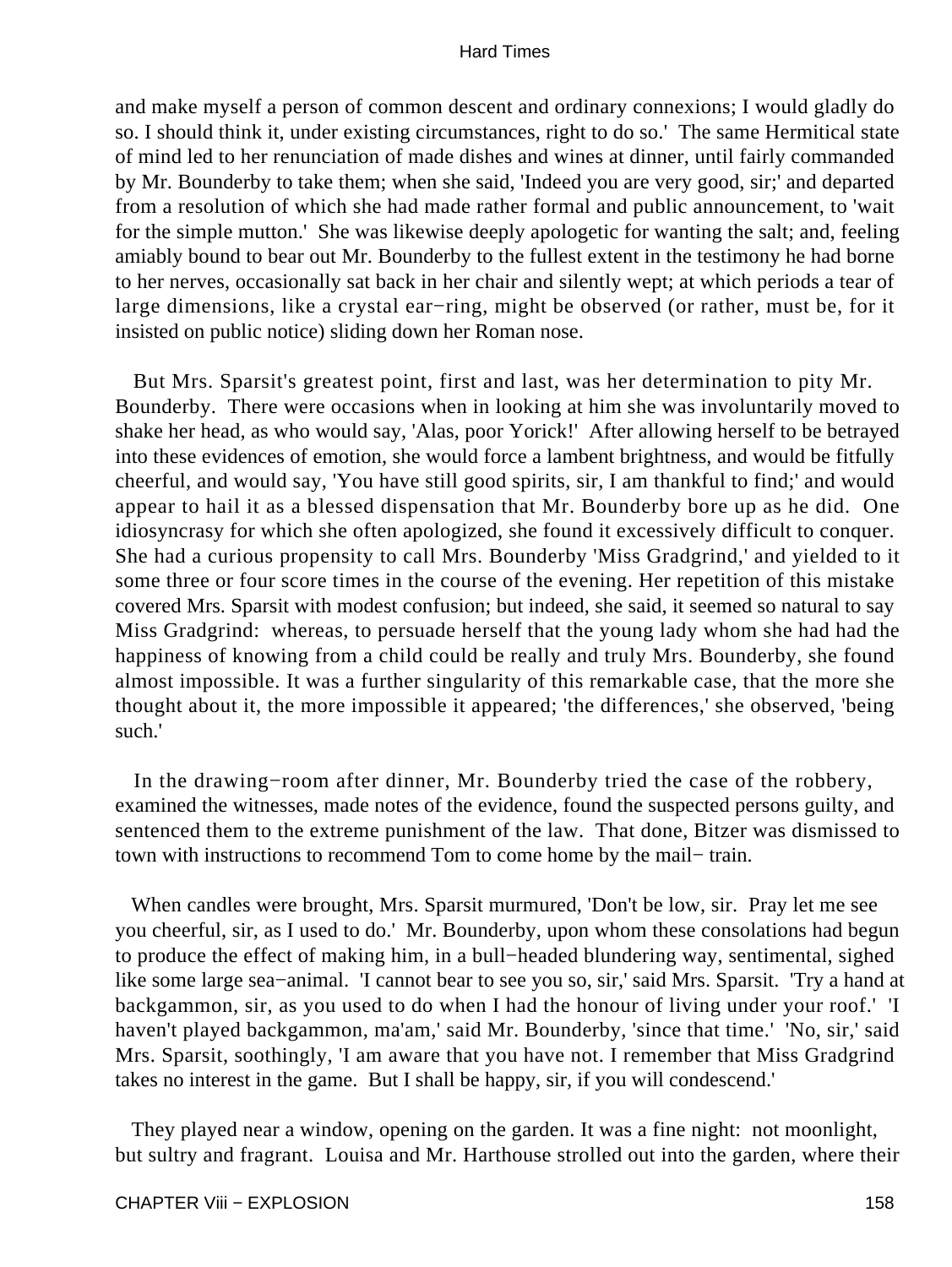voices could be heard in the stillness, though not what they said. Mrs. Sparsit, from her place at the backgammon board, was constantly straining her eyes to pierce the shadows without. 'What's the matter, ma'am? ' said Mr. Bounderby; 'you don't see a Fire, do you?' 'Oh dear no, sir,' returned Mrs. Sparsit, 'I was thinking of the dew.' 'What have you got to do with the dew, ma'am?' said Mr. Bounderby. 'It's not myself, sir,' returned Mrs. Sparsit, 'I am fearful of Miss Gradgrind's taking cold.' 'She never takes cold,' said Mr. Bounderby. 'Really, sir?' said Mrs. Sparsit. And was affected with a cough in her throat.

 When the time drew near for retiring, Mr. Bounderby took a glass of water. 'Oh, sir?' said Mrs. Sparsit. 'Not your sherry warm, with lemon−peel and nutmeg?' 'Why, I have got out of the habit of taking it now, ma'am,' said Mr. Bounderby. 'The more's the pity, sir,' returned Mrs. Sparsit; 'you are losing all your good old habits. Cheer up, sir! If Miss Gradgrind will permit me, I will offer to make it for you, as I have often done.'

 Miss Gradgrind readily permitting Mrs. Sparsit to do anything she pleased, that considerate lady made the beverage, and handed it to Mr. Bounderby. 'It will do you good, sir. It will warm your heart. It is the sort of thing you want, and ought to take, sir.' And when Mr. Bounderby said, 'Your health, ma'am!' she answered with great feeling, 'Thank you, sir. The same to you, and happiness also.' Finally, she wished him good night, with great pathos; and Mr. Bounderby went to bed, with a maudlin persuasion that he had been crossed in something tender, though he could not, for his life, have mentioned what it was.

 Long after Louisa had undressed and lain down, she watched and waited for her brother's coming home. That could hardly be, she knew, until an hour past midnight; but in the country silence, which did anything but calm the trouble of her thoughts, time lagged wearily. At last, when the darkness and stillness had seemed for hours to thicken one another, she heard the bell at the gate. She felt as though she would have been glad that it rang on until daylight; but it ceased, and the circles of its last sound spread out fainter and wider in the air, and all was dead again.

 She waited yet some quarter of an hour, as she judged. Then she arose, put on a loose robe, and went out of her room in the dark, and up the staircase to her brother's room. His door being shut, she softly opened it and spoke to him, approaching his bed with a noiseless step.

 She kneeled down beside it, passed her arm over his neck, and drew his face to hers. She knew that he only feigned to be asleep, but she said nothing to him.

 He started by and by as if he were just then awakened, and asked who that was, and what was the matter?

 'Tom, have you anything to tell me? If ever you loved me in your life, and have anything concealed from every one besides, tell it to me.'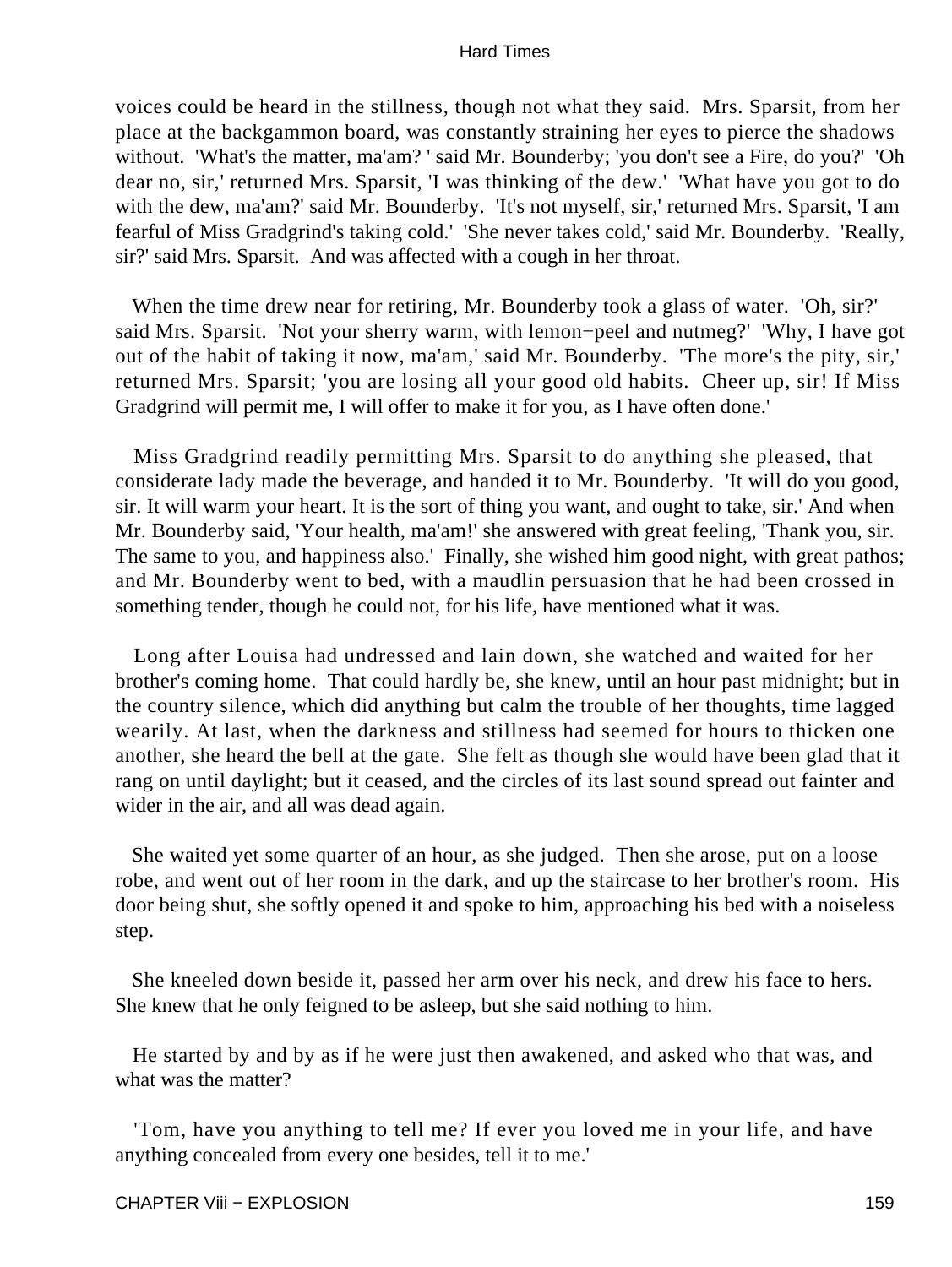'I don't know what you mean, Loo. You have been dreaming.'

 'My dear brother:' she laid her head down on his pillow, and her hair flowed over him as if she would hide him from every one but herself: 'is there nothing that you have to tell me? Is there nothing you can tell me if you will? You can tell me nothing that will change me. O Tom, tell me the truth!'

'I don't know what you mean, Loo!'

 'As you lie here alone, my dear, in the melancholy night, so you must lie somewhere one night, when even I, if I am living then, shall have left you. As I am here beside you, barefoot, unclothed, undistinguishable in darkness, so must I lie through all the night of my decay, until I am dust. In the name of that time, Tom, tell me the truth now!'

'What is it you want to know?'

 'You may be certain;' in the energy of her love she took him to her bosom as if he were a child; 'that I will not reproach you. You may be certain that I will be compassionate and true to you. You may be certain that I will save you at whatever cost. O Tom, have you nothing to tell me? Whisper very softly. Say only «yes,» and I shall understand you!'

She turned her ear to his lips, but he remained doggedly silent.

'Not a word, Tom?'

 'How can I say Yes, or how can I say No, when I don't know what you mean? Loo, you are a brave, kind girl, worthy I begin to think of a better brother than I am. But I have nothing more to say. Go to bed, go to bed.'

'You are tired,' she whispered presently, more in her usual way.

'Yes, I am quite tired out.'

 'You have been so hurried and disturbed to−day. Have any fresh discoveries been made?'

'Only those you have heard of, from − him.'

 'Tom, have you said to any one that we made a visit to those people, and that we saw those three together?'

 'No. Didn't you yourself particularly ask me to keep it quiet when you asked me to go there with you?'

CHAPTER Viii – EXPLOSION 160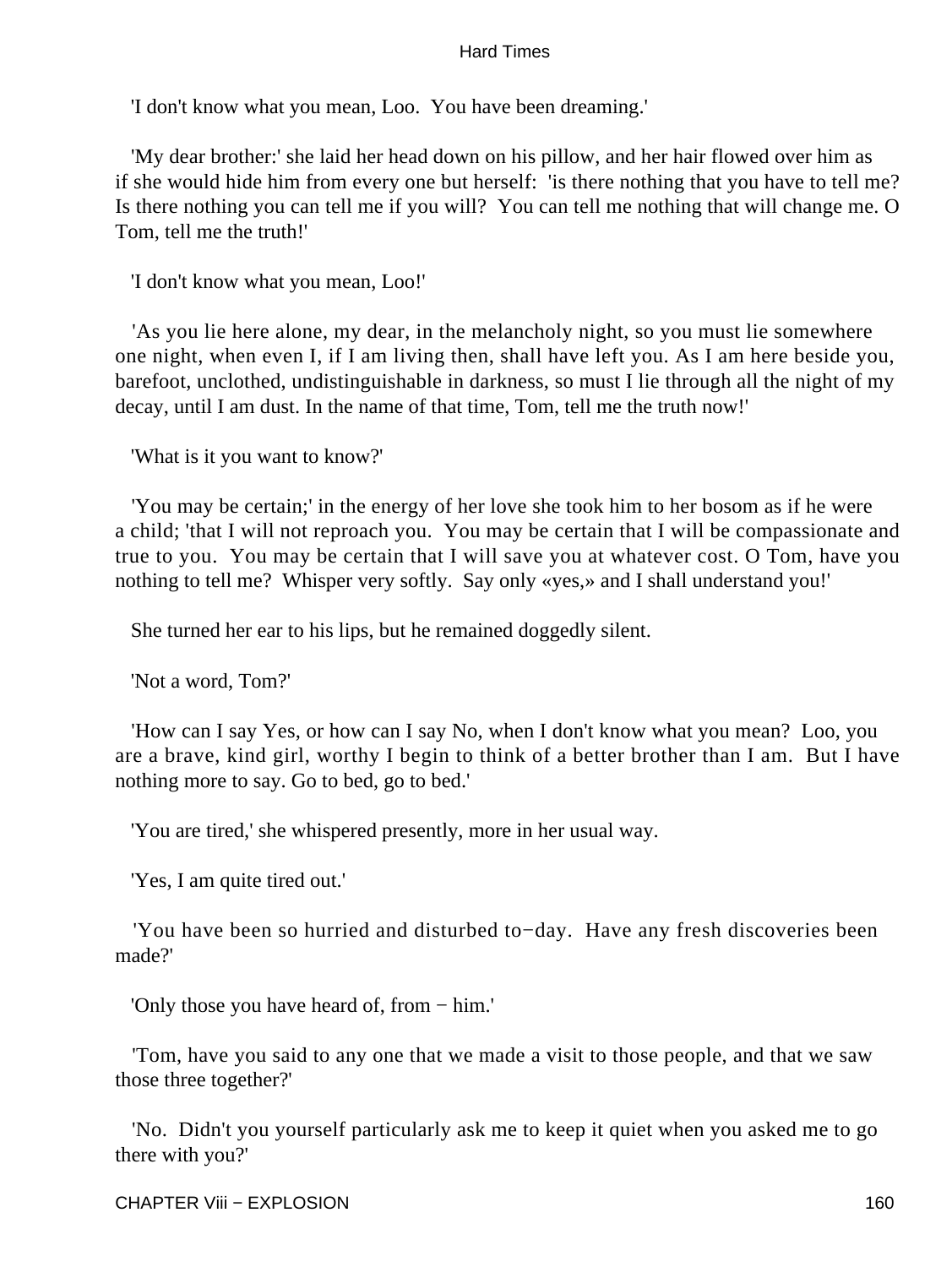'Yes. But I did not know then what was going to happen.'

'Nor I neither. How could I?'

He was very quick upon her with this retort.

 'Ought I to say, after what has happened,' said his sister, standing by the bed − she had gradually withdrawn herself and risen, 'that I made that visit? Should I say so? Must I say so?'

 'Good Heavens, Loo,' returned her brother, 'you are not in the habit of asking my advice. say what you like. If you keep it to yourself, I shall keep it to myself. If you disclose it, there's an end of it.'

 It was too dark for either to see the other's face; but each seemed very attentive, and to consider before speaking.

'Tom, do you believe the man I gave the money to, is really implicated in this crime?'

'I don't know. I don't see why he shouldn't be.'

'He seemed to me an honest man.'

 'Another person may seem to you dishonest, and yet not be so.' There was a pause, for he had hesitated and stopped.

 'In short,' resumed Tom, as if he had made up his mind, 'if you come to that, perhaps I was so far from being altogether in his favour, that I took him outside the door to tell him quietly, that I thought he might consider himself very well off to get such a windfall as he had got from my sister, and that I hoped he would make good use of it. You remember whether I took him out or not. I say nothing against the man; he may be a very good fellow, for anything I know; I hope he is.'

'Was he offended by what you said?'

 'No, he took it pretty well; he was civil enough. Where are you, Loo?' He sat up in bed and kissed her. 'Good night, my dear, good night.'

'You have nothing more to tell me?'

'No. What should I have? You wouldn't have me tell you a lie!'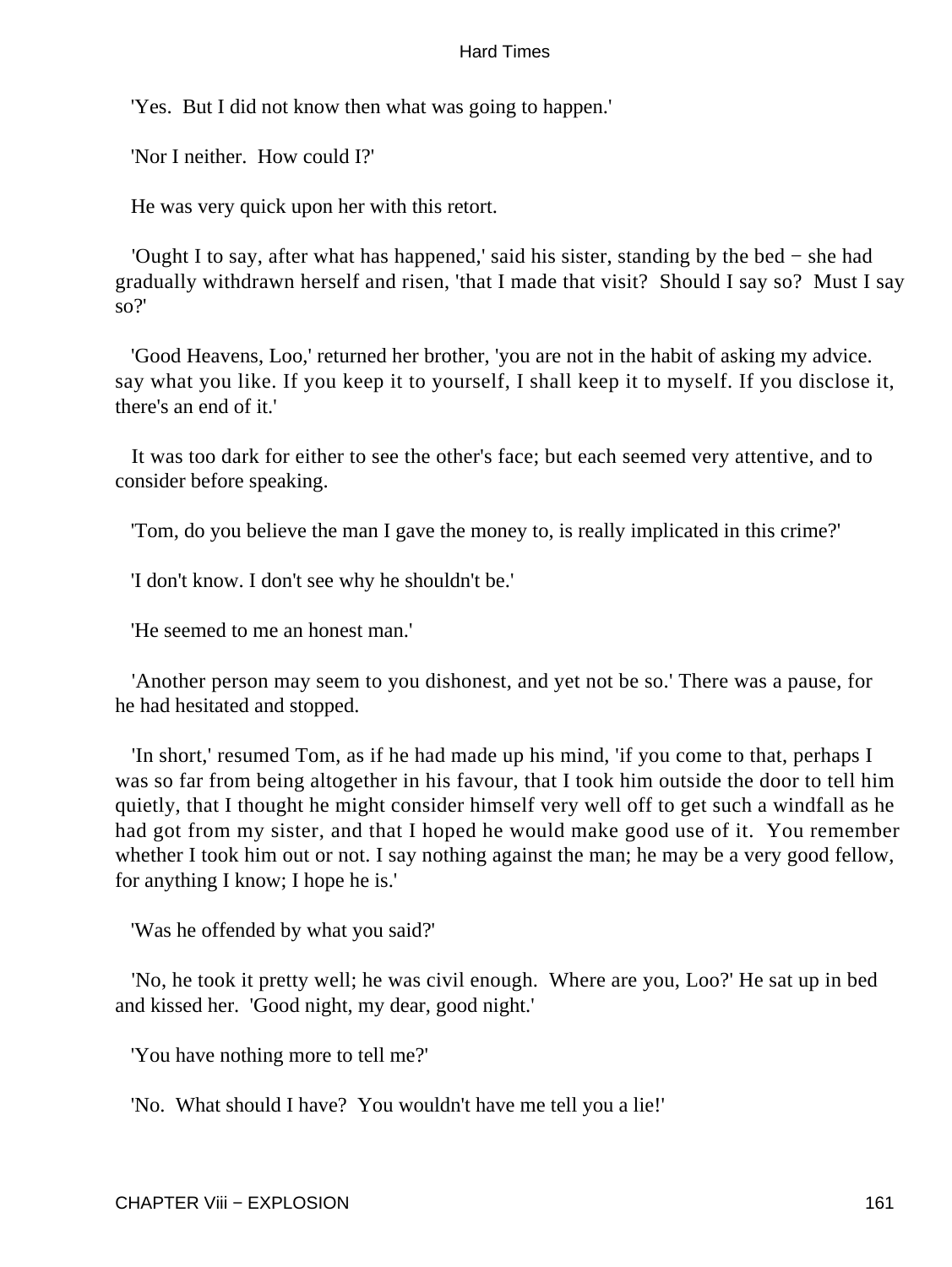'I wouldn't have you do that to−night, Tom, of all the nights in your life; many and much happier as I hope they will be.'

 'Thank you, my dear Loo. I am so tired, that I am sure I wonder I don't say anything to get to sleep. Go to bed, go to bed.'

 Kissing her again, he turned round, drew the coverlet over his head, and lay as still as if that time had come by which she had adjured him. She stood for some time at the bedside before she slowly moved away. She stopped at the door, looked back when she had opened it, and asked him if he had called her? But he lay still, and she softly closed the door and returned to her room.

 Then the wretched boy looked cautiously up and found her gone, crept out of bed, fastened his door, and threw himself upon his pillow again: tearing his hair, morosely crying, grudgingly loving her, hatefully but impenitently spurning himself, and no less hatefully and unprofitably spurning all the good in the world.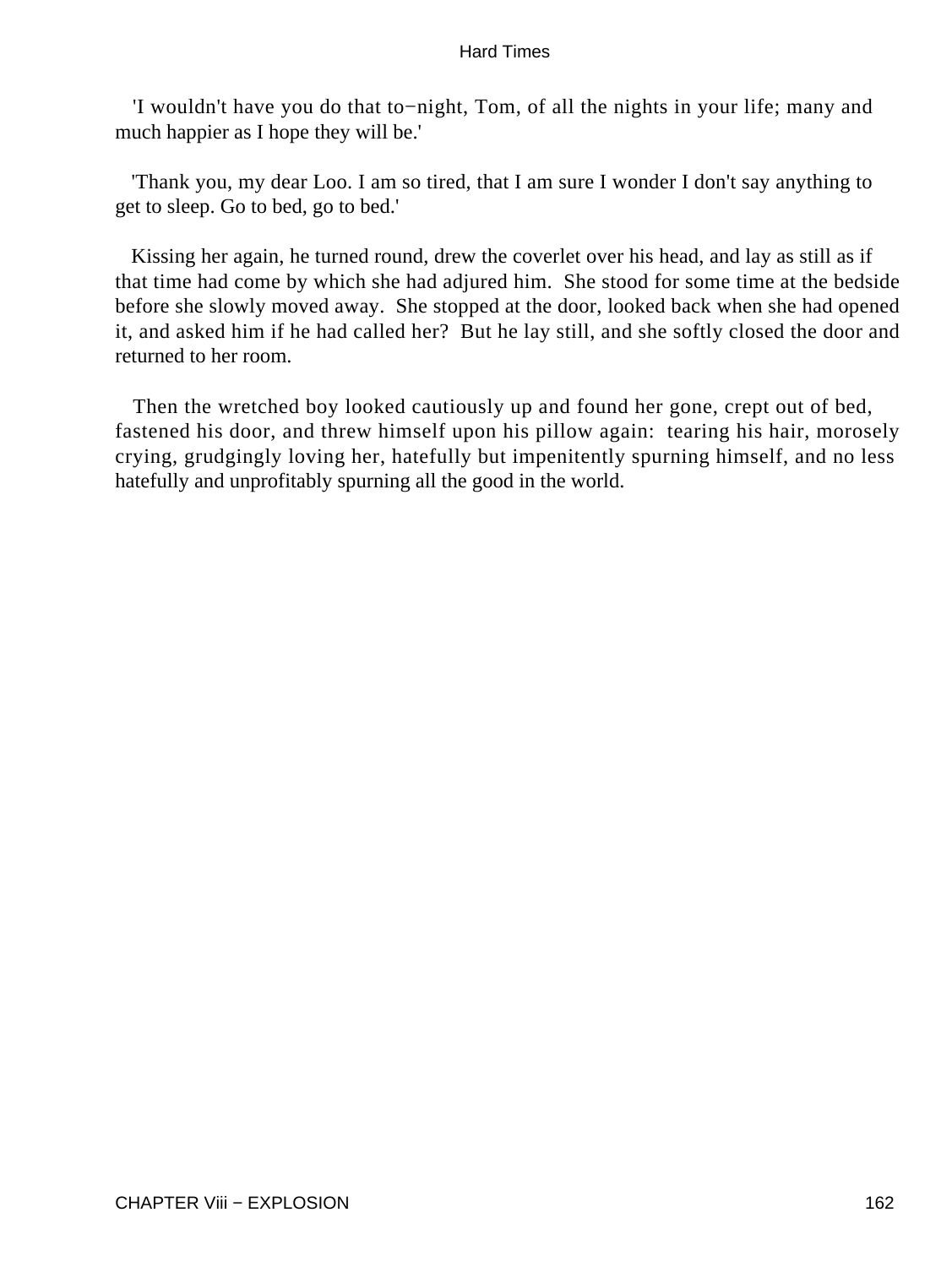# **CHAPTER Ix - Hearing The last of IT**

*M*RS. **Sparsit,** lying by to recover the tone of her nerves in Mr. Bounderby's retreat, kept such a sharp look−out, night and day, under her Coriolanian eyebrows, that her eyes, like a couple of lighthouses on an iron−bound coast, might have warned all prudent mariners from that bold rock her Roman nose and the dark and craggy region in its neighbourhood, but for the placidity of her manner. Although it was hard to believe that her retiring for the night could be anything but a form, so severely wide awake were those classical eyes of hers, and so impossible did it seem that her rigid nose could yield to any relaxing influence, yet her manner of sitting, smoothing her uncomfortable, not to say, gritty mittens (they were constructed of a cool fabric like a meat−safe), or of ambling to unknown places of destination with her foot in her cotton stirrup, was so perfectly serene, that most observers would have been constrained to suppose her a dove, embodied by some freak of nature, in the earthly tabernacle of a bird of the hook−beaked order.

 She was a most wonderful woman for prowling about the house. How she got from story to story was a mystery beyond solution. A lady so decorous in herself, and so highly connected, was not to be suspected of dropping over the banisters or sliding down them, yet her extraordinary facility of locomotion suggested the wild idea. Another noticeable circumstance in Mrs. Sparsit was, that she was never hurried. She would shoot with consummate velocity from the roof to the hall, yet would be in full possession of her breath and dignity on the moment of her arrival there. Neither was she ever seen by human vision to go at a great pace.

 She took very kindly to Mr. Harthouse, and had some pleasant conversation with him soon after her arrival. She made him her stately curtsey in the garden, one morning before breakfast.

 'It appears but yesterday, sir,' said Mrs. Sparsit, 'that I had the honour of receiving you at the Bank, when you were so good as to wish to be made acquainted with Mr. Bounderby's address.'

 'An occasion, I am sure, not to be forgotten by myself in the course of Ages,' said Mr. Harthouse, inclining his head to Mrs. Sparsit with the most indolent of all possible airs.

'We live in a singular world, sir,' said Mrs. Sparsit.

 'I have had the honour, by a coincidence of which I am proud, to have made a remark, similar in effect, though not so epigrammatically expressed.'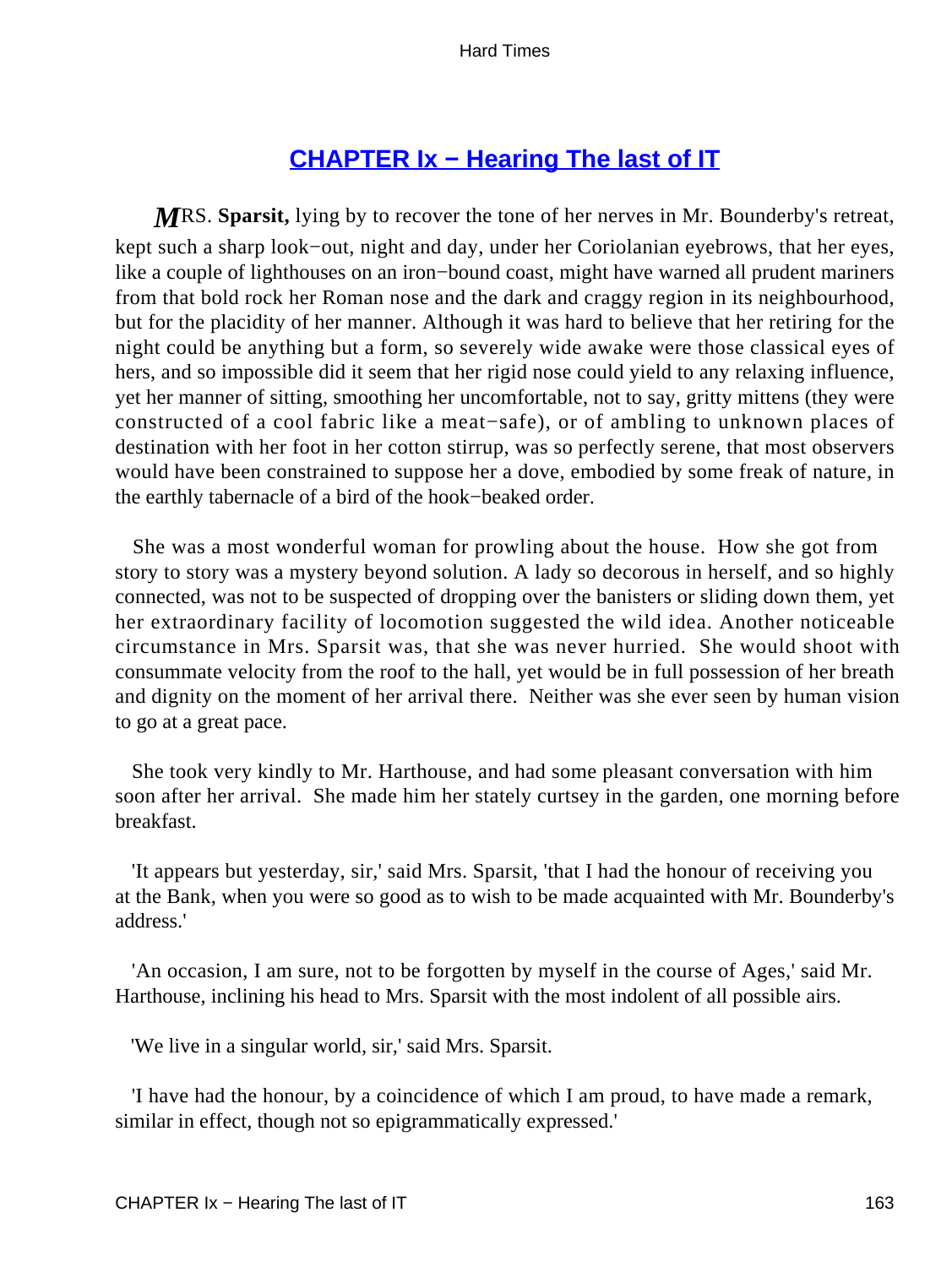'A singular world, I would say, sir,' pursued Mrs. Sparsit; after acknowledging the compliment with a drooping of her dark eyebrows, not altogether so mild in its expression as her voice was in its dulcet tones; 'as regards the intimacies we form at one time, with individuals we were quite ignorant of, at another. I recall, sir, that on that occasion you went so far as to say you were actually apprehensive of Miss Gradgrind.'

 'Your memory does me more honour than my insignificance deserves. I availed myself of your obliging hints to correct my timidity, and it is unnecessary to add that they were perfectly accurate. Mrs. Sparsit's talent for – in fact for anything requiring accuracy – with a combination of strength of mind − and Family − is too habitually developed to admit of any question.' He was almost falling asleep over this compliment; it took him so long to get through, and his mind wandered so much in the course of its execution.

 'You found Miss Gradgrind − I really cannot call her Mrs. Bounderby; it's very absurd of me − as youthful as I described her?' asked Mrs. Sparsit, sweetly.

'You drew her portrait perfectly,' said Mr. Harthouse. 'Presented her dead image.'

 'Very engaging, sir,' said Mrs. Sparsit, causing her mittens slowly to revolve over one another.

### 'Highly so.'

 'It used to be considered,' said Mrs. Sparsit, 'that Miss Gradgrind was wanting in animation, but I confess she appears to me considerably and strikingly improved in that respect. Ay, and indeed here is Mr. Bounderby!' cried Mrs. Sparsit, nodding her head a great many times, as if she had been talking and thinking of no one else. 'How do you find yourself this morning, sir? Pray let us see you cheerful, sir.'

 Now, these persistent assuagements of his misery, and lightenings of his load, had by this time begun to have the effect of making Mr. Bounderby softer than usual towards Mrs. Sparsit, and harder than usual to most other people from his wife downward. So, when Mrs. Sparsit said with forced lightness of heart, 'You want your breakfast, sir, but I dare say Miss Gradgrind will soon be here to preside at the table,' Mr. Bounderby replied, 'If I waited to be taken care of by my wife, ma'am, I believe you know pretty well I should wait till Doomsday, so I'll trouble you to take charge of the teapot.' Mrs. Sparsit complied, and assumed her old position at table.

 This again made the excellent woman vastly sentimental. She was so humble withal, that when Louisa appeared, she rose, protesting she never could think of sitting in that place under existing circumstances, often as she had had the honour of making Mr. Bounderby's breakfast, before Mrs. Gradgrind − she begged pardon, she meant to say Miss Bounderby − she hoped to be excused, but she really could not get it right yet, though she trusted to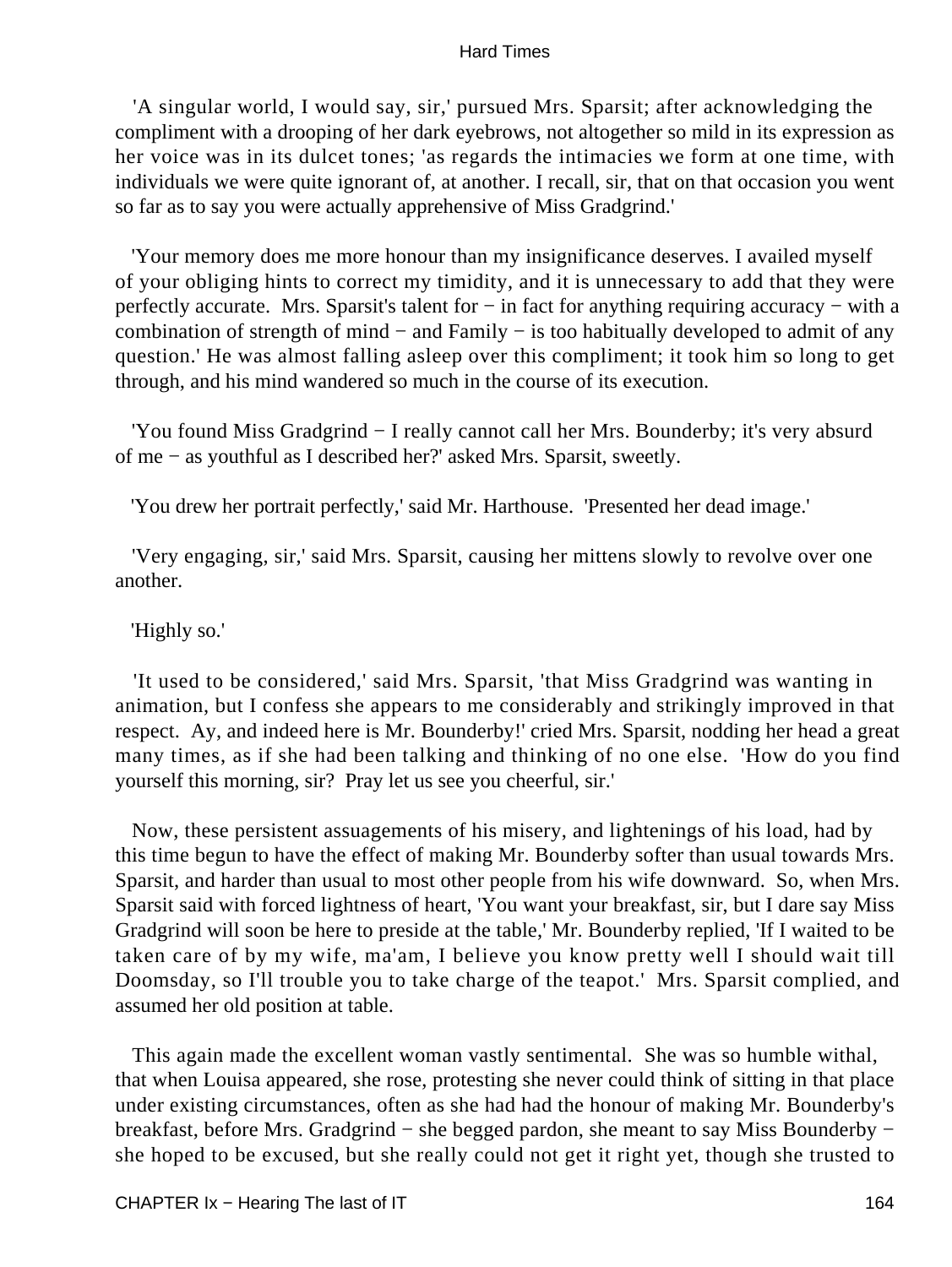become familiar with it by and by − had assumed her present position. It was only (she observed) because Miss Gradgrind happened to be a little late, and Mr. Bounderby's time was so very precious, and she knew it of old to be so essential that he should breakfast to the moment, that she had taken the liberty of complying with his request; long as his will had been a law to her.

 'There! Stop where you are, ma'am,' said Mr. Bounderby, 'stop where you are! Mrs. Bounderby will be very glad to be relieved of the trouble, I believe.'

 'Don't say that, sir,' returned Mrs. Sparsit, almost with severity, 'because that is very unkind to Mrs. Bounderby. And to be unkind is not to be you, sir.'

'You may set your mind at rest, ma'am. – You can take it very quietly, can't you, Loo?' said Mr. Bounderby, in a blustering way to his wife.

'Of course. It is of no moment. Why should it be of any importance to me?'

 'Why should it be of any importance to any one, Mrs. Sparsit, ma'am?' said Mr. Bounderby, swelling with a sense of slight. 'You attach too much importance to these things, ma'am. By George, you'll be corrupted in some of your notions here. You are old− fashioned, ma'am. You are behind Tom Gradgrind's children's time.'

 'What is the matter with you?' asked Louisa, coldly surprised. 'What has given you offence?'

 'Offence!' repeated Bounderby. 'Do you suppose if there was any offence given me, I shouldn't name it, and request to have it corrected? I am a straightforward man, I believe. I don't go beating about for side−winds.'

 'I suppose no one ever had occasion to think you too diffident, or too delicate,' Louisa answered him composedly: 'I have never made that objection to you, either as a child or as a woman. I don't understand what you would have.'

 'Have?' returned Mr. Bounderby. 'Nothing. Otherwise, don't you, Loo Bounderby, know thoroughly well that I, Josiah Bounderby of Coketown, would have it?'

 She looked at him, as he struck the table and made the teacups ring, with a proud colour in her face that was a new change, Mr. Harthouse thought. 'You are incomprehensible this morning,' said Louisa. 'Pray take no further trouble to explain yourself. I am not curious to know your meaning. What does it matter?'

 Nothing more was said on this theme, and Mr. Harthouse was soon idly gay on indifferent subjects. But from this day, the Sparsit action upon Mr. Bounderby threw Louisa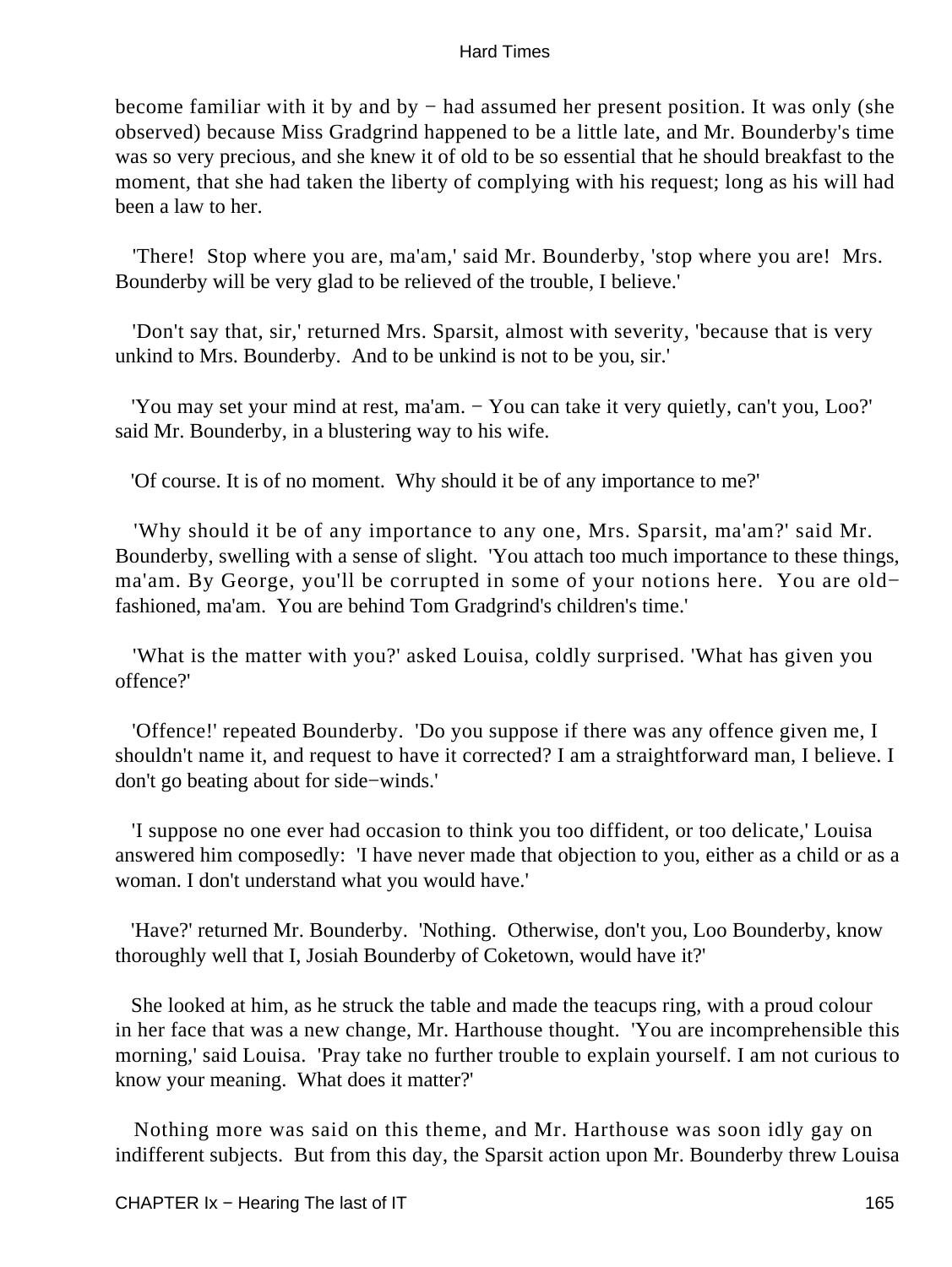and James Harthouse more together, and strengthened the dangerous alienation from her husband and confidence against him with another, into which she had fallen by degrees so fine that she could not retrace them if she tried. But whether she ever tried or no, lay hidden in her own closed heart.

 Mrs. Sparsit was so much affected on this particular occasion, that, assisting Mr. Bounderby to his hat after breakfast, and being then alone with him in the hall, she imprinted a chaste kiss upon his hand, murmured 'My benefactor!' and retired, overwhelmed with grief. Yet it is an indubitable fact, within the cognizance of this history, that five minutes after he had left the house in the self−same hat, the same descendant of the Scadgerses and connexion by matrimony of the Powlers, shook her right−hand mitten at his portrait, made a contemptuous grimace at that work of art, and said 'Serve you right, you Noodle, and I am glad of it.'

 Mr. Bounderby had not been long gone, when Bitzer appeared. Bitzer had come down by train, shrieking and rattling over the long line of arches that bestrode the wild country of past and present coal− pits, with an express from Stone Lodge. It was a hasty note to inform Louisa that Mrs. Gradgrind lay very ill. She had never been well within her daughter's knowledge; but, she had declined within the last few days, had continued sinking all through the night, and was now as nearly dead, as her limited capacity of being in any state that implied the ghost of an intention to get out of it, allowed.

 Accompanied by the lightest of porters, fit colourless servitor at Death's door when Mrs. Gradgrind knocked, Louisa rumbled to Coketown, over the coal−pits past and present, and was whirled into its smoky jaws. She dismissed the messenger to his own devices, and rode away to her old home.

 She had seldom been there since her marriage. Her father was usually sifting and sifting at his parliamentary cinder−heap in London (without being observed to turn up many precious articles among the rubbish), and was still hard at it in the national dust− yard. Her mother had taken it rather as a disturbance than otherwise, to be visited, as she reclined upon her sofa; young people, Louisa felt herself all unfit for; Sissy she had never softened to again, since the night when the stroller's child had raised her eyes to look at Mr. Bounderby's intended wife. She had no inducements to go back, and had rarely gone.

 Neither, as she approached her old home now, did any of the best influences of old home descend upon her. The dreams of childhood – its airy fables; its graceful, beautiful, humane, impossible adornments of the world beyond: so good to be believed in once, so good to be remembered when outgrown, for then the least among them rises to the stature of a great Charity in the heart, suffering little children to come into the midst of it, and to keep with their pure hands a garden in the stony ways of this world, wherein it were better for all the children of Adam that they should oftener sun themselves, simple and trustful, and not worldly−wise − what had she to do with these? Remembrances of how she had journeyed to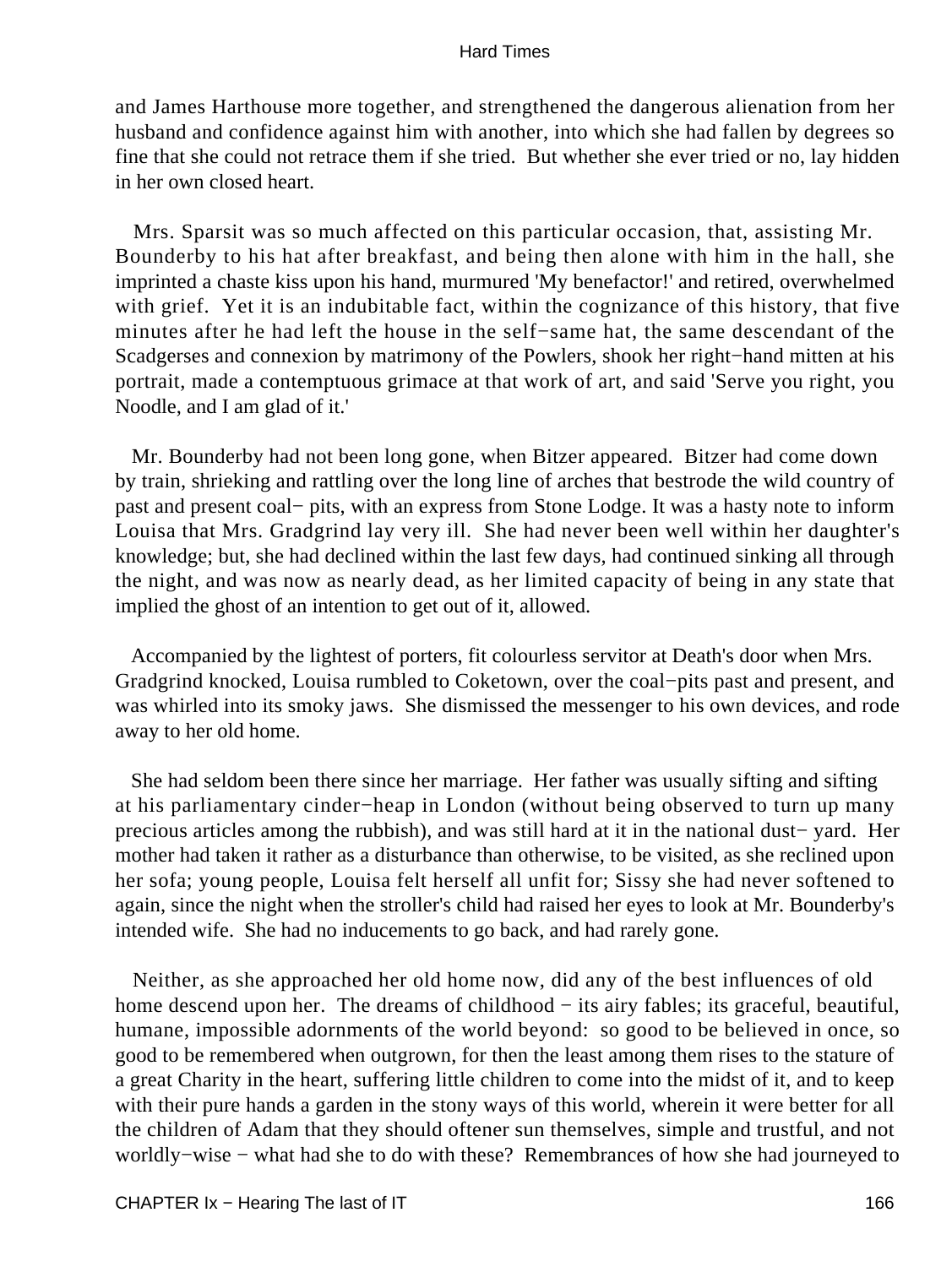the little that she knew, by the enchanted roads of what she and millions of innocent creatures had hoped and imagined; of how, first coming upon Reason through the tender light of Fancy, she had seen it a beneficent god, deferring to gods as great as itself; not a grim Idol, cruel and cold, with its victims bound hand to foot, and its big dumb shape set up with a sightless stare, never to be moved by anything but so many calculated tons of leverage − what had she to do with these? Her remembrances of home and childhood were remembrances of the drying up of every spring and fountain in her young heart as it gushed out. The golden waters were not there. They were flowing for the fertilization of the land where grapes are gathered from thorns, and figs from thistles.

 She went, with a heavy, hardened kind of sorrow upon her, into the house and into her mother's room. Since the time of her leaving home, Sissy had lived with the rest of the family on equal terms. Sissy was at her mother's side; and Jane, her sister, now ten or twelve years old, was in the room.

 There was great trouble before it could be made known to Mrs. Gradgrind that her eldest child was there. She reclined, propped up, from mere habit, on a couch: as nearly in her old usual attitude, as anything so helpless could be kept in. She had positively refused to take to her bed; on the ground that if she did, she would never hear the last of it.

 Her feeble voice sounded so far away in her bundle of shawls, and the sound of another voice addressing her seemed to take such a long time in getting down to her ears, that she might have been lying at the bottom of a well. The poor lady was nearer Truth than she ever had been: which had much to do with it.

 On being told that Mrs. Bounderby was there, she replied, at cross− purposes, that she had never called him by that name since he married Louisa; that pending her choice of an objectionable name, she had called him J; and that she could not at present depart from that regulation, not being yet provided with a permanent substitute. Louisa had sat by her for some minutes, and had spoken to her often, before she arrived at a clear understanding who it was. She then seemed to come to it all at once.

 'Well, my dear,' said Mrs. Gradgrind, 'and I hope you are going on satisfactorily to yourself. It was all your father's doing. He set his heart upon it. And he ought to know.'

'I want to hear of you, mother; not of myself.'

 'You want to hear of me, my dear? That's something new, I am sure, when anybody wants to hear of me. Not at all well, Louisa. Very faint and giddy.'

'Are you in pain, dear mother?'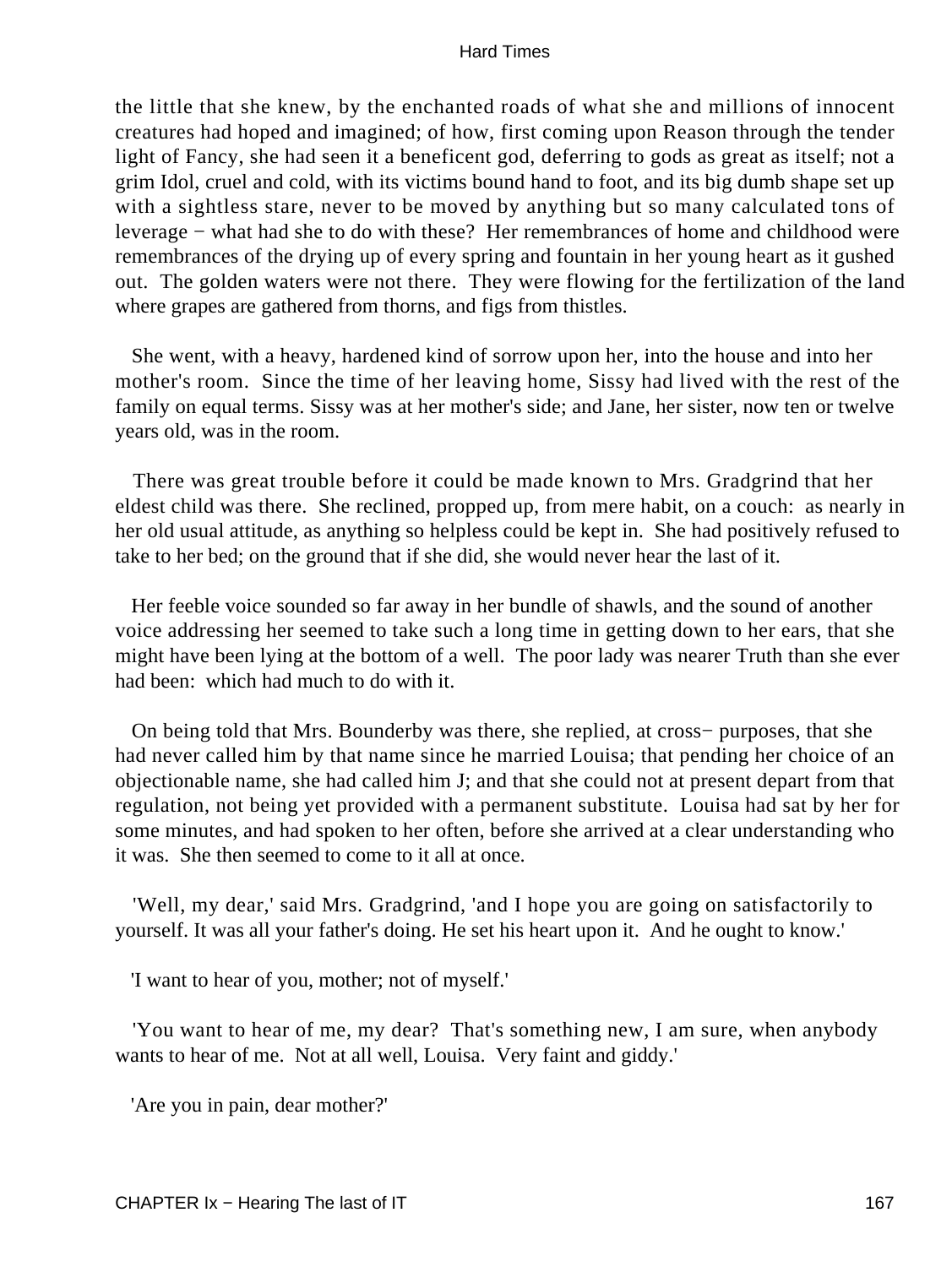'I think there's a pain somewhere in the room,' said Mrs. Gradgrind, 'but I couldn't positively say that I have got it.'

 After this strange speech, she lay silent for some time. Louisa, holding her hand, could feel no pulse; but kissing it, could see a slight thin thread of life in fluttering motion.

 'You very seldom see your sister,' said Mrs. Gradgrind. 'She grows like you. I wish you would look at her. Sissy, bring her here.'

 She was brought, and stood with her hand in her sister's. Louisa had observed her with her arm round Sissy's neck, and she felt the difference of this approach.

'Do you see the likeness, Louisa?'

'Yes, mother. I should think her like me. But − '

 'Eh! Yes, I always say so,' Mrs. Gradgrind cried, with unexpected quickness. 'And that reminds me. I − I want to speak to you, my dear. Sissy, my good girl, leave us alone a minute.' Louisa had relinquished the hand: had thought that her sister's was a better and brighter face than hers had ever been: had seen in it, not without a rising feeling of resentment, even in that place and at that time, something of the gentleness of the other face in the room; the sweet face with the trusting eyes, made paler than watching and sympathy made it, by the rich dark hair.

 Left alone with her mother, Louisa saw her lying with an awful lull upon her face, like one who was floating away upon some great water, all resistance over, content to be carried down the stream. She put the shadow of a hand to her lips again, and recalled her.

'You were going to speak to me, mother.'

 'Eh? Yes, to be sure, my dear. You know your father is almost always away now, and therefore I must write to him about it.'

'About what, mother? Don't be troubled. About what?'

 'You must remember, my dear, that whenever I have said anything, on any subject, I have never heard the last of it: and consequently, that I have long left off saying anything.'

 'I can hear you, mother.' But, it was only by dint of bending down to her ear, and at the same time attentively watching the lips as they moved, that she could link such faint and broken sounds into any chain of connexion.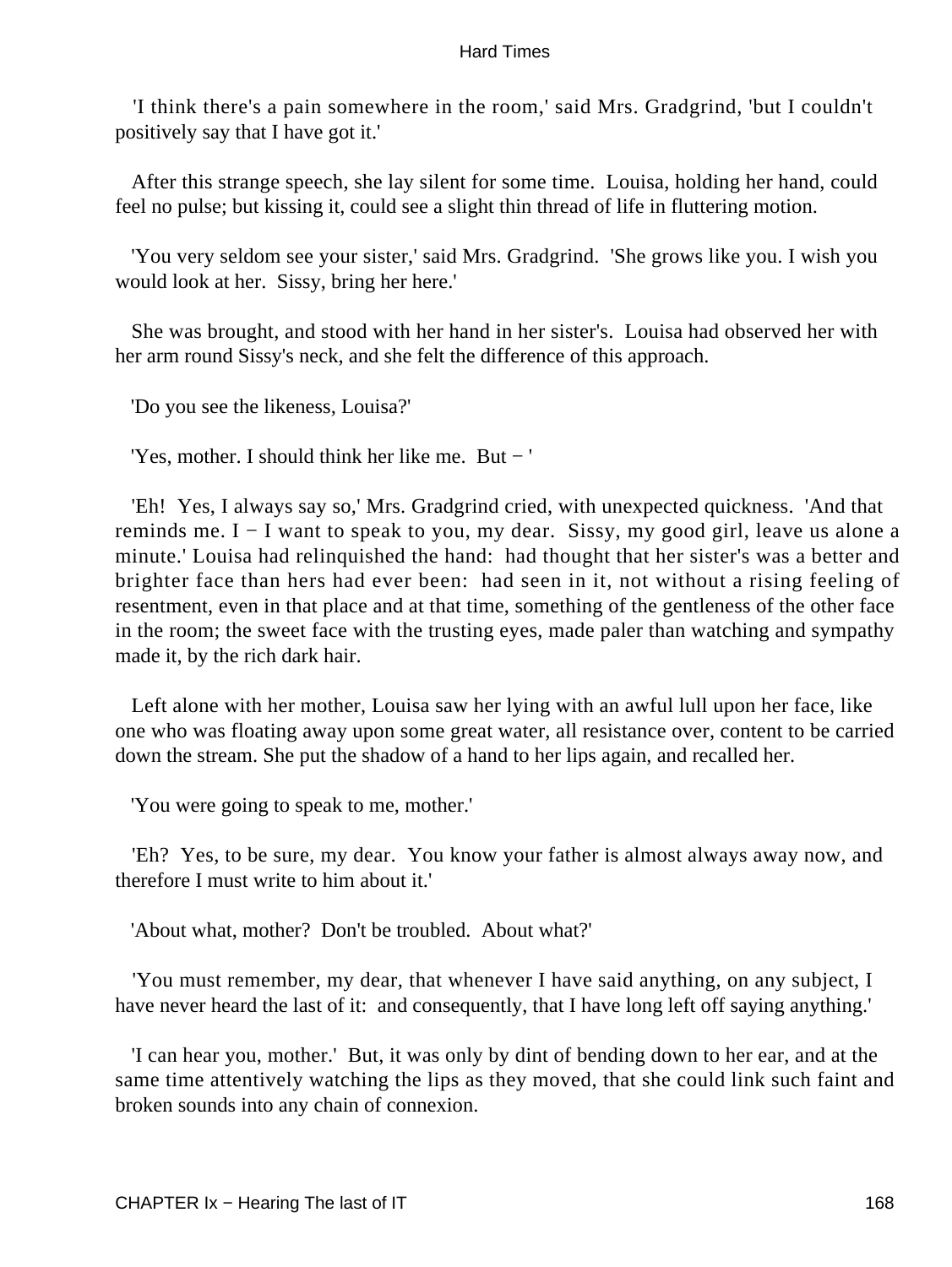'You learnt a great deal, Louisa, and so did your brother. Ologies of all kinds from morning to night. If there is any Ology left, of any description, that has not been worn to rags in this house, all I can say is, I hope I shall never hear its name.'

 'I can hear you, mother, when you have strength to go on.' This, to keep her from floating away.

 'But there is something − not an Ology at all − that your father has missed, or forgotten, Louisa. I don't know what it is. I have often sat with Sissy near me, and thought about it. I shall never get its name now. But your father may. It makes me restless. I want to write to him, to find out for God's sake, what it is. Give me a pen, give me a pen.'

 Even the power of restlessness was gone, except from the poor head, which could just turn from side to side.

 She fancied, however, that her request had been complied with, and that the pen she could not have held was in her hand. It matters little what figures of wonderful no−meaning she began to trace upon her wrappers. The hand soon stopped in the midst of them; the light that had always been feeble and dim behind the weak transparency, went out; and even Mrs. Gradgrind, emerged from the shadow in which man walketh and disquieteth himself in vain, took upon her the dread solemnity of the sages and patriarchs.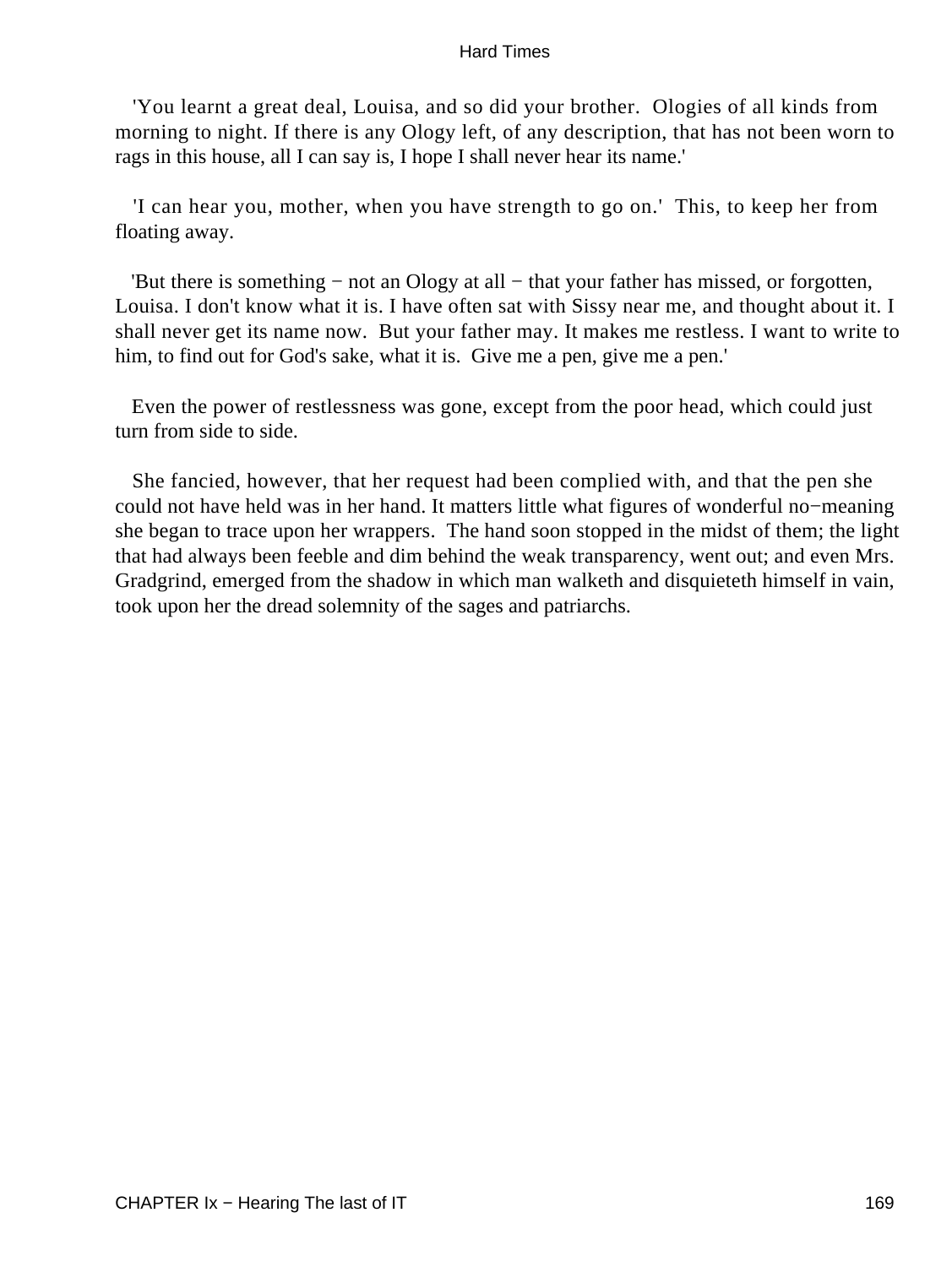## **[CHAPTER X − MRS. SPARSIT'S STAIRCASE](#page-251-0)**

*MRS*. SPARSIT'S nerves being slow to recover their tone, the worthy woman made a stay of some weeks in duration at Mr. Bounderby's retreat, where, notwithstanding her anchorite turn of mind based upon her becoming consciousness of her altered station, she resigned herself with noble fortitude to lodging, as one may say, in clover, and feeding on the fat of the land. During the whole term of this recess from the guardianship of the Bank, Mrs. Sparsit was a pattern of consistency; continuing to take such pity on Mr. Bounderby to his face, as is rarely taken on man, and to call his portrait a Noodle to its face, with the greatest acrimony and contempt.

 Mr. Bounderby, having got it into his explosive composition that Mrs. Sparsit was a highly superior woman to perceive that he had that general cross upon him in his deserts (for he had not yet settled what it was), and further that Louisa would have objected to her as a frequent visitor if it had comported with his greatness that she should object to anything he chose to do, resolved not to lose sight of Mrs. Sparsit easily. So when her nerves were strung up to the pitch of again consuming sweetbreads in solitude, he said to her at the dinner−table, on the day before her departure, 'I tell you what, ma'am; you shall come down here of a Saturday, while the fine weather lasts, and stay till Monday.' To which Mrs. Sparsit returned, in effect, though not of the Mahomedan persuasion: 'To hear is to obey.'

 Now, Mrs. Sparsit was not a poetical woman; but she took an idea in the nature of an allegorical fancy, into her head. Much watching of Louisa, and much consequent observation of her impenetrable demeanour, which keenly whetted and sharpened Mrs. Sparsit's edge, must have given her as it were a lift, in the way of inspiration. She erected in her mind a mighty Staircase, with a dark pit of shame and ruin at the bottom; and down those stairs, from day to day and hour to hour, she saw Louisa coming.

 It became the business of Mrs. Sparsit's life, to look up at her staircase, and to watch Louisa coming down. Sometimes slowly, sometimes quickly, sometimes several steps at one bout, sometimes stopping, never turning back. If she had once turned back, it might have been the death of Mrs. Sparsit in spleen and grief.

 She had been descending steadily, to the day, and on the day, when Mr. Bounderby issued the weekly invitation recorded above. Mrs. Sparsit was in good spirits, and inclined to be conversational.

 'And pray, sir,' said she, 'if I may venture to ask a question appertaining to any subject on which you show reserve − which is indeed hardy in me, for I well know you have a reason for everything you do − have you received intelligence respecting the robbery?'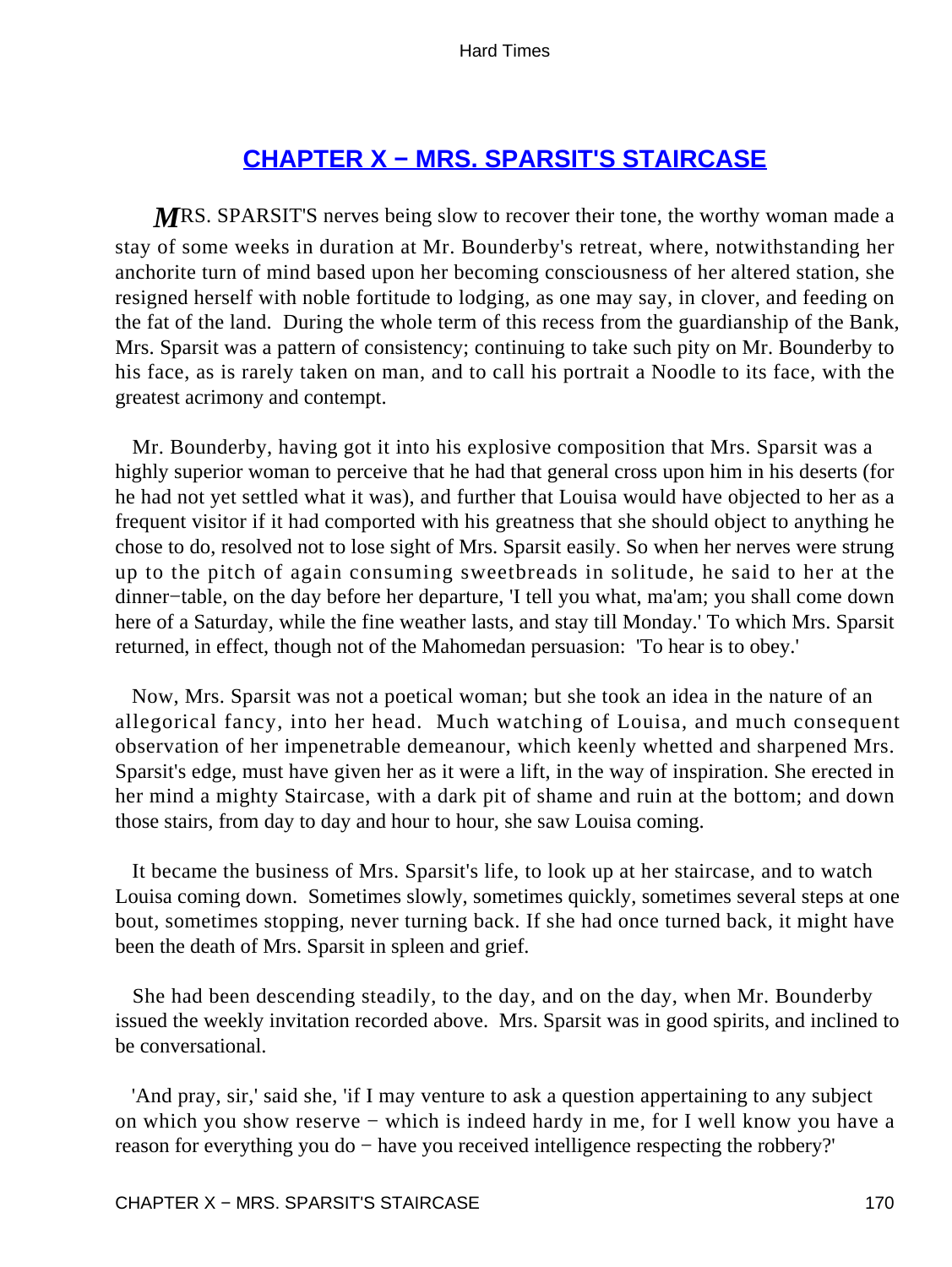'Why, ma'am, no; not yet. Under the circumstances, I didn't expect it yet. Rome wasn't built in a day, ma'am.'

'Very true, sir,' said Mrs. Sparsit, shaking her head.

'Nor yet in a week, ma'am.'

'No, indeed, sir,' returned Mrs. Sparsit, with a gentle melancholy upon her.

 'In a similar manner, ma'am,' said Bounderby, 'I can wait, you know. If Romulus and Remus could wait, Josiah Bounderby can wait. They were better off in their youth than I was, however. They had a she−wolf for a nurse; I had only a she−wolf for a grandmother. She didn't give any milk, ma'am; she gave bruises. She was a regular Alderney at that.'

'Ah!' Mrs. Sparsit sighed and shuddered.

 'No, ma'am,' continued Bounderby, 'I have not heard anything more about it. It's in hand, though; and young Tom, who rather sticks to business at present – something new for him; he hadn't the schooling I had − is helping. My injunction is, Keep it quiet, and let it seem to blow over. Do what you like under the rose, but don't give a sign of what you're about; or half a hundred of 'em will combine together and get this fellow who has bolted, out of reach for good. Keep it quiet, and the thieves will grow in confidence by little and little, and we shall have 'em.'

 'Very sagacious indeed, sir,' said Mrs. Sparsit. 'Very interesting. The old woman you mentioned, sir − '

 'The old woman I mentioned, ma'am,' said Bounderby, cutting the matter short, as it was nothing to boast about, 'is not laid hold of; but, she may take her oath she will be, if that is any satisfaction to her villainous old mind. In the mean time, ma'am, I am of opinion, if you ask me my opinion, that the less she is talked about, the better.'

 The same evening, Mrs. Sparsit, in her chamber window, resting from her packing operations, looked towards her great staircase and saw Louisa still descending.

 She sat by Mr. Harthouse, in an alcove in the garden, talking very low; he stood leaning over her, as they whispered together, and his face almost touched her hair. 'If not quite!' said Mrs. Sparsit, straining her hawk's eyes to the utmost. Mrs. Sparsit was too distant to hear a word of their discourse, or even to know that they were speaking softly, otherwise than from the expression of their figures; but what they said was this:

'You recollect the man, Mr. Harthouse?'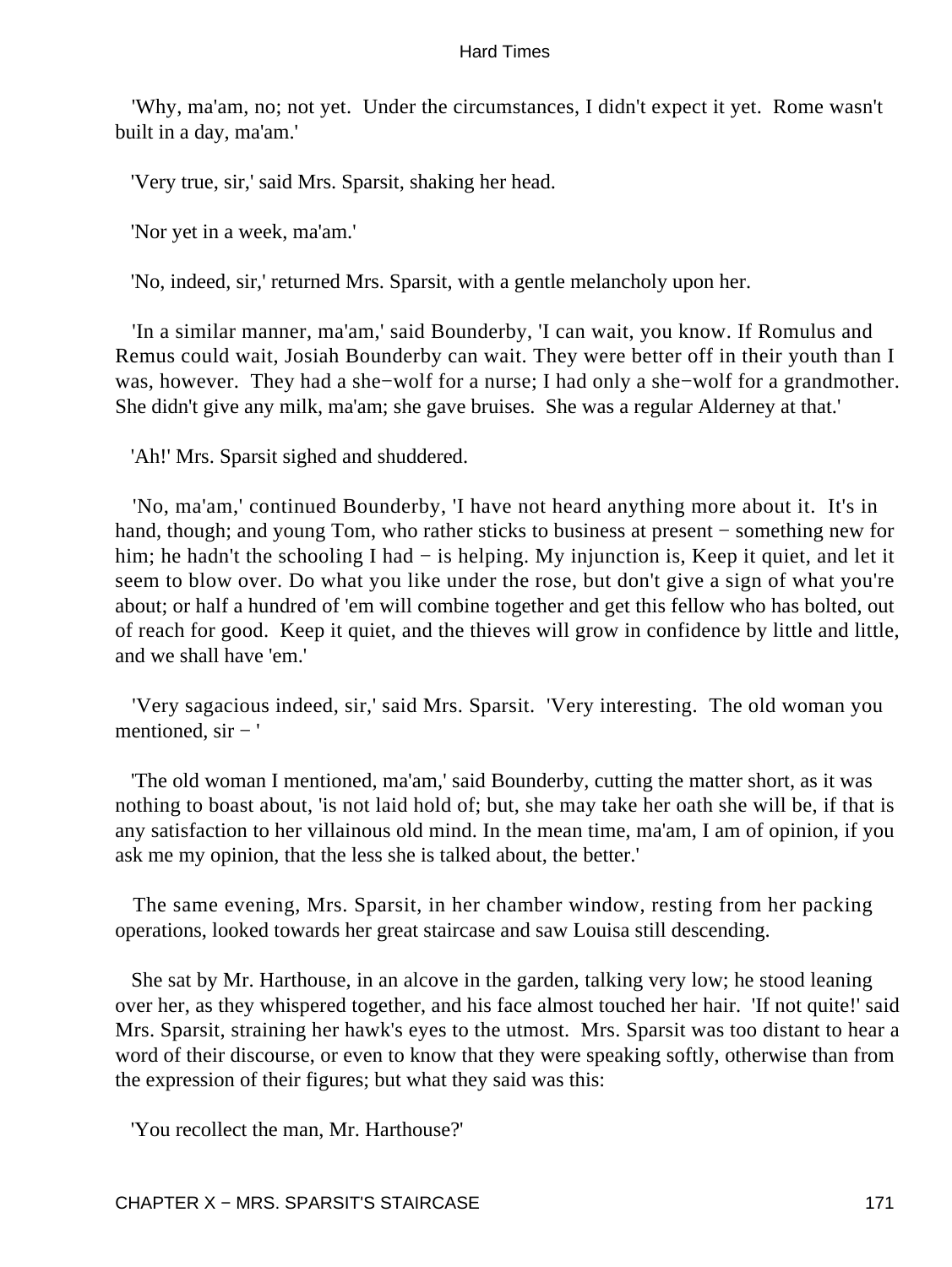'Oh, perfectly!'

'His face, and his manner, and what he said?'

 'Perfectly. And an infinitely dreary person he appeared to me to be. Lengthy and prosy in the extreme. It was knowing to hold forth, in the humble−virtue school of eloquence; but, I assure you I thought at the time, «My good fellow, you are over−doing this!»'

'It has been very difficult to me to think ill of that man.'

 'My dear Louisa − as Tom says.' Which he never did say. 'You know no good of the fellow?'

'No, certainly.'

'Nor of any other such person?'

 'How can I,' she returned, with more of her first manner on her than he had lately seen, 'when I know nothing of them, men or women?'

 'My dear Louisa, then consent to receive the submissive representation of your devoted friend, who knows something of several varieties of his excellent fellow−creatures − for excellent they are, I am quite ready to believe, in spite of such little foibles as always helping themselves to what they can get hold of. This fellow talks. Well; every fellow talks. He professes morality. Well; all sorts of humbugs profess morality. From the House of Commons to the House of Correction, there is a general profession of morality, except among our people; it really is that exception which makes our people quite reviving. You saw and heard the case. Here was one of the fluffy classes pulled up extremely short by my esteemed friend Mr. Bounderby – who, as we know, is not possessed of that delicacy which would soften so tight a hand. The member of the fluffy classes was injured, exasperated, left the house grumbling, met somebody who proposed to him to go in for some share in this Bank business, went in, put something in his pocket which had nothing in it before, and relieved his mind extremely. Really he would have been an uncommon, instead of a common, fellow, if he had not availed himself of such an opportunity. Or he may have originated it altogether, if he had the cleverness.'

 'I almost feel as though it must be bad in me,' returned Louisa, after sitting thoughtful awhile, 'to be so ready to agree with you, and to be so lightened in my heart by what you say.'

 'I only say what is reasonable; nothing worse. I have talked it over with my friend Tom more than once − of course I remain on terms of perfect confidence with Tom − and he is quite of my opinion, and I am quite of his. Will you walk?'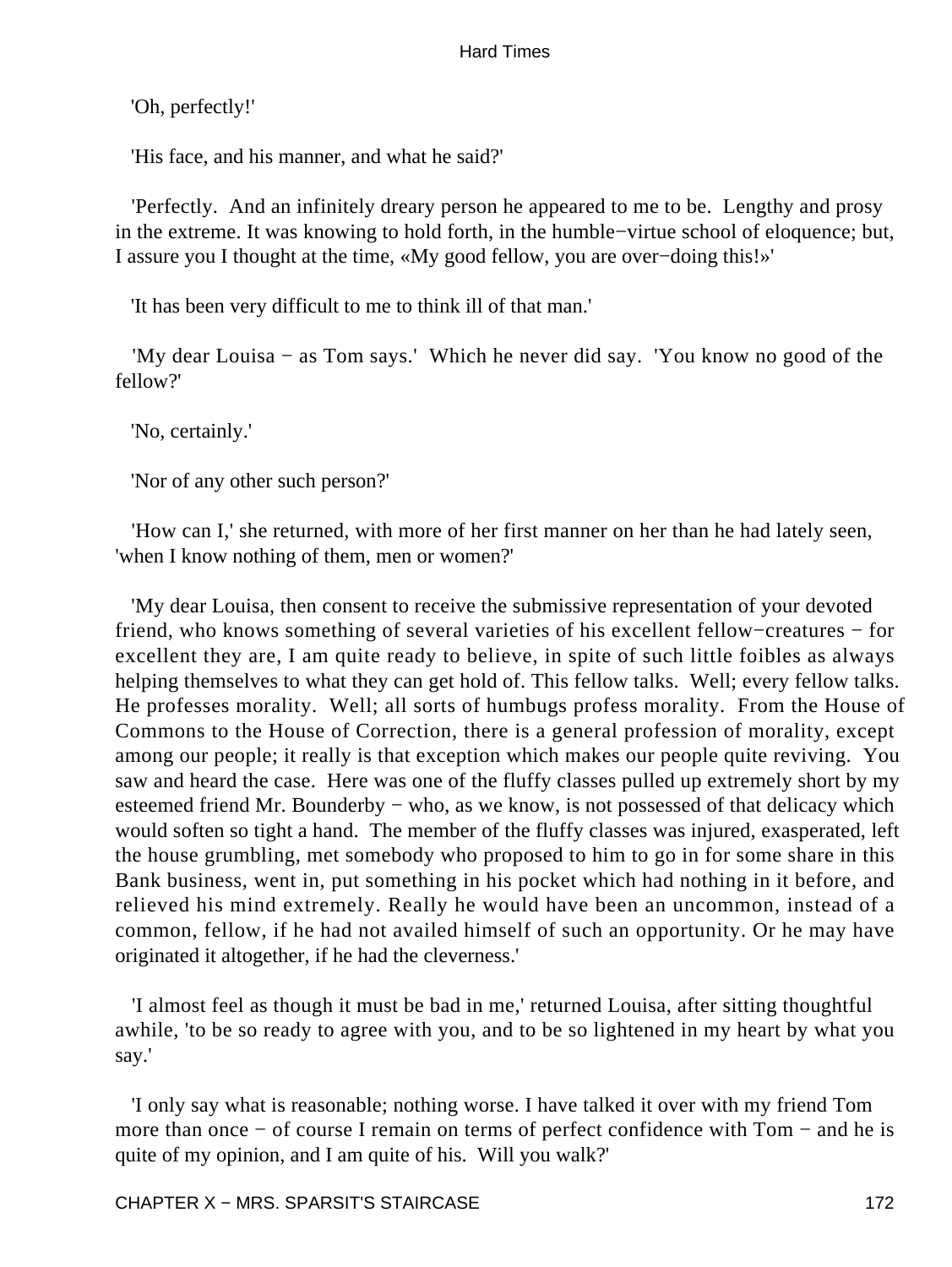They strolled away, among the lanes beginning to be indistinct in the twilight – she leaning on his arm − and she little thought how she was going down, down, down, Mrs. Sparsit's staircase.

 Night and day, Mrs. Sparsit kept it standing. When Louisa had arrived at the bottom and disappeared in the gulf, it might fall in upon her if it would; but, until then, there it was to be, a Building, before Mrs. Sparsit's eyes. And there Louisa always was, upon it.

And always gliding down, down, down!

 Mrs. Sparsit saw James Harthouse come and go; she heard of him here and there; she saw the changes of the face he had studied; she, too, remarked to a nicety how and when it clouded, how and when it cleared; she kept her black eyes wide open, with no touch of pity, with no touch of compunction, all absorbed in interest. In the interest of seeing her, ever drawing, with no hand to stay her, nearer and nearer to the bottom of this new Giant's Staircase.

 With all her deference for Mr. Bounderby as contradistinguished from his portrait, Mrs. Sparsit had not the smallest intention of interrupting the descent. Eager to see it accomplished, and yet patient, she waited for the last fall, as for the ripeness and fulness of the harvest of her hopes. Hushed in expectancy, she kept her wary gaze upon the stairs; and seldom so much as darkly shook her right mitten (with her fist in it), at the figure coming down.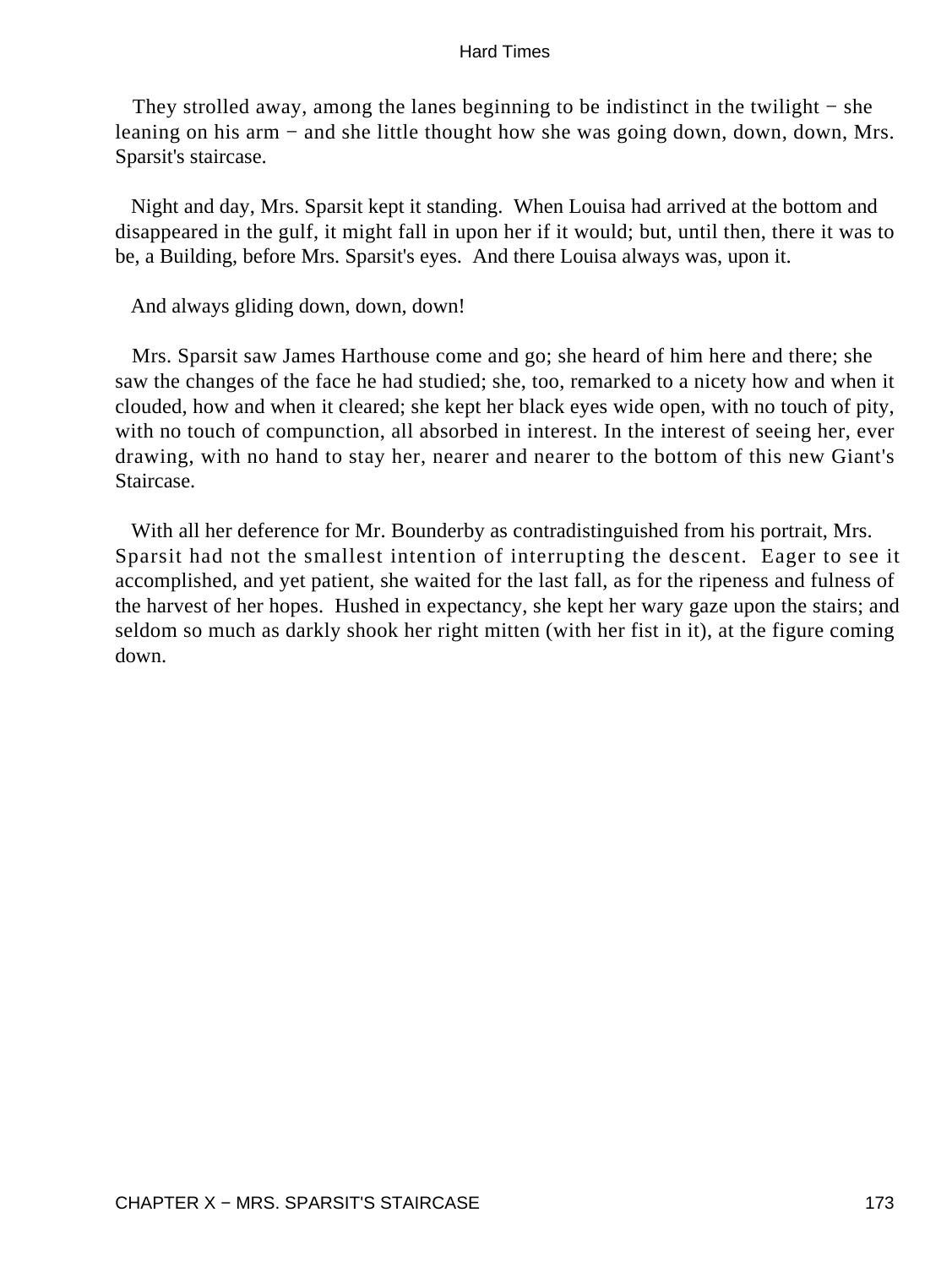## **[CHAPTER Xi − Lower and LOWER](#page-251-0)**

*T*HE figure descended the great stairs, steadily, steadily; always verging, like a weight in deep water, to the black gulf at the bottom.

 Mr. Gradgrind, apprised of his wife's decease, made an expedition from London, and buried her in a business−like manner. He then returned with promptitude to the national cinder−heap, and resumed his sifting for the odds and ends he wanted, and his throwing of the dust about into the eyes of other people who wanted other odds and ends − in fact resumed his parliamentary duties.

 In the meantime, Mrs. Sparsit kept unwinking watch and ward. Separated from her staircase, all the week, by the length of iron road dividing Coketown from the country house, she yet maintained her cat−like observation of Louisa, through her husband, through her brother, through James Harthouse, through the outsides of letters and packets, through everything animate and inanimate that at any time went near the stairs. 'Your foot on the last step, my lady,' said Mrs. Sparsit, apostrophizing the descending figure, with the aid of her threatening mitten, 'and all your art shall never blind me.'

 Art or nature though, the original stock of Louisa's character or the graft of circumstances upon it, − her curious reserve did baffle, while it stimulated, one as sagacious as Mrs. Sparsit. There were times when Mr. James Harthouse was not sure of her. There were times when he could not read the face he had studied so long; and when this lonely girl was a greater mystery to him, than any woman of the world with a ring of satellites to help her.

 So the time went on; until it happened that Mr. Bounderby was called away from home by business which required his presence elsewhere, for three or four days. It was on a Friday that he intimated this to Mrs. Sparsit at the Bank, adding: 'But you'll go down to−morrow, ma'am, all the same. You'll go down just as if I was there. It will make no difference to you.'

 'Pray, sir,' returned Mrs. Sparsit, reproachfully, 'let me beg you not to say that. Your absence will make a vast difference to me, sir, as I think you very well know.'

 'Well, ma'am, then you must get on in my absence as well as you can,' said Mr. Bounderby, not displeased.

 'Mr. Bounderby,' retorted Mrs. Sparsit, 'your will is to me a law, sir; otherwise, it might be my inclination to dispute your kind commands, not feeling sure that it will be quite so agreeable to Miss Gradgrind to receive me, as it ever is to your own munificent hospitality.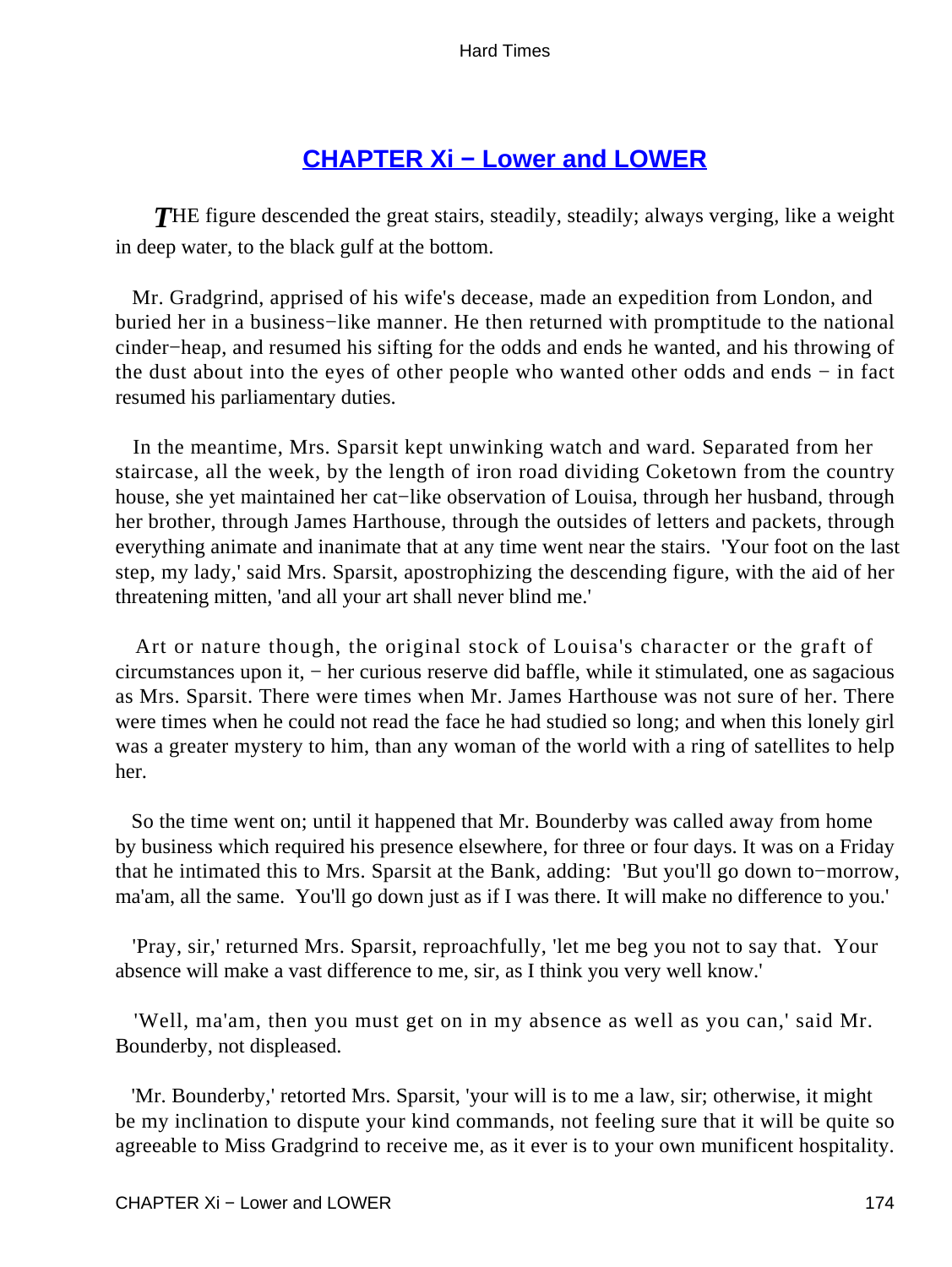But you shall say no more, sir. I will go, upon your invitation.'

 'Why, when I invite you to my house, ma'am,' said Bounderby, opening his eyes, 'I should hope you want no other invitation.'

 'No, indeed, sir,' returned Mrs. Sparsit, 'I should hope not. Say no more, sir. I would, sir, I could see you gay again.'

'What do you mean, ma'am?' blustered Bounderby.

 'Sir,' rejoined Mrs. Sparsit, 'there was wont to be an elasticity in you which I sadly miss. Be buoyant, sir!'

 Mr. Bounderby, under the influence of this difficult adjuration, backed up by her compassionate eye, could only scratch his head in a feeble and ridiculous manner, and afterwards assert himself at a distance, by being heard to bully the small fry of business all the morning.

 'Bitzer,' said Mrs. Sparsit that afternoon, when her patron was gone on his journey, and the Bank was closing, 'present my compliments to young Mr. Thomas, and ask him if he would step up and partake of a lamb chop and walnut ketchup, with a glass of India ale?' Young Mr. Thomas being usually ready for anything in that way, returned a gracious answer, and followed on its heels. 'Mr. Thomas,' said Mrs. Sparsit, 'these plain viands being on table, I thought you might be tempted.'

'Thank'ee, Mrs. Sparsit,' said the whelp. And gloomily fell to.

'How is Mr. Harthouse, Mr. Tom?' asked Mrs. Sparsit.

'Oh, he's all right,' said Tom.

 'Where may he be at present?' Mrs. Sparsit asked in a light conversational manner, after mentally devoting the whelp to the Furies for being so uncommunicative.

 'He is shooting in Yorkshire,' said Tom. 'Sent Loo a basket half as big as a church, yesterday.'

 'The kind of gentleman, now,' said Mrs. Sparsit, sweetly, 'whom one might wager to be a good shot!'

'Crack,' said Tom.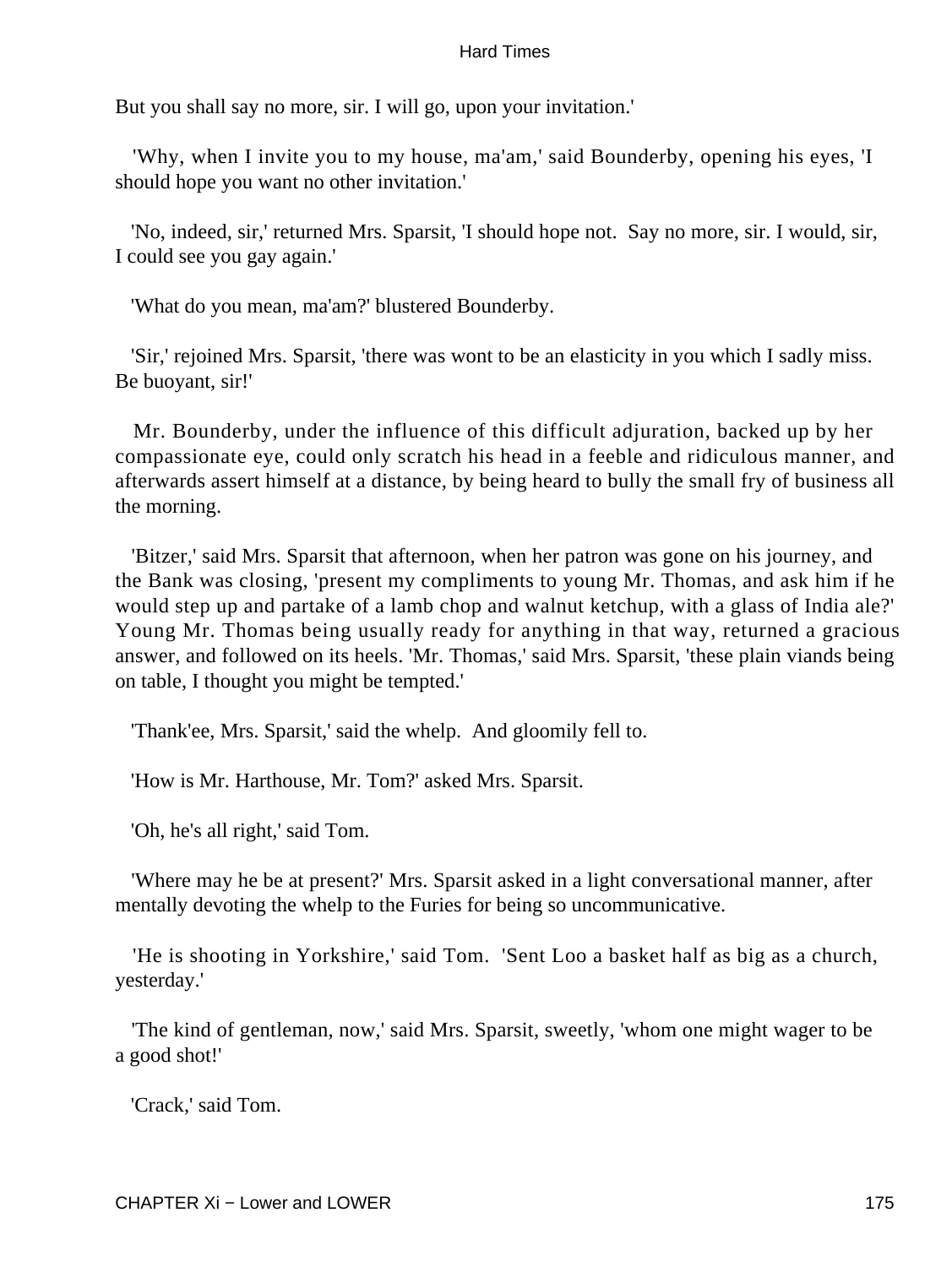He had long been a down−looking young fellow, but this characteristic had so increased of late, that he never raised his eyes to any face for three seconds together. Mrs. Sparsit consequently had ample means of watching his looks, if she were so inclined.

 'Mr. Harthouse is a great favourite of mine,' said Mrs. Sparsit, 'as indeed he is of most people. May we expect to see him again shortly, Mr. Tom?'

'Why, I expect to see him to−morrow,' returned the whelp.

'Good news!' cried Mrs. Sparsit, blandly.

 'I have got an appointment with him to meet him in the evening at the station here,' said Tom, 'and I am going to dine with him afterwards, I believe. He is not coming down to the country house for a week or so, being due somewhere else. At least, he says so; but I shouldn't wonder if he was to stop here over Sunday, and stray that way.'

 'Which reminds me!' said Mrs. Sparsit. 'Would you remember a message to your sister, Mr. Tom, if I was to charge you with one?'

'Well? I'll try,' returned the reluctant whelp, 'if it isn't a long un.'

 'It is merely my respectful compliments,' said Mrs. Sparsit, 'and I fear I may not trouble her with my society this week; being still a little nervous, and better perhaps by my poor self.'

 'Oh! If that's all,' observed Tom, 'it wouldn't much matter, even if I was to forget it, for Loo's not likely to think of you unless she sees you.'

 Having paid for his entertainment with this agreeable compliment, he relapsed into a hangdog silence until there was no more India ale left, when he said, 'Well, Mrs. Sparsit, I must be off!' and went off.

 Next day, Saturday, Mrs. Sparsit sat at her window all day long looking at the customers coming in and out, watching the postmen, keeping an eye on the general traffic of the street, revolving many things in her mind, but, above all, keeping her attention on her staircase. The evening come, she put on her bonnet and shawl, and went quietly out: having her reasons for hovering in a furtive way about the station by which a passenger would arrive from Yorkshire, and for preferring to peep into it round pillars and corners, and out of ladies' waiting−room windows, to appearing in its precincts openly.

 Tom was in attendance, and loitered about until the expected train came in. It brought no Mr. Harthouse. Tom waited until the crowd had dispersed, and the bustle was over; and then referred to a posted list of trains, and took counsel with porters. That done, he strolled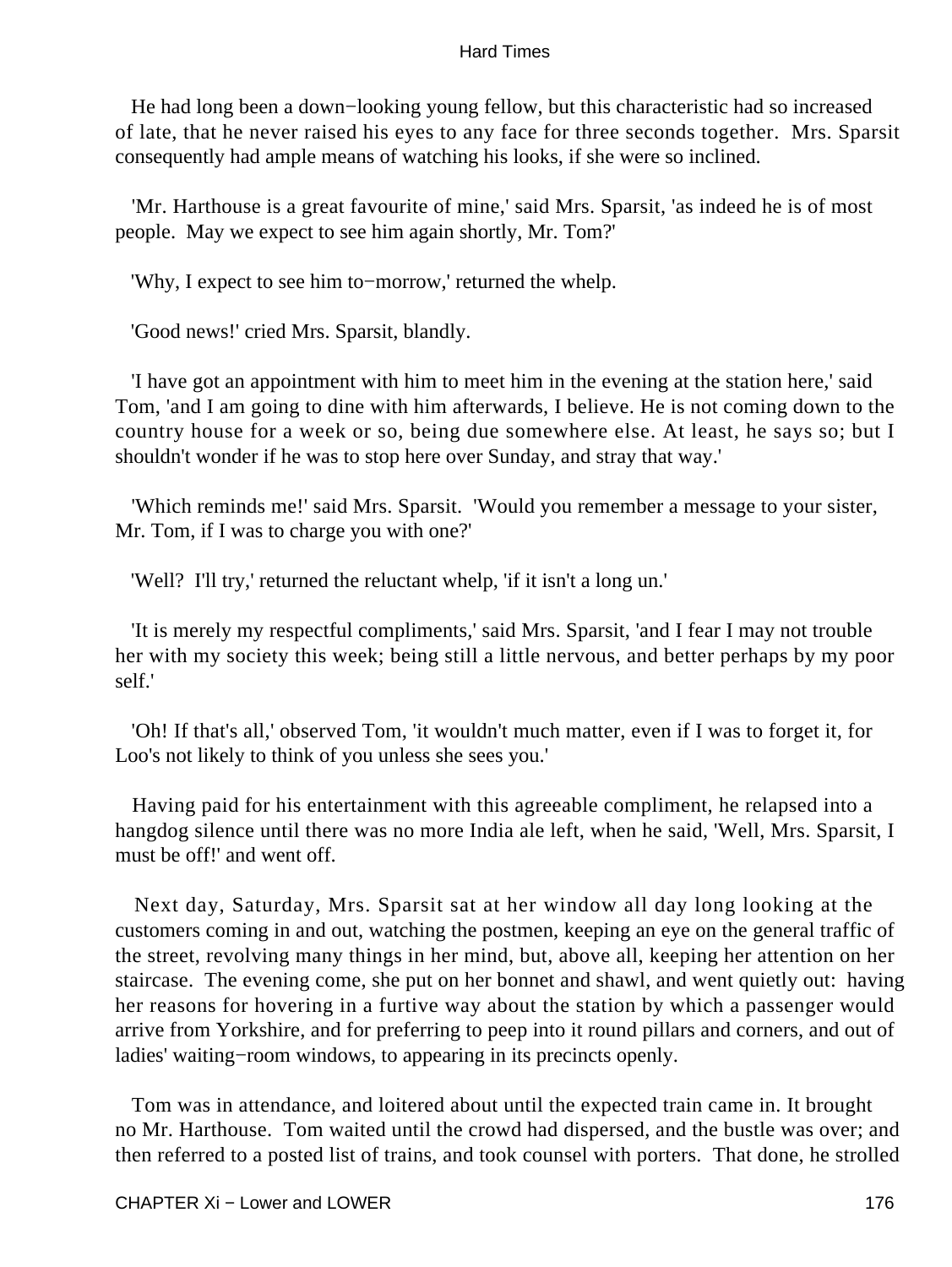away idly, stopping in the street and looking up it and down it, and lifting his hat off and putting it on again, and yawning and stretching himself, and exhibiting all the symptoms of mortal weariness to be expected in one who had still to wait until the next train should come in, an hour and forty minutes hence.

 'This is a device to keep him out of the way,' said Mrs. Sparsit, starting from the dull office window whence she had watched him last. 'Harthouse is with his sister now!'

 It was the conception of an inspired moment, and she shot off with her utmost swiftness to work it out. The station for the country house was at the opposite end of the town, the time was short, the road not easy; but she was so quick in pouncing on a disengaged coach, so quick in darting out of it, producing her money, seizing her ticket, and diving into the train, that she was borne along the arches spanning the land of coal−pits past and present, as if she had been caught up in a cloud and whirled away.

 All the journey, immovable in the air though never left behind; plain to the dark eyes of her mind, as the electric wires which ruled a colossal strip of music−paper out of the evening sky, were plain to the dark eyes of her body; Mrs. Sparsit saw her staircase, with the figure coming down. Very near the bottom now. Upon the brink of the abyss.

 An overcast September evening, just at nightfall, saw beneath its drooping eyelids Mrs. Sparsit glide out of her carriage, pass down the wooden steps of the little station into a stony road, cross it into a green lane, and become hidden in a summer−growth of leaves and branches. One or two late birds sleepily chirping in their nests, and a bat heavily crossing and recrossing her, and the reek of her own tread in the thick dust that felt like velvet, were all Mrs. Sparsit heard or saw until she very softly closed a gate.

 She went up to the house, keeping within the shrubbery, and went round it, peeping between the leaves at the lower windows. Most of them were open, as they usually were in such warm weather, but there were no lights yet, and all was silent. She tried the garden with no better effect. She thought of the wood, and stole towards it, heedless of long grass and briers: of worms, snails, and slugs, and all the creeping things that be. With her dark eyes and her hook nose warily in advance of her, Mrs. Sparsit softly crushed her way through the thick undergrowth, so intent upon her object that she probably would have done no less, if the wood had been a wood of adders.

### Hark!

 The smaller birds might have tumbled out of their nests, fascinated by the glittering of Mrs. Sparsit's eyes in the gloom, as she stopped and listened.

 Low voices close at hand. His voice and hers. The appointment was a device to keep the brother away! There they were yonder, by the felled tree.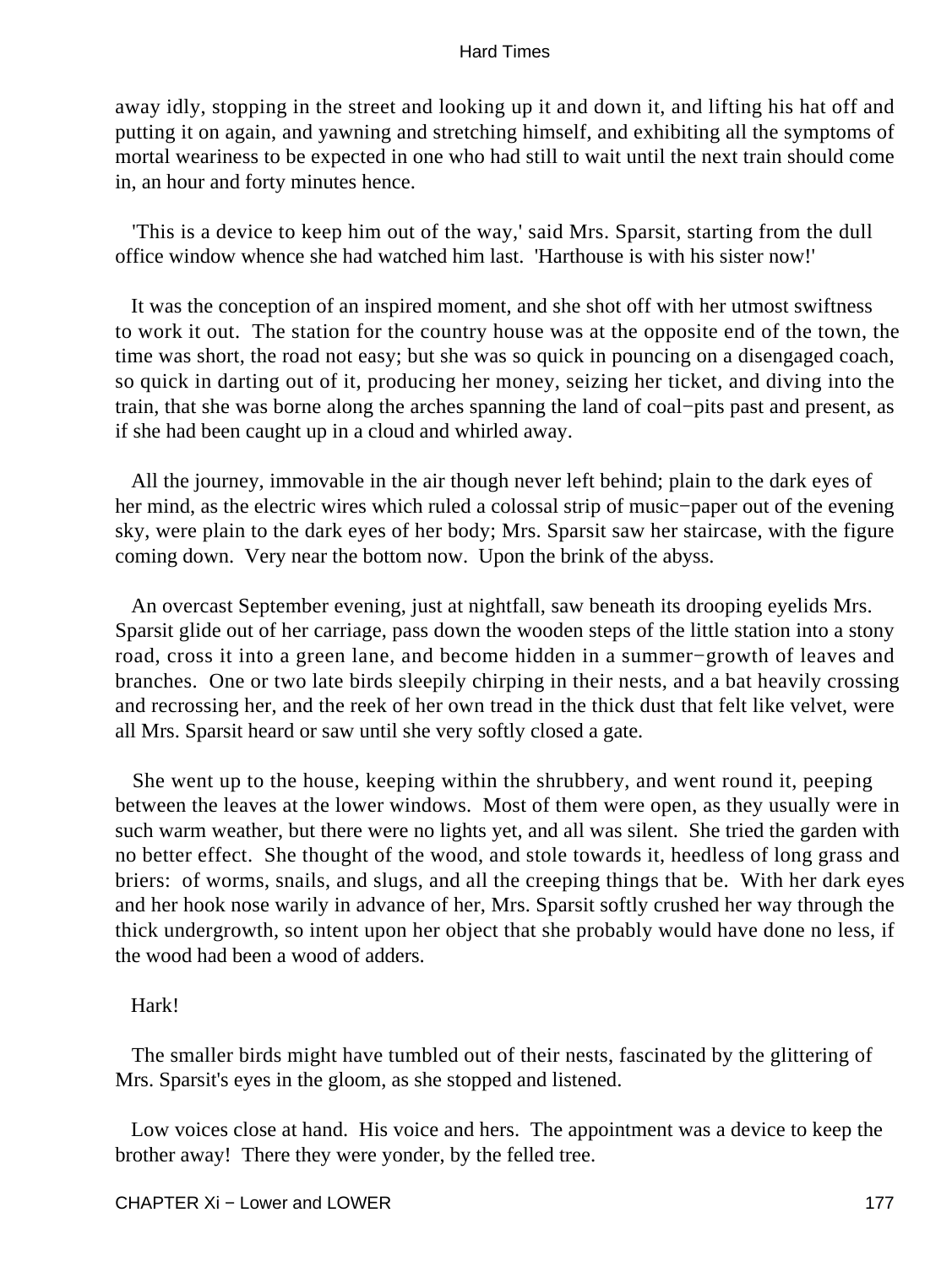Bending low among the dewy grass, Mrs. Sparsit advanced closer to them. She drew herself up, and stood behind a tree, like Robinson Crusoe in his ambuscade against the savages; so near to them that at a spring, and that no great one, she could have touched them both. He was there secretly, and had not shown himself at the house. He had come on horseback, and must have passed through the neighbouring fields; for his horse was tied to the meadow side of the fence, within a few paces.

 'My dearest love,' said he, 'what could I do? Knowing you were alone, was it possible that I could stay away?'

 'You may hang your head, to make yourself the more attractive; I don't know what they see in you when you hold it up,' thought Mrs. Sparsit; 'but you little think, my dearest love, whose eyes are on you!'

 That she hung her head, was certain. She urged him to go away, she commanded him to go away; but she neither turned her face to him, nor raised it. Yet it was remarkable that she sat as still as ever the amiable woman in ambuscade had seen her sit, at any period in her life. Her hands rested in one another, like the hands of a statue; and even her manner of speaking was not hurried.

 'My dear child,' said Harthouse; Mrs. Sparsit saw with delight that his arm embraced her; 'will you not bear with my society for a little while?'

'Not here.'

'Where, Louisa?

'Not here.'

 'But we have so little time to make so much of, and I have come so far, and am altogether so devoted, and distracted. There never was a slave at once so devoted and ill−used by his mistress. To look for your sunny welcome that has warmed me into life, and to be received in your frozen manner, is heart−rending.'

'Am I to say again, that I must be left to myself here?'

'But we must meet, my dear Louisa. Where shall we meet?'

 They both started. The listener started, guiltily, too; for she thought there was another listener among the trees. It was only rain, beginning to fall fast, in heavy drops.

 'Shall I ride up to the house a few minutes hence, innocently supposing that its master is at home and will be charmed to receive me?'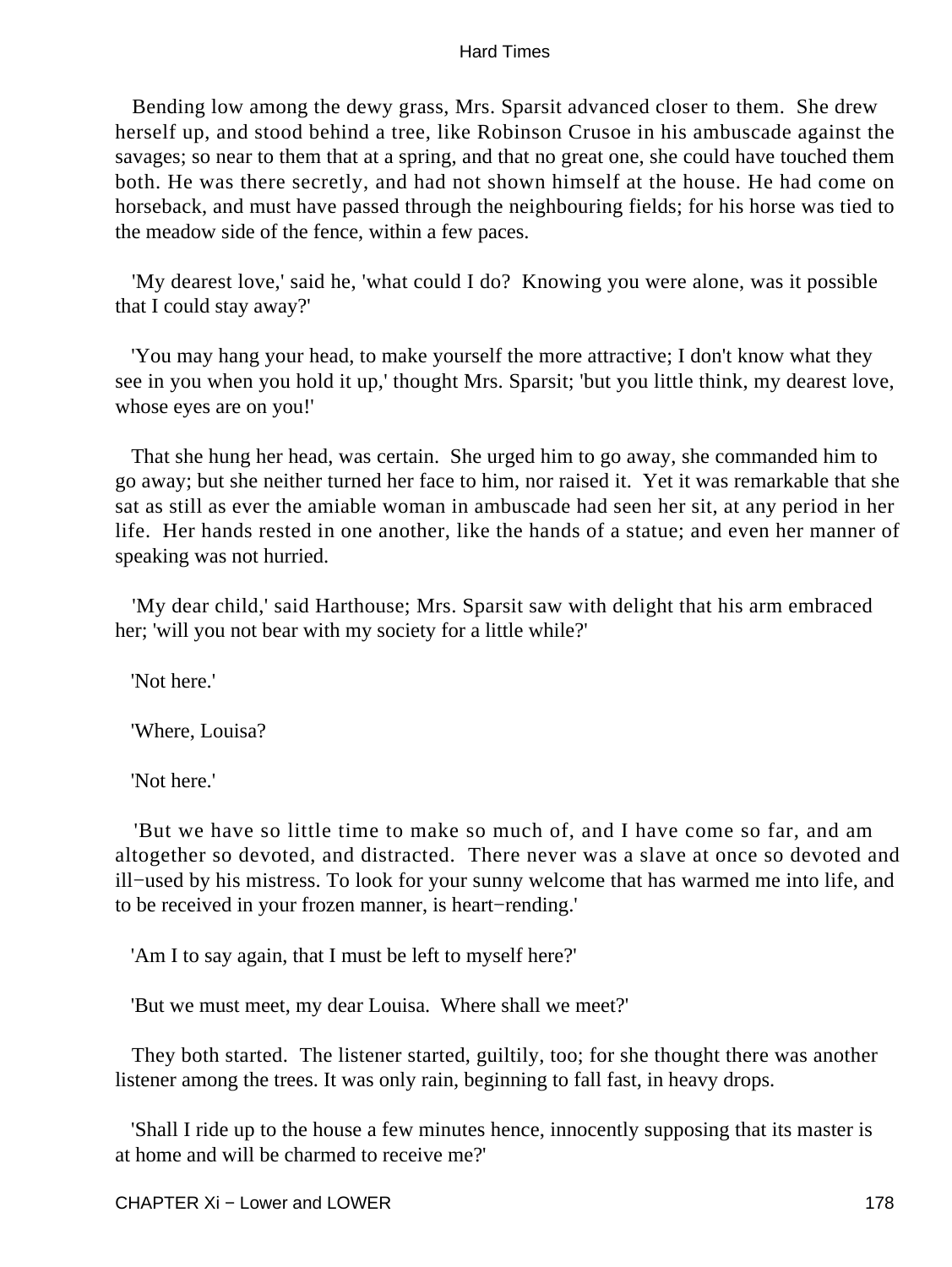### 'No!'

 'Your cruel commands are implicitly to be obeyed; though I am the most unfortunate fellow in the world, I believe, to have been insensible to all other women, and to have fallen prostrate at last under the foot of the most beautiful, and the most engaging, and the most imperious. My dearest Louisa, I cannot go myself, or let you go, in this hard abuse of your power.'

 Mrs. Sparsit saw him detain her with his encircling arm, and heard him then and there, within her (Mrs. Sparsit's) greedy hearing, tell her how he loved her, and how she was the stake for which he ardently desired to play away all that he had in life. The objects he had lately pursued, turned worthless beside her; such success as was almost in his grasp, he flung away from him like the dirt it was, compared with her. Its pursuit, nevertheless, if it kept him near her, or its renunciation if it took him from her, or flight if she shared it, or secrecy if she commanded it, or any fate, or every fate, all was alike to him, so that she was true to him, – the man who had seen how cast away she was, whom she had inspired at their first meeting with an admiration, an interest, of which he had thought himself incapable, whom she had received into her confidence, who was devoted to her and adored her. All this, and more, in his hurry, and in hers, in the whirl of her own gratified malice, in the dread of being discovered, in the rapidly increasing noise of heavy rain among the leaves, and a thunderstorm rolling up − Mrs. Sparsit received into her mind, set off with such an unavoidable halo of confusion and indistinctness, that when at length he climbed the fence and led his horse away, she was not sure where they were to meet, or when, except that they had said it was to be that night.

 But one of them yet remained in the darkness before her; and while she tracked that one she must be right. 'Oh, my dearest love,' thought Mrs. Sparsit, 'you little think how well attended you are!'

 Mrs. Sparsit saw her out of the wood, and saw her enter the house. What to do next? It rained now, in a sheet of water. Mrs. Sparsit's white stockings were of many colours, green predominating; prickly things were in her shoes; caterpillars slung themselves, in hammocks of their own making, from various parts of her dress; rills ran from her bonnet, and her Roman nose. In such condition, Mrs. Sparsit stood hidden in the density of the shrubbery, considering what next?

 Lo, Louisa coming out of the house! Hastily cloaked and muffled, and stealing away. She elopes! She falls from the lowermost stair, and is swallowed up in the gulf.

 Indifferent to the rain, and moving with a quick determined step, she struck into a side−path parallel with the ride. Mrs. Sparsit followed in the shadow of the trees, at but a short distance; for it was not easy to keep a figure in view going quickly through the umbrageous darkness.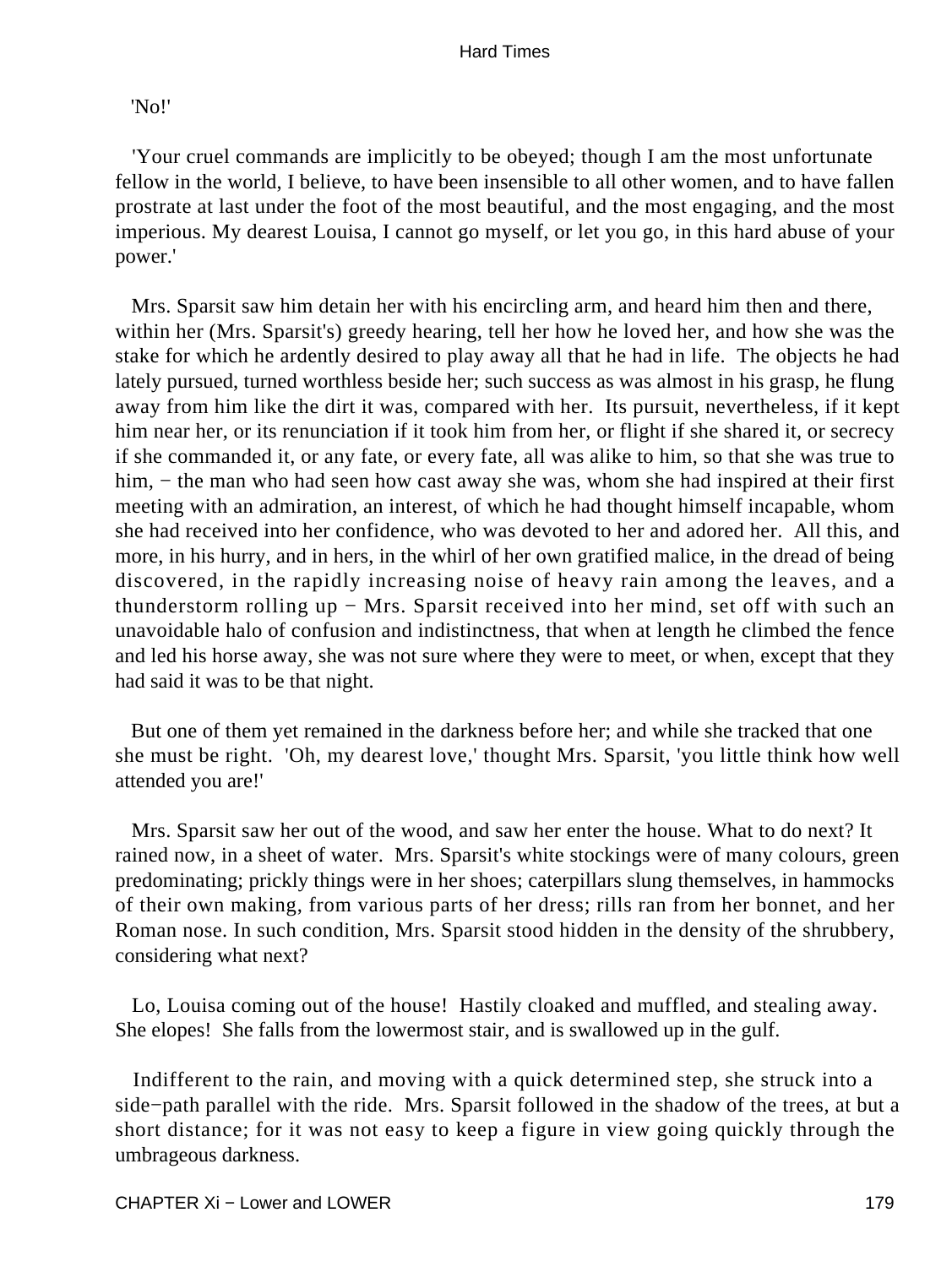When she stopped to close the side−gate without noise, Mrs. Sparsit stopped. When she went on, Mrs. Sparsit went on. She went by the way Mrs. Sparsit had come, emerged from the green lane, crossed the stony road, and ascended the wooden steps to the railroad. A train for Coketown would come through presently, Mrs. Sparsit knew; so she understood Coketown to be her first place of destination.

 In Mrs. Sparsit's limp and streaming state, no extensive precautions were necessary to change her usual appearance; but, she stopped under the lee of the station wall, tumbled her shawl into a new shape, and put it on over her bonnet. So disguised she had no fear of being recognized when she followed up the railroad steps, and paid her money in the small office. Louisa sat waiting in a corner. Mrs. Sparsit sat waiting in another corner. Both listened to the thunder, which was loud, and to the rain, as it washed off the roof, and pattered on the parapets of the arches. Two or three lamps were rained out and blown out; so, both saw the lightning to advantage as it quivered and zigzagged on the iron tracks.

 The seizure of the station with a fit of trembling, gradually deepening to a complaint of the heart, announced the train. Fire and steam, and smoke, and red light; a hiss, a crash, a bell, and a shriek; Louisa put into one carriage, Mrs. Sparsit put into another: the little station a desert speck in the thunderstorm.

 Though her teeth chattered in her head from wet and cold, Mrs. Sparsit exulted hugely. The figure had plunged down the precipice, and she felt herself, as it were, attending on the body. Could she, who had been so active in the getting up of the funeral triumph, do less than exult? 'She will be at Coketown long before him,' thought Mrs. Sparsit, 'though his horse is never so good. Where will she wait for him? And where will they go together? Patience. We shall see.'

 The tremendous rain occasioned infinite confusion, when the train stopped at its destination. Gutters and pipes had burst, drains had overflowed, and streets were under water. In the first instant of alighting, Mrs. Sparsit turned her distracted eyes towards the waiting coaches, which were in great request. 'She will get into one,' she considered, 'and will be away before I can follow in another. At all risks of being run over, I must see the number, and hear the order given to the coachman.'

 But, Mrs. Sparsit was wrong in her calculation. Louisa got into no coach, and was already gone. The black eyes kept upon the railroad−carriage in which she had travelled, settled upon it a moment too late. The door not being opened after several minutes, Mrs. Sparsit passed it and repassed it, saw nothing, looked in, and found it empty. Wet through and through: with her feet squelching and squashing in her shoes whenever she moved; with a rash of rain upon her classical visage; with a bonnet like an over−ripe fig; with all her clothes spoiled; with damp impressions of every button, string, and hook−and−eye she wore, printed off upon her highly connected back; with a stagnant verdure on her general exterior, such as accumulates on an old park fence in a mouldy lane; Mrs. Sparsit had no resource but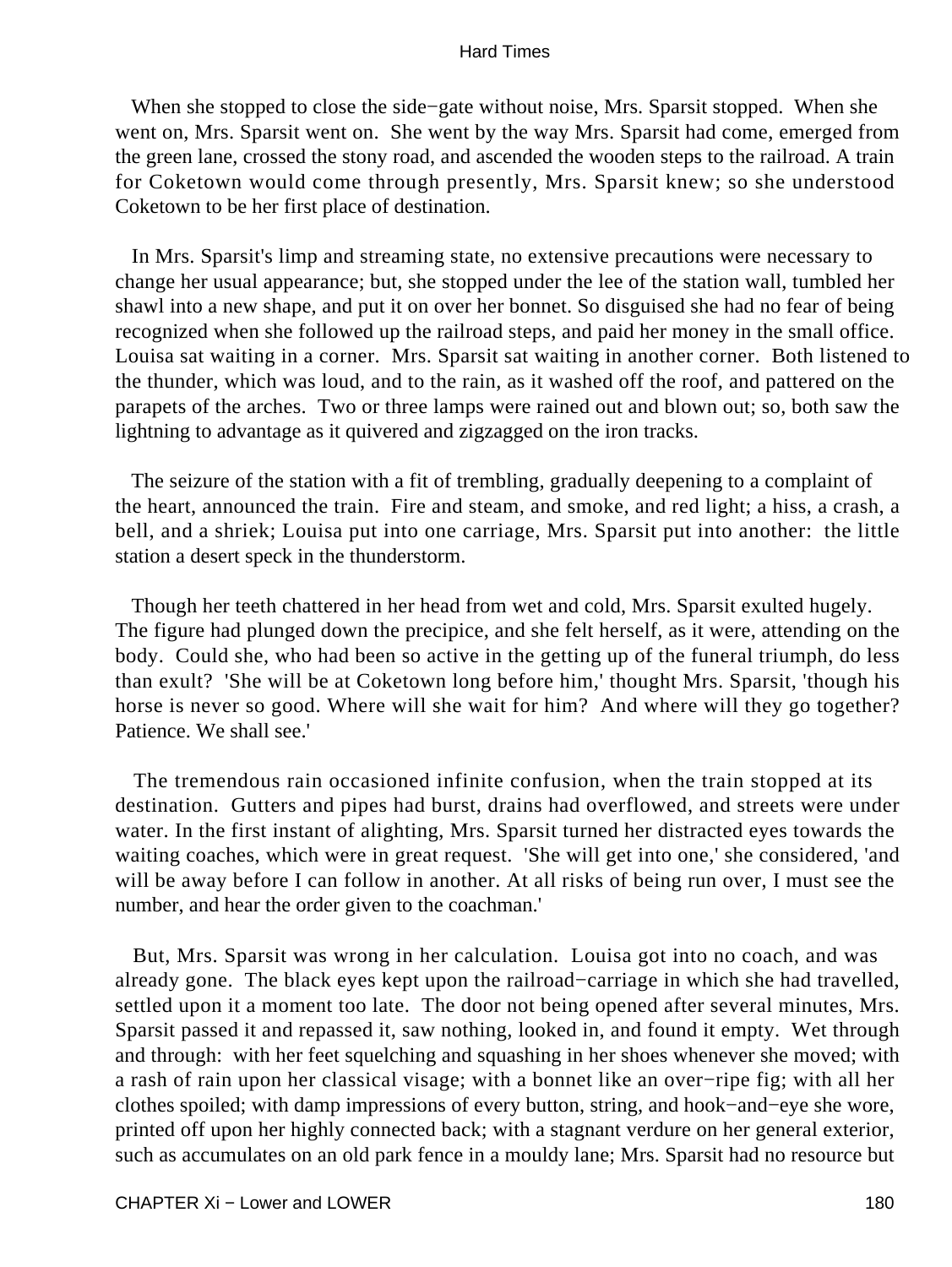to burst into tears of bitterness and say, 'I have lost her!'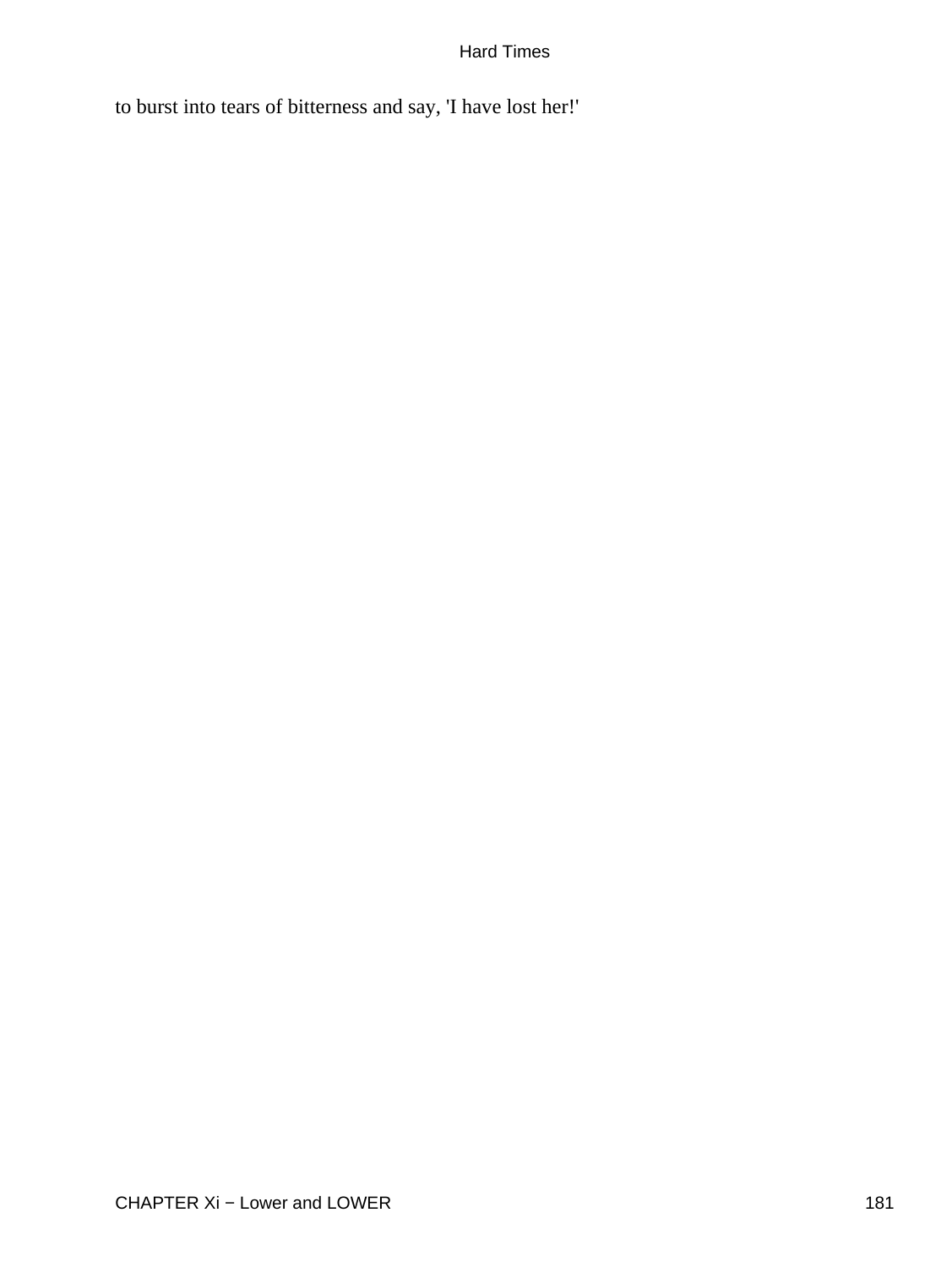### **[CHAPTER Xii − DOWN](#page-251-0)**

**THE** national dustmen, after entertaining one another with a great many noisy little fights among themselves, had dispersed for the present, and Mr. Gradgrind was at home for the vacation.

 He sat writing in the room with the deadly statistical clock, proving something no doubt − probably, in the main, that the Good Samaritan was a Bad Economist. The noise of the rain did not disturb him much; but it attracted his attention sufficiently to make him raise his head sometimes, as if he were rather remonstrating with the elements. When it thundered very loudly, he glanced towards Coketown, having it in his mind that some of the tall chimneys might be struck by lightning.

 The thunder was rolling into distance, and the rain was pouring down like a deluge, when the door of his room opened. He looked round the lamp upon his table, and saw, with amazement, his eldest daughter.

'Louisa!'

'Father, I want to speak to you.'

 'What is the matter? How strange you look! And good Heaven,' said Mr. Gradgrind, wondering more and more, 'have you come here exposed to this storm?'

 She put her hands to her dress, as if she hardly knew. 'Yes.' Then she uncovered her head, and letting her cloak and hood fall where they might, stood looking at him: so colourless, so dishevelled, so defiant and despairing, that he was afraid of her.

'What is it? I conjure you, Louisa, tell me what is the matter.'

She dropped into a chair before him, and put her cold hand on his arm.

'Father, you have trained me from my cradle?'

'Yes, Louisa.'

'I curse the hour in which I was born to such a destiny.'

 He looked at her in doubt and dread, vacantly repeating: 'Curse the hour? Curse the hour?'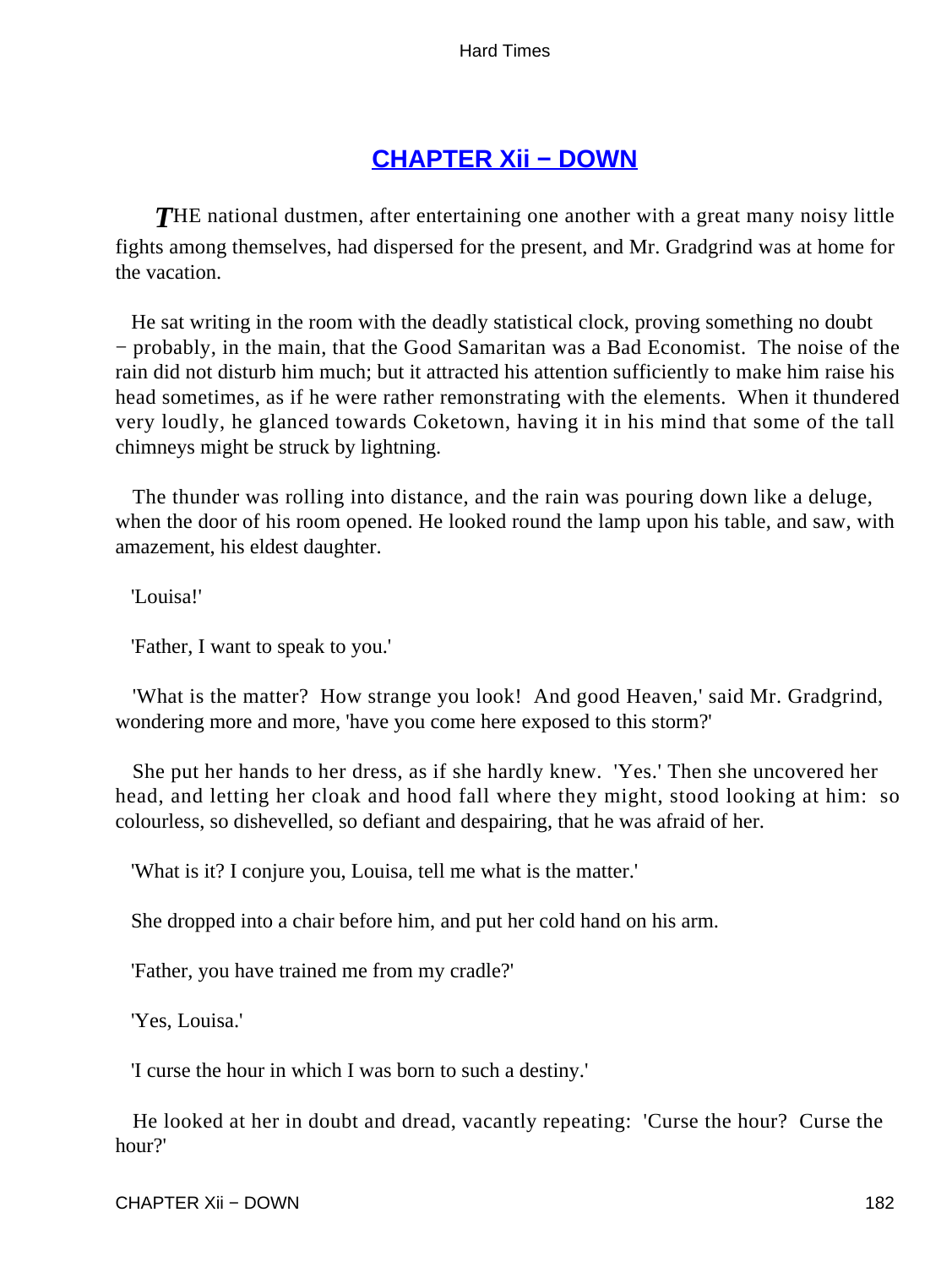'How could you give me life, and take from me all the inappreciable things that raise it from the state of conscious death? Where are the graces of my soul? Where are the sentiments of my heart? What have you done, O father, what have you done, with the garden that should have bloomed once, in this great wilderness here!'

She struck herself with both her hands upon her bosom.

 'If it had ever been here, its ashes alone would save me from the void in which my whole life sinks. I did not mean to say this; but, father, you remember the last time we conversed in this room?'

 He had been so wholly unprepared for what he heard now, that it was with difficulty he answered, 'Yes, Louisa.'

 'What has risen to my lips now, would have risen to my lips then, if you had given me a moment's help. I don't reproach you, father. What you have never nurtured in me, you have never nurtured in yourself; but O! if you had only done so long ago, or if you had only neglected me, what a much better and much happier creature I should have been this day!'

On hearing this, after all his care, he bowed his head upon his hand and groaned aloud.

 'Father, if you had known, when we were last together here, what even I feared while I strove against it − as it has been my task from infancy to strive against every natural prompting that has arisen in my heart; if you had known that there lingered in my breast, sensibilities, affections, weaknesses capable of being cherished into strength, defying all the calculations ever made by man, and no more known to his arithmetic than his Creator is, − would you have given me to the husband whom I am now sure that I hate?'

He said, 'No. No, my poor child.'

 'Would you have doomed me, at any time, to the frost and blight that have hardened and spoiled me? Would you have robbed me – for no one's enrichment – only for the greater desolation of this world − of the immaterial part of my life, the spring and summer of my belief, my refuge from what is sordid and bad in the real things around me, my school in which I should have learned to be more humble and more trusting with them, and to hope in my little sphere to make them better?'

'O no, no. No, Louisa.'

 'Yet, father, if I had been stone blind; if I had groped my way by my sense of touch, and had been free, while I knew the shapes and surfaces of things, to exercise my fancy somewhat, in regard to them; I should have been a million times wiser, happier, more loving, more contented, more innocent and human in all good respects, than I am with the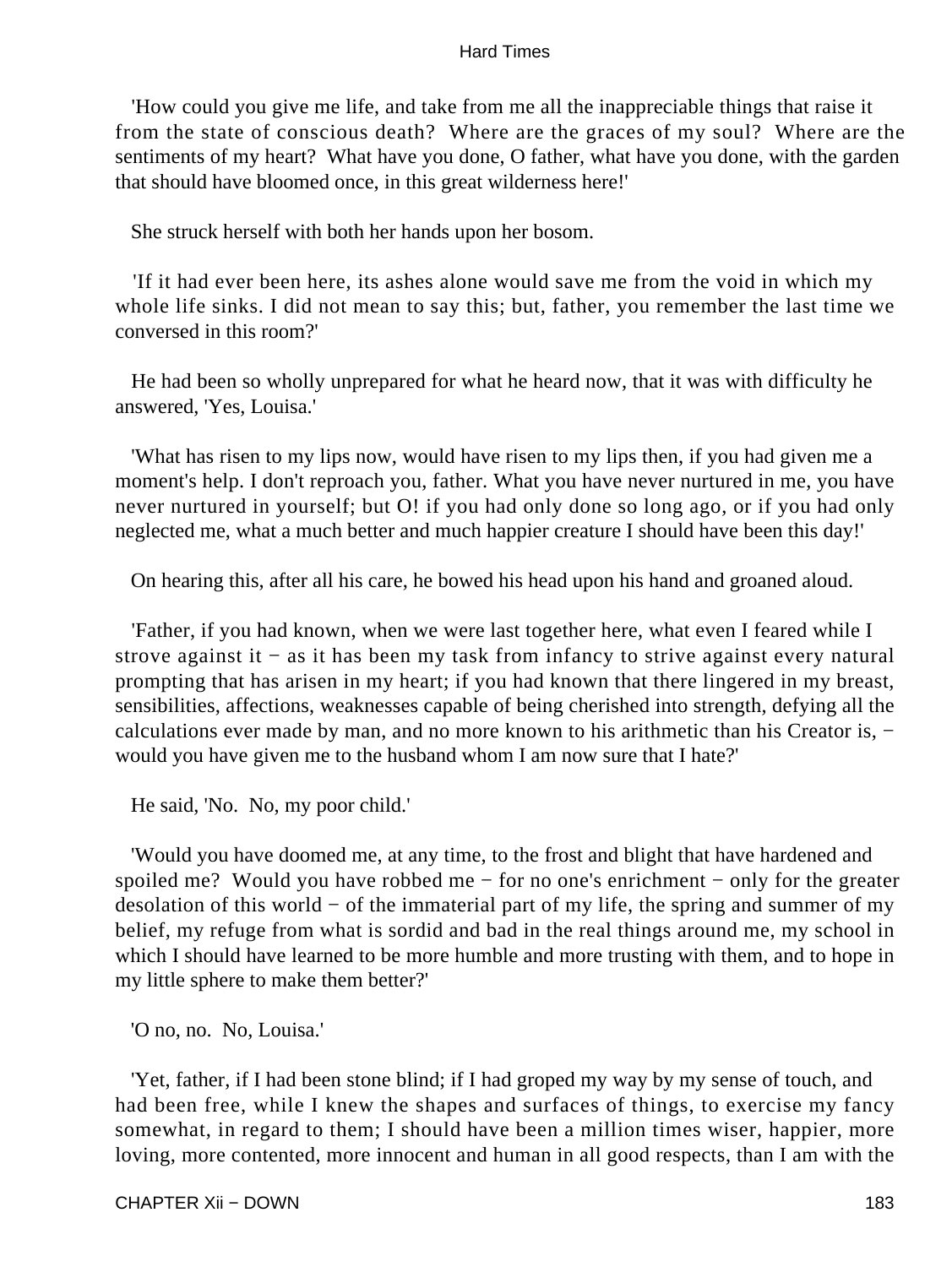eyes I have. Now, hear what I have come to say.'

 He moved, to support her with his arm. She rising as he did so, they stood close together: she, with a hand upon his shoulder, looking fixedly in his face.

 'With a hunger and thirst upon me, father, which have never been for a moment appeased; with an ardent impulse towards some region where rules, and figures, and definitions were not quite absolute; I have grown up, battling every inch of my way.'

'I never knew you were unhappy, my child.'

 'Father, I always knew it. In this strife I have almost repulsed and crushed my better angel into a demon. What I have learned has left me doubting, misbelieving, despising, regretting, what I have not learned; and my dismal resource has been to think that life would soon go by, and that nothing in it could be worth the pain and trouble of a contest.'

'And you so young, Louisa!' he said with pity.

 'And I so young. In this condition, father − for I show you now, without fear or favour, the ordinary deadened state of my mind as I know it − you proposed my husband to me. I took him. I never made a pretence to him or you that I loved him. I knew, and, father, you knew, and he knew, that I never did. I was not wholly indifferent, for I had a hope of being pleasant and useful to Tom. I made that wild escape into something visionary, and have slowly found out how wild it was. But Tom had been the subject of all the little tenderness of my life; perhaps he became so because I knew so well how to pity him. It matters little now, except as it may dispose you to think more leniently of his errors.'

 As her father held her in his arms, she put her other hand upon his other shoulder, and still looking fixedly in his face, went on.

 'When I was irrevocably married, there rose up into rebellion against the tie, the old strife, made fiercer by all those causes of disparity which arise out of our two individual natures, and which no general laws shall ever rule or state for me, father, until they shall be able to direct the anatomist where to strike his knife into the secrets of my soul.'

 'Louisa!' he said, and said imploringly; for he well remembered what had passed between them in their former interview.

'I do not reproach you, father, I make no complaint. I am here with another object.'

'What can I do, child? Ask me what you will.'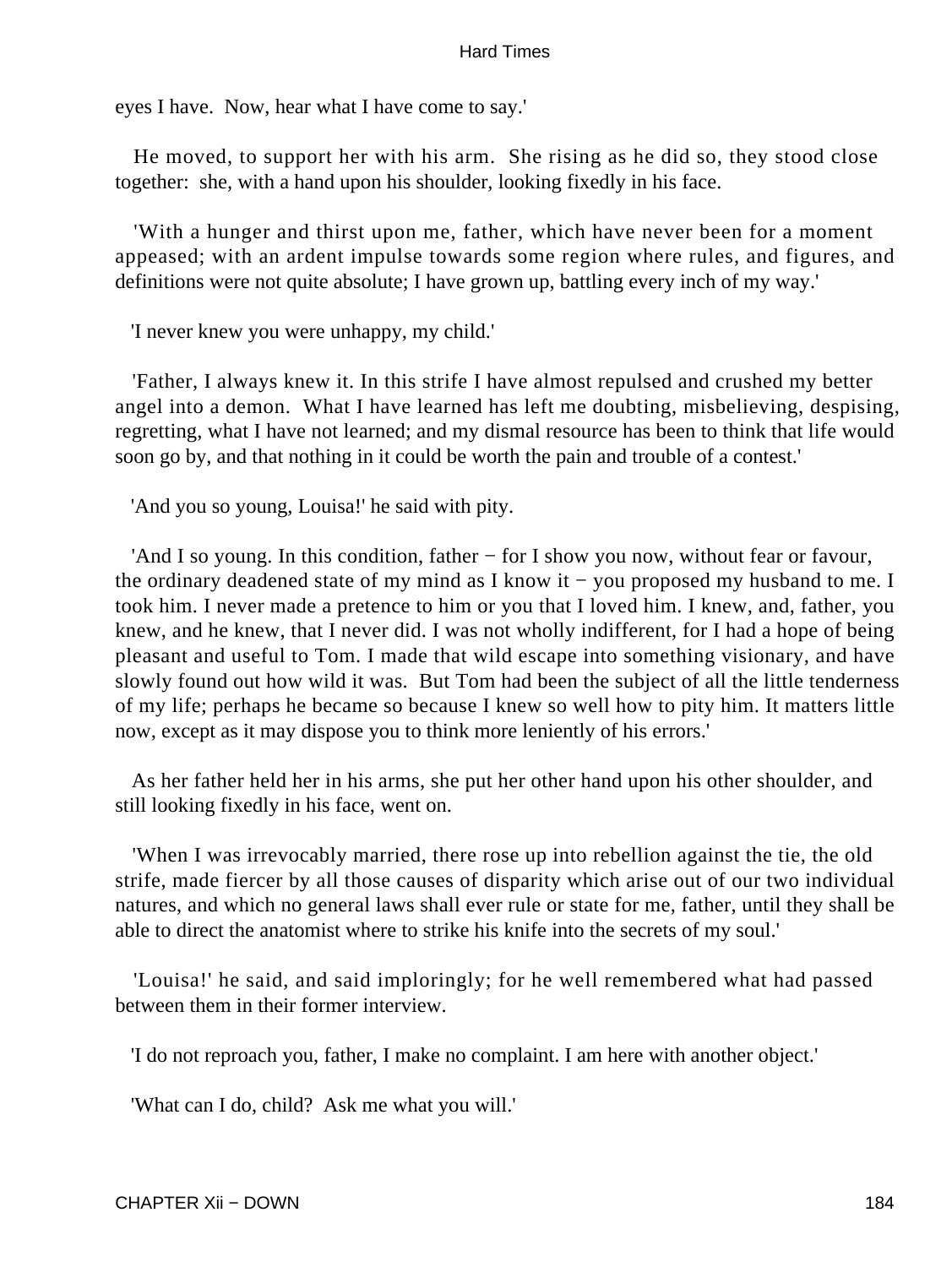'I am coming to it. Father, chance then threw into my way a new acquaintance; a man such as I had had no experience of; used to the world; light, polished, easy; making no pretences; avowing the low estimate of everything, that I was half afraid to form in secret; conveying to me almost immediately, though I don't know how or by what degrees, that he understood me, and read my thoughts. I could not find that he was worse than I. There seemed to be a near affinity between us. I only wondered it should be worth his while, who cared for nothing else, to care so much for me.'

'For you, Louisa!'

 Her father might instinctively have loosened his hold, but that he felt her strength departing from her, and saw a wild dilating fire in the eyes steadfastly regarding him.

 'I say nothing of his plea for claiming my confidence. It matters very little how he gained it. Father, he did gain it. What you know of the story of my marriage, he soon knew, just as well.'

Her father's face was ashy white, and he held her in both his arms.

 'I have done no worse, I have not disgraced you. But if you ask me whether I have loved him, or do love him, I tell you plainly, father, that it may be so. I don't know.'

 She took her hands suddenly from his shoulders, and pressed them both upon her side; while in her face, not like itself – and in her figure, drawn up, resolute to finish by a last effort what she had to say − the feelings long suppressed broke loose.

 'This night, my husband being away, he has been with me, declaring himself my lover. This minute he expects me, for I could release myself of his presence by no other means. I do not know that I am sorry, I do not know that I am ashamed, I do not know that I am degraded in my own esteem. All that I know is, your philosophy and your teaching will not save me. Now, father, you have brought me to this. Save me by some other means!'

 He tightened his hold in time to prevent her sinking on the floor, but she cried out in a terrible voice, 'I shall die if you hold me! Let me fall upon the ground!' And he laid her down there, and saw the pride of his heart and the triumph of his system, lying, an insensible heap, at his feet.

### END **Of the second book**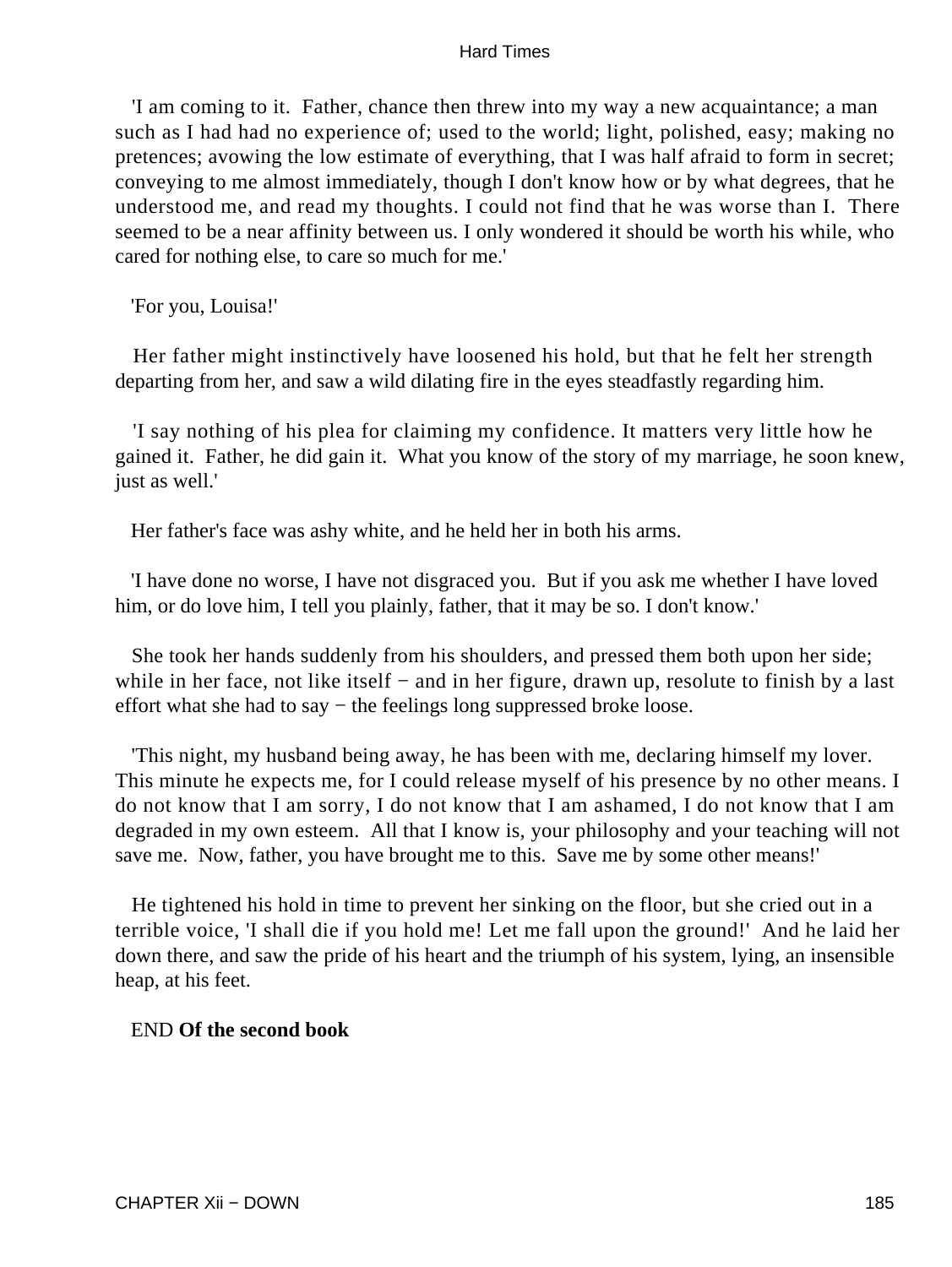# **[BOOK The third − GARNERING](#page-251-0)**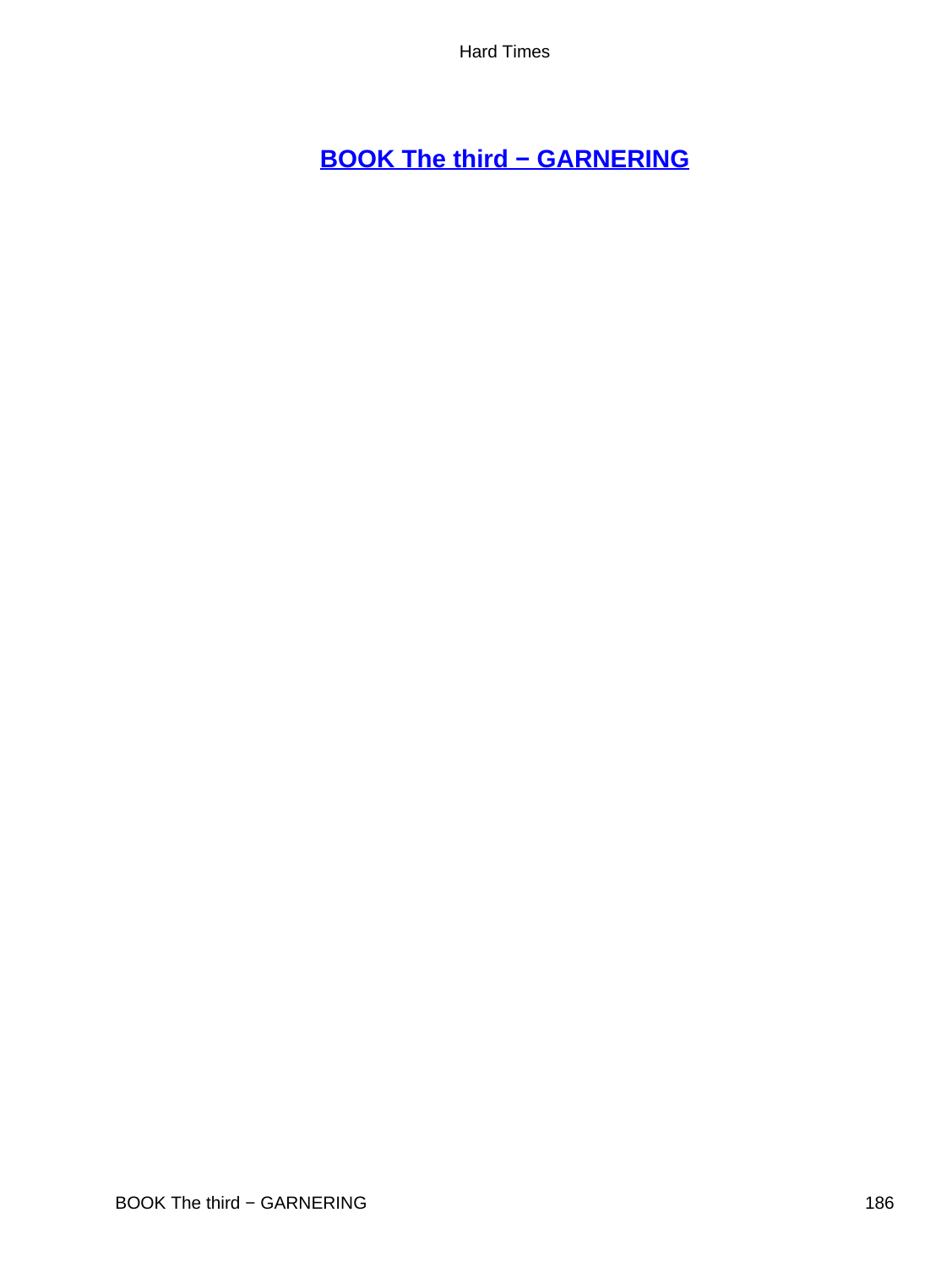## **[CHAPTER I − ANOTHER Thing NEEDFUL](#page-251-0)**

*L*OUISA awoke from a torpor, and her eyes languidly opened on her old bed at home, and her old room. It seemed, at first, as if all that had happened since the days when these objects were familiar to her were the shadows of a dream, but gradually, as the objects became more real to her sight, the events became more real to her mind.

 She could scarcely move her head for pain and heaviness, her eyes were strained and sore, and she was very weak. A curious passive inattention had such possession of her, that the presence of her little sister in the room did not attract her notice for some time. Even when their eyes had met, and her sister had approached the bed, Louisa lay for minutes looking at her in silence, and suffering her timidly to hold her passive hand, before she asked:

'When was I brought to this room?'

'Last night, Louisa.'

'Who brought me here?'

'Sissy, I believe.'

'Why do you believe so?'

 'Because I found her here this morning. She didn't come to my bedside to wake me, as she always does; and I went to look for her. She was not in her own room either; and I went looking for her all over the house, until I found her here taking care of you and cooling your head. Will you see father? Sissy said I was to tell him when you woke.'

 'What a beaming face you have, Jane!' said Louisa, as her young sister − timidly still − bent down to kiss her.

'Have I? I am very glad you think so. I am sure it must be Sissy's doing.'

 The arm Louisa had begun to twine around her neck, unbent itself. 'You can tell father if you will.' Then, staying her for a moment, she said, 'It was you who made my room so cheerful, and gave it this look of welcome?'

'Oh no, Louisa, it was done before I came. It was − '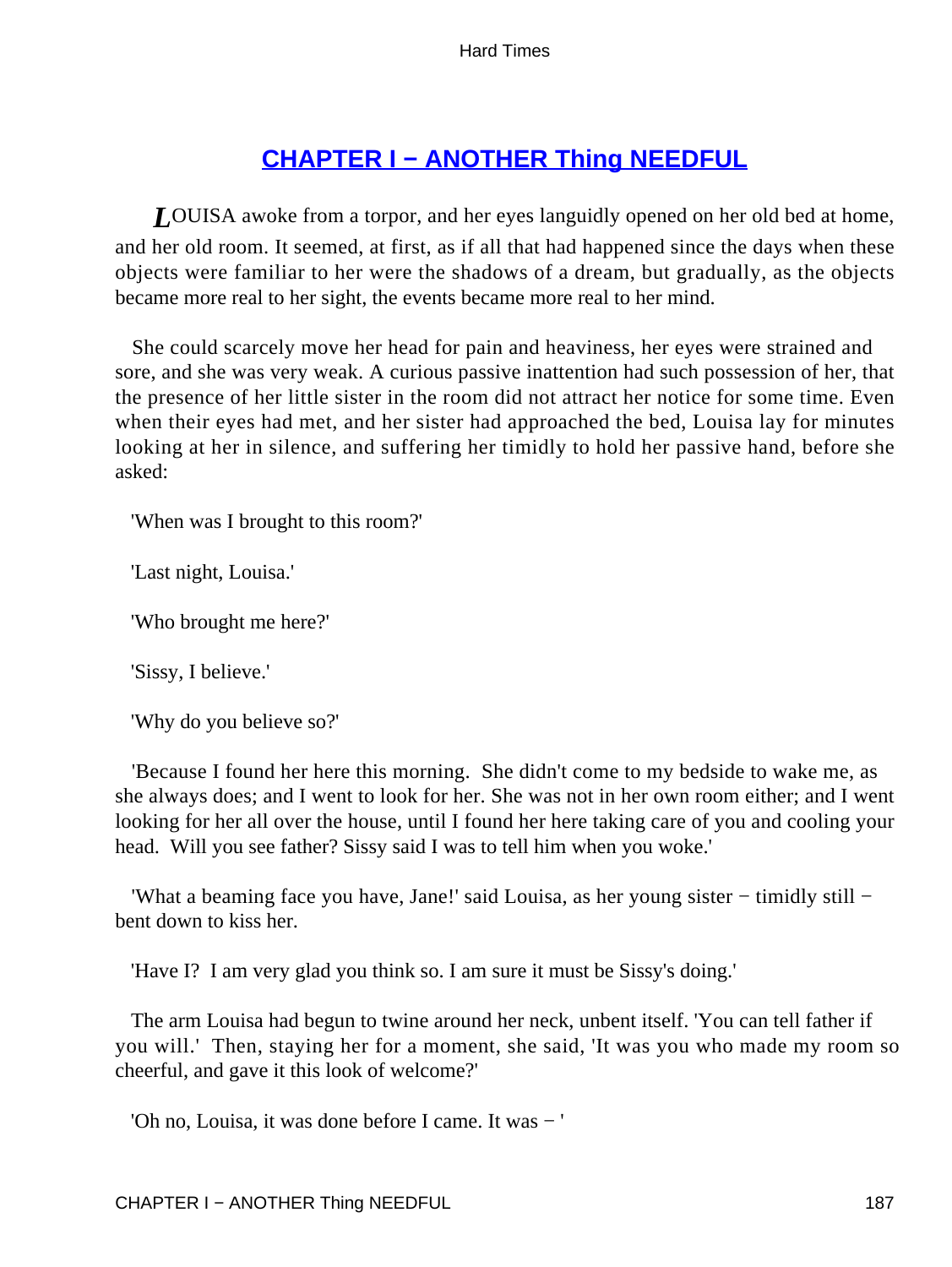Louisa turned upon her pillow, and heard no more. When her sister had withdrawn, she turned her head back again, and lay with her face towards the door, until it opened and her father entered.

 He had a jaded anxious look upon him, and his hand, usually steady, trembled in hers. He sat down at the side of the bed, tenderly asking how she was, and dwelling on the necessity of her keeping very quiet after her agitation and exposure to the weather last night. He spoke in a subdued and troubled voice, very different from his usual dictatorial manner; and was often at a loss for words.

 'My dear Louisa. My poor daughter.' He was so much at a loss at that place, that he stopped altogether. He tried again.

'My unfortunate child.' The place was so difficult to get over, that he tried again.

 'It would be hopeless for me, Louisa, to endeavour to tell you how overwhelmed I have been, and still am, by what broke upon me last night. The ground on which I stand has ceased to be solid under my feet. The only support on which I leaned, and the strength of which it seemed, and still does seem, impossible to question, has given way in an instant. I am stunned by these discoveries. I have no selfish meaning in what I say; but I find the shock of what broke upon me last night, to be very heavy indeed.'

 She could give him no comfort herein. She had suffered the wreck of her whole life upon the rock.

 'I will not say, Louisa, that if you had by any happy chance undeceived me some time ago, it would have been better for us both; better for your peace, and better for mine. For I am sensible that it may not have been a part of my system to invite any confidence of that kind. I had proved my − my system to myself, and I have rigidly administered it; and I must bear the responsibility of its failures. I only entreat you to believe, my favourite child, that I have meant to do right.'

 He said it earnestly, and to do him justice he had. In gauging fathomless deeps with his little mean excise−rod, and in staggering over the universe with his rusty stiff−legged compasses, he had meant to do great things. Within the limits of his short tether he had tumbled about, annihilating the flowers of existence with greater singleness of purpose than many of the blatant personages whose company he kept.

 'I am well assured of what you say, father. I know I have been your favourite child. I know you have intended to make me happy. I have never blamed you, and I never shall.'

He took her outstretched hand, and retained it in his.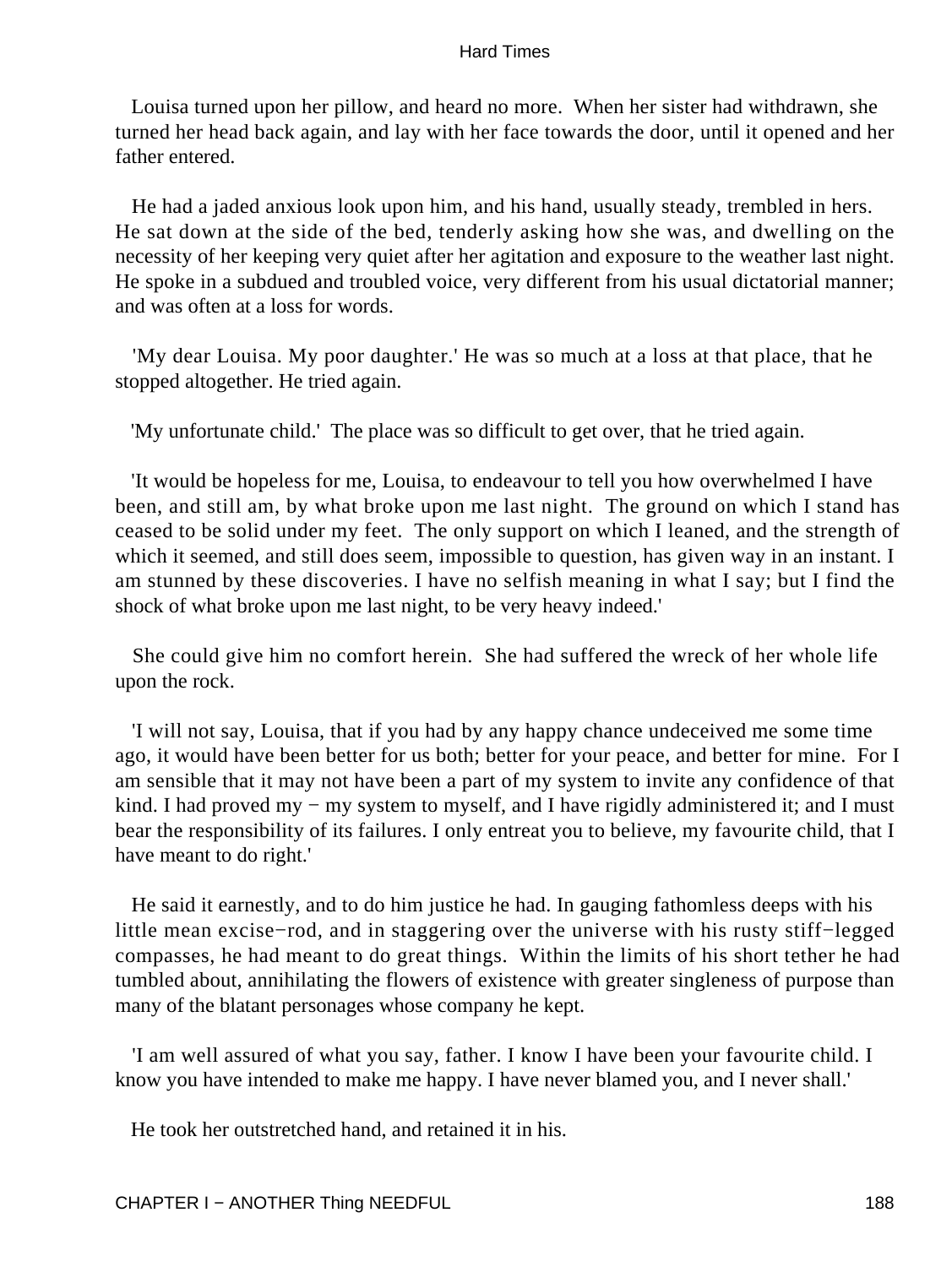'My dear, I have remained all night at my table, pondering again and again on what has so painfully passed between us. When I consider your character; when I consider that what has been known to me for hours, has been concealed by you for years; when I consider under what immediate pressure it has been forced from you at last; I come to the conclusion that I cannot but mistrust myself.'

 He might have added more than all, when he saw the face now looking at him. He did add it in effect, perhaps, as he softly moved her scattered hair from her forehead with his hand. Such little actions, slight in another man, were very noticeable in him; and his daughter received them as if they had been words of contrition.

 'But,' said Mr. Gradgrind, slowly, and with hesitation, as well as with a wretched sense of happiness, 'if I see reason to mistrust myself for the past, Louisa, I should also mistrust myself for the present and the future. To speak unreservedly to you, I do. I am far from feeling convinced now, however differently I might have felt only this time yesterday, that I am fit for the trust you repose in me; that I know how to respond to the appeal you have come home to make to me; that I have the right instinct − supposing it for the moment to be some quality of that nature – how to help you, and to set you right, my child.'

 She had turned upon her pillow, and lay with her face upon her arm, so that he could not see it. All her wildness and passion had subsided; but, though softened, she was not in tears. Her father was changed in nothing so much as in the respect that he would have been glad to see her in tears.

 'Some persons hold,' he pursued, still hesitating, 'that there is a wisdom of the Head, and that there is a wisdom of the Heart. I have not supposed so; but, as I have said, I mistrust myself now. I have supposed the head to be all−sufficient. It may not be all− sufficient; how can I venture this morning to say it is! If that other kind of wisdom should be what I have neglected, and should be the instinct that is wanted, Louisa − '

 He suggested it very doubtfully, as if he were half unwilling to admit it even now. She made him no answer, lying before him on her bed, still half−dressed, much as he had seen her lying on the floor of his room last night.

 'Louisa,' and his hand rested on her hair again, 'I have been absent from here, my dear, a good deal of late; and though your sister's training has been pursued according to − the system,' he appeared to come to that word with great reluctance always, 'it has necessarily been modified by daily associations begun, in her case, at an early age. I ask you − ignorantly and humbly, my daughter − for the better, do you think?'

 'Father,' she replied, without stirring, 'if any harmony has been awakened in her young breast that was mute in mine until it turned to discord, let her thank Heaven for it, and go upon her happier way, taking it as her greatest blessing that she has avoided my way.'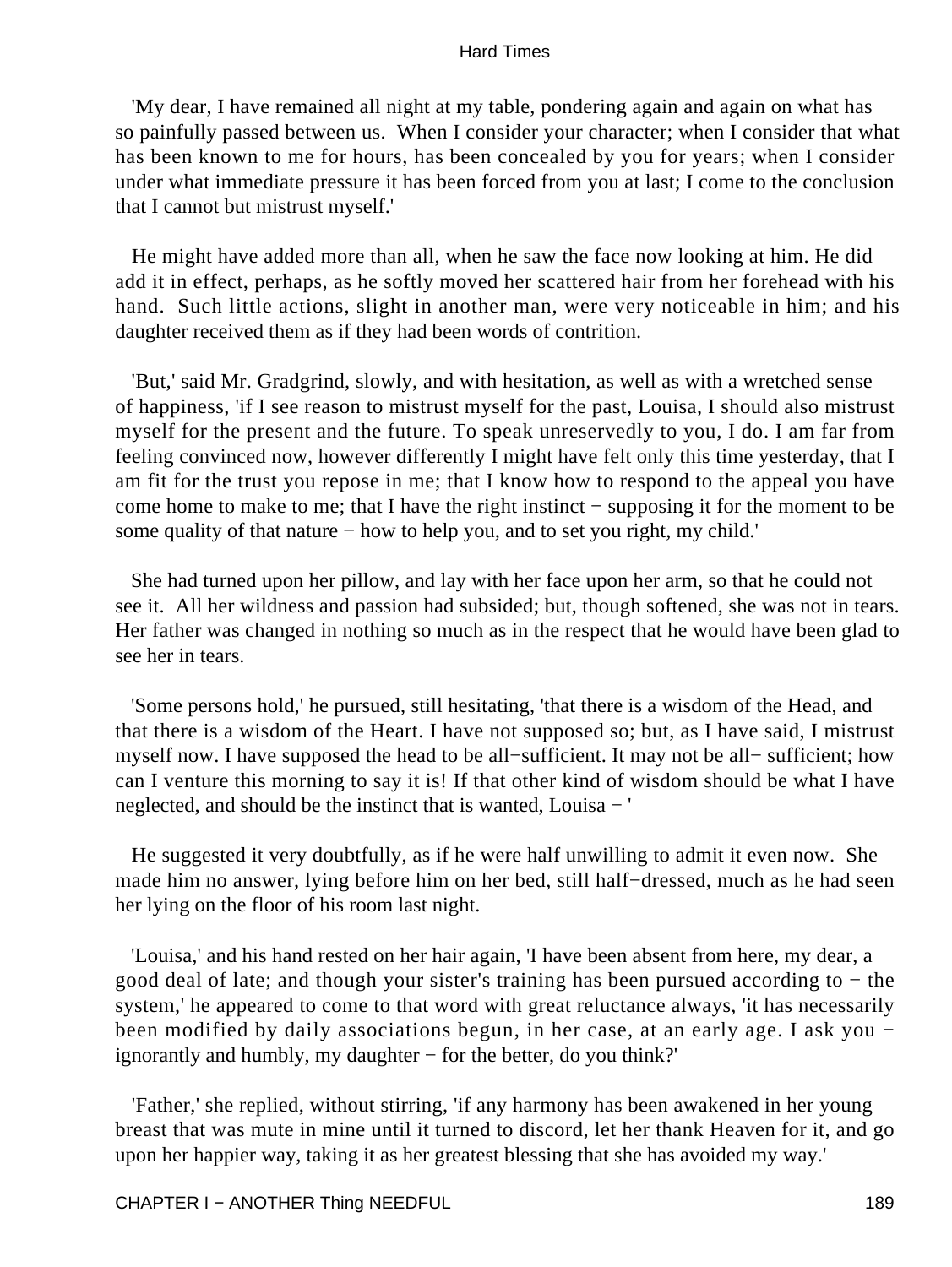'O my child, my child!' he said, in a forlorn manner, 'I am an unhappy man to see you thus! What avails it to me that you do not reproach me, if I so bitterly reproach myself!' He bent his head, and spoke low to her. 'Louisa, I have a misgiving that some change may have been slowly working about me in this house, by mere love and gratitude: that what the Head had left undone and could not do, the Heart may have been doing silently. Can it be so?'

She made him no reply.

 'I am not too proud to believe it, Louisa. How could I be arrogant, and you before me! Can it be so? Is it so, my dear?' He looked upon her once more, lying cast away there; and without another word went out of the room. He had not been long gone, when she heard a light tread near the door, and knew that some one stood beside her.

 She did not raise her head. A dull anger that she should be seen in her distress, and that the involuntary look she had so resented should come to this fulfilment, smouldered within her like an unwholesome fire. All closely imprisoned forces rend and destroy. The air that would be healthful to the earth, the water that would enrich it, the heat that would ripen it, tear it when caged up. So in her bosom even now; the strongest qualities she possessed, long turned upon themselves, became a heap of obduracy, that rose against a friend.

 It was well that soft touch came upon her neck, and that she understood herself to be supposed to have fallen asleep. The sympathetic hand did not claim her resentment. Let it lie there, let it lie.

 It lay there, warming into life a crowd of gentler thoughts; and she rested. As she softened with the quiet, and the consciousness of being so watched, some tears made their way into her eyes. The face touched hers, and she knew that there were tears upon it too, and she the cause of them.

 As Louisa feigned to rouse herself, and sat up, Sissy retired, so that she stood placidly near the bedside.

'I hope I have not disturbed you. I have come to ask if you would let me stay with you?'

'Why should you stay with me? My sister will miss you. You are everything to her.'

'Am I?' returned Sissy, shaking her head. 'I would be something to you, if I might.'

'What?' said Louisa, almost sternly.

 'Whatever you want most, if I could be that. At all events, I would like to try to be as near it as I can. And however far off that may be, I will never tire of trying. Will you let me?'

CHAPTER I – ANOTHER Thing NEEDFUL 190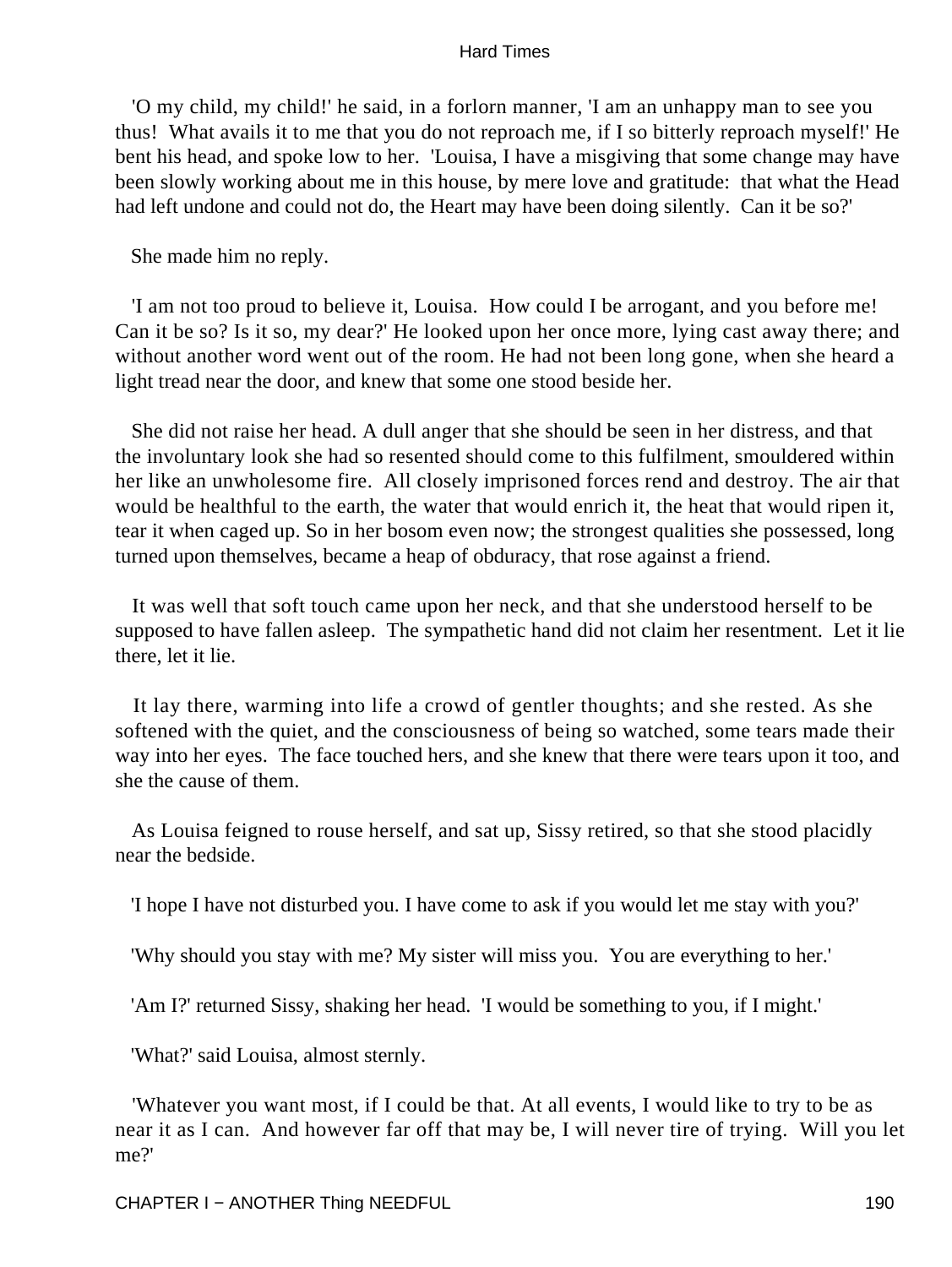'My father sent you to ask me.'

 'No indeed,' replied Sissy. 'He told me that I might come in now, but he sent me away from the room this morning  $-$  or at least  $-$ '

She hesitated and stopped.

'At least, what?' said Louisa, with her searching eyes upon her.

 'I thought it best myself that I should be sent away, for I felt very uncertain whether you would like to find me here.'

'Have I always hated you so much?'

 'I hope not, for I have always loved you, and have always wished that you should know it. But you changed to me a little, shortly before you left home. Not that I wondered at it. You knew so much, and I knew so little, and it was so natural in many ways, going as you were among other friends, that I had nothing to complain of, and was not at all hurt.'

 Her colour rose as she said it modestly and hurriedly. Louisa understood the loving pretence, and her heart smote her.

 'May I try?' said Sissy, emboldened to raise her hand to the neck that was insensibly drooping towards her.

 Louisa, taking down the hand that would have embraced her in another moment, held it in one of hers, and answered:

 'First, Sissy, do you know what I am? I am so proud and so hardened, so confused and troubled, so resentful and unjust to every one and to myself, that everything is stormy, dark, and wicked to me. Does not that repel you?'

'No!'

 'I am so unhappy, and all that should have made me otherwise is so laid waste, that if I had been bereft of sense to this hour, and instead of being as learned as you think me, had to begin to acquire the simplest truths, I could not want a guide to peace, contentment, honour, all the good of which I am quite devoid, more abjectly than I do. Does not that repel you?'

'No!'

 In the innocence of her brave affection, and the brimming up of her old devoted spirit, the once deserted girl shone like a beautiful light upon the darkness of the other.

CHAPTER I − ANOTHER Thing NEEDFUL 191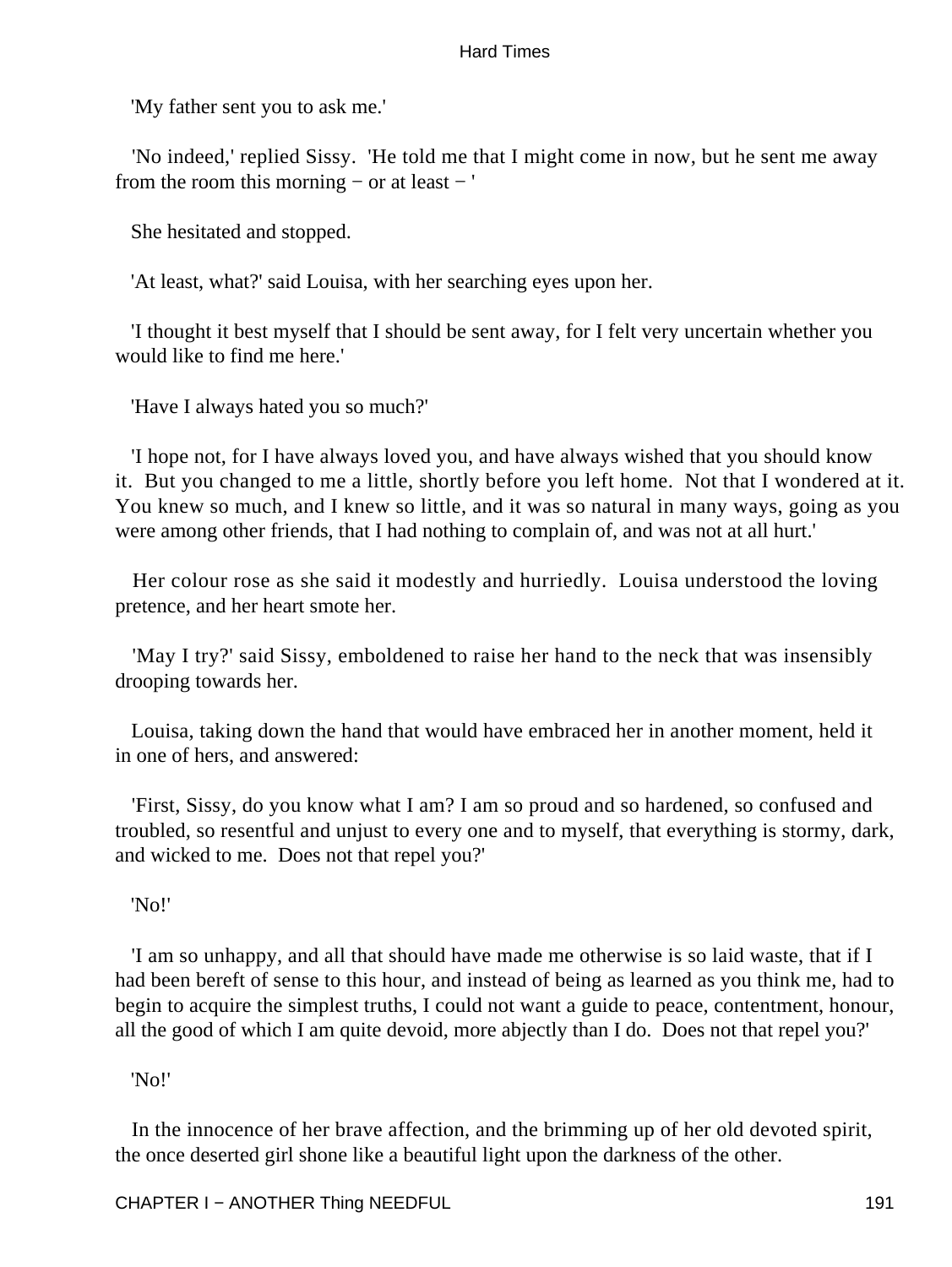Louisa raised the hand that it might clasp her neck and join its fellow there. She fell upon her knees, and clinging to this stroller's child looked up at her almost with veneration.

 'Forgive me, pity me, help me! Have compassion on my great need, and let me lay this head of mine upon a loving heart!'

'O lay it here!' cried Sissy. 'Lay it here, my dear.'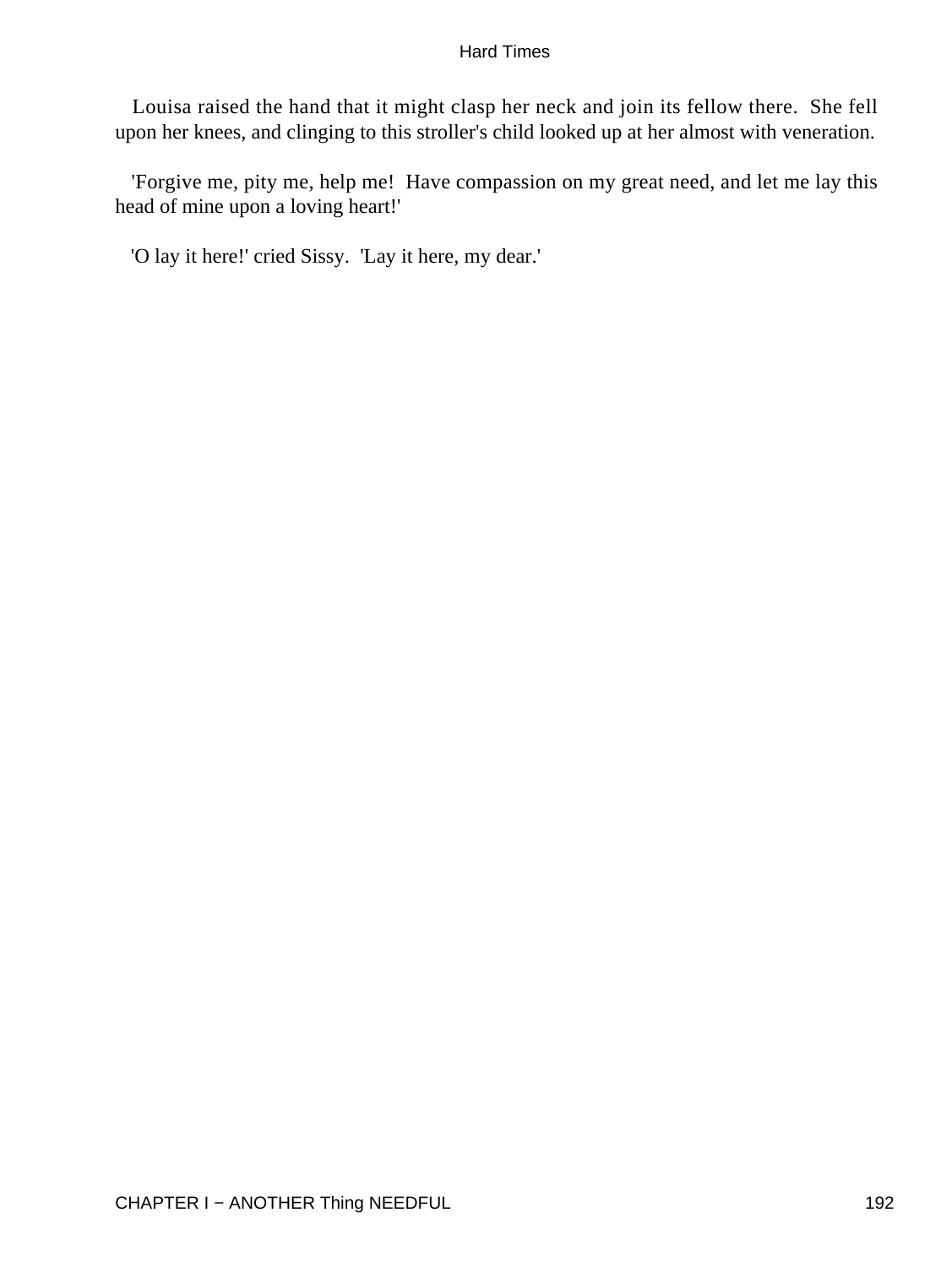## **[CHAPTER Ii − Very RIDICULOUS](#page-251-0)**

*M*R. **James harthouse** passed a whole night and a day in a state of so much hurry, that the World, with its best glass in his eye, would scarcely have recognized him during that insane interval, as the brother Jem of the honourable and jocular member. He was positively agitated. He several times spoke with an emphasis, similar to the vulgar manner. He went in and went out in an unaccountable way, like a man without an object. He rode like a highwayman. In a word, he was so horribly bored by existing circumstances, that he forgot to go in for boredom in the manner prescribed by the authorities.

 After putting his horse at Coketown through the storm, as if it were a leap, he waited up all night: from time to time ringing his bell with the greatest fury, charging the porter who kept watch with delinquency in withholding letters or messages that could not fail to have been entrusted to him, and demanding restitution on the spot. The dawn coming, the morning coming, and the day coming, and neither message nor letter coming with either, he went down to the country house. There, the report was, Mr. Bounderby away, and Mrs. Bounderby in town. Left for town suddenly last evening. Not even known to be gone until receipt of message, importing that her return was not to be expected for the present.

 In these circumstances he had nothing for it but to follow her to town. He went to the house in town. Mrs. Bounderby not there. He looked in at the Bank. Mr. Bounderby away and Mrs. Sparsit away. Mrs. Sparsit away? Who could have been reduced to sudden extremity for the company of that griffin!

 'Well! I don't know,' said Tom, who had his own reasons for being uneasy about it. 'She was off somewhere at daybreak this morning. She's always full of mystery; I hate her. So I do that white chap; he's always got his blinking eyes upon a fellow.'

'Where were you last night, Tom?'

 'Where was I last night!' said Tom. 'Come! I like that. I was waiting for you, Mr. Harthouse, till it came down as I never saw it come down before. Where was I too! Where were you, you mean.'

'I was prevented from coming − detained.'

 'Detained!' murmured Tom. 'Two of us were detained. I was detained looking for you, till I lost every train but the mail. It would have been a pleasant job to go down by that on such a night, and have to walk home through a pond. I was obliged to sleep in town after all.'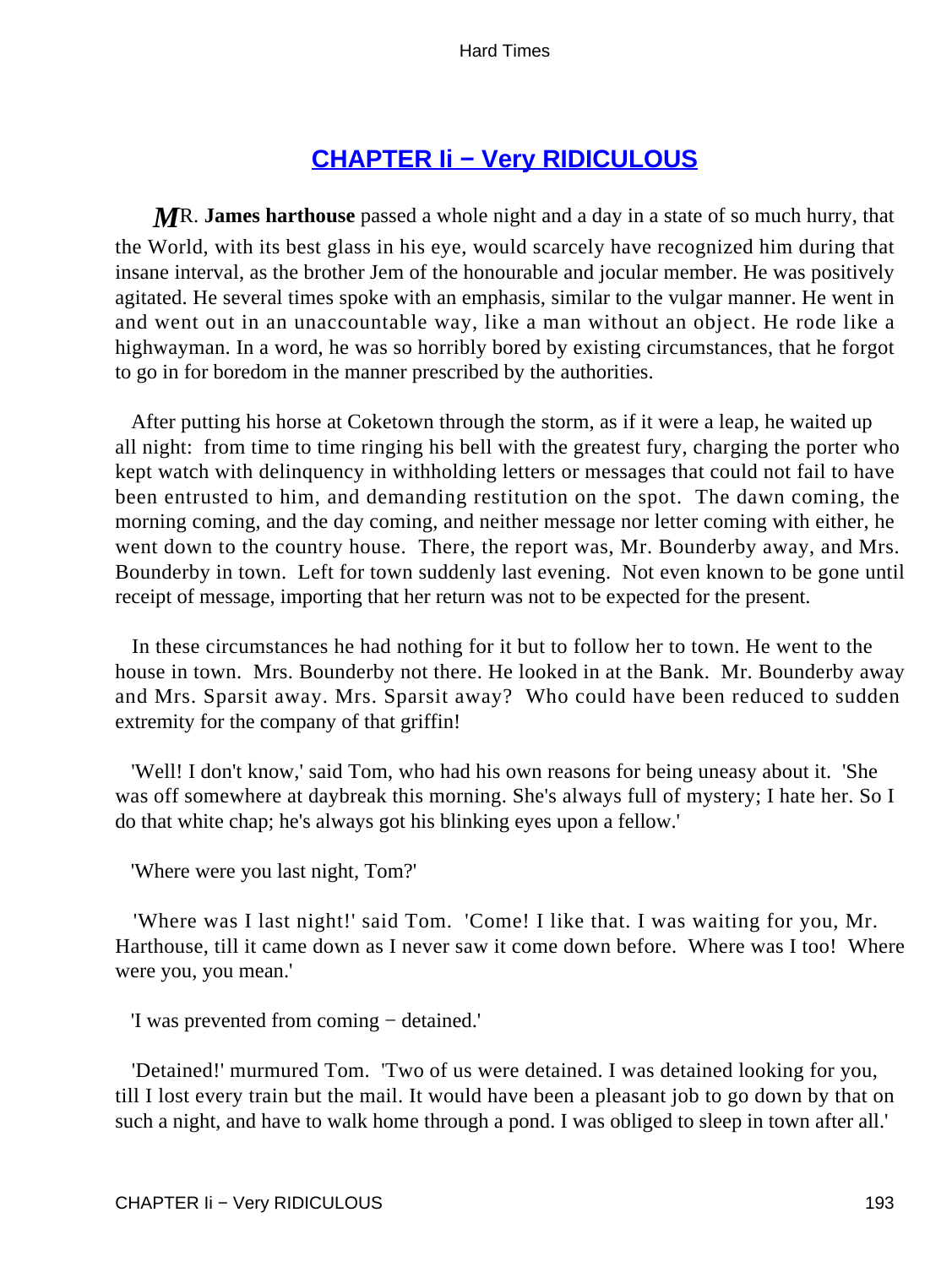'Where?'

'Where? Why, in my own bed at Bounderby's.'

'Did you see your sister?'

 'How the deuce,' returned Tom, staring, 'could I see my sister when she was fifteen miles off?'

 Cursing these quick retorts of the young gentleman to whom he was so true a friend, Mr. Harthouse disembarrassed himself of that interview with the smallest conceivable amount of ceremony, and debated for the hundredth time what all this could mean? He made only one thing clear. It was, that whether she was in town or out of town, whether he had been premature with her who was so hard to comprehend, or she had lost courage, or they were discovered, or some mischance or mistake, at present incomprehensible, had occurred, he must remain to confront his fortune, whatever it was. The hotel where he was known to live when condemned to that region of blackness, was the stake to which he was tied. As to all the rest − What will be, will be.

 'So, whether I am waiting for a hostile message, or an assignation, or a penitent remonstrance, or an impromptu wrestle with my friend Bounderby in the Lancashire manner − which would seem as likely as anything else in the present state of affairs − I'll dine,' said Mr. James Harthouse. 'Bounderby has the advantage in point of weight; and if anything of a British nature is to come off between us, it may be as well to be in training.'

 Therefore he rang the bell, and tossing himself negligently on a sofa, ordered 'Some dinner at six − with a beefsteak in it,' and got through the intervening time as well as he could. That was not particularly well; for he remained in the greatest perplexity, and, as the hours went on, and no kind of explanation offered itself, his perplexity augmented at compound interest.

 However, he took affairs as coolly as it was in human nature to do, and entertained himself with the facetious idea of the training more than once. 'It wouldn't be bad,' he yawned at one time, 'to give the waiter five shillings, and throw him.' At another time it occurred to him, 'Or a fellow of about thirteen or fourteen stone might be hired by the hour.' But these jests did not tell materially on the afternoon, or his suspense; and, sooth to say, they both lagged fearfully.

 It was impossible, even before dinner, to avoid often walking about in the pattern of the carpet, looking out of the window, listening at the door for footsteps, and occasionally becoming rather hot when any steps approached that room. But, after dinner, when the day turned to twilight, and the twilight turned to night, and still no communication was made to him, it began to be as he expressed it, 'like the Holy Office and slow torture.' However, still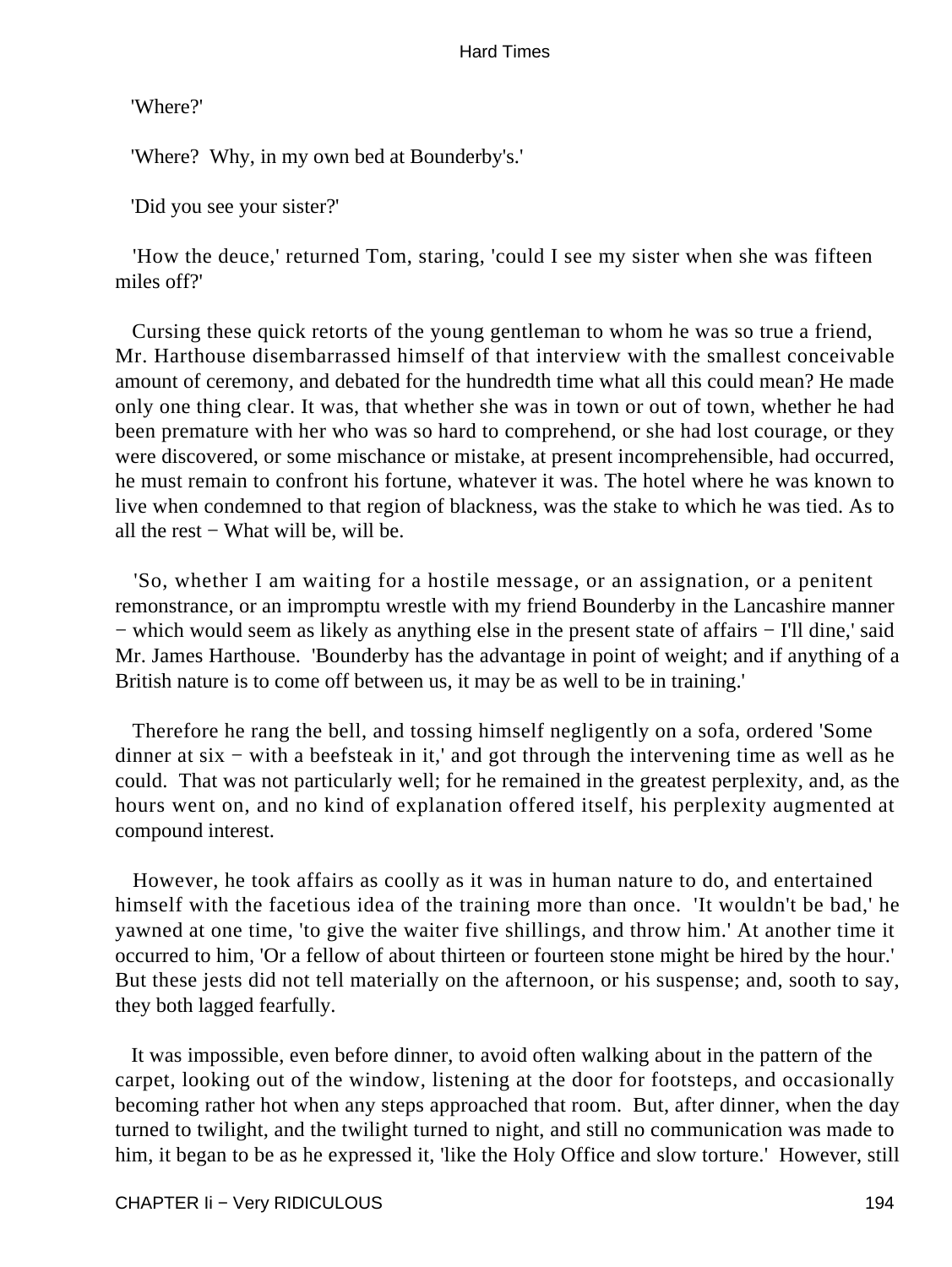true to his conviction that indifference was the genuine high−breeding (the only conviction he had), he seized this crisis as the opportunity for ordering candles and a newspaper.

 He had been trying in vain, for half an hour, to read this newspaper, when the waiter appeared and said, at once mysteriously and apologetically:

'Beg your pardon, sir. You're wanted, sir, if you please.'

 A general recollection that this was the kind of thing the Police said to the swell mob, caused Mr. Harthouse to ask the waiter in return, with bristling indignation, what the Devil he meant by 'wanted'?

'Beg your pardon, sir. Young lady outside, sir, wishes to see you.'

'Outside? Where?'

'Outside this door, sir.'

 Giving the waiter to the personage before mentioned, as a block− head duly qualified for that consignment, Mr. Harthouse hurried into the gallery. A young woman whom he had never seen stood there. Plainly dressed, very quiet, very pretty. As he conducted her into the room and placed a chair for her, he observed, by the light of the candles, that she was even prettier than he had at first believed. Her face was innocent and youthful, and its expression remarkably pleasant. She was not afraid of him, or in any way disconcerted; she seemed to have her mind entirely preoccupied with the occasion of her visit, and to have substituted that consideration for herself.

'I speak to Mr. Harthouse?' she said, when they were alone.

 'To Mr. Harthouse.' He added in his mind, 'And you speak to him with the most confiding eyes I ever saw, and the most earnest voice (though so quiet) I ever heard.'

 'If I do not understand − and I do not, sir' − said Sissy, 'what your honour as a gentleman binds you to, in other matters:' the blood really rose in his face as she began in these words: 'I am sure I may rely upon it to keep my visit secret, and to keep secret what I am going to say. I will rely upon it, if you will tell me I may so far trust − '

'You may, I assure you.'

 'I am young, as you see; I am alone, as you see. In coming to you, sir, I have no advice or encouragement beyond my own hope.' He thought, 'But that is very strong,' as he followed the momentary upward glance of her eyes. He thought besides, 'This is a very odd beginning. I don't see where we are going.'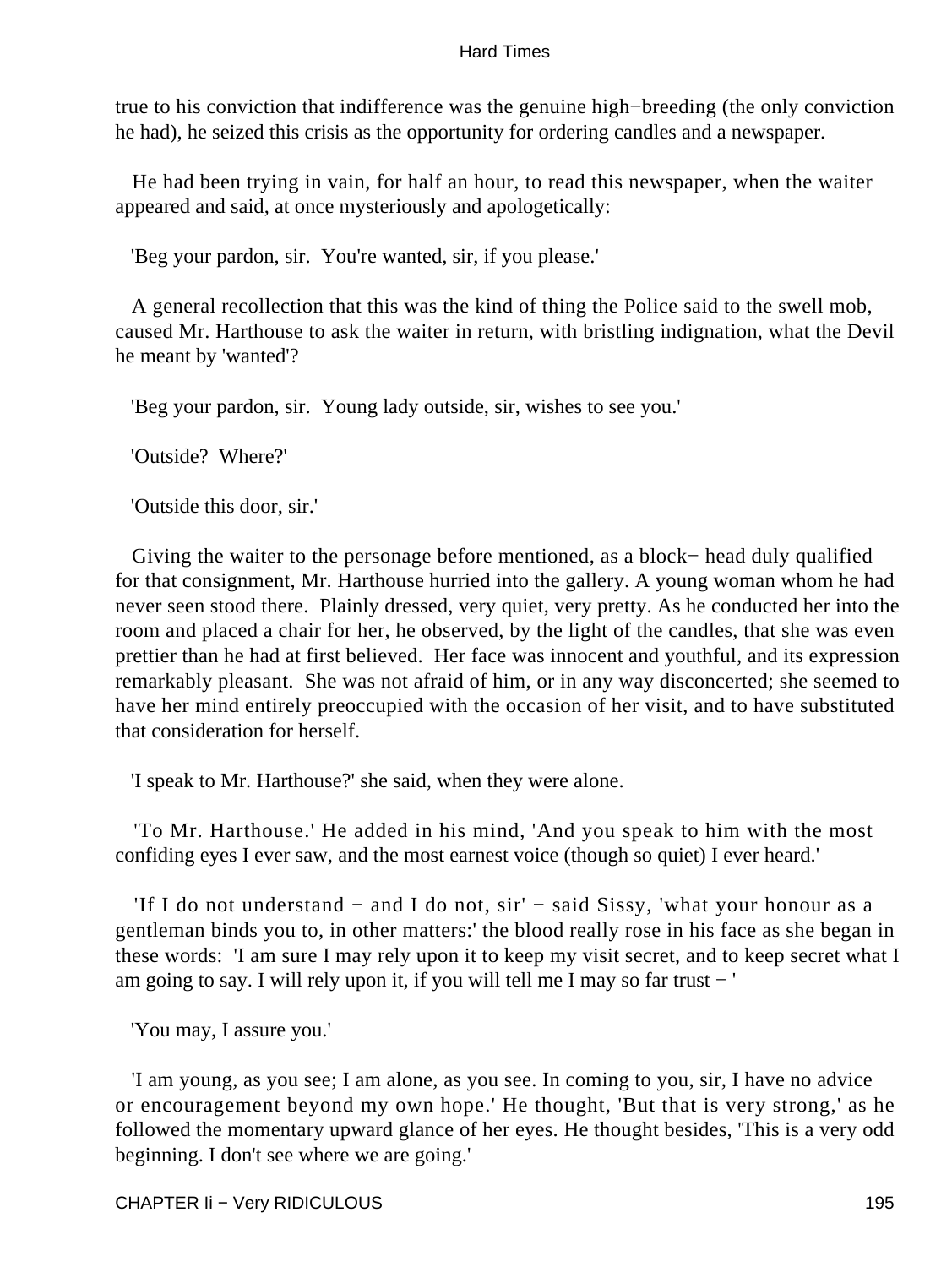'I think,' said Sissy, 'you have already guessed whom I left just now!'

 'I have been in the greatest concern and uneasiness during the last four−and−twenty hours (which have appeared as many years),' he returned, 'on a lady's account. The hopes I have been encouraged to form that you come from that lady, do not deceive me, I trust.'

'I left her within an hour.'

'At − !'

'At her father's.'

 Mr. Harthouse's face lengthened in spite of his coolness, and his perplexity increased. 'Then I certainly,' he thought, 'do not see where we are going.'

 'She hurried there last night. She arrived there in great agitation, and was insensible all through the night. I live at her father's, and was with her. You may be sure, sir, you will never see her again as long as you live.'

 Mr. Harthouse drew a long breath; and, if ever man found himself in the position of not knowing what to say, made the discovery beyond all question that he was so circumstanced. The child−like ingenuousness with which his visitor spoke, her modest fearlessness, her truthfulness which put all artifice aside, her entire forgetfulness of herself in her earnest quiet holding to the object with which she had come; all this, together with her reliance on his easily given promise − which in itself shamed him − presented something in which he was so inexperienced, and against which he knew any of his usual weapons would fall so powerless; that not a word could he rally to his relief.

At last he said:

 'So startling an announcement, so confidently made, and by such lips, is really disconcerting in the last degree. May I be permitted to inquire, if you are charged to convey that information to me in those hopeless words, by the lady of whom we speak?'

'I have no charge from her.'

 'The drowning man catches at the straw. With no disrespect for your judgment, and with no doubt of your sincerity, excuse my saying that I cling to the belief that there is yet hope that I am not condemned to perpetual exile from that lady's presence.'

 'There is not the least hope. The first object of my coming here, sir, is to assure you that you must believe that there is no more hope of your ever speaking with her again, than there would be if she had died when she came home last night.'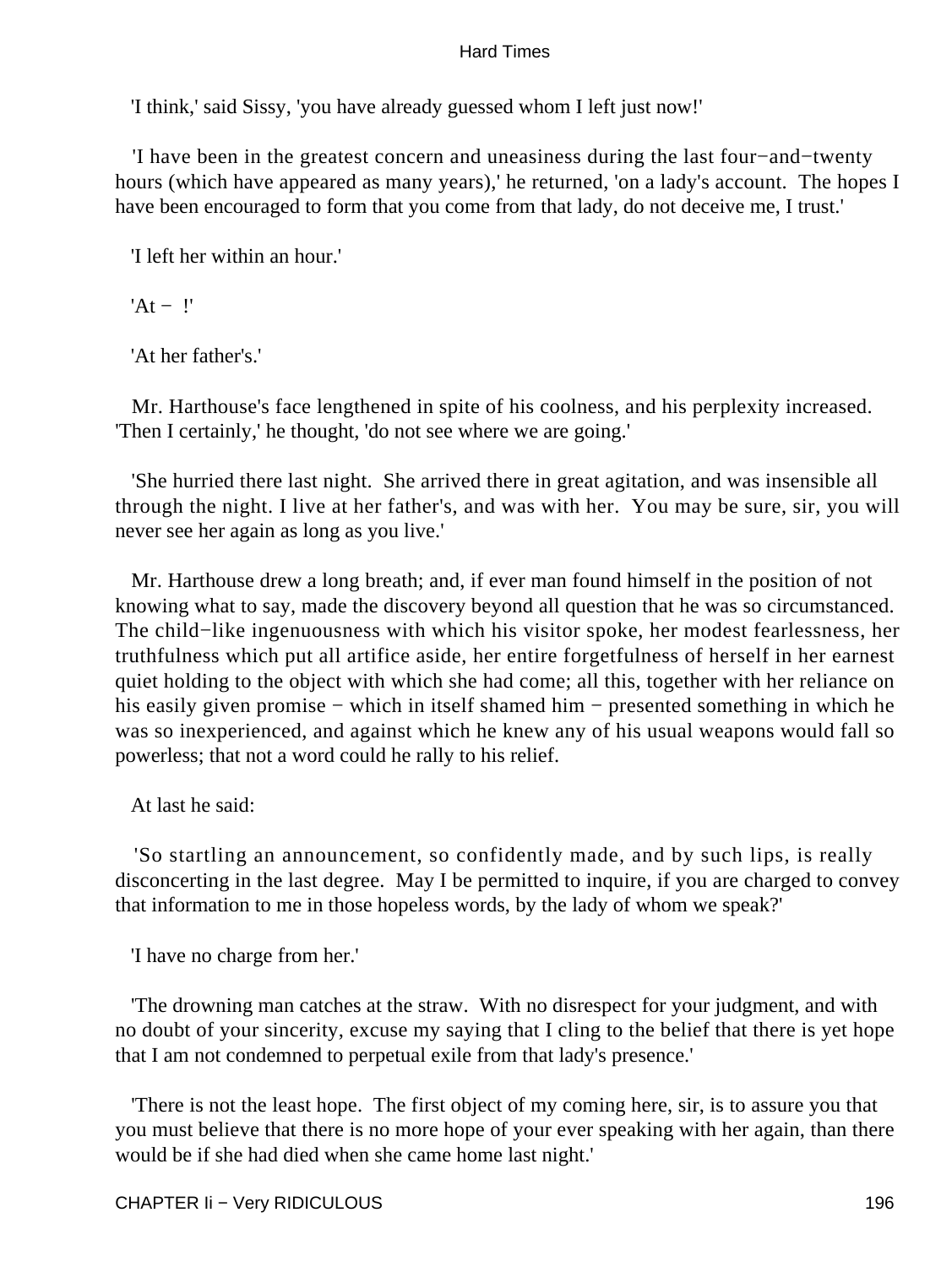'Must believe? But if I can't − or if I should, by infirmity of nature, be obstinate − and won't  $-$ '

'It is still true. There is no hope.'

 James Harthouse looked at her with an incredulous smile upon his lips; but her mind looked over and beyond him, and the smile was quite thrown away.

He bit his lip, and took a little time for consideration.

 'Well! If it should unhappily appear,' he said, 'after due pains and duty on my part, that I am brought to a position so desolate as this banishment, I shall not become the lady's persecutor. But you said you had no commission from her?'

 'I have only the commission of my love for her, and her love for me. I have no other trust, than that I have been with her since she came home, and that she has given me her confidence. I have no further trust, than that I know something of her character and her marriage. O Mr. Harthouse, I think you had that trust too!'

He was touched in the cavity where his heart should have been – in that nest of addled eggs, where the birds of heaven would have lived if they had not been whistled away − by the fervour of this reproach.

 'I am not a moral sort of fellow,' he said, 'and I never make any pretensions to the character of a moral sort of fellow. I am as immoral as need be. At the same time, in bringing any distress upon the lady who is the subject of the present conversation, or in unfortunately compromising her in any way, or in committing myself by any expression of sentiments towards her, not perfectly reconcilable with – in fact with – the domestic hearth; or in taking any advantage of her father's being a machine, or of her brother's being a whelp, or of her husband's being a bear; I beg to be allowed to assure you that I have had no particularly evil intentions, but have glided on from one step to another with a smoothness so perfectly diabolical, that I had not the slightest idea the catalogue was half so long until I began to turn it over. Whereas I find,' said Mr. James Harthouse, in conclusion, 'that it is really in several volumes.'

 Though he said all this in his frivolous way, the way seemed, for that once, a conscious polishing of but an ugly surface. He was silent for a moment; and then proceeded with a more self−possessed air, though with traces of vexation and disappointment that would not be polished out.

 'After what has been just now represented to me, in a manner I find it impossible to doubt − I know of hardly any other source from which I could have accepted it so readily − I feel bound to say to you, in whom the confidence you have mentioned has been reposed,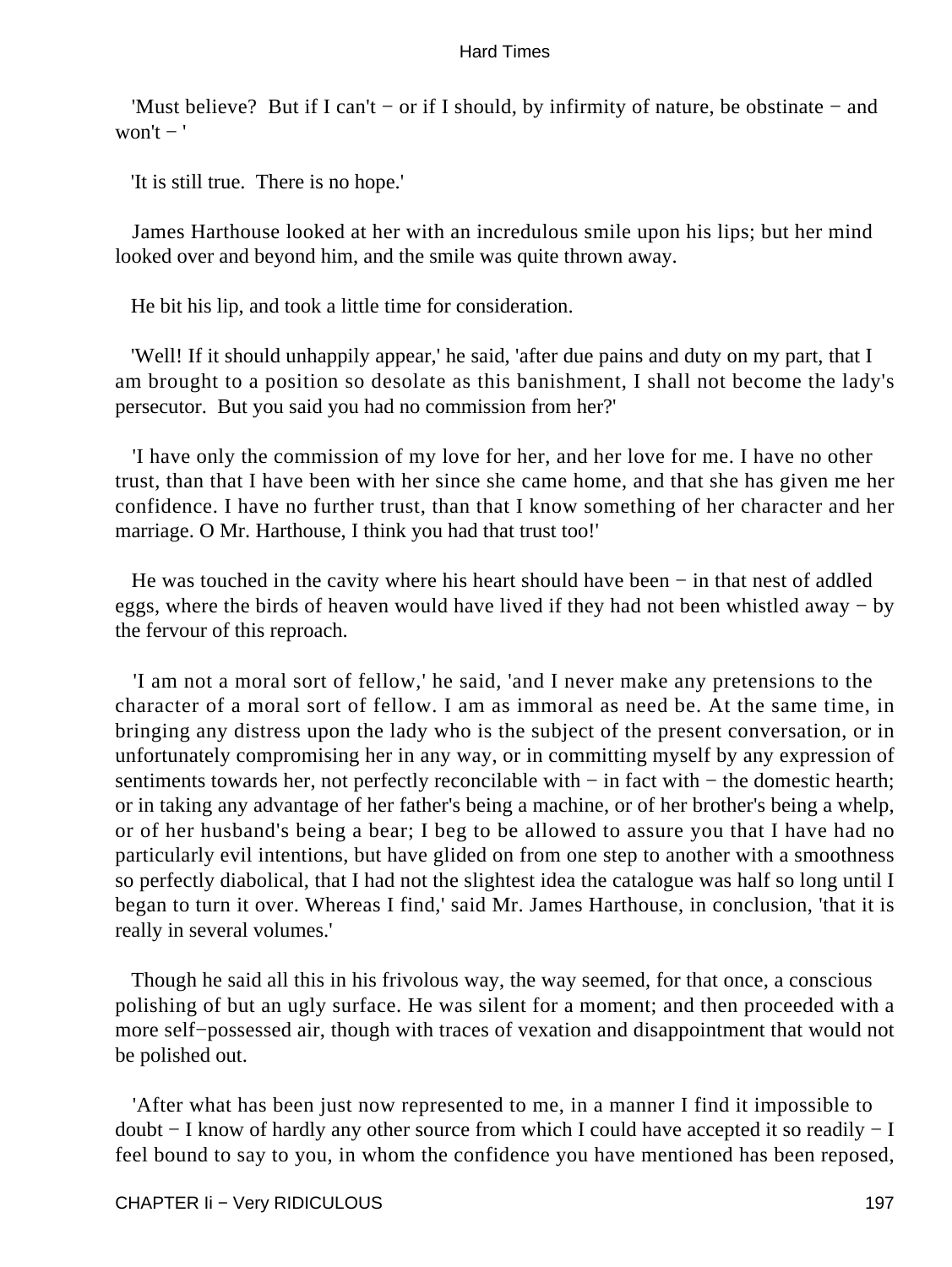that I cannot refuse to contemplate the possibility (however unexpected) of my seeing the lady no more. I am solely to blame for the thing having come to this − and − and, I cannot say,' he added, rather hard up for a general peroration, 'that I have any sanguine expectation of ever becoming a moral sort of fellow, or that I have any belief in any moral sort of fellow whatever<sup>'</sup>

Sissy's face sufficiently showed that her appeal to him was not finished.

 'You spoke,' he resumed, as she raised her eyes to him again, 'of your first object. I may assume that there is a second to be mentioned?'

'Yes.'

'Will you oblige me by confiding it?'

 'Mr. Harthouse,' returned Sissy, with a blending of gentleness and steadiness that quite defeated him, and with a simple confidence in his being bound to do what she required, that held him at a singular disadvantage, 'the only reparation that remains with you, is to leave here immediately and finally. I am quite sure that you can mitigate in no other way the wrong and harm you have done. I am quite sure that it is the only compensation you have left it in your power to make. I do not say that it is much, or that it is enough; but it is something, and it is necessary. Therefore, though without any other authority than I have given you, and even without the knowledge of any other person than yourself and myself, I ask you to depart from this place to−night, under an obligation never to return to it.'

 If she had asserted any influence over him beyond her plain faith in the truth and right of what she said; if she had concealed the least doubt or irresolution, or had harboured for the best purpose any reserve or pretence; if she had shown, or felt, the lightest trace of any sensitiveness to his ridicule or his astonishment, or any remonstrance he might offer; he would have carried it against her at this point. But he could as easily have changed a clear sky by looking at it in surprise, as affect her.

 'But do you know,' he asked, quite at a loss, 'the extent of what you ask? You probably are not aware that I am here on a public kind of business, preposterous enough in itself, but which I have gone in for, and sworn by, and am supposed to be devoted to in quite a desperate manner? You probably are not aware of that, but I assure you it's the fact.'

It had no effect on Sissy, fact or no fact.

 'Besides which,' said Mr. Harthouse, taking a turn or two across the room, dubiously, 'it's so alarmingly absurd. It would make a man so ridiculous, after going in for these fellows, to back out in such an incomprehensible way.'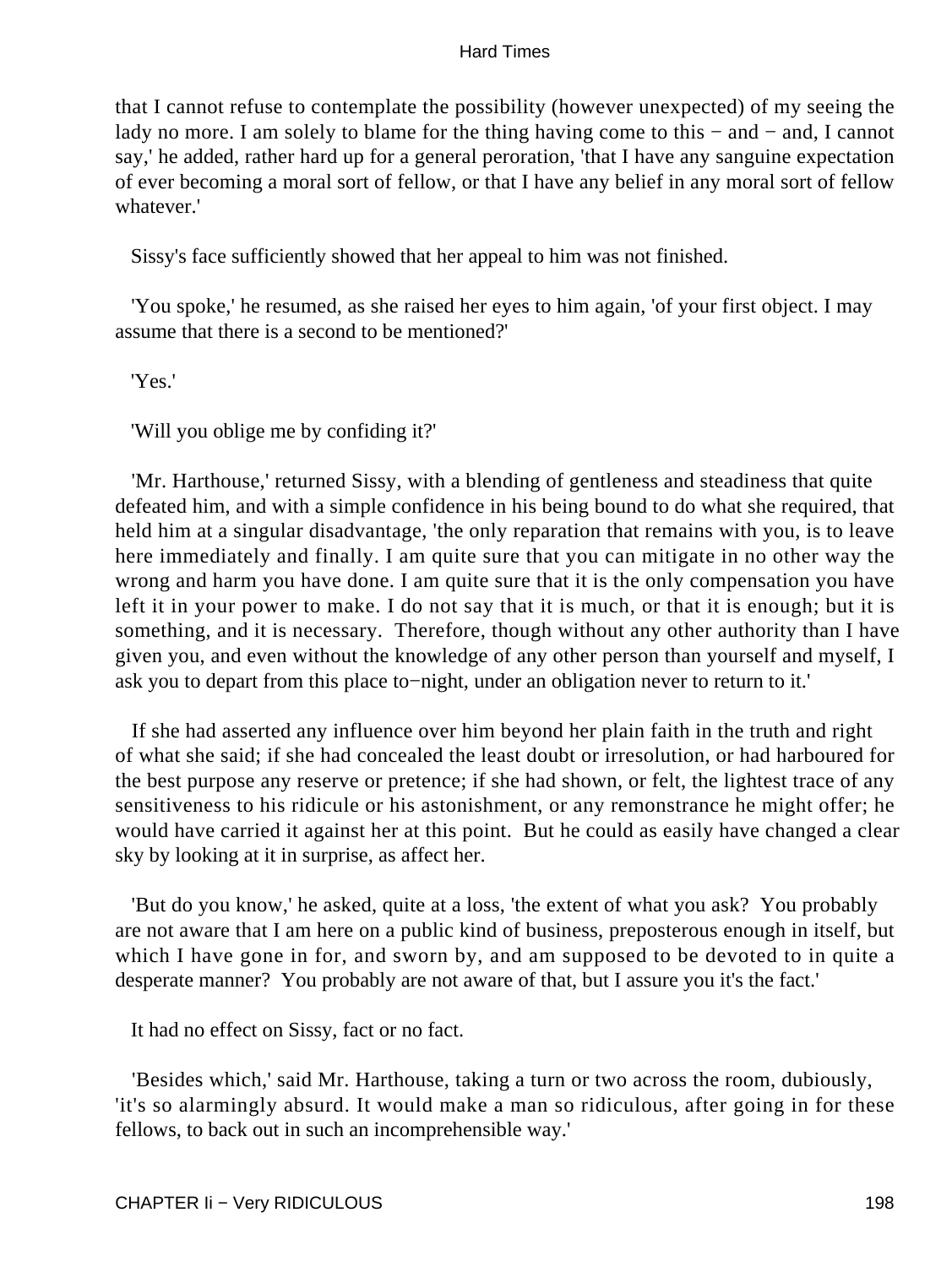'I am quite sure,' repeated Sissy, 'that it is the only reparation in your power, sir. I am quite sure, or I would not have come here.'

 He glanced at her face, and walked about again. 'Upon my soul, I don't know what to say. So immensely absurd!'

It fell to his lot, now, to stipulate for secrecy.

 'If I were to do such a very ridiculous thing,' he said, stopping again presently, and leaning against the chimney−piece, 'it could only be in the most inviolable confidence.'

'I will trust to you, sir,' returned Sissy, 'and you will trust to me.'

 His leaning against the chimney−piece reminded him of the night with the whelp. It was the self−same chimney−piece, and somehow he felt as if he were the whelp to−night. He could make no way at all.

 'I suppose a man never was placed in a more ridiculous position,' he said, after looking down, and looking up, and laughing, and frowning, and walking off, and walking back again. 'But I see no way out of it. What will be, will be. This will be, I suppose. I must take off myself, I imagine − in short, I engage to do it.'

 Sissy rose. She was not surprised by the result, but she was happy in it, and her face beamed brightly.

 'You will permit me to say,' continued Mr. James Harthouse, 'that I doubt if any other ambassador, or ambassadress, could have addressed me with the same success. I must not only regard myself as being in a very ridiculous position, but as being vanquished at all points. Will you allow me the privilege of remembering my enemy's name?'

'My name?' said the ambassadress.

'The only name I could possibly care to know, to−night.'

'Sissy Jupe.'

'Pardon my curiosity at parting. Related to the family?'

 'I am only a poor girl,' returned Sissy. 'I was separated from my father − he was only a stroller – and taken pity on by Mr. Gradgrind. I have lived in the house ever since.'

She was gone.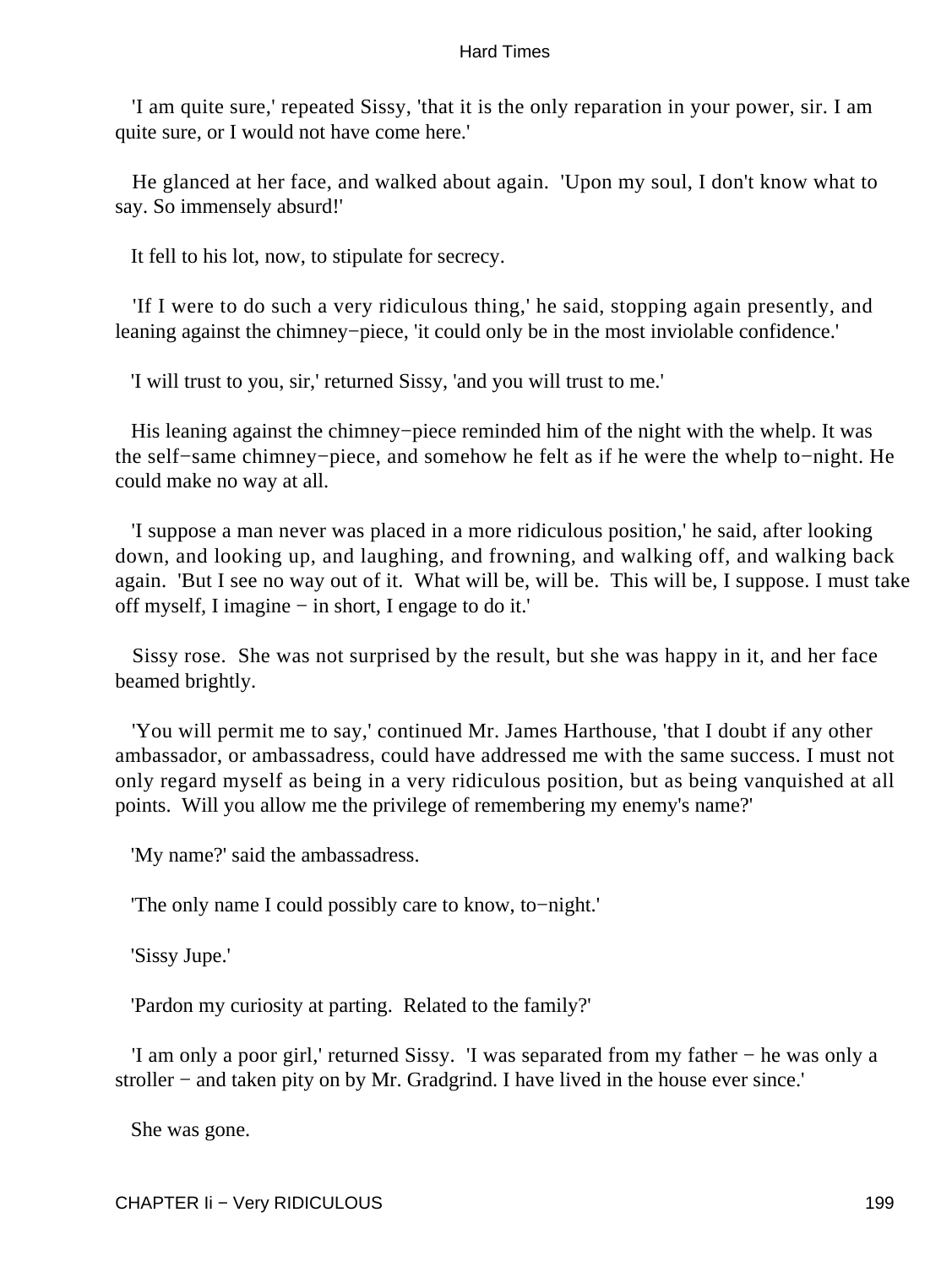'It wanted this to complete the defeat,' said Mr. James Harthouse, sinking, with a resigned air, on the sofa, after standing transfixed a little while. 'The defeat may now be considered perfectly accomplished. Only a poor girl − only a stroller − only James Harthouse made nothing of – only James Harthouse a Great Pyramid of failure.'

 The Great Pyramid put it into his head to go up the Nile. He took a pen upon the instant, and wrote the following note (in appropriate hieroglyphics) to his brother:

Dear Jack, – All up at Coketown. Bored out of the place, and going in for camels. Affectionately, JEM,

He rang the bell.

'Send my fellow here.'

'Gone to bed, sir.'

'Tell him to get up, and pack up.'

 He wrote two more notes. One, to Mr. Bounderby, announcing his retirement from that part of the country, and showing where he would be found for the next fortnight. The other, similar in effect, to Mr. Gradgrind. Almost as soon as the ink was dry upon their superscriptions, he had left the tall chimneys of Coketown behind, and was in a railway carriage, tearing and glaring over the dark landscape.

 The moral sort of fellows might suppose that Mr. James Harthouse derived some comfortable reflections afterwards, from this prompt retreat, as one of his few actions that made any amends for anything, and as a token to himself that he had escaped the climax of a very bad business. But it was not so, at all. A secret sense of having failed and been ridiculous − a dread of what other fellows who went in for similar sorts of things, would say at his expense if they knew it − so oppressed him, that what was about the very best passage in his life was the one of all others he would not have owned to on any account, and the only one that made him ashamed of himself.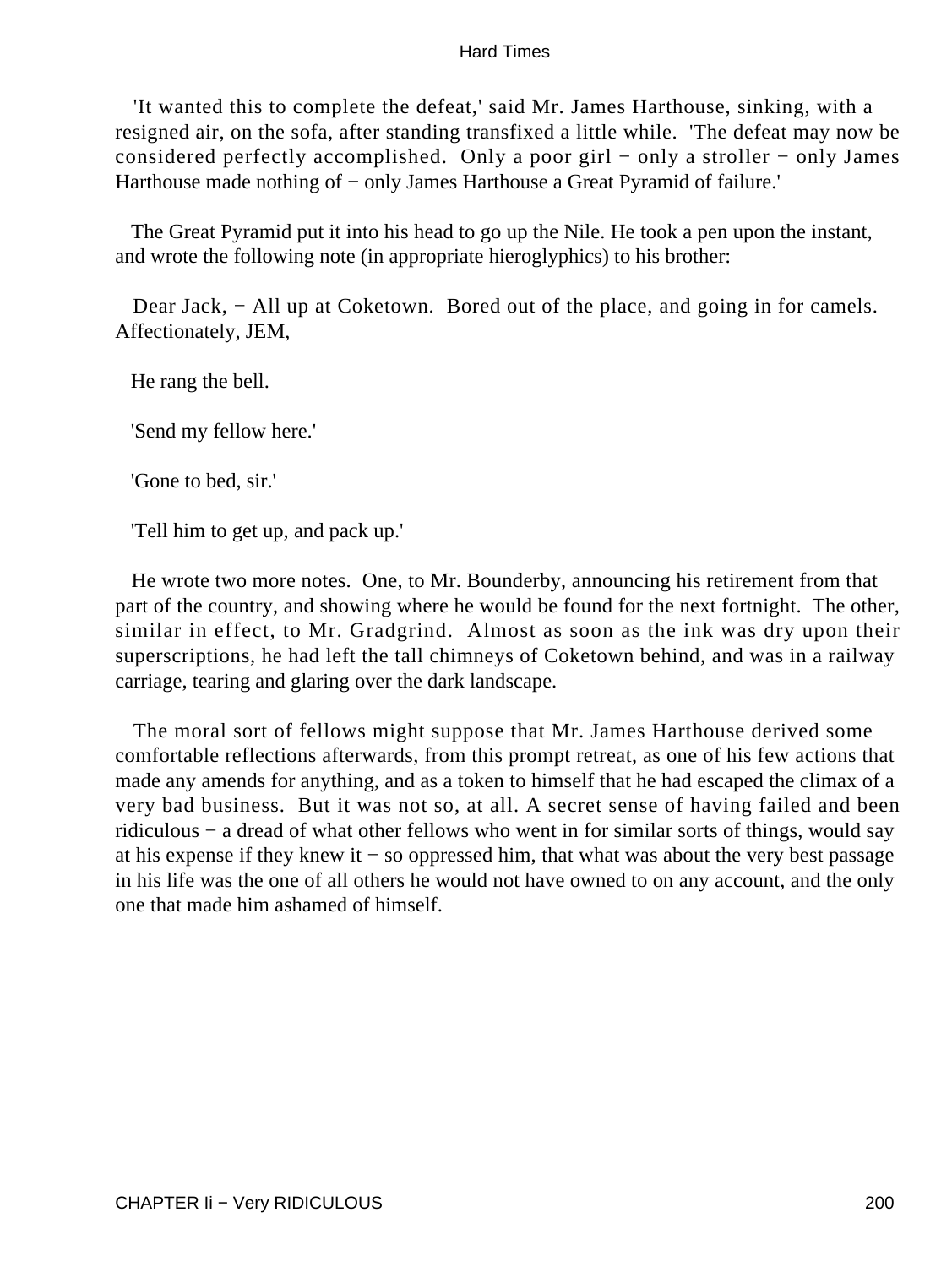### **[CHAPTER Iii − Very DECIDED](#page-251-0)**

**THE** indefatigable Mrs. Sparsit, with a violent cold upon her, her voice reduced to a whisper, and her stately frame so racked by continual sneezes that it seemed in danger of dismemberment, gave chase to her patron until she found him in the metropolis; and there, majestically sweeping in upon him at his hotel in St. James's Street, exploded the combustibles with which she was charged, and blew up. Having executed her mission with infinite relish, this high−minded woman then fainted away on Mr. Bounderby's coat−collar.

 Mr. Bounderby's first procedure was to shake Mrs. Sparsit off, and leave her to progress as she might through various stages of suffering on the floor. He next had recourse to the administration of potent restoratives, such as screwing the patient's thumbs, smiting her hands, abundantly watering her face, and inserting salt in her mouth. When these attentions had recovered her (which they speedily did), he hustled her into a fast train without offering any other refreshment, and carried her back to Coketown more dead than alive.

 Regarded as a classical ruin, Mrs. Sparsit was an interesting spectacle on her arrival at her journey's end; but considered in any other light, the amount of damage she had by that time sustained was excessive, and impaired her claims to admiration. Utterly heedless of the wear and tear of her clothes and constitution, and adamant to her pathetic sneezes, Mr. Bounderby immediately crammed her into a coach, and bore her off to Stone Lodge.

 'Now, Tom Gradgrind,' said Bounderby, bursting into his father−in− law's room late at night; 'here's a lady here − Mrs. Sparsit − you know Mrs. Sparsit − who has something to say to you that will strike you dumb.'

'You have missed my letter!' exclaimed Mr. Gradgrind, surprised by the apparition.

 'Missed your letter, sir!' bawled Bounderby. 'The present time is no time for letters. No man shall talk to Josiah Bounderby of Coketown about letters, with his mind in the state it's in now.'

 'Bounderby,' said Mr. Gradgrind, in a tone of temperate remonstrance, 'I speak of a very special letter I have written to you, in reference to Louisa.'

 'Tom Gradgrind,' replied Bounderby, knocking the flat of his hand several times with great vehemence on the table, 'I speak of a very special messenger that has come to me, in reference to Louisa. Mrs. Sparsit, ma'am, stand forward!'

That unfortunate lady hereupon essaying to offer testimony, without any voice and with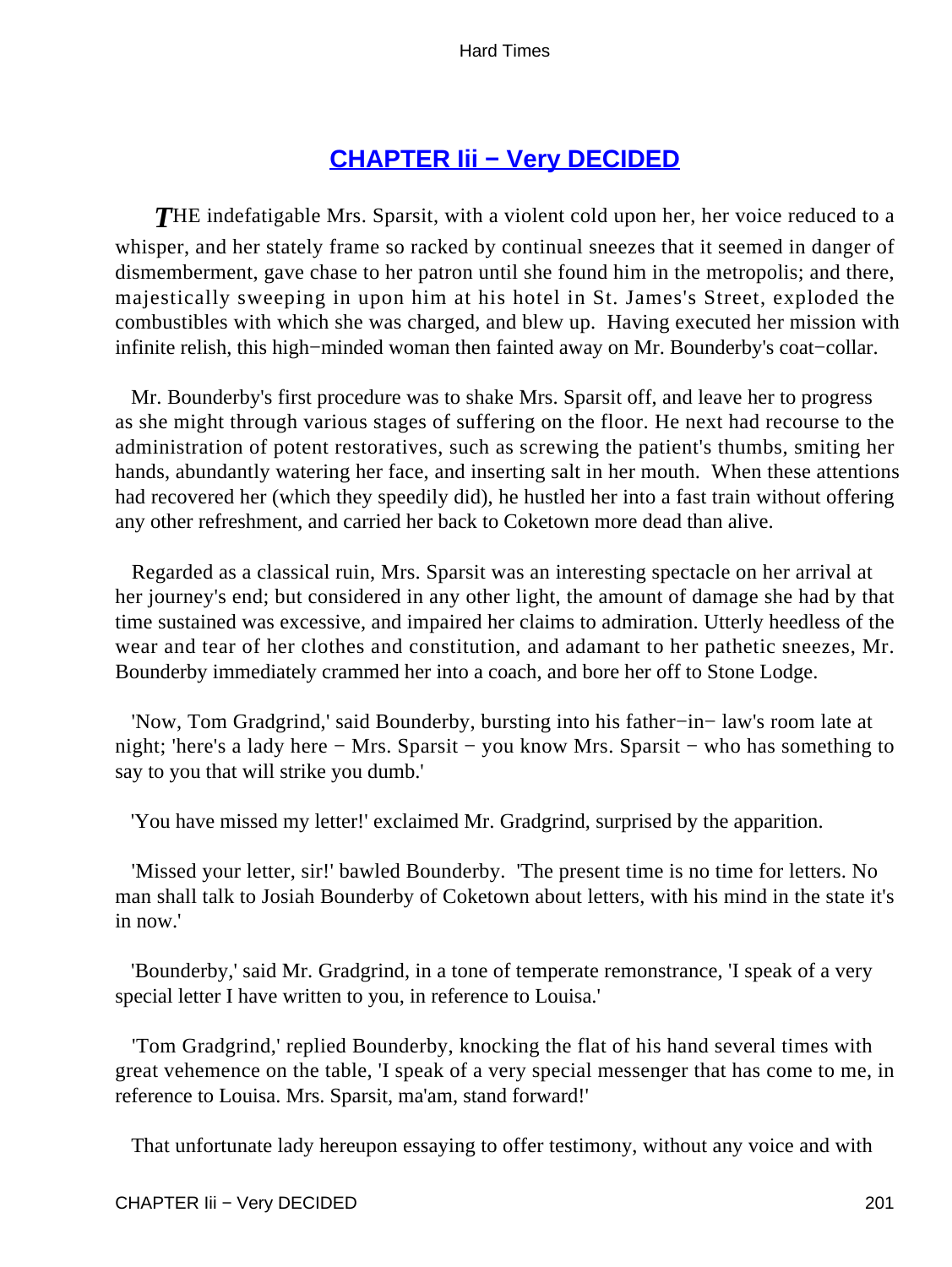painful gestures expressive of an inflamed throat, became so aggravating and underwent so many facial contortions, that Mr. Bounderby, unable to bear it, seized her by the arm and shook her.

 'If you can't get it out, ma'am,' said Bounderby, 'leave me to get it out. This is not a time for a lady, however highly connected, to be totally inaudible, and seemingly swallowing marbles. Tom Gradgrind, Mrs. Sparsit latterly found herself, by accident, in a situation to overhear a conversation out of doors between your daughter and your precious gentleman−friend, Mr. James Harthouse.'

'Indeed!' said Mr. Gradgrind.

'Ah! Indeed!' cried Bounderby. 'And in that conversation − '

'It is not necessary to repeat its tenor, Bounderby. I know what passed.'

 'You do? Perhaps,' said Bounderby, staring with all his might at his so quiet and assuasive father−in−law, 'you know where your daughter is at the present time!'

'Undoubtedly. She is here.'

'Here?'

 'My dear Bounderby, let me beg you to restrain these loud out− breaks, on all accounts. Louisa is here. The moment she could detach herself from that interview with the person of whom you speak, and whom I deeply regret to have been the means of introducing to you, Louisa hurried here, for protection. I myself had not been at home many hours, when I received her − here, in this room. She hurried by the train to town, she ran from town to this house, through a raging storm, and presented herself before me in a state of distraction. Of course, she has remained here ever since. Let me entreat you, for your own sake and for hers, to be more quiet.'

 Mr. Bounderby silently gazed about him for some moments, in every direction except Mrs. Sparsit's direction; and then, abruptly turning upon the niece of Lady Scadgers, said to that wretched woman:

 'Now, ma'am! We shall be happy to hear any little apology you may think proper to offer, for going about the country at express pace, with no other luggage than a Cock−and−a−Bull, ma'am!'

 'Sir,' whispered Mrs. Sparsit, 'my nerves are at present too much shaken, and my health is at present too much impaired, in your service, to admit of my doing more than taking refuge in tears.' (Which she did.)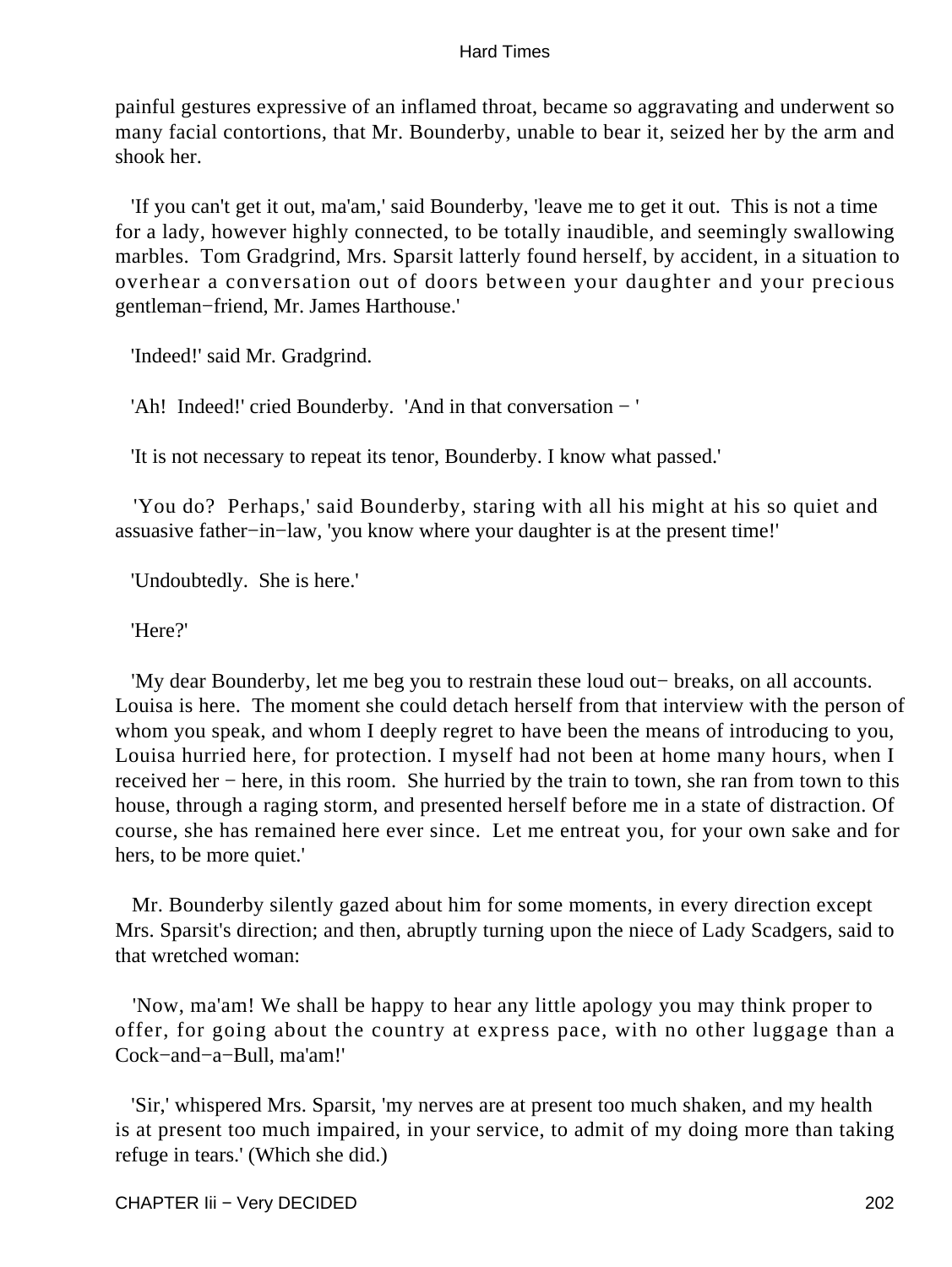'Well, ma'am,' said Bounderby, 'without making any observation to you that may not be made with propriety to a woman of good family, what I have got to add to that, is that there is something else in which it appears to me you may take refuge, namely, a coach. And the coach in which we came here being at the door, you'll allow me to hand you down to it, and pack you home to the Bank: where the best course for you to pursue, will be to put your feet into the hottest water you can bear, and take a glass of scalding rum and butter after you get into bed.' With these words, Mr. Bounderby extended his right hand to the weeping lady, and escorted her to the conveyance in question, shedding many plaintive sneezes by the way. He soon returned alone.

 'Now, as you showed me in your face, Tom Gradgrind, that you wanted to speak to me,' he resumed, 'here I am. But, I am not in a very agreeable state, I tell you plainly: not relishing this business, even as it is, and not considering that I am at any time as dutifully and submissively treated by your daughter, as Josiah Bounderby of Coketown ought to be treated by his wife. You have your opinion, I dare say; and I have mine, I know. If you mean to say anything to me to−night, that goes against this candid remark, you had better let it alone.'

 Mr. Gradgrind, it will be observed, being much softened, Mr. Bounderby took particular pains to harden himself at all points. It was his amiable nature.

'My dear Bounderby,' Mr. Gradgrind began in reply.

 'Now, you'll excuse me,' said Bounderby, 'but I don't want to be too dear. That, to start with. When I begin to be dear to a man, I generally find that his intention is to come over me. I am not speaking to you politely; but, as you are aware, I am not polite. If you like politeness, you know where to get it. You have your gentleman−friends, you know, and they'll serve you with as much of the article as you want. I don't keep it myself.'

'Bounderby,' urged Mr. Gradgrind, 'we are all liable to mistakes − '

'I thought you couldn't make 'em,' interrupted Bounderby.

 'Perhaps I thought so. But, I say we are all liable to mistakes and I should feel sensible of your delicacy, and grateful for it, if you would spare me these references to Harthouse. I shall not associate him in our conversation with your intimacy and encouragement; pray do not persist in connecting him with mine.'

'I never mentioned his name!' said Bounderby.

 'Well, well!' returned Mr. Gradgrind, with a patient, even a submissive, air. And he sat for a little while pondering. 'Bounderby, I see reason to doubt whether we have ever quite understood Louisa.'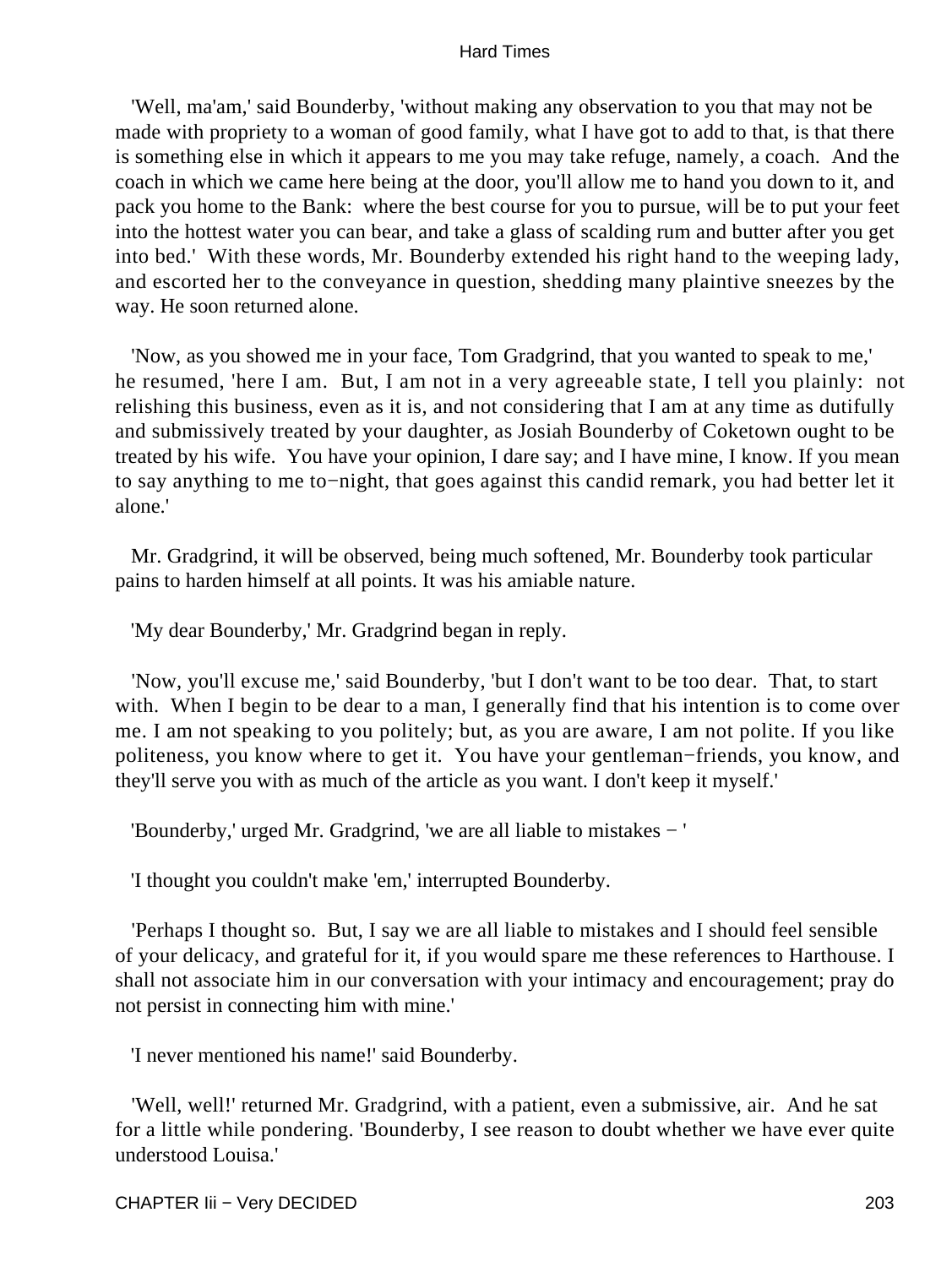'Who do you mean by We?'

 'Let me say I, then,' he returned, in answer to the coarsely blurted question; 'I doubt whether I have understood Louisa. I doubt whether I have been quite right in the manner of her education.'

 'There you hit it,' returned Bounderby. 'There I agree with you. You have found it out at last, have you? Education! I'll tell you what education is − To be tumbled out of doors, neck and crop, and put upon the shortest allowance of everything except blows. That's what I call education.'

 'I think your good sense will perceive,' Mr. Gradgrind remonstrated in all humility, 'that whatever the merits of such a system may be, it would be difficult of general application to girls.'

'I don't see it at all, sir,' returned the obstinate Bounderby.

 'Well,' sighed Mr. Gradgrind, 'we will not enter into the question. I assure you I have no desire to be controversial. I seek to repair what is amiss, if I possibly can; and I hope you will assist me in a good spirit, Bounderby, for I have been very much distressed.'

 'I don't understand you, yet,' said Bounderby, with determined obstinacy, 'and therefore I won't make any promises.'

 'In the course of a few hours, my dear Bounderby,' Mr. Gradgrind proceeded, in the same depressed and propitiatory manner, 'I appear to myself to have become better informed as to Louisa's character, than in previous years. The enlightenment has been painfully forced upon me, and the discovery is not mine. I think there are − Bounderby, you will be surprised to hear me say this − I think there are qualities in Louisa, which − which have been harshly neglected, and − and a little perverted. And − and I would suggest to you, that − that if you would kindly meet me in a timely endeavour to leave her to her better nature for a while − and to encourage it to develop itself by tenderness and consideration − it − it would be the better for the happiness of all of us. Louisa,' said Mr. Gradgrind, shading his face with his hand, 'has always been my favourite child.'

 The blustrous Bounderby crimsoned and swelled to such an extent on hearing these words, that he seemed to be, and probably was, on the brink of a fit. With his very ears a bright purple shot with crimson, he pent up his indignation, however, and said:

'You'd like to keep her here for a time?'

 'I − I had intended to recommend, my dear Bounderby, that you should allow Louisa to remain here on a visit, and be attended by Sissy (I mean of course Cecilia Jupe), who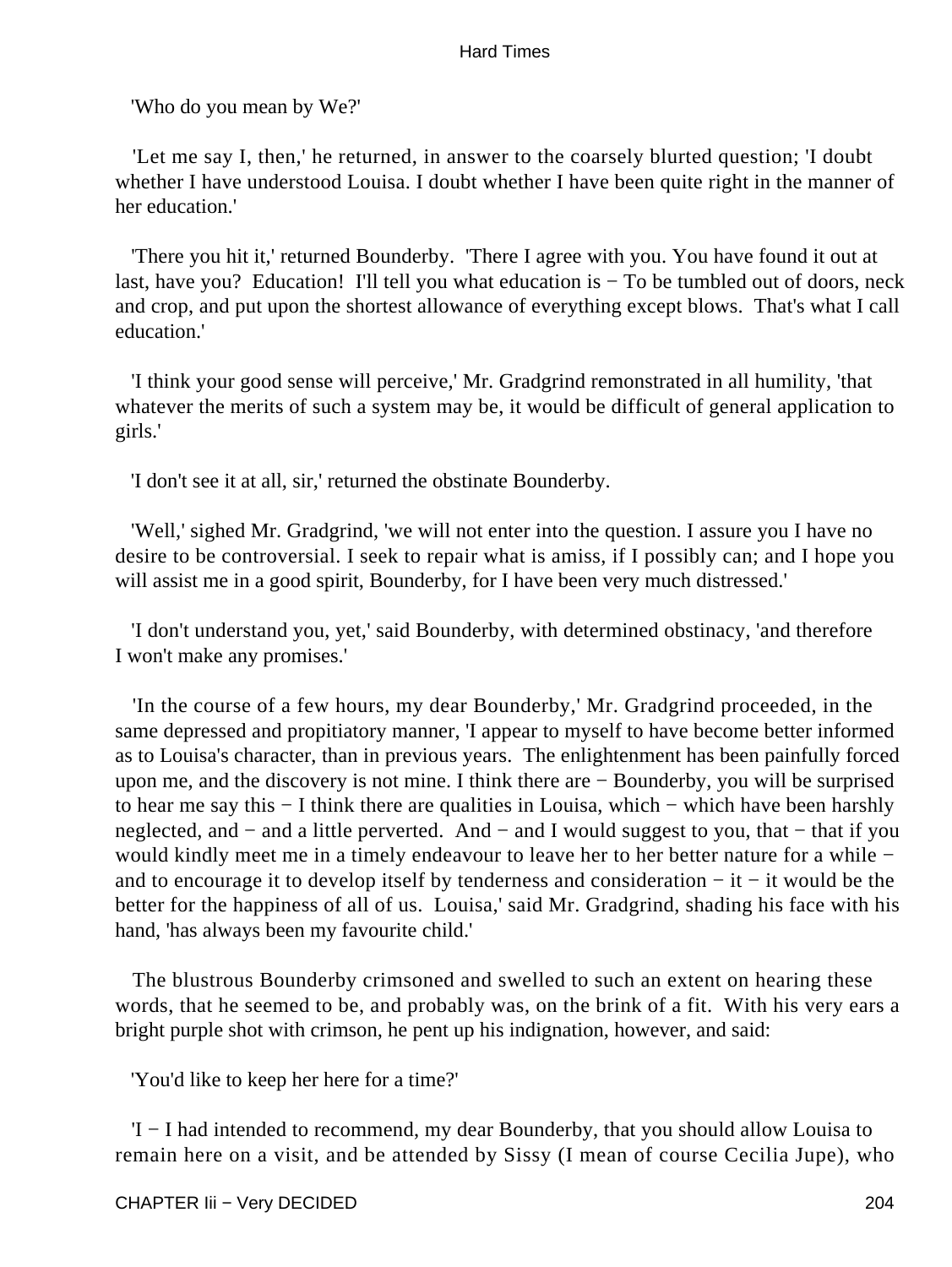understands her, and in whom she trusts.'

 'I gather from all this, Tom Gradgrind,' said Bounderby, standing up with his hands in his pockets, 'that you are of opinion that there's what people call some incompatibility between Loo Bounderby and myself.'

 'I fear there is at present a general incompatibility between Louisa, and − and − and almost all the relations in which I have placed her,' was her father's sorrowful reply.

 'Now, look you here, Tom Gradgrind,' said Bounderby the flushed, confronting him with his legs wide apart, his hands deeper in his pockets, and his hair like a hayfield wherein his windy anger was boisterous. 'You have said your say; I am going to say mine. I am a Coketown man. I am Josiah Bounderby of Coketown. I know the bricks of this town, and I know the works of this town, and I know the chimneys of this town, and I know the smoke of this town, and I know the Hands of this town. I know 'em all pretty well. They're real. When a man tells me anything about imaginative qualities, I always tell that man, whoever he is, that I know what he means. He means turtle soup and venison, with a gold spoon, and that he wants to be set up with a coach and six. That's what your daughter wants. Since you are of opinion that she ought to have what she wants, I recommend you to provide it for her. Because, Tom Gradgrind, she will never have it from me.'

 'Bounderby,' said Mr. Gradgrind, 'I hoped, after my entreaty, you would have taken a different tone.'

 'Just wait a bit,' retorted Bounderby; 'you have said your say, I believe. I heard you out; hear me out, if you please. Don't make yourself a spectacle of unfairness as well as inconsistency, because, although I am sorry to see Tom Gradgrind reduced to his present position, I should be doubly sorry to see him brought so low as that. Now, there's an incompatibility of some sort or another, I am given to understand by you, between your daughter and me. I'll give you to understand, in reply to that, that there unquestionably is an incompatibility of the first magnitude − to be summed up in this − that your daughter don't properly know her husband's merits, and is not impressed with such a sense as would become her, by George! of the honour of his alliance. That's plain speaking, I hope.'

'Bounderby,' urged Mr. Gradgrind, 'this is unreasonable.'

 'Is it?' said Bounderby. 'I am glad to hear you say so. Because when Tom Gradgrind, with his new lights, tells me that what I say is unreasonable. I am convinced at once it must be devilish sensible. With your permission I am going on. You know my origin; and you know that for a good many years of my life I didn't want a shoeing−horn, in consequence of not having a shoe. Yet you may believe or not, as you think proper, that there are ladies − born ladies − belonging to families − Families! − who next to worship the ground I walk on.'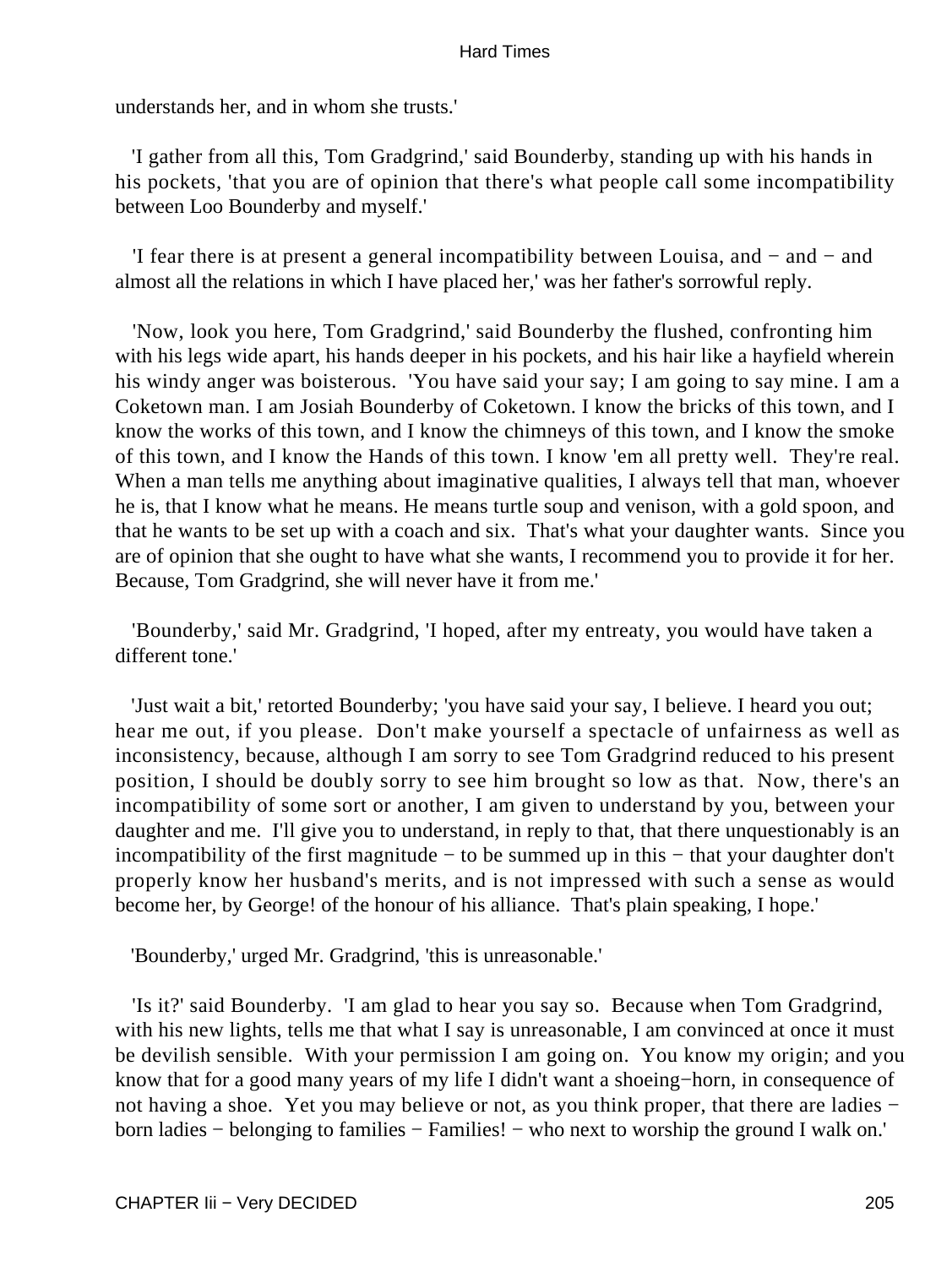He discharged this like a Rocket, at his father−in−law's head.

 'Whereas your daughter,' proceeded Bounderby, 'is far from being a born lady. That you know, yourself. Not that I care a pinch of candle−snuff about such things, for you are very well aware I don't; but that such is the fact, and you, Tom Gradgrind, can't change it. Why do I say this?'

'Not, I fear,' observed Mr. Gradgrind, in a low voice, 'to spare me.'

 'Hear me out,' said Bounderby, 'and refrain from cutting in till your turn comes round. I say this, because highly connected females have been astonished to see the way in which your daughter has conducted herself, and to witness her insensibility. They have wondered how I have suffered it. And I wonder myself now, and I won't suffer it.'

 'Bounderby,' returned Mr. Gradgrind, rising, 'the less we say to− night the better, I think.'

 'On the contrary, Tom Gradgrind, the more we say to−night, the better, I think. That is,' the consideration checked him, 'till I have said all I mean to say, and then I don't care how soon we stop. I come to a question that may shorten the business. What do you mean by the proposal you made just now?'

'What do I mean, Bounderby?'

'By your visiting proposition,' said Bounderby, with an inflexible jerk of the hayfield.

 'I mean that I hope you may be induced to arrange in a friendly manner, for allowing Louisa a period of repose and reflection here, which may tend to a gradual alteration for the better in many respects.'

'To a softening down of your ideas of the incompatibility?' said Bounderby.

'If you put it in those terms.'

'What made you think of this?' said Bounderby.

 'I have already said, I fear Louisa has not been understood. Is it asking too much, Bounderby, that you, so far her elder, should aid in trying to set her right? You have accepted a great charge of her; for better for worse, for − '

 Mr. Bounderby may have been annoyed by the repetition of his own words to Stephen Blackpool, but he cut the quotation short with an angry start.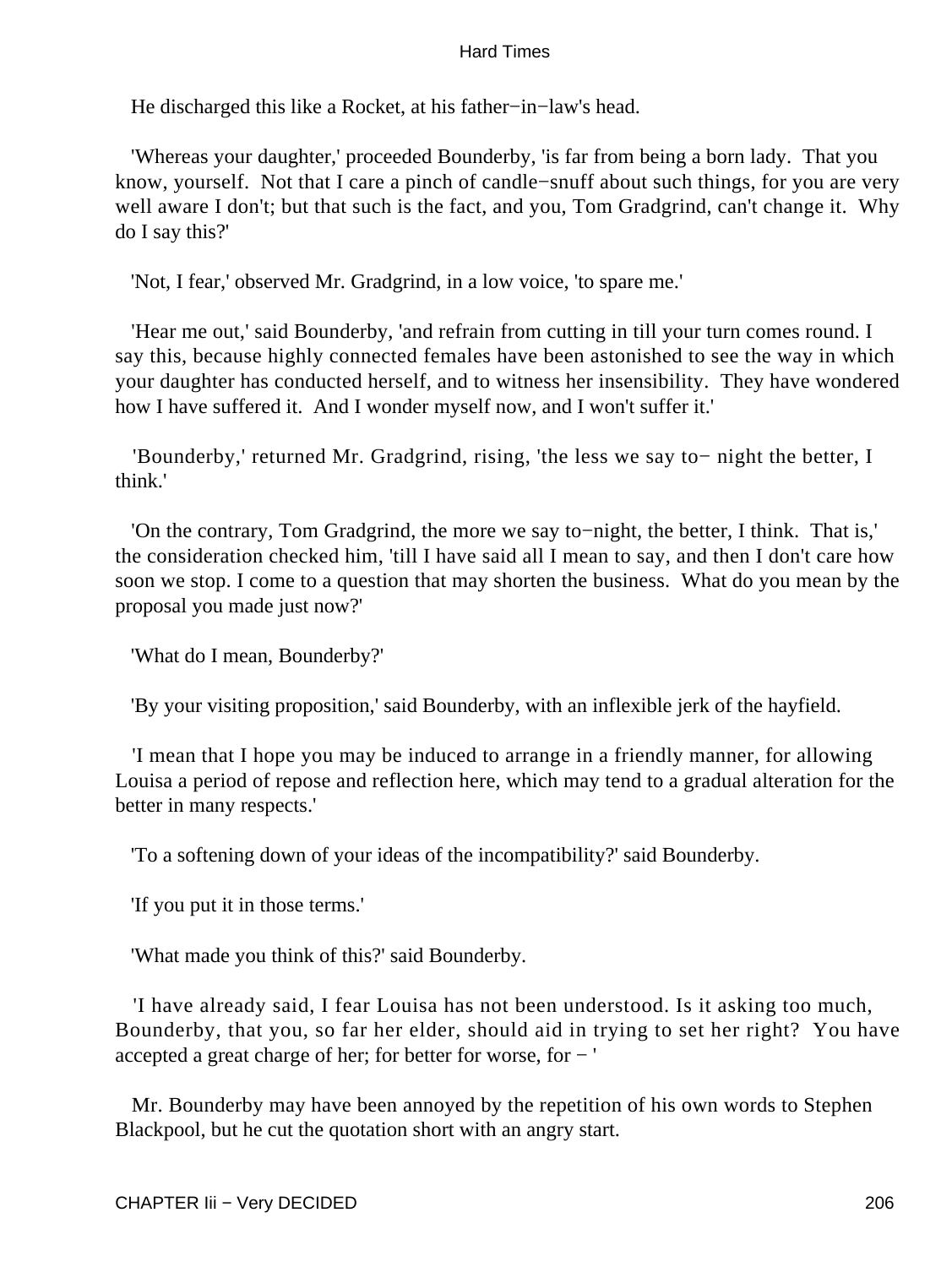'Come!' said he, 'I don't want to be told about that. I know what I took her for, as well as you do. Never you mind what I took her for; that's my look out.'

 'I was merely going on to remark, Bounderby, that we may all be more or less in the wrong, not even excepting you; and that some yielding on your part, remembering the trust you have accepted, may not only be an act of true kindness, but perhaps a debt incurred towards Louisa.'

 'I think differently,' blustered Bounderby. 'I am going to finish this business according to my own opinions. Now, I don't want to make a quarrel of it with you, Tom Gradgrind. To tell you the truth, I don't think it would be worthy of my reputation to quarrel on such a subject. As to your gentleman−friend, he may take himself off, wherever he likes best. If he falls in my way, I shall tell him my mind; if he don't fall in my way, I shan't, for it won't be worth my while to do it. As to your daughter, whom I made Loo Bounderby, and might have done better by leaving Loo Gradgrind, if she don't come home to−morrow, by twelve o'clock at noon, I shall understand that she prefers to stay away, and I shall send her wearing apparel and so forth over here, and you'll take charge of her for the future. What I shall say to people in general, of the incompatibility that led to my so laying down the law, will be this. I am Josiah Bounderby, and I had my bringing− up; she's the daughter of Tom Gradgrind, and she had her bringing− up; and the two horses wouldn't pull together. I am pretty well known to be rather an uncommon man, I believe; and most people will understand fast enough that it must be a woman rather out of the common, also, who, in the long run, would come up to my mark.'

 'Let me seriously entreat you to reconsider this, Bounderby,' urged Mr. Gradgrind, 'before you commit yourself to such a decision.'

 'I always come to a decision,' said Bounderby, tossing his hat on: 'and whatever I do, I do at once. I should be surprised at Tom Gradgrind's addressing such a remark to Josiah Bounderby of Coketown, knowing what he knows of him, if I could be surprised by anything Tom Gradgrind did, after his making himself a party to sentimental humbug. I have given you my decision, and I have got no more to say. Good night!'

 So Mr. Bounderby went home to his town house to bed. At five minutes past twelve o'clock next day, he directed Mrs. Bounderby's property to be carefully packed up and sent to Tom Gradgrind's; advertised his country retreat for sale by private contract; and resumed a bachelor life.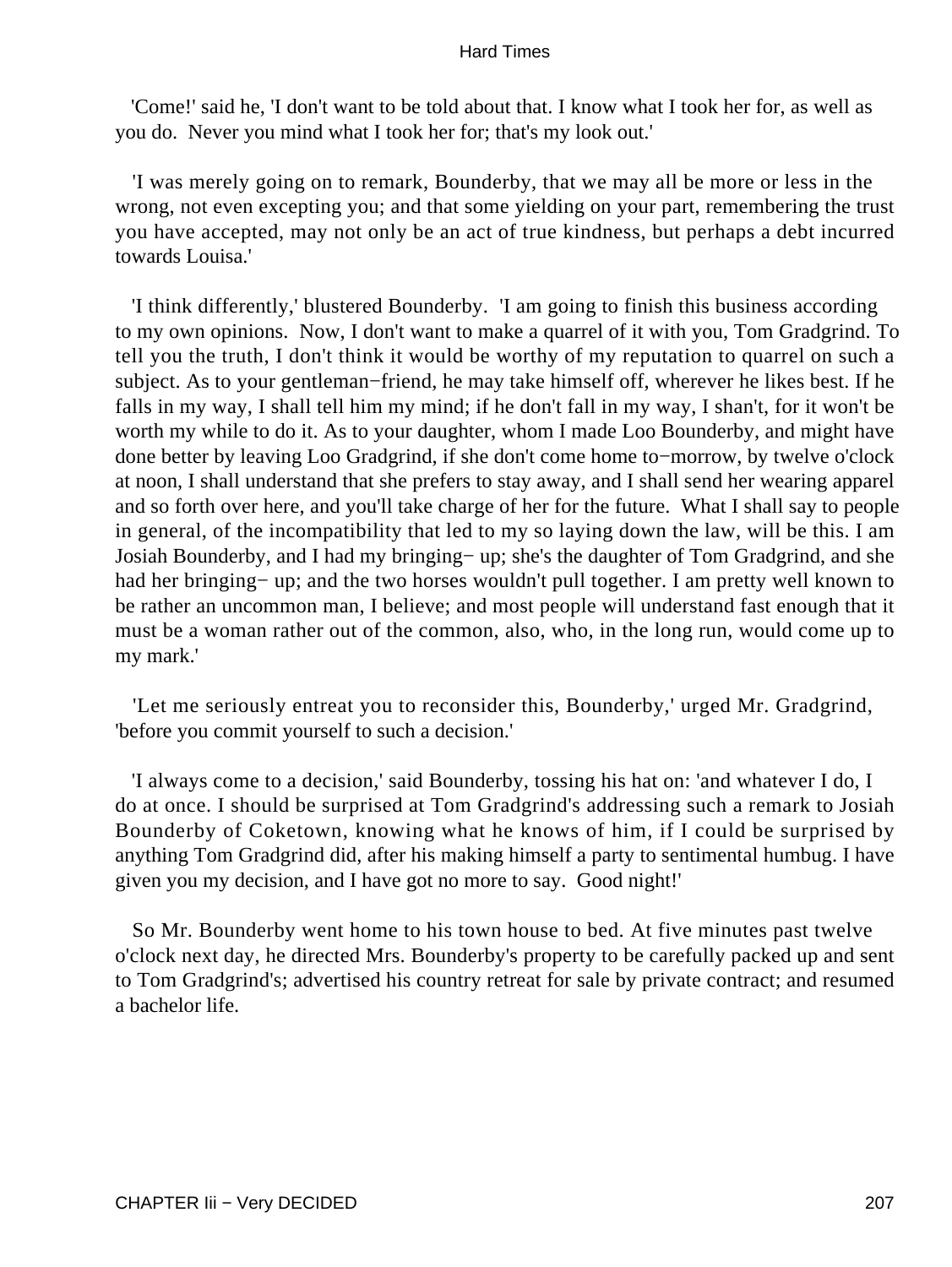### **[CHAPTER Iv − LOST](#page-251-0)**

**THE** robbery at the Bank had not languished before, and did not cease to occupy a front place in the attention of the principal of that establishment now. In boastful proof of his promptitude and activity, as a remarkable man, and a self−made man, and a commercial wonder more admirable than Venus, who had risen out of the mud instead of the sea, he liked to show how little his domestic affairs abated his business ardour. Consequently, in the first few weeks of his resumed bachelorhood, he even advanced upon his usual display of bustle, and every day made such a rout in renewing his investigations into the robbery, that the officers who had it in hand almost wished it had never been committed.

 They were at fault too, and off the scent. Although they had been so quiet since the first outbreak of the matter, that most people really did suppose it to have been abandoned as hopeless, nothing new occurred. No implicated man or woman took untimely courage, or made a self−betraying step. More remarkable yet, Stephen Blackpool could not be heard of, and the mysterious old woman remained a mystery.

 Things having come to this pass, and showing no latent signs of stirring beyond it, the upshot of Mr. Bounderby's investigations was, that he resolved to hazard a bold burst. He drew up a placard, offering Twenty Pounds reward for the apprehension of Stephen Blackpool, suspected of complicity in the robbery of Coketown Bank on such a night; he described the said Stephen Blackpool by dress, complexion, estimated height, and manner, as minutely as he could; he recited how he had left the town, and in what direction he had been last seen going; he had the whole printed in great black letters on a staring broadsheet; and he caused the walls to be posted with it in the dead of night, so that it should strike upon the sight of the whole population at one blow.

The factory–bells had need to ring their loudest that morning to disperse the groups of workers who stood in the tardy daybreak, collected round the placards, devouring them with eager eyes. Not the least eager of the eyes assembled, were the eyes of those who could not read. These people, as they listened to the friendly voice that read aloud − there was always some such ready to help them – stared at the characters which meant so much with a vague awe and respect that would have been half ludicrous, if any aspect of public ignorance could ever be otherwise than threatening and full of evil. Many ears and eyes were busy with a vision of the matter of these placards, among turning spindles, rattling looms, and whirling wheels, for hours afterwards; and when the Hands cleared out again into the streets, there were still as many readers as before.

 Slackbridge, the delegate, had to address his audience too that night; and Slackbridge had obtained a clean bill from the printer, and had brought it in his pocket. Oh, my friends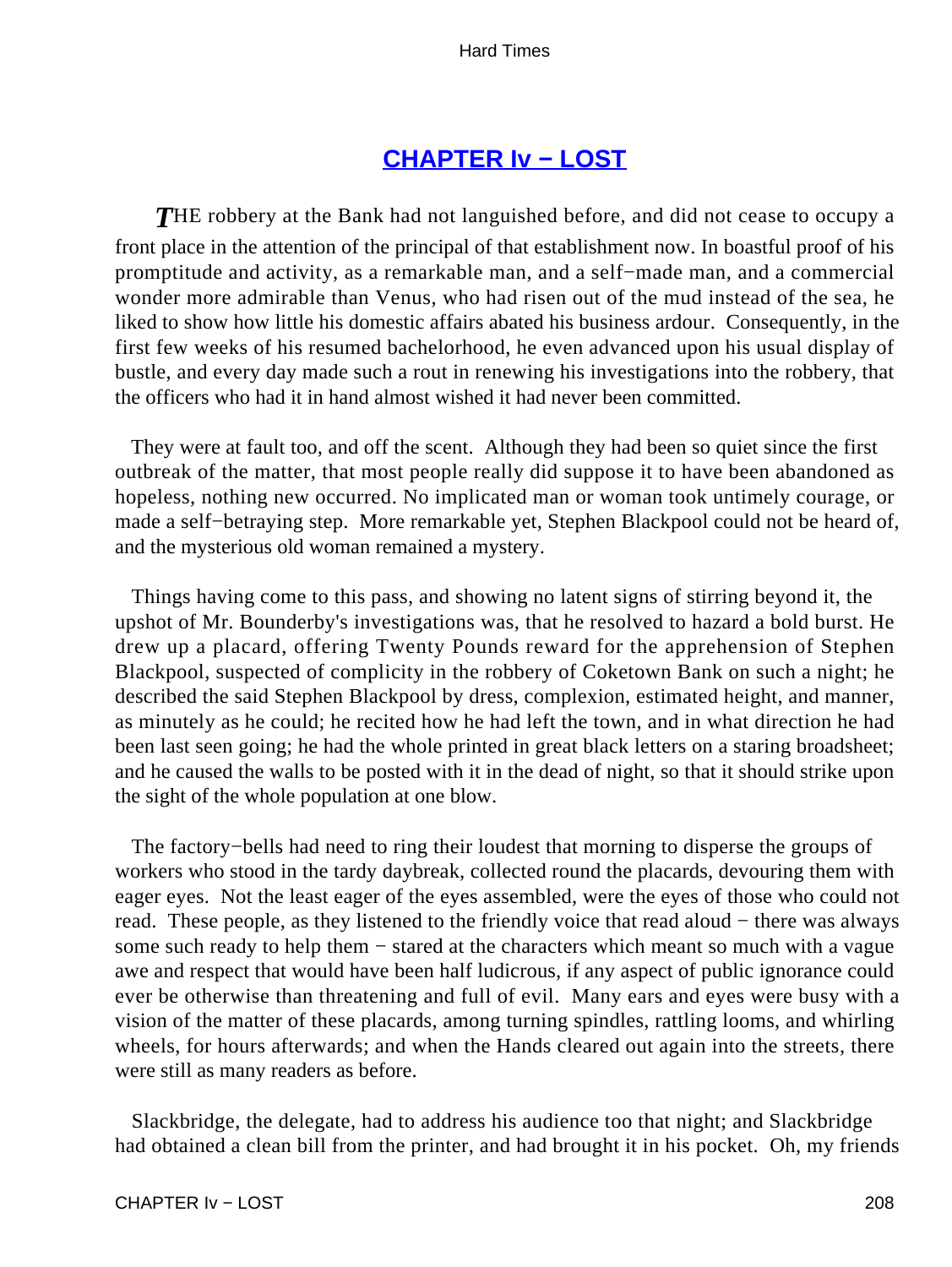and fellow− countrymen, the down−trodden operatives of Coketown, oh, my fellow− brothers and fellow−workmen and fellow−citizens and fellowmen, what a to−do was there, when Slackbridge unfolded what he called 'that damning document,' and held it up to the gaze, and for the execration of the working−man community! 'Oh, my fellow−men, behold of what a traitor in the camp of those great spirits who are enrolled upon the holy scroll of Justice and of Union, is appropriately capable! Oh, my prostrate friends, with the galling yoke of tyrants on your necks and the iron foot of despotism treading down your fallen forms into the dust of the earth, upon which right glad would your oppressors be to see you creeping on your bellies all the days of your lives, like the serpent in the garden − oh, my brothers, and shall I as a man not add, my sisters too, what do you say, now, of Stephen Blackpool, with a slight stoop in his shoulders and about five foot seven in height, as set forth in this degrading and disgusting document, this blighting bill, this pernicious placard, this abominable advertisement; and with what majesty of denouncement will you crush the viper, who would bring this stain and shame upon the God−like race that happily has cast him out for ever! Yes, my compatriots, happily cast him out and sent him forth! For you remember how he stood here before you on this platform; you remember how, face to face and foot to foot, I pursued him through all his intricate windings; you remember how he sneaked and slunk, and sidled, and splitted of straws, until, with not an inch of ground to which to cling, I hurled him out from amongst us: an object for the undying finger of scorn to point at, and for the avenging fire of every free and thinking mind to scorch and scar! And now, my friends – my labouring friends, for I rejoice and triumph in that stigma – my friends whose hard but honest beds are made in toil, and whose scanty but independent pots are boiled in hardship; and now, I say, my friends, what appellation has that dastard craven taken to himself, when, with the mask torn from his features, he stands before us in all his native deformity, a What? A thief! A plunderer! A proscribed fugitive, with a price upon his head; a fester and a wound upon the noble character of the Coketown operative! Therefore, my band of brothers in a sacred bond, to which your children and your children's children yet unborn have set their infant hands and seals, I propose to you on the part of the United Aggregate Tribunal, ever watchful for your welfare, ever zealous for your benefit, that this meeting does Resolve: That Stephen Blackpool, weaver, referred to in this placard, having been already solemnly disowned by the community of Coketown Hands, the same are free from the shame of his misdeeds, and cannot as a class be reproached with his dishonest actions!'

 Thus Slackbridge; gnashing and perspiring after a prodigious sort. A few stern voices called out 'No!' and a score or two hailed, with assenting cries of 'Hear, hear!' the caution from one man, 'Slackbridge, y'or over hetter in't; y'or a goen too fast!' But these were pigmies against an army; the general assemblage subscribed to the gospel according to Slackbridge, and gave three cheers for him, as he sat demonstratively panting at them.

 These men and women were yet in the streets, passing quietly to their homes, when Sissy, who had been called away from Louisa some minutes before, returned.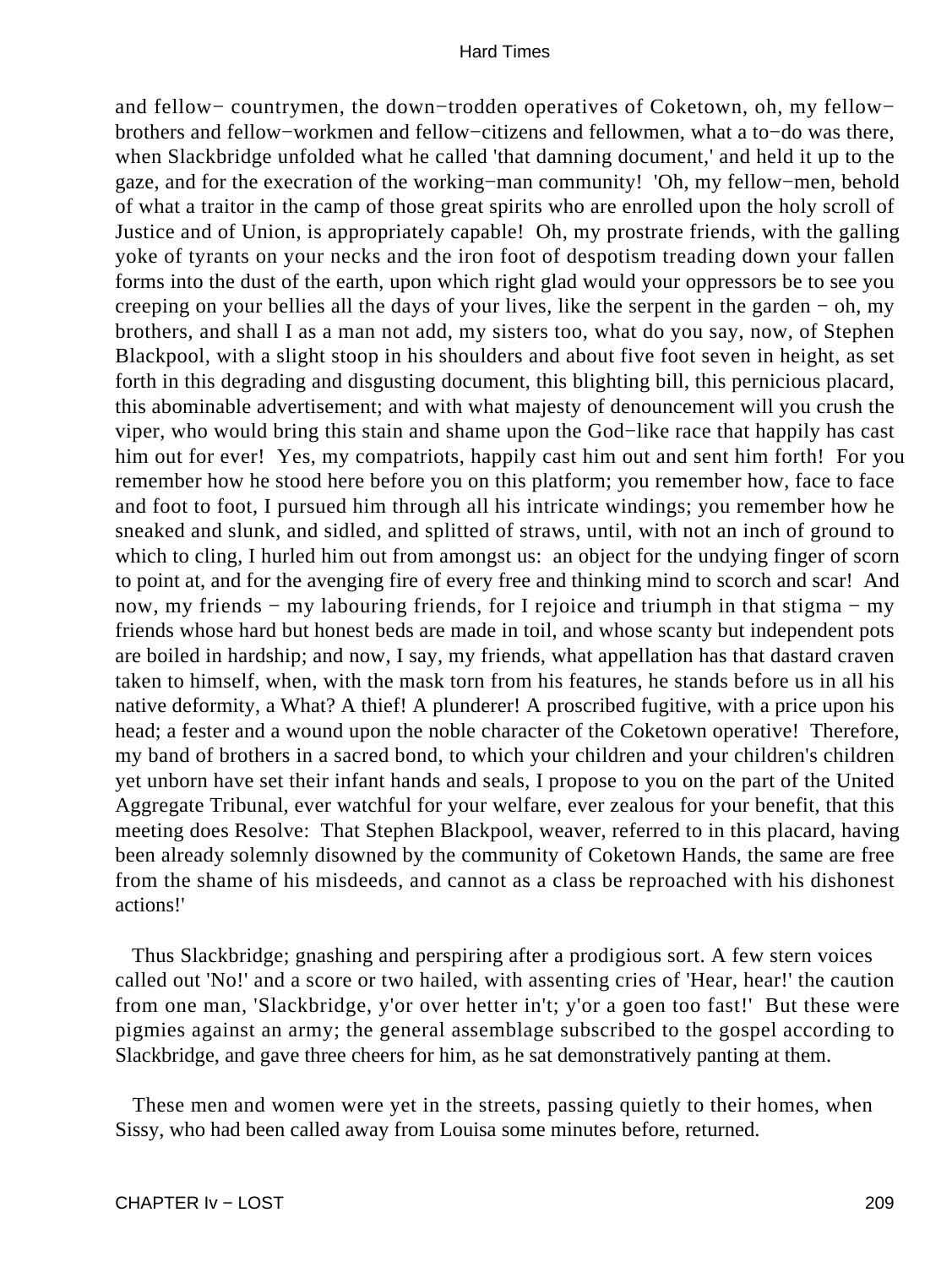'Who is it?' asked Louisa.

 'It is Mr. Bounderby,' said Sissy, timid of the name, 'and your brother Mr. Tom, and a young woman who says her name is Rachael, and that you know her.'

'What do they want, Sissy dear?'

'They want to see you. Rachael has been crying, and seems angry.'

 'Father,' said Louisa, for he was present, 'I cannot refuse to see them, for a reason that will explain itself. Shall they come in here?'

 As he answered in the affirmative, Sissy went away to bring them. She reappeared with them directly. Tom was last; and remained standing in the obscurest part of the room, near the door.

 'Mrs. Bounderby,' said her husband, entering with a cool nod, 'I don't disturb you, I hope. This is an unseasonable hour, but here is a young woman who has been making statements which render my visit necessary. Tom Gradgrind, as your son, young Tom, refuses for some obstinate reason or other to say anything at all about those statements, good or bad, I am obliged to confront her with your daughter.'

'You have seen me once before, young lady,' said Rachael, standing in front of Louisa.

Tom coughed.

'You have seen me, young lady,' repeated Rachael, as she did not answer, 'once before.'

Tom coughed again.

'I have.'

 Rachael cast her eyes proudly towards Mr. Bounderby, and said, 'Will you make it known, young lady, where, and who was there?'

 'I went to the house where Stephen Blackpool lodged, on the night of his discharge from his work, and I saw you there. He was there too; and an old woman who did not speak, and whom I could scarcely see, stood in a dark corner. My brother was with me.'

'Why couldn't you say so, young Tom?' demanded Bounderby.

 'I promised my sister I wouldn't.' Which Louisa hastily confirmed. 'And besides,' said the whelp bitterly, 'she tells her own story so precious well − and so full − that what business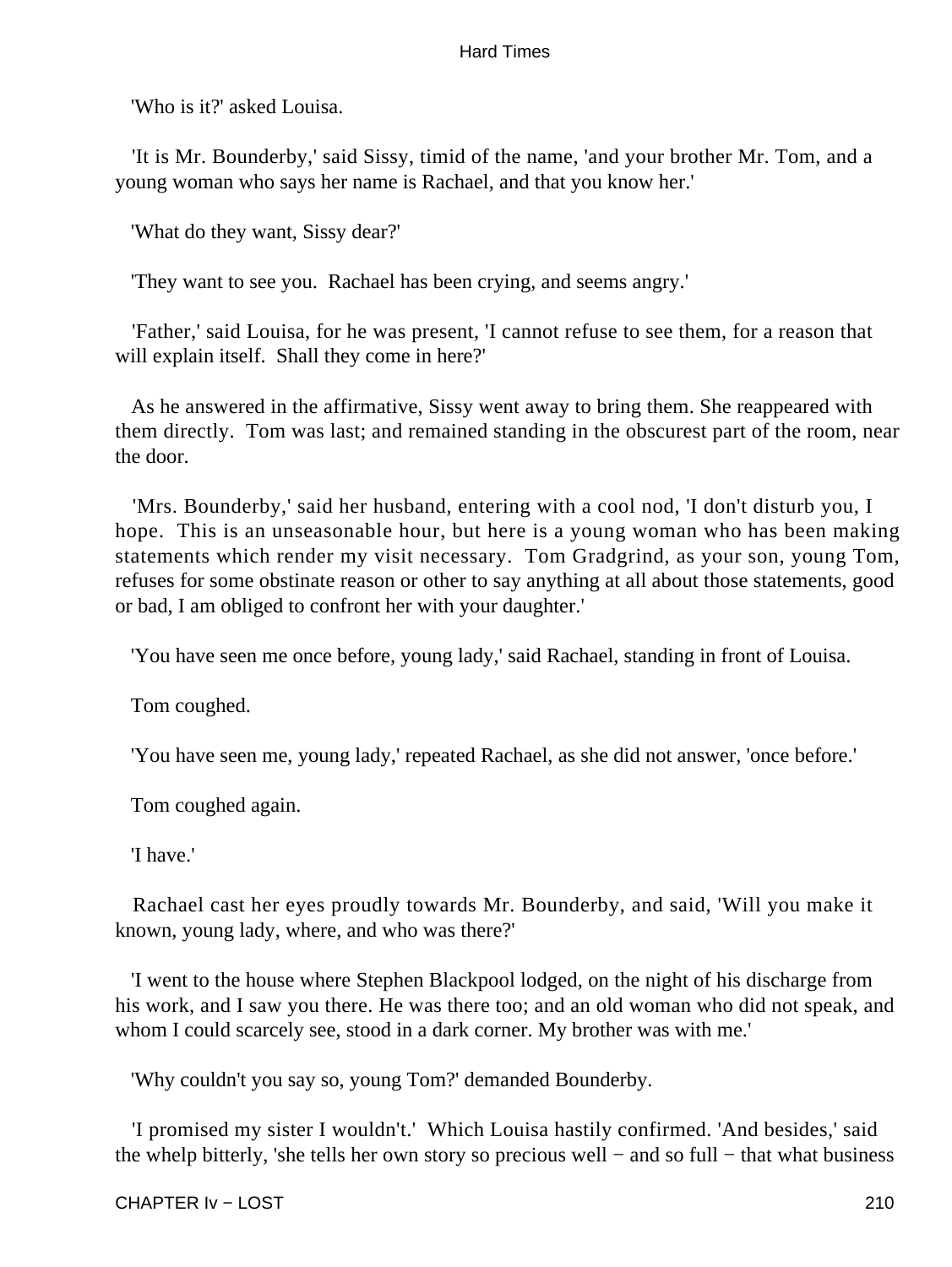had I to take it out of her mouth!'

 'Say, young lady, if you please,' pursued Rachael, 'why, in an evil hour, you ever came to Stephen's that night.'

 'I felt compassion for him,' said Louisa, her colour deepening, 'and I wished to know what he was going to do, and wished to offer him assistance.'

'Thank you, ma'am,' said Bounderby. 'Much flattered and obliged.'

'Did you offer him,' asked Rachael, 'a bank−note?'

'Yes; but he refused it, and would only take two pounds in gold.'

Rachael cast her eyes towards Mr. Bounderby again.

 'Oh, certainly!' said Bounderby. 'If you put the question whether your ridiculous and improbable account was true or not, I am bound to say it's confirmed.'

 'Young lady,' said Rachael, 'Stephen Blackpool is now named as a thief in public print all over this town, and where else! There have been a meeting to−night where he have been spoken of in the same shameful way. Stephen! The honestest lad, the truest lad, the best!' Her indignation failed her, and she broke off sobbing.

'I am very, very sorry,' said Louisa.

 'Oh, young lady, young lady,' returned Rachael, 'I hope you may be, but I don't know! I can't say what you may ha' done! The like of you don't know us, don't care for us, don't belong to us. I am not sure why you may ha' come that night. I can't tell but what you may ha' come wi' some aim of your own, not mindin to what trouble you brought such as the poor lad. I said then, Bless you for coming; and I said it of my heart, you seemed to take so pitifully to him; but I don't know now, I don't know!'

 Louisa could not reproach her for her unjust suspicions; she was so faithful to her idea of the man, and so afflicted.

 'And when I think,' said Rachael through her sobs, 'that the poor lad was so grateful, thinkin you so good to him − when I mind that he put his hand over his hard−worken face to hide the tears that you brought up there − Oh, I hope you may be sorry, and ha' no bad cause to be it; but I don't know, I don't know!'

 'You're a pretty article,' growled the whelp, moving uneasily in his dark corner, 'to come here with these precious imputations! You ought to be bundled out for not knowing how to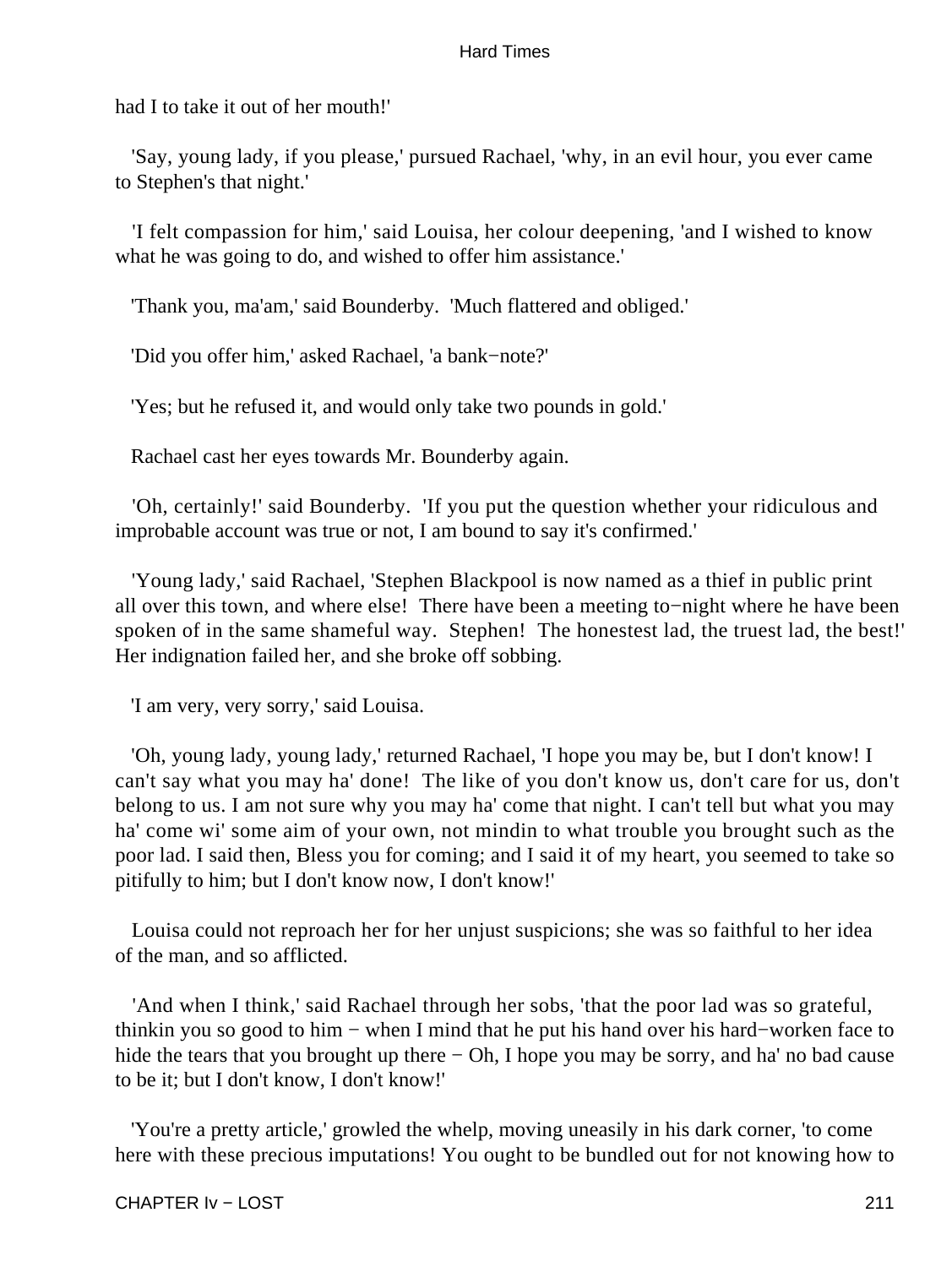behave yourself, and you would be by rights.'

 She said nothing in reply; and her low weeping was the only sound that was heard, until Mr. Bounderby spoke.

 'Come!' said he, 'you know what you have engaged to do. You had better give your mind to that; not this.'

 ''Deed, I am loath,' returned Rachael, drying her eyes, 'that any here should see me like this; but I won't be seen so again. Young lady, when I had read what's put in print of Stephen − and what has just as much truth in it as if it had been put in print of you − I went straight to the Bank to say I knew where Stephen was, and to give a sure and certain promise that he should be here in two days. I couldn't meet wi' Mr. Bounderby then, and your brother sent me away, and I tried to find you, but you was not to be found, and I went back to work. Soon as I come out of the Mill to−night, I hastened to hear what was said of Stephen − for I know wi' pride he will come back to shame it! − and then I went again to seek Mr. Bounderby, and I found him, and I told him every word I knew; and he believed no word I said, and brought me here.'

 'So far, that's true enough,' assented Mr. Bounderby, with his hands in his pockets and his hat on. 'But I have known you people before to−day, you'll observe, and I know you never die for want of talking. Now, I recommend you not so much to mind talking just now, as doing. You have undertaken to do something; all I remark upon that at present is, do it!'

 'I have written to Stephen by the post that went out this afternoon, as I have written to him once before sin' he went away,' said Rachael; 'and he will be here, at furthest, in two days.'

 'Then, I'll tell you something. You are not aware perhaps,' retorted Mr. Bounderby, 'that you yourself have been looked after now and then, not being considered quite free from suspicion in this business, on account of most people being judged according to the company they keep. The post−office hasn't been forgotten either. What I'll tell you is, that no letter to Stephen Blackpool has ever got into it. Therefore, what has become of yours, I leave you to guess. Perhaps you're mistaken, and never wrote any.'

 'He hadn't been gone from here, young lady,' said Rachael, turning appealingly to Louisa, 'as much as a week, when he sent me the only letter I have had from him, saying that he was forced to seek work in another name.'

 'Oh, by George!' cried Bounderby, shaking his head, with a whistle, 'he changes his name, does he! That's rather unlucky, too, for such an immaculate chap. It's considered a little suspicious in Courts of Justice, I believe, when an Innocent happens to have many names.'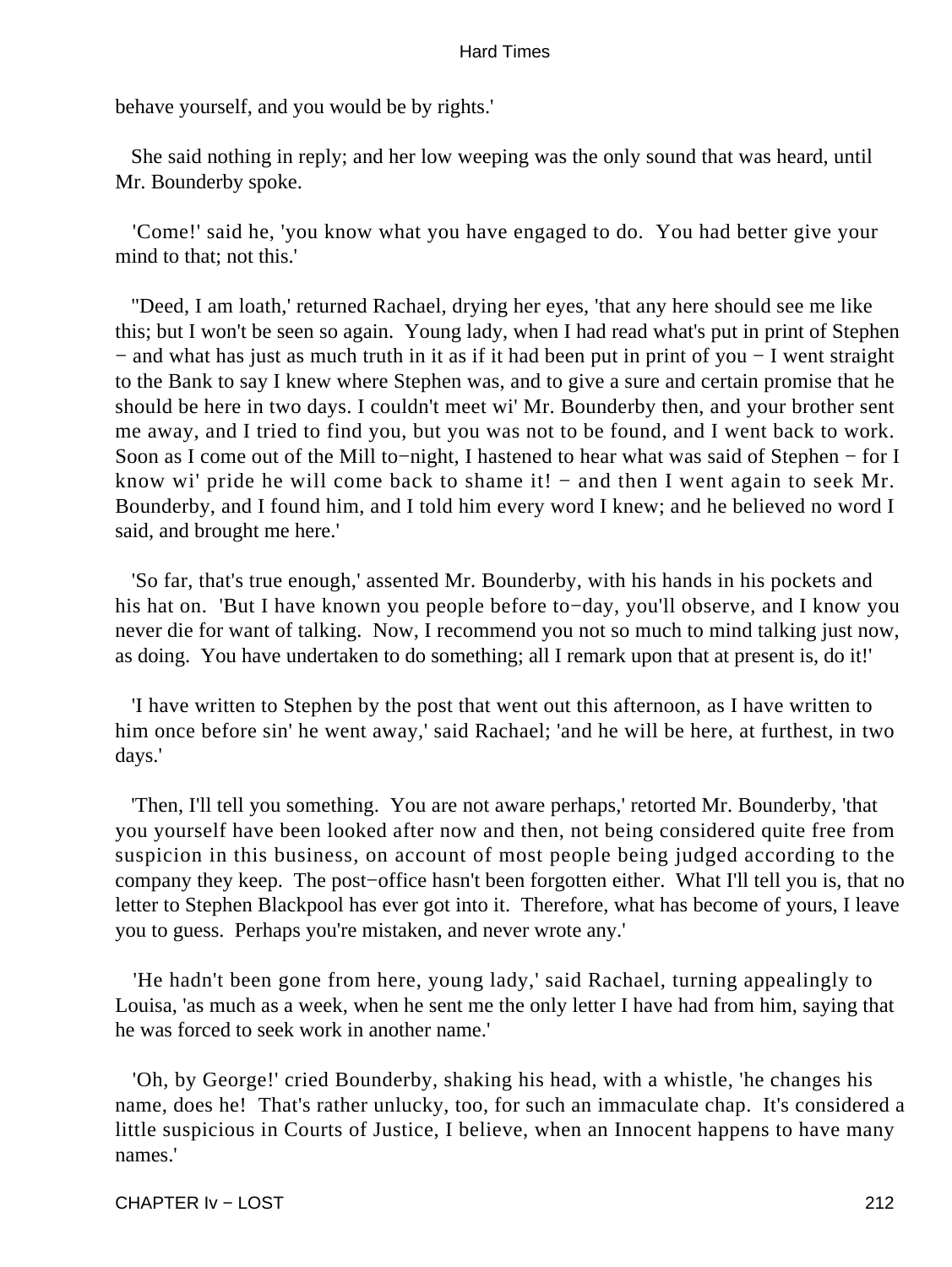'What,' said Rachael, with the tears in her eyes again, 'what, young lady, in the name of Mercy, was left the poor lad to do! The masters against him on one hand, the men against him on the other, he only wantin to work hard in peace, and do what he felt right. Can a man have no soul of his own, no mind of his own? Must he go wrong all through wi' this side, or must he go wrong all through wi' that, or else be hunted like a hare?'

 'Indeed, indeed, I pity him from my heart,' returned Louisa; 'and I hope that he will clear himself.'

'You need have no fear of that, young lady. He is sure!'

 'All the surer, I suppose,' said Mr. Bounderby, 'for your refusing to tell where he is? Eh?'

 'He shall not, through any act of mine, come back wi' the unmerited reproach of being brought back. He shall come back of his own accord to clear himself, and put all those that have injured his good character, and he not here for its defence, to shame. I have told him what has been done against him,' said Rachael, throwing off all distrust as a rock throws of the sea, 'and he will be here, at furthest, in two days.'

 'Notwithstanding which,' added Mr. Bounderby, 'if he can be laid hold of any sooner, he shall have an earlier opportunity of clearing himself. As to you, I have nothing against you; what you came and told me turns out to be true, and I have given you the means of proving it to be true, and there's an end of it. I wish you good night all! I must be off to look a little further into this.'

 Tom came out of his corner when Mr. Bounderby moved, moved with him, kept close to him, and went away with him. The only parting salutation of which he delivered himself was a sulky 'Good night, father!' With a brief speech, and a scowl at his sister, he left the house.

 Since his sheet−anchor had come home, Mr. Gradgrind had been sparing of speech. He still sat silent, when Louisa mildly said:

'Rachael, you will not distrust me one day, when you know me better.'

 'It goes against me,' Rachael answered, in a gentler manner, 'to mistrust any one; but when I am so mistrusted – when we all are – I cannot keep such things quite out of my mind. I ask your pardon for having done you an injury. I don't think what I said now. Yet I might come to think it again, wi' the poor lad so wronged.'

 'Did you tell him in your letter,' inquired Sissy, 'that suspicion seemed to have fallen upon him, because he had been seen about the Bank at night? He would then know what he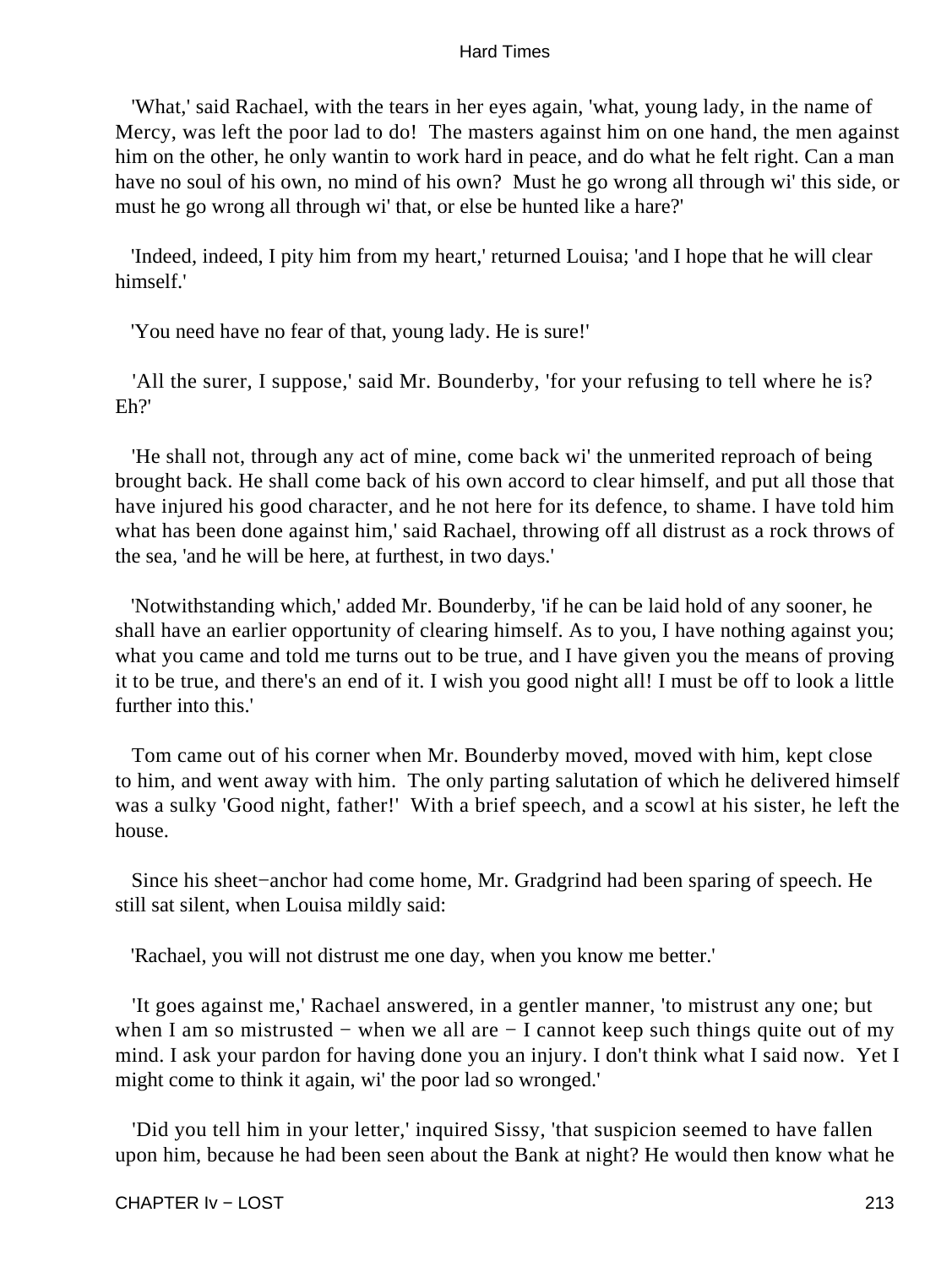would have to explain on coming back, and would be ready.'

 'Yes, dear,' she returned; 'but I can't guess what can have ever taken him there. He never used to go there. It was never in his way. His way was the same as mine, and not near it.'

 Sissy had already been at her side asking her where she lived, and whether she might come to−morrow night, to inquire if there were news of him.

'I doubt,' said Rachael, 'if he can be here till next day.'

'Then I will come next night too,' said Sissy.

 When Rachael, assenting to this, was gone, Mr. Gradgrind lifted up his head, and said to his daughter:

 'Louisa, my dear, I have never, that I know of, seen this man. Do you believe him to be implicated?'

'I think I have believed it, father, though with great difficulty. I do not believe it now.'

 'That is to say, you once persuaded yourself to believe it, from knowing him to be suspected. His appearance and manner; are they so honest?'

'Very honest.'

 'And her confidence not to be shaken! I ask myself,' said Mr. Gradgrind, musing, 'does the real culprit know of these accusations? Where is he? Who is he?'

 His hair had latterly began to change its colour. As he leaned upon his hand again, looking gray and old, Louisa, with a face of fear and pity, hurriedly went over to him, and sat close at his side. Her eyes by accident met Sissy's at the moment. Sissy flushed and started, and Louisa put her finger on her lip.

 Next night, when Sissy returned home and told Louisa that Stephen was not come, she told it in a whisper. Next night again, when she came home with the same account, and added that he had not been heard of, she spoke in the same low frightened tone. From the moment of that interchange of looks, they never uttered his name, or any reference to him, aloud; nor ever pursued the subject of the robbery, when Mr. Gradgrind spoke of it.

 The two appointed days ran out, three days and nights ran out, and Stephen Blackpool was not come, and remained unheard of. On the fourth day, Rachael, with unabated confidence, but considering her despatch to have miscarried, went up to the Bank, and showed her letter from him with his address, at a working colony, one of many, not upon the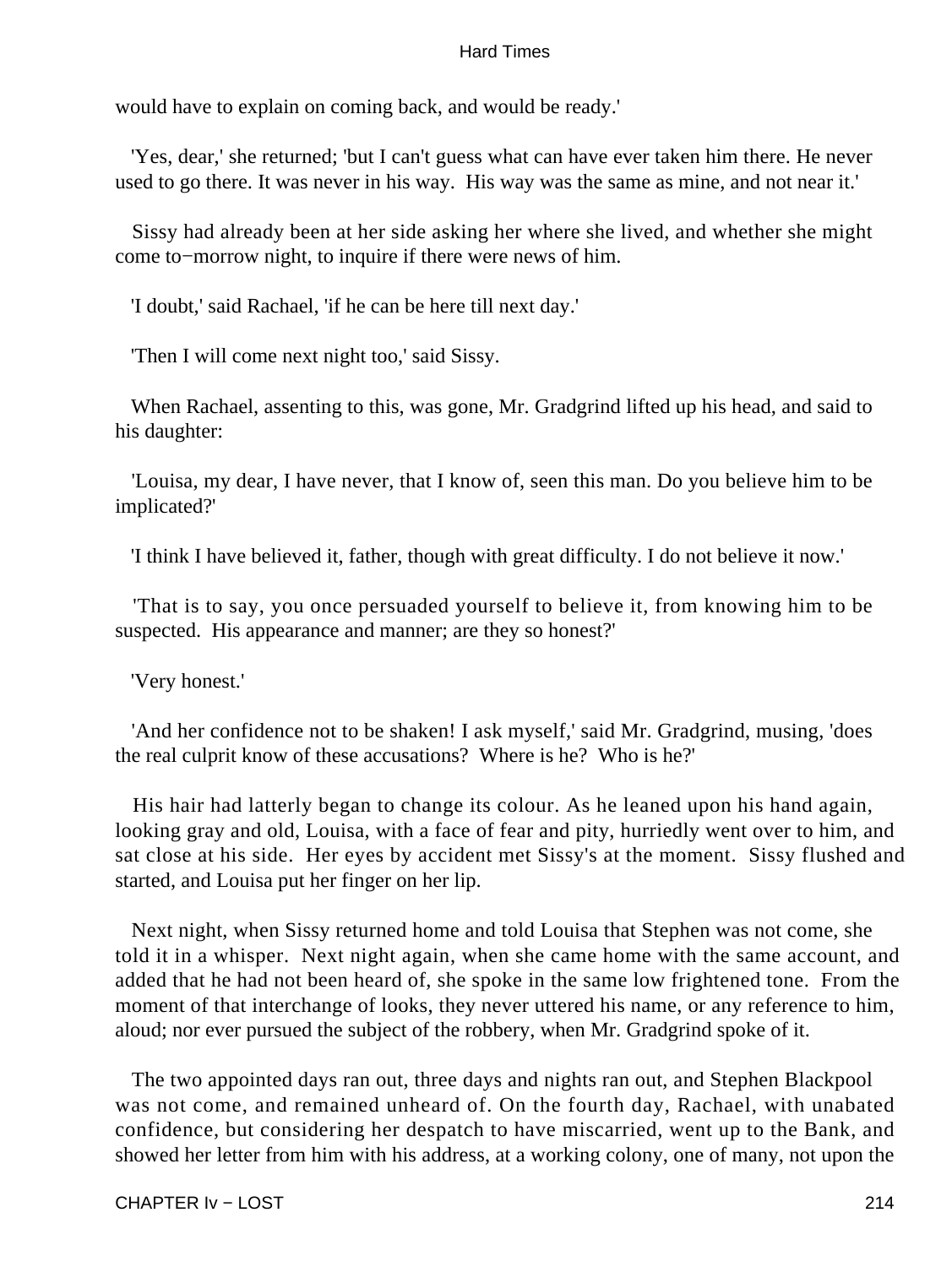main road, sixty miles away. Messengers were sent to that place, and the whole town looked for Stephen to be brought in next day.

 During this whole time the whelp moved about with Mr. Bounderby like his shadow, assisting in all the proceedings. He was greatly excited, horribly fevered, bit his nails down to the quick, spoke in a hard rattling voice, and with lips that were black and burnt up. At the hour when the suspected man was looked for, the whelp was at the station; offering to wager that he had made off before the arrival of those who were sent in quest of him, and that he would not appear.

 The whelp was right. The messengers returned alone. Rachael's letter had gone, Rachael's letter had been delivered. Stephen Blackpool had decamped in that same hour; and no soul knew more of him. The only doubt in Coketown was, whether Rachael had written in good faith, believing that he really would come back, or warning him to fly. On this point opinion was divided.

 Six days, seven days, far on into another week. The wretched whelp plucked up a ghastly courage, and began to grow defiant. 'Was the suspected fellow the thief? A pretty question! If not, where was the man, and why did he not come back?'

 Where was the man, and why did he not come back? In the dead of night the echoes of his own words, which had rolled Heaven knows how far away in the daytime, came back instead, and abided by him until morning.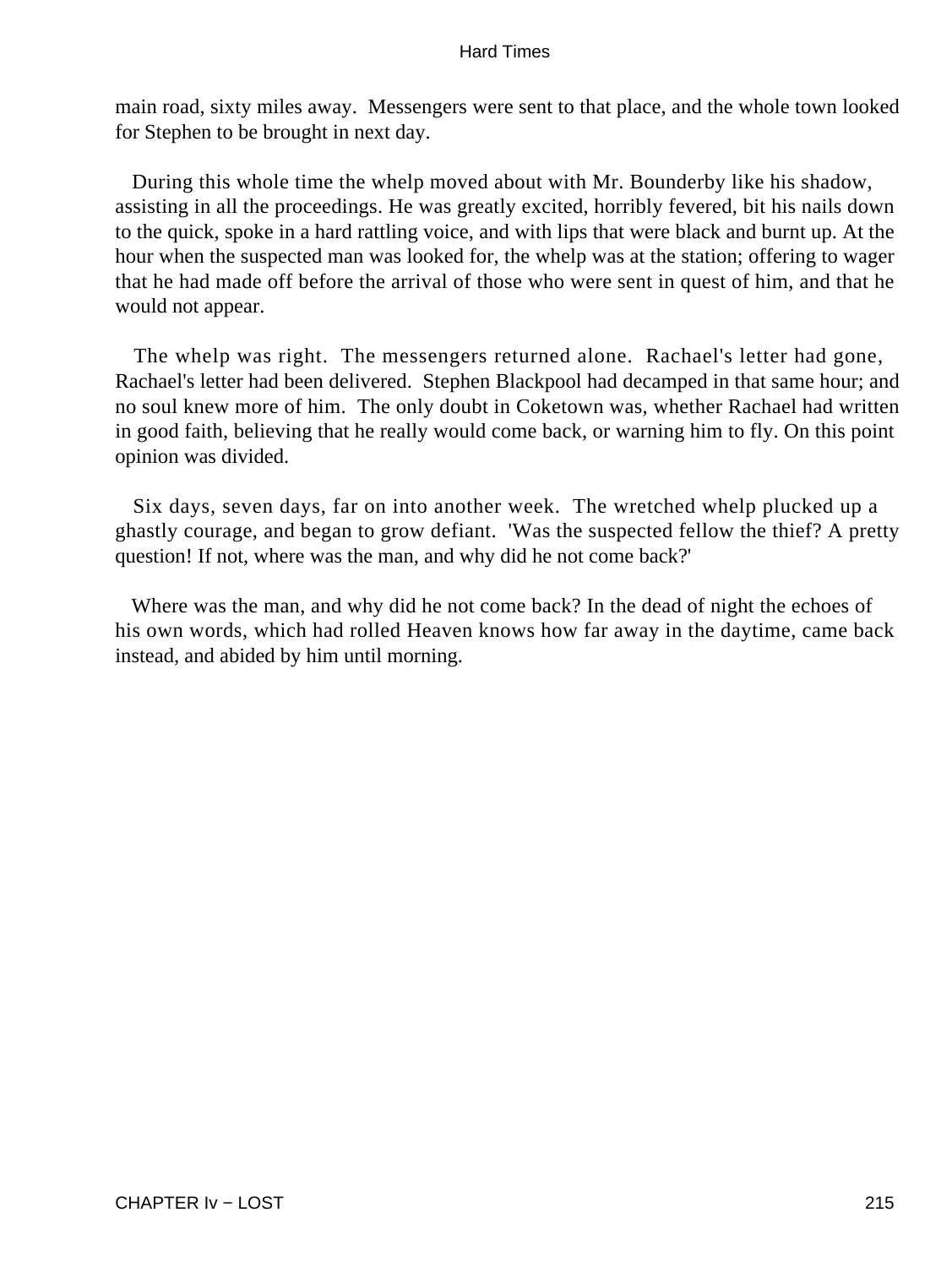# **[CHAPTER V − FOUND](#page-251-0)**

<span id="page-216-0"></span>**D**AY and night again, day and night again. No Stephen Blackpool. Where was the man, and why did he not come back?

 Every night, Sissy went to Rachael's lodging, and sat with her in her small neat room. All day, Rachael toiled as such people must toil, whatever their anxieties. The smoke−serpents were indifferent who was lost or found, who turned out bad or good; the melancholy mad elephants, like the Hard Fact men, abated nothing of their set routine, whatever happened. Day and night again, day and night again. The monotony was unbroken. Even Stephen Blackpool's disappearance was falling into the general way, and becoming as monotonous a wonder as any piece of machinery in Coketown.

 'I misdoubt,' said Rachael, 'if there is as many as twenty left in all this place, who have any trust in the poor dear lad now.'

 She said it to Sissy, as they sat in her lodging, lighted only by the lamp at the street corner. Sissy had come there when it was already dark, to await her return from work; and they had since sat at the window where Rachael had found her, wanting no brighter light to shine on their sorrowful talk.

 'If it hadn't been mercifully brought about, that I was to have you to speak to,' pursued Rachael, 'times are, when I think my mind would not have kept right. But I get hope and strength through you; and you believe that though appearances may rise against him, he will be proved clear?'

 'I do believe so,' returned Sissy, 'with my whole heart. I feel so certain, Rachael, that the confidence you hold in yours against all discouragement, is not like to be wrong, that I have no more doubt of him than if I had known him through as many years of trial as you have.'

 'And I, my dear,' said Rachel, with a tremble in her voice, 'have known him through them all, to be, according to his quiet ways, so faithful to everything honest and good, that if he was never to be heard of more, and I was to live to be a hundred years old, I could say with my last breath, God knows my heart. I have never once left trusting Stephen Blackpool!'

 'We all believe, up at the Lodge, Rachael, that he will be freed from suspicion, sooner or later.'

'The better I know it to be so believed there, my dear,' said Rachael, 'and the kinder I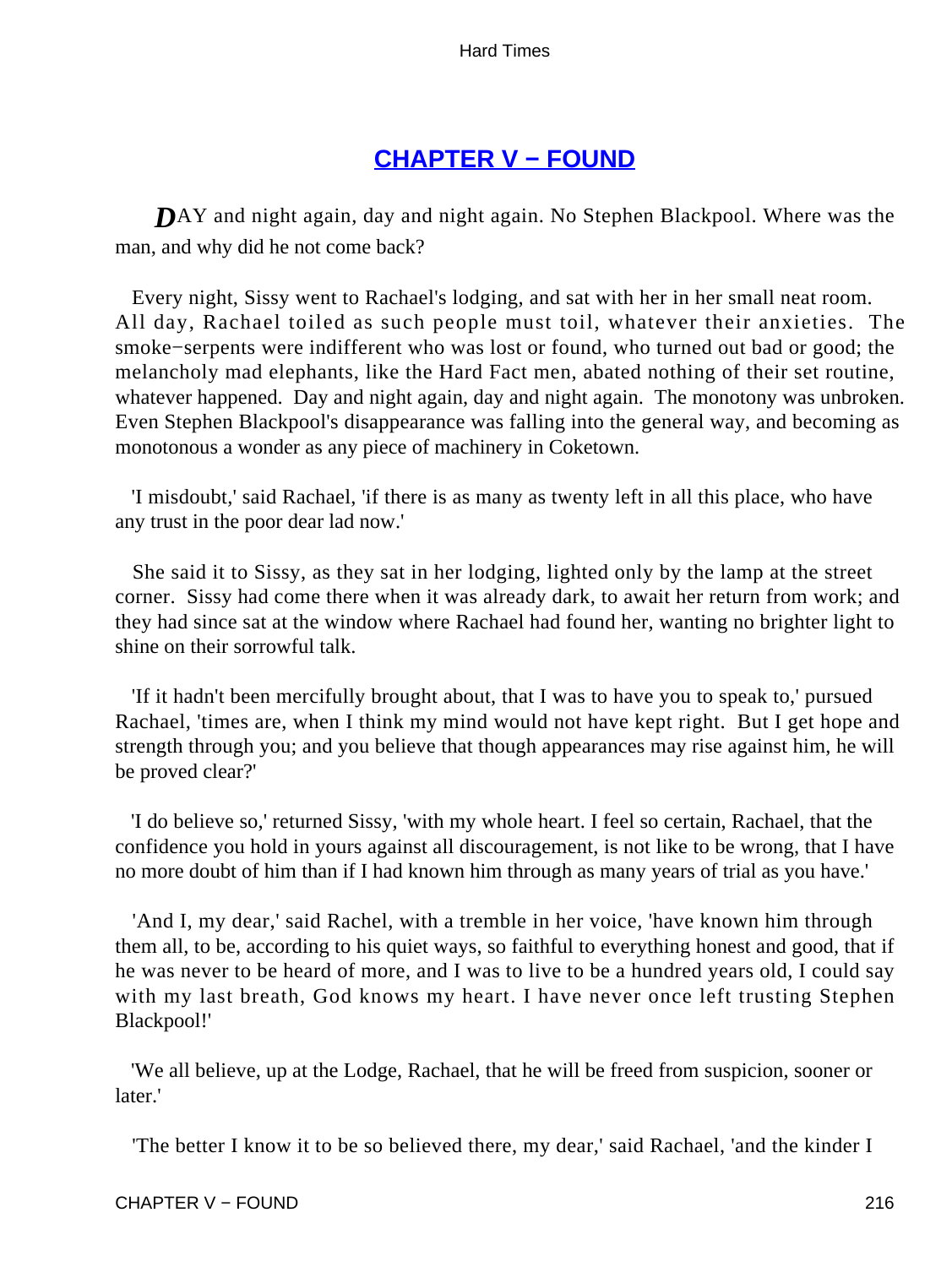feel it that you come away from there, purposely to comfort me, and keep me company, and be seen wi' me when I am not yet free from all suspicion myself, the more grieved I am that I should ever have spoken those mistrusting words to the young lady. And yet I − '

'You don't mistrust her now, Rachael?'

 'Now that you have brought us more together, no. But I can't at all times keep out of my  $mind - '$ 

 Her voice so sunk into a low and slow communing with herself, that Sissy, sitting by her side, was obliged to listen with attention.

 'I can't at all times keep out of my mind, mistrustings of some one. I can't think who 'tis, I can't think how or why it may be done, but I mistrust that some one has put Stephen out of the way. I mistrust that by his coming back of his own accord, and showing himself innocent before them all, some one would be confounded, who − to prevent that − has stopped him, and put him out of the way.'

'That is a dreadful thought,' said Sissy, turning pale.

'It is a dreadful thought to think he may be murdered.'

Sissy shuddered, and turned paler yet.

 'When it makes its way into my mind, dear,' said Rachael, 'and it will come sometimes, though I do all I can to keep it out, wi' counting on to high numbers as I work, and saying over and over again pieces that I knew when I were a child − I fall into such a wild, hot hurry, that, however tired I am, I want to walk fast, miles and miles. I must get the better of this before bed−time. I'll walk home wi' you.'

 'He might fall ill upon the journey back,' said Sissy, faintly offering a worn−out scrap of hope; 'and in such a case, there are many places on the road where he might stop.'

'But he is in none of them. He has been sought for in all, and he's not there.'

'True,' was Sissy's reluctant admission.

 'He'd walk the journey in two days. If he was footsore and couldn't walk, I sent him, in the letter he got, the money to ride, lest he should have none of his own to spare.'

'Let us hope that to−morrow will bring something better, Rachael. Come into the air!'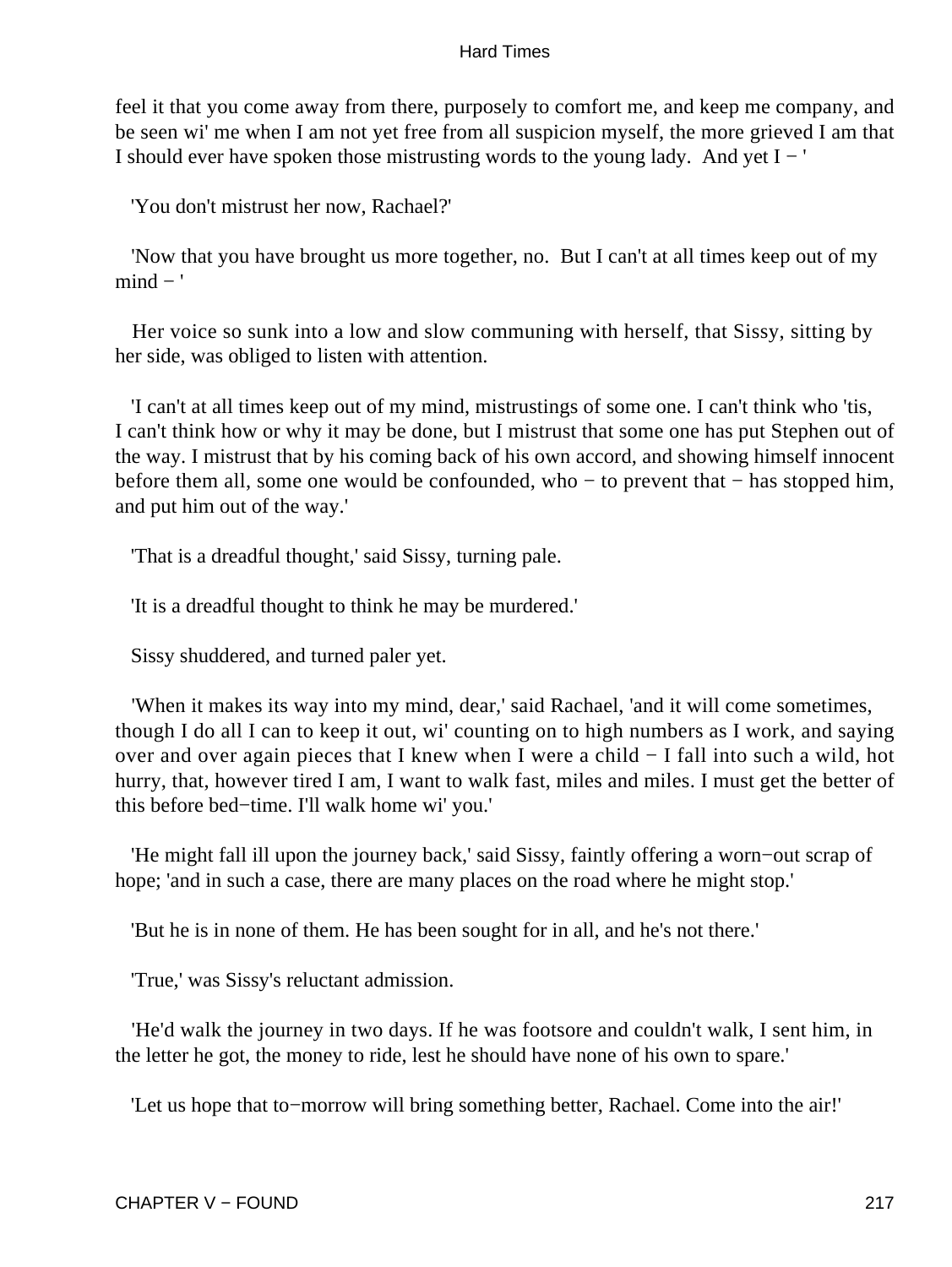Her gentle hand adjusted Rachael's shawl upon her shining black hair in the usual manner of her wearing it, and they went out. The night being fine, little knots of Hands were here and there lingering at street corners; but it was supper−time with the greater part of them, and there were but few people in the streets.

'You're not so hurried now, Rachael, and your hand is cooler.'

 'I get better, dear, if I can only walk, and breathe a little fresh. 'Times when I can't, I turn weak and confused.'

 'But you must not begin to fail, Rachael, for you may be wanted at any time to stand by Stephen. To−morrow is Saturday. If no news comes to−morrow, let us walk in the country on Sunday morning, and strengthen you for another week. Will you go?'

'Yes, dear.'

 They were by this time in the street where Mr. Bounderby's house stood. The way to Sissy's destination led them past the door, and they were going straight towards it. Some train had newly arrived in Coketown, which had put a number of vehicles in motion, and scattered a considerable bustle about the town. Several coaches were rattling before them and behind them as they approached Mr. Bounderby's, and one of the latter drew up with such briskness as they were in the act of passing the house, that they looked round involuntarily. The bright gaslight over Mr. Bounderby's steps showed them Mrs. Sparsit in the coach, in an ecstasy of excitement, struggling to open the door; Mrs. Sparsit seeing them at the same moment, called to them to stop.

 'It's a coincidence,' exclaimed Mrs. Sparsit, as she was released by the coachman. 'It's a Providence! Come out, ma'am!' then said Mrs. Sparsit, to some one inside, 'come out, or we'll have you dragged out!'

 Hereupon, no other than the mysterious old woman descended. Whom Mrs. Sparsit incontinently collared.

 'Leave her alone, everybody!' cried Mrs. Sparsit, with great energy. 'Let nobody touch her. She belongs to me. Come in, ma'am!' then said Mrs. Sparsit, reversing her former word of command. 'Come in, ma'am, or we'll have you dragged in!'

 The spectacle of a matron of classical deportment, seizing an ancient woman by the throat, and hauling her into a dwelling−house, would have been under any circumstances, sufficient temptation to all true English stragglers so blest as to witness it, to force a way into that dwelling−house and see the matter out. But when the phenomenon was enhanced by the notoriety and mystery by this time associated all over the town with the Bank robbery, it would have lured the stragglers in, with an irresistible attraction, though the roof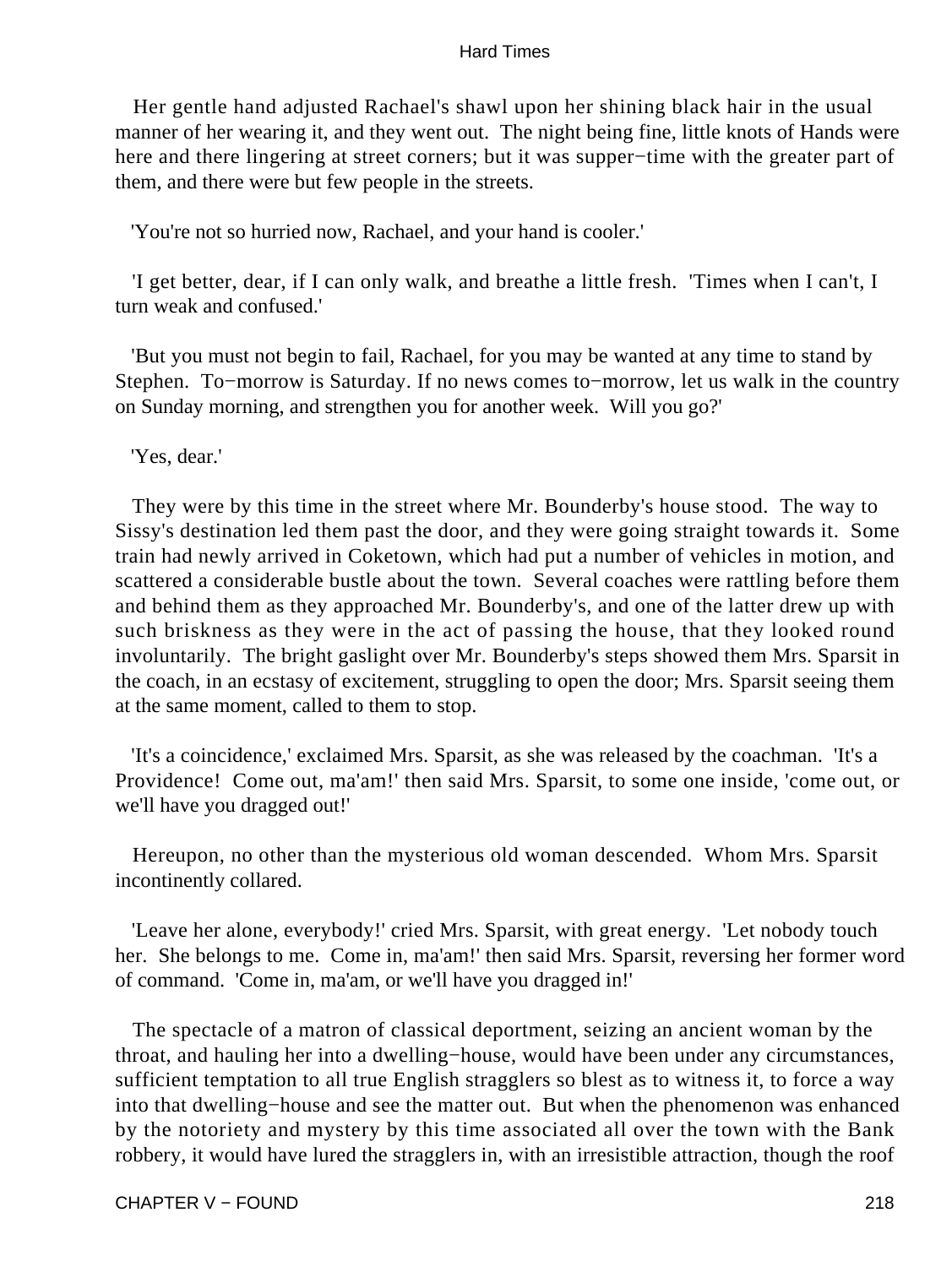had been expected to fall upon their heads. Accordingly, the chance witnesses on the ground, consisting of the busiest of the neighbours to the number of some five−and−twenty, closed in after Sissy and Rachael, as they closed in after Mrs. Sparsit and her prize; and the whole body made a disorderly irruption into Mr. Bounderby's dining−room, where the people behind lost not a moment's time in mounting on the chairs, to get the better of the people in front.

 'Fetch Mr. Bounderby down!' cried Mrs. Sparsit. 'Rachael, young woman; you know who this is?'

'It's Mrs. Pegler,' said Rachael.

 'I should think it is!' cried Mrs. Sparsit, exulting. 'Fetch Mr. Bounderby. Stand away, everybody!' Here old Mrs. Pegler, muffling herself up, and shrinking from observation, whispered a word of entreaty. 'Don't tell me,' said Mrs. Sparsit, aloud. 'I have told you twenty times, coming along, that I will not leave you till I have handed you over to him myself.'

 Mr. Bounderby now appeared, accompanied by Mr. Gradgrind and the whelp, with whom he had been holding conference up−stairs. Mr. Bounderby looked more astonished than hospitable, at sight of this uninvited party in his dining−room.

'Why, what's the matter now!' said he. 'Mrs. Sparsit, ma'am?'

 'Sir,' explained that worthy woman, 'I trust it is my good fortune to produce a person you have much desired to find. Stimulated by my wish to relieve your mind, sir, and connecting together such imperfect clues to the part of the country in which that person might be supposed to reside, as have been afforded by the young woman, Rachael, fortunately now present to identify, I have had the happiness to succeed, and to bring that person with me − I need not say most unwillingly on her part. It has not been, sir, without some trouble that I have effected this; but trouble in your service is to me a pleasure, and hunger, thirst, and cold a real gratification.'

 Here Mrs. Sparsit ceased; for Mr. Bounderby's visage exhibited an extraordinary combination of all possible colours and expressions of discomfiture, as old Mrs. Pegler was disclosed to his view.

 'Why, what do you mean by this?' was his highly unexpected demand, in great warmth. 'I ask you, what do you mean by this, Mrs. Sparsit, ma'am?'

'Sir!' exclaimed Mrs. Sparsit, faintly.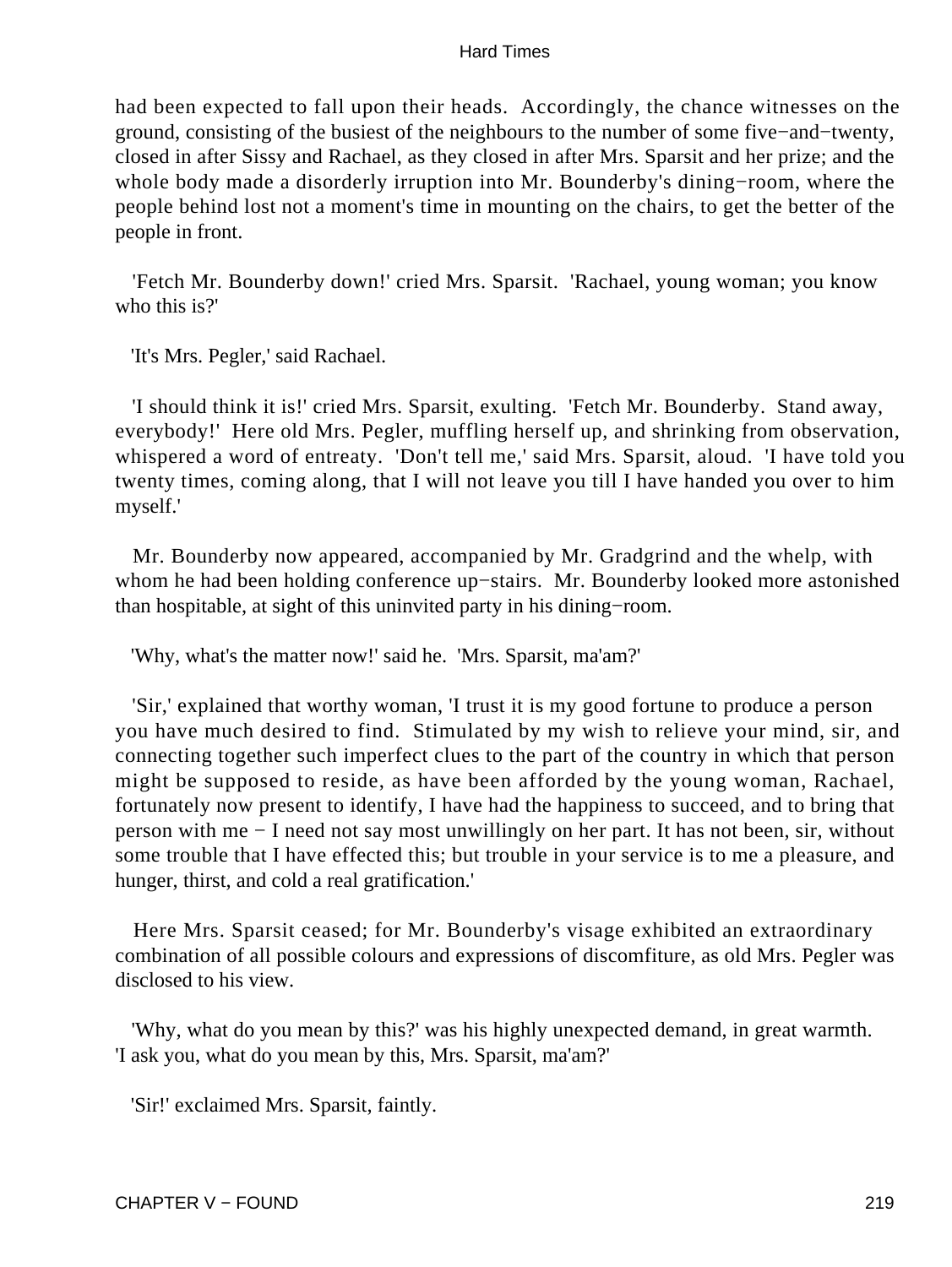'Why don't you mind your own business, ma'am?' roared Bounderby. 'How dare you go and poke your officious nose into my family affairs?'

 This allusion to her favourite feature overpowered Mrs. Sparsit. She sat down stiffly in a chair, as if she were frozen; and with a fixed stare at Mr. Bounderby, slowly grated her mittens against one another, as if they were frozen too.

 'My dear Josiah!' cried Mrs. Pegler, trembling. 'My darling boy! I am not to blame. It's not my fault, Josiah. I told this lady over and over again, that I knew she was doing what would not be agreeable to you, but she would do it.'

 'What did you let her bring you for? Couldn't you knock her cap off, or her tooth out, or scratch her, or do something or other to her?' asked Bounderby.

 'My own boy! She threatened me that if I resisted her, I should be brought by constables, and it was better to come quietly than make that stir in such a' − Mrs. Pegler glanced timidly but proudly round the walls − 'such a fine house as this. Indeed, indeed, it is not my fault! My dear, noble, stately boy! I have always lived quiet, and secret, Josiah, my dear. I have never broken the condition once. I have never said I was your mother. I have admired you at a distance; and if I have come to town sometimes, with long times between, to take a proud peep at you, I have done it unbeknown, my love, and gone away again.'

 Mr. Bounderby, with his hands in his pockets, walked in impatient mortification up and down at the side of the long dining−table, while the spectators greedily took in every syllable of Mrs. Pegler's appeal, and at each succeeding syllable became more and more round−eyed. Mr. Bounderby still walking up and down when Mrs. Pegler had done, Mr. Gradgrind addressed that maligned old lady:

 'I am surprised, madam,' he observed with severity, 'that in your old age you have the face to claim Mr. Bounderby for your son, after your unnatural and inhuman treatment of him.'

'Me unnatural!' cried poor old Mrs. Pegler. 'Me inhuman! To my dear boy?'

 'Dear!' repeated Mr. Gradgrind. 'Yes; dear in his self−made prosperity, madam, I dare say. Not very dear, however, when you deserted him in his infancy, and left him to the brutality of a drunken grandmother.'

 'I deserted my Josiah!' cried Mrs. Pegler, clasping her hands. 'Now, Lord forgive you, sir, for your wicked imaginations, and for your scandal against the memory of my poor mother, who died in my arms before Josiah was born. May you repent of it, sir, and live to know better!'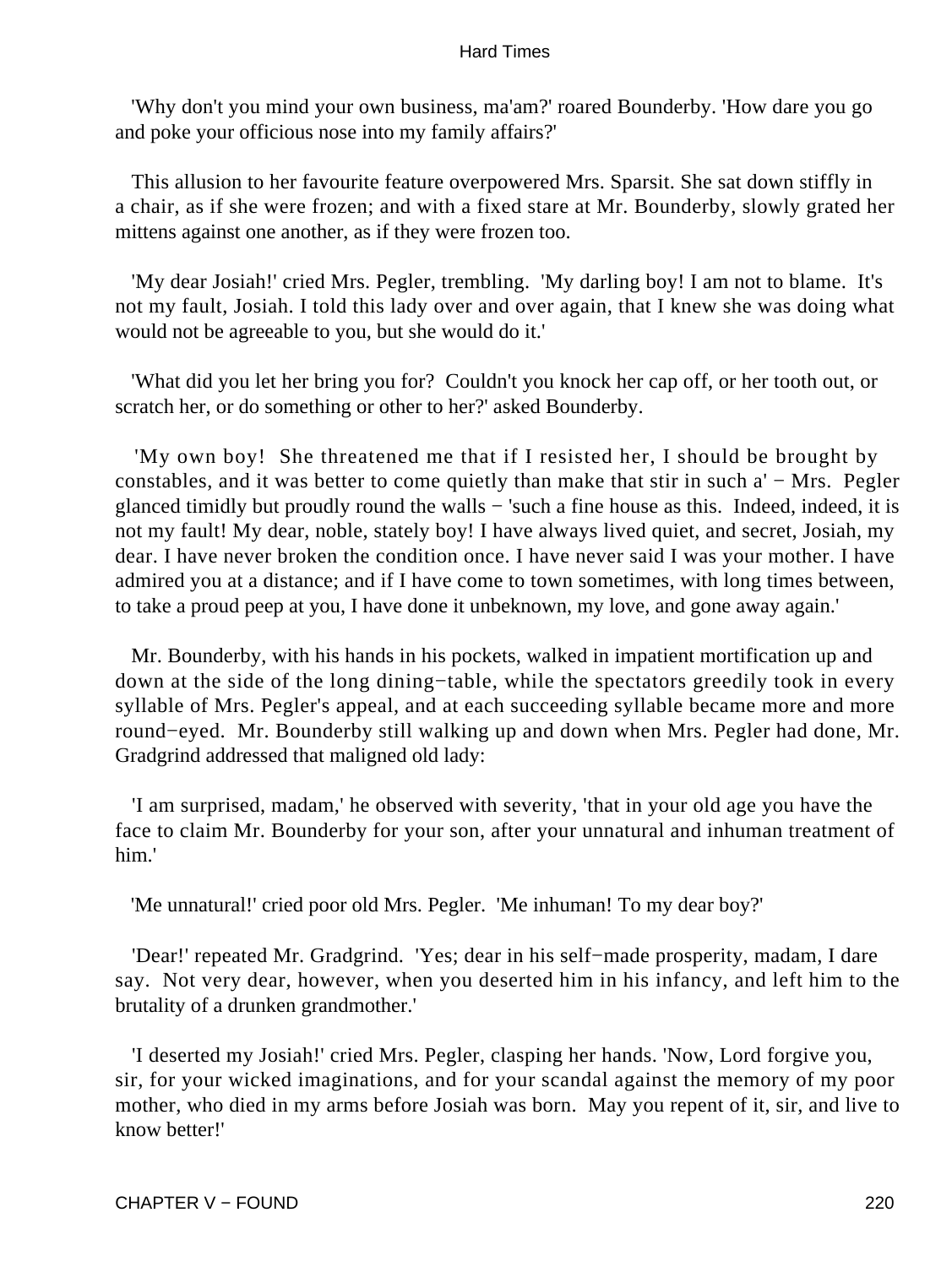She was so very earnest and injured, that Mr. Gradgrind, shocked by the possibility which dawned upon him, said in a gentler tone:

'Do you deny, then, madam, that you left your son to − to be brought up in the gutter?'

 'Josiah in the gutter!' exclaimed Mrs. Pegler. 'No such a thing, sir. Never! For shame on you! My dear boy knows, and will give you to know, that though he come of humble parents, he come of parents that loved him as dear as the best could, and never thought it hardship on themselves to pinch a bit that he might write and cipher beautiful, and I've his books at home to show it! Aye, have I!' said Mrs. Pegler, with indignant pride. 'And my dear boy knows, and will give you to know, sir, that after his beloved father died, when he was eight years old, his mother, too, could pinch a bit, as it was her duty and her pleasure and her pride to do it, to help him out in life, and put him 'prentice. And a steady lad he was, and a kind master he had to lend him a hand, and well he worked his own way forward to be rich and thriving. And I'll give you to know, sir − for this my dear boy won't − that though his mother kept but a little village shop, he never forgot her, but pensioned me on thirty pound a year – more than I want, for I put by out of it – only making the condition that I was to keep down in my own part, and make no boasts about him, and not trouble him. And I never have, except with looking at him once a year, when he has never knowed it. And it's right,' said poor old Mrs. Pegler, in affectionate championship, 'that I should keep down in my own part, and I have no doubts that if I was here I should do a many unbefitting things, and I am well contented, and I can keep my pride in my Josiah to myself, and I can love for love's own sake! And I am ashamed of you, sir,' said Mrs. Pegler, lastly, 'for your slanders and suspicions. And I never stood here before, nor never wanted to stand here when my dear son said no. And I shouldn't be here now, if it hadn't been for being brought here. And for shame upon you, Oh, for shame, to accuse me of being a bad mother to my son, with my son standing here to tell you so different!'

 The bystanders, on and off the dining−room chairs, raised a murmur of sympathy with Mrs. Pegler, and Mr. Gradgrind felt himself innocently placed in a very distressing predicament, when Mr. Bounderby, who had never ceased walking up and down, and had every moment swelled larger and larger, and grown redder and redder, stopped short.

 'I don't exactly know,' said Mr. Bounderby, 'how I come to be favoured with the attendance of the present company, but I don't inquire. When they're quite satisfied, perhaps they'll be so good as to disperse; whether they're satisfied or not, perhaps they'll be so good as to disperse. I'm not bound to deliver a lecture on my family affairs, I have not undertaken to do it, and I'm not a going to do it. Therefore those who expect any explanation whatever upon that branch of the subject, will be disappointed − particularly Tom Gradgrind, and he can't know it too soon. In reference to the Bank robbery, there has been a mistake made, concerning my mother. If there hadn't been over−officiousness it wouldn't have been made, and I hate over−officiousness at all times, whether or no. Good evening!'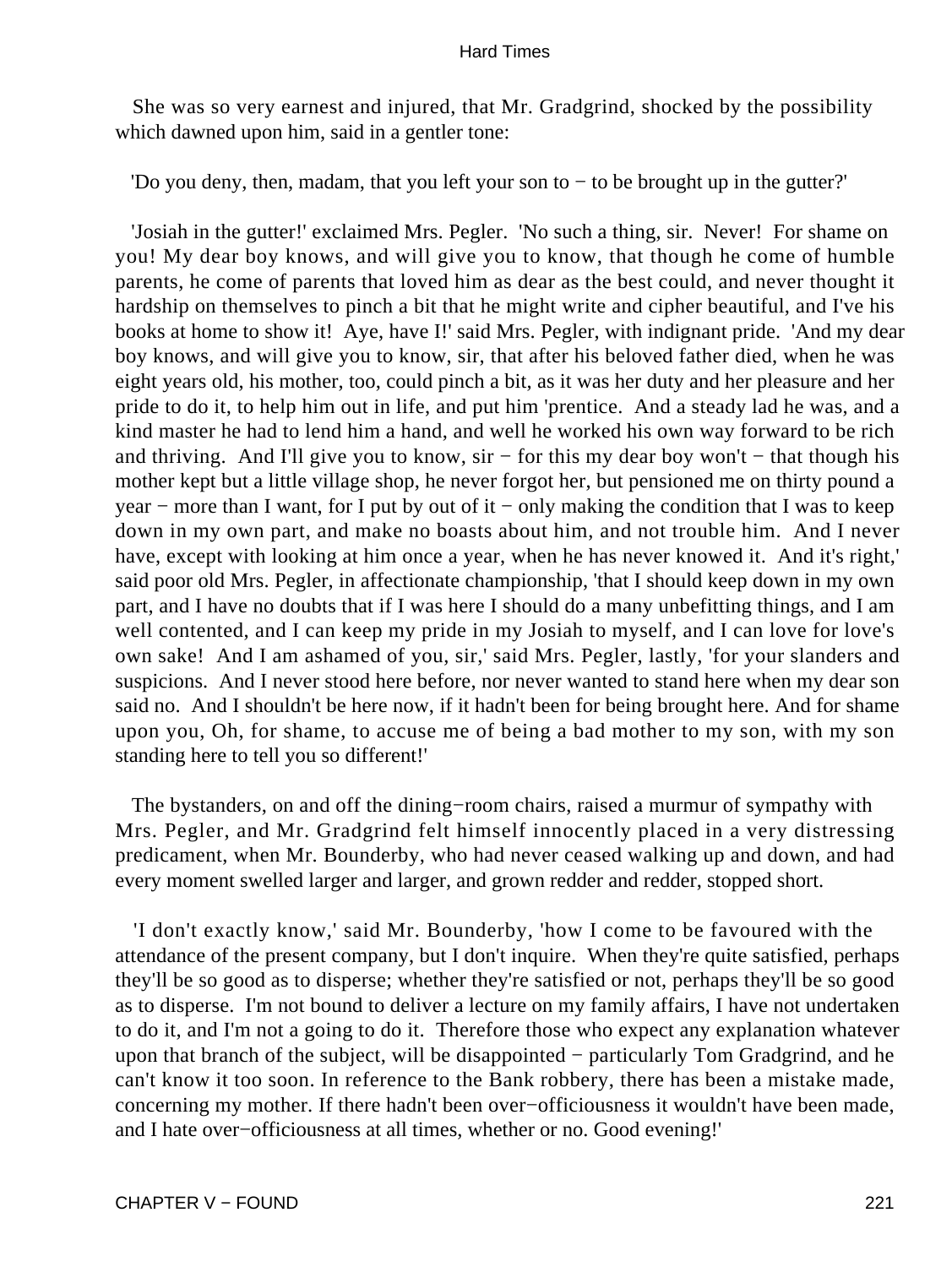Although Mr. Bounderby carried it off in these terms, holding the door open for the company to depart, there was a blustering sheepishness upon him, at once extremely crestfallen and superlatively absurd. Detected as the Bully of humility, who had built his windy reputation upon lies, and in his boastfulness had put the honest truth as far away from him as if he had advanced the mean claim (there is no meaner) to tack himself on to a pedigree, he cut a most ridiculous figure. With the people filing off at the door he held, who he knew would carry what had passed to the whole town, to be given to the four winds, he could not have looked a Bully more shorn and forlorn, if he had had his ears cropped. Even that unlucky female, Mrs. Sparsit, fallen from her pinnacle of exultation into the Slough of Despond, was not in so bad a plight as that remarkable man and self−made Humbug, Josiah Bounderby of Coketown.

 Rachael and Sissy, leaving Mrs. Pegler to occupy a bed at her son's for that night, walked together to the gate of Stone Lodge and there parted. Mr. Gradgrind joined them before they had gone very far, and spoke with much interest of Stephen Blackpool; for whom he thought this signal failure of the suspicions against Mrs. Pegler was likely to work well.

 As to the whelp; throughout this scene as on all other late occasions, he had stuck close to Bounderby. He seemed to feel that as long as Bounderby could make no discovery without his knowledge, he was so far safe. He never visited his sister, and had only seen her once since she went home: that is to say on the night when he still stuck close to Bounderby, as already related.

 There was one dim unformed fear lingering about his sister's mind, to which she never gave utterance, which surrounded the graceless and ungrateful boy with a dreadful mystery. The same dark possibility had presented itself in the same shapeless guise, this very day, to Sissy, when Rachael spoke of some one who would be confounded by Stephen's return, having put him out of the way. Louisa had never spoken of harbouring any suspicion of her brother in connexion with the robbery, she and Sissy had held no confidence on the subject, save in that one interchange of looks when the unconscious father rested his gray head on his hand; but it was understood between them, and they both knew it. This other fear was so awful, that it hovered about each of them like a ghostly shadow; neither daring to think of its being near herself, far less of its being near the other.

 And still the forced spirit which the whelp had plucked up, throve with him. If Stephen Blackpool was not the thief, let him show himself. Why didn't he?

 Another night. Another day and night. No Stephen Blackpool. Where was the man, and why did he not come back?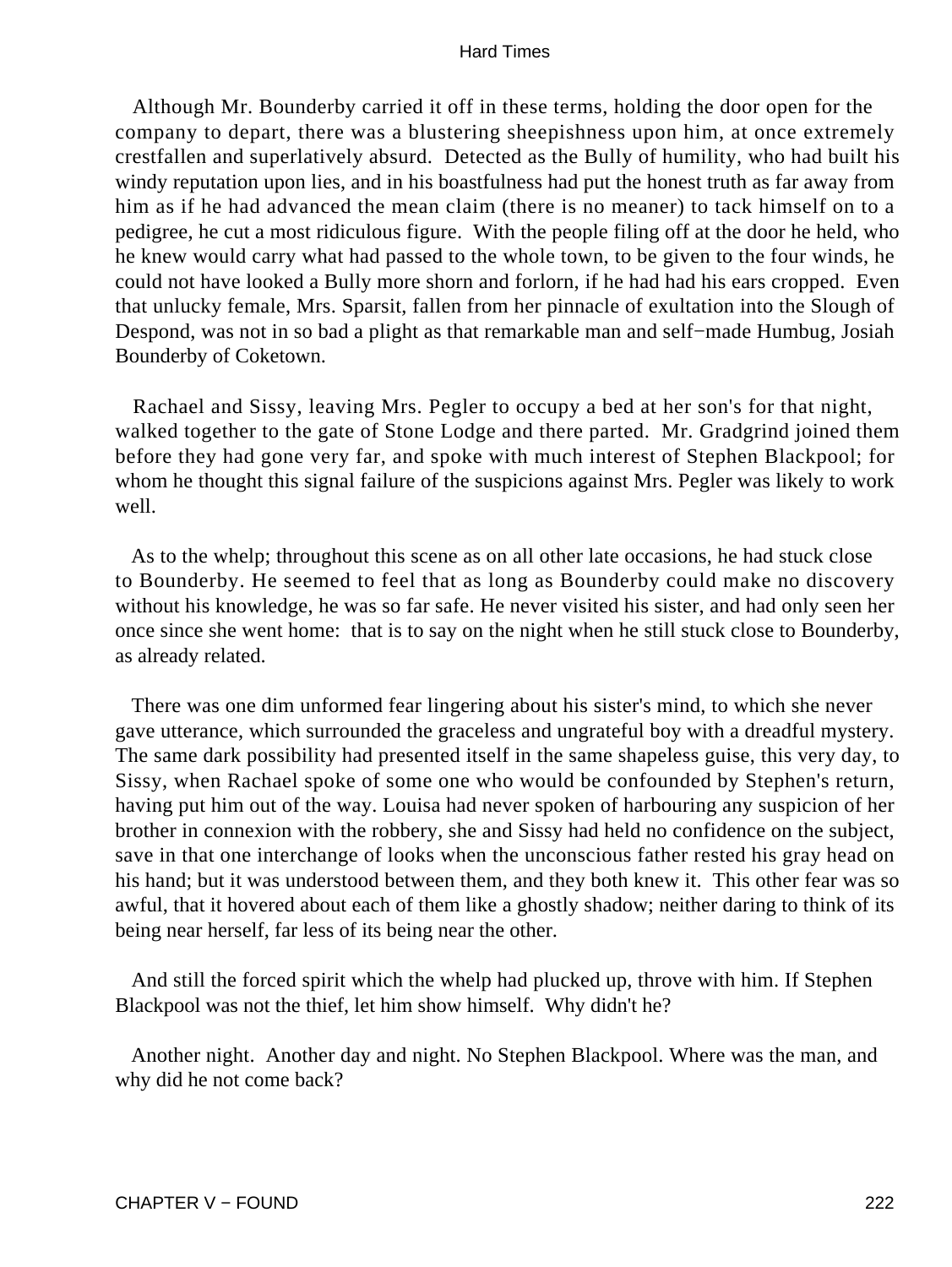# **[CHAPTER Vi − THE STARLIGHT](#page-251-0)**

<span id="page-223-0"></span>**THE Sunday was a bright Sunday in autumn, clear and cool, when early in the morning** Sissy and Rachael met, to walk in the country.

 As Coketown cast ashes not only on its own head but on the neighbourhood's too − after the manner of those pious persons who do penance for their own sins by putting other people into sackcloth − it was customary for those who now and then thirsted for a draught of pure air, which is not absolutely the most wicked among the vanities of life, to get a few miles away by the railroad, and then begin their walk, or their lounge in the fields. Sissy and Rachael helped themselves out of the smoke by the usual means, and were put down at a station about midway between the town and Mr. Bounderby's retreat.

 Though the green landscape was blotted here and there with heaps of coal, it was green elsewhere, and there were trees to see, and there were larks singing (though it was Sunday), and there were pleasant scents in the air, and all was over−arched by a bright blue sky. In the distance one way, Coketown showed as a black mist; in another distance hills began to rise; in a third, there was a faint change in the light of the horizon where it shone upon the far−off sea. Under their feet, the grass was fresh; beautiful shadows of branches flickered upon it, and speckled it; hedgerows were luxuriant; everything was at peace. Engines at pits' mouths, and lean old horses that had worn the circle of their daily labour into the ground, were alike quiet; wheels had ceased for a short space to turn; and the great wheel of earth seemed to revolve without the shocks and noises of another time.

 They walked on across the fields and down the shady lanes, sometimes getting over a fragment of a fence so rotten that it dropped at a touch of the foot, sometimes passing near a wreck of bricks and beams overgrown with grass, marking the site of deserted works. They followed paths and tracks, however slight. Mounds where the grass was rank and high, and where brambles, dock−weed, and such−like vegetation, were confusedly heaped together, they always avoided; for dismal stories were told in that country of the old pits hidden beneath such indications.

 The sun was high when they sat down to rest. They had seen no one, near or distant, for a long time; and the solitude remained unbroken. 'It is so still here, Rachael, and the way is so untrodden, that I think we must be the first who have been here all the summer.'

 As Sissy said it, her eyes were attracted by another of those rotten fragments of fence upon the ground. She got up to look at it. 'And yet I don't know. This has not been broken very long. The wood is quite fresh where it gave way. Here are footsteps too. − O Rachael!'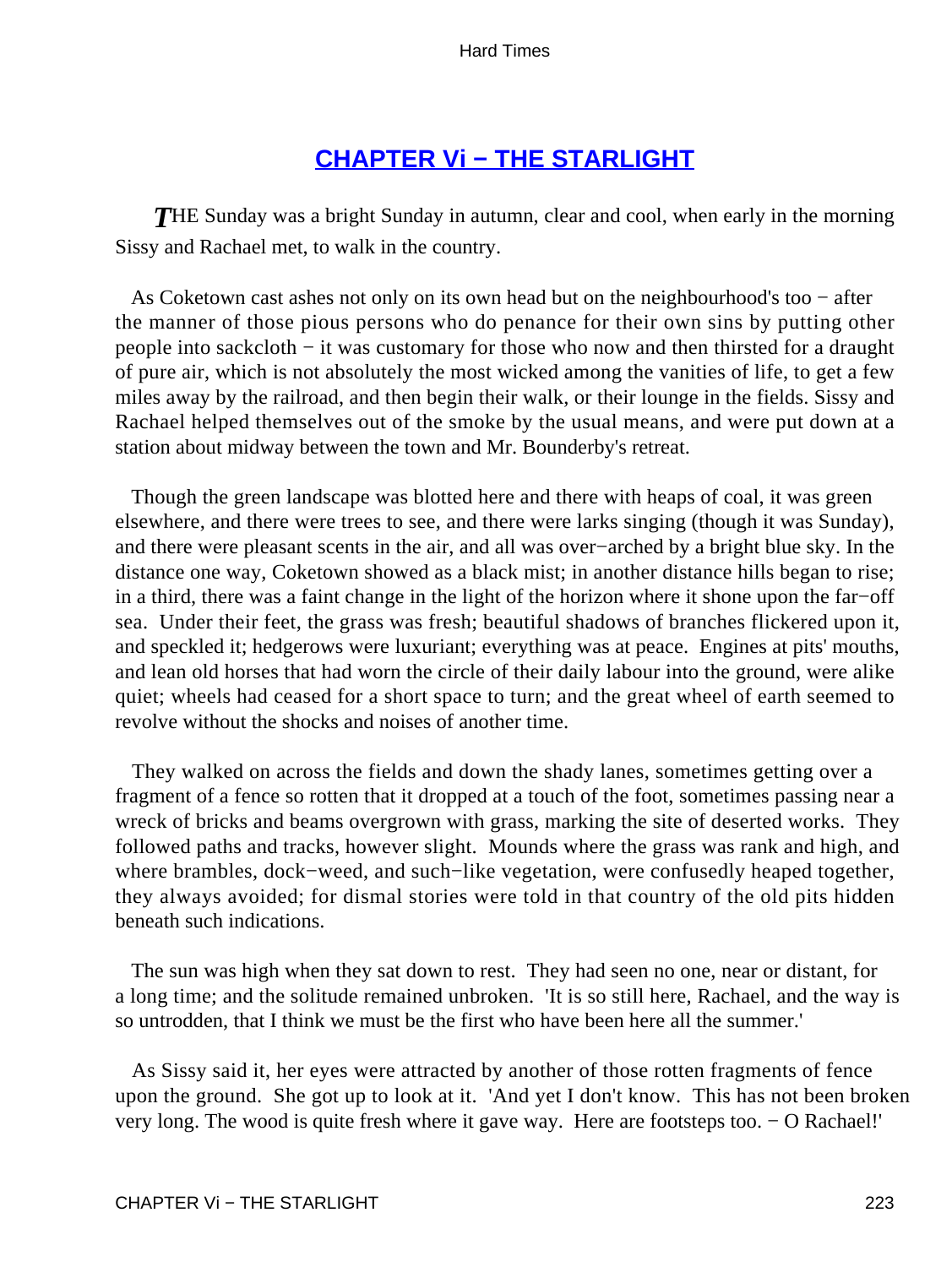She ran back, and caught her round the neck. Rachael had already started up.

'What is the matter?'

 'I don't know. There is a hat lying in the grass.' They went forward together. Rachael took it up, shaking from head to foot. She broke into a passion of tears and lamentations: Stephen Blackpool was written in his own hand on the inside.

'O the poor lad, the poor lad! He has been made away with. He is lying murdered here!'

'Is there − has the hat any blood upon it?' Sissy faltered.

 They were afraid to look; but they did examine it, and found no mark of violence, inside or out. It had been lying there some days, for rain and dew had stained it, and the mark of its shape was on the grass where it had fallen. They looked fearfully about them, without moving, but could see nothing more. 'Rachael,' Sissy whispered, 'I will go on a little by myself.'

 She had unclasped her hand, and was in the act of stepping forward, when Rachael caught her in both arms with a scream that resounded over the wide landscape. Before them, at their very feet, was the brink of a black ragged chasm hidden by the thick grass. They sprang back, and fell upon their knees, each hiding her face upon the other's neck.

 'O, my good Lord! He's down there! Down there!' At first this, and her terrific screams, were all that could be got from Rachael, by any tears, by any prayers, by any representations, by any means. It was impossible to hush her; and it was deadly necessary to hold her, or she would have flung herself down the shaft.

 'Rachael, dear Rachael, good Rachael, for the love of Heaven, not these dreadful cries! Think of Stephen, think of Stephen, think of Stephen!'

 By an earnest repetition of this entreaty, poured out in all the agony of such a moment, Sissy at last brought her to be silent, and to look at her with a tearless face of stone.

 'Rachael, Stephen may be living. You wouldn't leave him lying maimed at the bottom of this dreadful place, a moment, if you could bring help to him?'

'No, no, no!'

'Don't stir from here, for his sake! Let me go and listen.'

 She shuddered to approach the pit; but she crept towards it on her hands and knees, and called to him as loud as she could call. She listened, but no sound replied. She called again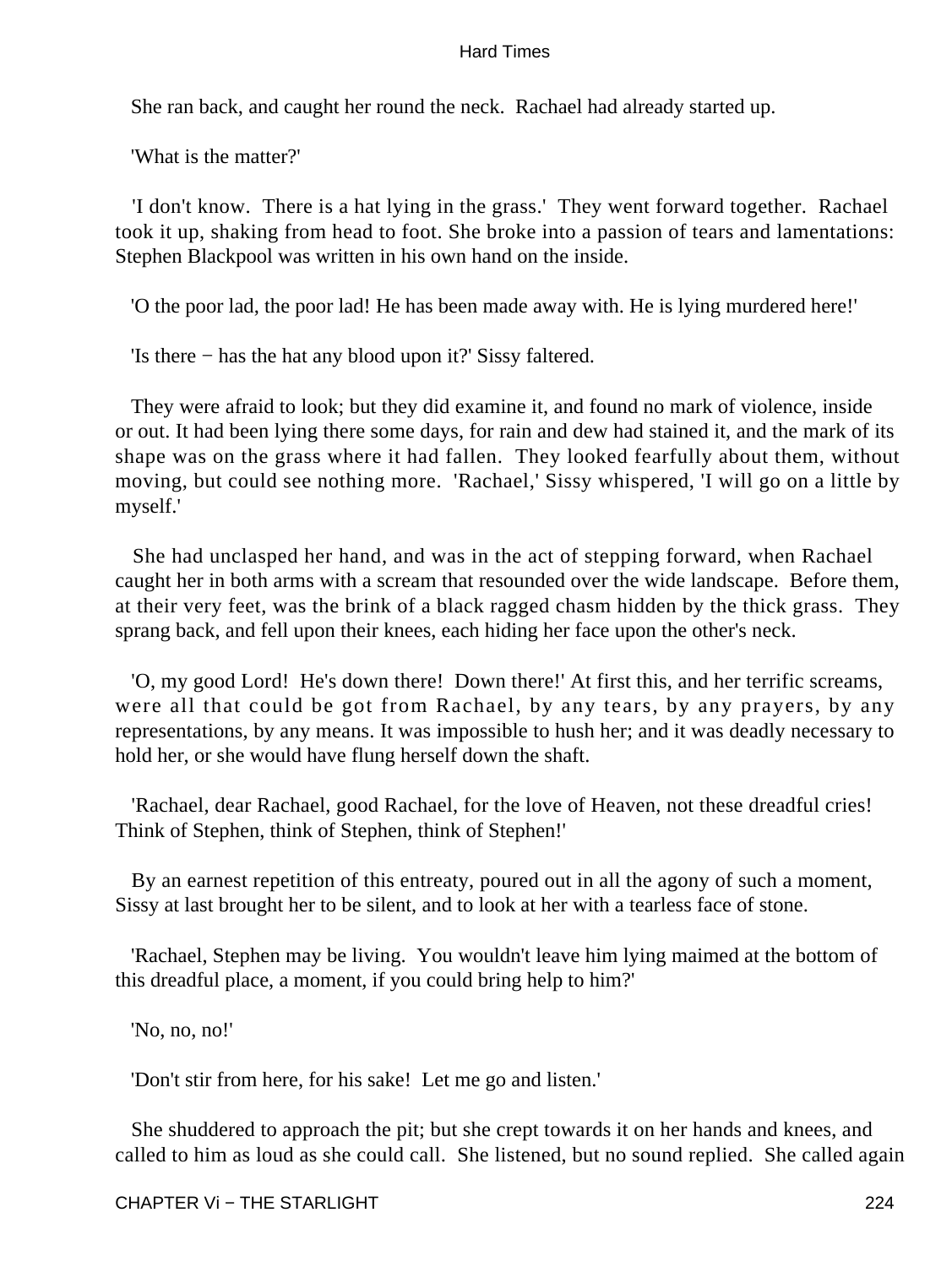and listened; still no answering sound. She did this, twenty, thirty times. She took a little clod of earth from the broken ground where he had stumbled, and threw it in. She could not hear it fall.

 The wide prospect, so beautiful in its stillness but a few minutes ago, almost carried despair to her brave heart, as she rose and looked all round her, seeing no help. 'Rachael, we must lose not a moment. We must go in different directions, seeking aid. You shall go by the way we have come, and I will go forward by the path. Tell any one you see, and every one what has happened. Think of Stephen, think of Stephen!'

 She knew by Rachael's face that she might trust her now. And after standing for a moment to see her running, wringing her hands as she ran, she turned and went upon her own search; she stopped at the hedge to tie her shawl there as a guide to the place, then threw her bonnet aside, and ran as she had never run before.

 Run, Sissy, run, in Heaven's name! Don't stop for breath. Run, run! Quickening herself by carrying such entreaties in her thoughts, she ran from field to field, and lane to lane, and place to place, as she had never run before; until she came to a shed by an engine−house, where two men lay in the shade, asleep on straw.

 First to wake them, and next to tell them, all so wild and breathless as she was, what had brought her there, were difficulties; but they no sooner understood her than their spirits were on fire like hers. One of the men was in a drunken slumber, but on his comrade's shouting to him that a man had fallen down the Old Hell Shaft, he started out to a pool of dirty water, put his head in it, and came back sober.

 With these two men she ran to another half−a−mile further, and with that one to another, while they ran elsewhere. Then a horse was found; and she got another man to ride for life or death to the railroad, and send a message to Louisa, which she wrote and gave him. By this time a whole village was up: and windlasses, ropes, poles, candles, lanterns, all things necessary, were fast collecting and being brought into one place, to be carried to the Old Hell Shaft.

 It seemed now hours and hours since she had left the lost man lying in the grave where he had been buried alive. She could not bear to remain away from it any longer – it was like deserting him − and she hurried swiftly back, accompanied by half−a−dozen labourers, including the drunken man whom the news had sobered, and who was the best man of all. When they came to the Old Hell Shaft, they found it as lonely as she had left it. The men called and listened as she had done, and examined the edge of the chasm, and settled how it had happened, and then sat down to wait until the implements they wanted should come up.

 Every sound of insects in the air, every stirring of the leaves, every whisper among these men, made Sissy tremble, for she thought it was a cry at the bottom of the pit. But the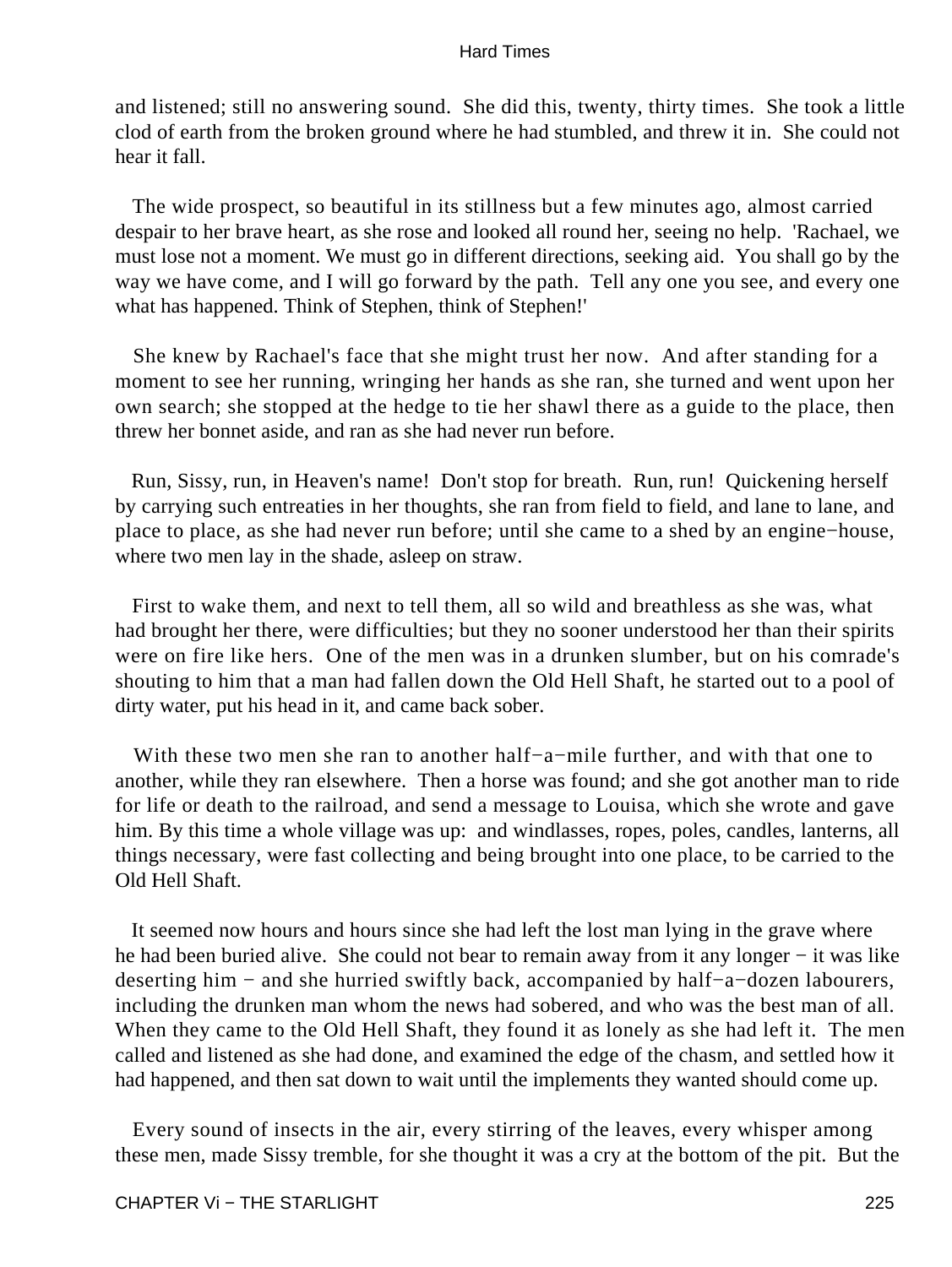wind blew idly over it, and no sound arose to the surface, and they sat upon the grass, waiting and waiting. After they had waited some time, straggling people who had heard of the accident began to come up; then the real help of implements began to arrive. In the midst of this, Rachael returned; and with her party there was a surgeon, who brought some wine and medicines. But, the expectation among the people that the man would be found alive was very slight indeed.

 There being now people enough present to impede the work, the sobered man put himself at the head of the rest, or was put there by the general consent, and made a large ring round the Old Hell Shaft, and appointed men to keep it. Besides such volunteers as were accepted to work, only Sissy and Rachael were at first permitted within this ring; but, later in the day, when the message brought an express from Coketown, Mr. Gradgrind and Louisa, and Mr. Bounderby, and the whelp, were also there.

 The sun was four hours lower than when Sissy and Rachael had first sat down upon the grass, before a means of enabling two men to descend securely was rigged with poles and ropes. Difficulties had arisen in the construction of this machine, simple as it was; requisites had been found wanting, and messages had had to go and return. It was five o'clock in the afternoon of the bright autumnal Sunday, before a candle was sent down to try the air, while three or four rough faces stood crowded close together, attentively watching it: the man at the windlass lowering as they were told. The candle was brought up again, feebly burning, and then some water was cast in. Then the bucket was hooked on; and the sobered man and another got in with lights, giving the word 'Lower away!'

 As the rope went out, tight and strained, and the windlass creaked, there was not a breath among the one or two hundred men and women looking on, that came as it was wont to come. The signal was given and the windlass stopped, with abundant rope to spare. Apparently so long an interval ensued with the men at the windlass standing idle, that some women shrieked that another accident had happened! But the surgeon who held the watch, declared five minutes not to have elapsed yet, and sternly admonished them to keep silence. He had not well done speaking, when the windlass was reversed and worked again. Practised eyes knew that it did not go as heavily as it would if both workmen had been coming up, and that only one was returning.

 The rope came in tight and strained; and ring after ring was coiled upon the barrel of the windlass, and all eyes were fastened on the pit. The sobered man was brought up and leaped out briskly on the grass. There was an universal cry of 'Alive or dead?' and then a deep, profound hush.

When he said 'Alive!' a great shout arose and many eyes had tears in them.

 'But he's hurt very bad,' he added, as soon as he could make himself heard again. 'Where's doctor? He's hurt so very bad, sir, that we donno how to get him up.'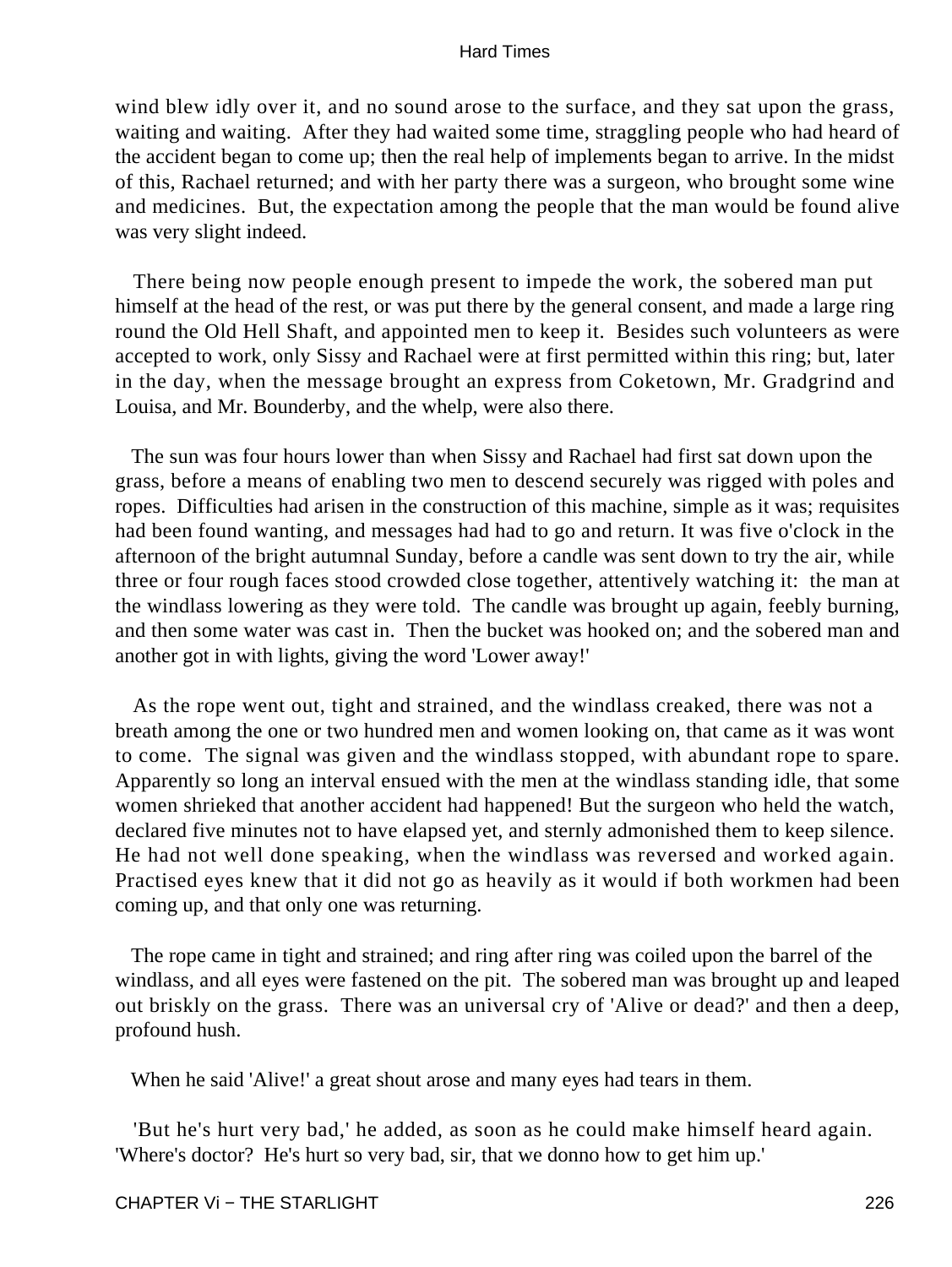They all consulted together, and looked anxiously at the surgeon, as he asked some questions, and shook his head on receiving the replies. The sun was setting now; and the red light in the evening sky touched every face there, and caused it to be distinctly seen in all its rapt suspense.

 The consultation ended in the men returning to the windlass, and the pitman going down again, carrying the wine and some other small matters with him. Then the other man came up. In the meantime, under the surgeon's directions, some men brought a hurdle, on which others made a thick bed of spare clothes covered with loose straw, while he himself contrived some bandages and slings from shawls and handkerchiefs. As these were made, they were hung upon an arm of the pitman who had last come up, with instructions how to use them: and as he stood, shown by the light he carried, leaning his powerful loose hand upon one of the poles, and sometimes glancing down the pit, and sometimes glancing round upon the people, he was not the least conspicuous figure in the scene. It was dark now, and torches were kindled.

 It appeared from the little this man said to those about him, which was quickly repeated all over the circle, that the lost man had fallen upon a mass of crumbled rubbish with which the pit was half choked up, and that his fall had been further broken by some jagged earth at the side. He lay upon his back with one arm doubled under him, and according to his own belief had hardly stirred since he fell, except that he had moved his free hand to a side pocket, in which he remembered to have some bread and meat (of which he had swallowed crumbs), and had likewise scooped up a little water in it now and then. He had come straight away from his work, on being written to, and had walked the whole journey; and was on his way to Mr. Bounderby's country house after dark, when he fell. He was crossing that dangerous country at such a dangerous time, because he was innocent of what was laid to his charge, and couldn't rest from coming the nearest way to deliver himself up. The Old Hell Shaft, the pitman said, with a curse upon it, was worthy of its bad name to the last; for though Stephen could speak now, he believed it would soon be found to have mangled the life out of him.

 When all was ready, this man, still taking his last hurried charges from his comrades and the surgeon after the windlass had begun to lower him, disappeared into the pit. The rope went out as before, the signal was made as before, and the windlass stopped. No man removed his hand from it now. Every one waited with his grasp set, and his body bent down to the work, ready to reverse and wind in. At length the signal was given, and all the ring leaned forward.

 For, now, the rope came in, tightened and strained to its utmost as it appeared, and the men turned heavily, and the windlass complained. It was scarcely endurable to look at the rope, and think of its giving way. But, ring after ring was coiled upon the barrel of the windlass safely, and the connecting chains appeared, and finally the bucket with the two men holding on at the sides – a sight to make the head swim, and oppress the heart – and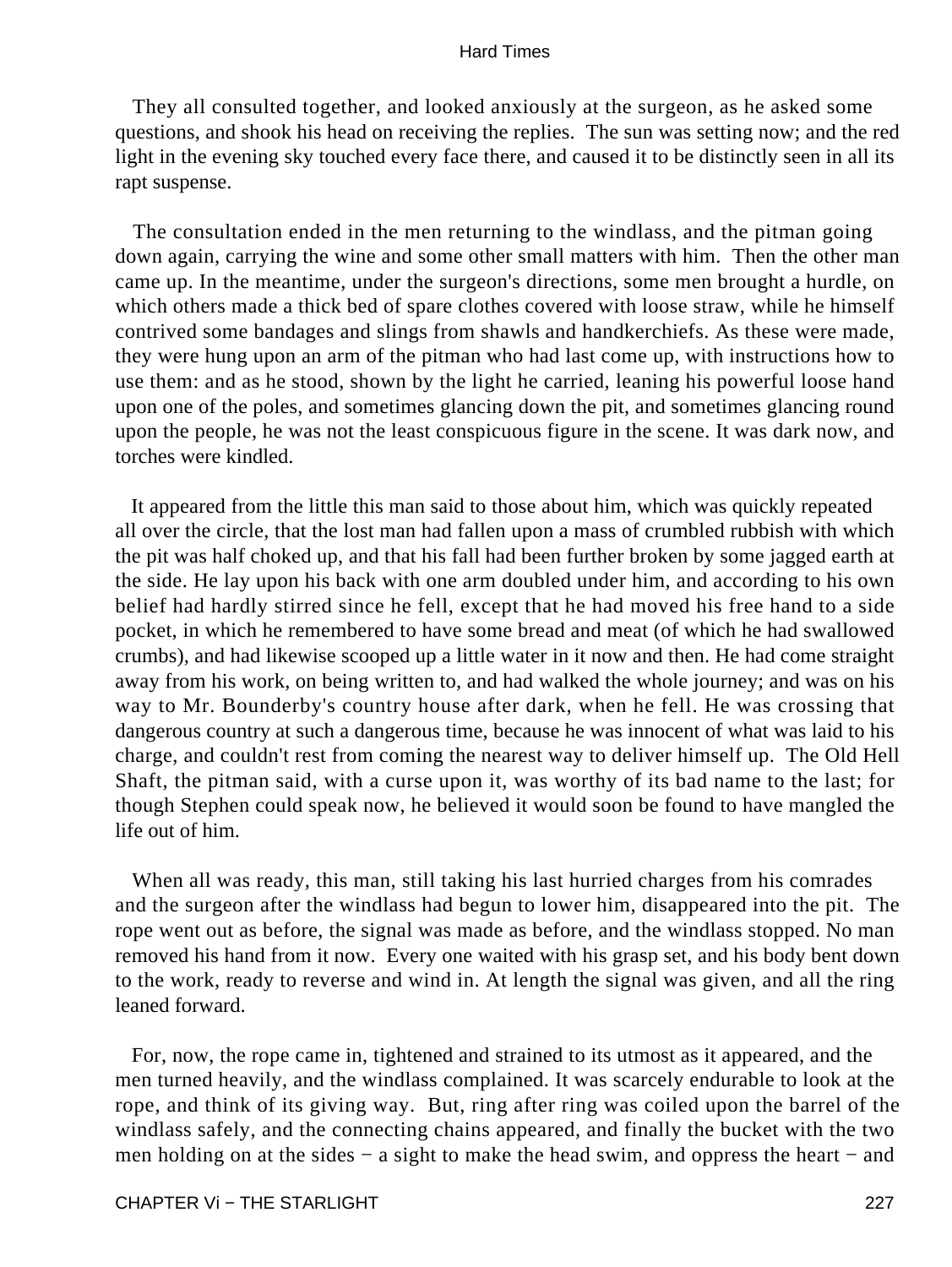tenderly supporting between them, slung and tied within, the figure of a poor, crushed, human creature.

 A low murmur of pity went round the throng, and the women wept aloud, as this form, almost without form, was moved very slowly from its iron deliverance, and laid upon the bed of straw. At first, none but the surgeon went close to it. He did what he could in its adjustment on the couch, but the best that he could do was to cover it. That gently done, he called to him Rachael and Sissy. And at that time the pale, worn, patient face was seen looking up at the sky, with the broken right hand lying bare on the outside of the covering garments, as if waiting to be taken by another hand.

 They gave him drink, moistened his face with water, and administered some drops of cordial and wine. Though he lay quite motionless looking up at the sky, he smiled and said, 'Rachael.' She stooped down on the grass at his side, and bent over him until her eyes were between his and the sky, for he could not so much as turn them to look at her.

'Rachael, my dear.'

She took his hand. He smiled again and said, 'Don't let 't go.'

'Thou'rt in great pain, my own dear Stephen?'

 'I ha' been, but not now. I ha' been − dreadful, and dree, and long, my dear − but 'tis ower now. Ah, Rachael, aw a muddle! Fro' first to last, a muddle!'

The spectre of his old look seemed to pass as he said the word.

 'I ha' fell into th' pit, my dear, as have cost wi'in the knowledge o' old fok now livin, hundreds and hundreds o' men's lives − fathers, sons, brothers, dear to thousands an' thousands, an' keeping 'em fro' want and hunger. I ha' fell into a pit that ha' been wi' th' Firedamp crueller than battle. I ha' read on 't in the public petition, as onny one may read, fro' the men that works in pits, in which they ha' pray'n and pray'n the lawmakers for Christ's sake not to let their work be murder to 'em, but to spare 'em for th' wives and children that they loves as well as gentlefok loves theirs. When it were in work, it killed wi'out need; when 'tis let alone, it kills wi'out need. See how we die an' no need, one way an' another − in a muddle − every day!'

He faintly said it, without any anger against any one. Merely as the truth.

 'Thy little sister, Rachael, thou hast not forgot her. Thou'rt not like to forget her now, and me so nigh her. Thou know'st − poor, patient, suff'rin, dear − how thou didst work for her, seet'n all day long in her little chair at thy winder, and how she died, young and misshapen, awlung o' sickly air as had'n no need to be, an' awlung o' working people's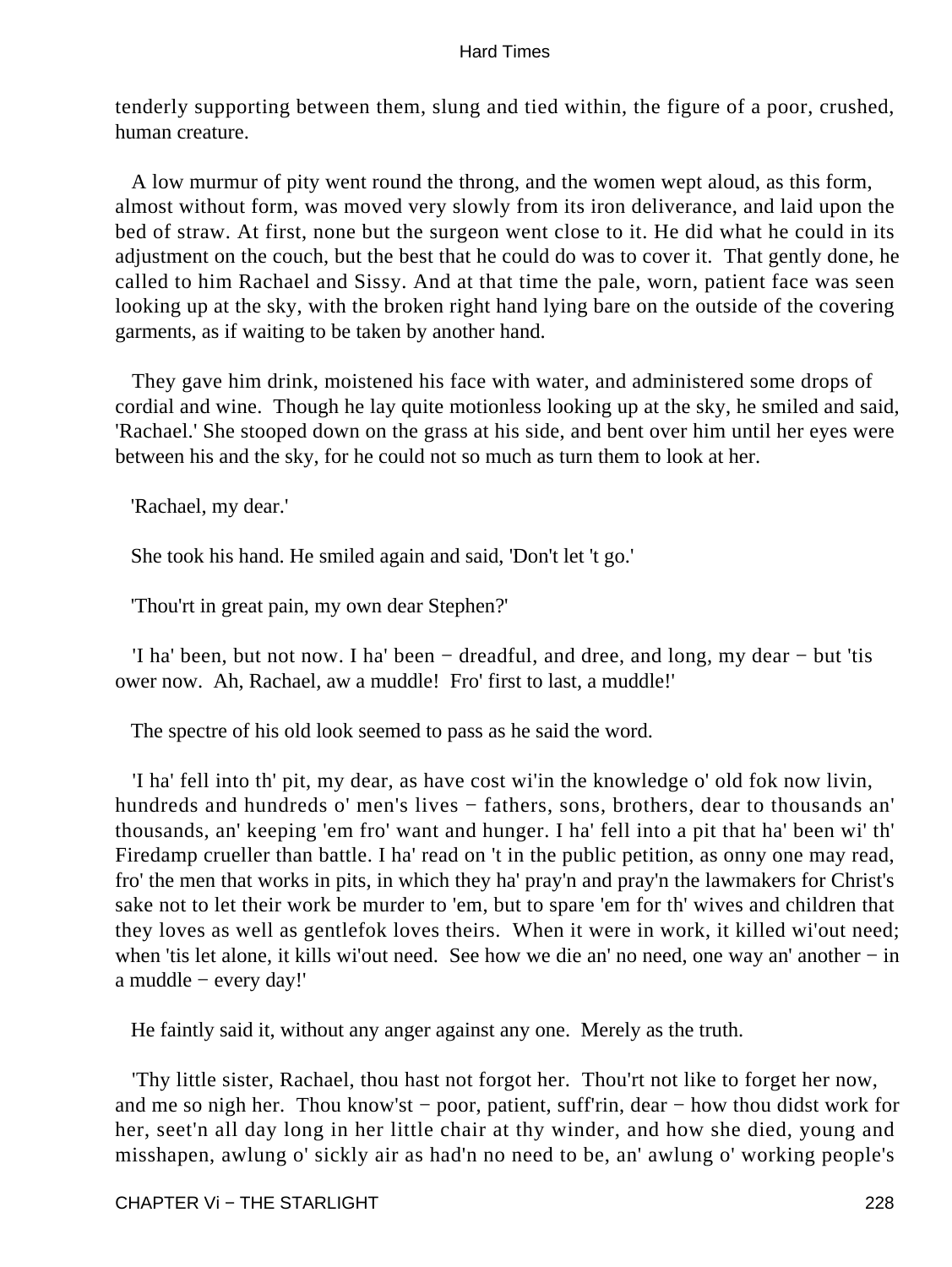miserable homes. A muddle! Aw a muddle!'

 Louisa approached him; but he could not see her, lying with his face turned up to the night sky.

 'If aw th' things that tooches us, my dear, was not so muddled, I should'n ha' had'n need to coom heer. If we was not in a muddle among ourseln, I should'n ha' been, by my own fellow weavers and workin' brothers, so mistook. If Mr. Bounderby had ever know'd me right − if he'd ever know'd me at aw − he would'n ha' took'n offence wi' me. He would'n ha' suspect'n me. But look up yonder, Rachael! Look aboove!'

Following his eyes, she saw that he was gazing at a star.

 'It ha' shined upon me,' he said reverently, 'in my pain and trouble down below. It ha' shined into my mind. I ha' look'n at 't and thowt o' thee, Rachael, till the muddle in my mind have cleared awa, above a bit, I hope. If soom ha' been wantin' in unnerstan'in me better, I, too, ha' been wantin' in unnerstan'in them better. When I got thy letter, I easily believen that what the yoong ledy sen and done to me, and what her brother sen and done to me, was one, and that there were a wicked plot betwixt 'em. When I fell, I were in anger wi' her, an' hurryin on t' be as onjust t' her as oothers was t' me. But in our judgments, like as in our doins, we mun bear and forbear. In my pain an' trouble, lookin up yonder, − wi' it shinin on me − I ha' seen more clear, and ha' made it my dyin prayer that aw th' world may on'y coom toogether more, an' get a better unnerstan'in o' one another, than when I were in 't my own weak seln.'

 Louisa hearing what he said, bent over him on the opposite side to Rachael, so that he could see her.

'You ha' heard?' he said, after a few moments' silence. 'I ha' not forgot you, ledy.'

'Yes, Stephen, I have heard you. And your prayer is mine.'

'You ha' a father. Will yo tak' a message to him?'

'He is here,' said Louisa, with dread. 'Shall I bring him to you?'

'If yo please.'

 Louisa returned with her father. Standing hand−in−hand, they both looked down upon the solemn countenance.

'Sir, yo will clear me an' mak my name good wi' aw men. This I leave to yo.'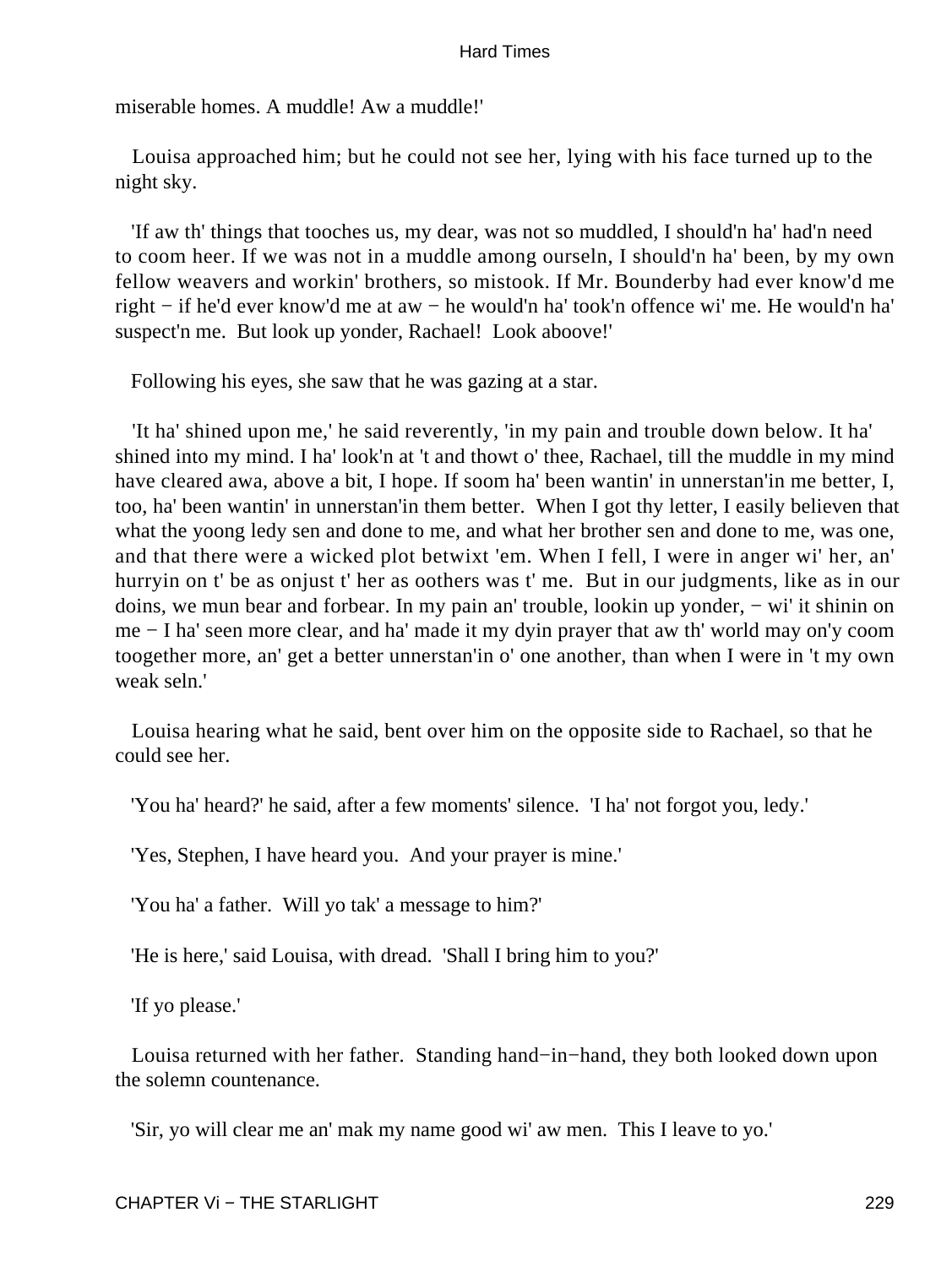Mr. Gradgrind was troubled and asked how?

 'Sir,' was the reply: 'yor son will tell yo how. Ask him. I mak no charges: I leave none ahint me: not a single word. I ha' seen an' spok'n wi' yor son, one night. I ask no more o' yo than that yo clear me − an' I trust to yo to do 't.'

 The bearers being now ready to carry him away, and the surgeon being anxious for his removal, those who had torches or lanterns, prepared to go in front of the litter. Before it was raised, and while they were arranging how to go, he said to Rachael, looking upward at the star:

 'Often as I coom to myseln, and found it shinin' on me down there in my trouble, I thowt it were the star as guided to Our Saviour's home. I awmust think it be the very star!'

 They lifted him up, and he was overjoyed to find that they were about to take him in the direction whither the star seemed to him to lead.

'Rachael, beloved lass! Don't let go my hand. We may walk toogether t'night, my dear!'

'I will hold thy hand, and keep beside thee, Stephen, all the way.'

'Bless thee! Will soombody be pleased to coover my face!'

 They carried him very gently along the fields, and down the lanes, and over the wide landscape; Rachael always holding the hand in hers. Very few whispers broke the mournful silence. It was soon a funeral procession. The star had shown him where to find the God of the poor; and through humility, and sorrow, and forgiveness, he had gone to his Redeemer's rest.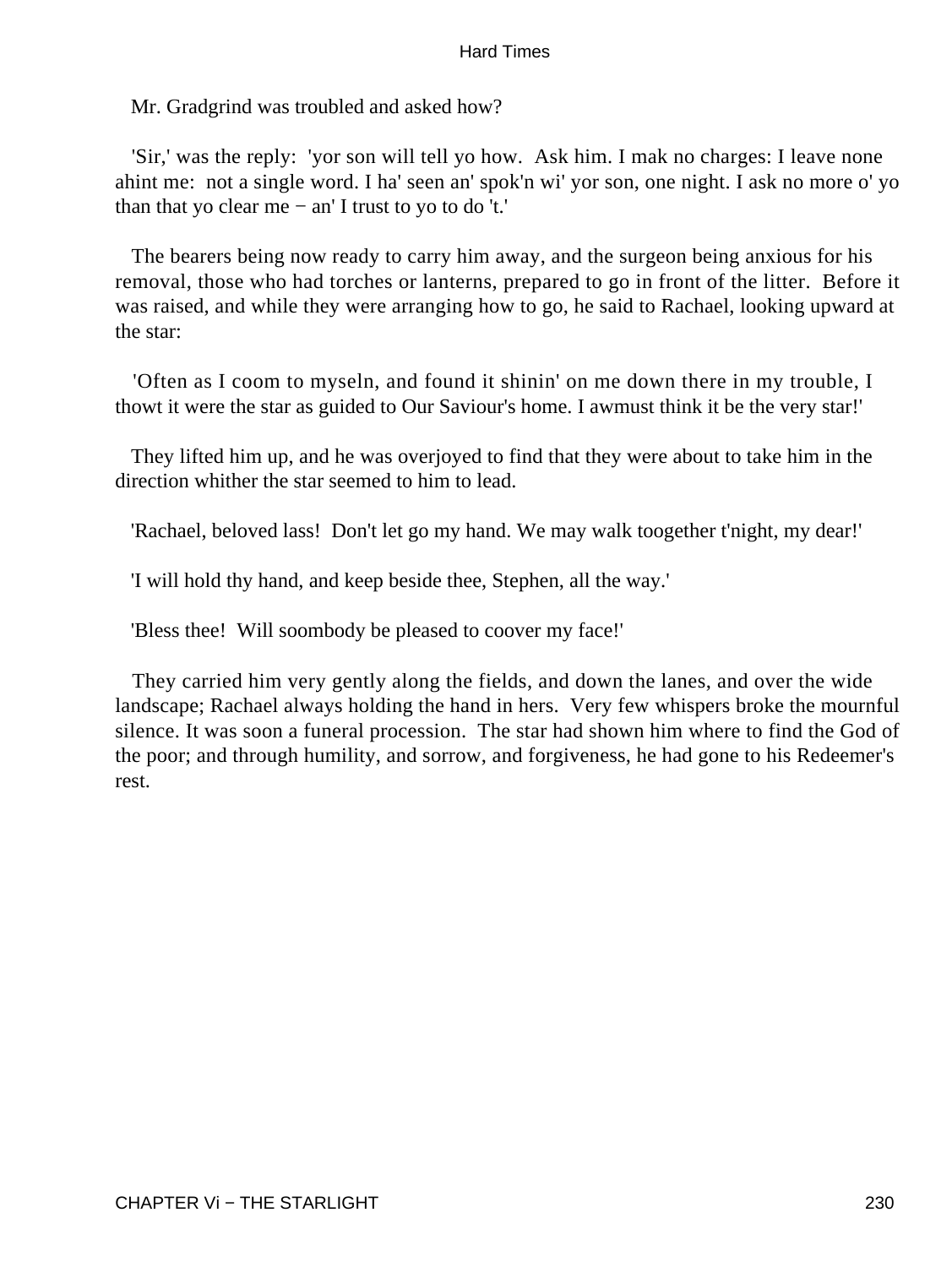# **[CHAPTER Vii − WHELP−HUNTING](#page-251-0)**

<span id="page-231-0"></span>*BEFORE* the ring formed round the Old Hell Shaft was broken, one figure had disappeared from within it. Mr. Bounderby and his shadow had not stood near Louisa, who held her father's arm, but in a retired place by themselves. When Mr. Gradgrind was summoned to the couch, Sissy, attentive to all that happened, slipped behind that wicked shadow − a sight in the horror of his face, if there had been eyes there for any sight but one − and whispered in his ear. Without turning his head, he conferred with her a few moments, and vanished. Thus the whelp had gone out of the circle before the people moved.

 When the father reached home, he sent a message to Mr. Bounderby's, desiring his son to come to him directly. The reply was, that Mr. Bounderby having missed him in the crowd, and seeing nothing of him since, had supposed him to be at Stone Lodge.

 'I believe, father,' said Louisa, 'he will not come back to town to−night.' Mr. Gradgrind turned away, and said no more.

 In the morning, he went down to the Bank himself as soon as it was opened, and seeing his son's place empty (he had not the courage to look in at first) went back along the street to meet Mr. Bounderby on his way there. To whom he said that, for reasons he would soon explain, but entreated not then to be asked for, he had found it necessary to employ his son at a distance for a little while. Also, that he was charged with the duty of vindicating Stephen Blackpool's memory, and declaring the thief. Mr. Bounderby quite confounded, stood stock−still in the street after his father−in−law had left him, swelling like an immense soap−bubble, without its beauty.

 Mr. Gradgrind went home, locked himself in his room, and kept it all that day. When Sissy and Louisa tapped at his door, he said, without opening it, 'Not now, my dears; in the evening.' On their return in the evening, he said, 'I am not able yet − to−morrow.' He ate nothing all day, and had no candle after dark; and they heard him walking to and fro late at night.

 But, in the morning he appeared at breakfast at the usual hour, and took his usual place at the table. Aged and bent he looked, and quite bowed down; and yet he looked a wiser man, and a better man, than in the days when in this life he wanted nothing – but Facts. Before he left the room, he appointed a time for them to come to him; and so, with his gray head drooping, went away.

 'Dear father,' said Louisa, when they kept their appointment, 'you have three young children left. They will be different, I will be different yet, with Heaven's help.'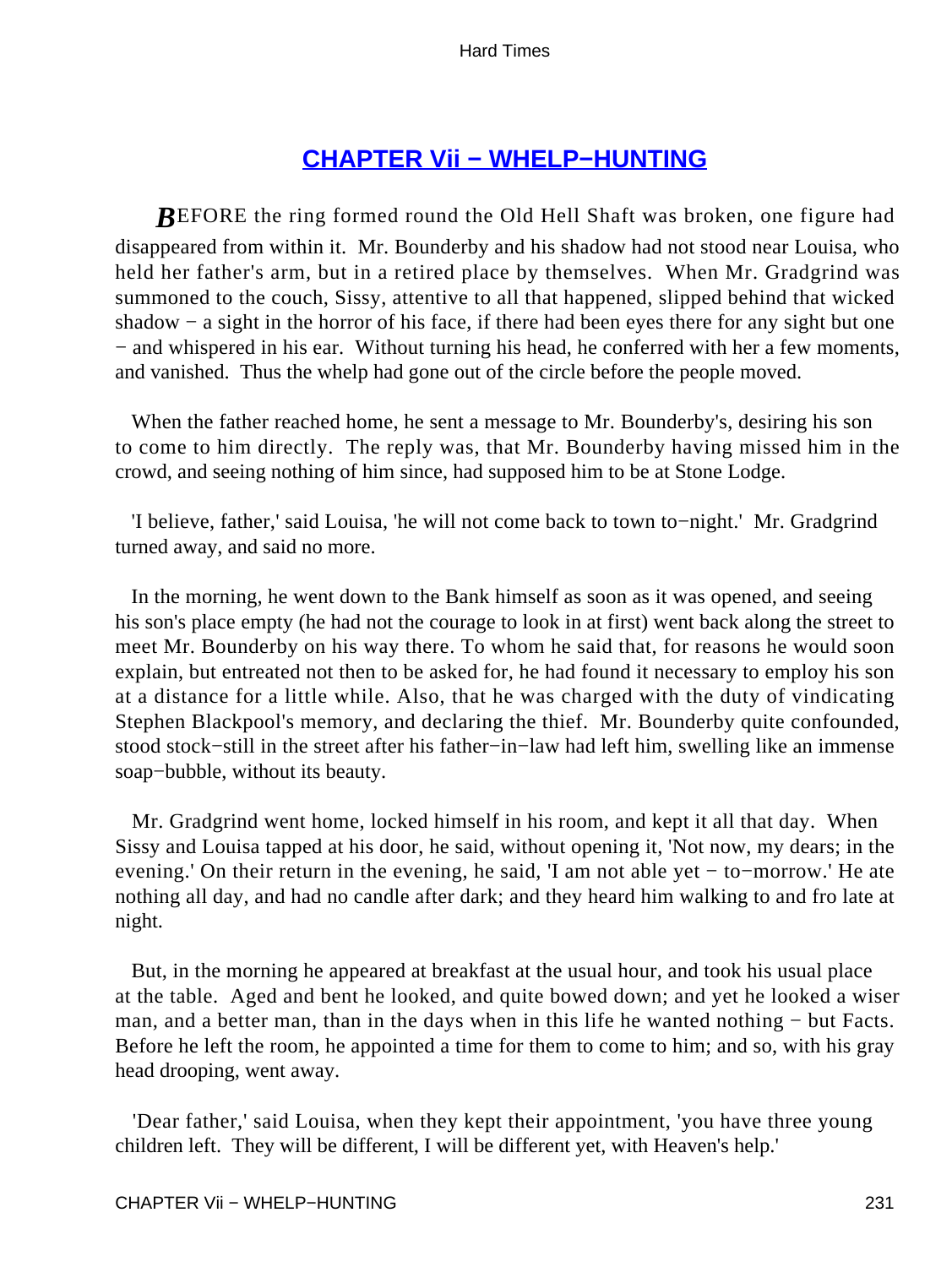She gave her hand to Sissy, as if she meant with her help too.

 'Your wretched brother,' said Mr. Gradgrind. 'Do you think he had planned this robbery, when he went with you to the lodging?'

'I fear so, father. I know he had wanted money very much, and had spent a great deal.'

 'The poor man being about to leave the town, it came into his evil brain to cast suspicion on him?'

 'I think it must have flashed upon him while he sat there, father. For I asked him to go there with me. The visit did not originate with him.'

'He had some conversation with the poor man. Did he take him aside?'

 'He took him out of the room. I asked him afterwards, why he had done so, and he made a plausible excuse; but since last night, father, and when I remember the circumstances by its light, I am afraid I can imagine too truly what passed between them.'

 'Let me know,' said her father, 'if your thoughts present your guilty brother in the same dark view as mine.'

 'I fear, father,' hesitated Louisa, 'that he must have made some representation to Stephen Blackpool − perhaps in my name, perhaps in his own − which induced him to do in good faith and honesty, what he had never done before, and to wait about the Bank those two or three nights before he left the town.'

'Too plain!' returned the father. 'Too plain!'

 He shaded his face, and remained silent for some moments. Recovering himself, he said:

 'And now, how is he to be found? How is he to be saved from justice? In the few hours that I can possibly allow to elapse before I publish the truth, how is he to be found by us, and only by us? Ten thousand pounds could not effect it.'

'Sissy has effected it, father.'

 He raised his eyes to where she stood, like a good fairy in his house, and said in a tone of softened gratitude and grateful kindness, 'It is always you, my child!'

 'We had our fears,' Sissy explained, glancing at Louisa, 'before yesterday; and when I saw you brought to the side of the litter last night, and heard what passed (being close to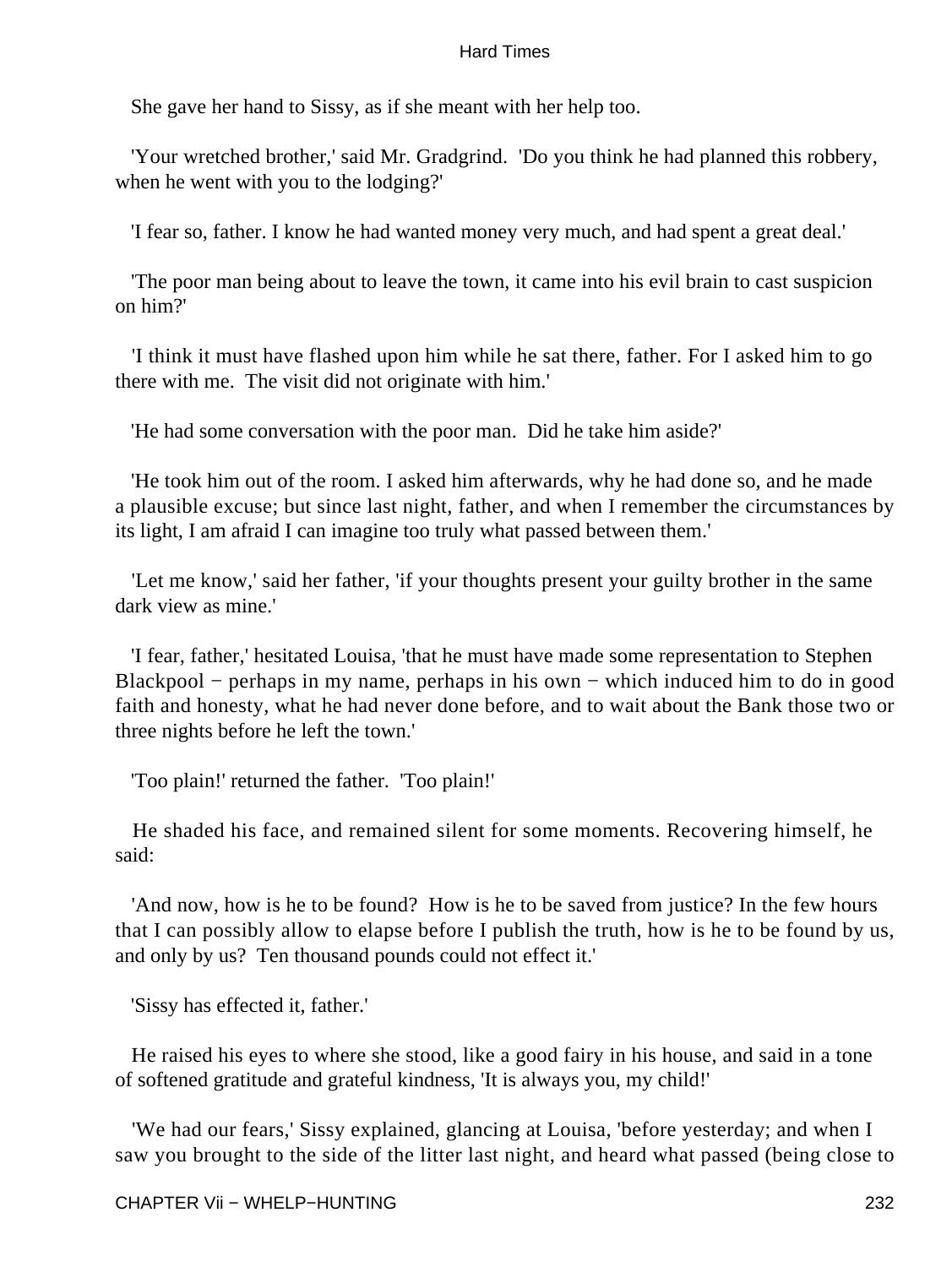Rachael all the time), I went to him when no one saw, and said to him, «Don't look at me. See where your father is. Escape at once, for his sake and your own!» He was in a tremble before I whispered to him, and he started and trembled more then, and said, «Where can I go? I have very little money, and I don't know who will hide me!» I thought of father's old circus. I have not forgotten where Mr. Sleary goes at this time of year, and I read of him in a paper only the other day. I told him to hurry there, and tell his name, and ask Mr. Sleary to hide him till I came. «I'll get to him before the morning,» he said. And I saw him shrink away among the people.'

'Thank Heaven!' exclaimed his father. 'He may be got abroad yet.'

 It was the more hopeful as the town to which Sissy had directed him was within three hours' journey of Liverpool, whence he could be swiftly dispatched to any part of the world. But, caution being necessary in communicating with him − for there was a greater danger every moment of his being suspected now, and nobody could be sure at heart but that Mr. Bounderby himself, in a bullying vein of public zeal, might play a Roman part − it was consented that Sissy and Louisa should repair to the place in question, by a circuitous course, alone; and that the unhappy father, setting forth in an opposite direction, should get round to the same bourne by another and wider route. It was further agreed that he should not present himself to Mr. Sleary, lest his intentions should be mistrusted, or the intelligence of his arrival should cause his son to take flight anew; but, that the communication should be left to Sissy and Louisa to open; and that they should inform the cause of so much misery and disgrace, of his father's being at hand and of the purpose for which they had come. When these arrangements had been well considered and were fully understood by all three, it was time to begin to carry them into execution. Early in the afternoon, Mr. Gradgrind walked direct from his own house into the country, to be taken up on the line by which he was to travel; and at night the remaining two set forth upon their different course, encouraged by not seeing any face they knew.

 The two travelled all night, except when they were left, for odd numbers of minutes, at branch−places, up illimitable flights of steps, or down wells − which was the only variety of those branches − and, early in the morning, were turned out on a swamp, a mile or two from the town they sought. From this dismal spot they were rescued by a savage old postilion, who happened to be up early, kicking a horse in a fly: and so were smuggled into the town by all the back lanes where the pigs lived: which, although not a magnificent or even savoury approach, was, as is usual in such cases, the legitimate highway.

 The first thing they saw on entering the town was the skeleton of Sleary's Circus. The company had departed for another town more than twenty miles off, and had opened there last night. The connection between the two places was by a hilly turnpike−road, and the travelling on that road was very slow. Though they took but a hasty breakfast, and no rest (which it would have been in vain to seek under such anxious circumstances), it was noon before they began to find the bills of Sleary's Horse−riding on barns and walls, and one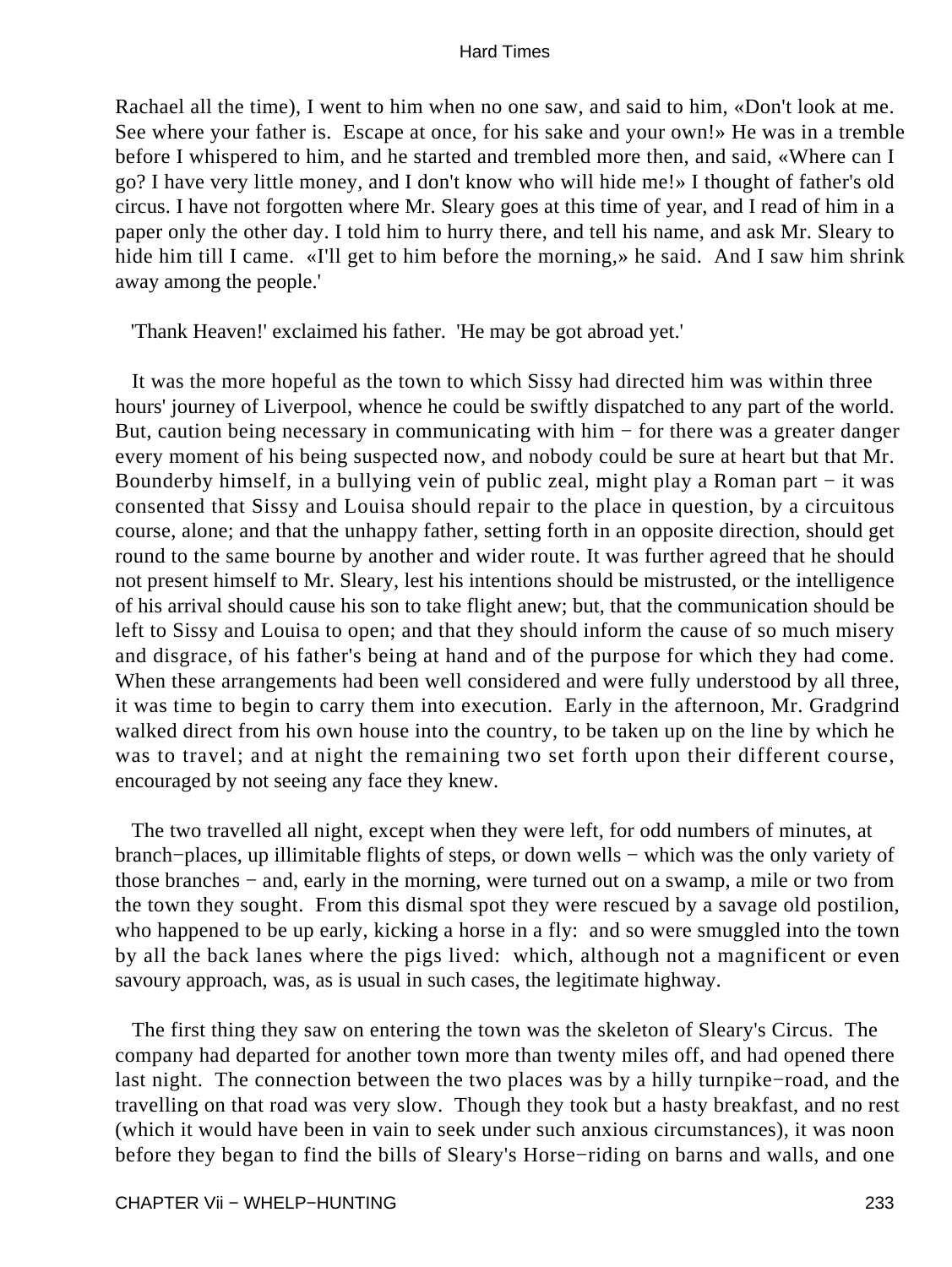o'clock when they stopped in the market−place.

 A Grand Morning Performance by the Riders, commencing at that very hour, was in course of announcement by the bellman as they set their feet upon the stones of the street. Sissy recommended that, to avoid making inquiries and attracting attention in the town, they should present themselves to pay at the door. If Mr. Sleary were taking the money, he would be sure to know her, and would proceed with discretion. If he were not, he would be sure to see them inside; and, knowing what he had done with the fugitive, would proceed with discretion still.

 Therefore, they repaired, with fluttering hearts, to the well− remembered booth. The flag with the inscription SLEARY'S **Horse− Riding** was there; and the Gothic niche was there; but Mr. Sleary was not there. Master Kidderminster, grown too maturely turfy to be received by the wildest credulity as Cupid any more, had yielded to the invincible force of circumstances (and his beard), and, in the capacity of a man who made himself generally useful, presided on this occasion over the exchequer – having also a drum in reserve, on which to expend his leisure moments and superfluous forces. In the extreme sharpness of his look out for base coin, Mr. Kidderminster, as at present situated, never saw anything but money; so Sissy passed him unrecognised, and they went in.

 The Emperor of Japan, on a steady old white horse stencilled with black spots, was twirling five wash−hand basins at once, as it is the favourite recreation of that monarch to do. Sissy, though well acquainted with his Royal line, had no personal knowledge of the present Emperor, and his reign was peaceful. Miss Josephine Sleary, in her celebrated graceful Equestrian Tyrolean Flower Act, was then announced by a new clown (who humorously said Cauliflower Act), and Mr. Sleary appeared, leading her in.

 Mr. Sleary had only made one cut at the Clown with his long whip− lash, and the Clown had only said, 'If you do it again, I'll throw the horse at you!' when Sissy was recognised both by father and daughter. But they got through the Act with great self−possession; and Mr. Sleary, saving for the first instant, conveyed no more expression into his locomotive eye than into his fixed one. The performance seemed a little long to Sissy and Louisa, particularly when it stopped to afford the Clown an opportunity of telling Mr. Sleary (who said 'Indeed, sir!' to all his observations in the calmest way, and with his eye on the house) about two legs sitting on three legs looking at one leg, when in came four legs, and laid hold of one leg, and up got two legs, caught hold of three legs, and threw 'em at four legs, who ran away with one leg. For, although an ingenious Allegory relating to a butcher, a three− legged stool, a dog, and a leg of mutton, this narrative consumed time; and they were in great suspense. At last, however, little fair−haired Josephine made her curtsey amid great applause; and the Clown, left alone in the ring, had just warmed himself, and said, 'Now I'll have a turn!' when Sissy was touched on the shoulder, and beckoned out.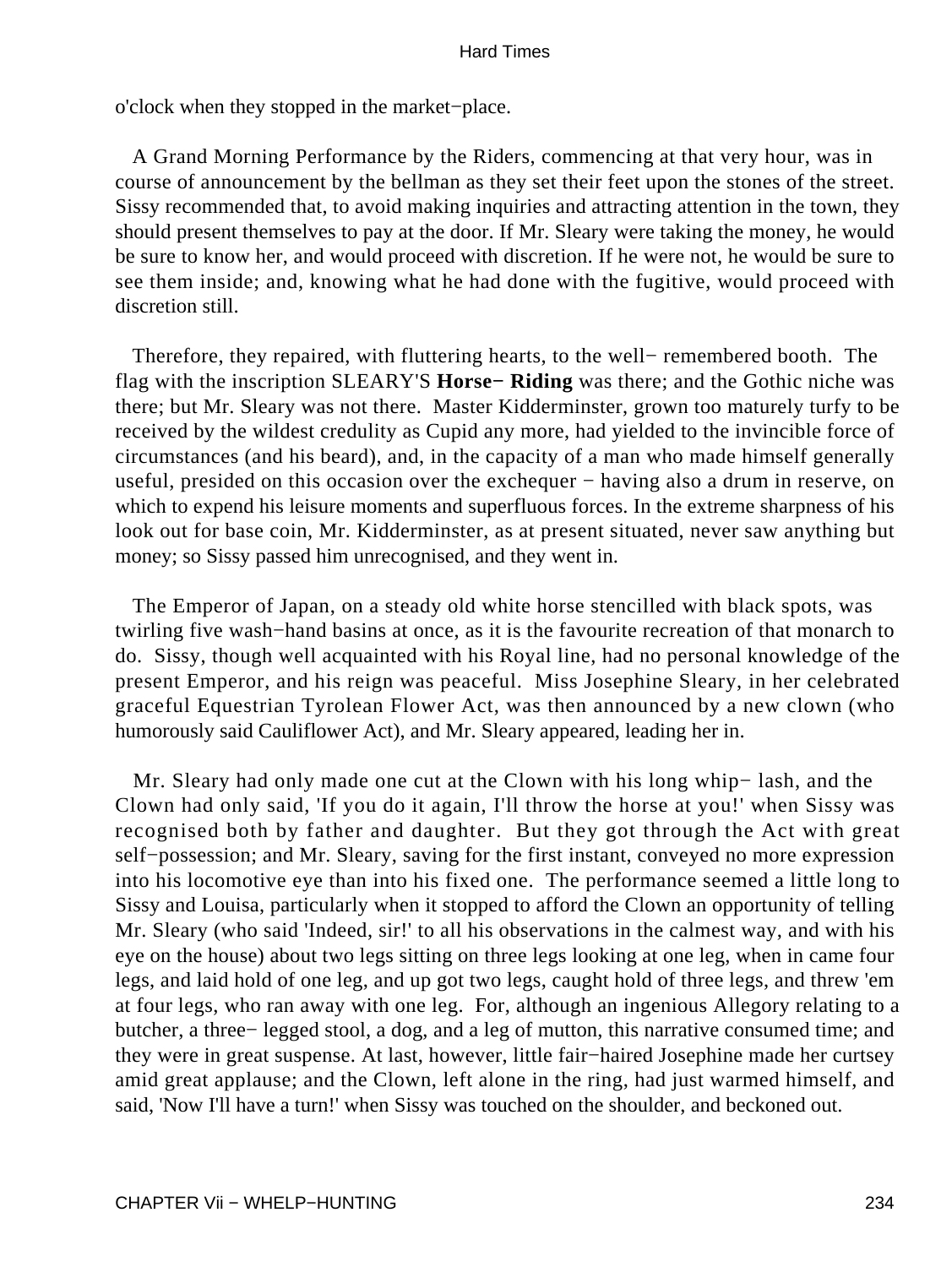She took Louisa with her; and they were received by Mr. Sleary in a very little private apartment, with canvas sides, a grass floor, and a wooden ceiling all aslant, on which the box company stamped their approbation, as if they were coming through. 'Thethilia,' said Mr. Sleary, who had brandy and water at hand, 'it doth me good to thee you. You wath alwayth a favourite with uth, and you've done uth credith thinth the old timeth I'm thure. You mutht thee our people, my dear, afore we thpeak of bithnith, or they'll break their hearth − ethpethially the women. Here'th Jothphine hath been and got married to E. W. B. Childerth, and thee hath got a boy, and though he'th only three yearth old, he thtickth on to any pony you can bring againtht him. He'th named The Little Wonder of Thcolathtic Equitation; and if you don't hear of that boy at Athley'th, you'll hear of him at Parith. And you recollect Kidderminthter, that wath thought to be rather thweet upon yourthelf? Well. He'th married too. Married a widder. Old enough to be hith mother. Thee wath Tightrope, thee wath, and now thee'th nothing − on accounth of fat. They've got two children, tho we're thtrong in the Fairy bithnith and the Nurthery dodge. If you wath to thee our Children in the Wood, with their father and mother both a dyin' on a horthe − their uncle a retheiving of 'em ath hith wardth, upon a horthe − themthelvth both a goin' a black− berryin' on a horthe − and the Robinth a coming in to cover 'em with leavth, upon a horthe − you'd thay it wath the completetht thing ath ever you thet your eyeth on! And you remember Emma Gordon, my dear, ath wath a'motht a mother to you? Of courthe you do; I needn't athk. Well! Emma, thee lotht her huthband. He wath throw'd a heavy back−fall off a Elephant in a thort of a Pagoda thing ath the Thultan of the Indieth, and he never got the better of it; and thee married a thecond time − married a Cheethemonger ath fell in love with her from the front − and he'th a Overtheer and makin' a fortun.'

 These various changes, Mr. Sleary, very short of breath now, related with great heartiness, and with a wonderful kind of innocence, considering what a bleary and brandy−and−watery old veteran he was. Afterwards he brought in Josephine, and E. W. B. Childers (rather deeply lined in the jaws by daylight), and the Little Wonder of Scholastic Equitation, and in a word, all the company. Amazing creatures they were in Louisa's eyes, so white and pink of complexion, so scant of dress, and so demonstrative of leg; but it was very agreeable to see them crowding about Sissy, and very natural in Sissy to be unable to refrain from tears.

 'There! Now Thethilia hath kithd all the children, and hugged all the women, and thaken handth all round with all the men, clear, every one of you, and ring in the band for the thecond part!'

 As soon as they were gone, he continued in a low tone. 'Now, Thethilia, I don't athk to know any thecreth, but I thuppothe I may conthider thith to be Mith Thquire.'

'This is his sister. Yes.'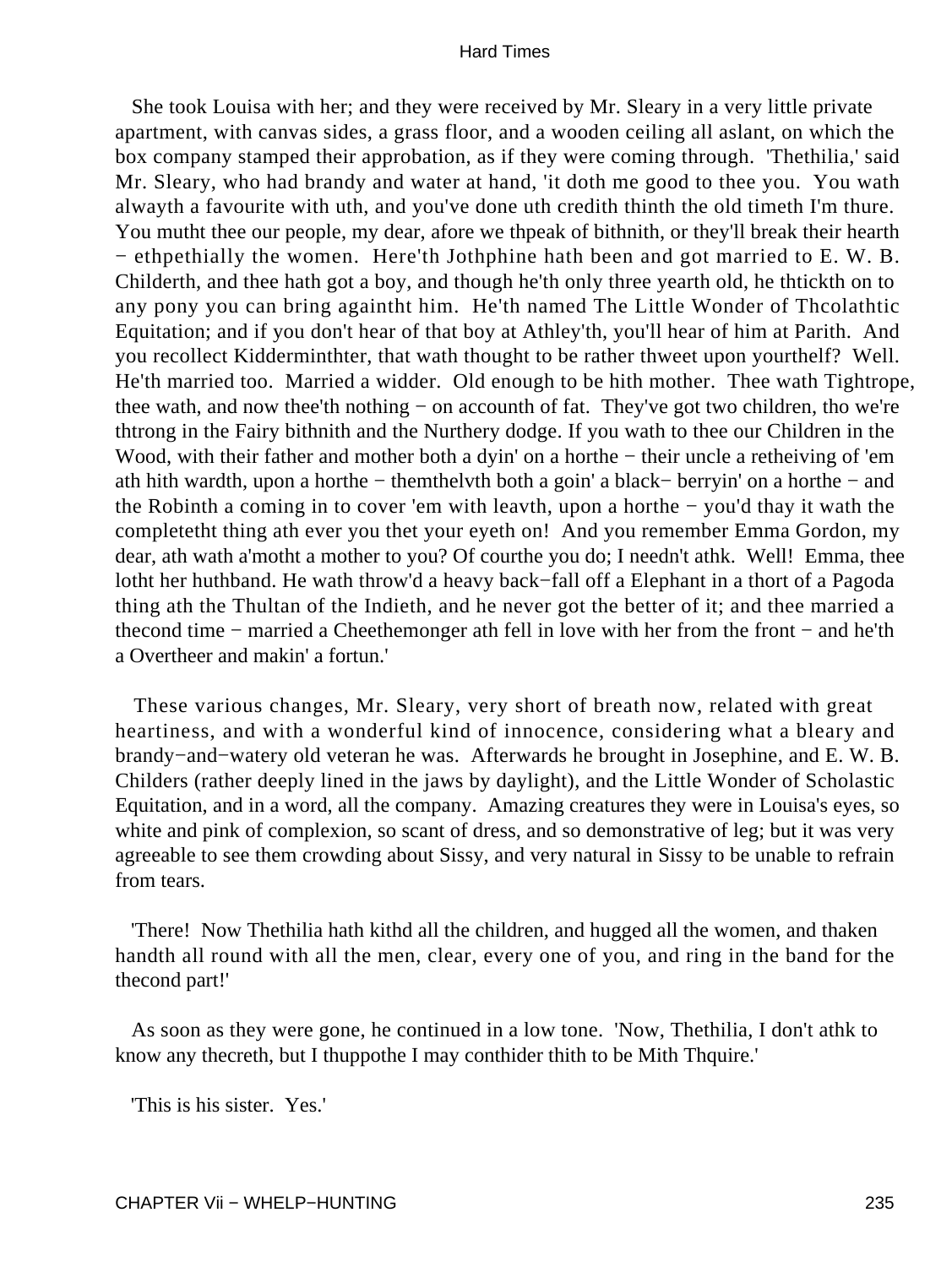'And t'other on'th daughter. That'h what I mean. Hope I thee you well, mith. And I hope the Thquire'th well?'

 'My father will be here soon,' said Louisa, anxious to bring him to the point. 'Is my brother safe?'

 'Thafe and thound!' he replied. 'I want you jutht to take a peep at the Ring, mith, through here. Thethilia, you know the dodgeth; find a thpy−hole for yourthelf.'

They each looked through a chink in the boards.

 'That'h Jack the Giant Killer − piethe of comic infant bithnith,' said Sleary. 'There'th a property−houthe, you thee, for Jack to hide in; there'th my Clown with a thauthepan−lid and a thpit, for Jack'th thervant; there'th little Jack himthelf in a thplendid thoot of armour; there'th two comic black thervanth twithe ath big ath the houthe, to thtand by it and to bring it in and clear it; and the Giant (a very ecthpenthive bathket one), he an't on yet. Now, do you thee 'em all?'

'Yes,' they both said.

 'Look at 'em again,' said Sleary, 'look at 'em well. You thee em all? Very good. Now, mith;' he put a form for them to sit on; 'I have my opinionth, and the Thquire your father hath hith. I don't want to know what your brother'th been up to; ith better for me not to know. All I thay ith, the Thquire hath thtood by Thethilia, and I'll thtand by the Thquire. Your brother ith one them black thervanth.'

Louisa uttered an exclamation, partly of distress, partly of satisfaction.

 'Ith a fact,' said Sleary, 'and even knowin' it, you couldn't put your finger on him. Let the Thquire come. I thall keep your brother here after the performanth. I thant undreth him, nor yet wath hith paint off. Let the Thquire come here after the performanth, or come here yourthelf after the performanth, and you thall find your brother, and have the whole plathe to talk to him in. Never mind the lookth of him, ath long ath he'th well hid.'

 Louisa, with many thanks and with a lightened load, detained Mr. Sleary no longer then. She left her love for her brother, with her eyes full of tears; and she and Sissy went away until later in the afternoon.

 Mr. Gradgrind arrived within an hour afterwards. He too had encountered no one whom he knew; and was now sanguine with Sleary's assistance, of getting his disgraced son to Liverpool in the night. As neither of the three could be his companion without almost identifying him under any disguise, he prepared a letter to a correspondent whom he could trust, beseeching him to ship the bearer off at any cost, to North or South America, or any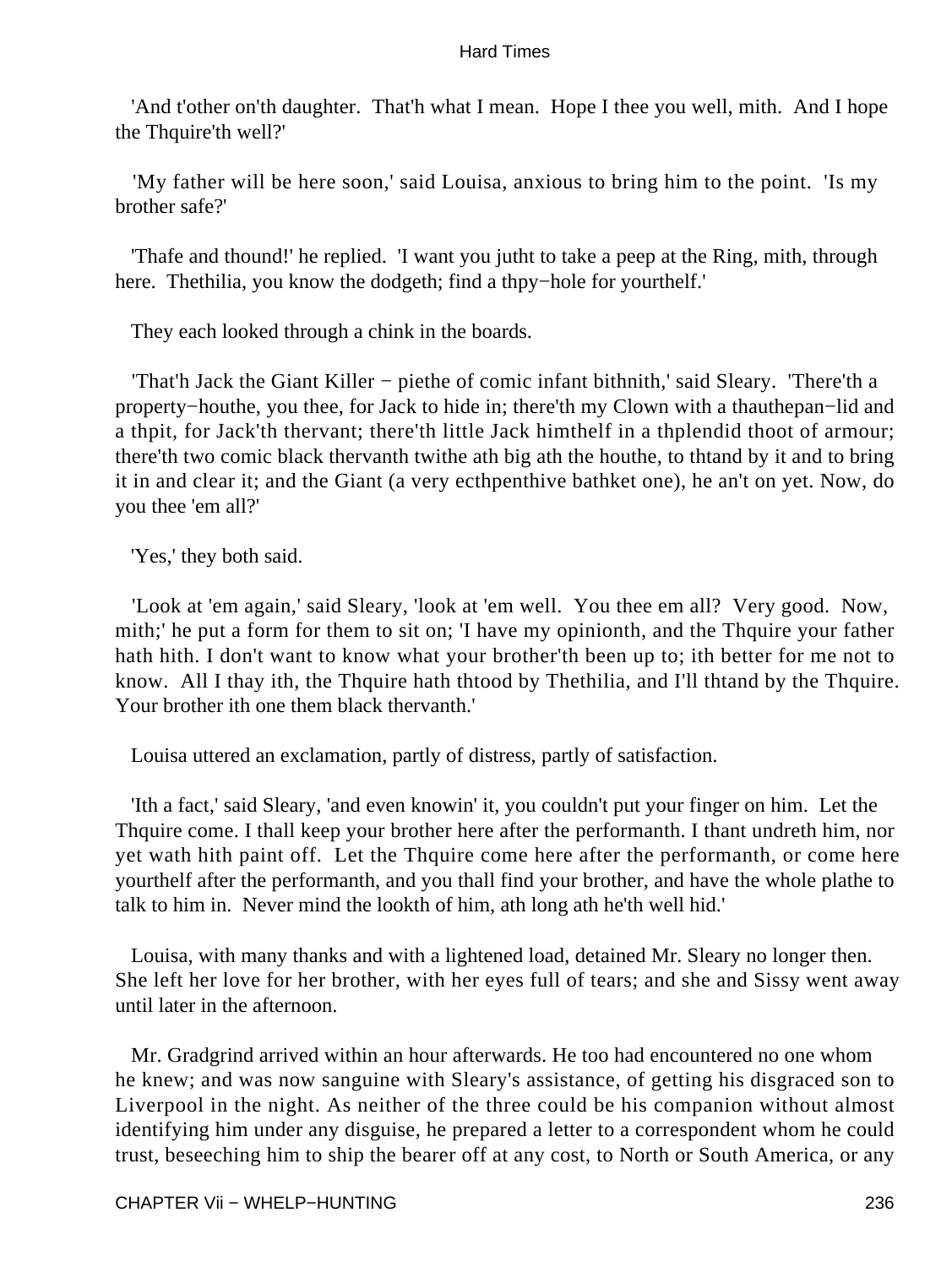distant part of the world to which he could be the most speedily and privately dispatched.

 This done, they walked about, waiting for the Circus to be quite vacated; not only by the audience, but by the company and by the horses. After watching it a long time, they saw Mr. Sleary bring out a chair and sit down by the side−door, smoking; as if that were his signal that they might approach.

 'Your thervant, Thquire,' was his cautious salutation as they passed in. 'If you want me you'll find me here. You muthn't mind your thon having a comic livery on.'

 They all three went in; and Mr. Gradgrind sat down forlorn, on the Clown's performing chair in the middle of the ring. On one of the back benches, remote in the subdued light and the strangeness of the place, sat the villainous whelp, sulky to the last, whom he had the misery to call his son.

 In a preposterous coat, like a beadle's, with cuffs and flaps exaggerated to an unspeakable extent; in an immense waistcoat, knee−breeches, buckled shoes, and a mad cocked hat; with nothing fitting him, and everything of coarse material, moth−eaten and full of holes; with seams in his black face, where fear and heat had started through the greasy composition daubed all over it; anything so grimly, detestably, ridiculously shameful as the whelp in his comic livery, Mr. Gradgrind never could by any other means have believed in, weighable and measurable fact though it was. And one of his model children had come to this!

 At first the whelp would not draw any nearer, but persisted in remaining up there by himself. Yielding at length, if any concession so sullenly made can be called yielding, to the entreaties of Sissy − for Louisa he disowned altogether − he came down, bench by bench, until he stood in the sawdust, on the verge of the circle, as far as possible, within its limits from where his father sat.

'How was this done?' asked the father.

'How was what done?' moodily answered the son.

'This robbery,' said the father, raising his voice upon the word.

 'I forced the safe myself over night, and shut it up ajar before I went away. I had had the key that was found, made long before. I dropped it that morning, that it might be supposed to have been used. I didn't take the money all at once. I pretended to put my balance away every night, but I didn't. Now you know all about it.'

 'If a thunderbolt had fallen on me,' said the father, 'it would have shocked me less than this!'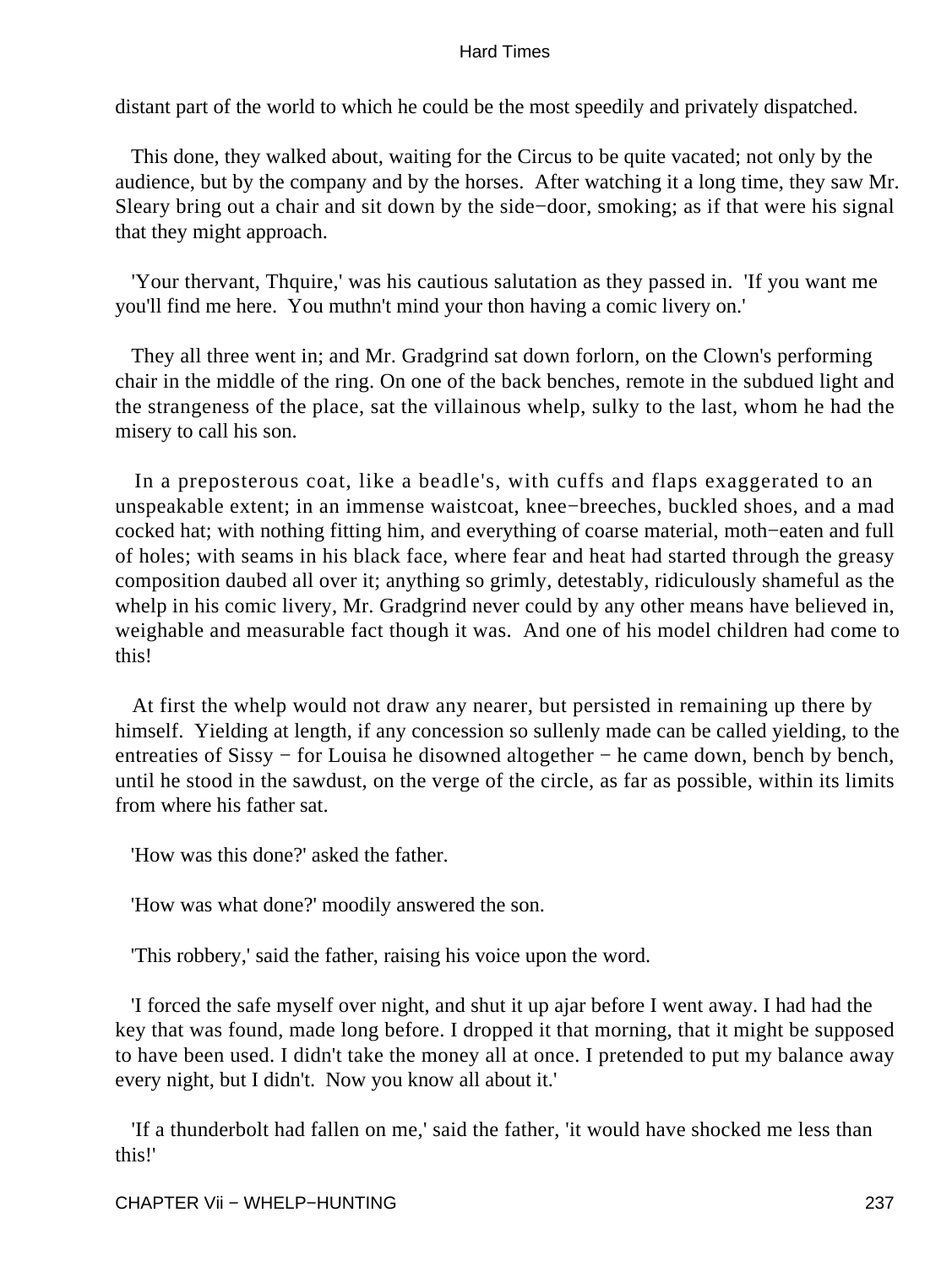'I don't see why,' grumbled the son. 'So many people are employed in situations of trust; so many people, out of so many, will be dishonest. I have heard you talk, a hundred times, of its being a law. How can I help laws? You have comforted others with such things, father. Comfort yourself!'

 The father buried his face in his hands, and the son stood in his disgraceful grotesqueness, biting straw: his hands, with the black partly worn away inside, looking like the hands of a monkey. The evening was fast closing in; and from time to time, he turned the whites of his eyes restlessly and impatiently towards his father. They were the only parts of his face that showed any life or expression, the pigment upon it was so thick.

'You must be got to Liverpool, and sent abroad.'

 'I suppose I must. I can't be more miserable anywhere,' whimpered the whelp, 'than I have been here, ever since I can remember. That's one thing.'

 Mr. Gradgrind went to the door, and returned with Sleary, to whom he submitted the question, How to get this deplorable object away?

 'Why, I've been thinking of it, Thquire. There'th not muth time to lothe, tho you muth thay yeth or no. Ith over twenty mileth to the rail. There'th a coath in half an hour, that goeth to the rail, 'purpothe to cath the mail train. That train will take him right to Liverpool.'

'But look at him,' groaned Mr. Gradgrind. 'Will any coach − '

 'I don't mean that he thould go in the comic livery,' said Sleary. 'Thay the word, and I'll make a Jothkin of him, out of the wardrobe, in five minutes.'

'I don't understand,' said Mr. Gradgrind.

 'A Jothkin − a Carter. Make up your mind quick, Thquire. There'll be beer to feth. I've never met with nothing but beer ath'll ever clean a comic blackamoor.'

 Mr. Gradgrind rapidly assented; Mr. Sleary rapidly turned out from a box, a smock frock, a felt hat, and other essentials; the whelp rapidly changed clothes behind a screen of baize; Mr. Sleary rapidly brought beer, and washed him white again.

 'Now,' said Sleary, 'come along to the coath, and jump up behind; I'll go with you there, and they'll thuppothe you one of my people. Thay farewell to your family, and tharp'th the word.' With which he delicately retired.

 'Here is your letter,' said Mr. Gradgrind. 'All necessary means will be provided for you. Atone, by repentance and better conduct, for the shocking action you have committed, and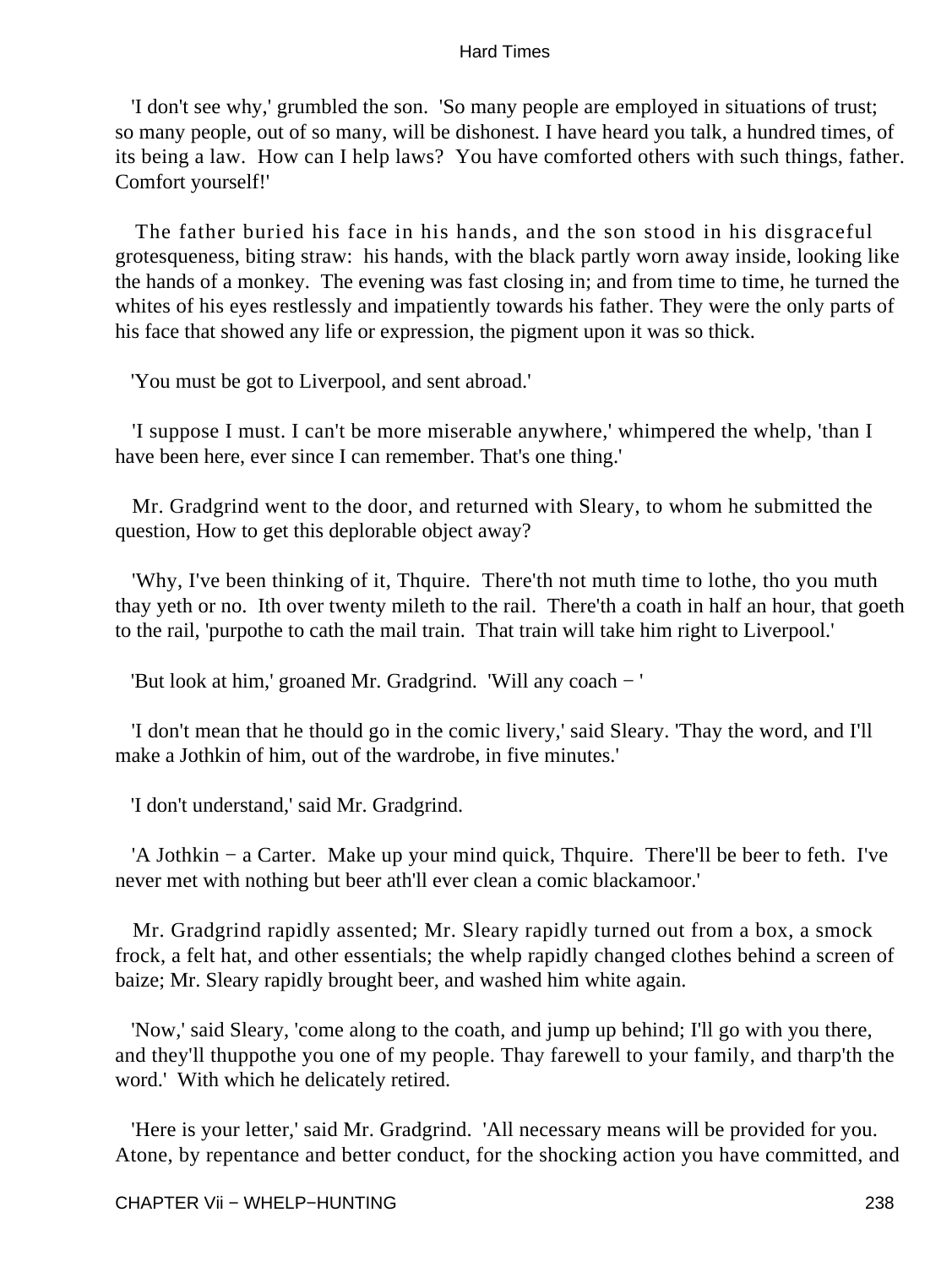the dreadful consequences to which it has led. Give me your hand, my poor boy, and may God forgive you as I do!'

 The culprit was moved to a few abject tears by these words and their pathetic tone. But, when Louisa opened her arms, he repulsed her afresh.

'Not you. I don't want to have anything to say to you!'

'O Tom, Tom, do we end so, after all my love!'

 'After all your love!' he returned, obdurately. 'Pretty love! Leaving old Bounderby to himself, and packing my best friend Mr. Harthouse off, and going home just when I was in the greatest danger. Pretty love that! Coming out with every word about our having gone to that place, when you saw the net was gathering round me. Pretty love that! You have regularly given me up. You never cared for me.'

'Tharp'th the word!' said Sleary, at the door.

 They all confusedly went out: Louisa crying to him that she forgave him, and loved him still, and that he would one day be sorry to have left her so, and glad to think of these her last words, far away: when some one ran against them. Mr. Gradgrind and Sissy, who were both before him while his sister yet clung to his shoulder, stopped and recoiled.

 For, there was Bitzer, out of breath, his thin lips parted, his thin nostrils distended, his white eyelashes quivering, his colourless face more colourless than ever, as if he ran himself into a white heat, when other people ran themselves into a glow. There he stood, panting and heaving, as if he had never stopped since the night, now long ago, when he had run them down before.

 'I'm sorry to interfere with your plans,' said Bitzer, shaking his head, 'but I can't allow myself to be done by horse−riders. I must have young Mr. Tom; he mustn't be got away by horse−riders; here he is in a smock frock, and I must have him!'

By the collar, too, it seemed. For, so he took possession of him.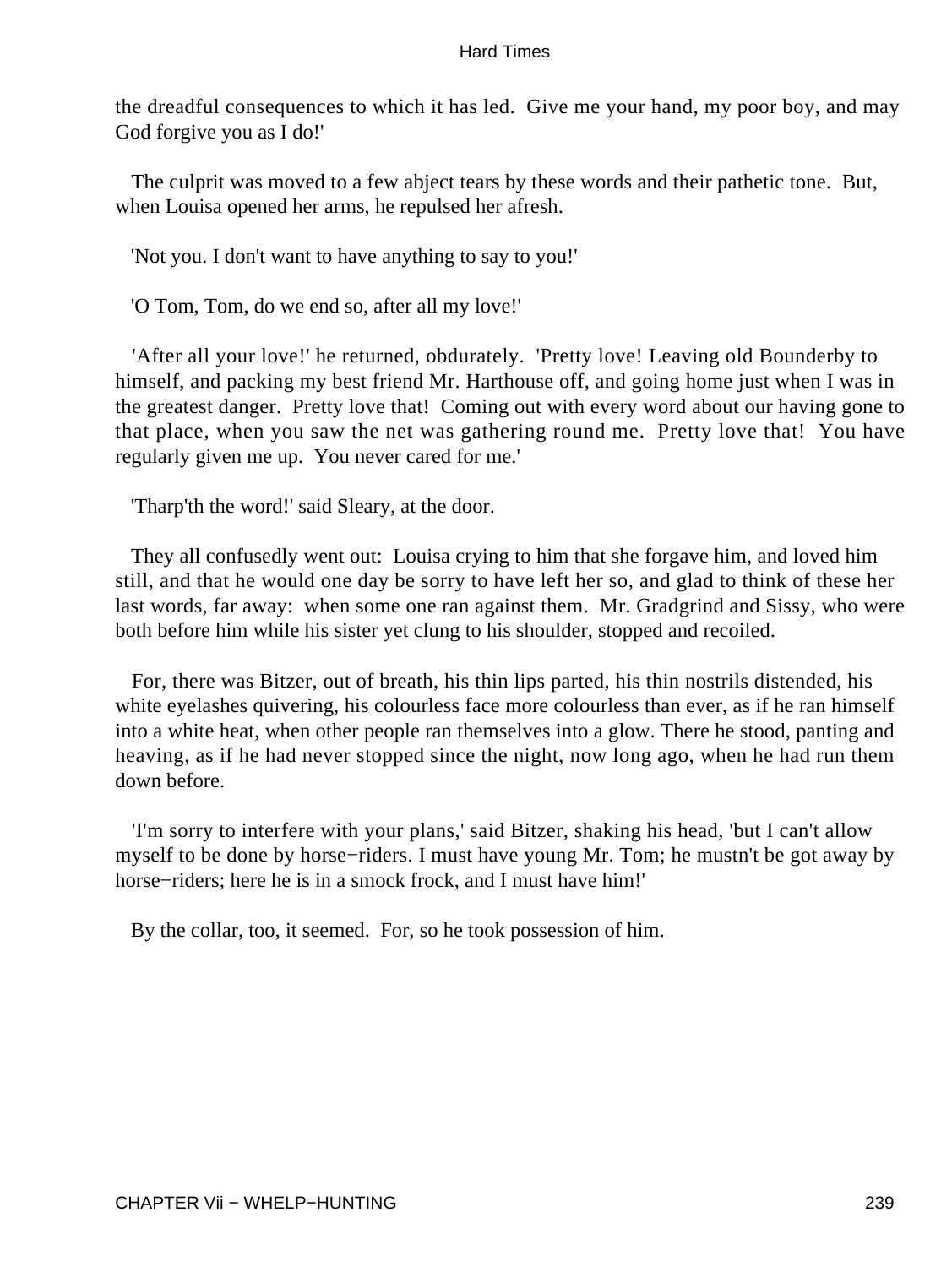# **[CHAPTER Viii − PHILOSOPHICAL](#page-251-0)**

<span id="page-240-0"></span>**THEY** went back into the booth, Sleary shutting the door to keep intruders out. Bitzer, still holding the paralysed culprit by the collar, stood in the Ring, blinking at his old patron through the darkness of the twilight.

 'Bitzer,' said Mr. Gradgrind, broken down, and miserably submissive to him, 'have you a heart?'

 'The circulation, sir,' returned Bitzer, smiling at the oddity of the question, 'couldn't be carried on without one. No man, sir, acquainted with the facts established by Harvey relating to the circulation of the blood, can doubt that I have a heart.'

'Is it accessible,' cried Mr. Gradgrind, 'to any compassionate influence?'

'It is accessible to Reason, sir,' returned the excellent young man. 'And to nothing else.'

They stood looking at each other; Mr. Gradgrind's face as white as the pursuer's.

 'What motive − even what motive in reason − can you have for preventing the escape of this wretched youth,' said Mr. Gradgrind, 'and crushing his miserable father? See his sister here. Pity us!'

 'Sir,' returned Bitzer, in a very business−like and logical manner, 'since you ask me what motive I have in reason, for taking young Mr. Tom back to Coketown, it is only reasonable to let you know. I have suspected young Mr. Tom of this bank−robbery from the first. I had had my eye upon him before that time, for I knew his ways. I have kept my observations to myself, but I have made them; and I have got ample proofs against him now, besides his running away, and besides his own confession, which I was just in time to overhear. I had the pleasure of watching your house yesterday morning, and following you here. I am going to take young Mr. Tom back to Coketown, in order to deliver him over to Mr. Bounderby. Sir, I have no doubt whatever that Mr. Bounderby will then promote me to young Mr. Tom's situation. And I wish to have his situation, sir, for it will be a rise to me, and will do me good.'

'If this is solely a question of self−interest with you − ' Mr. Gradgrind began.

 'I beg your pardon for interrupting you, sir,' returned Bitzer; 'but I am sure you know that the whole social system is a question of self−interest. What you must always appeal to, is a person's self−interest. It's your only hold. We are so constituted. I was brought up in that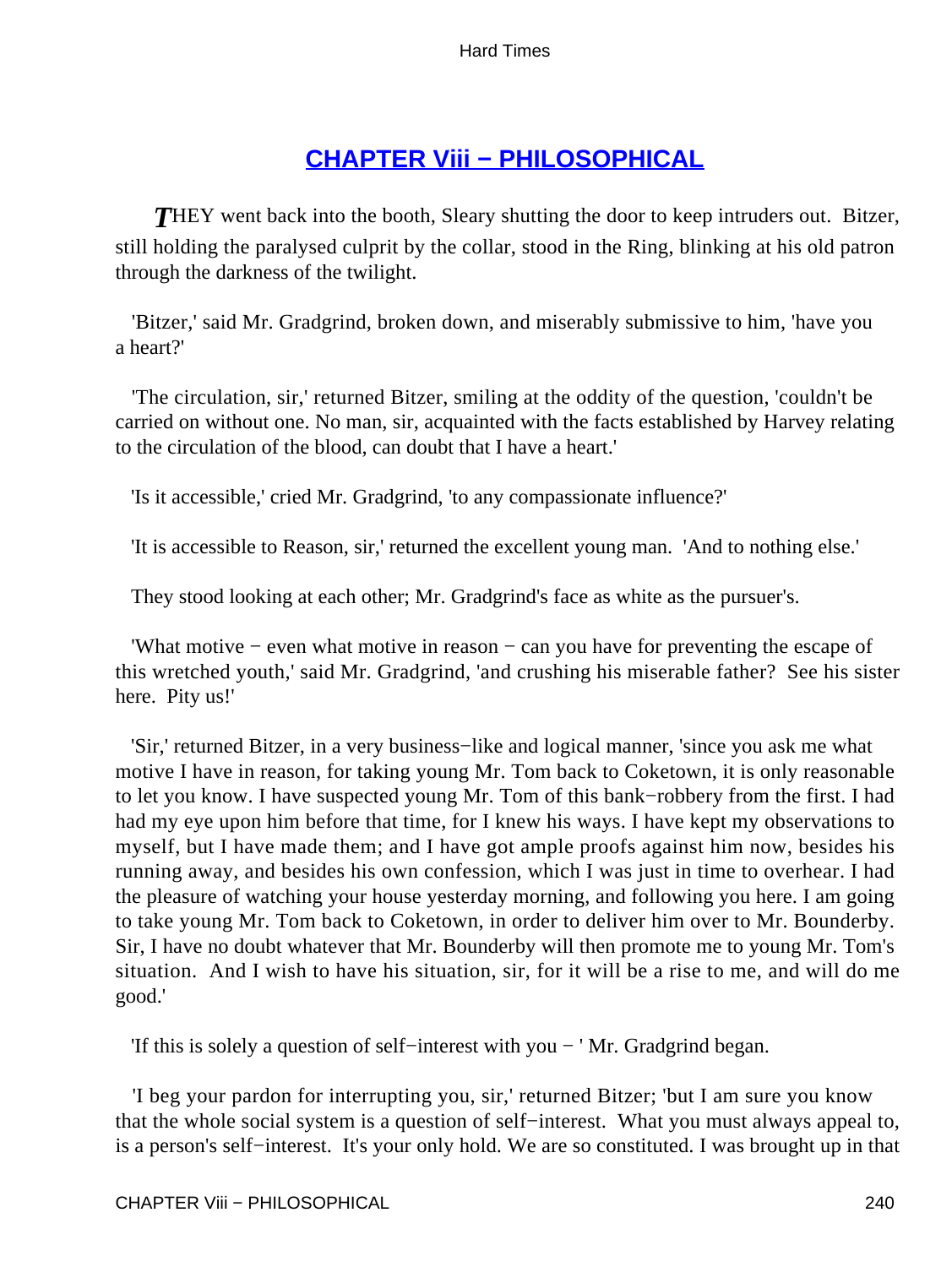catechism when I was very young, sir, as you are aware.'

 'What sum of money,' said Mr. Gradgrind, 'will you set against your expected promotion?'

 'Thank you, sir,' returned Bitzer, 'for hinting at the proposal; but I will not set any sum against it. Knowing that your clear head would propose that alternative, I have gone over the calculations in my mind; and I find that to compound a felony, even on very high terms indeed, would not be as safe and good for me as my improved prospects in the Bank.'

 'Bitzer,' said Mr. Gradgrind, stretching out his hands as though he would have said, See how miserable I am! 'Bitzer, I have but one chance left to soften you. You were many years at my school. If, in remembrance of the pains bestowed upon you there, you can persuade yourself in any degree to disregard your present interest and release my son, I entreat and pray you to give him the benefit of that remembrance.'

 'I really wonder, sir,' rejoined the old pupil in an argumentative manner, 'to find you taking a position so untenable. My schooling was paid for; it was a bargain; and when I came away, the bargain ended.'

 It was a fundamental principle of the Gradgrind philosophy that everything was to be paid for. Nobody was ever on any account to give anybody anything, or render anybody help without purchase. Gratitude was to be abolished, and the virtues springing from it were not to be. Every inch of the existence of mankind, from birth to death, was to be a bargain across a counter. And if we didn't get to Heaven that way, it was not a politico−economical place, and we had no business there.

 'I don't deny,' added Bitzer, 'that my schooling was cheap. But that comes right, sir. I was made in the cheapest market, and have to dispose of myself in the dearest.'

He was a little troubled here, by Louisa and Sissy crying.

 'Pray don't do that,' said he, 'it's of no use doing that: it only worries. You seem to think that I have some animosity against young Mr. Tom; whereas I have none at all. I am only going, on the reasonable grounds I have mentioned, to take him back to Coketown. If he was to resist, I should set up the cry of Stop thief! But, he won't resist, you may depend upon it.'

 Mr. Sleary, who with his mouth open and his rolling eye as immovably jammed in his head as his fixed one, had listened to these doctrines with profound attention, here stepped forward.

 'Thquire, you know perfectly well, and your daughter knowth perfectly well (better than you, becauthe I thed it to her), that I didn't know what your thon had done, and that I didn't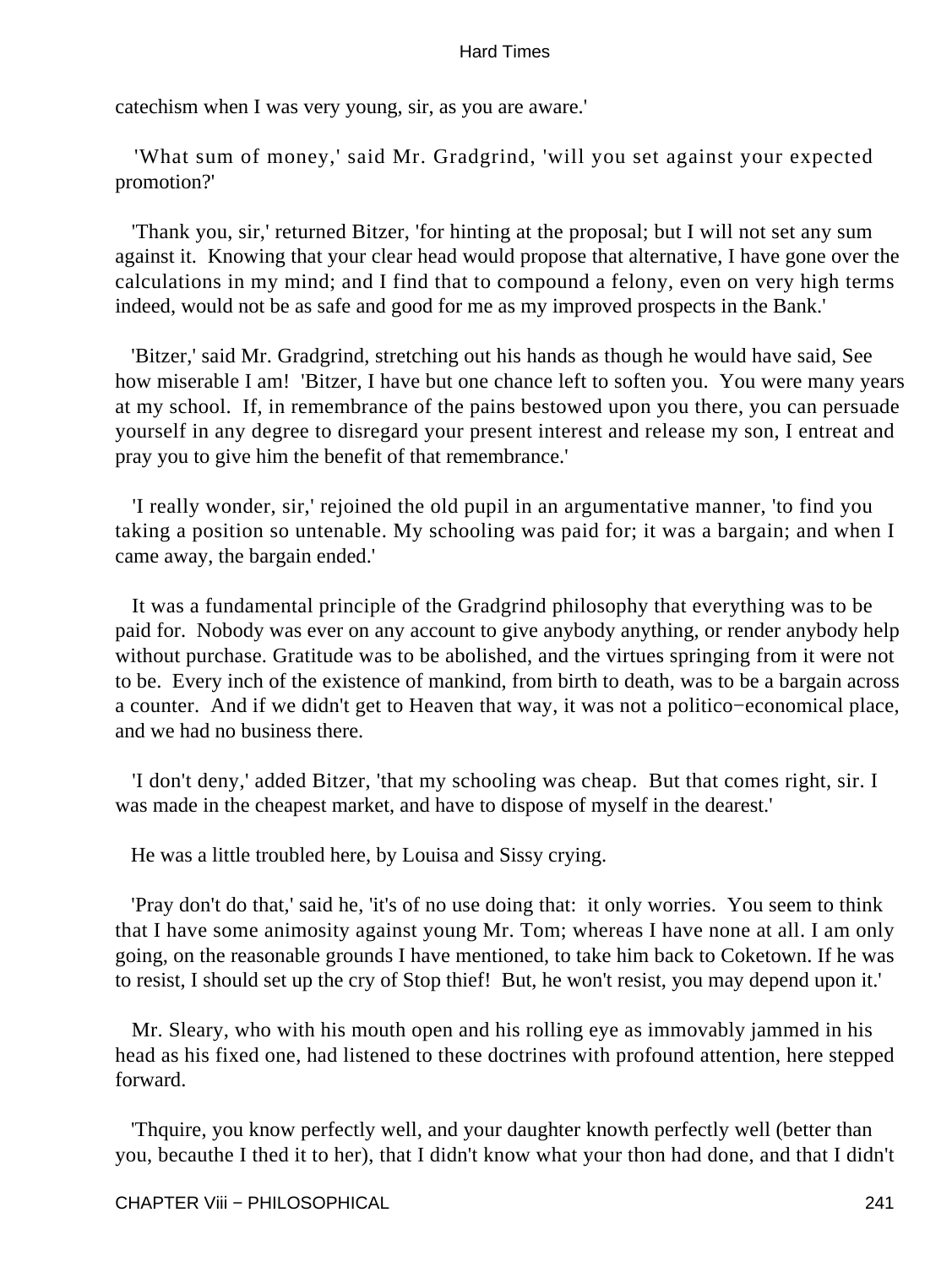want to know − I thed it wath better not, though I only thought, then, it wath thome thkylarking. However, thith young man having made it known to be a robbery of a bank, why, that'h a theriouth thing; muth too theriouth a thing for me to compound, ath thith young man hath very properly called it. Conthequently, Thquire, you muthn't quarrel with me if I take thith young man'th thide, and thay he'th right and there'th no help for it. But I tell you what I'll do, Thquire; I'll drive your thon and thith young man over to the rail, and prevent expothure here. I can't conthent to do more, but I'll do that.'

 Fresh lamentations from Louisa, and deeper affliction on Mr. Gradgrind's part, followed this desertion of them by their last friend. But, Sissy glanced at him with great attention; nor did she in her own breast misunderstand him. As they were all going out again, he favoured her with one slight roll of his movable eye, desiring her to linger behind. As he locked the door, he said excitedly:

 'The Thquire thtood by you, Thethilia, and I'll thtand by the Thquire. More than that: thith ith a prethiouth rathcal, and belongth to that bluthtering Cove that my people nearly pitht out o' winder. It'll be a dark night; I've got a horthe that'll do anything but thpeak; I've got a pony that'll go fifteen mile an hour with Childerth driving of him; I've got a dog that'll keep a man to one plathe four−and−twenty hourth. Get a word with the young Thquire. Tell him, when he theeth our horthe begin to danthe, not to be afraid of being thpilt, but to look out for a pony−gig coming up. Tell him, when he theeth that gig clothe by, to jump down, and it'll take him off at a rattling pathe. If my dog leth thith young man thtir a peg on foot, I give him leave to go. And if my horthe ever thtirth from that thpot where he beginth a danthing, till the morning − I don't know him? − Tharp'th the word!'

 The word was so sharp, that in ten minutes Mr. Childers, sauntering about the market−place in a pair of slippers, had his cue, and Mr. Sleary's equipage was ready. It was a fine sight, to behold the learned dog barking round it, and Mr. Sleary instructing him, with his one practicable eye, that Bitzer was the object of his particular attentions. Soon after dark they all three got in and started; the learned dog (a formidable creature) already pinning Bitzer with his eye, and sticking close to the wheel on his side, that he might be ready for him in the event of his showing the slightest disposition to alight.

 The other three sat up at the inn all night in great suspense. At eight o'clock in the morning Mr. Sleary and the dog reappeared: both in high spirits.

 'All right, Thquire!' said Mr. Sleary, 'your thon may be aboard−a− thip by thith time. Childerth took him off, an hour and a half after we left there latht night. The horthe danthed the polka till he wath dead beat (he would have walthed if he hadn't been in harneth), and then I gave him the word and he went to thleep comfortable. When that prethiouth young Rathcal thed he'd go for'ard afoot, the dog hung on to hith neck−hankercher with all four legth in the air and pulled him down and rolled him over. Tho he come back into the drag, and there he that, 'till I turned the horthe'th head, at half−patht thixth thith morning.'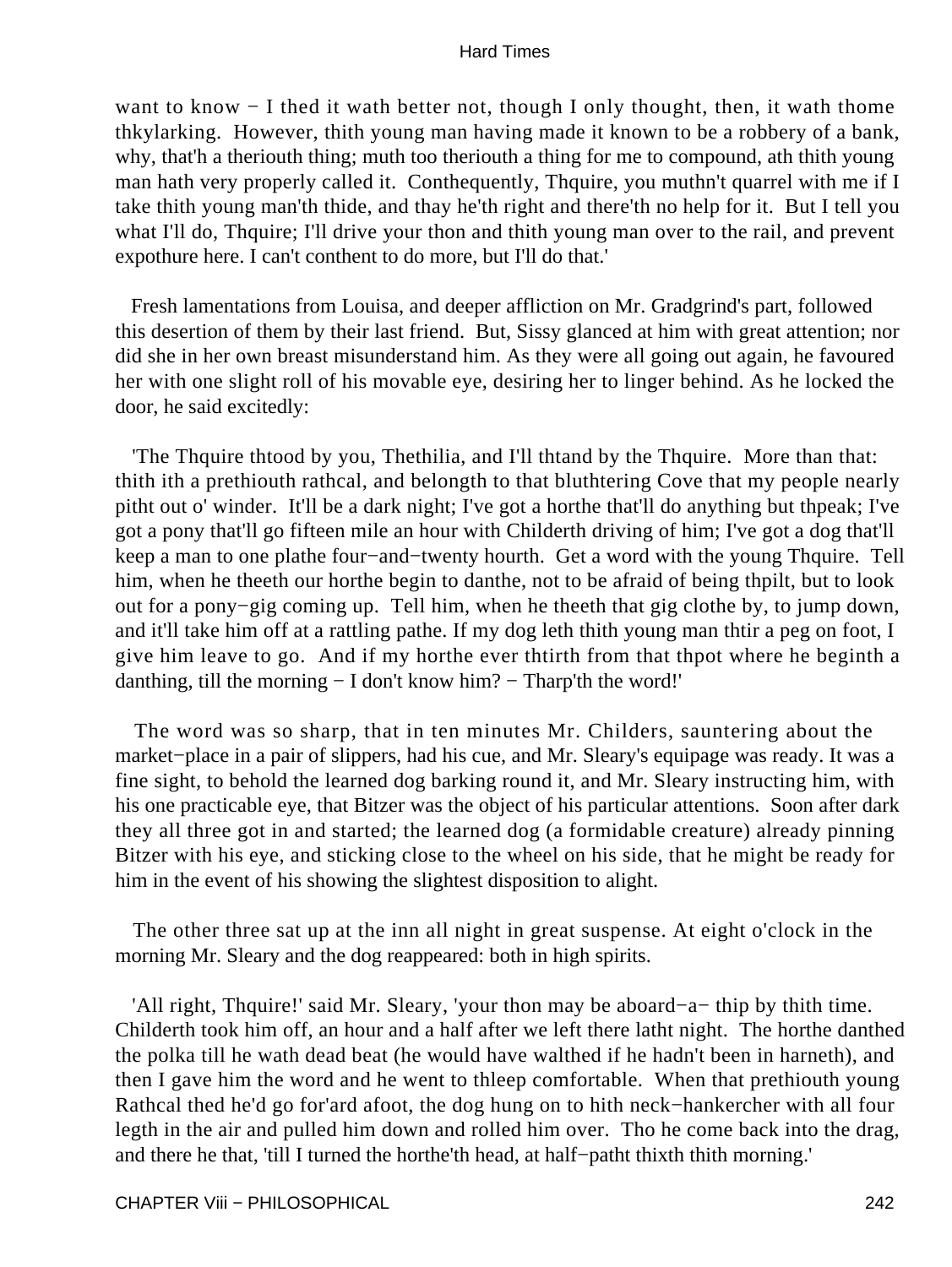Mr. Gradgrind overwhelmed him with thanks, of course; and hinted as delicately as he could, at a handsome remuneration in money.

 'I don't want money mythelf, Thquire; but Childerth ith a family man, and if you wath to like to offer him a five−pound note, it mightn't be unactheptable. Likewithe if you wath to thtand a collar for the dog, or a thet of bellth for the horthe, I thould be very glad to take 'em. Brandy and water I alwayth take.' He had already called for a glass, and now called for another. 'If you wouldn't think it going too far, Thquire, to make a little thpread for the company at about three and thixth ahead, not reckoning Luth, it would make 'em happy.'

 All these little tokens of his gratitude, Mr. Gradgrind very willingly undertook to render. Though he thought them far too slight, he said, for such a service.

 'Very well, Thquire; then, if you'll only give a Horthe−riding, a bethpeak, whenever you can, you'll more than balanthe the account. Now, Thquire, if your daughter will ethcuthe me, I thould like one parting word with you.'

 Louisa and Sissy withdrew into an adjoining room; Mr. Sleary, stirring and drinking his brandy and water as he stood, went on:

'Thquire, − you don't need to be told that dogth ith wonderful animalth.'

'Their instinct,' said Mr. Gradgrind, 'is surprising.'

 'Whatever you call it − and I'm bletht if I know what to call it' − said Sleary, 'it ith athtonithing. The way in whith a dog'll find you − the dithtanthe he'll come!'

'His scent,' said Mr. Gradgrind, 'being so fine.'

 'I'm bletht if I know what to call it,' repeated Sleary, shaking his head, 'but I have had dogth find me, Thquire, in a way that made me think whether that dog hadn't gone to another dog, and thed, «You don't happen to know a perthon of the name of Thleary, do you? Perthon of the name of Thleary, in the Horthe–Riding way – thtout man – game eye?» And whether that dog mightn't have thed, «Well, I can't thay I know him mythelf, but I know a dog that I think would be likely to be acquainted with him.» And whether that dog mightn't have thought it over, and thed, «Thleary, Thleary! O yeth, to be thure! A friend of mine menthioned him to me at one time. I can get you hith addreth directly.» In conthequenth of my being afore the public, and going about tho muth, you thee, there mutht be a number of dogth acquainted with me, Thquire, that I don't know!'

Mr. Gradgrind seemed to be quite confounded by this speculation.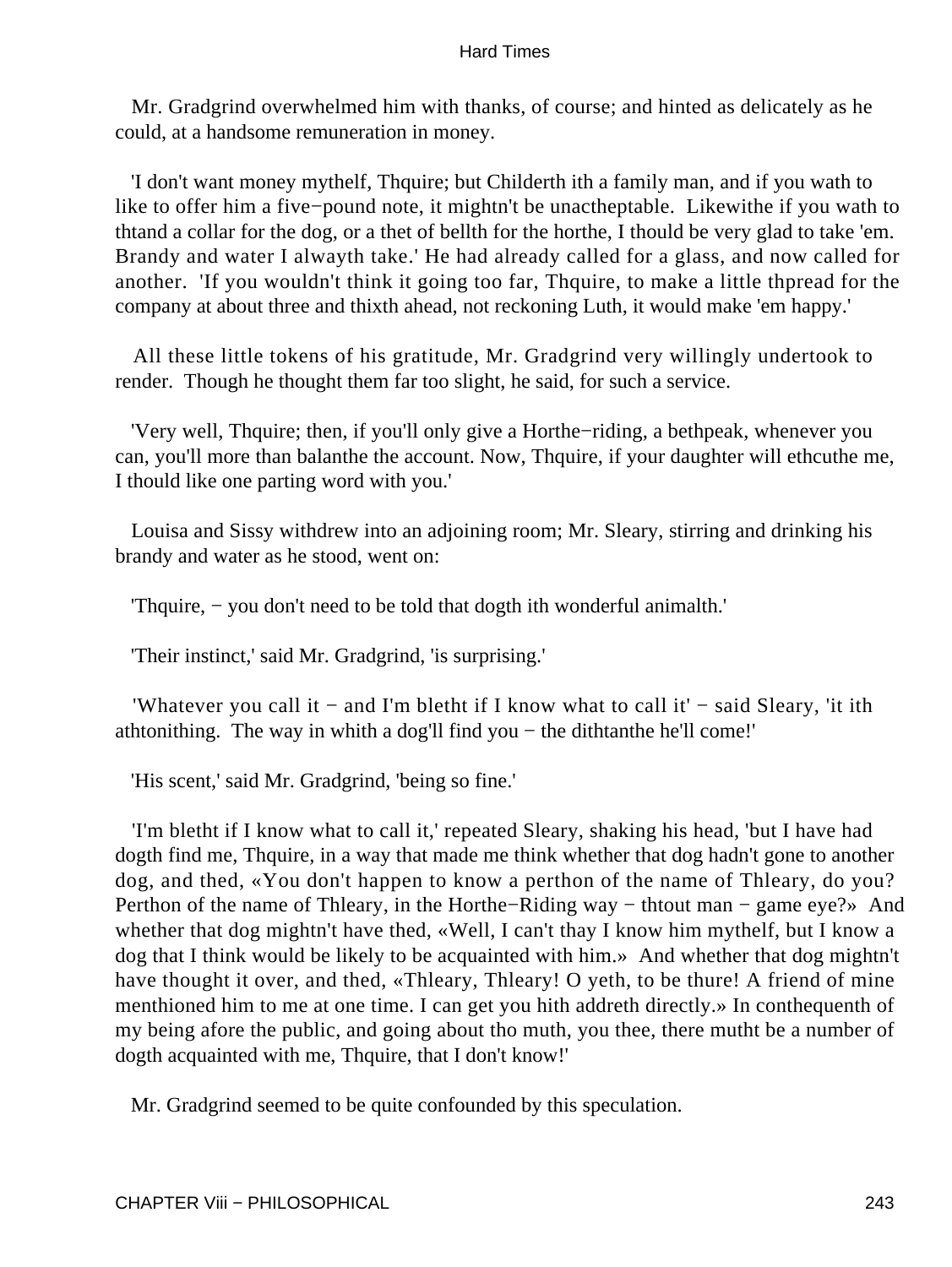'Any way,' said Sleary, after putting his lips to his brandy and water, 'ith fourteen month ago, Thquire, thinthe we wath at Chethter. We wath getting up our Children in the Wood one morning, when there cometh into our Ring, by the thtage door, a dog. He had travelled a long way, he wath in a very bad condithon, he wath lame, and pretty well blind. He went round to our children, one after another, as if he wath a theeking for a child he know'd; and then he come to me, and throwd hithelf up behind, and thtood on hith two forelegth, weak ath he wath, and then he wagged hith tail and died. Thquire, that dog wath Merrylegth.'

'Sissy's father's dog!'

 'Thethilia'th father'th old dog. Now, Thquire, I can take my oath, from my knowledge of that dog, that that man wath dead − and buried − afore that dog come back to me. Joth'phine and Childerth and me talked it over a long time, whether I thould write or not. But we agreed, «No. There'th nothing comfortable to tell; why unthettle her mind, and make her unhappy?» Tho, whether her father bathely detherted her; or whether he broke hith own heart alone, rather than pull her down along with him; never will be known, now, Thquire, till − no, not till we know how the dogth findth uth out!'

 'She keeps the bottle that he sent her for, to this hour; and she will believe in his affection to the last moment of her life,' said Mr. Gradgrind.

 'It theemth to prethent two thingth to a perthon, don't it, Thquire?' said Mr. Sleary, musing as he looked down into the depths of his brandy and water: 'one, that there ith a love in the world, not all Thelf−interetht after all, but thomething very different; t'other, that it bath a way of ith own of calculating or not calculating, whith thomehow or another ith at leatht ath hard to give a name to, ath the wayth of the dogth ith!'

 Mr. Gradgrind looked out of window, and made no reply. Mr. Sleary emptied his glass and recalled the ladies.

 'Thethilia my dear, kith me and good−bye! Mith Thquire, to thee you treating of her like a thithter, and a thithter that you trutht and honour with all your heart and more, ith a very pretty thight to me. I hope your brother may live to be better detherving of you, and a greater comfort to you. Thquire, thake handth, firtht and latht! Don't be croth with uth poor vagabondth. People mutht be amuthed. They can't be alwayth a learning, nor yet they can't be alwayth a working, they an't made for it. You mutht have uth, Thquire. Do the withe thing and the kind thing too, and make the betht of uth; not the wurtht!'

 'And I never thought before,' said Mr. Sleary, putting his head in at the door again to say it, 'that I wath tho muth of a Cackler!'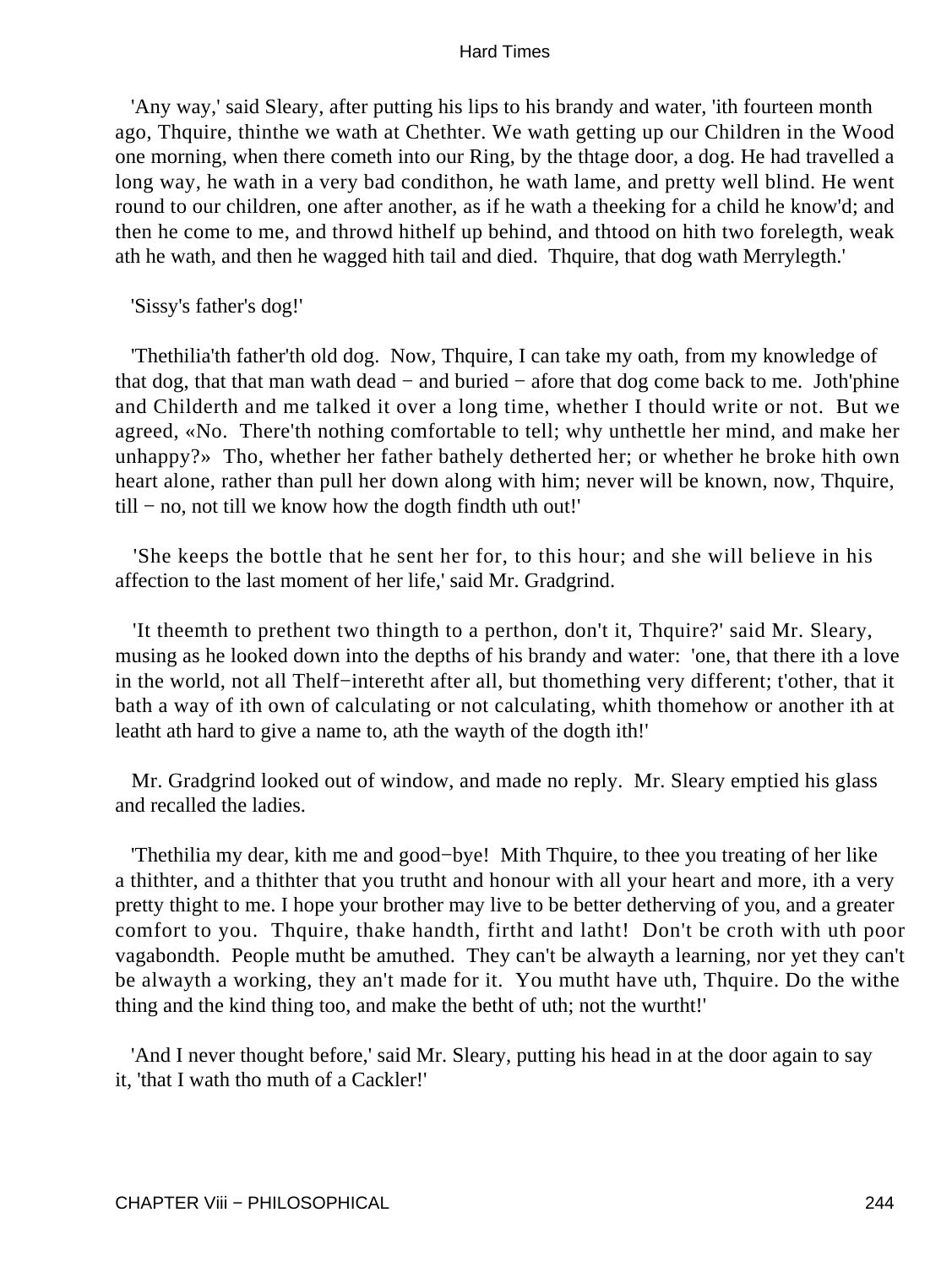# **[CHAPTER Ix − FINAL](#page-251-0)**

<span id="page-245-0"></span>*I*T is a dangerous thing to see anything in the sphere of a vain blusterer, before the vain blusterer sees it himself. Mr. Bounderby felt that Mrs. Sparsit had audaciously anticipated him, and presumed to be wiser than he. Inappeasably indignant with her for her triumphant discovery of Mrs. Pegler, he turned this presumption, on the part of a woman in her dependent position, over and over in his mind, until it accumulated with turning like a great snowball. At last he made the discovery that to discharge this highly connected female − to have it in his power to say, 'She was a woman of family, and wanted to stick to me, but I wouldn't have it, and got rid of her' – would be to get the utmost possible amount of crowning glory out of the connection, and at the same time to punish Mrs. Sparsit according to her deserts.

 Filled fuller than ever, with this great idea, Mr. Bounderby came in to lunch, and sat himself down in the dining−room of former days, where his portrait was. Mrs. Sparsit sat by the fire, with her foot in her cotton stirrup, little thinking whither she was posting.

 Since the Pegler affair, this gentlewoman had covered her pity for Mr. Bounderby with a veil of quiet melancholy and contrition. In virtue thereof, it had become her habit to assume a woful look, which woful look she now bestowed upon her patron.

'What's the matter now, ma'am?' said Mr. Bounderby, in a very short, rough way.

'Pray, sir,' returned Mrs. Sparsit, 'do not bite my nose off.'

 'Bite your nose off, ma'am?' repeated Mr. Bounderby. 'Your nose!' meaning, as Mrs. Sparsit conceived, that it was too developed a nose for the purpose. After which offensive implication, he cut himself a crust of bread, and threw the knife down with a noise.

Mrs. Sparsit took her foot out of her stirrup, and said, 'Mr. Bounderby, sir!'

'Well, ma'am?' retorted Mr. Bounderby. 'What are you staring at?'

'May I ask, sir,' said Mrs. Sparsit, 'have you been ruffled this morning?'

'Yes, ma'am.'

 'May I inquire, sir,' pursued the injured woman, 'whether I am the unfortunate cause of your having lost your temper?'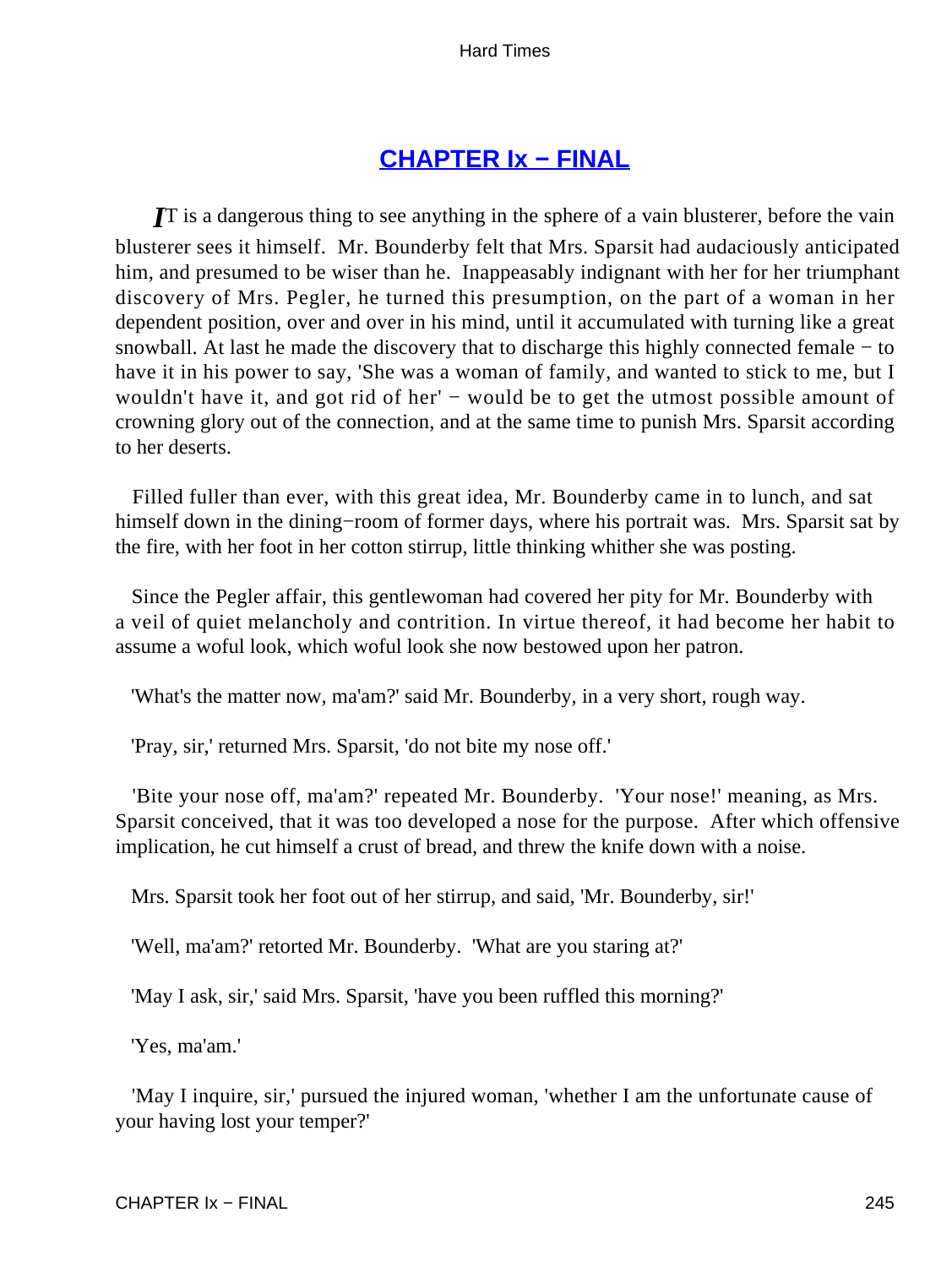'Now, I'll tell you what, ma'am,' said Bounderby, 'I am not come here to be bullied. A female may be highly connected, but she can't be permitted to bother and badger a man in my position, and I am not going to put up with it.' (Mr. Bounderby felt it necessary to get on: foreseeing that if he allowed of details, he would be beaten.)

 Mrs. Sparsit first elevated, then knitted, her Coriolanian eyebrows; gathered up her work into its proper basket; and rose.

 'Sir,' said she, majestically. 'It is apparent to me that I am in your way at present. I will retire to my own apartment.'

'Allow me to open the door, ma'am.'

'Thank you, sir; I can do it for myself.'

 'You had better allow me, ma'am,' said Bounderby, passing her, and getting his hand upon the lock; 'because I can take the opportunity of saying a word to you, before you go. Mrs. Sparsit, ma'am, I rather think you are cramped here, do you know? It appears to me, that, under my humble roof, there's hardly opening enough for a lady of your genius in other people's affairs.'

 Mrs. Sparsit gave him a look of the darkest scorn, and said with great politeness, 'Really, sir?'

 'I have been thinking it over, you see, since the late affairs have happened, ma'am,' said Bounderby; 'and it appears to my poor judgment − '

 'Oh! Pray, sir,' Mrs. Sparsit interposed, with sprightly cheerfulness, 'don't disparage your judgment. Everybody knows how unerring Mr. Bounderby's judgment is. Everybody has had proofs of it. It must be the theme of general conversation. Disparage anything in yourself but your judgment, sir,' said Mrs. Sparsit, laughing.

Mr. Bounderby, very red and uncomfortable, resumed:

 'It appears to me, ma'am, I say, that a different sort of establishment altogether would bring out a lady of your powers. Such an establishment as your relation, Lady Scadgers's, now. Don't you think you might find some affairs there, ma'am, to interfere with?'

 'It never occurred to me before, sir,' returned Mrs. Sparsit; 'but now you mention it, should think it highly probable.'

 'Then suppose you try, ma'am,' said Bounderby, laying an envelope with a cheque in it in her little basket. 'You can take your own time for going, ma'am; but perhaps in the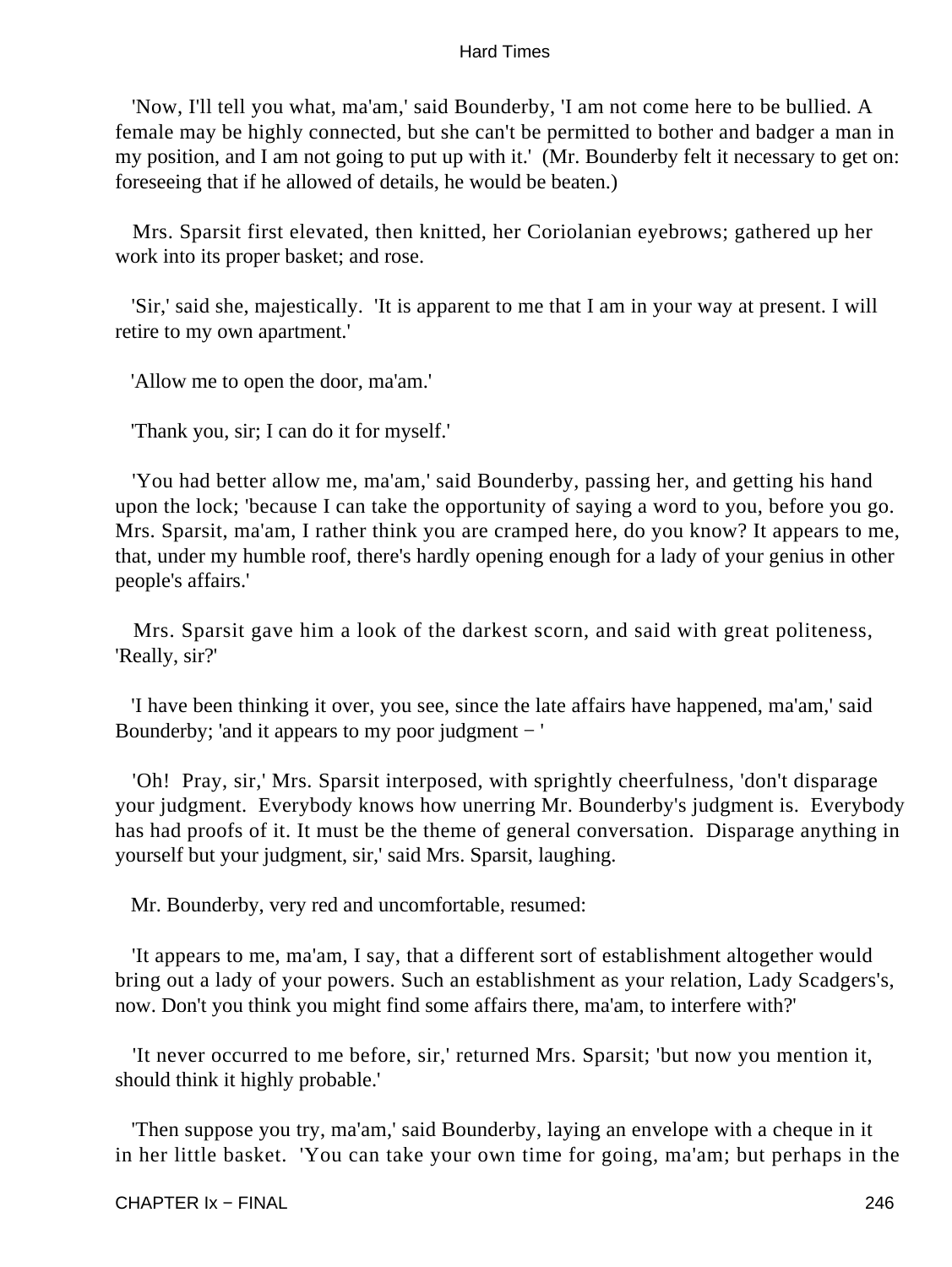meanwhile, it will be more agreeable to a lady of your powers of mind, to eat her meals by herself, and not to be intruded upon. I really ought to apologise to you – being only Josiah Bounderby of Coketown − for having stood in your light so long.'

 'Pray don't name it, sir,' returned Mrs. Sparsit. 'If that portrait could speak, sir − but it has the advantage over the original of not possessing the power of committing itself and disgusting others, − it would testify, that a long period has elapsed since I first habitually addressed it as the picture of a Noodle. Nothing that a Noodle does, can awaken surprise or indignation; the proceedings of a Noodle can only inspire contempt.'

 Thus saying, Mrs. Sparsit, with her Roman features like a medal struck to commemorate her scorn of Mr. Bounderby, surveyed him fixedly from head to foot, swept disdainfully past him, and ascended the staircase. Mr. Bounderby closed the door, and stood before the fire; projecting himself after his old explosive manner into his portrait − and into futurity.

 Into how much of futurity? He saw Mrs. Sparsit fighting out a daily fight at the points of all the weapons in the female armoury, with the grudging, smarting, peevish, tormenting Lady Scadgers, still laid up in bed with her mysterious leg, and gobbling her insufficient income down by about the middle of every quarter, in a mean little airless lodging, a mere closet for one, a mere crib for two; but did he see more? Did he catch any glimpse of himself making a show of Bitzer to strangers, as the rising young man, so devoted to his master's great merits, who had won young Tom's place, and had almost captured young Tom himself, in the times when by various rascals he was spirited away? Did he see any faint reflection of his own image making a vain−glorious will, whereby five−and−twenty Humbugs, past five−and−fifty years of age, each taking upon himself the name, Josiah Bounderby of Coketown, should for ever dine in Bounderby Hall, for ever lodge in Bounderby buildings, for ever attend a Bounderby chapel, for ever go to sleep under a Bounderby chaplain, for ever be supported out of a Bounderby estate, and for ever nauseate all healthy stomachs, with a vast amount of Bounderby balderdash and bluster? Had he any prescience of the day, five years to come, when Josiah Bounderby of Coketown was to die of a fit in the Coketown street, and this same precious will was to begin its long career of quibble, plunder, false pretences, vile example, little service and much law? Probably not. Yet the portrait was to see it all out.

 Here was Mr. Gradgrind on the same day, and in the same hour, sitting thoughtful in his own room. How much of futurity did he see? Did he see himself, a white−haired decrepit man, bending his hitherto inflexible theories to appointed circumstances; making his facts and figures subservient to Faith, Hope, and Charity; and no longer trying to grind that Heavenly trio in his dusty little mills? Did he catch sight of himself, therefore much despised by his late political associates? Did he see them, in the era of its being quite settled that the national dustmen have only to do with one another, and owe no duty to an abstraction called a People, 'taunting the honourable gentleman' with this and with that and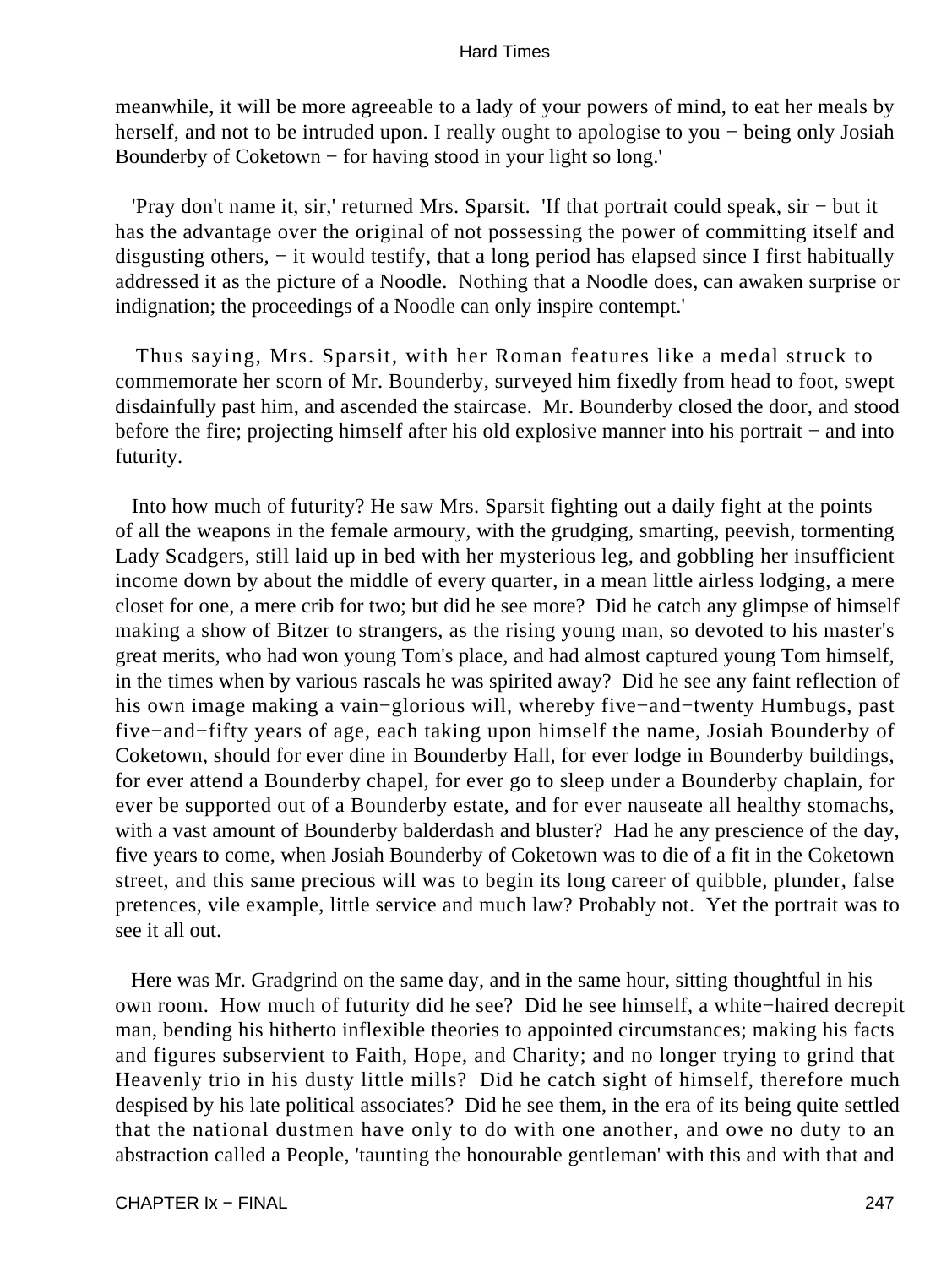with what not, five nights a−week, until the small hours of the morning? Probably he had that much foreknowledge, knowing his men.

 Here was Louisa on the night of the same day, watching the fire as in days of yore, though with a gentler and a humbler face. How much of the future might arise before her vision? Broadsides in the streets, signed with her father's name, exonerating the late Stephen Blackpool, weaver, from misplaced suspicion, and publishing the guilt of his own son, with such extenuation as his years and temptation (he could not bring himself to add, his education) might beseech; were of the Present. So, Stephen Blackpool's tombstone, with her father's record of his death, was almost of the Present, for she knew it was to be. These things she could plainly see. But, how much of the Future?

 A working woman, christened Rachael, after a long illness once again appearing at the ringing of the Factory bell, and passing to and fro at the set hours, among the Coketown Hands; a woman of pensive beauty, always dressed in black, but sweet−tempered and serene, and even cheerful; who, of all the people in the place, alone appeared to have compassion on a degraded, drunken wretch of her own sex, who was sometimes seen in the town secretly begging of her, and crying to her; a woman working, ever working, but content to do it, and preferring to do it as her natural lot, until she should be too old to labour any more? Did Louisa see this? Such a thing was to be.

 A lonely brother, many thousands of miles away, writing, on paper blotted with tears, that her words had too soon come true, and that all the treasures in the world would be cheaply bartered for a sight of her dear face? At length this brother coming nearer home, with hope of seeing her, and being delayed by illness; and then a letter, in a strange hand, saying 'he died in hospital, of fever, such a day, and died in penitence and love of you: his last word being your name'? Did Louisa see these things? Such things were to be.

 Herself again a wife − a mother − lovingly watchful of her children, ever careful that they should have a childhood of the mind no less than a childhood of the body, as knowing it to be even a more beautiful thing, and a possession, any hoarded scrap of which, is a blessing and happiness to the wisest? Did Louisa see this? Such a thing was never to be.

 But, happy Sissy's happy children loving her; all children loving her; she, grown learned in childish lore; thinking no innocent and pretty fancy ever to be despised; trying hard to know her humbler fellow−creatures, and to beautify their lives of machinery and reality with those imaginative graces and delights, without which the heart of infancy will wither up, the sturdiest physical manhood will be morally stark death, and the plainest national prosperity figures can show, will be the Writing on the Wall, − she holding this course as part of no fantastic vow, or bond, or brotherhood, or sisterhood, or pledge, or covenant, or fancy dress, or fancy fair; but simply as a duty to be done, – did Louisa see these things of herself? These things were to be.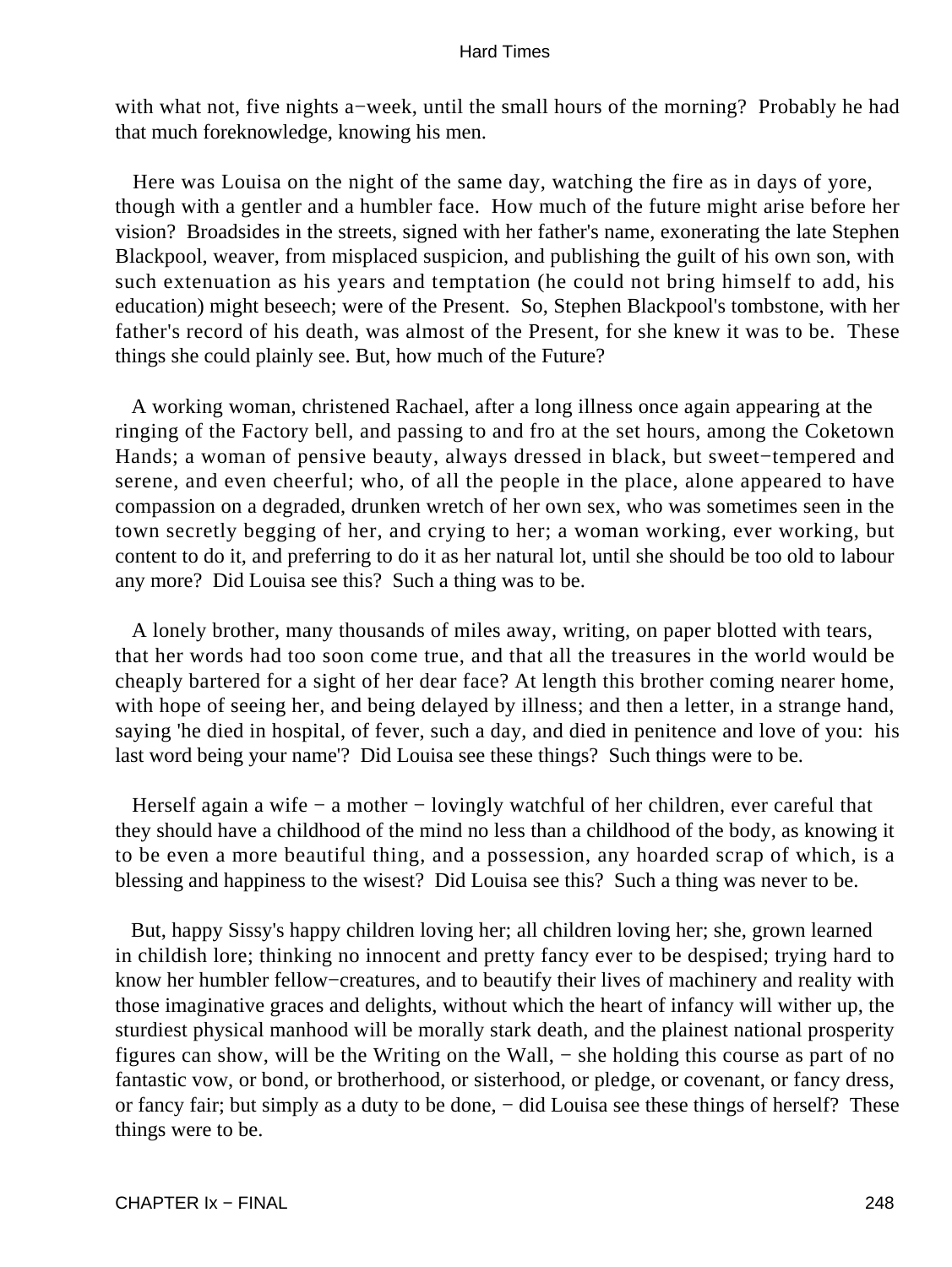Dear reader! It rests with you and me, whether, in our two fields of action, similar things shall be or not. Let them be! We shall sit with lighter bosoms on the hearth, to see the ashes of our fires turn gray and cold.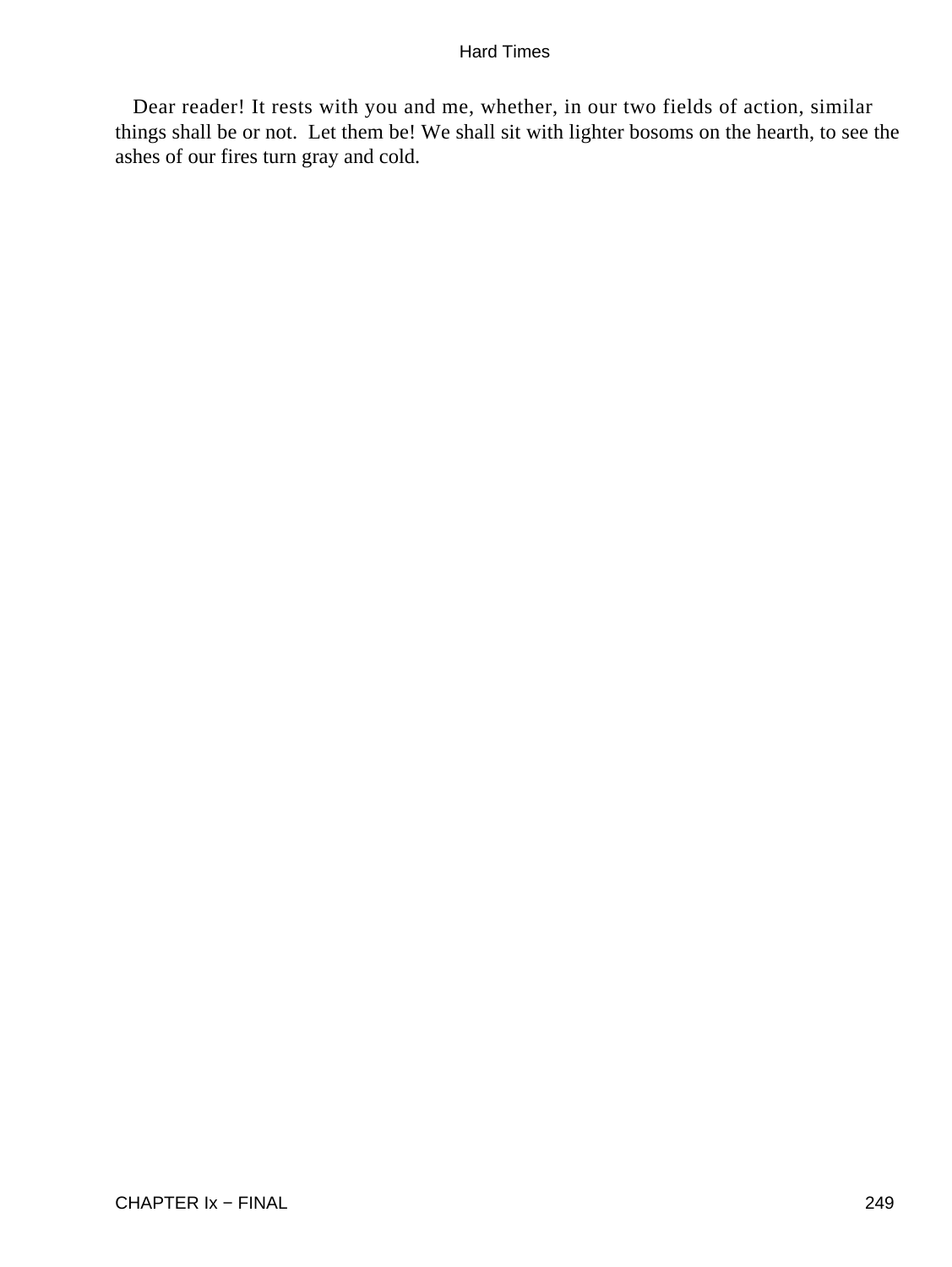# **Table Of Content**

**[BOOK THE FIRST − SOWING](#page-3-0)**

**[CHAPTER I − THE ONE THING NEEDFUL](#page-4-0)**

**[CHAPTER II − MURDERING THE INNOCENTS](#page-5-0)**

**[CHAPTER III − A LOOPHOLE](#page-10-0)**

**[CHAPTER IV − MR. BOUNDERBY](#page-14-0)**

**[CHAPTER V − THE KEYNOTE](#page-20-0)**

**[CHAPTER VI − SLEARY'S HORSEMANSHIP](#page-25-0)**

**[CHAPTER VII − MRS. SPARSIT](#page-36-0)**

**[CHAPTER VIII − NEVER WONDER](#page-42-0)**

**[CHAPTER IX − SISSY'S PROGRESS](#page-47-0)**

**[CHAPTER X − STEPHEN BLACKPOOL](#page-54-0)**

**[CHAPTER XI − NO WAY OUT](#page-59-0)**

**[CHAPTER XII − THE OLD WOMAN](#page-66-0)**

**[CHAPTER XIII − RACHAEL](#page-70-0)**

**[CHAPTER XIV − THE GREAT MANUFACTURER](#page-77-0)**

**[CHAPTER XV − FATHER AND DAUGHTER](#page-82-0)**

**[CHAPTER XVI − HUSBAND AND WIFE](#page-89-0)**

**[BOOK THE SECOND − REAPING](#page-94-0)**

**[CHAPTER I − EFFECTS IN THE BANK](#page-95-0)**

**[CHAPTER II − MR. JAMES HARTHOUSE](#page-106-0)**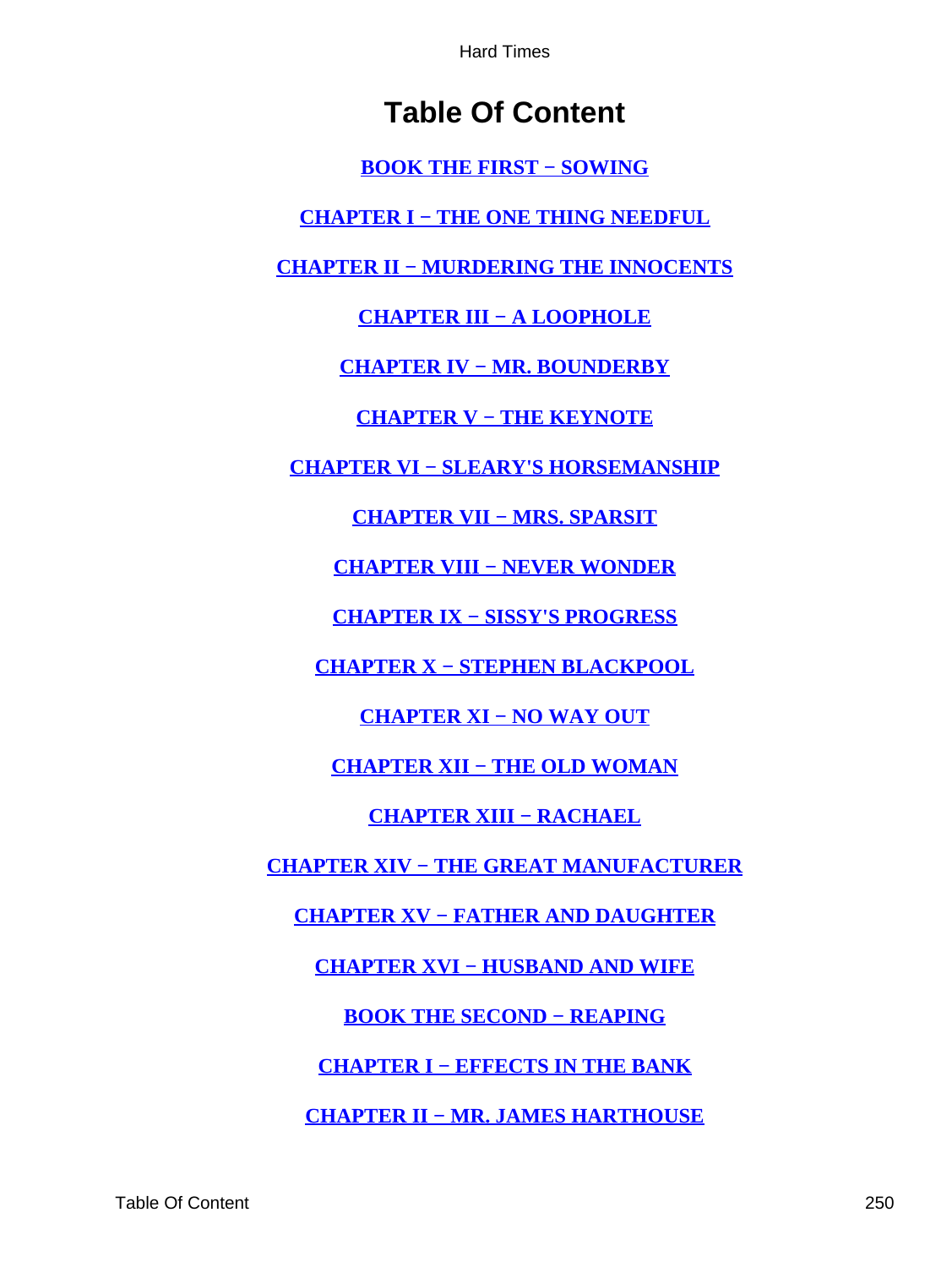**[CHAPTER III − THE WHELP](#page-113-0)**

<span id="page-251-0"></span>**[CHAPTER IV − MEN AND BROTHERS](#page-118-0)**

**[CHAPTER V − MEN AND MASTERS](#page-124-0)**

**[CHAPTER VI − FADING AWAY](#page-130-0)**

**[CHAPTER VII − GUNPOWDER](#page-141-0)**

**[CHAPTER VIII − EXPLOSION](#page-152-0)**

**[CHAPTER IX − HEARING THE LAST OF IT](#page-163-0)**

**[CHAPTER X − MRS. SPARSIT'S STAIRCASE](#page-170-0)**

**[CHAPTER XI − LOWER AND LOWER](#page-174-0)**

**[CHAPTER XII − DOWN](#page-182-0)**

**[BOOK THE THIRD − GARNERING](#page-186-0)**

**[CHAPTER I − ANOTHER THING NEEDFUL](#page-187-0)**

**[CHAPTER II − VERY RIDICULOUS](#page-193-0)**

**[CHAPTER III − VERY DECIDED](#page-201-0)**

**[CHAPTER IV − LOST](#page-208-0)**

**[CHAPTER V − FOUND](#page-216-0)**

**[CHAPTER VI − THE STARLIGHT](#page-223-0)**

**[CHAPTER VII − WHELP−HUNTING](#page-231-0)**

**[CHAPTER VIII − PHILOSOPHICAL](#page-240-0)**

**[CHAPTER IX − FINAL](#page-245-0)**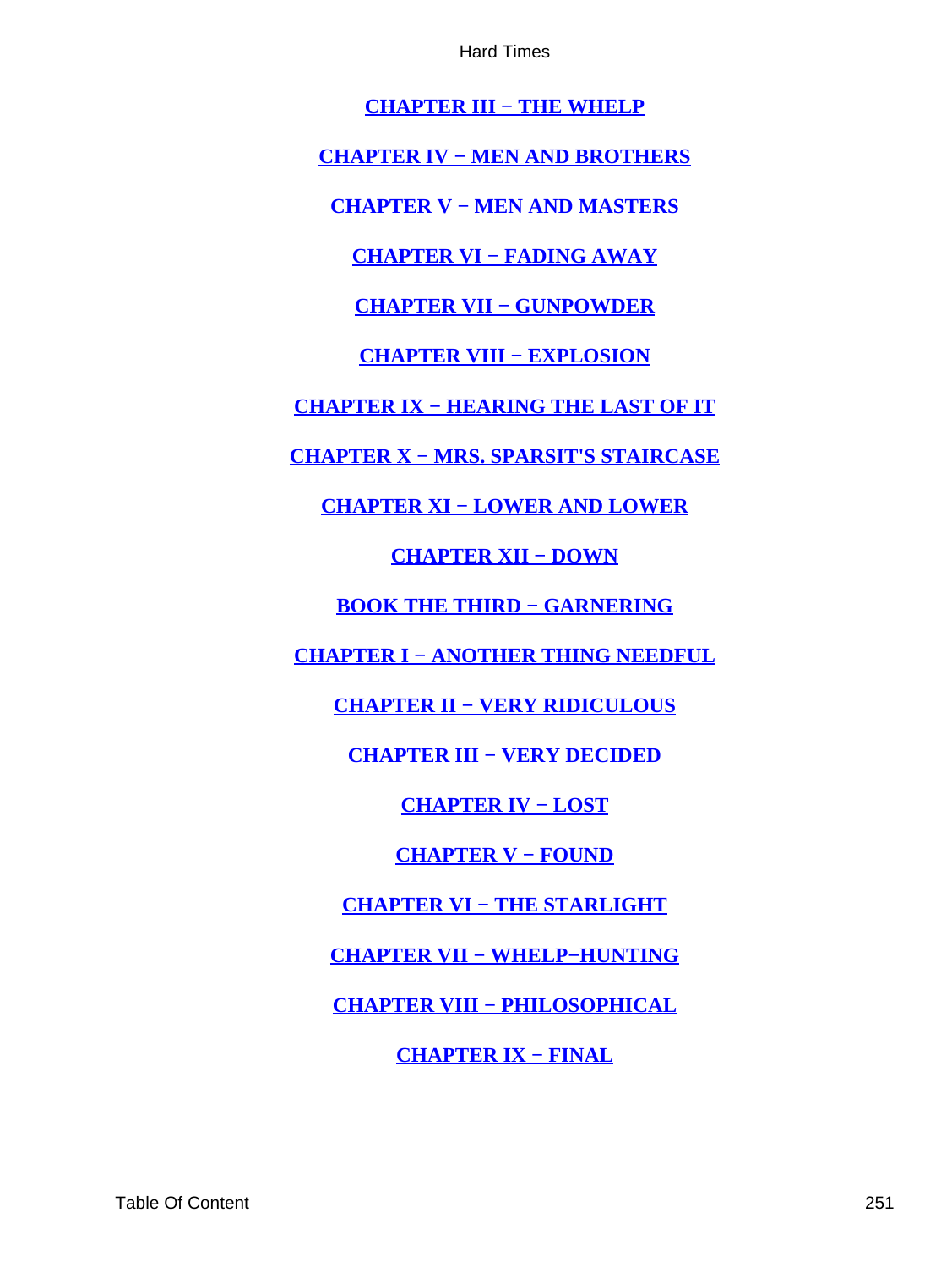# **About Phoenix Editions**

## **Why Phoenix Editions?**

With the already available tools, converting files to eBook formats is not a big task. You can use a plugin in MS Word and with just one click have a lit file. You can drag and drop html into Adobe Acrobat and create a pdf file.

If we can be happy over the possibilities given to anyone to publish and to be published, we must nevertheless look at previous experiences from the history of the computer and the internet in order to get some needed advice:

• The lack of standards threatens the persistance of data.

We are able to access data from tablets from 3.000 year B.C. but not from files created 10 years ago in a proprietary format, stored in some specific non standard media, or even in previous versions of existing products.

- If not enough care is taken, some operations like drag and drop or cut and paste can result in the production of corrupted data.
- Many ebooks come from html files. But outdated tags are still being used, and one only needs to view the source to find beginning tags without their corresponding end tags, improper nesting, and proprietary or non standard encoding. If the source code is not cleaned up, all this will make its way to the derivated ebook.
- Not every user knows how, is able to or wants to use the more advanced standard features of available ebooks formats, resulting in a work that very often doesn't make for the most pleasing reading experience.
- Centuries of history and experience in graphical and printing arts should not be lost for the sake of speed in converting to an ebook format. Much can be done in our search for excellence to adapt and improve, the end result of which is a ebook of higher quality.

But, we must be very careful in our search for quality and in our establishing criteria to meet this lofty goal. Otherwise, as we know and are aware of, a new kind of elitism, censorship or snobism can arise out of this endeavour.

Finding the proper and fair way to achieve this quality of ebook without such detrimental effects led us to implement what we at Phoenix−Library call **Phoenix Editions**.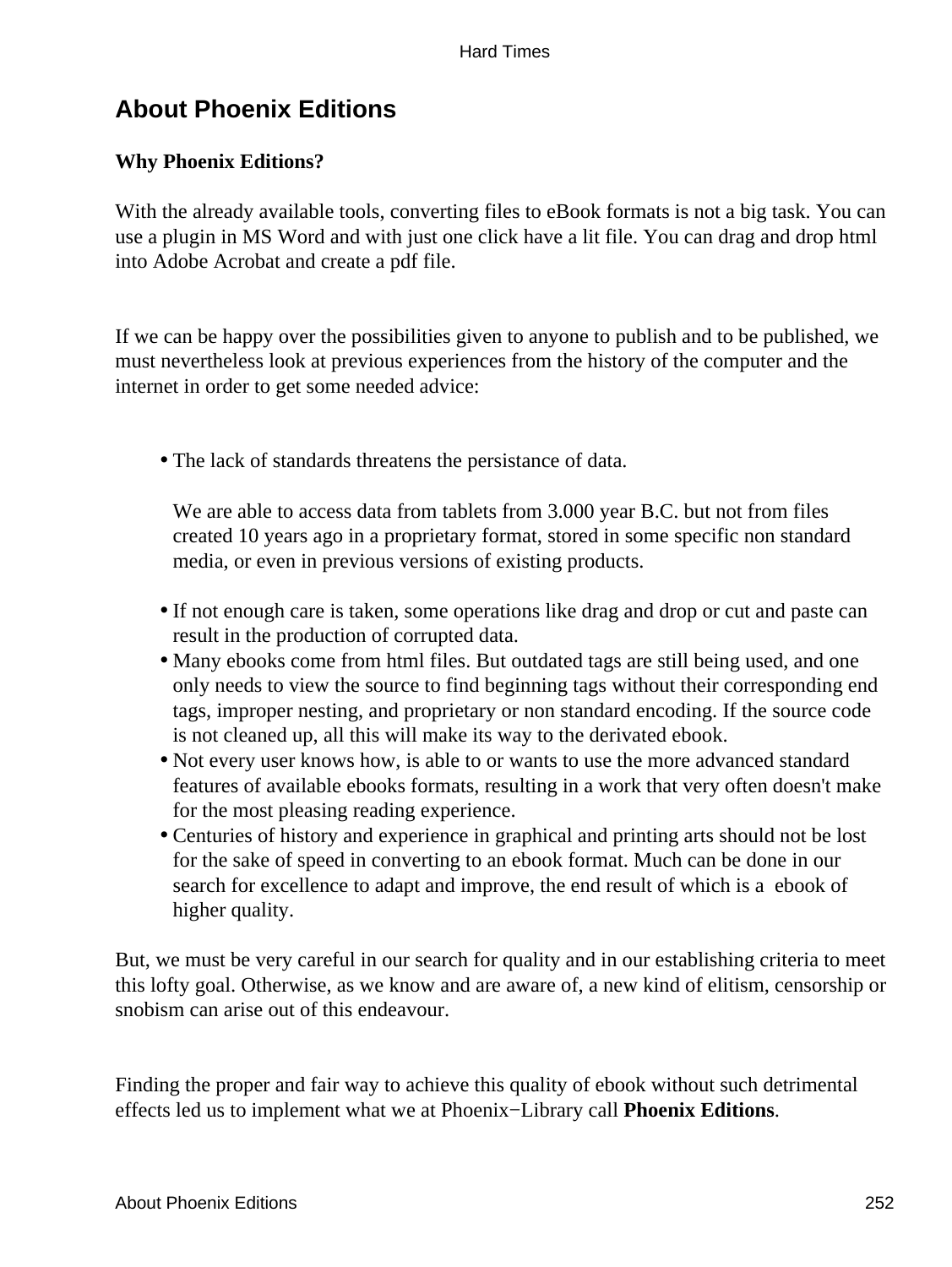# **What is a Phoenix Edition**

At Phoenix−Library we call a Phoenix Edition, an ebook with the following characteristics:

- It is converted from clean and standard xhtml/xml files
- It uses meta tags to identify content, and other data
- The available resources specific to each ebook format are used to give the reader a pleasant reading experience.

This means: objectives and normative criteria, regardless of taste, aesthetic or otherwise subjective evaluations of contents and/or presentation.

## **Phoenix Edition of a RocketEdition file:**

An ebook with a cover, a table of contents with active links, chapter breaks, a "go to" touch access at least to a TOC, oeb compliant metadata, indentation if required from a pEdition reproduction, internal links to notes.

## **Phoenix Edition of a Softbook file:**

An ebook with a cover, a table of contents with active links, chapter breaks, oeb compliant metadata, indentation if required from a pEdition reproduction, internal links to notes.

#### **Phoenix Edition of a MS−Reader file:**

An ebook with a cover, an external table of contents with active links at least to an internal TOC, chapter breaks, images, oeb compliant metadata, indentation if required from a pEditon reproduction, internal links to notes.

## **Phoenix Edition of a Mobipocket file:**

An ebook with a cover, an external table of contents with active links at least to an internal TOC, chapter breaks, oeb compliant metadata, indentation if required from a pEdition reproduction, internal links to notes.

#### **Phoenix Edition of a Acrobat file:**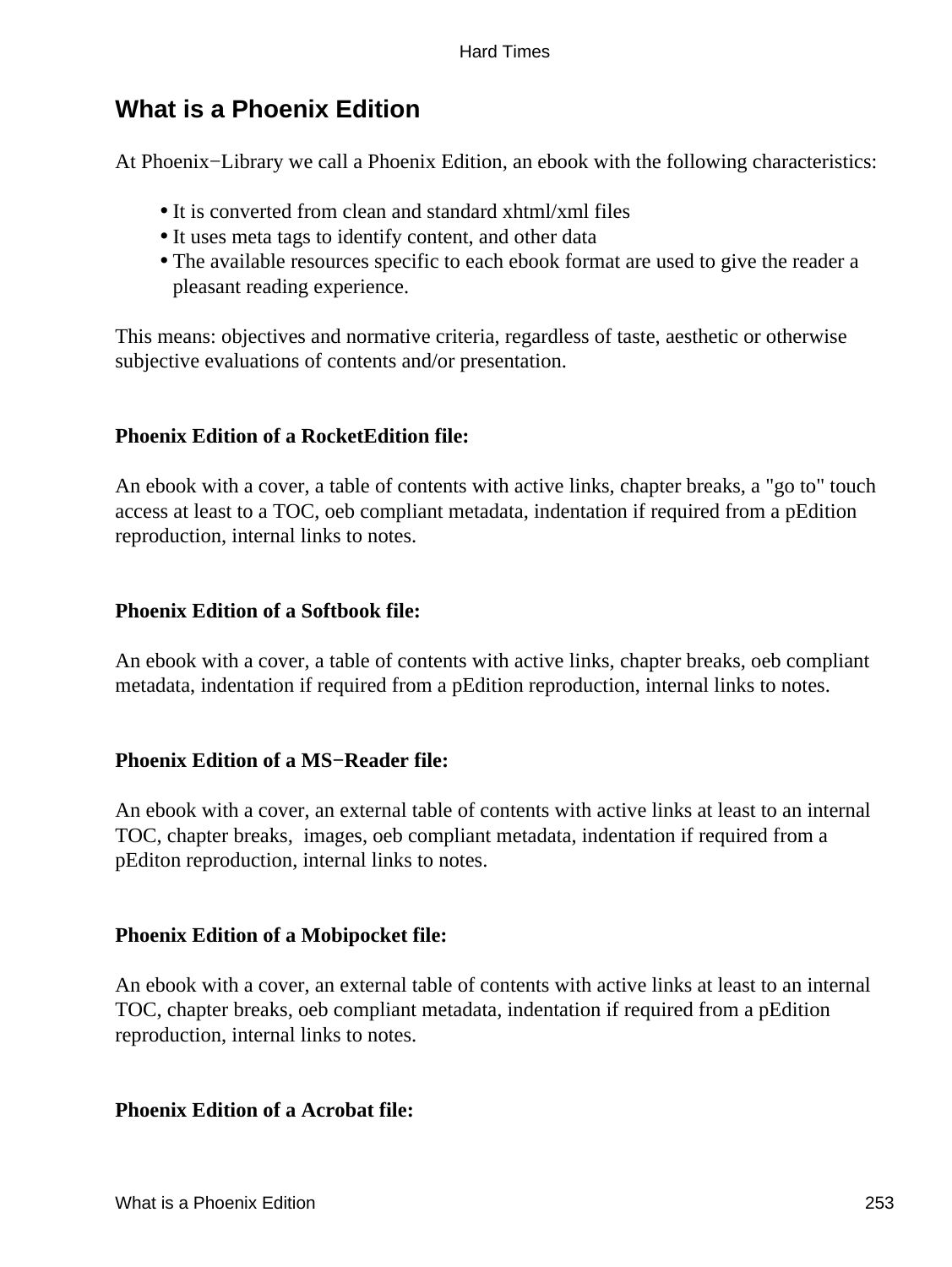#### Hard Times

An ebook with a cover, images, chapter breaks, matching page numbers, oeb compliant metadata, indentation if required from a pEdition reproduction, internal links to notes.

**Note 1:** These criteria will be discussed in the Phoenix eBook newsgroups in order to be refined and then implemented in a Phoenix Edition guideline, that will be available in the near future to all Phoenix−Library associates.

**Note 2:** In order to stimulate and reward all associate eBookProducers in their search for excellence, a percentage of all associate subscriptions will be allocated to this cause.